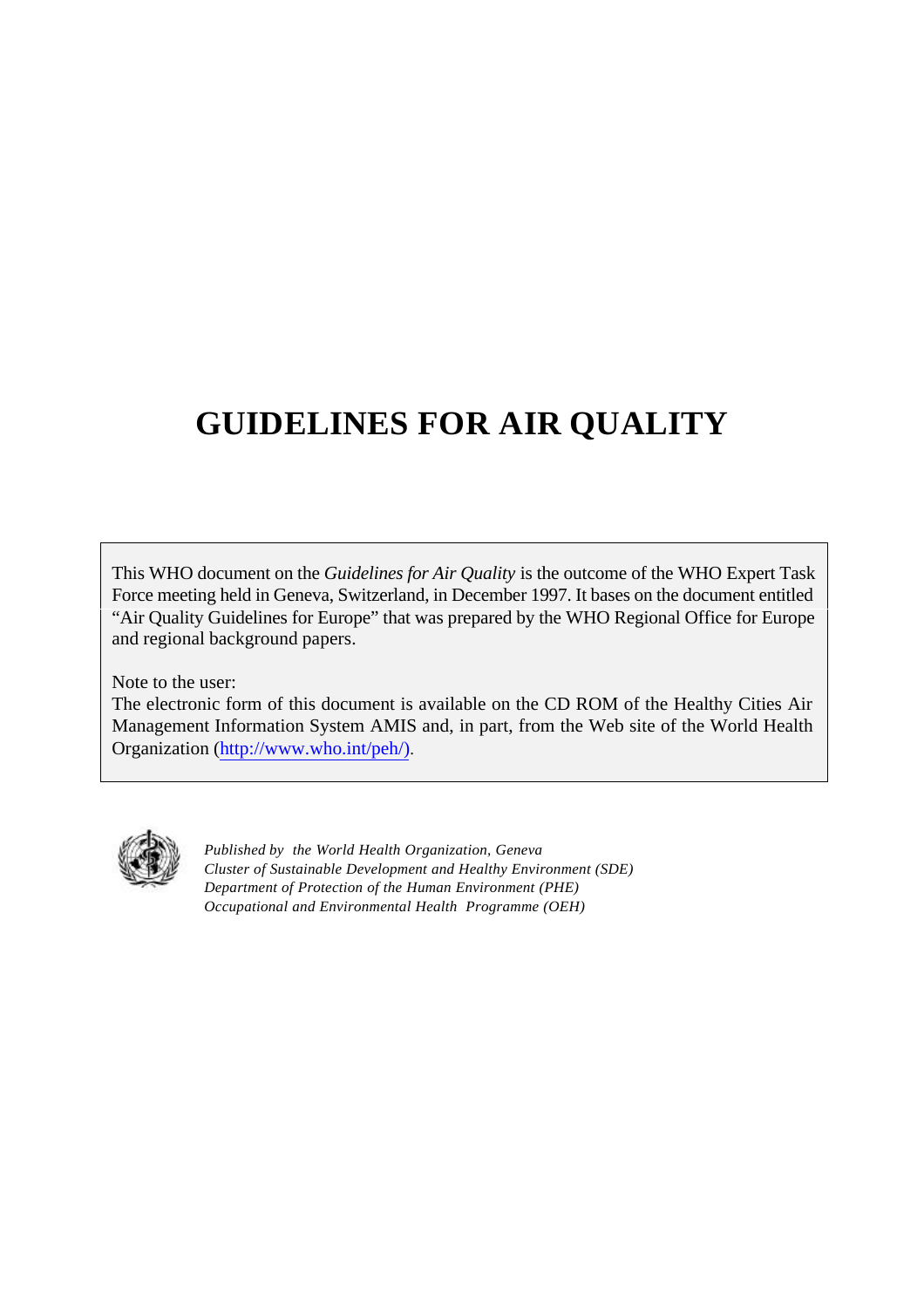## **1. Introduction**

Air pollution is a major environmental health problem affecting developed and developing countries around the world. Increasing amounts of potentially harmful gases and particles are being emitted into the atmosphere on a global scale, resulting in damage to human health and the environment. It is damaging the resources needed for the long-term sustainable development of the planet.

The sources of air pollution resulting from human activities are of three broad types.

Stationary sources. These can be subdivided into:

Rural area sources such as agricultural production, mining and quarrying.

Industrial point and area sources such as manufacturing of chemicals, non-metallic mineral products, basic metal industries, power generation.

Community sources, e.g. heating of homes and buildings, municipal waste and sewage sludge incinerators, fireplaces, cooking facilities, laundry services and cleaning plants.

Mobile sources. These comprise of any form of combustion-engine vehicles, e.g. light duty gasoline-powered cars, light and heavy-duty diesel-powered vehicles, motorcycles, aircraft, and including line sources such as fugitive dusts from vehicle traffic.

Indoor sources. These include: tobacco smoking, biological sources (such as pollen, mites, moulds, insects, micro-organisms, pet allergens etc.), combustion emissions, emissions from indoor materials or substances such as volatile organic compounds, lead, radon, asbestos, various synthetic chemicals and others.

In addition, there are also natural sources of pollution, e.g. eroded areas, volcanoes, certain plants that release great amounts of pollen, sources of bacteria, spores and viruses, etc. These natural physical and biological sources of pollution are not discussed in this publication.

In recent years it has become clear that indoor air pollution from the use of open fires for cooking and heating may be a serious problem in developing countries. It has been estimated that about 2 800 000 people die annually from exposure to high concentrations of suspended particulate matter in the indoor air environment; and the excess mortality due to suspended particulate matter and sulphur dioxide in the ambient air amounts to about 500 000 people annually (Murray and Lopez 1996; Schwela 1996a; WHO 1997a). Although the indoor air database is weak due to the scarcity of monitoring results, these estimates indicate that a serious indoor air problem may exist in developing countries.

Air pollutants are usually classified into suspended particulate matter (dusts, fumes, mists, smokes), gaseous pollutants (gases and vapours) and odours.

*Suspended particulate matter* (SPM) Particulate matter suspended in air includes total suspended particles (TSP),  $PM_{10}$ , (SPM with median aerodynamic diameter less than 10  $\mu$ m),  $PM_{2.5}$  (SPM with median aerodynamic diameter less than 2.5  $\mu$ m), fine and ultrafine particles, diesel exhaust, coal fly-ash, mineral dusts (e.g. coal, asbestos, limestone, cement), metal dusts and fumes (e.g. zinc, copper, iron, lead), acid mists (e.g. sulphuric acid), fluoride particles, paint pigments, pesticide mists, carbon black, oil smoke and many others. Suspended particulate pollutants provoke respiratory diseases, and can cause cancers, corrosion, destruction to plant life, etc. They can also constitute a nuisance (e.g. accumulation of dirt), interfere with sunlight (e.g. light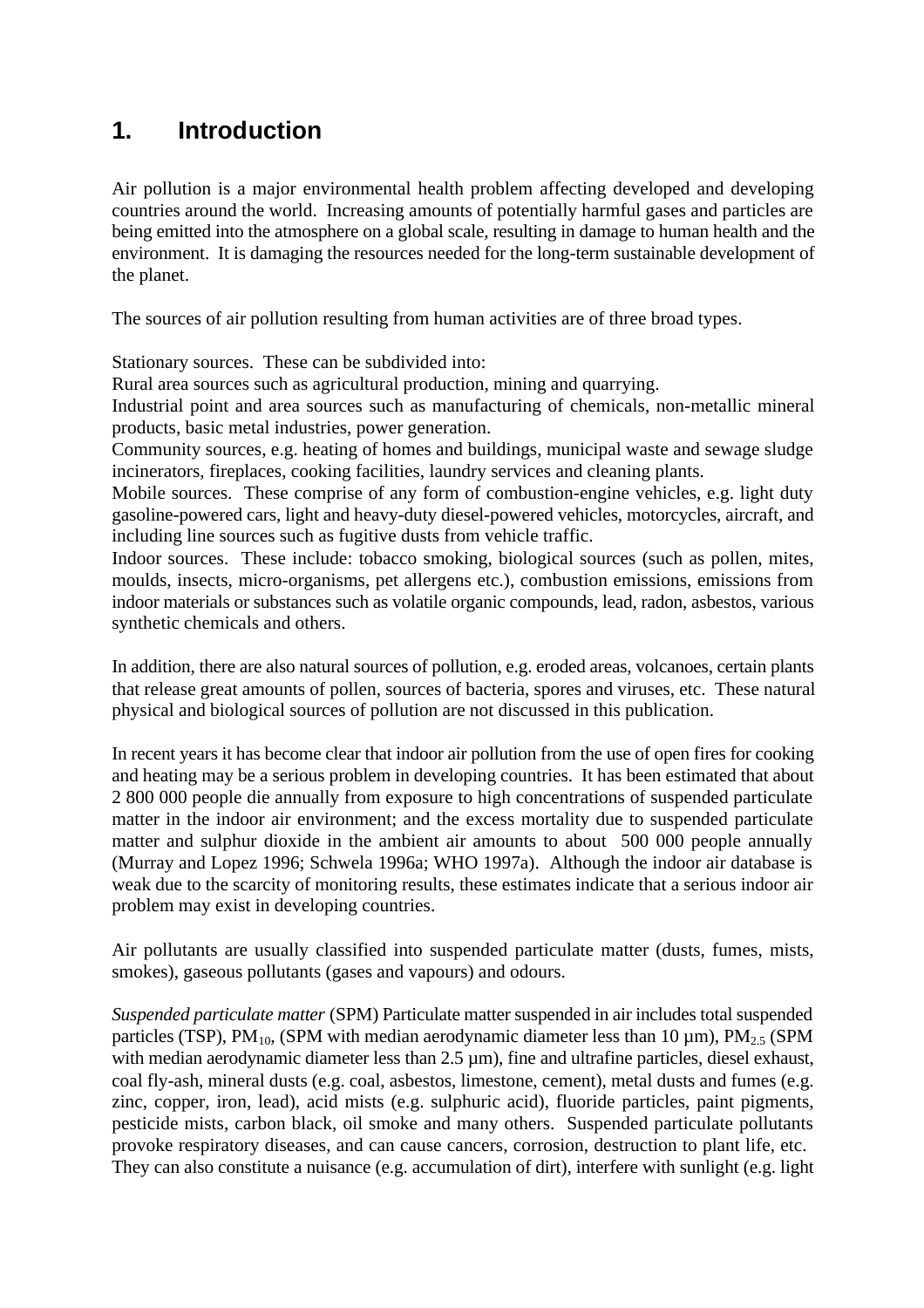scattering from smog and haze) and also act as catalytic surfaces for reaction of adsorbed chemicals.

*Gaseous pollutants*: Gaseous pollutants include sulphur compounds (e.g. sulphur dioxide (SO<sub>2</sub>) and sulphur trioxide  $(SO_3)$ ), carbon monoxide  $(CO)$ , nitrogen compounds [e.g. nitric oxide (NO), nitrogen dioxide (NO<sub>2</sub>), ammonia (NH<sub>3</sub>)], organic compounds [e.g. hydrocarbons (HC), volatile organic compounds (VOC), polycyclic aromatic hydrocarbons (PAH) and halogen derivatives, aldehydes, etc.], halogen compounds (HF and HCl) and odourous substances.

Secondary pollutants may be formed by thermal, chemical or photochemical reactions. For example, by thermal action  $SO_2$  can be oxidised to  $SO_3$  which, dissolved in water, gives rise to the formation of sulphuric acid mist (catalysed by manganese and iron oxides). Photochemical reactions between  $NO<sub>x</sub>$  and reactive hydrocarbons can produce ozone  $(O<sub>3</sub>)$ , formaldehyde (HCHO) and peroxyacetyl nitrate (PAN); reactions between HCl and HCHO can form bischloromethyl ether.

*Odours*: While some odours are known to be caused by specific chemical agents such as hydrogen sulphide (H<sub>2</sub>S), carbon disulphide (CS<sub>2</sub>) and mercaptans (R-SH, R<sub>1</sub> S R<sub>2</sub>), others are difficult to define chemically.

An air pollutant concentrations inventory summarizes the results of monitoring ambient air pollutants. The data are expressed in terms of annual means, percentiles and trends of the parameters measured. In most developed countries compounds measured for such an inventory include  $SO_2$ , nitrogen oxides  $(NO_x)$ , SPM,  $CO$ ,  $O_3$ , heavy metals, PAH, and VOC. In developing countries the "classical" compounds  $SO_2$ ,  $NO_x$ ,  $SPM$ ,  $CO$ ,  $O_3$  and lead are commonly monitored.

Trends in air pollution exposure are usually shown as annual arithmetic or geometric means and as statistical measures of short-term exposure such as high percentiles, or maximal or second highest values of a sample. The general picture for the "classical" compounds considered in this publication is that  $SO_2$  and SPM concentrations are decreasing in developed countries while  $NO<sub>x</sub>$ and  $O_3$  concentrations are either constant or increasing (UNEP/WHO 1992). In many countries in transition and in developing countries,  $SO_2$  and SPM concentrations are increasing as a consequence of increasing combustion, as are  $NO<sub>x</sub>$  and  $O<sub>3</sub>$  due to increasing traffic exhaust and emissions of VOC by industrial sources as precursors of  $O_3$ .

WHO's air quality guidelines were first published as *Air Quality Guidelines for Europe* in 1987 (WHO 1987). Since 1993 the *Air Quality Guidelines for Europe* has been revised and updated after a review of the literature published since 1987 (WHO 1992a; WHO 1994a; WHO 1995a; WHO 1995b; WHO 1995c; WHO 1996a; WHO 1998a; WHO 1999a). Also, the following additional compounds were considered in the review procedure: 1,3 butadiene, environmental tobacco smoke (ETS), fluoride, man-made-vitreous fibres (MMVF) and platinum. Parallel to the review of the air quality guidelines for Europe, the Environmental Health Criteria series of the International Programme on Chemical Safety has continued and the health risks of more than 120 chemical compound and mixtures were assessed between 1987 and 1998.

Trends of ambient air pollution were assessed in the WHO/UNEP Global Environmental Monitoring System/Air Pollution (GEMS/Air) which operated from 1973 to 1995 (UNEP/WHO 1993). The GEMS/Air programme has been replaced by a new programme under the umbrella of WHO's Healthy Cities Programme: Air Management Information System (AMIS). AMIS is intended as an information turntable which collects information on all issues of air quality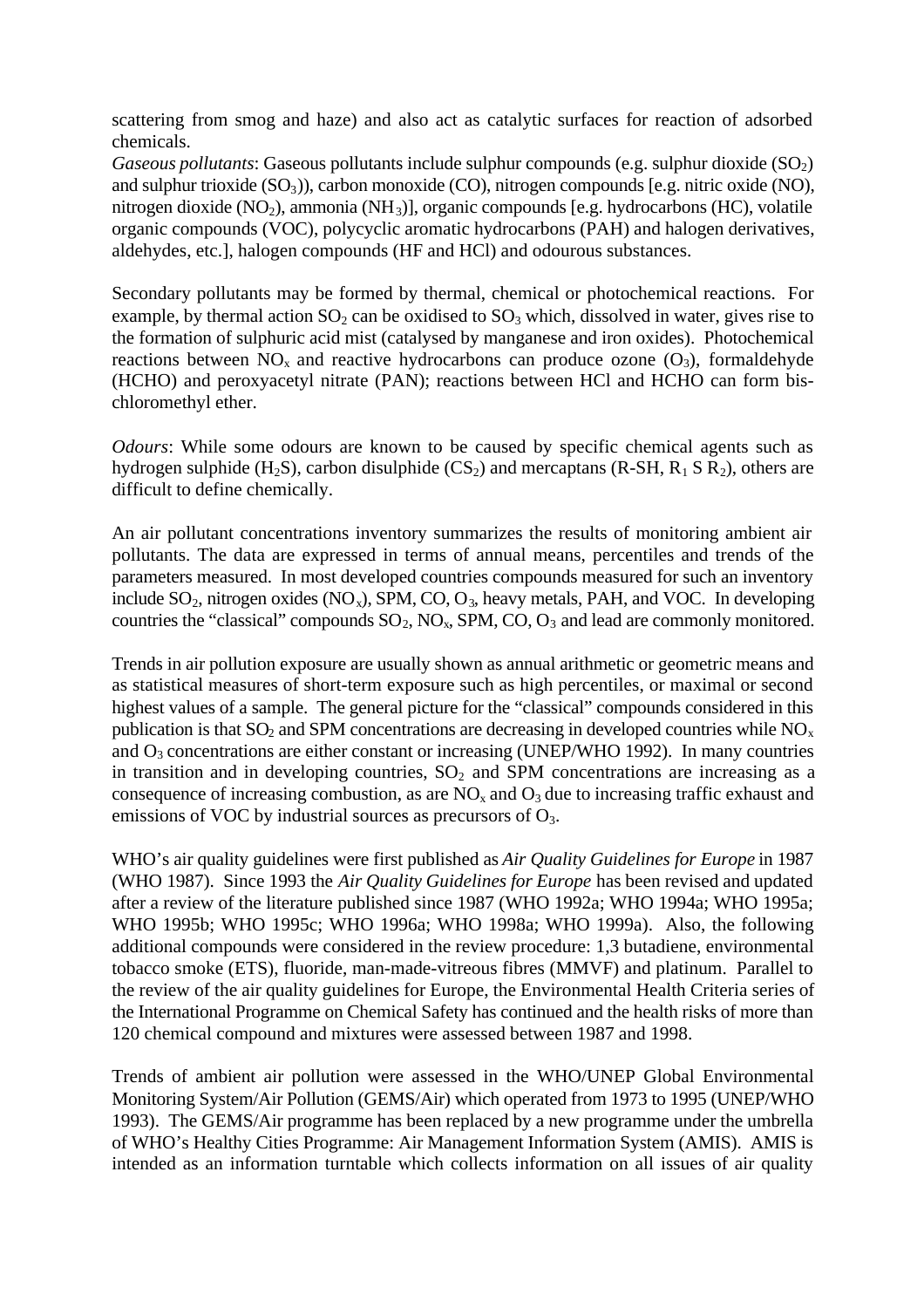management from its participants and distributes this information among them via the information centre at WHO. Several databases have already been developed (WHO 1997b; WHO 1998b). The AMIS core database of ambient air pollutant concentrations contains summary data, including annual means, percentiles and the number of days on which WHO Air Quality Guidelines are exceeded, from more than 100 cities in the world. A database on air quality guidelines and air quality standards contains data from about 60 countries. A database on air pollution management capabilities contains data from 70 cities. A database of the AMIS focal points helps AMIS participants in different countries to communicate with each other. A database on indoor air pollutant concentrations and a noise database have been developed and will be available in the near future.

The WHO Air Quality Guidelines for Europe (WHO 1987) were based on evidence from the epidemiological and toxicological literature published in Europe and North America. They did not consider exposure to ambient air concentrations in developing countries and the different conditions in these countries. However, these guidelines were used intensively throughout the world. In view of the different conditions in developing countries, the literal application of the WHO Air Quality Guidelines for Europe could be misleading. Factors such as high and low temperature, humidity, altitude, background concentrations and nutritional status could influence the health outcome after exposure of the population to air pollution. To make the WHO *Air Quality Guidelines for Europe* globally applicable, a task force group meeting was convened at WHO Headquarters from 2-5 December 1997. The outcome of this meeting is this publication of the globally applicable *Guidelines for Air Quality*.

The objective of WHO's *Guidelines for Air Quality* is to help countries derive their own national air quality standards, to help protect human health from air pollution. The guidelines are technologically feasible and consider socio-economic and cultural constraints. They provide a basis for protecting public health from the adverse effects of air pollution, and for eliminating or reducing to minimum, air pollutants likely to be hazardous to human health. Consequently, the instruments of air quality management are also addressed in this publication.

## **2. Air quality and health**

### *2.1 Basic facts*

Pure air comprises oxygen (21%) and nitrogen (78%) and a number of rarer gases, of which argon is the most plentiful. Carbon dioxide  $(CO_2)$  is present at a lower percentage concentration (0.03%) than argon (0.93%). Water vapour, up to 4% by volume, is also present. Oxygen is produced by plants as a by-product of photosynthesis and the earth's atmosphere is now described as oxidant, or oxidising, in comparison with the hydrogen-rich reducing atmosphere that was present before life began. The increase in oxygen has led to the development of anti-oxidant defenses in many living organisms.

The atmosphere contains a number of gases which, at higher than usual concentrations, are poisonous to humans and animals and damaging to plants. These include  $O_3$ ,  $SO_2$ ,  $NO_2$ ,  $CO$  and a wide range of VOC. Some of the latter are carcinogenic, for example benzene and butadiene. All these potentially toxic gases are referred to as air pollutants.

As well as gases, the atmosphere contains a wide variety of particulate matter, both solid and liquid,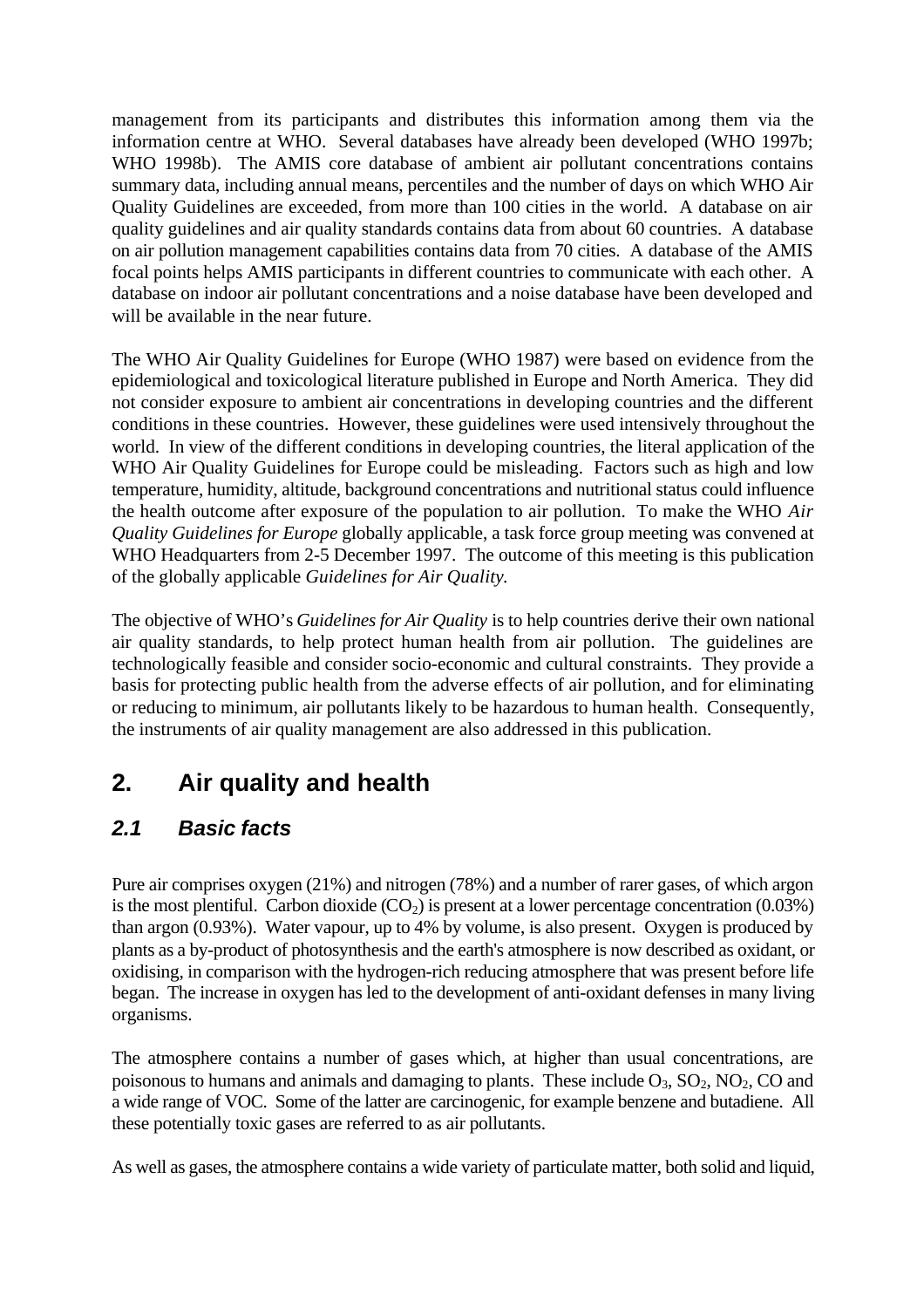ranging in size from a few nanometres to about 0.5 mm. Small particles  $\langle 2.5 \mu m \rangle$  persist in the air for long periods, forming a more or less stable aerosol. Larger particles are more quickly lost as their mass leads to rapid sedimentation.

This publication is focused on gases and particulate materials that have been accepted as posing a threat to health. The relative importance of the different pollutant gases and particles varies with their concentrations over both time and distance. This implies that the extent of the effects of air pollutants on health may vary from country-to-country. Careful monitoring of the concentrations of polluting gases and the particle size distribution, concentration, and composition is thus needed before an acceptable estimate of effects can be produced. The picture is further complicated as some combinations of pollutants act in an additive manner and some perhaps synergistically.

#### **2.1.1 Physico-chemical aspects of air pollution and units used to describe concentrations of air pollutants**

A consistent system of units is necessary if concentrations of air pollutants in different countries are to be compared. For both gases and particles WHO has adopted a mass per unit volume system, with concentrations generally expressed as  $\mu$ g/m<sup>3</sup>. The volume of a mass of air varies with ambient temperature and atmospheric pressure and thus these conditions should be specified. In considering pollutants on a global scale this is clearly important.

The alternative system, the volume mixing ratio, is applicable only to gases. In this system the concentration of gas is expressed as parts per billion, for example, and assuming ideal gas behaviour, does not depend upon the conditions of sampling because these will affect the air containing the pollutant and the pollutant itself to the same extent. A gas present at one part per million thus occupies 1 cm<sup>3</sup> per m<sup>3</sup> of polluted air; is present as 1 molecule per 1 x 10<sup>6</sup> molecules and exerts a partial pressure of  $1 \times 10^{-6}$  atmospheres.

The two systems are interconvertible as under ideal conditions, 1 Mole of gas occupies 22.4 litres at 273K and 13mb pressure, dry air Standard Temperature and Pressure Dry (STPD). The interconversion formula is:

 $mg/m<sup>3</sup> = ppm x$  (molecular weight/molar volume)

molar volume  $= 22.4 \times T \times 1013/273 \times P$  $T = absolute temperature (K)$  $P =$ atmospheric pressure (mb)

For particles, the mass per unit volume approach is used. Particle deposition in the respiratory tract depends upon the dimensions of the particles (WHO 1979a). Thus, in describing the particle loading of the air, information on the distribution of particle size should be given in addition to the mass concentration. A representative size distribution of urban particulate matter is provided in figure 2.1. It may also be important to specify the number of particles present in each of several specific size ranges per unit volume of air.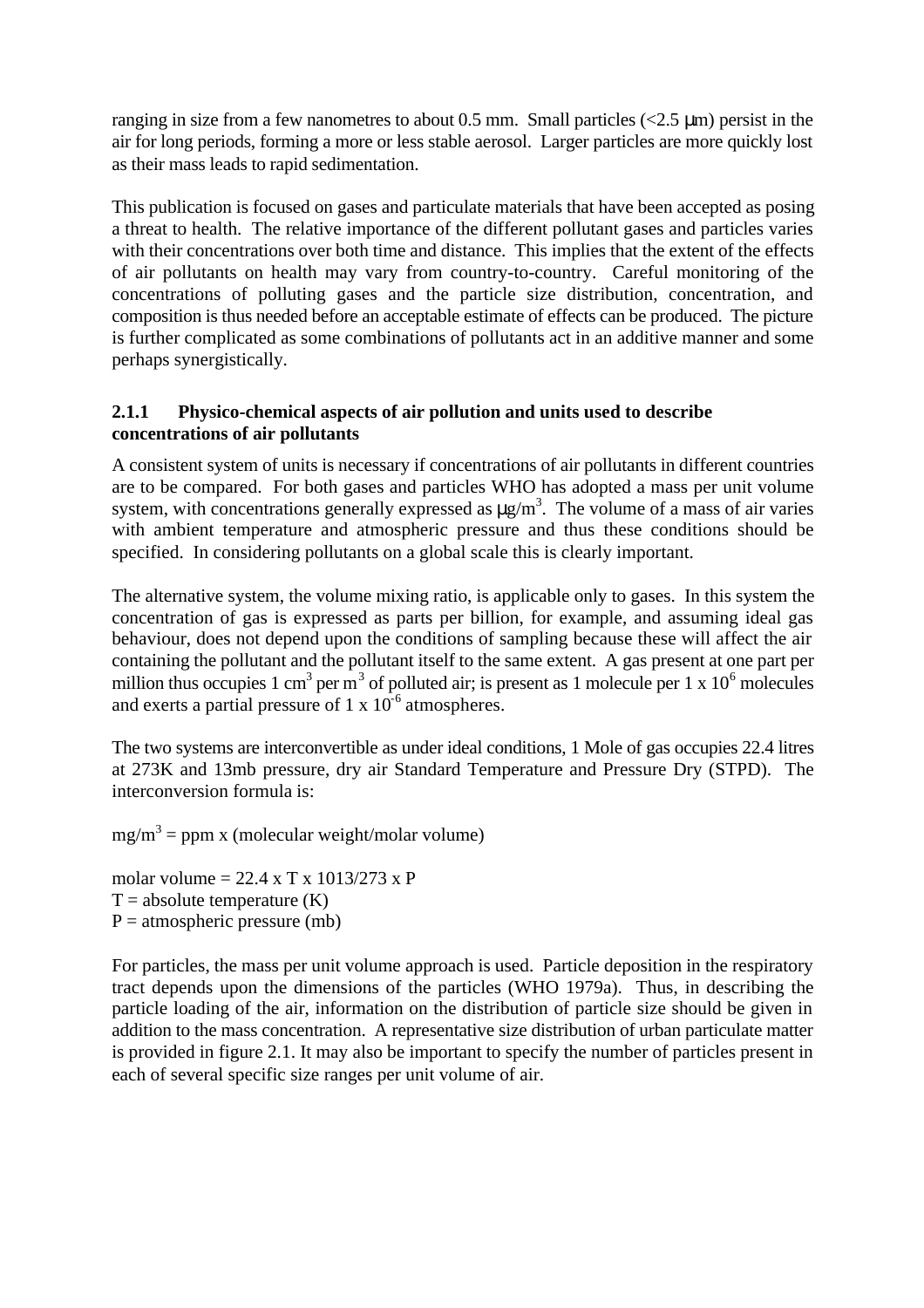

Source: USEPA, 1996

**Figure 2. 1. Representative example of a mass distribution of ambient PM as function of aerodynamic particle diameter. A wide-ranging aerosol collector (WRAC) provides an estimate of the full coarse mode distribution. Inlet restrictions of the high volume sampler for TSP, the PM10 sampler, and the PM2.5 sampler reduce the total mass reaching the sampling filter.**

The distribution of sizes of particles arising from each source of aerosols has been shown to follow a log-normal distribution: thus the geometric mean (or median) diameter and the geometric standard deviation are often quoted and specify the distribution. In defining the median diameter of the particles of an aerosol it should be specified whether this value reflects the mid-point of the distribution of the mass or number of particles present. Thus the Mass or Count Median Diameter (MMD or CMD) should be specified. An additional refinement involves adjusting for the aerodynamic properties of the particles and so the Mass or Count Aerodynamic Median Diameters should be quoted. In naturally occurring aerosols the geometric standard deviation tends to vary from about 2 to 4 μm with 84% of the distribution being of size less than that specified by the median diameter multiplied by the geometric standard deviation. It is incorrect to refer to the median diameter of a single particle: the term refers to the distribution of sizes present in an aerosol cloud.

Current techniques used to measure the mass concentration of particles in air make use of sizespecific sampling devices and thus the mass of particles of less than 10 μm diameter may be determined ( $PM_{10}$ ) as an index of the mass concentration of particles that can penetrate into the human thorax. Sampling devices allow a fairly definite separation of particles of greater or less than the specified size. To be precise, the percentage of particle mass in the specified size range accepted by the sampling system, should be specified (e.g. 10 μm in the above example). A PM<sub>10</sub> sampling head accepts 50% of particles of aerodynamic diameter exactly 10  $\mu$ m, the acceptance fraction rising rapidly for particles of smaller diameter and declining rapidly for particles of greater diameter.

The mass concentration of particles of less than 2.5  $\mu$ m diameter (PM<sub>2.5</sub>) is a means of measuring the total gravimetric concentration of several chemically distinctive classes of particles that are emitted into or formed within the ambient air as very small particles. In the former category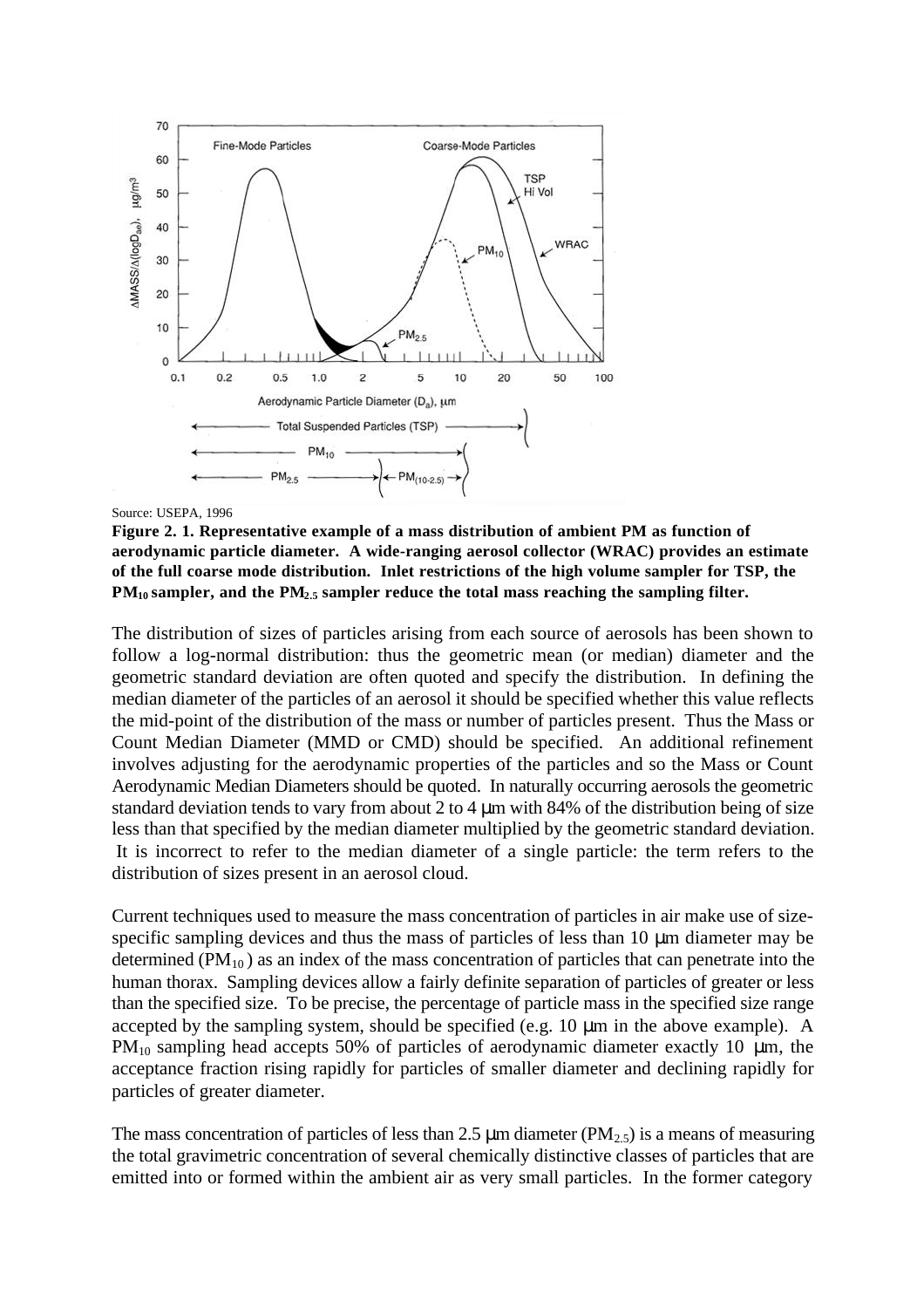(emitted) are carbonaceous particles in wood smoke and diesel engine exhaust. In the latter category (formed) are carbonaceous particles formed during the photochemical reaction sequence that also leads to  $O<sub>3</sub>$  formation, as well as sulphate and nitrate particles resulting from the oxidation of  $SO<sub>2</sub>$  and nitrogen oxide released during fuel combustion and their reaction products.

The coarse particle fraction, i.e., those particles with aerodynamic diameters larger than about 2.5 μm, are largely composed of soil and mineral ash that are mechanically dispersed into the air. Both the fine and coarse fractions are complex mixtures in a chemical sense. To the extent that they are in equilibrium in the ambient air, it is a dynamic equilibrium in which they enter the air at about the same rate as they are removed. In dry weather, the concentrations of coarse particles are balanced between dispersion into the air, mixing with air masses, and gravitational fallout, while the concentrations of fine particles are determined by rates of formation, rates of chemical transformation, and meteorological factors. Concentrations of both fine and coarse particulate matter are effectively depleted through in-cloud and below-cloud scavenging by precipitation. Further elaboration of these distinctions is provided in Table 2.1.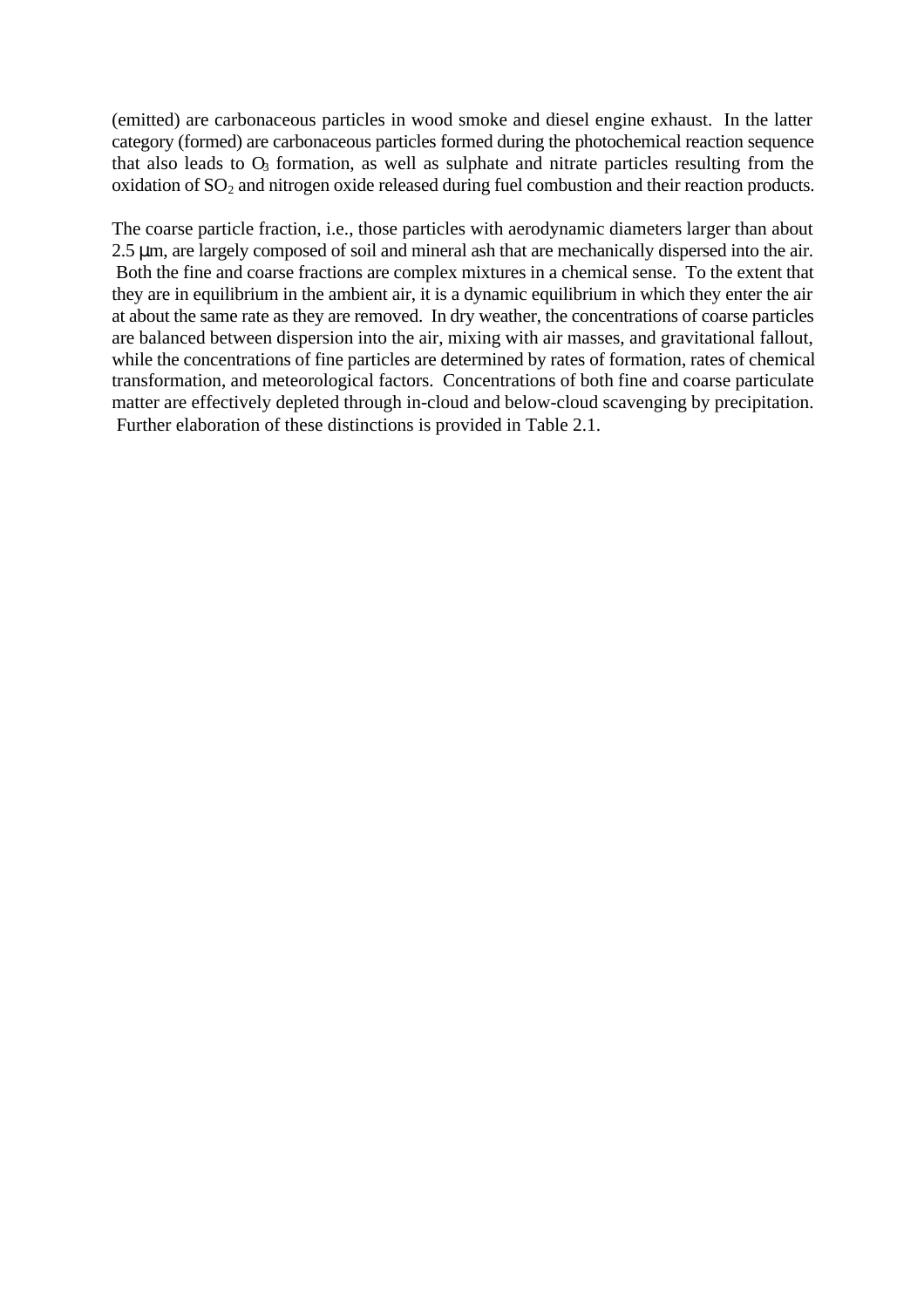**Table 2.1. Comparisons of ambient fine and coarse mode particles**

|                        | <b>Fine Mode</b>                                                                                                                                                                                                                                                  | <b>Coarse Mode</b>                                                                                                                                                                                                                                        |
|------------------------|-------------------------------------------------------------------------------------------------------------------------------------------------------------------------------------------------------------------------------------------------------------------|-----------------------------------------------------------------------------------------------------------------------------------------------------------------------------------------------------------------------------------------------------------|
| Formed from:           | Gases                                                                                                                                                                                                                                                             | Large solids/droplets                                                                                                                                                                                                                                     |
| Formed by:             | Chemical reaction; nucleation;<br>condensation; coagulation;<br>evaporation of fog and cloud<br>droplets in which gases have<br>dissolved and reacted.                                                                                                            | disruption<br>Mechanical<br>(e.g.<br>crushing, grinding, abrasion of<br>surfaces); evaporation of sprays;<br>suspension of dusts.                                                                                                                         |
| Composed of:           | Sulphate, $SO_4^{\dagger}$ ; nitrate $NO_3$ ;<br>ammonium, $NH_4^+$ ; hydrogen<br>ion, H <sup>+</sup> ; elemental carbon;<br>organic compounds (e.g.,<br>PAHs); metals (e.g. Pb,<br>Cd, V, Ni, Cu, Zn, Mn, Fe);<br>particle-bound water.                          | Resuspended dusts (e.g., soil<br>dusts, street dust); coal and oil<br>fly ash, metal oxides of crustal<br>elements (Si, Al, Ti, Fe); $CaCO3$ ,<br>NaCl, sea salt; pollen, mould<br>spores; plant/animal fragments;<br>tire wear debris                    |
| Solubility             | Largely soluble, hygroscopic<br>and deliquescent                                                                                                                                                                                                                  | Largely insoluble<br>and<br>non-<br>hygroscopic                                                                                                                                                                                                           |
| Sources                | Combustion of coal,<br>oil,<br>gasoline,<br>diesel,<br>wood;<br>atmospheric<br>transformation<br>products of $NO_x$ , $SO_2$ and<br>organic compounds including<br>biogenic species (e.g. terpenes)<br>high temperature processes,<br>smelters, steel mills, etc. | Resuspension of industrial dust and<br>soil tracked onto roads; suspension<br>from disturbed soil (e.g. farming,<br>mining, unpaved roads); biological<br>sources;<br>construction<br>and<br>demolition;<br>oil<br>coal<br>and<br>combustion; ocean spray |
| Lifetimes              | Days to weeks                                                                                                                                                                                                                                                     | Minutes to hours                                                                                                                                                                                                                                          |
| <b>Travel Distance</b> | 100s to 1000s of kilometres                                                                                                                                                                                                                                       | $<$ 1 to 10s of kilometres                                                                                                                                                                                                                                |

Source: USEPA (1995a, b)

Nucleation (i.e., gas molecules coming together to form a new particle).

Condensation of gases onto existing particles.

By reaction of absorbed gases in liquid droplets.

Particles formed from nucleation also coagulate to form relatively larger aggregate particles or droplets with diameters between 0.1 - 1.0 μm, and such particles normally do not grow into the coarse mode. Particles form as a result of chemical reaction of gases in the atmosphere that lead

As indicated in Table 2.1, fine and coarse particles generally have distinct sources and formation mechanisms, although there may be some overlap. Primary fine particles are formed from condensation of high temperature vapours during combustion. Secondary fine particles are usually formed from gases in three ways: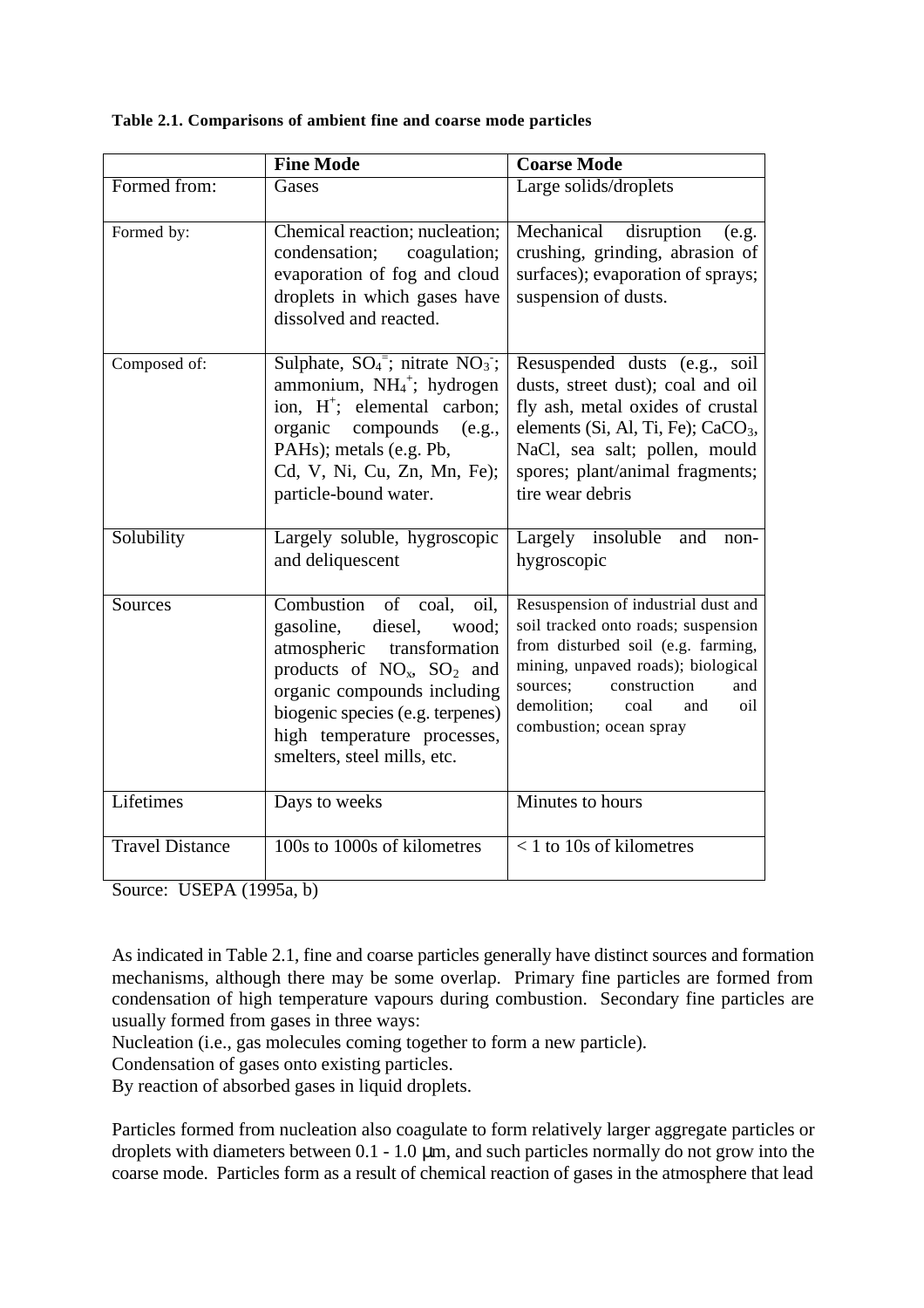to products that either have a low enough vapour pressure to form a particle, or react further to form a low vapour pressure substance. Some examples include:

The conversion of  $SO_2$  to sulphuric acid droplets (H<sub>2</sub>SO<sub>4</sub>). Reactions of  $H_2SO_4$  with  $NH_3$  to form ammonium bisulphate ( $NH_4HSO_4$ ) and ammonium sulphate  $(NH_4)$ <sub>2</sub>SO<sub>4</sub>.

The conversion of  $NO<sub>2</sub>$  to nitric acid vapour (HNO<sub>3</sub>), which reacts further with NH<sub>3</sub> to form particulate ammonium nitrate  $(NH_4NO_3)$ .

Although some directly emitted particles are found in the fine fraction, secondary particles formed from gases dominate the fine fraction mass. By contrast, most of the coarse fraction particles are formed directly as particles, and result from mechanical disruption such as crushing, grinding, evaporation of sprays, or suspension of dust from construction and agricultural operations. Basically, most coarse particles are formed by breaking up bigger masses into smaller ones. Energy considerations normally limit coarse particle sizes to greater than 1.0 μm in diameter. Some combustion-generated mineral particles, such as fly ash, are also found in the coarse fraction. Biological material such as bacteria, pollen, and spores may also be found in the coarse mode.

In general, fine and coarse particles exhibit different degrees of solubility and acidity. With the exception of carbon and some organic compounds, fine particles are largely soluble in water and hygroscopic (i.e., fine particles readily take up and retain water). Except under fog conditions, the fine particle mode also contains almost all of the strong acid. By contrast, coarse mineral particles are mostly insoluble, non-hygroscopic, and generally basic.

Fine and coarse particles typically exhibit different behaviour in the atmosphere. These differences affect several exposure considerations including the representativity of central-site monitored values and the behaviour of particles that were formed outdoors after they penetrate into homes and buildings where people spend most of their time.

Fine accumulation mode particles typically have longer atmospheric life times (i.e. days to weeks) than coarse particles, and tend to be more uniformly dispersed across an urban area or large geographic region. Atmospheric transformations can take place locally, during atmospheric stagnation, or during transport over long distances. For example, the formation of sulphates from SO2 emitted by power plants with tall stacks can occur over distances exceeding 300 kilometres and 12 hours of transport time; therefore, the resulting particles are well mixed in the air shed. Once formed, the very low dry deposition velocities of fine particles contribute to their persistence and uniformity throughout an air mass.

Larger particles generally deposit more rapidly than small particles; as a result, total coarse particle mass is less uniform in concentration across a region than that of fine particles. The larger coarse particles (> 10 μm) tend to fall out of the air rapidly and have atmospheric lifetimes of only minutes to hours depending on their size, wind velocity, and other factors. Their spatial impact is typically limited by a tendency to fall out in the nearby downwind area. The atmospheric behaviour of the small particles within the "coarse fraction"  $(PM<sub>10-2.5</sub>)$  is intermediate between that of the larger coarse particles and fine particles. Thus, some of the smaller coarse fraction particles may have lifetimes on the order of days and travel distances of up to 100 km or more. In some locations, source distribution and meteorology affects the relative homogeneity of fine and coarse particles, and in some cases, the greater measurement error in estimating coarse fraction mass precludes clear conclusions about relative homogeneity.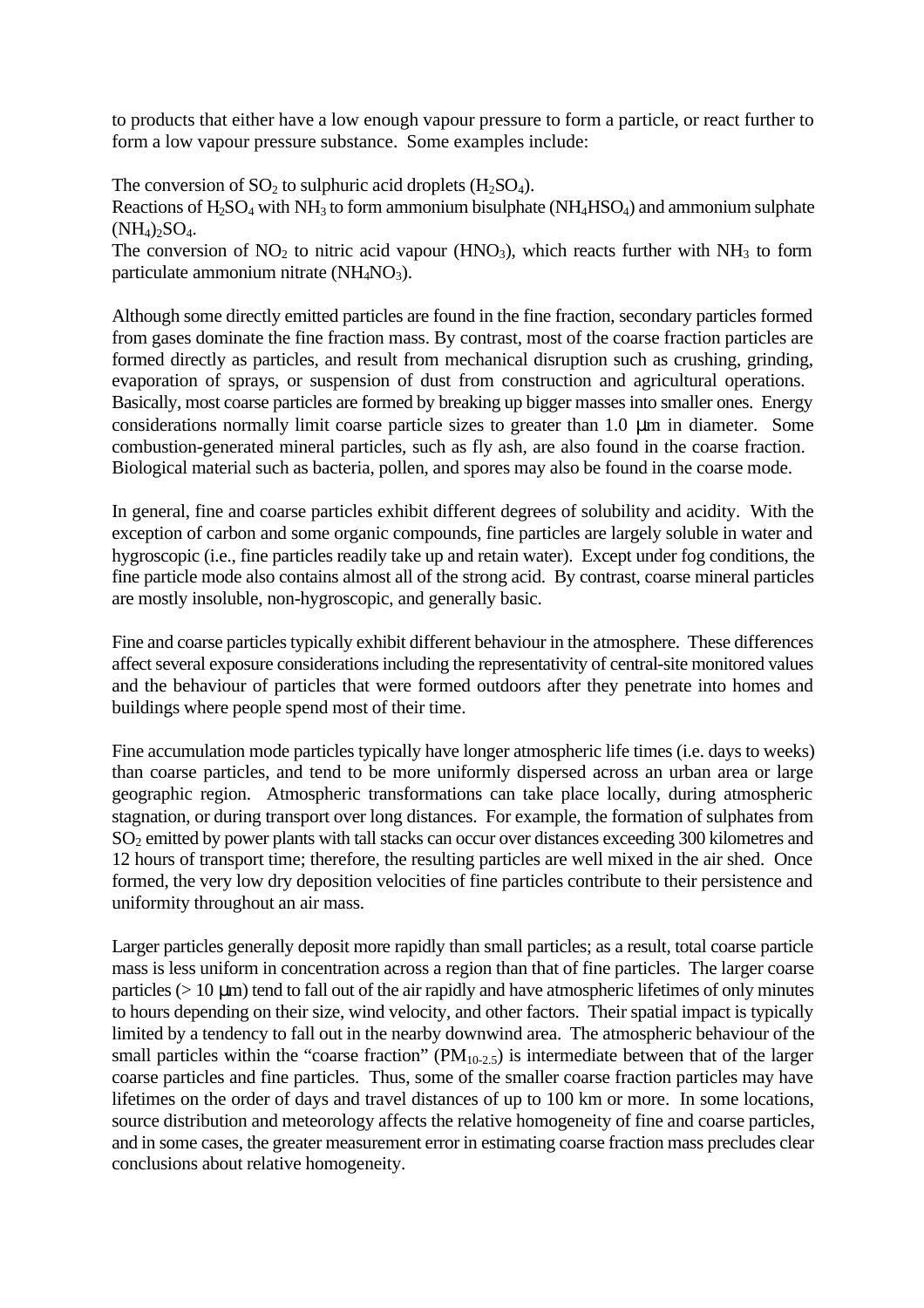The composition of airborne particles is seldom routinely determined though this can vary significantly from site to site. This is important in interpreting the results of epidemiological studies of the effects of particles on health. Extrapolation from data collected in one country to conditions in another may be unwise unless some comparability of particle composition has been established.

#### **2.1.2 Sources of air pollutants**

The sources of air pollutants may be divided into anthropogenic and natural. However, as human activity disturbs natural systems, the distinction may become blurred. Natural sources include dust storms, volcanic action, forest fires and the formation of radioactive particles from gases such as radon. Incursions from the stratosphere increase ground level (tropospheric) concentrations of  $O_3$ . For some pollutants, e.g.  $SO_2$ , natural sources exceed anthropogenic sources on a global scale. However, when considering the effects of air pollutants on health, especially in urban areas where population densities are high, anthropogenic sources are very important and are those to which attention is usually directed with a view to control.

Most anthropogenic sources of fine particles, i.e. those less than 2.5  $\mu$ m in aerodynamic diameter, involve combustion of some sort. Materials of biological origin (e.g. wood, coal and oil) burn in air by virtue of their carbon content. If a substance containing only hydrocarbon compounds burns with complete efficiency, only water and  $CO<sub>2</sub>$  are produced. Such combustion demands a stoichiometric ratio of oxygen to fuel and, in practice, is never attained. Unburned fragments of combustible material, semi-volatile organic compounds, which vaporise and subsequently recondense as tarry droplets and incombustible matter are usually emitted as components of smoke during and following the combustion process. Improving the mix of air and fuel and pre-removal of volatile compounds may reduce smoke production. Smokeless fuel is prepared and burnt in this way. If the supply of oxygen is inadequate, large increases in CO production occur.

In most countries, motor vehicles, industrial activity and the generation of electricity account for a large percentage of the anthropogenic production of the oxides of nitrogen and sulphur. These, in addition to CO, particles and VOC are described as primary pollutants in that they are produced directly by the combustion process. Reactions taking place in the troposphere generate secondary pollutants:  $O_3$  is a classic example.  $NO_2$  breaks down photochemically under the action of ultra-violet light to generate NO and atomic oxygen. The latter combines with molecular oxygen to produce  $O_3$ . The presence of peroxy radicals derived from atmospheric reactions of HC and other organic compounds ensures that NO is oxidized back to  $NO<sub>2</sub>$  without loss of  $O_3$ . Thus an  $O_3$ -generating series of reactions is established. The formation of  $O_3$ typically occurs as polluted air drifts away from sites of production including urban areas;  $O<sub>3</sub>$ may thus occur at large distances from sources of  $NO<sub>2</sub>$  and HC.

 $NO<sub>2</sub>$  is both a primary and a secondary pollutant. Motor vehicles emit both NO and NO<sub>2</sub>. In the atmosphere, NO is oxidized to the dioxide, slowly by oxygen but rapidly by  $O_3$ . This explains the low concentrations of  $O_3$  generally found close to sources of oxides of nitrogen.

In addition to the above, sulphur in fuel also gives rise to both primary and secondary pollutants.  $SO_2$  is formed by oxidation during combustion. Further oxidation of  $SO_2$  leads to  $SO_3$ , which rapidly undergoes hydration to form sulphuric acid and this, in turn, is neutralized by  $NH<sub>3</sub>$  to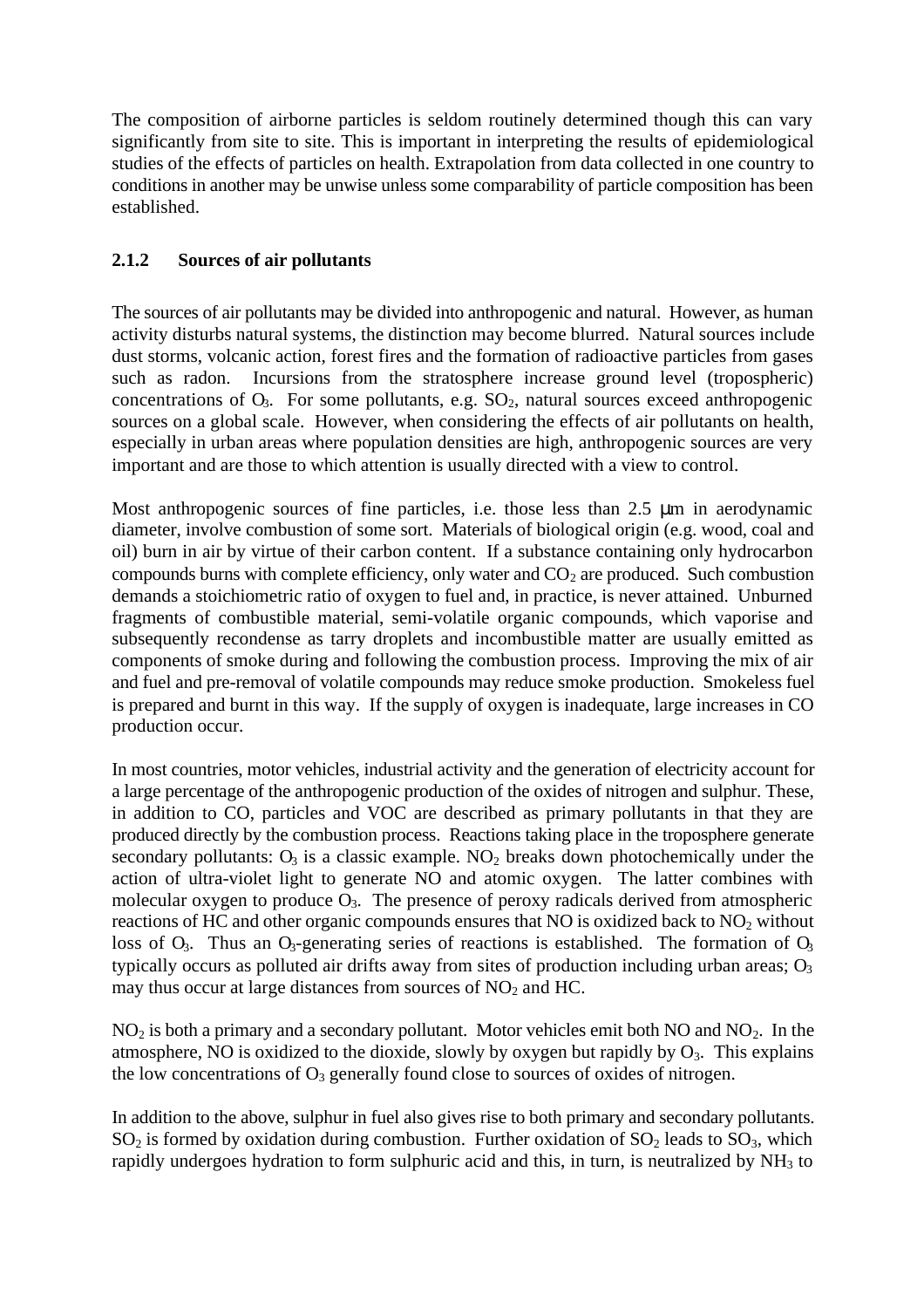ammonium bisulphate and ammonium sulphate. These compounds make an important contribution to the ambient fine particle aerosol.

The combustion of oil and petrol in internal combustion engines leads to the release of organic compounds, which condense in the air to produce small particles of the order of 1 μm in diameter. These and the freshly formed sulphuric acid droplets of similar size are described as nucleation mode particles. Such particles have a short lifetime  $(< 1$  hour) and aggregate or agglomerate to produce particles in the 0.2-2.0 μm diameter range which are defined as accumulation mode particles. These particles are stable and long-lived, and may be transported many hundreds of kilometres before being eventually lost from the air, generally as a result of below-cloud scavenging by precipitation.

#### **2.1.3 Factors affecting the concentrations of air pollutants**

Local concentrations of air pollutants depend upon the strength of their sources and the efficiency of their dispersion. Day to day variations in concentrations are more affected by meteorological conditions than by changes in source strengths. Under some conditions both factors may play a part: in cold, still weather, dispersion is reduced whilst production is increased by the increased use of domestic space heating.

Wind is of key importance in dispersing air pollutants: concentrations being inversely related to wind speed for ground level sources. Turbulence is also important: a "rough" terrain, as produced for example by buildings, tends to lead to increased turbulence and better dispersion of pollutants.

Temperature inversions are of great importance in controlling the depth of the layer of air adjacent to the ground in which pollutants are well mixed (the mixing depth). As a mass of air rises it is exposed to decreasing atmospheric pressure and expands accordingly. This causes the temperature of the air mass to fall. The rate at which temperature falls with height is described as the adiabatic lapse rate: for dry air the rate of decline of temperature is about 1°C for each 100 m of height. Air saturated with water vapour loses heat more slowly than dry air, since the heat capacity of water vapour is twice that of dry air. As temperature falls and the saturated vapour pressure also falls, water condenses out as droplets and latent heat is released. As air containing water vapour, but not saturated, cools on rising it will reach saturation and thereafter the adiabatic lapse rate will be reduced.

As a mass of air rises it cools but as long as its temperature remains greater than that of the surrounding air it will retain buoyancy and continue to rise. Conversely if the actual temperature falls more slowly than that of the mass of air, or even increases, the cooling air will rapidly become heavier than the surrounding air and it will fail to rise. Consequently, a temperature inversion occurs when the air temperature rises with height above the ground.

At night, with low wind speeds and clear skies, rapid cooling of the ground and the adjacent air causes air to be coldest close to the ground and thus air cannot rise. Polluted air will not rise in the layer in which the usual temperature gradient is reversed and thus the concentration of pollutants in this layer will increase, sometimes leading to a thick layer of polluted air close to the ground.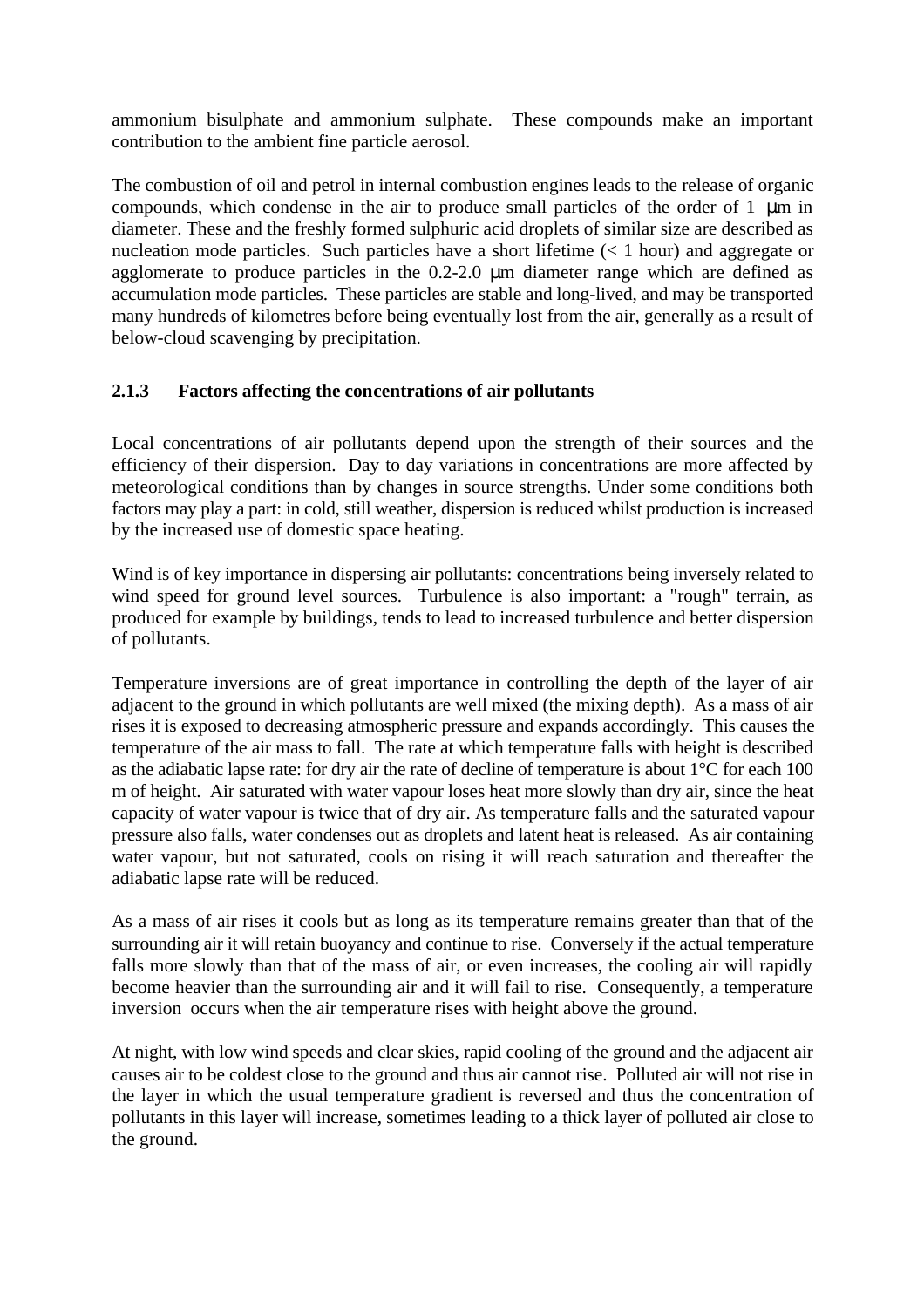Temperature inversions occur in summer as well as in winter. With strong sunlight and high traffic density, temperature inversions contributed to the high incidence of photochemical smog first described in the early 1950s in Los Angeles and now seen commonly in other large cities surrounded by mountains, such as Mexico City, Sao Paulo, and Caracas.

#### **2.1.4 Exposure to air pollutants**

The total daily exposure of an individual to air pollution is the sum of the separate contacts to air pollution experienced by that individual as he/she passes through a series of environments during the course of the day (also called micro-environments, e.g. at home, while commuting, in the streets, etc.). Exposures in each of these environments can be estimated as the product of the concentration of the pollutant in question and the time spent in the environment. In this model, the concentration of pollutants is assumed to be approximately constant during the time a person spends time in it. Exposure should not be confused with dose: i.e., the amount of pollutant absorbed. As the number of micro-environments studied is increased, a better estimate of total daily exposure is produced. The daily average concentration of a pollutant recorded at a single, fixed-site outdoor monitoring point provides only a very approximate guide to actual exposure.

One obvious and important micro-environment is the indoor environment where the types and concentrations of pollutants may be very different from those outdoors. For example,  $O<sub>3</sub>$ concentrations are generally much lower indoors in the absence of indoor sources, and  $\Omega_3$ penetrating from outdoors is destroyed by reaction with interior surfaces. By contrast, indoor concentrations of a chemically non-reactive fine particle such as sulphate may reach 90% of those outdoors. For some pollutants, indoor concentrations usually exceed outdoor concentrations.

In some cool climate countries people living in urban areas spend as much as 90% of their time indoors; this should be considered in interpreting the results of epidemiological studies relating outdoor concentrations of pollutants to effects on health. In other countries where climates are warm and many occupational activities are conducted outdoors, the percentage of the day spent indoors may be very much less. In some developing countries, indoor air pollution may be much higher than outdoor air pollution due to use of biomass fuels in open stoves (Section 4.2).

Besides varying temporally, outdoor concentrations of air pollutants vary from place-to-place. For example, concentrations of primary pollutants generated by motor vehicles decline rapidly as one moves away from busy roads. However, concentrations of pollutants generated by motor vehicles may be significantly higher inside motor vehicles than indicated by single site monitors and thus the motor car may itself be a significant micro-environment. Some pollutants are comparatively evenly distributed across large areas:  $O_3$  and fine particles are examples. For such pollutants, monitoring at a limited number of sites may provide an adequate indication of concentrations over wide regions.

Personal monitoring devices have been developed for some pollutants. At their simplest these provide an integrated assessment of personal exposure over a given period. An overview of some aspects of the technology of monitoring devices is provided in Chapter 5.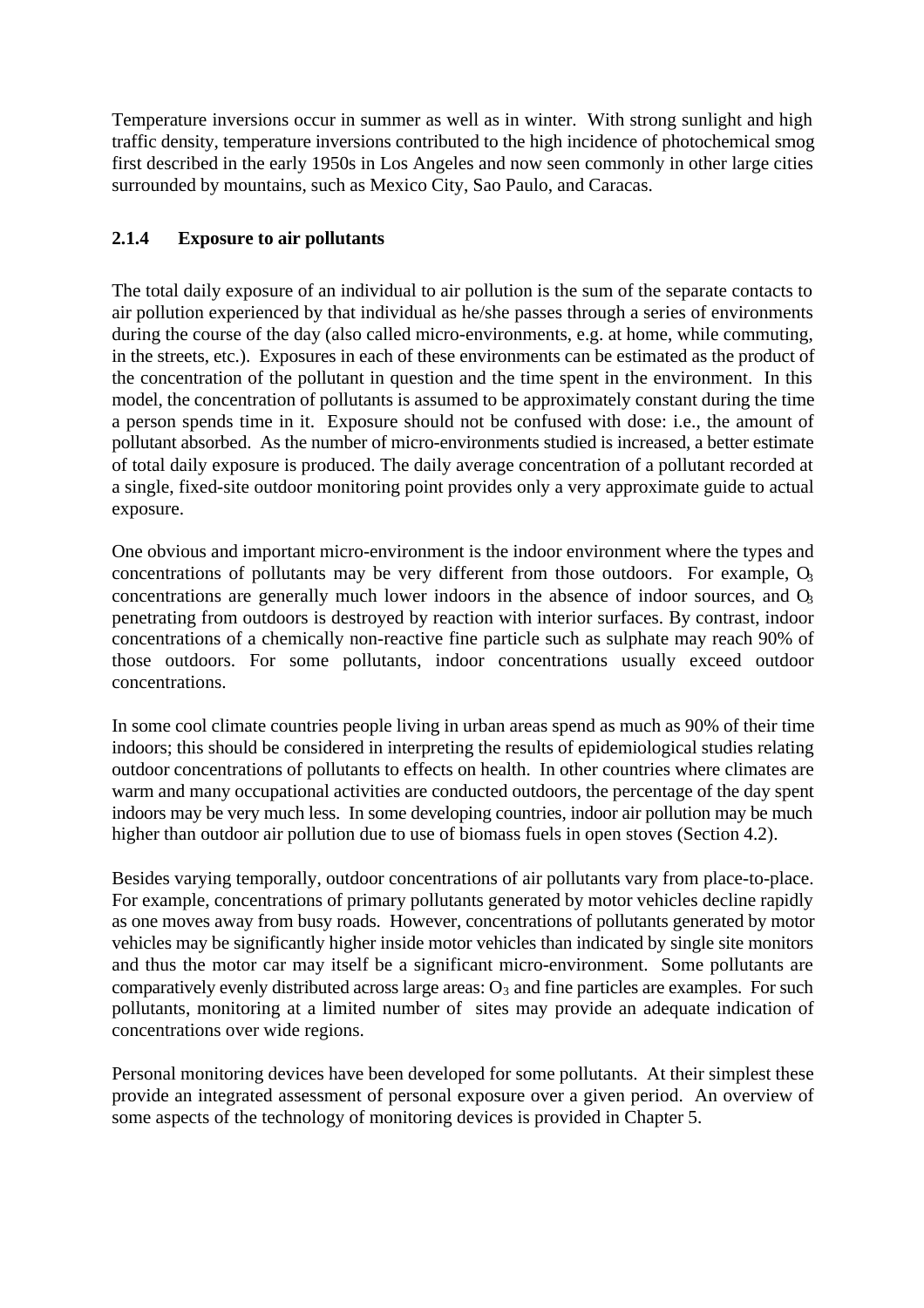#### **2.1.5 Health significance of air pollution**

Exposure to air pollution is probably as old as human exposure to fire. There is a large amount of archaeological evidence that indoor air pollution must have been troublesome to early humans, who used fire in confined spaces (Brimblecombe 1987). The classical writers record the oppressive fumes of Rome. Attention to effects of air pollution on health was focused during the early and mid 20th Century by a series of air pollution episodes, which produced dramatic effects on health. The Meuse Valley in Belgium (1930), Donora in the USA (1948) and London, England (1952) all experienced air pollution episodes which were investigated in some detail. In the 1952 London air pollution episode it was estimated that 4000 extra deaths occurred as a result of a smog largely consisting of high concentrations of  $SO<sub>2</sub>$  and particulate matter (Brimblecombe 1987), and in Donora some 43% of the population were affected by symptoms including headache, eye irritation, dyspnoea and vomiting. Analysis of the London episode showed that the elderly, especially those suffering from pre-existing cardio-respiratory disorders and the very young were at greatest risk. Later studies demonstrated a decline in urban levels of chronic bronchitis as concentrations of air pollutants fell (Chin et al 1981).

Emphasis on severe episodes of pollution may have distracted attention from the effects of long term exposure to pollution. Studies in London in the 1950s and 60s showed that the self-reported state of health of a panel of patients suffering from chronic bronchitis varied with day-to-day levels of air pollution (Waller 1971). It was noted, using simple methods of analysis, that symptoms did not increase unless the concentrations of smoke (measured as Black, or British Smoke) and SO<sub>2</sub> exceeded 250 and 500  $\mu$ g/m<sup>3</sup>, respectively. It is likely that, had more searching methods of analysis been applied, effects would have been seen at lower concentrations.

Since the 1950s a great body of evidence has accumulated showing that air pollutants have a damaging effect on health. Some of the key studies are reviewed in Chapter 3 of this publication. Two especially important groups of studies will be dealt with briefly here as they have played an important role in the formulation of these guidelines.

When the WHO Air Quality Guidelines for Europe were developed in 1987 (WHO 1987) emphasis was placed on the results of studies of volunteers exposed to air pollutants under controlled conditions. Where such studies demonstrated a Lowest Observed Effect, or Adverse Effect Level this was used as a starting point for deriving the relevant air quality guideline. Epidemiological studies that demonstrated a threshold of effect were used in the same way.

A new database of epidemiological studies emerged in the late 1980s and 1990s. This database of time-series studies was developed first in the United States and later in Europe and other areas (Schwartz et *al* 1996). In essence the time series approach takes the day as the unit of analysis and relates the daily occurrence of events, such as deaths or admissions to hospital, to daily average concentrations of pollutants whilst taking careful account of confounding factors such as season, temperature and day of the week. Powerful statistical techniques have been applied and coefficients relating daily average concentrations of pollutants to effects have been produced. The results of these studies have been remarkably consistent and have withstood critical examination well (Samet et al. 1995). Such methods cannot, of course, be expected to prove the possible or probable causal nature of the associations demonstrated, but detailed examination of the data and application of the usual tests for likelihood of causality have convinced many that it would be unwise to disregard the findings.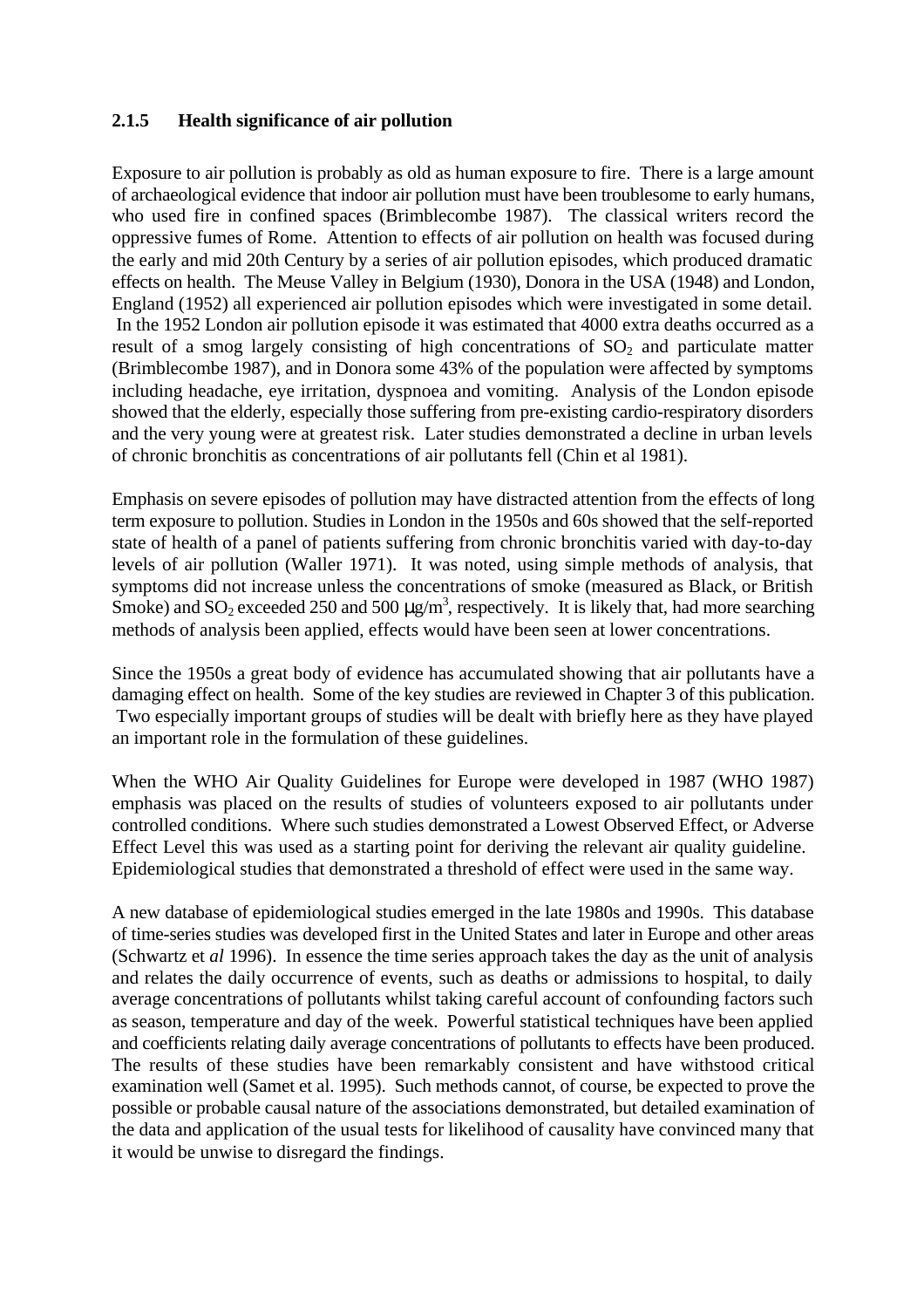Associations have been demonstrated between daily average concentrations of particles,  $O_3$ ,  $SO_2$ , airborne acidity,  $NO<sub>2</sub>$ , and CO. The associations for each of these pollutants were not significant in all studies though, taking the body of evidence as a whole, the consistency is striking. More remarkable than the consistency of the results was the demonstration of associations at levels of pollution hitherto expected to be quite safe: indeed, below the levels recommended in the 1987 WHO Air Quality Guidelines for Europe.

For particles and  $O_3$  it has been accepted by many that the studies provide no indication of any threshold of effect. This was reflected in the tables relating small differences in daily concentrations of particles and  $O_3$  to effects on health (Chapter 3).

In time - series studies, daily counts of events are related to the daily average concentration of pollutants measured, usually at a single, fixed, monitoring site or predicted from such measurements. In any city it is likely that there will be a distribution of personal exposure across the population. Thus, on days when the measured or predicted level of pollution is low, some individuals may be exposed to greater than the reported concentration. If such exposure exceeded some threshold then effects would be recorded and attributed to occurring as a result of exposure to the recorded or predicted concentration. It might then be asked whether time series studies are capable of discerning a threshold of effect, especially if the threshold is low. This problem is by no means limited to particulate matter and  $O_3$ : similar difficulties in identifying a threshold of effect at a population level apply to lead. This is an important point with regard to defining an air quality guideline based on such data: it is unlikely that a single guideline value can be derived from such a database and thus the "guideline" should be accepted to be a relationship relating events to airborne concentrations. This is a significant departure from the concept of a guideline value as a level of exposure at which the great majority of people, even in sensitive groups, would be unlikely to experience any adverse effects. Translation of this new form of guideline into an air quality standard is likely to be difficult. Junker and Schwela further discussed this issue in some detail (Schwela and Junker 1978; Junker and Schwela 1998).

Time-series studies relate the concentrations of air pollutants to their effects on health: in fact they provide the slope of a regression line relating concentrations to health events. There are no grounds for simple extrapolation of the concentration-exposure relationship to high levels of pollution. Several studies have shown that the slope of regression line is reduced when the annual average concentration of pollution is high (Schwartz and Marcus 1990).

Elevations in daily rates for various adverse health outcomes are sometimes referred to as the acute effects of air pollutants. For example, an increase in pollutant concentration might cause an increase in asthma attacks. It is assumed that without an increase in pollution, neither would asthma attacks increase. It is also likely that long-term exposure to air pollution produces chronic effects on health. For example, lifelong exposure to air pollution in England amongst those born in the late 19th Century is likely to have increased their chances of developing chronic bronchitis and dying earlier than expected as a result of the illness. (Chinn et al. 1981). In the United States, cohort studies in a range of towns have demonstrated associations between long term average concentrations of fine particles (PM2.5 and sulphates) and the Standardized Mortality Ratios of communities (Dockery *et al* 1993; Pope *et al* 1995). Attempts to estimate the public health impact of air pollution have been made on the basis of both the cohort studies and the time-series studies. On the basis of one of the cohort studies (Pope et al. 1995), Brunekreef (1997) has reported that exposure to current levels of air pollution in the Netherlands may lead to a average reduction in longevity of 1 year. Work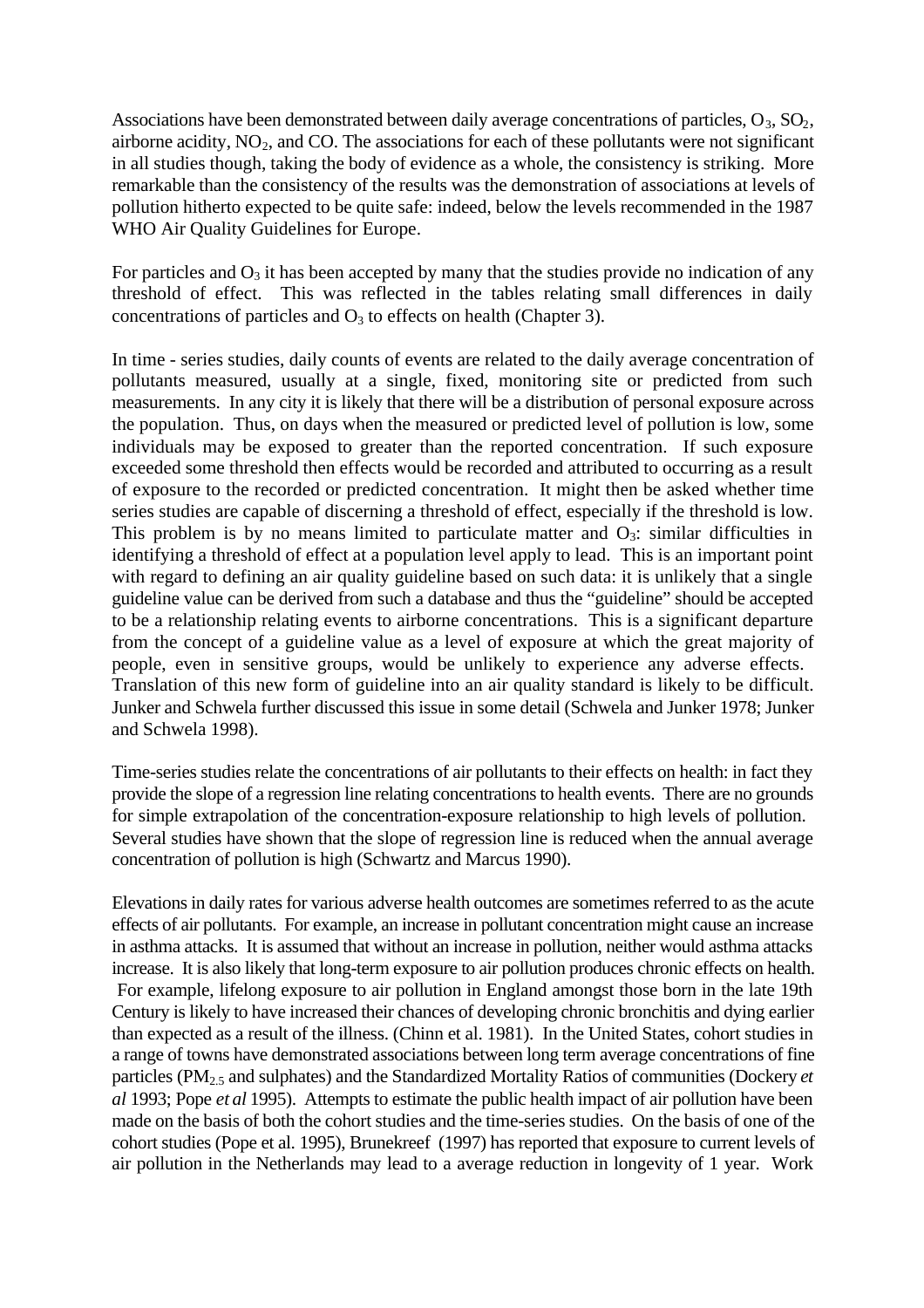reported from the United States reports slightly larger effects: perhaps 2 years are lost in polluted communities compared with unpolluted areas of the United States. Loss of life expectancy may be distributed statistically across the affected population. This is the case amongst cigarette smokers where the average loss of life expectancy is of the order of 3-5 years, though some smoking-related deaths occur among people in their forties.

### *2.2 Air pollutant concentrations and factors affecting susceptibility*

The concentrations of emitted pollutants and population exposures to air pollution vary substantially from country to country. In addition, human responses to air pollutant exposure also vary. Outdoor and indoor concentrations of air pollutants, and a number of examples of factors affecting responses to pollutants, are considered in this section.

#### **2.2.1 Concentrations of classical pollutants in ambient air**

There are far more data available on the ambient outdoor concentrations of certain classic air pollutants in many countries around the world than for any of the other pollutants, as monitoring records on black smoke (BS) and  $SO<sub>2</sub>$  in particular go back for five decades or more. There are, however, relatively few locations where all of the classical air pollutants have been measured simultaneously, or over extended periods. Additionally, historical data are often of limited value for retrospective or cross-sectoral analyses of air quality and health. Only recently, and only for a limited number of sites, have the specificity of analyses, the validity of calibrations, the identification of site representativity for the specific sampling purpose, the consistency of averaging times and/or sampling intervals, and the frequency and data management procedures been standardized to appropriate quality assurance procedures (see Chapter 5).

Available air pollutant concentration data were reviewed by the Task Group and selected data summaries are presented here to give the reader some general perspectives on recent pollutant levels and trends in the various WHO regions. The presentation is organized into three categories for each of the classical air pollutants.

The first category contains data on air quality in the European region on the basis that these summary data provided key input to the *Air Quality Guidelines for Europe* (WHO 1999a), which in turn provided the basis for the WHO *Guidelines for Air Quality* summarized in this publication. These data underwent a limited peer review by the WHO/EURO Working Group that judged them to be sufficiently representative and reliable for inclusion in the *Air Quality Guidelines for Europe*.

The second category contains data on ambient outdoor air quality in other WHO regions that were collected from countries by representatives from those regions on the WHO Global Air Quality Guidelines Task Group. In most cases, the Task Group was not able to assess data quality. Thus, it was not possible to endorse these data in terms of their accuracy and representativity. Although some data may be of high quality, some of the data were based on intermittent sampling programmes and cannot be reliably used for determining longer-term average concentrations.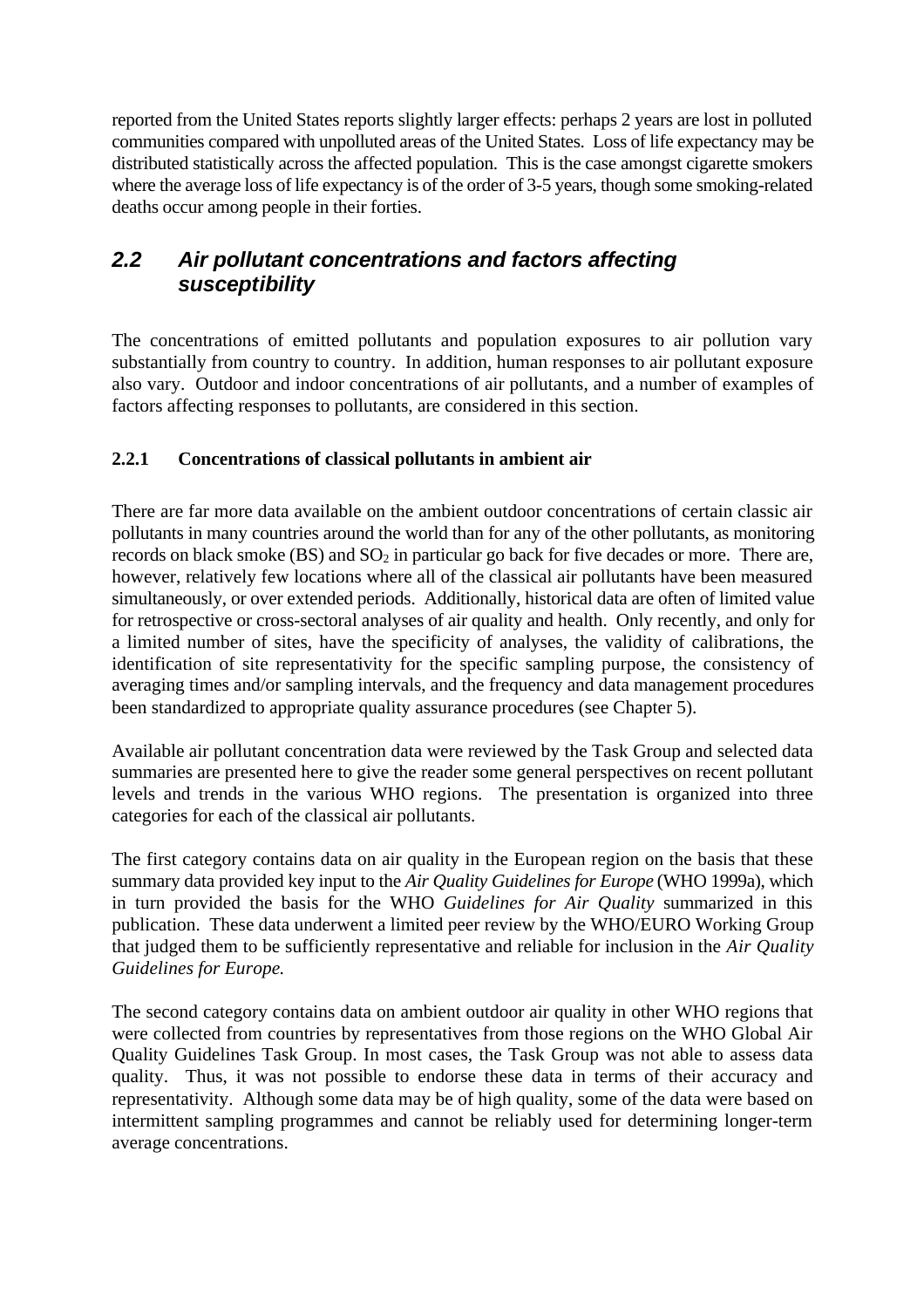Despite these limitations, the Task Group considered that presentation of some of the available summary data would provide a valuable frame of reference for the readers of this report. Accordingly, for each WHO Region other than Europe, a restricted set of data was selected for this report. Wherever possible, they represent: (a) at the one extreme, data for point source monitoring in regions as being representative of high-end human exposures; (b) non-typical levels, selected from data for urban sites not greatly affected by industrial point sources; and (c) at the other extreme, non-urban site data selected as being representative of the low end of concentrations for the country.

Each region was represented by data from a limited number of countries in that region, that differed in size and extent of industrial development, to demonstrate the extent of potential exposure of people in that region. Wherever possible, data that are summarized include available information on the source of the data, averaging times, and the quality assurance procedures followed in producing the data.

The third category of data consists of summaries from the WHO Air Management Information System (AMIS) programme (WHO 1997b, WHO 1998b). Since AMIS collects data from collaborating centres in all WHO regions, there is some overlap in coverage with the data summarized in the regional reports within the second category. The primary justification for including the AMIS data as a separate category is that the procedures used to generate and report these data are more uniform and were subjected to more validation, providing an independent source of data of assured quality.

An examination of the data summaries that follow clearly shows that air quality in large cities in many developing countries is remarkably poor, and that very large numbers of people in those countries are exposed to ambient concentrations of air pollutants well above the WHO *Guidelines for Air Quality*.

## **Air quality data in developing countries**

The main source of information on air pollution in developing countries is the Air Management Information System AMIS (WHO 1997b) set up by the WHO as a continuation of GEMS/Air (UNEP/WHO 1993). AMIS is based on voluntary reporting of data by municipalities of the WHO member states. The AMIS core data base collects information on annual (arithmetic) mean and high (95-, 98-) percentiles of daily mean concentrations of  $SO_2$ ,  $NO_2$ ,  $O_3$ ,  $CO$ ,  $SPM$ , lead and other potentially monitored compounds. In principle, data from three types of monitoring stations are stored: "industrial," reflecting levels in areas affected by emissions from industry; "city center / commercial," which will be mostly affected by traffic; and "residential," which should reflect the best basic level of population exposure. Until now the coverage of the system has been limited to 100 cities, but the intention is to acquire current information from some 300 cities by the end of 2000. The analysis of the data and its limitation is discussed by Krzyzanowski and Schwela (1999).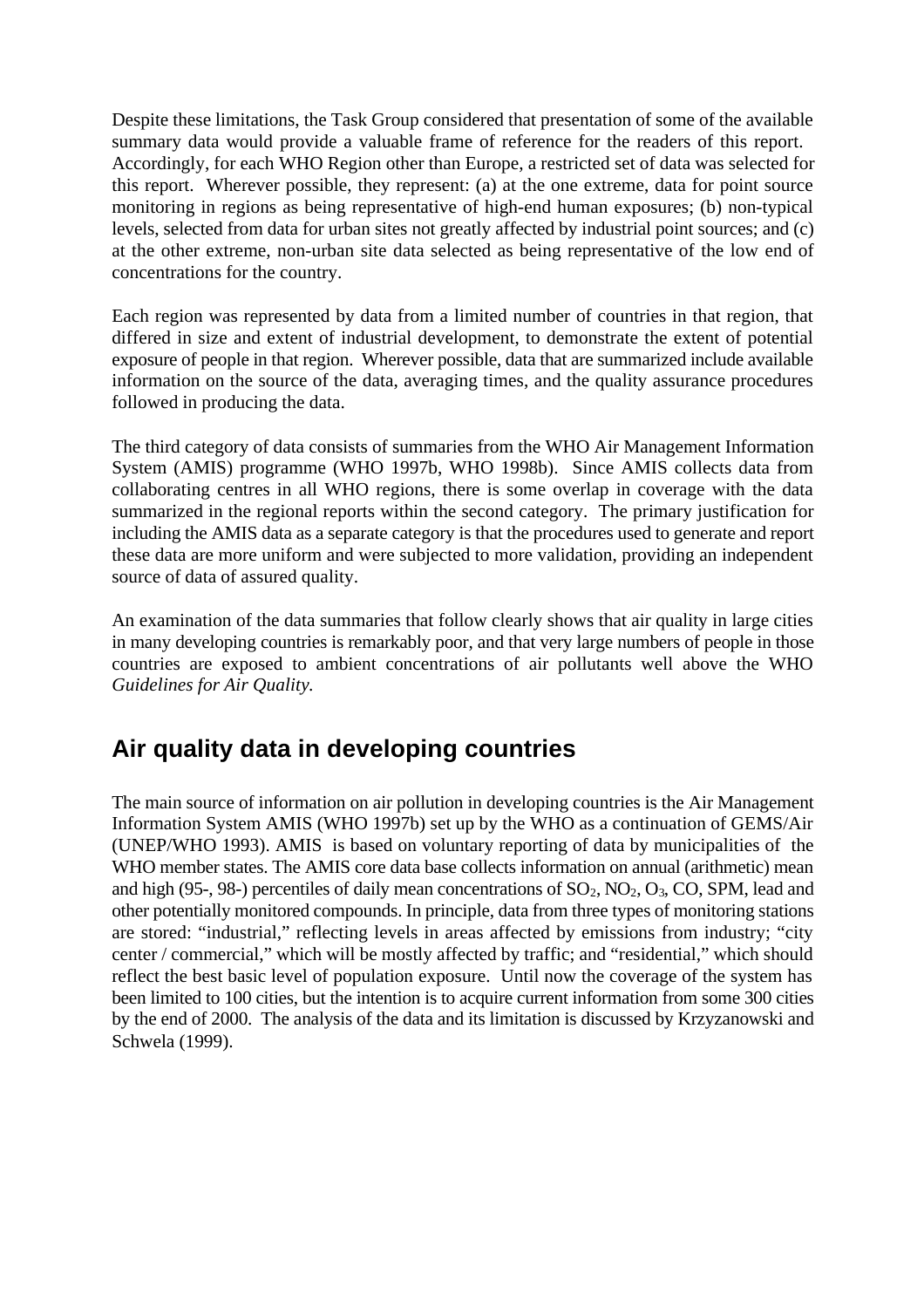## **Air pollution levels and trends**

#### **Sulphur dioxide**

In most analysed cities, the annual mean concentrations of  $SO<sub>2</sub>$  in residential areas have not exceeded 50  $\mu$ g/m<sup>3</sup>. Notable exceptions are several cities in China, with the SO<sub>2</sub> concentration of 330  $\mu$ g/m<sup>3</sup> in Chongqing and 100  $\mu$ g/m<sup>3</sup> in Beijing in 1994. In some Chinese cities, the levels reported from "residential" locations exceed those from "commercial" regions of the city and are comparable with the levels in industrial zones. This may reflect the impact of combustion of sulphur-containing coal for domestic heating and cooking.

High levels of  $SO_2$  may also be seen in other developing countries, especially in those with cold winters, as illustrated by the report from Nepal (Sharma 1997). Daily mean concentration of  $SO_2$ was in the range 273 - 350  $\mu$ g/m<sup>3</sup> in residential areas of Kathmandu during September -December 1993. In monitoring sites close to main roads, the reported range is  $310{\text -}875 \,\mu\text{g/m}^3$ , reflecting the influence of emissions from traffic. More than half of the vehicles registered in the city are equipped with two-stroke engines and many are old and ill maintained.

In most of the cities with data allowing trend assessment a decline in mean annual  $SO<sub>2</sub>$ concentration was seen over the 1990s. The most dramatic reduction of air pollution with  $SO_2$ was reported from Mexico City, where the concentration in various residential areas dropped from 100-140  $\mu$ g/m<sup>3</sup> in 1990-1991 to 32-37  $\mu$ g/m<sup>3</sup> in 1995-1996. In the most polluted Chinese cities an annual means declined between 1% and 10%.

#### **Suspended particulate matter**

The most commonly monitored and reported indicator of this type of air pollution is the mass concentration of TSP. In most of the cities, the TSP annual mean concentration exceeds 100  $\mu$ g/m<sup>3</sup>, with the levels exceeding 300  $\mu$ g/m<sup>3</sup> in several cities of China and India. There is no evidence of any overall systematic and significant change in TSP levels: the data from the 1990s show increasing as well as decreasing trends in a similar number of cities. The most visible relative decrease of TSP concentrations is shown by the data from Bangkok, but the progress is not steady there either. More consistent, though with a smaller relative rate, is the decrease in TSP concentration in Mexico City. The opposite tendency can be seen in some Chinese cities, with the most rapid increase of TSP concentration in Guangzhou (from less than 150  $\mu$ g/m<sup>3</sup> in 1990-1992 to more than 300  $\mu$ g/m<sup>3</sup> in more recent years).

In a limited number of cities reporting data to AMIS levels of  $PM_{10}$  are also measured. The most commonly registered annual average  $PM_{10}$  levels ranged from 50 - 100  $\mu$ g/m<sup>3</sup> in the years 1995-1996. The highest concentrations, exceeding  $250 \mu g/m^3$ , were observed in Calcutta and New Delhi. In most towns with high  $PM_{10}$  average in the last year, an increase in the pollutant concentration was seen over the 1990s. In most cases, this increase has occurred even when the decrease in TSP was reported. An opposite trend and a decrease in  $PM_{10}$  level were seen in the Central and Southern America cities. In Mexico City, the relative decrease in  $PM_{10}$  was faster than that of TSP.

This limited information on the size-specific particulate pollution allows a comparison of the mass concentration of TSP and  $PM_{10}$ . For most sites and years with data on both indicators, the  $PM_{10}$  to TSP ratio was in the range between 0.4-0.8. However, in a few cases, the ratio exceeded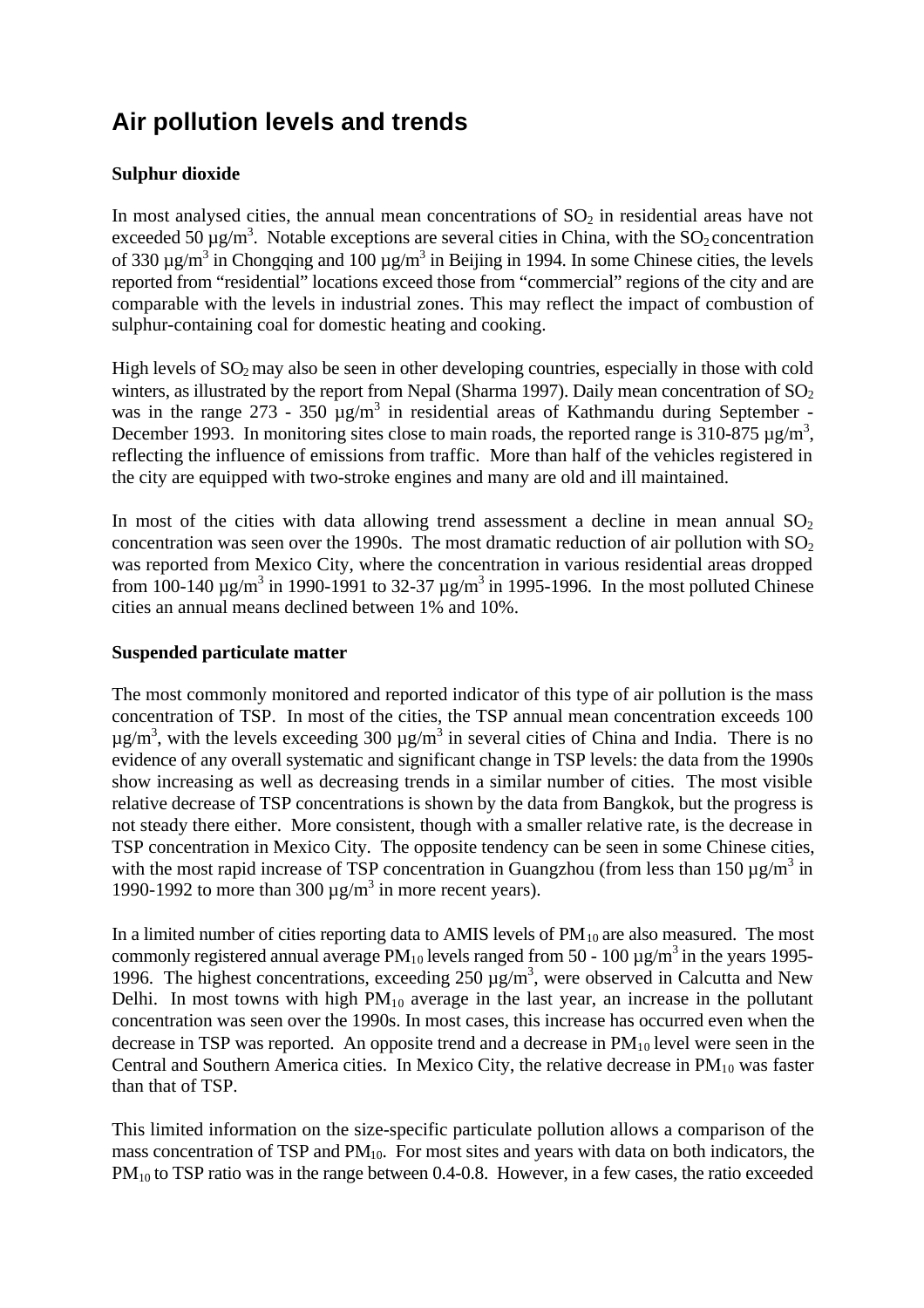1.0. This fact indicates that the measurements reported to AMIS might not have been done at the same locations and/or periods. In a southeastern part of Mexico City, the ratio remained between 0.25 and 0.32 in all years 1991-1996, while in the southwestern part of the city it was consistently between 0.44 and 0.55. More specific studies of the size distribution of airborne particles, conducted in the northern cities of China in the mid-1980s, indicate that some 70% of the mass concentration of TSP are due to the  $PM_{10}$ (Ning et al 1996). During the heating season, particles with diameter less than 2 µm were found to make some 30-50% of TSP. The elemental analysis of the particles confirmed that human activities are the main source of the fine fraction of particulate matter. Similar results were reported from Jakarta, where particles with diameter less than 7.2 µm contributed more than 80% of TSP (Zou et al 1997). Traffic-related compounds contributed significantly to the overall pollution mass, and especially to the fine particle fraction.

#### **Nitrogen dioxide**

In most of the cities reporting to AMIS the annual mean concentrations of  $NO<sub>2</sub>$  remain moderate or low, not exceeding 40  $\mu$ g/m<sup>3</sup>. However, in Mexico City and in Cape Town, the annual average of 70  $\mu$ g/m<sup>3</sup> has been exceeded regularly in the 1990s. A paper based on data from centrally located monitors in Sao Paulo indicates annual mean of  $240 \mu g/m^3$  in 1990/91 (Saldiva et al. 1995). The trends vary between the cities, but a 5-10% annual increase in concentration of this pollutant was more common than a decrease.

The observed pattern is consistent with the volume of car traffic in each city. The highest pollution levels, and the increasing trends, are observed in the cities with high and increasing car traffic. In Southern Asia or in Latin America, this high  $NO<sub>2</sub>$  concentration combined with the intense UV radiation results in photochemical smog with high oxidant concentrations. It is illustrated by the analysis of temporal and spatial patterns of tropospheric  $O<sub>3</sub>$  in New Delhi (Singh et al 1997). The build-up of  $O_3$  over the day is faster than scavenging of  $O_3$  by the NO<sub>2</sub>. In Mexico City, the mixture of high  $NO<sub>2</sub>$  emissions from gasoline combustion and intense UV radiation is the cause of the notorious photochemical smog in that city. According to the data reported to AMIS, the O<sub>3</sub> concentration exceeded a concentration of 120  $\mu$ g/m<sup>3</sup> in over 300 days a year in 1994-96, and the 95<sup>th</sup> percentile of maximum daily 1-hour average  $O_3$  concentration was around 500  $\mu$ g/m<sup>3</sup>. Some decrease was seen, however, in the annual mean O<sub>3</sub> concentration, indicating slow improvement of air quality in non-extreme days.

#### **2.2.2 Factors affecting susceptibility to indoor air pollution**

Indoor air pollutants usually differ in type and concentration from outdoor air pollutants. Indoor pollutants include environmental tobacco smoke, biological particles (such as pollen, mites, moulds, insects, microorganisms, pet allergens etc.), non-biological particles (such as smoke), VOC, NOx, lead, radon, CO, asbestos, various synthetic chemicals and others. Degradation of indoor air quality has been associated with a range of health effects, including discomfort, irritation, chronic pathologies and various cancers.

With growing public concern about indoor air quality, action has been taken in many developed countries to characterize levels of indoor air pollutants, to improve ventilation and fuel emissions, and to reduce exposure to environmental tobacco smoke, biological contamination and radon among other actions. Even though there is considerable evidence that indoor air quality is a serious and widespread problem in many developing countries, the information and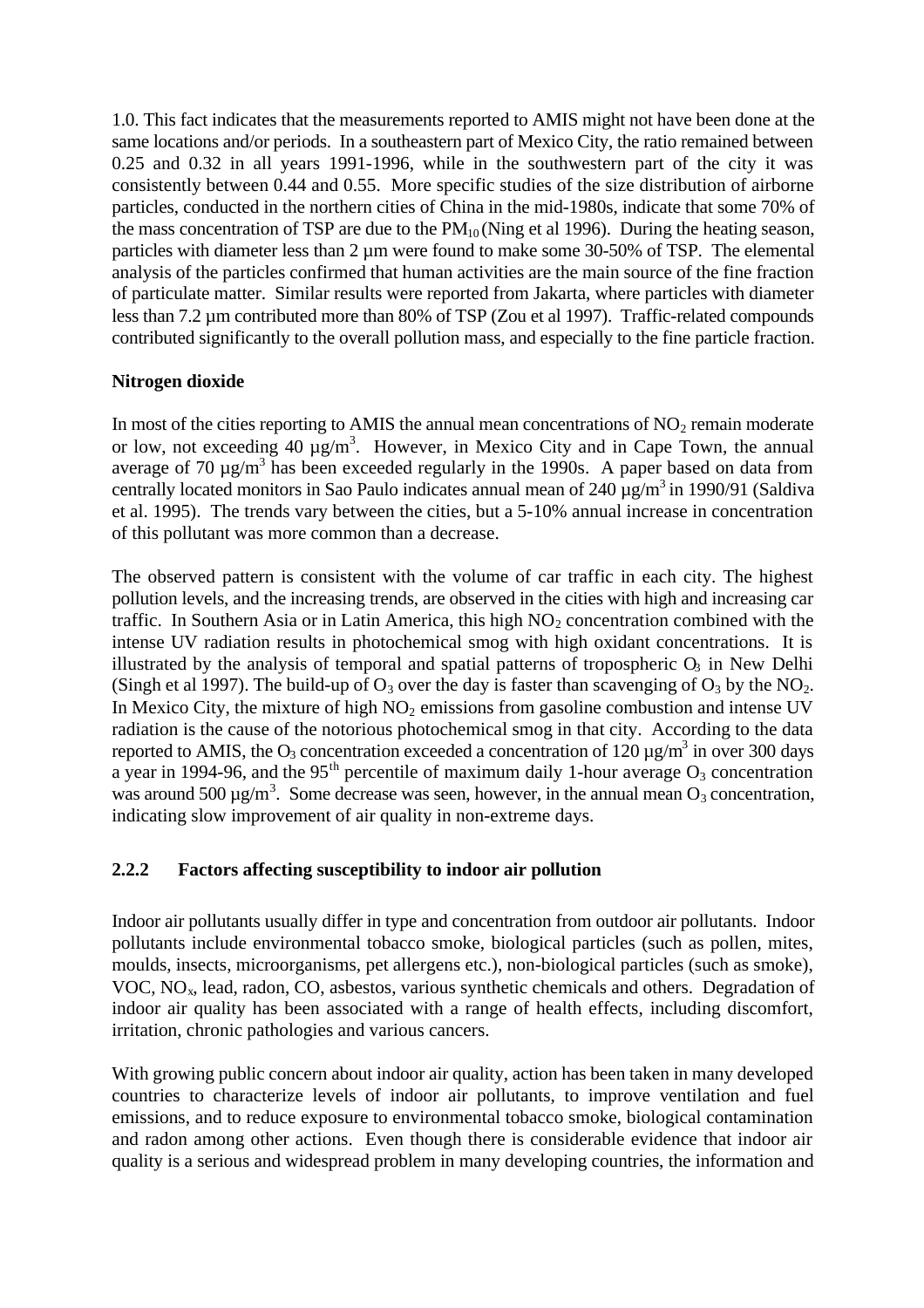resources to control indoor air quality are often lacking (Ferrari et al. 1995). Management of indoor quality is discussed in section 6.2.

Perhaps the most important factor that causes qualitatively and quantitatively different exposures to air pollutants across different countries is that of indoor heating and cooking by solid fuel burning. This topic deserves special attention. The emissions, concentrations, exposures and health effects are discussed in detail in Chapter 4. On a global scale, biomass fuels (wood, crop residues, dung and grass) are used daily in about half the world's households as energy for cooking and/or heating. In China, for example, it has been estimated that coal burning results in particle concentrations up to 5000  $\mu$ g/m<sup>3</sup> in indoor living areas, whereas smoky houses in Nepal and Papua New Guinea have peak levels of 10 000  $\mu$ g/m<sup>3</sup> or more (Smith 1996). An unknown, but significant, proportion of this activity takes place in conditions where much of the airborne effluent is released into the living area. Therefore, some of the highest concentrations of particulate matter other pollutants occur in rural, indoor environments in developing countries.

Biomass smoke contains significant amounts of several important pollutants: CO, particles, HC and to a lesser extent,  $NO<sub>x</sub>$ . However, biomass smoke also contains many organic compounds, including PAH, that are thought to be toxic, carcinogenic, mutagenic or otherwise of concern. Coal smoke contains all of these as well as additional pollutants, e.g. sulphur oxides and heavy metals such as lead. In many parts of the world these pollutants are released from stoves in poorly ventilated homes or in enclosed courtyards. Due to the high concentrations and the large populations involved, the total human exposure to many important air pollutants can be much higher in the homes of the poor in developing countries than in the outdoor air of cities in the developed world.

#### **2.2.3 Meteorological factors**

At increased altitude the partial pressure of oxygen falls and inhalation increases in compensation. For gaseous pollutants no increase in effects over those experienced at sea level would be expected as a result of the increased inhalation, as the partial pressures of the pollutant gases will fall in line with that of oxygen. For particles, on the other hand, increased inhalation volumes will lead to increased intake of airborne particles and perhaps changes in patterns of deposition. Differences in effects between those who have always lived at high altitude and those who have recently relocated there might be expected.

Temperature has a very significant effect on health and has been shown to be an important confounding factor when examining the effects of air pollutants. The relationship between ambient temperature and ill health is "U"- or "V"-shaped with excess daily deaths increasing in both cold and hot conditions. Local populations tend to be acclimatised to local conditions and cope better with changes in temperature than do immigrants from other countries. The effect of low temperatures in winter is more marked in countries with temperate climates, than in much colder countries. Inhaled volumes increase under hot conditions, and thus the intake of pollutants also increases. In addition, warm days encourage people to spend more time out-ofdoors and so personal exposure patterns to pollutants may change. Of course, living in wellventilated houses in warm weather, when doors and windows may be open, may decrease exposure to pollutants from indoor sources and increase exposure to outdoor sources.

Humidity is unlikely to have a significant effect on the toxicity of gaseous pollutants, and it may reduce the effects of some particles by permitting hygroscopic growth in particle size prior to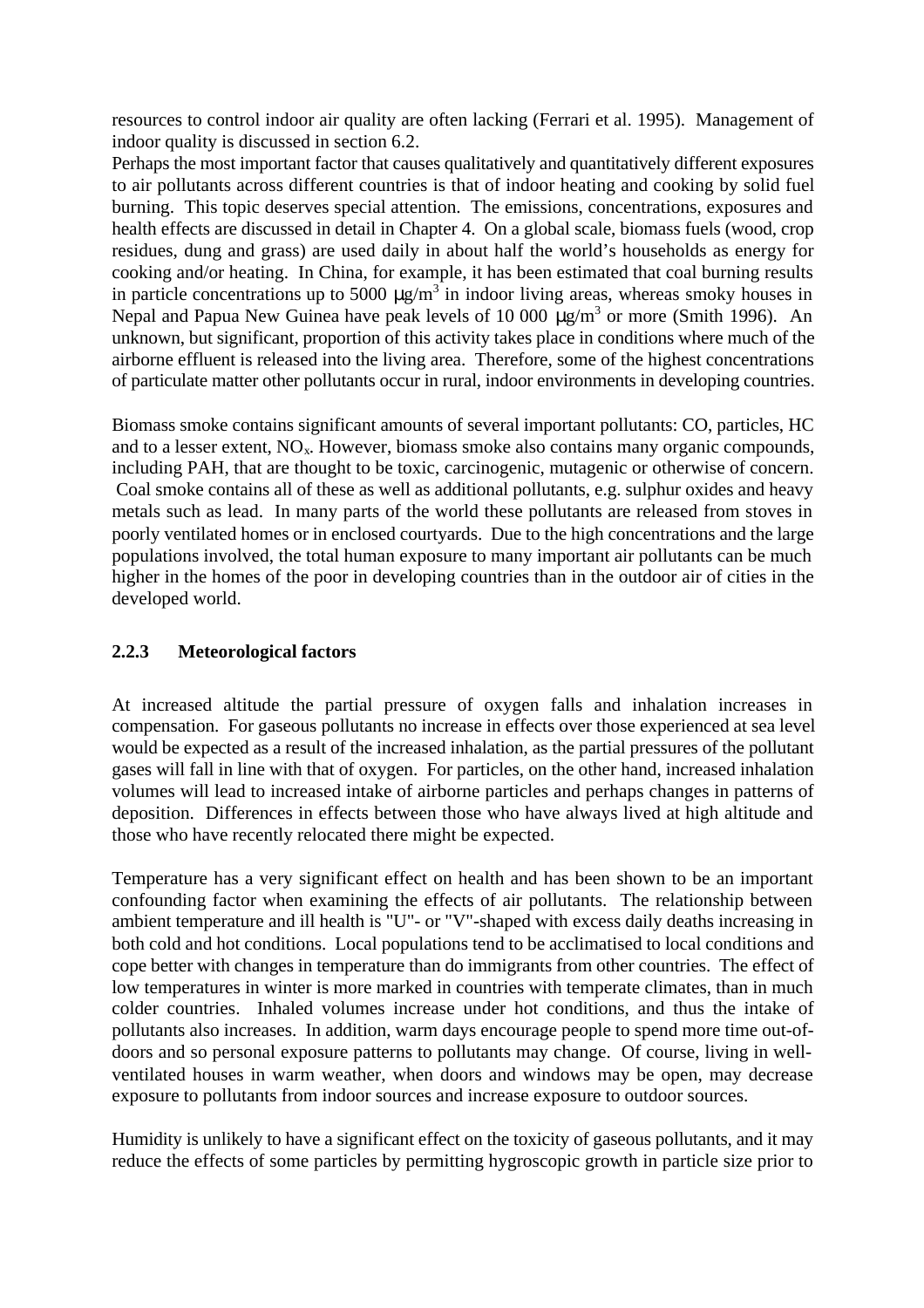inhalation, thus changing the patterns of deposition from smaller to larger airways in the lung.

#### **2.2.4 Demographic factors**

The age structure of populations differs markedly from country to country. Old people tend to show increased susceptibility to air pollution as a result of reduced functioning of physiological defence mechanisms, reduced physiological reserves and the increased prevalence of disease.

 Very young children may also be at increased risk due to incompletely developed defence mechanisms, higher ventilation rates per unit body mass and a tendency to spend more hours out of doors than adults.

#### **2.2.5 Socio-economic factors**

People with a poor standard of living suffer from nutritional deficiencies, from infectious diseases due to poor sanitation and overcrowding, and tend to be provided with a poor standard of medical care. Each of these factors may render individuals more susceptible to the effects of air pollution. A dietary lack of anti-oxidant factors may decrease defence mechanisms against oxidant pollutants such as  $O_3$  and  $NO_2$ . Delayed clearance of particles in airways already damaged by infection is likely. In developing countries, poor air quality may be closely associated with the incidence of infectious diseases.

#### **2.2.6 Effects of differing levels of diseas e in the population**

Diseases which produce narrowing of the airways, a reduction in the area of the gas-exchange surface of the lung and an increased alteration of inhalation-perfusion ratios are likely to make the subject more susceptible to the effects of a range of air pollutants. Epidemiological studies have shown that patients suffering from asthma or chronic obstructive pulmonary disease suffer an increase in symptoms when levels of pollutants are raised (see Chapter 3). It should be noted that asthma is less common in developing than in developed countries. However, the prevalence of infectious disease in developing countries, including tuberculosis, may militate against the development of the IgE antibody response, which is characteristic of asthma.

#### **2.2.7 Specific differences in prevalence levels of air pollutants**

Concentrations of air pollutants vary greatly from country to country. In countries where indoor air pollution is common, due to cooking over open fires with poor ventilation, indoor exposure may be an important cause of damage to health especially among women. In other countries, including those of the Middle East, particle concentrations in outdoor air are high due to windblown dust. In desert areas this dust contains a high proportion of silica, and silicotic nodules have been described in the lungs of residents. However, high concentrations of volcanic ash do not seem to be associated with acute effects on health. Specific examples of the levels of ambient urban air quality, and indoor air quality in various countries around the world are provided by the AMIS (WHO 1997b; WHO 1998b).

Countries burning brown coal (or lignite) for domestic heating are likely to experience high concentrations of smoke and  $SO_2$ . To these may be added the pollutants produced by motor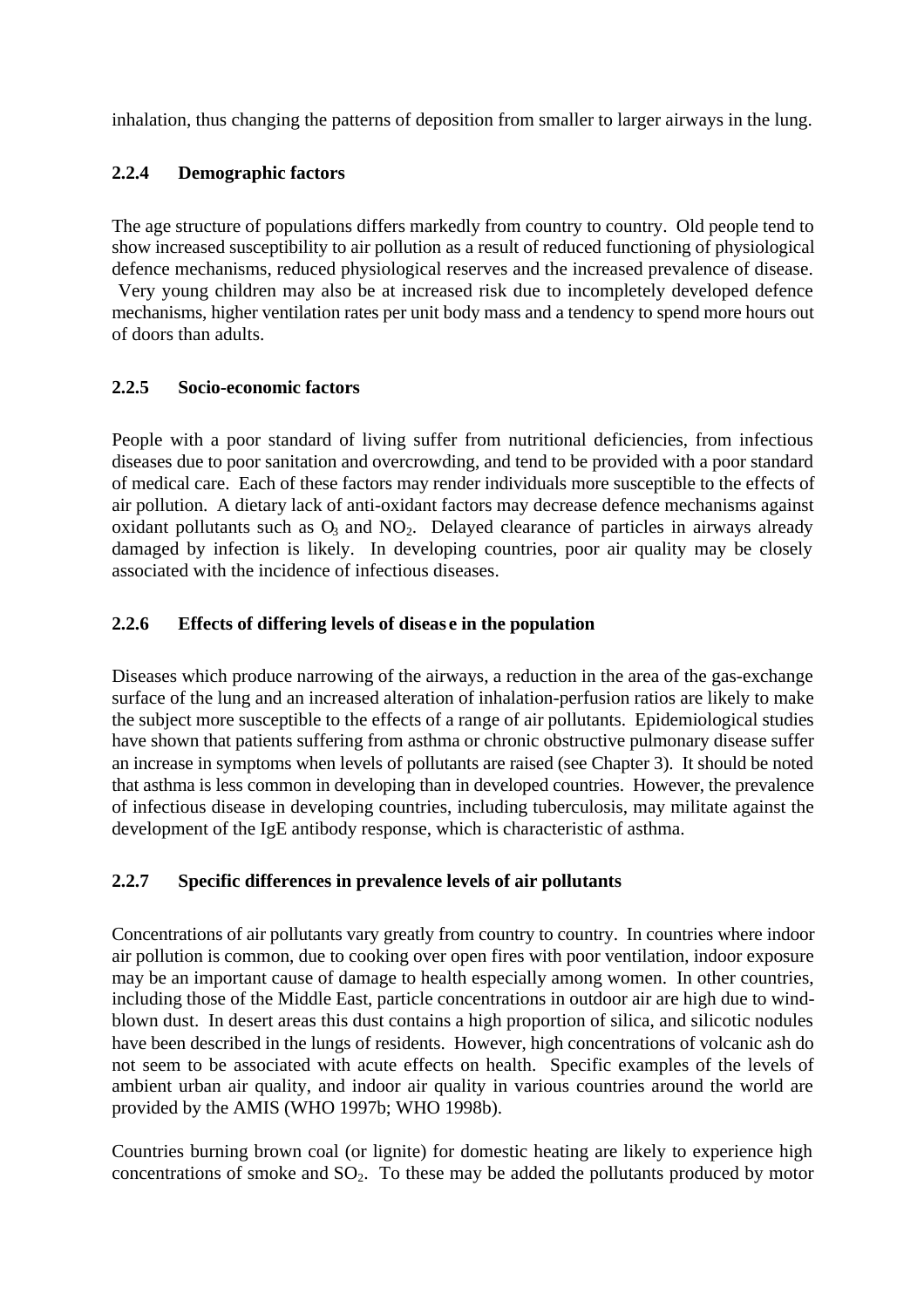vehicles. Leaded motor vehicle fuel is in use in many parts of the world and in these areas airborne lead particles make an important contribution to total lead intake both by inhalation and by ingestion.

### *2.3 Exposure to air pollutants*

An ideal characterization of the distribution of human exposures would be based on direct measurements of each pollutant concentration in the breathing zone of each member of a representative cross section of the population of interest. At present, however, such a programme is technically impossible and probably impractical as well. Instead, ambient air quality measurements at central, fixed, air monitoring sites are widely used surrogates for population exposures, and are generally the only widely available quantitative resource that can be related to exposures. Personal monitors for exposure estimates could overcome some of the shortcomings of ambient air monitors, but they can be applied only in a small sample of the population.

There are many factors that can account for the substantial differences between the concentrations of pollutants measured at central sites and those in the breathing zone of residents of the community. Air pollutants emitted into outdoor air can be attenuated during infiltration into indoor air. This attenuation can be expected to be minimal for all pollutants of outdoor origin when barriers such as windows and doors are open or absent. In contrast, attenuation can be very large for tightly sealed buildings during times of maximal heating or cooling needs.

The attenuation of indoor air pollutant concentrations by removal to indoor surfaces is highly dependent on the physico-chemical characteristics of the pollutant. At one extreme is a chemically stable fine particle component such as sulphate ion, where indoor concentrations are typically 90% or more of outdoor concentrations. At the other extreme, indoor concentrations can be low for larger particles deposited by sedimentation in the relatively still air.

For a relatively non-reactive gas, such as CO, the indoor-outdoor concentration ratio is usually near unity in a home without indoor CO sources. However, indoor concentrations can be much higher than outdoor concentrations when there are sources such as burning cigarettes and open flames used for cooking or space heating. By contrast, chemically reactive gases, such as  $O_3$  and  $SO<sub>2</sub>$  fairly rapidly diffuse to, and react with, interior surfaces. As a result, indoor-outdoor concentration ratios are typically much lower than unity.

Lead is the only classic air pollutant that can gain access to humans through indirect transport routes. Where leaded motor vehicle fuels are used, fine particle emission from vehicle exhausts can be inhaled. In addition, the particles that deposit on terrestrial surfaces can be ingested, either directly from soil in play yards, or after being carried indoors as a component of house dust. Furthermore, particulate lead deposited on plants or agricultural fields can be retained in food products and add to body burdens. Similar pathway considerations also apply to toxic air pollutants other than lead.

Humans engage in a variety of daily activities, and the concentrations of air contaminants in their breathing zone can vary substantially as they move through various microenvironments, each of which may be affected by different attenuation factors or increments from indoor sources. Furthermore, even a complete knowledge of the concentrations of all relevant pollutants in each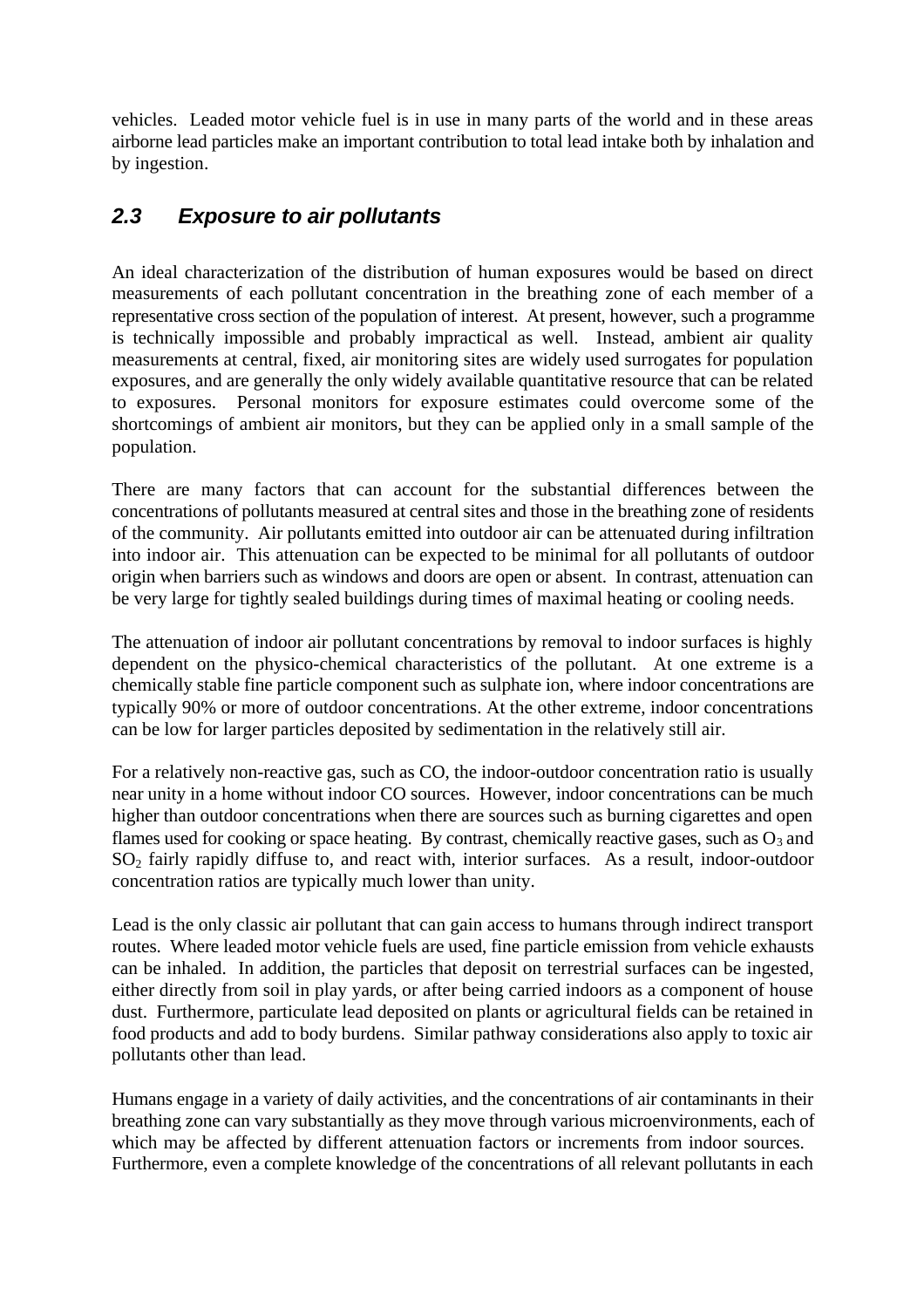microenvironment would not provide an adequate basis for predicting physiological and pathological responses to their exposures. Pollutant uptake could also be greatly affected by ventilation rate and pattern, entry of air via the nose or mouth, airway sizes (which exhibit great individual variability), past and current history of exposure to other toxicants (such as cigarette smoke), and prior disease histories and genetic predispositions. Many of these factors can be modelled and such models have been used for estimating dose distributions associated with ambient air concentrations.

#### **Sulphur dioxide**

 $SO<sub>2</sub>$  is a colourless pungent, irritating, water-soluble and reactive gas. Concentrations in ambient air in cities of developed countries have mostly decreased in the last two or three decades due to tighter emissions control, increased use of low sulphur fuels and industrial restructuring. Consequently, high ambient concentrations in earlier decades have been replaced by annual mean concentrations of about 20-40  $\mu$ g/m<sup>3</sup> in most cities in developed countries and daily means rarely exceed  $125 \text{ µg/m}^3$ .

However the situation is more complex in developing countries. In cities, the annual mean concentrations of SO<sub>2</sub> in ambient air may range from very low levels up to 300  $\mu$ g/m<sup>3</sup> (WHO 1998b). Peak concentrations measured as ten-minute averages may exceed 2000  $\mu$ g/m<sup>3</sup> under conditions of poor atmospheric dispersion such as inversions (Section 2.2.2), or when emissions from a major source are brought to ground levels by certain atmospheric conditions.  $SO_2$  can also reach high concentrations in air in some indoor environments through the use of sulphur containing fuels such as coal for heating and cooking (Section 4.2).

As it is highly reactive,  $SO_2$  has a highly non-uniform dose distribution along the conductive airways of the respiratory tract. For low to moderate tidal volumes and nasal breathing, the penetration into the lungs is negligible. For larger tidal volumes and oral inhalation, doses of interest may extend into segmental bronchi.  $SO_2$  can only reach the gas-exchange region of the lungs after sorption onto fine particles; and the available particle surface is limited except when very large mass concentrations of fine particles are present (WHO 1987; WHO 1994a).

Another special consideration for  $SO_2$  is that there is a great variation in susceptibility to a bronchoconstrictive response. Persons having asthma or atopy can be about 10 times more responsive than healthy subjects.

#### **Nitrogen dioxide**

Ambient concentrations of  $NO<sub>2</sub>$  in air are variable. Natural background concentrations in ambient air can be less that 1  $\mu$ g/m<sup>3</sup> to more than 9  $\mu$ g/m<sup>3.</sup> In ambient air in cities annual mean concentrations can range from 20-90  $\mu$ g/m<sup>3</sup> with hourly maximum concentrations from 75-1000 μg/m<sup>3</sup> (WHO, 1994a). Concentrations of NO<sub>2</sub> in indoor air can reach average concentrations of 200  $\mu$ g/m<sup>3</sup> over several days, with hourly maximum concentrations of 2000  $\mu$ g/m<sup>3</sup> where there are unvented gas heating appliances and poor ventilation (WHO, 1994a).

 $NO<sub>2</sub>$  is a relatively water-insoluble gas and appreciable amounts of inhaled  $NO<sub>2</sub>$  can penetrate to, and elicit biological responses in, small lung airways. As with  $SO<sub>2</sub>$ , there is much greater susceptibility to a bronchoconstrictive response in individuals with asthma.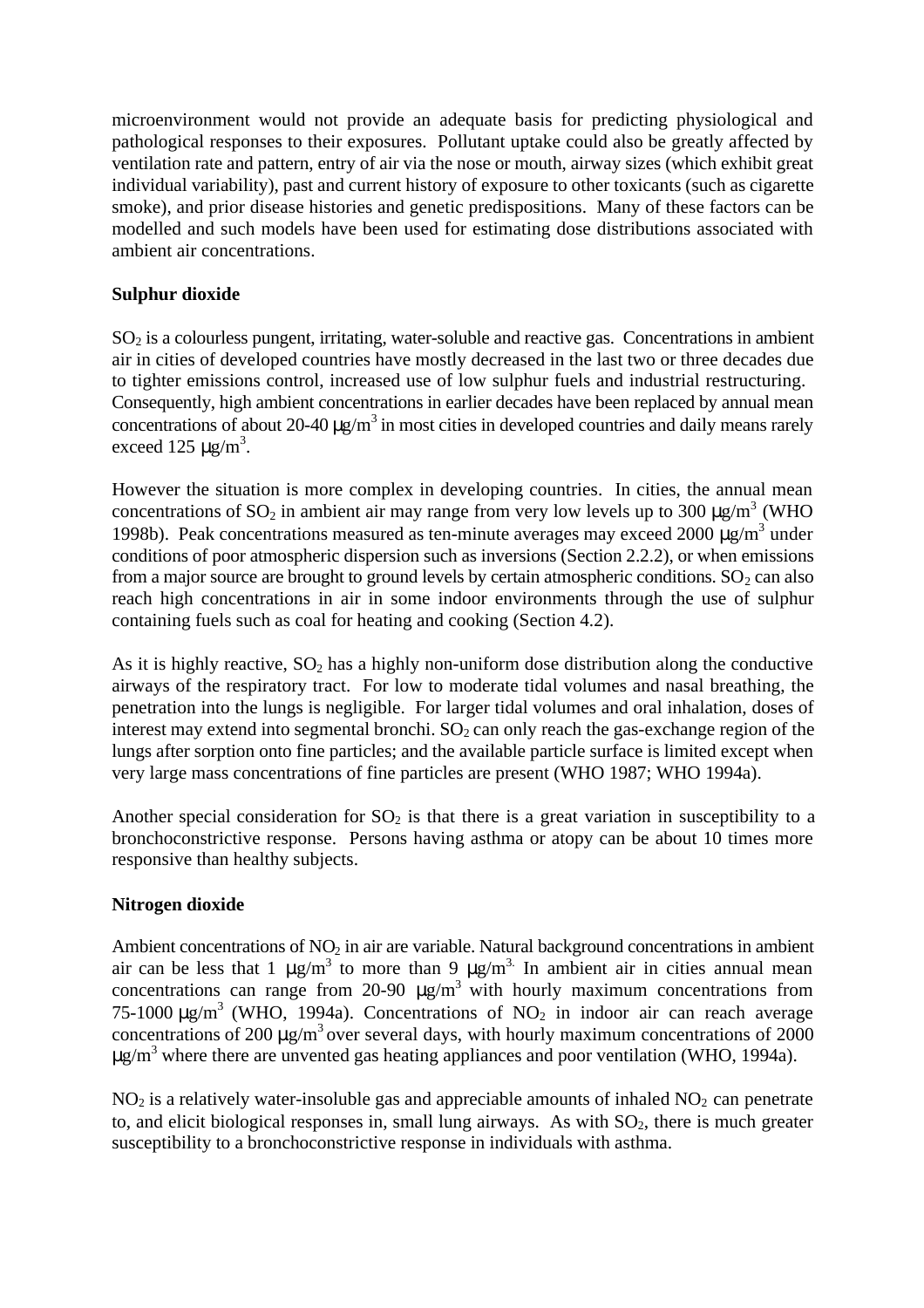#### **Carbon monoxide**

Natural ambient concentrations of CO range between  $0.01$ - $0.23$  mg/m<sup>3</sup> (WHO 1994a). In urban environments, mean concentrations over eight hours are usually less than 20 mg/m<sup>3</sup>, and onehour peak levels are usually less than 60 mg/m<sup>3</sup>. Highest concentrations are usually measured near major roads, as vehicles are the major source of CO. Concentrations of CO can be high in vehicles, underground carparks, road tunnels and in other indoor environments where combustion engines operate with inadequate ventilation. In these circumstances, mean concentrations of CO can reach up to  $115 \text{ mg/m}^3$  for several hours. In houses with unflued combustion heaters, peak CO concentrations can reach up to 60 mg/m<sup>3</sup> (WHO 1994a).

CO exerts its toxic effects after binding with hemoglobin in the capillaries of the lungs. It is not removed in larger airways.

#### **Ozone**

Background concentrations of  $O_3$  in remote and relatively unpolluted parts of the world are often in the range of 40 to 70  $\mu$ g/m<sup>3</sup> as a one-hour average. In cities and areas downwind of cities, maximum mean hourly concentrations can be as high as 300 to 400  $\mu$ g/m<sup>3</sup>. High O<sub>3</sub> concentrations can persist for 8 to 12 hours per day for several days, when atmospheric conditions favour  $O_3$  formation and poor dispersion conditions exist (Section 2.2.2).  $O_3$  is normally at higher concentrations in ambient air outdoors than in indoor air.

 $O_3$  is a relatively water-insoluble gas. It reacts and produces toxic effects on small airway surfaces. The dose-delivery is greatest in terminal and respiratory bronchioles. Unlike  $NO<sub>2</sub>$  and SO2, there is very little difference in lung function responsiveness between asthmatics and healthy subjects. There is, however, a great variability in individual responsiveness that is not yet understood.

#### **Particulate matter (PM)**

Concentrations of particulate matter in air are highly variable. In some areas very high levels occur naturally due to wind-blown dust from arid soils. Human activities, such as fires, overgrazing, agricultural practices and mining, can increase particle concentrations in air in remote areas. In Western Europe and North America efforts to control emissions of particulate matter have generally resulted in lower levels of particles in ambient air. In many cities the annual average concentrations of PM<sub>10</sub> are in the range 20 to 50  $\mu$ g/m<sup>3</sup> for ambient air (WHO 19994a). However, annual average concentrations in some cities in Eastern Europe and in some developing countries can be above 100  $\mu$ g/m<sup>3</sup>. Concentrations of PM<sub>2.5</sub> are usually about 45 to 65% of the concentrations of  $PM_{10}$ .

Concentrations of particulate matter in indoor air can be extremely high when biomass fuels such as wood, crop residues and dung, or coal are used for cooking or heating. Indoor concentrations of up to 2000 to 5000  $\mu$ g/m<sup>3</sup> of total suspended particulate matter have been measured in some circumstances during cooking with biomass fuels in developing countries (Section 4.2).

Particle size is a critical factor in internal dose distribution. The location of initial deposition in the airways depends on particles size, with coarse particles being deposited in the upper respiratory tract and fine particles being transported to the lower respiratory tract. The rate of deposition in conductive airways also depends on particle size (see Section 2.1).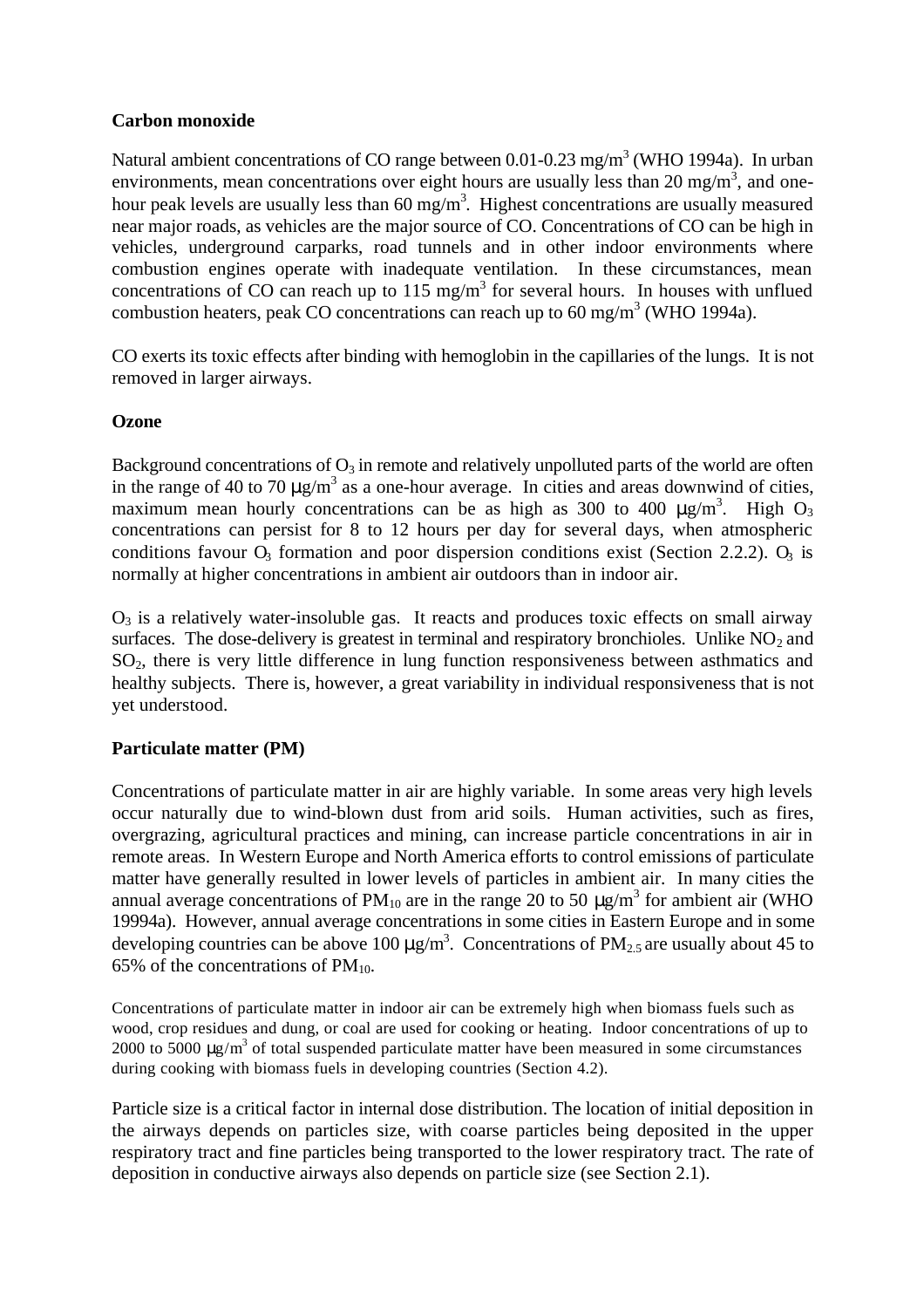#### **Lead**

Levels of lead found in air, food, water and soil/dust vary widely throughout the world and depend on the degree of industrial development, urbanization and lifestyle factors. Ambient air levels over 10  $\mu$ g/m<sup>3</sup> have been reported in urban areas near smelters, whereas lead levels below 0.1  $\mu$ g/m<sup>3</sup> have been found in cities where leaded petrol is no longer used. In cities of developing countries traffic-related lead levels range between 0.3 and  $1 \mu g/m^3$  with extreme annual mean values between 1.5-2  $\mu$ g/m<sup>3</sup>.

Lead is inhaled as fine particles and deposited in the lungs. Since lead uptake by blood is dependent on deposition pattern and solubility (which is influenced by chemical form and particle size), total lead content is only a surrogate for the biologically effective dose. Furthermore, as noted in earlier sections, airborne lead can also reach humans indirectly via deposition on soil and vegetation, and through food chains.

#### **Other air pollutants**

In nearly all countries routine air quality monitoring programmes are concentrated almost exclusively on selected classic pollutants. Relatively few of the other air pollutants (considered in detail in Section 3.2) are routinely monitored, except in a few occupational environments. Data are sometimes collected on personal exposures to classic and other air pollutants, but seldom are there standardised protocols for sample collection and analysis, and data processing and storage. As a result, estimates for personal exposures are generally based on highly uncertain models and the assumptions built into them. In general, the situation with respect to ambient concentrations of other air pollutants considered in section 3.2 is characterized as described in the second columns ofTables 3.2 and 3.3 in that section.

### *2.4 Role of guidelines and standards*

The purpose of these guidelines is to provide a basis for protecting public health from the adverse effects of air pollution and for eliminating, or reducing to a minimum, those air contaminants that are known to be, or are likely to be, hazardous to human health and well being (WHO 1987).

These *Guidelines* should provide background information for nations engaged in setting air quality standards, although their use is not restricted to this. The *Guidelines* are not intended to be standards. In moving from guidelines to standards, prevailing exposure levels and environmental, social, economic and cultural conditions in a nation or region should be taken into account (see Section 2.4.4). In certain circumstances there may be valid reasons to pursue policies, which will result in pollutant concentrations above or below the guideline values (WHO 1987).

#### **2.4.1 The 1987 WHO Air Quality Guidelines for Europe**

Already in 1958, WHO recognized that air pollution was a threat to the health and well-being of peoples throughout the world. As a consequence, WHO has taken its first steps to marshal the facts and to suggest procedures by which preventive and remedial action may be taken by its member countries, before serious harm is done to the health of their people (WHO 1958). In a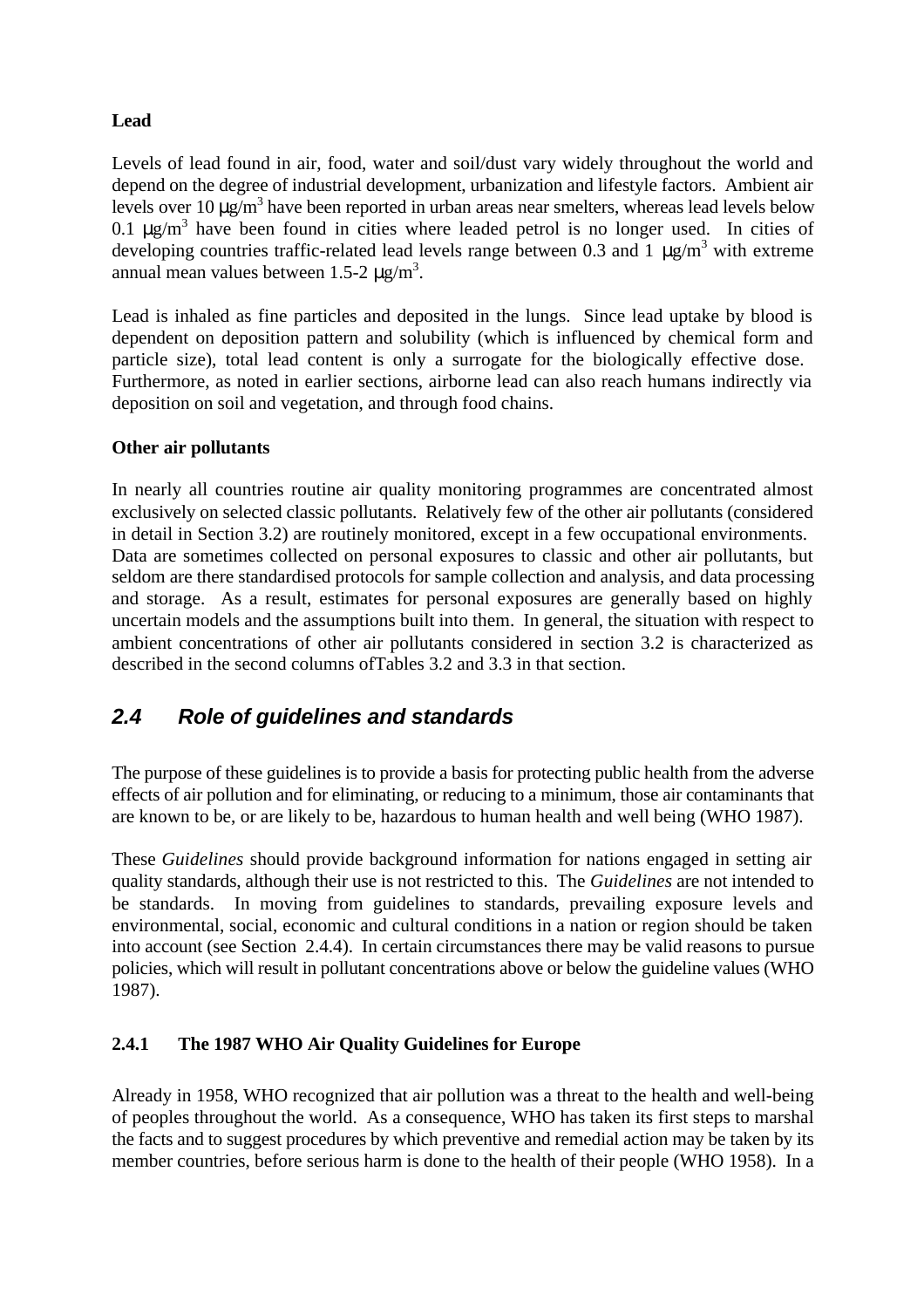forthcoming Technical Report, criteria for guidelines for air quality are described as tests, which permit the nature and magnitude of air pollution on man and the environment to be determined. Guidelines were defined as sets of concentrations and exposure times that are associated with specific effects of varying degrees of air pollution on man, animals, vegetation and on the environment in general (WHO 1964). In 1972, guidance as to the levels of ambient air pollutants that constitute hazards to health were first formulated for the "classic" compounds SO2, SPM, CO and photochemical oxidants (WHO 1972). These attempts culminated in 1987 in the publication of the Air Quality Guidelines for Europe for a much extended set of air pollutants (WHO 1987).

In the *Air Quality Guidelines for Europe* (WHO 1987), relevant information on the pollutants was carefully considered during the process of establishing guideline values. It was noted that ideally, guideline values should represent concentrations of chemical compounds in air that would not pose any hazard to the human population. However, the realistic assessment of human health hazards necessitated a distinction between absolute safety and acceptable risk. To aim at achieving absolute safety, one would need to know the complete dose-response relationships in individuals in relation to all sources of exposure. Moreover, the type of toxic effect elicited by specific pollutants or their mixtures; the existence (or not) of "thresholds" for specified toxic effects; the significance of interactions; and the variation in sensitivity and exposure levels within the human population would all have to be known. However, such comprehensive and conclusive data on environmental contaminants are not always available. Scientific judgement and consensus, therefore, play an important role in establishing acceptable levels of population exposure.

#### **Criteria for endpoints other than carcinogenicity**

For compounds reportedly without carcinogenic effects, or for which data on carcinogenicity were lacking or insufficient, the starting-point for the derivation of guideline values was to define the lowest concentration at which effects are observed in humans, animals and plants. The difference between the lowest level at which an effect is observed, and the level, at which no effect is observed, is among the factors included in judgements concerning the appropriate margin of protection. In the case of irritant and sensory effects on human, it was considered desirable where possible to determine the no-effect level.

#### **Criteria for selection of a lowest-observed adverse-effect level (LOAEL)**

The distinction between adverse and non-adverse effects was stated to pose considerable difficulty. The definition of an adverse effect was given as "any effect resulting in functional impairment and/or pathological lesions that may affect the performance of the whole organism, or which contributes to a reduced ability to respond to an additional challenge". Even with such a definition, a significant degree of subjectivity and uncertainty was found to be present. To resolve this difficulty, data were ranked in three categories: (i) Single observations, even of potential health concern, were not readily used as a basis for guideline values; (ii) A lowestobserved-effect level might result in pathological change, and therefore was considered a higher degree of health concern; (iii) A substantial change in the direction of pathological effects has had a major influence on guideline considerations.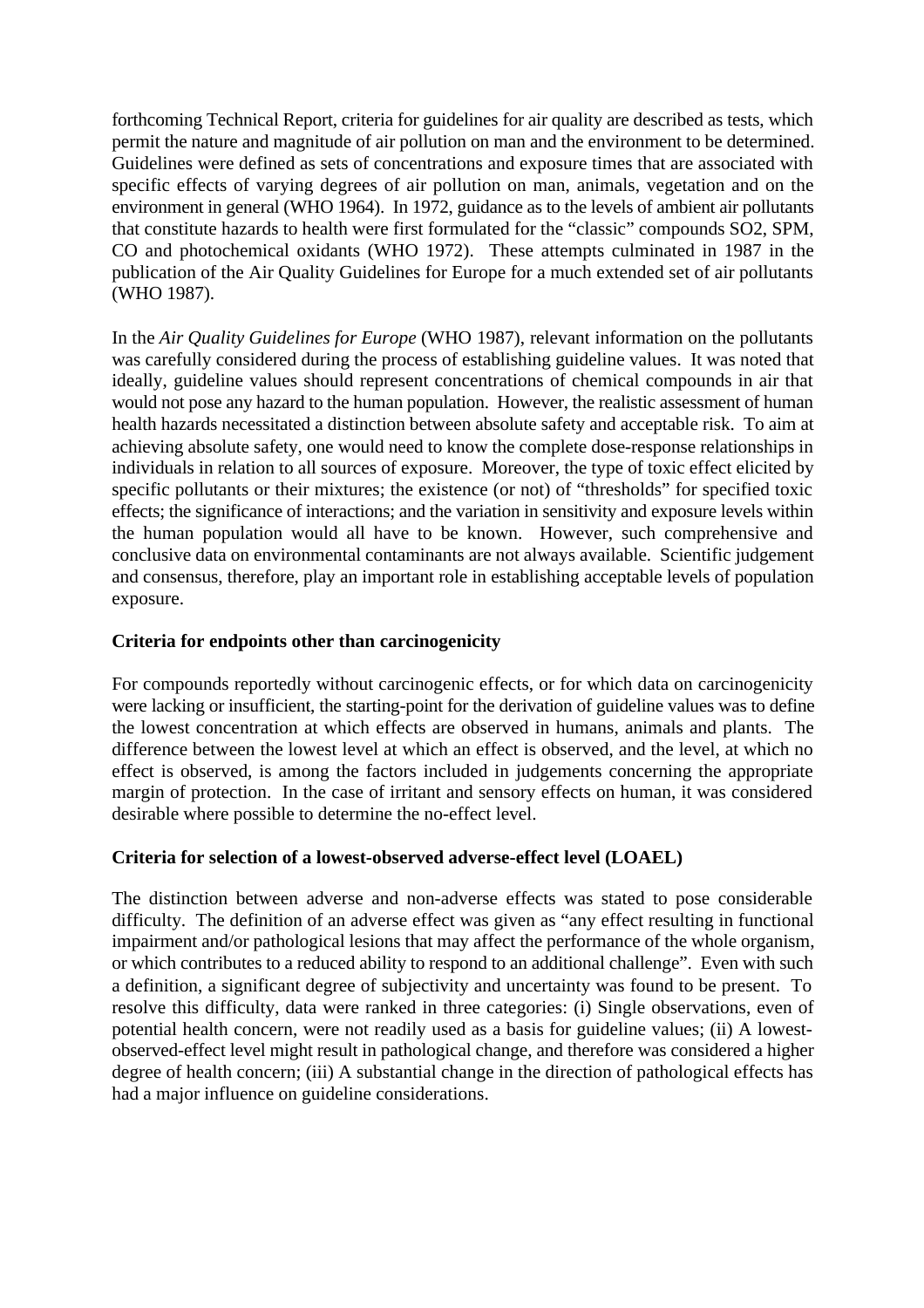#### **Criteria for selection of uncertainty factors**

The toxicology of pollutants, including the type of metabolites formed, variability in metabolism, or response in humans suggesting hypersusceptible groups, and the likelihood that the compound or its metabolites will accumulate in the body, was taken into account by uncertainty factors. Uncertainty factors were essentially determined through scientific judgement in consensus.

#### **Criteria for selection of averaging times**

As a chemical may cause acute, minor, reversible effects after brief exposure, and irreversible or incapacitating effects after prolonged exposure, expert judgement had to be applied, based on the weight of the evidence available. Generally, when short-term exposures lead to adverse effects, short-term averaging times were recommended. In other cases, exposure-response knowledge was sufficient to recommend a long-term average.

#### **Criteria for consideration of sensory effects**

Some of the substances selected for evaluation have malodorous properties at concentrations far below those at which toxic effects occur. Although odour annoyance cannot be regarded as an adverse health effect in a strict sense, it affects the quality of life. Therefore, odour threshold levels (detection threshold, recognition threshold, and nuisance threshold) for such chemicals have been indicated where relevant and used as a basis for separate guideline values.

#### **Criteria for Carcinogenic Endpoint**

Cancer risk assessment involves a qualitative assessment of how likely it is that an agent is a human carcinogen, and a quantitative assessment of the cancer rate the agent is likely to cause at given level and duration of exposure.

#### **Quantitative assessment of carcinogenicity**

The decision to consider a substance as a carcinogen is based on the classification criteria of the International Agency for Research on Cancer:

| Group 1 | Proven human carcinogens.                                                |
|---------|--------------------------------------------------------------------------|
| Group 2 | Probable human carcinogens. This category is divided into two subgroups  |
|         | according to higher (Group 2A) and lower (Group 2B) degrees of evidence. |
| Group 3 | Unclassified chemicals                                                   |

It was decided that for all chemicals not categorized in Groups 1 and 2A guidelines values based on non-carcinogenic health endpoints were to be given.

#### **Quantitative assessment of carcinogenic potency**

Quantitative risk assessment was found to include the extrapolation of risk from relatively high dose levels to relatively low dose levels. High dose levels are characteristic of animal experiments or occupational exposures, where cancer responses can be measured. Low dose levels are of concern in environmental protection, where such risks are too small to be measured directly, either in animal or epidemiological studies.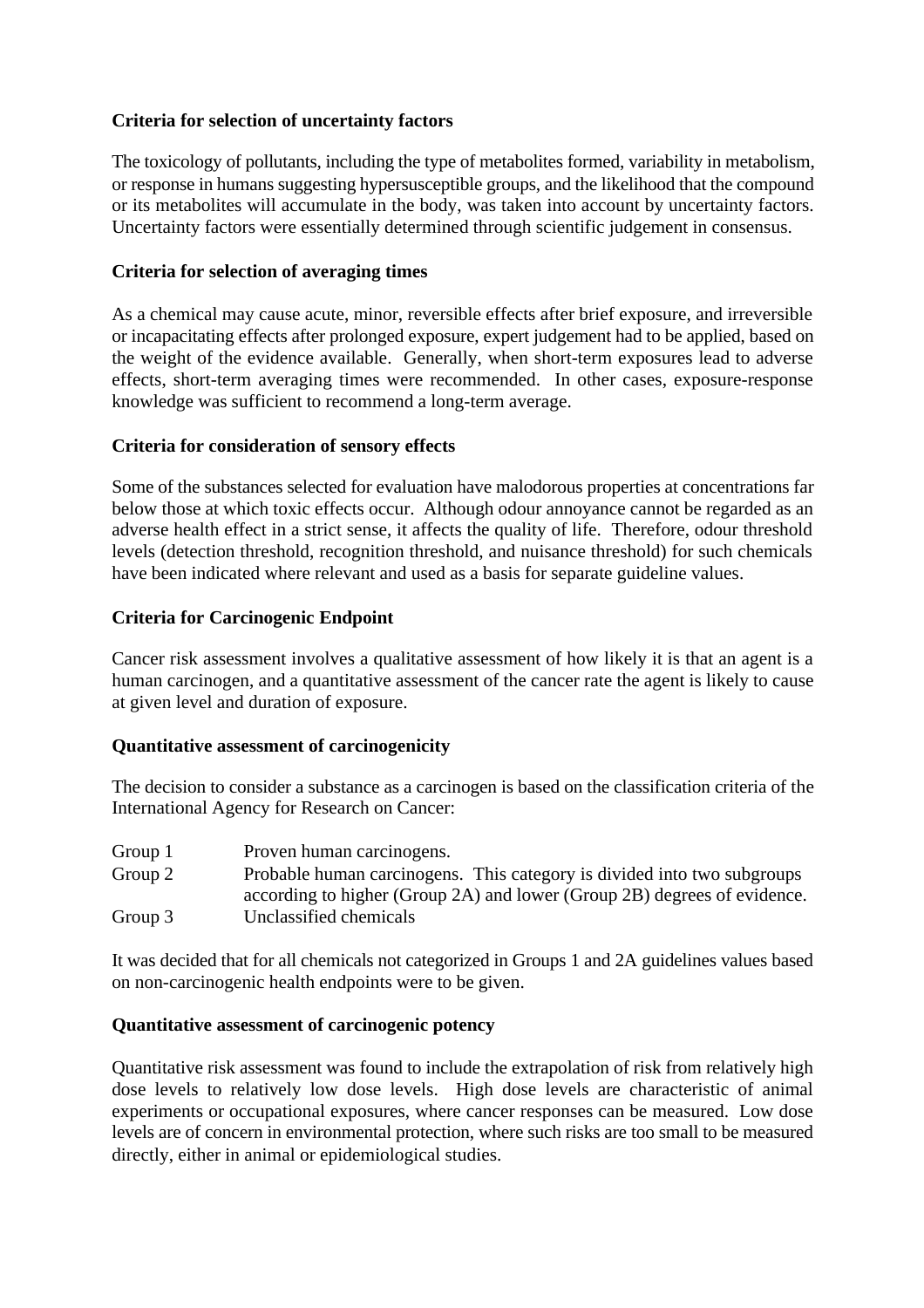In the 1987 guidelines, the risk associated with lifetime exposure to a certain concentration of a carcinogen in the air has generally been estimated by linear extrapolation. The carcinogenic potency has been expressed as the incremental unit risk estimate. The incremental unit risk estimate of an air pollutant was defined as "the additional lifetime cancer risk occurring in a hypothetical population in which all individuals are exposed continuously from birth throughout their lifetimes to a concentration of 1  $\mu$ g/m<sup>3</sup> of the agent in the air they breathe".

Necessary assumptions for the average relative risk method were: (i) the response (measured as relative risk) is some function of cumulative dose or exposure; (ii) there is no threshold dose for carcinogens; (iii) the linear extrapolation of the dose-response curve towards zero gives an upperbound conservative estimate of the true risk function, if the unknown (true) dose-response curve has a sigmoidal shape; (iv) there is constancy of the relative risk in the specific study situation.

Advantages and limitations of the method used in the 1987 guidelines were extensively discussed.

#### **2.4.2 The development of the guideline setting process**

During the development of the 1987 WHO *Guidelines*, emphasis was placed on specifying the guidelines in terms of a concentration and averaging time, which would define an exposure unlikely to produce adverse effects, even in the majority of those members of groups with increased sensitivity to the pollutant in question. Small changes, or so called physiological changes, for example in indices of lung function, were agreed to fall outside the definition of "adverse effects".

For many of the classic air pollutants the guidelines were based on controlled exposure studies, or on epidemiological studies which demonstrated a threshold of effect. Uncertainty factors, or protection factors, were applied to the published data to allow for more sensitive individuals who might not have been adequately represented in the studies. The guidelines were statements of levels of exposure at which, or below which, no adverse effects can be expected. This does not imply that as soon as a guideline is exceeded adverse effects occur, but rather that the likelihood of such effects occurring would be increased. The guidelines have sometimes been misinterpreted as Lowest-Observed-Adverse-Effect Levels (LOAEL), which they are not.

Genotoxic carcinogens were treated differently: a Unit Risk was estimated from calculating the additional risk from a lifetime exposure to a unit concentration of the carcinogen. For a few pollutants, including  $O_3$ , the guideline was specified as a range of concentrations.

During the period between the publication of the 1987 *Guidelines* and their revision, a number of meetings were held to consider how the guidelines might be updated (WHO 1992a; WHO 1994a; WHO 1995a; WHO 1995b; WHO 1995c; WHO 1996a). A number of important decisions were made and these are detailed in the reports of the meetings. Among these, the desirability of providing guidance on the exposure-response relationship for as many pollutants as possible was stressed. This has been an important feature of the revised guidelines.

In the updated version of the *Air Quality Guidelines for Europe*, a similar approach was applied as in the 1987 air quality guidelines. However, total tolerable intakes were calculated for multimedia pollutants first, and then adequately partitioned among the different exposure routes. The term "protection" factor used in the 1987 guidelines was abandoned. Instead, uncertainty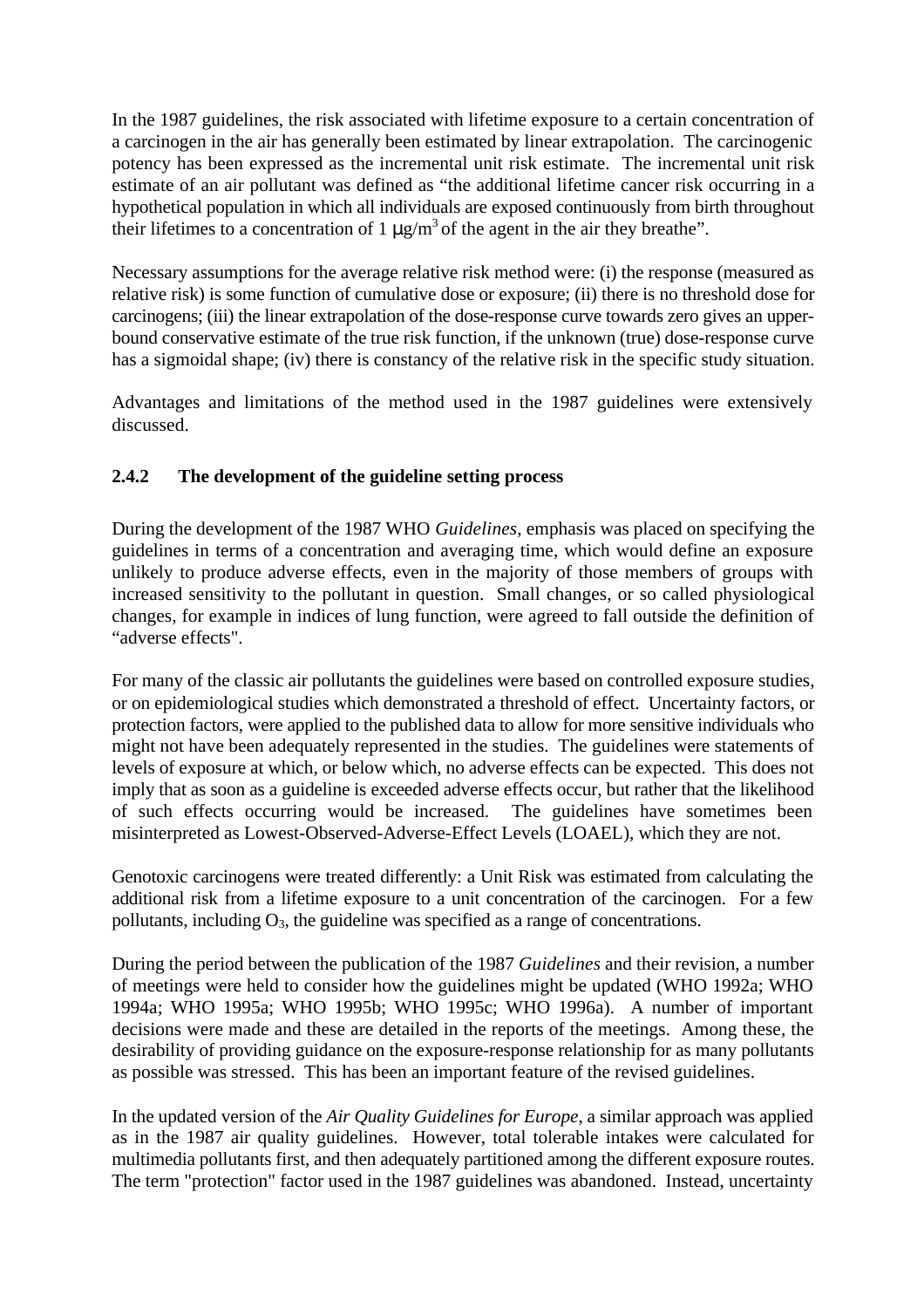factors to account for the extrapolation from animal to man (alternatively, human equivalent concentrations were calculated), and to account for individual variability. Wherever information on inter- and intraspecies differences in pharmacokinetics was available, data-derived uncertainty factors were employed. Additional uncertainty factors were applied whenever necessary to account for the nature and severity of the observed effects and for the adequacy of the database. For most of the compounds considered, information on the dose/exposure-response relationship was provided, both to give policy makers clear guidelines on the possible impact of the pollutant at different exposure levels, and to permit an informed decision making process to take place. For some compounds, e.g. platinum, a guideline value was considered unnecessary as exposure through ambient air levels was considerably below the lowest level at which effects were seen. For other compounds, for example  $PM_{10}$ , no threshold of effect could be found and therefore no guideline value could be derived. Instead, exposure-effect information highlighting the public health impact of different pollutant levels was provided.

In the updating process for carcinogens, a more flexible approach than in the 1987 Air Quality Guidelines was applied. Although, as a default approach, low-dose risk extrapolation was conducted for groups 1 and 2A, and an uncertainty factor approach applied in the case of agents in groups 2B and 3, the mechanism of action was the determining factor for the method of assessment. Hence, it was decided that compounds classified under 1 or 2A could be assessed using uncertainty factors, if evidence for a non-threshold mechanism of carcinogenicity existed. By way of contrast, compounds classified under 2B could be assessed by low-dose extrapolation methods, if a non-threshold mechanism of carcinogenicity in animals was proven. Flexibility was also given in terms of the choice of the extrapolation model, depending on the available data (including data for PBPK modelling). The linearized multistage model was used as a default approach. Besides providing unit-risk estimates in cases where low-dose risk extrapolation was conducted, levels associated with excess cancer risk of 1:10 000, 1:100 000 and 1:1 000 000 were calculated.

In evaluating ecotoxic effects of major air pollutants, the effects of O3, nitrogen-containing compounds and SO2 on vegetation (crops, forests) were evaluated. Besides the deposition effects of nitrogen compounds, those of sulphates and total acidity were also evaluated. The principles applied were those developed by the Working Group on Effects under the Convention on Transboundary Air Pollution of the UNECE, and the evaluations were carried out jointly with that group. Critical levels and critical loads were derived. Critical levels are concentrations of pollutants in the atmosphere above which direct adverse effects on receptors such as plants, ecosystems or materials may occur. Critical loads represent quantitative estimates of an exposure, in the form of deposition, to one or more pollutants, below which significant harmful effects on specified sensitive elements of the environment will not occur.

#### **2.4.3 Exposure-response relationships**

These guidelines place some emphasis on epidemiological data. Epidemiological studies are sometimes preferable to controlled exposure studies in that they provide information on responses in populations and on the effects of real exposures to pollutants and pollutant mixtures. However, the results of epidemiological studies are less easy to use than the results of controlled exposure studies in defining guidelines.

Most epidemiological studies relate responses to concentrations of pollutants, often measured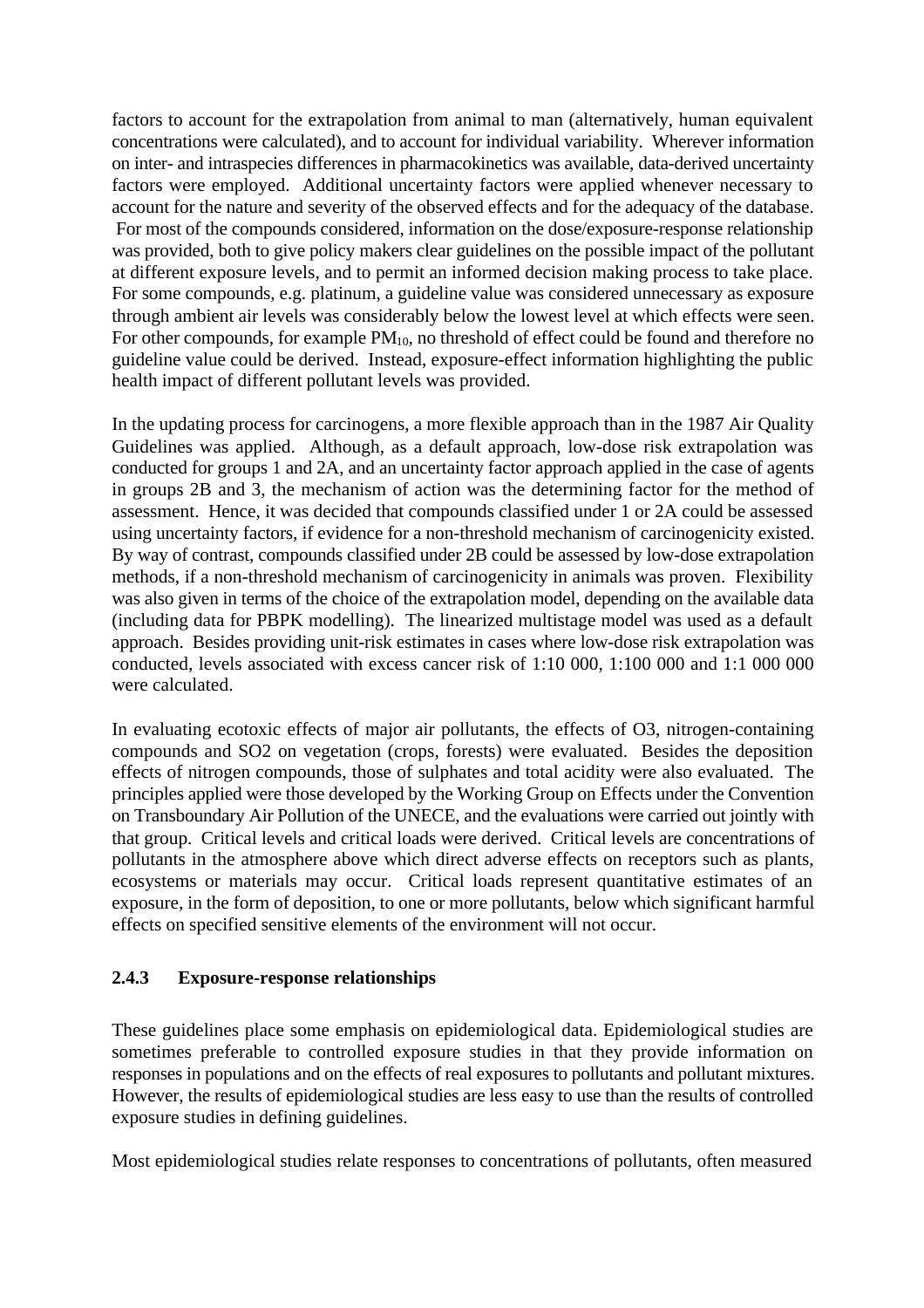at single fixed site monitors. These data tell us little about the exposure-response relationships of individuals but, rather, tell us about the concentration-response relationship of the population studied. This relationship depends upon the pattern of exposure of the population considered and thus the relationship may vary from country-to-country. When the results of time-series studies on the effects of particles in the USA and Europe were compared, only small differences were seen (Wilson and Spengler 1996). But whether the differences were, in fact, due to differences in exposure patterns, or to differences in the toxicity of the ambient particle aerosol, or differences in the particle indices that were measured, remains unknown. Differences in response to air pollution may occur between developed and developing countries.

For both particles and  $O_3$  an assumption of linearity was made when defining the exposureresponse relationships included in the revised guidelines. Extrapolation beyond the available data is unwise, since there is evidence to suggest the exposure-response relationship may become less steep as ambient levels of particles rise (Schwartz and Marcus 1990; Lippmann and Ito 1995). For  $O_3$ , the relationship at low concentrations may be concave upwards. These are important points to be considered if the guidelines are to be used in countries with levels of pollution different from the range covered by the guidelines.

#### **2.4.4 Moving from guidelines to standards**

An air quality standard is a description of a level of air quality that is adopted by a regulatory authority as enforceable. At its simplest, an air quality standard should be defined in terms of one or more concentrations and averaging times. In addition, other data should be added, including information on the form of exposure (e.g. outdoor), on monitoring which is relevant in assessing compliance with the standard, and on methods of data analysis, quality assurance and quality control.

In some countries the standard is further qualified by defining an acceptable level of attainment or compliance. Levels of attainment may be defined in terms of the fundamental units that define the standard. For example, if the unit defined by the standard is the day, then a requirement for 99% compliance allows the standard to be exceeded by three days a year. The cost of meeting any standard is likely to depend on the degree of compliance required. Consequently, it may be sensible to consider carefully the costs and benefits of different levels of compliance when deciding on the standard.

It is important to remember that the development of air quality standards is only a part of an adequate air quality management strategy (see Chapter 6). Legislation, identification of authorities responsible for enforcement of emission standards and penalties for exceedances are all also necessary. Emission standards may play an important role in the management strategy, especially if exceedance of air quality standards is used as a trigger for abatement measures. These may be needed at both the national and the local level.

Air quality standards are also important in informing the public about air quality. Used in this way they are a double-edged weapon as the public commonly assumes that once a standard is exceeded adverse effects on health will occur. This may not be the case, as discussed in Section 2.4.2.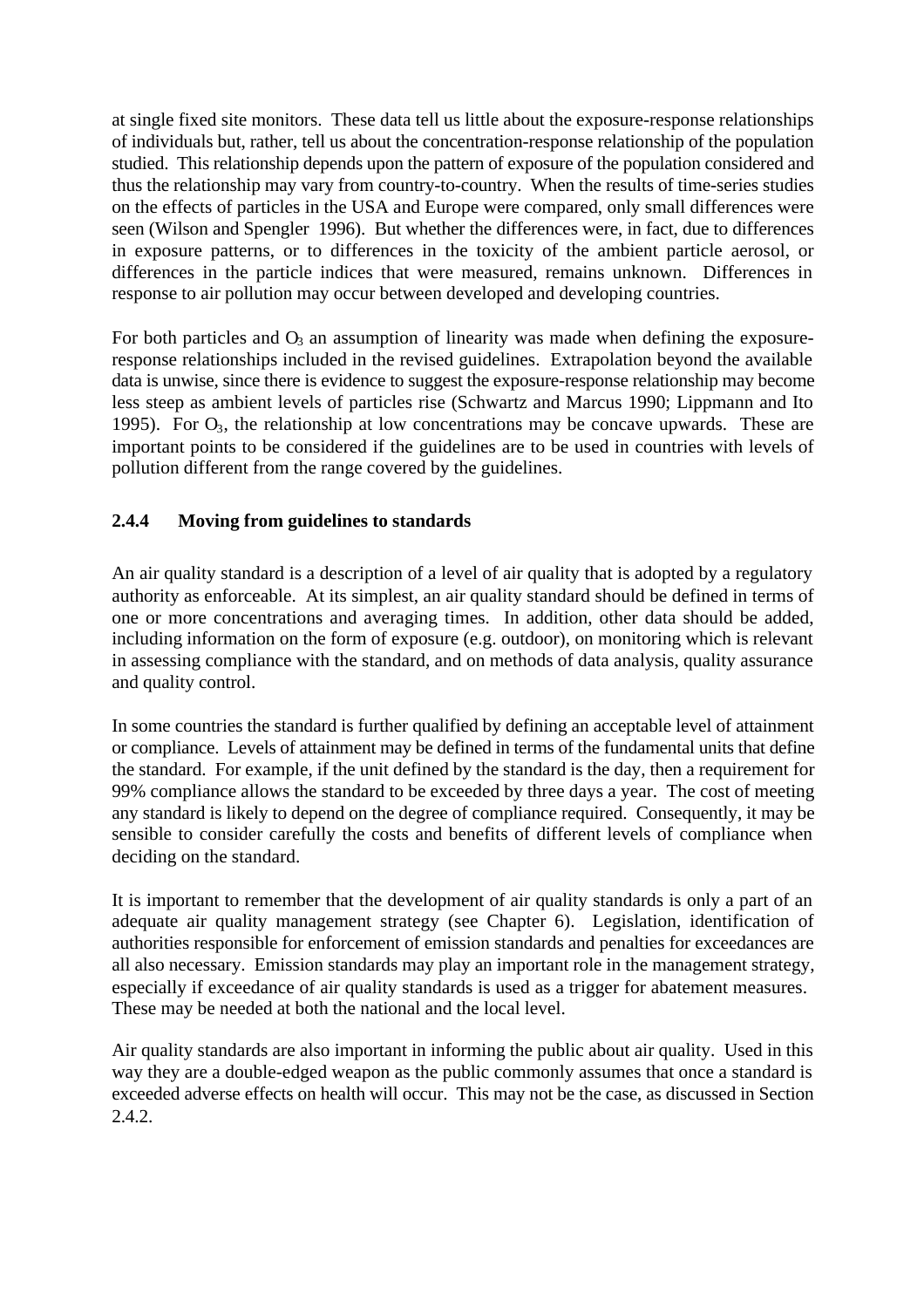#### **2.4.5 Factors to be considered in setting an air quality standard**

The process of setting standards is simplified when the WHO *Guidelines* provide a guideline value. In general, local review of the health effects database may be unnecessary. However, when published studies on associations between air pollutants and health effects in the local region are available, it is prudent for the authorities responsible for setting national standards to give them due consideration in their evaluation of the applicability of the WHO *Guidelines for Air Quality*. If no single value is offered but rather a Unit Risk estimate, or a concentrationresponse relationship is defined, then the following should be considered in setting standards:

The nature of the effects indicated should be examined and decisions made as to whether they represent adverse health effects.

Special populations at risk should be considered.

Sensitive populations or groups are defined here as those impaired by concurrent disease or other physiological limitations and those with specific characteristics that make the health consequences of exposure more significant (e.g. developmental phase in children). In addition, other groups may be judged to be at special risk because of their exposure patterns and because the effective dose for a given exposure may be increased, as in the case of children for example. The sensitive populations may vary between countries due to differences in the number of people with inadequate access to medical care, in the prevalence of certain endemic diseases, in the prevailing genetic factors, or in the prevalence of debilitating diseases or nutritional deficiencies. The regulator needs to decide which specific groups at risk should be protected by the standards.

These factors have been considered in the development of these guidelines and have been included when a guideline value has been offered.

The WHO Guideline for SPM was developed to address the health effects associated with exposures to particulate matter released into the ambient outdoor environment, as well as the secondary ambient particulate matter found in the atmosphere from gaseous precursors (e.g. sulphate, nitrate, and the organic products of photochemical reaction sequences). The exposures take place in the outdoor air and in indoor microenvironments following infiltration of the particles into occupied indoor spaces. The numerical effects relationships described in the *Guideline* were based on size-selective mass concentration data that were obtained from numerous, and generally consistent, study results for urban population in North and South America and Europe. However, the transfer of these relationships to other parts of the world should be conducted with caution for several reasons. These include:

1. The chemical composition of the particles may be substantially different in the nation developing the air quality standard, when compared with the regions in which the community studies were conducted and which contributed to the development of the guideline. Mass concentration in selected particle size ranges (i.e.  $PM_{10}$  and/or  $PM_{2.5}$ ) is, at best, a surrogate index for the biologically active components in the mixture. The mixture in the communities studied in the development of the guideline was dominated by primary and secondary effluents from motor vehicles, central station power generation, and space heating by natural gas and light oil combustion. The mixtures in communities in less developed countries may be different. They may be dominated by the effluents of inefficient combustion units and wind-blown soil, with quite different toxic properties from those in the studies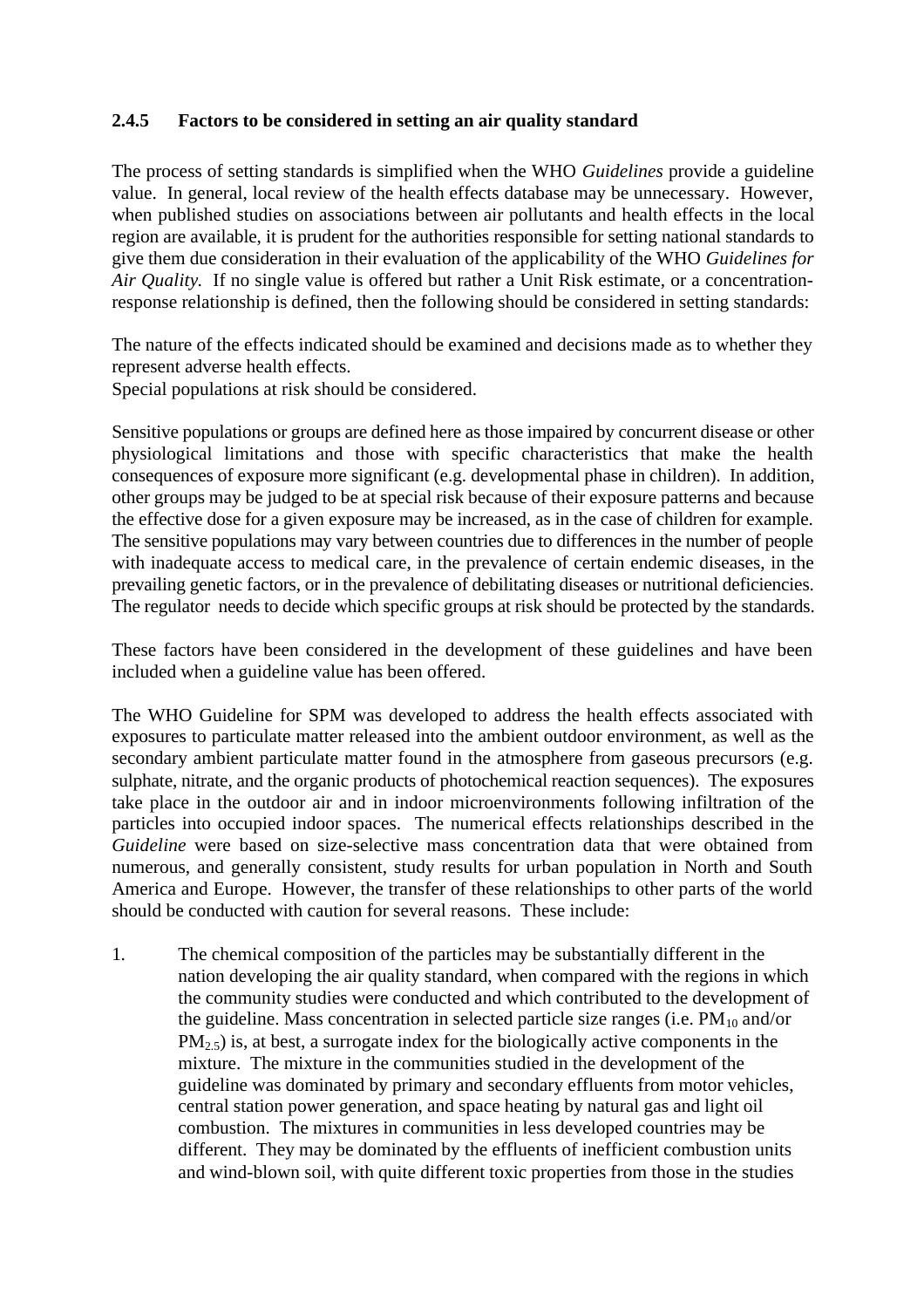used by WHO.

- 2. The particle concentration range may be substantially different. The WHO response-concentration relationships for particulate matter are based on a linear model of response, which is a suitable approximation within the range of particle concentrations typically found in the studies used by WHO. However, it is well established that the coefficient tends to decrease toward the upper end of the concentration range. In addition, the slope established for the lower concentrations cannot reliably be used to predict responses at the higher mass concentration levels that may be observed in urban areas in less developed countries.
- 3. The responsiveness of the population may be substantially different.
	- The WHO response-concentration relationships were based on responses of populations that were mostly well nourished and who had access to modern health services. By contrast, the populations exposed to higher concentrations of particles in less developed countries are likely to have lower quality nutrition and health care. Alternatively, they may well be a hardy survivor population with fewer people in a fragile condition of health. It is currently unclear whether the responsiveness of the populations in other parts of the world differ from those studies in North and South America and Europe.

For these reasons, the WHO response-concentration relationships should be used with caution as predictors of health impacts in less developed countries. In particular, the relationships should not be extrapolated to concentrations beyond the ranges given in Figures 3.6 to 3.8.

#### **2.4.6 Uncertainty factors**

In development of these guidelines, the size of uncertainty factors applied to published data in deriving a guideline was considered to be a matter for expert judgement, rather than prescription (WHO 1987). Where the database was strong, smaller uncertainty factors were used than where the database was weak. Database strength depends upon the availability of published studies relevant to the circumstances of a country for which the guidelines are intended. In moving from guidelines to country-specific standards, the size of the uncertainty factors may require revision.

Impact assessment or risk assessment plays an important part in setting standards. This will depend on exposure and an assessment of population exposure will be required. In considering the appropriate form of exposure assessment needed attention should be paid to the database from which the guideline was derived.

Acceptability of risk varies from country to country and is in part dependent on social conditions, priorities and on the other risks to which a population is exposed. In some countries a risk that would be unacceptable elsewhere might be considered small.

#### **2.4.7 Cost-benefit analysis and other factors**

The costs of reducing levels of air pollution should be weighed against the benefits produced. Cost-benefit analysis is one way of formally setting out this process, and it uses money as a common currency for costs and benefits.

The concept is that pollutant concentrations are reduced at least until the associated costs and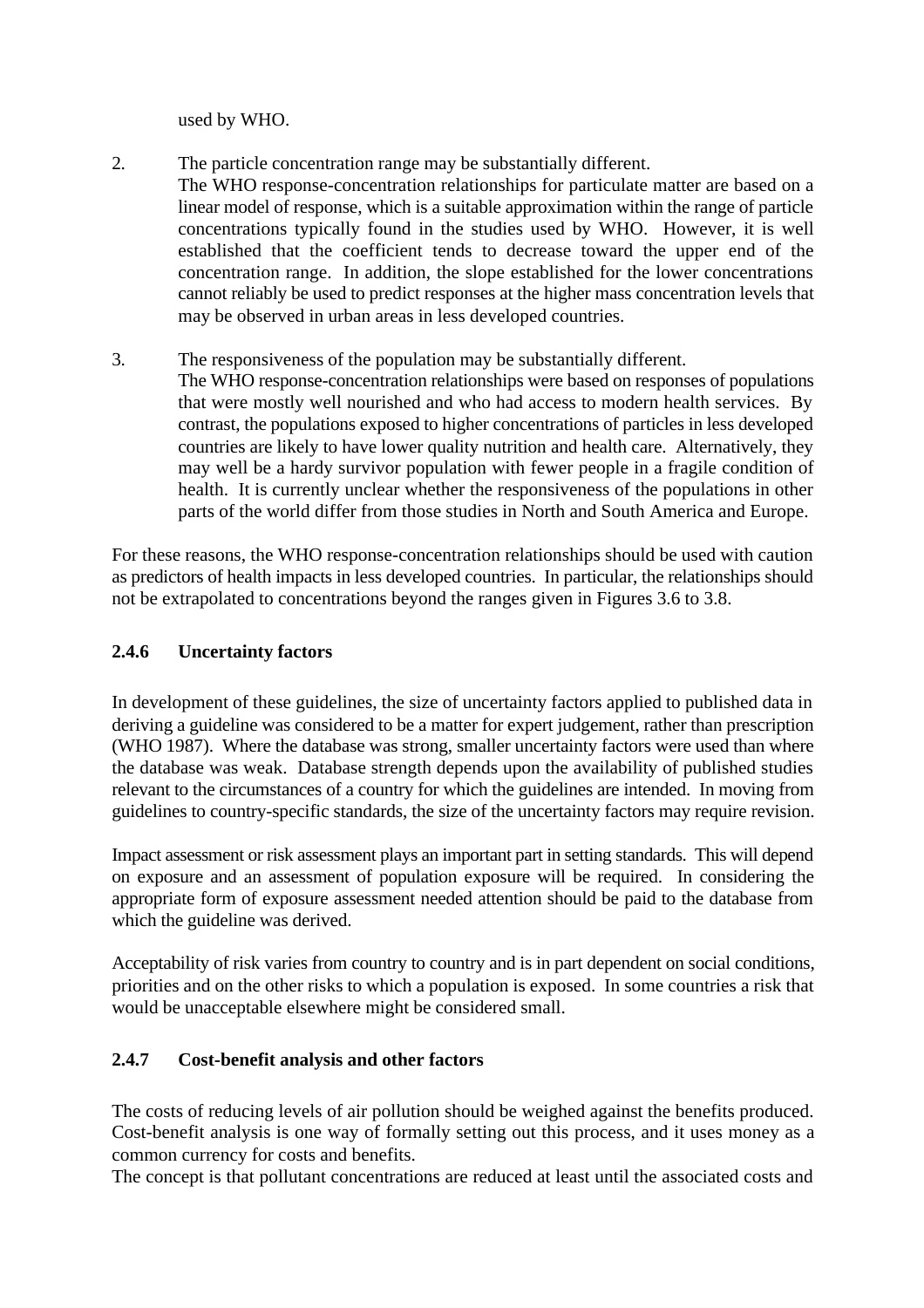benefits are balanced: more strictly, emissions are reduced until the marginal costs and benefits are equal. While the cost of abatement measures may be relatively easy to quantify, this may not be the case when non-technical measures are employed. In any case, it is likely to be more difficult to assign monetary values to the benefits obtained. Some aspects of reduced morbidity, such as a reduction in the use of hospital facilities and drugs, are comparatively easy to cost; others such as reductions in premature deaths and symptoms are not. Applying monetary values based on a "willingness to pay" basis has been suggested, and has been accepted as appropriate by many health economists. This approach has been seen as preferable to one based only on such indices as loss of production, earnings or hospital expenses. Cost-benefit analysis is discussed in detail in Section 7.9.

In practice the strict theoretical precepts of cost-benefit analysis should be supplemented by broader social and economic considerations. This process is sometimes described as "Stakeholder Input". Stakeholders are defined as those who have an interest in the outcome of a decision making process. The aim is to ensure as far as possible social equity and fairness to all involved parties. An adequate and early involvement of all concerned stakeholders will increase the transparency of the process and is likely to increase the acceptability of the outcome.

Factors other than monetary concerns also need to be evaluated when considering the setting of national air quality standards. These include the technical capacity of a country to achieve and maintain an air quality within the desired standards; the social implications of adopting certain standards to ensure an equity of costs and benefits among the population; and environmental costs and benefits.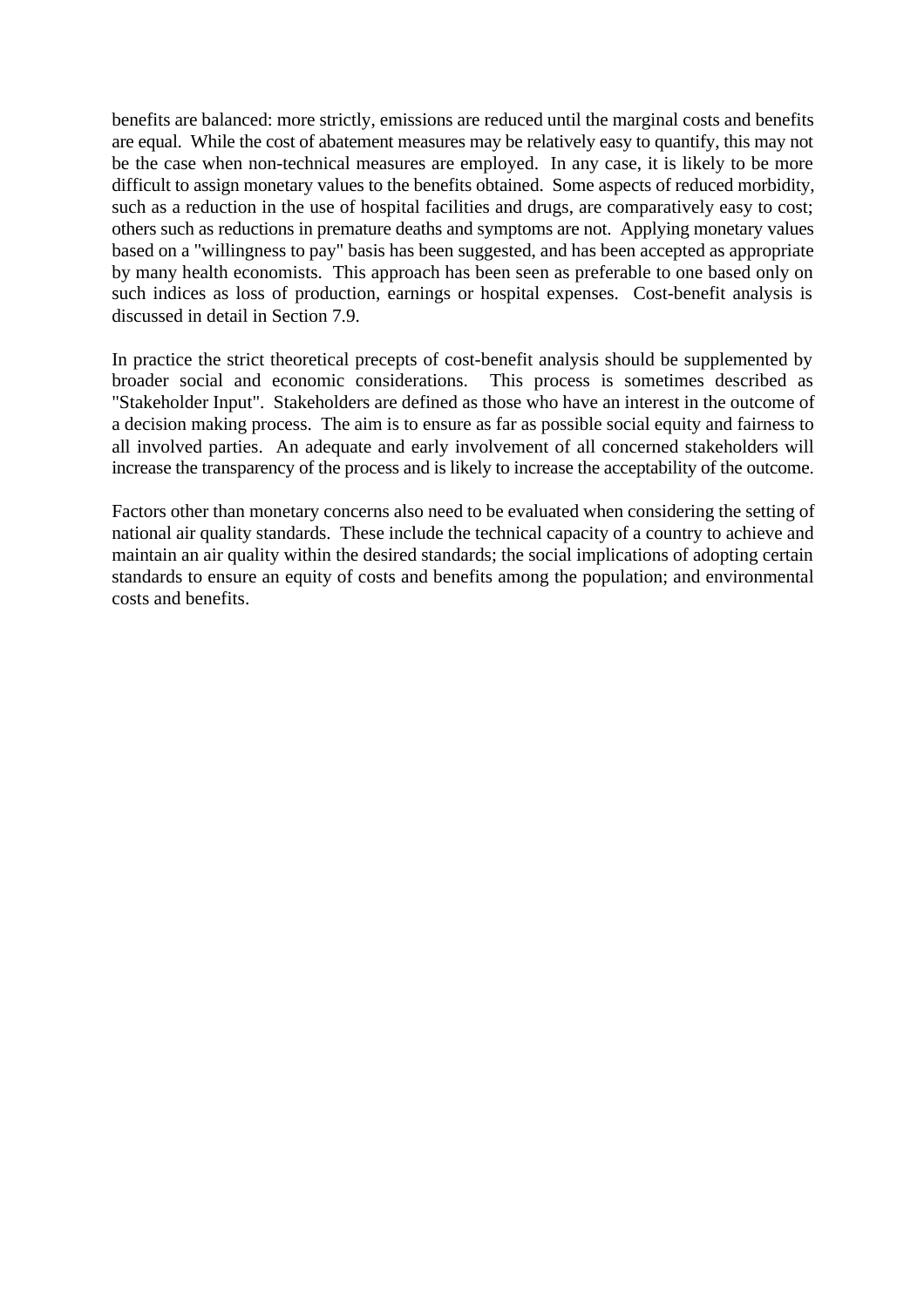© World Health Organization 2000

This document is not a formal publication of the World Health Organization and all rights are reserved by the Organization. The document may, however, be freely reviewed, abstracted, or reproduced or translated in part, but not for sale or for use in conjunction with commercial purposes.

For authorisation to reproduce or translate the work in full, and for any use by commercial entities, applications and enquiries should be addressed to the Department for Protection of the Human Environment, World Health Organization, Geneva, Switzerland, which will be glad to provide the latest information on any changes made to the text, plans for new editions, and the reprints, adaptations and translations already available.

The designations employed and the presentation of the material in this publication do not imply the expression of any opinion whatsoever on the part of the Secretariat of the World Health Organization concerning the legal status of any country, territory, city or area or of its authorities, or concerning the delimitation of its frontiers or boundaries.

The mention of specific companies or of certain manufacturers products does not imply that they are endorsed or recommended by the World Health Organization in preference to others of a similar nature that are not mentioned. Errors and omissions excepted, the names of proprietary products are distinguished by initial capital letters.

The authors alone are responsible for the views expressed in this document.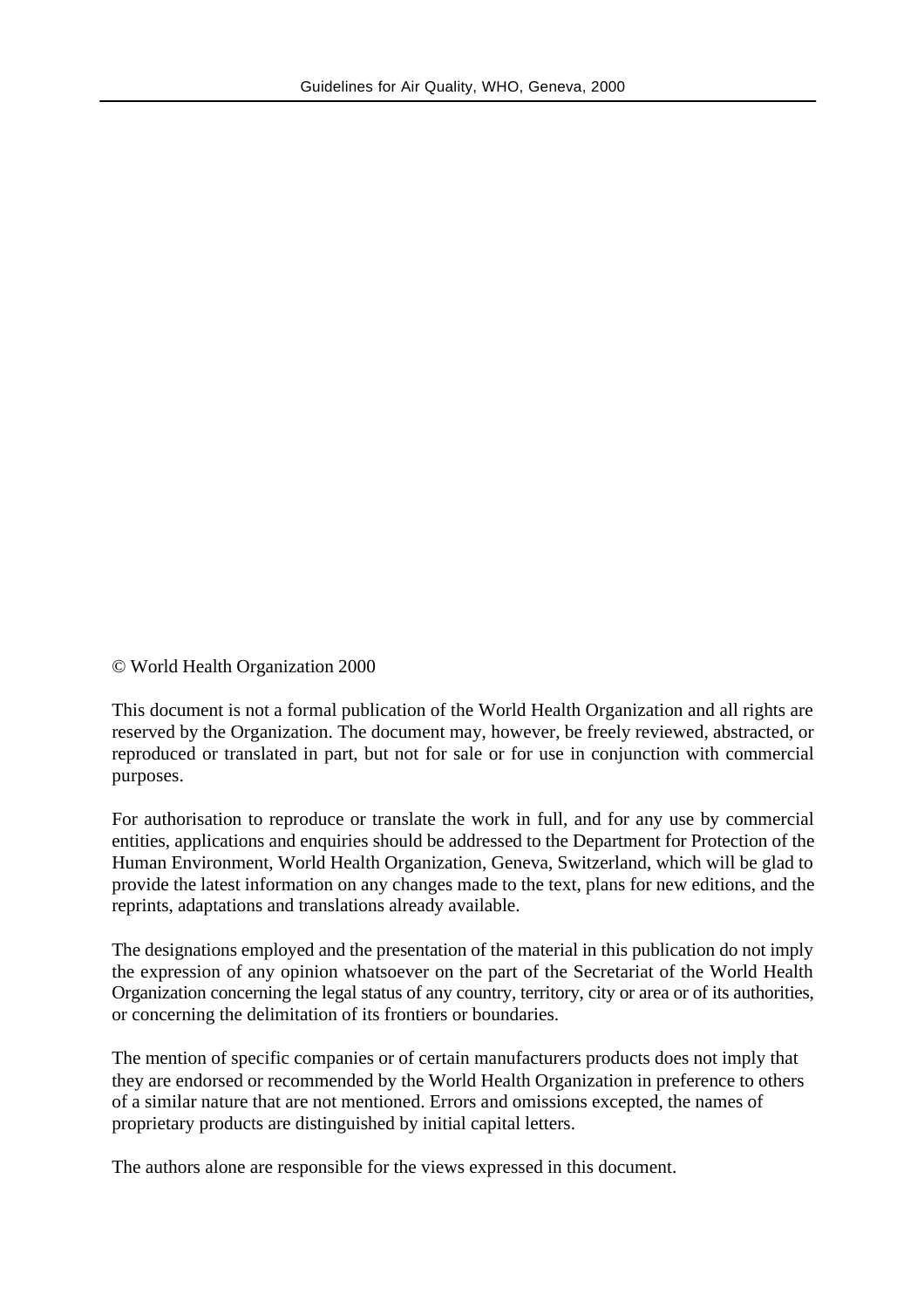# **TABLE OF CONTENTS**

| 1.    |                                                                                                  |                |
|-------|--------------------------------------------------------------------------------------------------|----------------|
| 2.    |                                                                                                  | $\mathbf{3}$   |
| 2.1   |                                                                                                  |                |
| 2.1.1 | Physico-chemical aspects of air pollution and units used to describe concentrations of air       |                |
|       | pollutants                                                                                       | $\overline{4}$ |
| 2.1.2 | Sources of air pollutants                                                                        | 9              |
| 2.1.3 | Factors affecting the concentrations of air pollutants                                           | 10             |
| 2.1.4 | Exposure to air pollutants                                                                       | 11             |
| 2.1.5 | Health significance of air pollution                                                             | 12             |
| 2.2   |                                                                                                  |                |
| 2.2.1 | Concentrations of classical pollutants in ambient air                                            | 14             |
| 2.2.2 | Factors affecting susceptibility to indoor air pollution                                         | 17             |
| 2.2.3 | Meteorological factors                                                                           | 18             |
| 2.2.4 | Demographic factors                                                                              | 19             |
| 2.2.5 | Socio-economic factors                                                                           | 19             |
| 2.2.6 | Effects of differing levels of disease in the population                                         | 19             |
| 2.2.7 | Specific differences in prevalence levels of air pollutants                                      | 19             |
| 2.3   |                                                                                                  |                |
| 2.4   |                                                                                                  |                |
| 2.4.1 | The 1987 WHO Air Quality Guidelines for Europe                                                   | 23             |
| 2.4.2 | The development of the guideline setting process                                                 | 26             |
| 2.4.3 | Exposure-response relationships                                                                  | 27             |
| 2.4.4 | Moving from guidelines to standards                                                              | 28             |
| 2.4.5 | Factors to be considered in setting an air quality standard                                      | 29             |
| 2.4.6 | Uncertainty factors                                                                              | 30             |
| 2.4.7 | Cost-benefit analysis and other factors                                                          | 30             |
| 3.    |                                                                                                  | 32             |
| 3.1   |                                                                                                  |                |
| 3.2   |                                                                                                  |                |
| 3.3   | Classical air pollutants: applicability of WHO Air Quality Guidelines for Europe on a world-wide |                |
|       |                                                                                                  |                |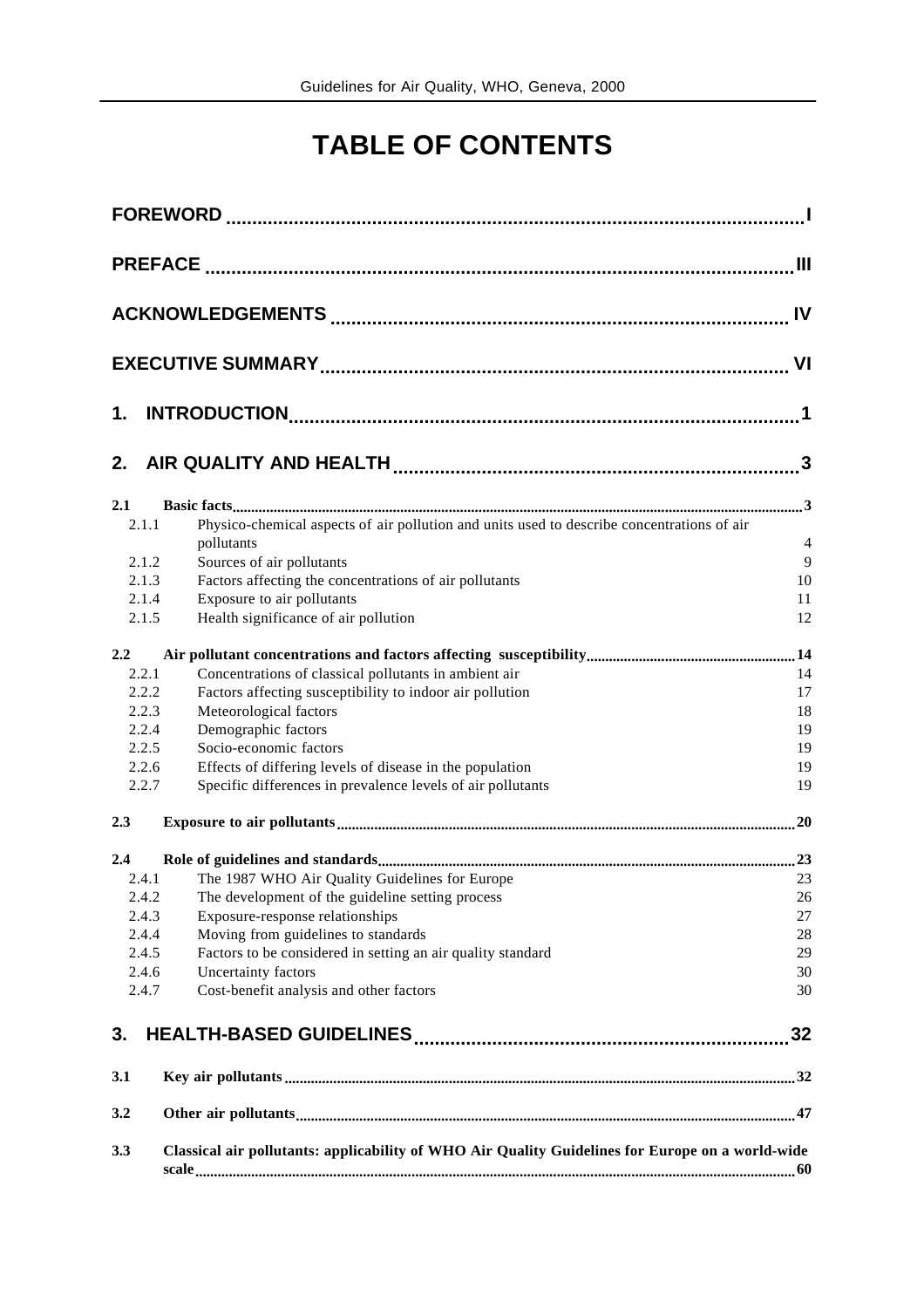| 3.4            |                                                                        |            |
|----------------|------------------------------------------------------------------------|------------|
| 4.             |                                                                        |            |
| 4.1            |                                                                        |            |
| 4.1.1          | Important indoor air pollutants and their sources                      | 72         |
| 4.1.2          | Concentrations of indoor air pollutants                                | 73         |
| 4.1.3          | Health effects and symptoms                                            | 74         |
| 4.2            |                                                                        |            |
| 4.2.1          | Emissions                                                              | 76         |
| 4.2.2          | Concentrations                                                         | 76         |
| 4.2.3          | Exposures                                                              | 77         |
| 4.2.4          | <b>Health Effects</b>                                                  | 77         |
| 4.2.5          | Application of air quality guidelines to indoor air pollutant exposure | 78         |
| 5.             |                                                                        |            |
| 5.1            |                                                                        |            |
| 5.2            |                                                                        |            |
|                |                                                                        |            |
| 5.3            |                                                                        |            |
| 5.4            |                                                                        |            |
| 5.4.1          | Resource constraints and issues                                        | 86         |
| 5.4.2          | Site numbers and selection                                             | 88         |
| 5.4.3          | Sampling strategies and systems                                        | 91         |
| 5.5            |                                                                        |            |
| 5.6            |                                                                        |            |
| 5.7            |                                                                        |            |
| 6.             |                                                                        | 105        |
|                |                                                                        |            |
| 6.1            |                                                                        | .105       |
| 6.1.1          | Strategies for ambient air quality management                          | 106        |
| 6.1.2          | Stages in the development of ambient air quality management            | 106        |
| 6.1.3          | Source emission inventories                                            | 109        |
| 6.1.4          | Meteorology and mathematical models                                    | 110        |
| 6.1.5          | Emissions control approaches                                           | 110        |
| 6.1.6          | Evaluation of control options                                          | 114        |
| 6.1.7<br>6.1.8 | Control of point sources<br>Control of mobile sources                  | 115<br>118 |
| 6.1.9          | Control of area sources                                                | 120        |
| 6.1.10         | "Non-classical" air pollutants                                         | 121        |
| 6.1.11         | Education and communication                                            | 122        |
| 6.1.12         | International air quality management                                   | 122        |
| 6.2            |                                                                        | 123        |
| 6.2.1          | Management of indoor air quality in developed countries                | 123        |
| 6.2.4          | Resolving indoor air quality problems                                  | 127        |
| 6.2.2          | Management of indoor air quality in developing countries               | 130        |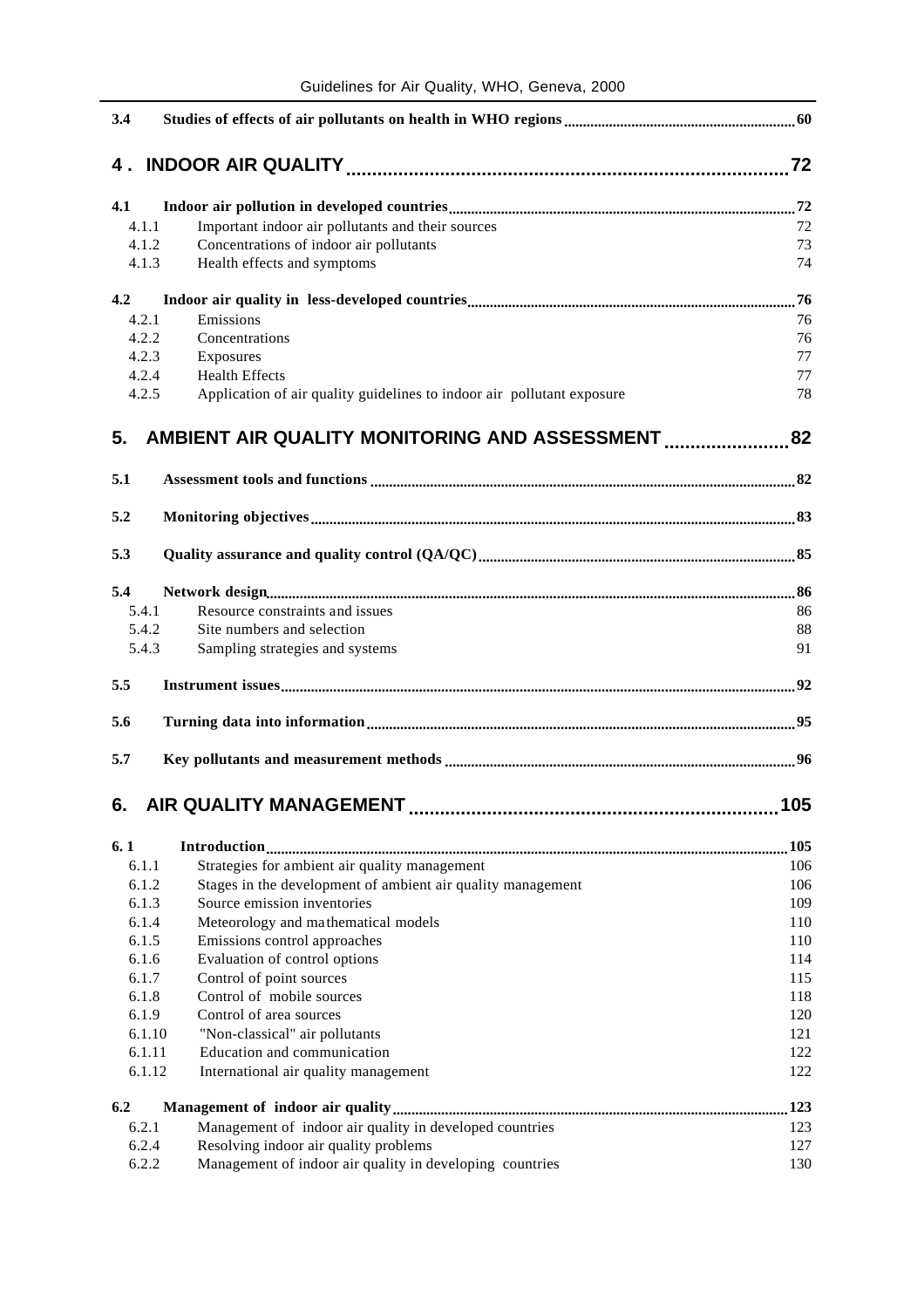|      | 7. PRIORITY SETTING IN AIR QUALITY MANAGEMENT 136 |     |
|------|---------------------------------------------------|-----|
| 7.1  |                                                   |     |
| 7.2  |                                                   |     |
| 7.3  |                                                   |     |
| 7.4  |                                                   |     |
| 7.5  |                                                   |     |
| 7.6  |                                                   |     |
| 7.7  |                                                   |     |
| 7.8  |                                                   |     |
| 7.9  |                                                   |     |
| 7.10 |                                                   |     |
| 7.11 |                                                   |     |
|      |                                                   |     |
|      |                                                   |     |
|      |                                                   |     |
|      |                                                   |     |
|      |                                                   |     |
|      |                                                   | 166 |
|      |                                                   | 180 |
|      |                                                   |     |
|      |                                                   |     |
|      |                                                   |     |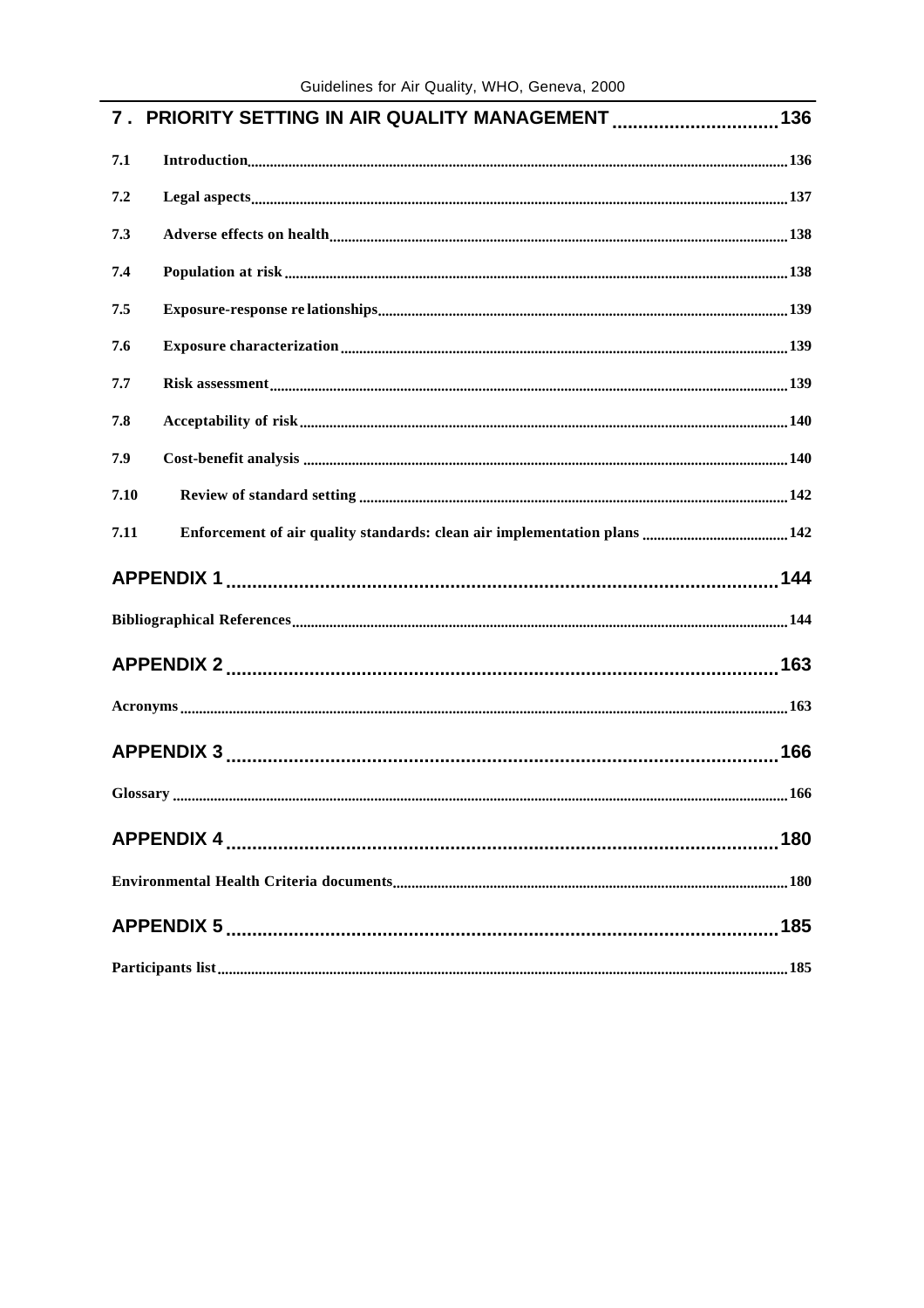# **Foreword**

Achievements in air quality management underlie increased economic and social welfare in many developing countries. Sound air quality management is also a proven way of enhancing public health, since air pollution is associated with increases in outpatient visits due to respiratory and cardiovascular diseases, in hospital admissions and in daily mortality. Recent estimates of the increase in daily mortality show that on a global scale 4-8% of premature deaths are due to exposure to particulate matter in the ambient and indoor environment. Moreover, around 20- 30% of all respiratory diseases appear to be caused by ambient and indoor air pollution, with emphasis on the latter. It is suggested that without clean air, a sound economic development becomes virtually impossible and social conflicts inevitable.

Although enormous progress has been made in developing clean air implementation plans for urban areas, especially in developed countries, a substantial number of people living in urban areas - around 1.5 billion, or 25 per cent of the global population - are still exposed to enhanced concentrations of gaseous and particle compounds in the air they breathe. And the use of open fires for indoor cooking and heating currently exposes about 2 billion people to quite substantial concentrations of suspended particulate matter, 10-20 times higher than ambient concentrations according to the limited measurements available. Other sources of air pollution include industrial and vehicular emissions, as well as vegetation fires. Furthermore, the rate of population growth continues to increase and is likely to peak around the year 2000, leading to a doubling of the global population by the middle of the  $21<sup>st</sup>$  century. Most population growth will occur in low-income countries and will stress already inadequate infrastructures and technical and financial capacities. In parallel, the process of urbanisation will continue, such that the proportion of the global population living in cities will increase from around 45% to around 62% by the year 2025, creating dense centres of anthropogenic emissions.

The primary aim of the WHO *Guidelines for Air Quality* is to protect public health from the effects of air pollution, and to eliminate or minimize exposure to hazardous pollutants. Air quality guidelines are set up to help governments derive legally enforceable air quality standards, and to guide the environmental health authorities and professionals who are trying to protect people from the harmful effects of environmental air pollution.

Agenda 21 states in Chapter 6 on human health and environmental pollution:

Nationally determined action programmes in this area, with international assistance, support and coordination where necessary, should include:

*(a) Urban air pollution:*

*(i) Develop appropriate pollution control technology on the basis of risk assessment and epidemiological research for the introduction of environmentally sound production processes and suitable safe mass transport.*

*(ii) Develop air pollution control capacities in large cities, emphasizing enforcement programmes and using monitoring networks, as appropriate.*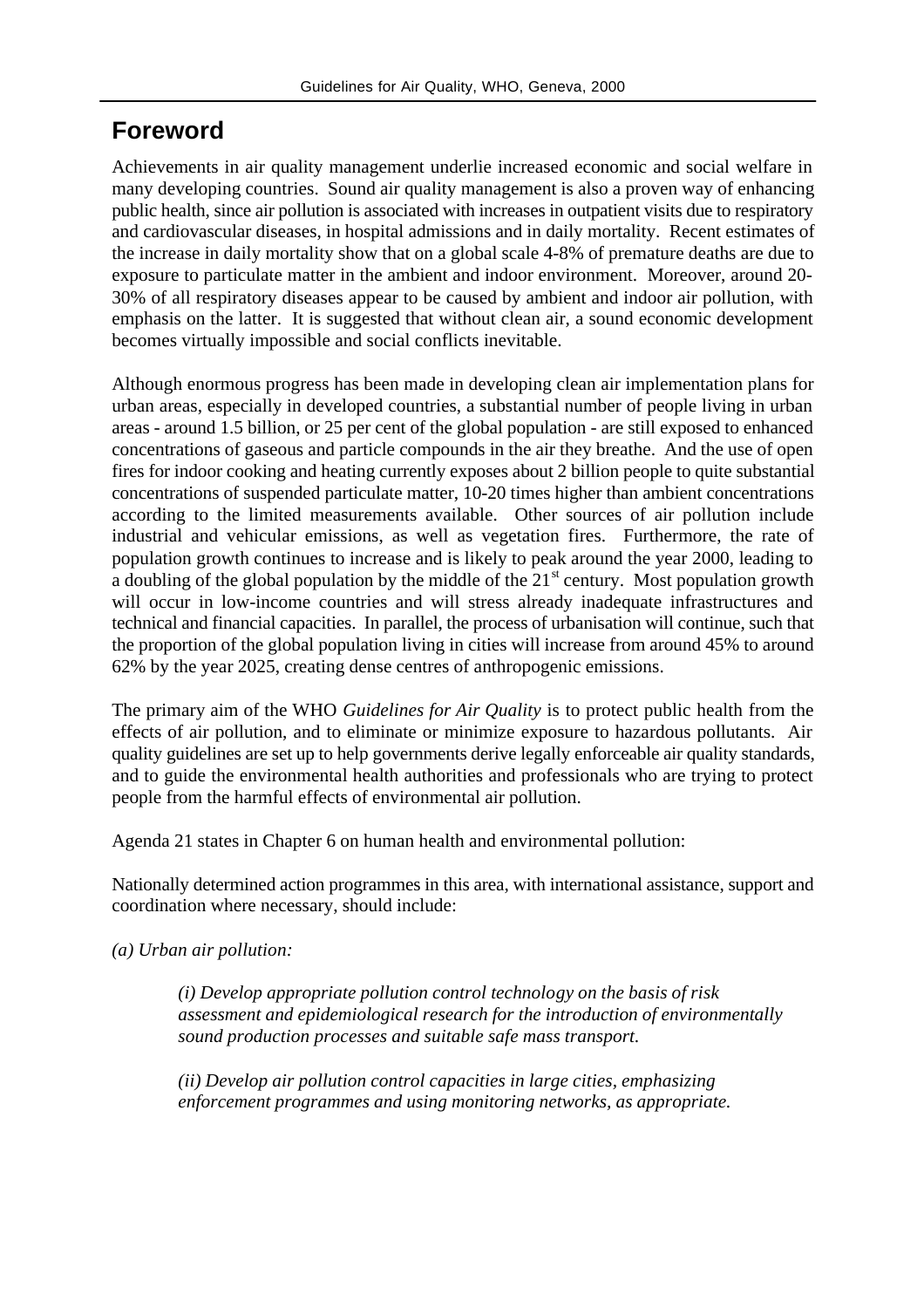*(b) Indoor air pollution:*

*(i) Support research and develop programmes for applying prevention and control methods to reducing indoor air pollution, including the provision of economic incentives for the installation of appropriate technology.*

*(ii) Develop and implement health education campaigns, particularly in developing countries, to reduce the health impact of domestic use of biomass and coal.*

The WHO *Guidelines for Air Quality* should help to greatly reduce the burden of excess mortality and preventable disability suffered by the poor. It should also help counter potential health threats resulting from economic crises, unhealthy environments and risky behaviour. In this sense, the *Guidelines* contribute to meeting two of the key challenges that were highlighted in the 1999 World Health Report and, thus, they contribute to making health a fundamental human right.

Dr Richard Helmer Director Department of Protection of the Human Environment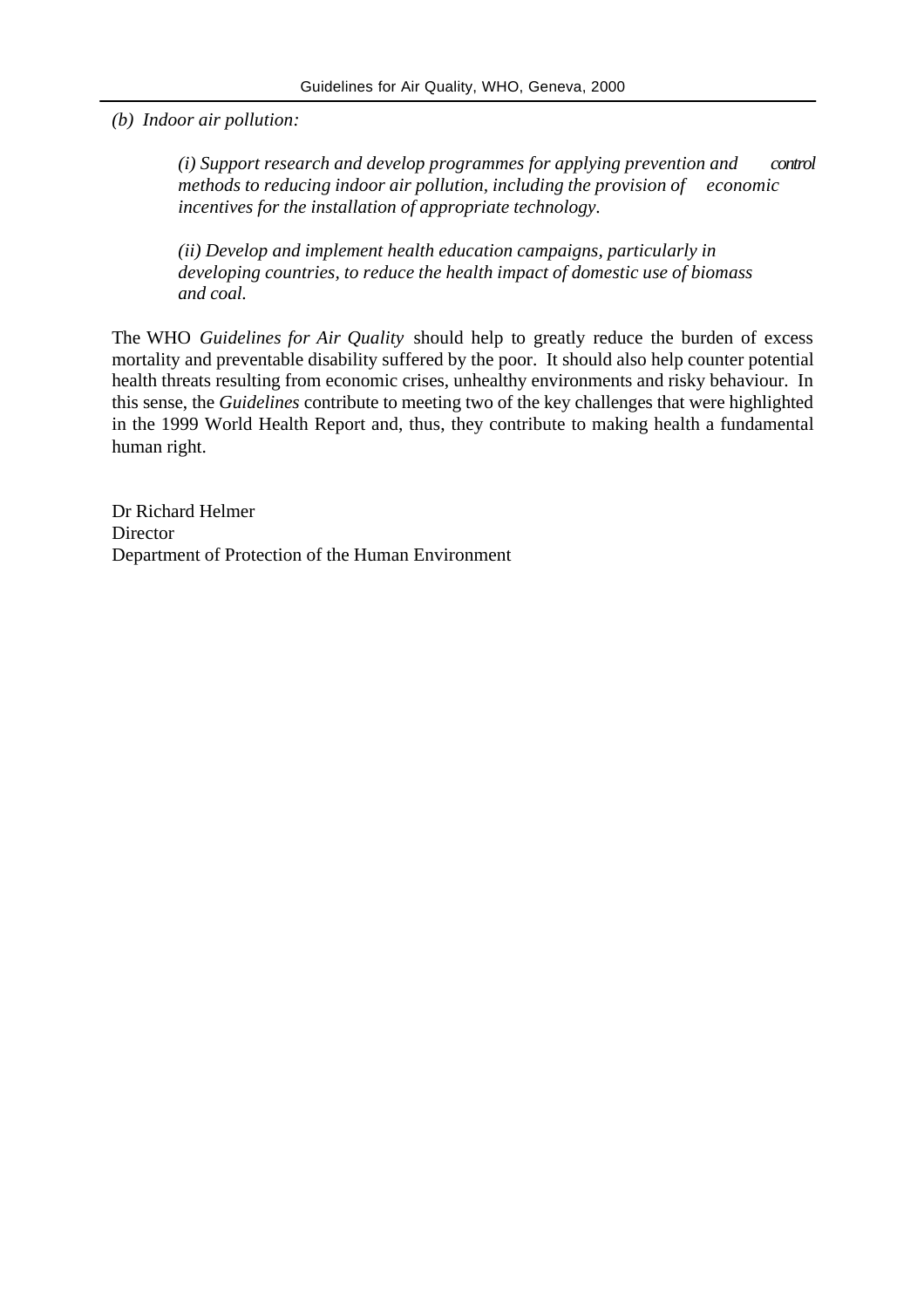# **Preface**

The risks posed to human health by air pollution have been evaluated since the 1950s and guideline values were derived in 1958. In 1987, the WHO Regional Office for Europe EURO published the *Air Quality Guidelines for Europe*. Since 1993, these guidelines have been revised and updated. In a recent Expert Task Force Meeting convened in December 1997 in Geneva, Switzerland, the Guidelines for Air Quality was extended to provide global coverage and applicability, and the issues of air quality assessment and control were addressed in more detail. The WHO *Guidelines for Air Quality* document is the outcome of the consensus deliberations of the WHO Expert Task Force.

The WHO *Guidelines for Air Quality* provides a basis for protecting public health from the adverse effects of environmental pollutants and for eliminating, or reducing to a minimum, contaminants that are known or likely hazards to human health and well-being. The *Guidelines* does so by providing background information and guidance to governments for making risk management decisions, particularly in setting standards. It also helps governments carry out local air quality control measures.

The WHO *Guidelines for Air Quality* values are levels of air pollution below which lifetime exposure, or exposure for a given averaging time, does not constitute a significant health risk. If these limits are exceeded in the short-term it does not mean that adverse effects automatically occur; however the risk of such effects increases. Although the *Guidelines for Air Quality* values are health- or environment-based levels, they are not standards *per se*. Air quality standards are air quality guidelines promulgated by governments, for which additional factors may be considered. For example, the prevailing exposure levels, the natural background contamination, environmental conditions such as temperature, humidity and altitude, and socio-economic factors.

When proceeding from the *Guidelines for Air Quality* to standards, policy options include such questions as what proportion of the general population, and which susceptible groups, should be protected. Several additional items must also be considered: the legal aspects; a definition of what constitutes adverse effects; a description of the population at risk; the exposure-response relationship; the characterisation of exposure; an assessment of risks and their acceptability; and the financial costs of air pollution controls and their benefits.

The *Air Quality Guideline* has been prepared as a practical response to the need for action with respect to air pollution at the local level, and for improved legislation, management and guidance at the national and regional levels. WHO will be pleased to see that these *Guidelines* are used widely. Continuing efforts will be made to improve its content and structure. It would be appreciated if users of the *Guidelines* would provide feedback and their own experiences. Please send your comments and suggestions on the WHO *Guidelines for Air Quality – Guideline document* directly to the Department of Protection of the Human Environment, Occupational and Environmental Health, World Health Organization, Geneva, Switzerland (Fax: +41 22-791 4123, e-mail: schwelad@who.int).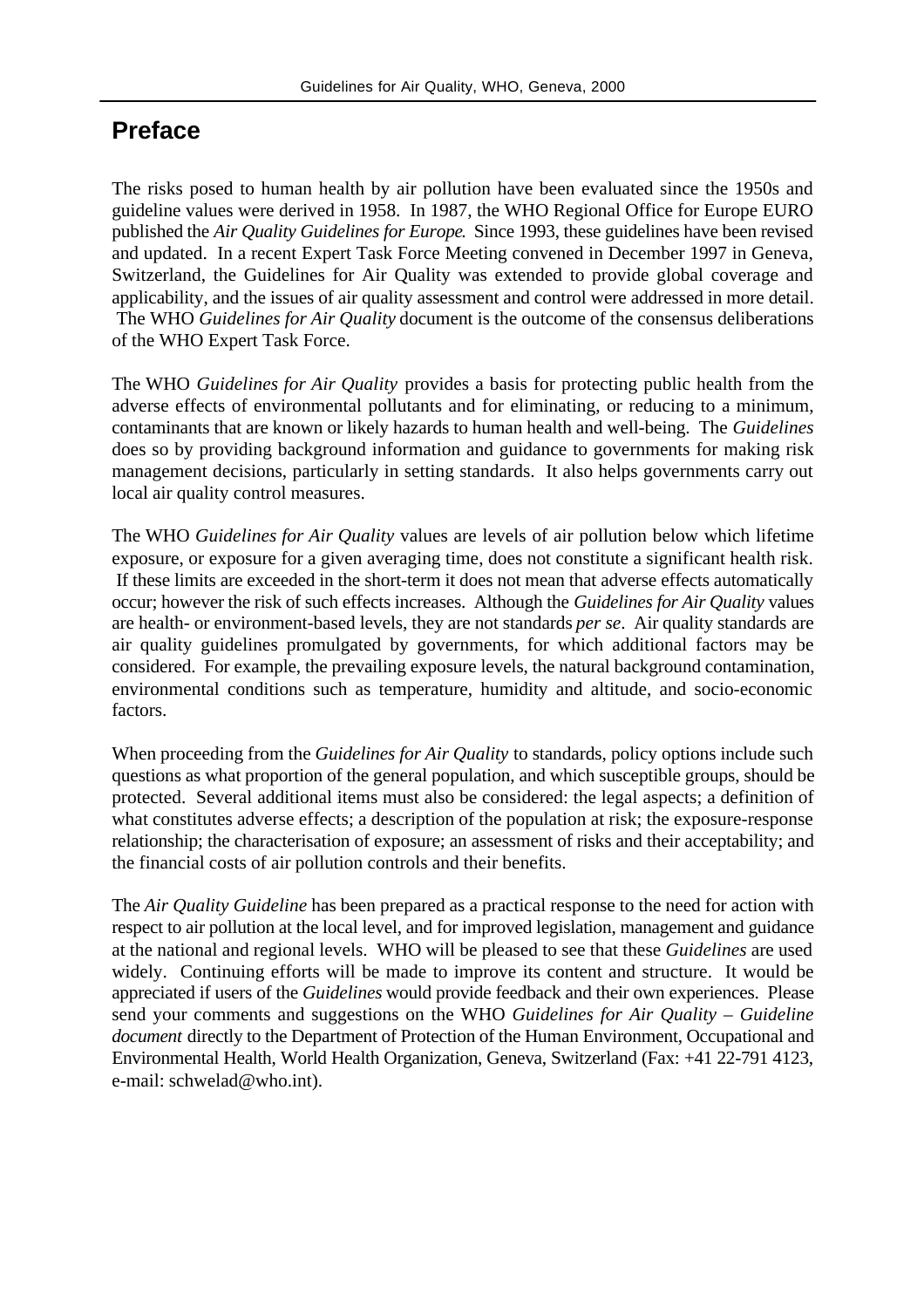# **Acknowledgements**

The WHO thanks all individuals who contributed to the preparation of the *Guidelines for Air Quality*. The international, multidisciplinary group of contributors and reviewers are listed in the "Participant list" in Annex 5. Special thanks are due to the chairpersons of the meeting and workgroups of the WHO expert task force meeting, held in Geneva, Switzerland in December 1997: Dr Robert Maynard, who acted as the chairperson of the meeting; Professor Morton Lippmann and Professor Bernd Seifert, who chaired the three workgroups. Thanks are also due to Dr Frank Murray for acting as rapporteur of the meeting and reviewing the draft document. Contributions from those who provided the background papers and who contributed to the success of the WHO expert meeting are gratefully acknowledged:

Prof. Dr Ursula Ackermann-Liebrich, University of Basel, Switzerland;

Dr Amrit Aggarwal, National Environmental Engineering Research Institute, Nagpur, India;

Mr Jonathan Bower, AEA Technology, Culham, United Kingdom;

Dr Bingheng Chen, World Health Organization, Geneva, Switzerland;

Dr Mostafa El-Desouky, Ministry of Health, Kuwait

Dr Ruth Etzel, Centres for Disease Control and Prevention, Atlanta, GA, USA;

Dr Hidekazu Fujimaki, National Institute for Environmental Studies, Ibaraki, Japan;

Dr Kersten Gutschmidt, World Health Organization, Geneva, Switzerland;

Dr Richard Helmer, World Health Organization, Geneva, Switzerland;

Dr Michal Krzyzanowski, WHO European Centre for Environment & Health (ECEH), De Bilt, Netherlands;

Dr Rolaf van Leeuwen, WHO European Centre for Environment & Health (ECEH), De Bilt, Netherlands;

Mr Gerhard Leutert, Federal Office of Environment, Forests and Landscape, Bern, Switzerland; Professor Morton Lippmann, New York University Medical Centre, Tuxedo, NY, USA;

Ms Angela Mathee, Eastern Metropolitan Substructure (Johannesburg), Sandton, South Africa; Dr Robert L. Maynard, Department of Health, London, United Kingdom;

Professor Frank Murray, Murdoch University, Murdoch, Australia;

Professor Mahmood Nasralla, National Research Centre, Dokki, Cairo, Egypt;

Dr Roberto Romano, Pan American Health Organization/WHO Regional Office for the Americas, Washington, DC, USA;

Dr Isabelle Romieu, Centres for Disease Control and Prevention, Atlanta, GA, USA;

Dr Dieter Schwela, World Health Organization, Geneva, Switzerland;

Professor Bernd Seifert, Institute for Water, Soil & Air Hygiene, Federal Environmental Agency Berlin, Germany;

Dr Bimala Shrestha, WHO Representative's Office, Kathmandu, Nepal;

Professor Kirk Smith,University of California, Berkeley, CA, USA;

Dr Yasmin von Schirnding, World Health Organization, Geneva, Switzerland;

Professor Gerhard Winneke, Univerität Düsserldorf, Germany;

Dr Ruqiu Ye, National Environmental Protection Agency, Beijing, People's Republic of China; Dr Maged Younes, World Health Organization, Geneva, Switzerland.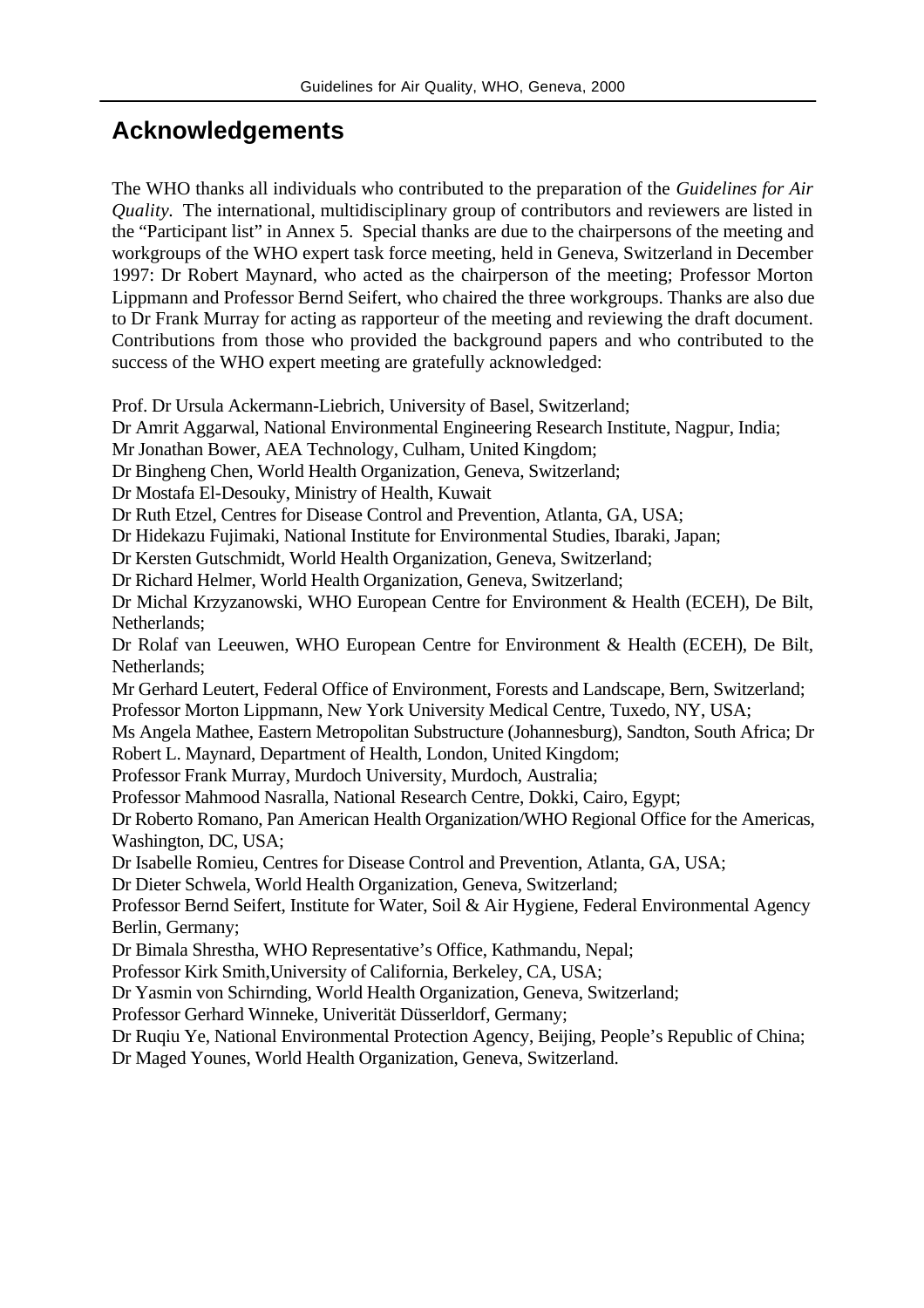Particular thanks are due to the Ministry of Environment, Bonn, Germany; and the Federal Office of Environment, Forests and Landscape, Bern, Switzerland. They provided funding to convene the WHO expert task force meeting in Geneva, Switzerland, in December 1997, to produce the Guidelines.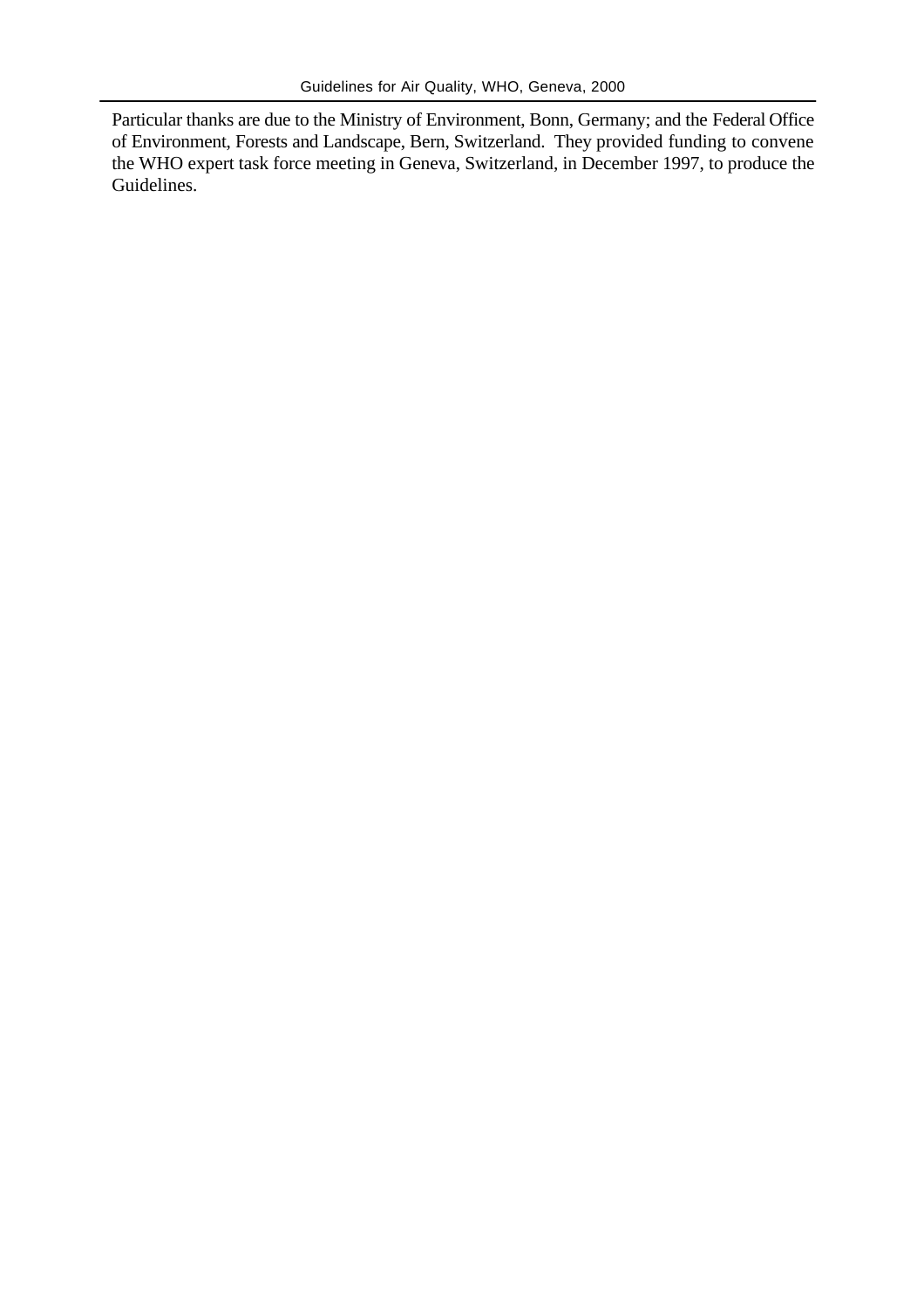# **Executive Summary**

### *1. Introduction*

Air pollution is a major environmental health problem, affecting developed and developing countries around the world. Increasing amounts of potentially harmful gases and particles are being emitted into the atmosphere on a global scale, resulting in damage to human health and the environment. It is damaging the resources needed for the long-term sustainable development of the planet.

There are three broad sources of air pollution from human activities: Stationary sources, Mobile sources, and Indoor sources. In developing countries, indoor air pollution from using open fires for cooking and heating may be a serious problem. It has been estimated that in developing countries, about 1.9 million people die annually due to exposure to high concentrations of suspended particulate matter in the indoor air environment of rural areas, while the excess mortality due to suspended particulate matter and sulphur dioxide in the ambient air amounts to about 500 000 people annually. Although the indoor air database is weak due to the scarcity of monitoring results, these estimates indicate that a serious indoor air problem may exist in developing countries.

Air pollutants are usually classified into suspended particulate matter (dusts, fumes, mists, smokes), gaseous pollutants (gases and vapours) and odours. Current techniques used to measure the mass concentration of particles in air make use of size-specific sampling devices. Thus the mass of particles less than 10  $\mu$ m diameter may be determined (PM<sub>10</sub>) as an index of the mass concentration of particles that can penetrate into the human thorax. The mass concentration of particles of less than 2.5  $\mu$ m diameter (PM<sub>2.5</sub>) is a means of measuring the total gravimetric concentration of several chemically distinct classes of particles that are emitted into, or formed within, the ambient air as very small particles.

Fine and coarse particles generally have distinct sources and formation mechanisms, although there may be some overlap. Biological material such as bacteria, pollen and spores may also be found in the coarse mode. Fine and coarse particles typically exhibit different behaviour in the atmosphere and these differences must be taken into consideration when interpreting central-site monitored values, as well as the behaviour of particles after they penetrate homes and buildings, where people spend most of their time. Fine accumulation-mode particles typically have longer atmospheric lifetimes (days to weeks) than coarse particles, and tend to be more uniformly dispersed across an urban area or large geographic region. Larger particles generally deposit more rapidly than small particles; as a result, total coarse particle mass is less uniform in concentration across a region than that of fine particles.

This publication is focused on those gases and particulate matter that have been accepted as posing a threat to health. The relative health threat of different pollutant gases and particles varies with their concentrations over time and distance, implying that the effects of air pollutants on health may vary from country-to-country. Consequently, careful monitoring of the concentrations of polluting gases, as well as of the particle size distribution, concentration and composition, is needed before an acceptable estimate of the effects can be produced. The picture is further complicated because some pollutant combinations act in an additive manner and some perhaps synergistically.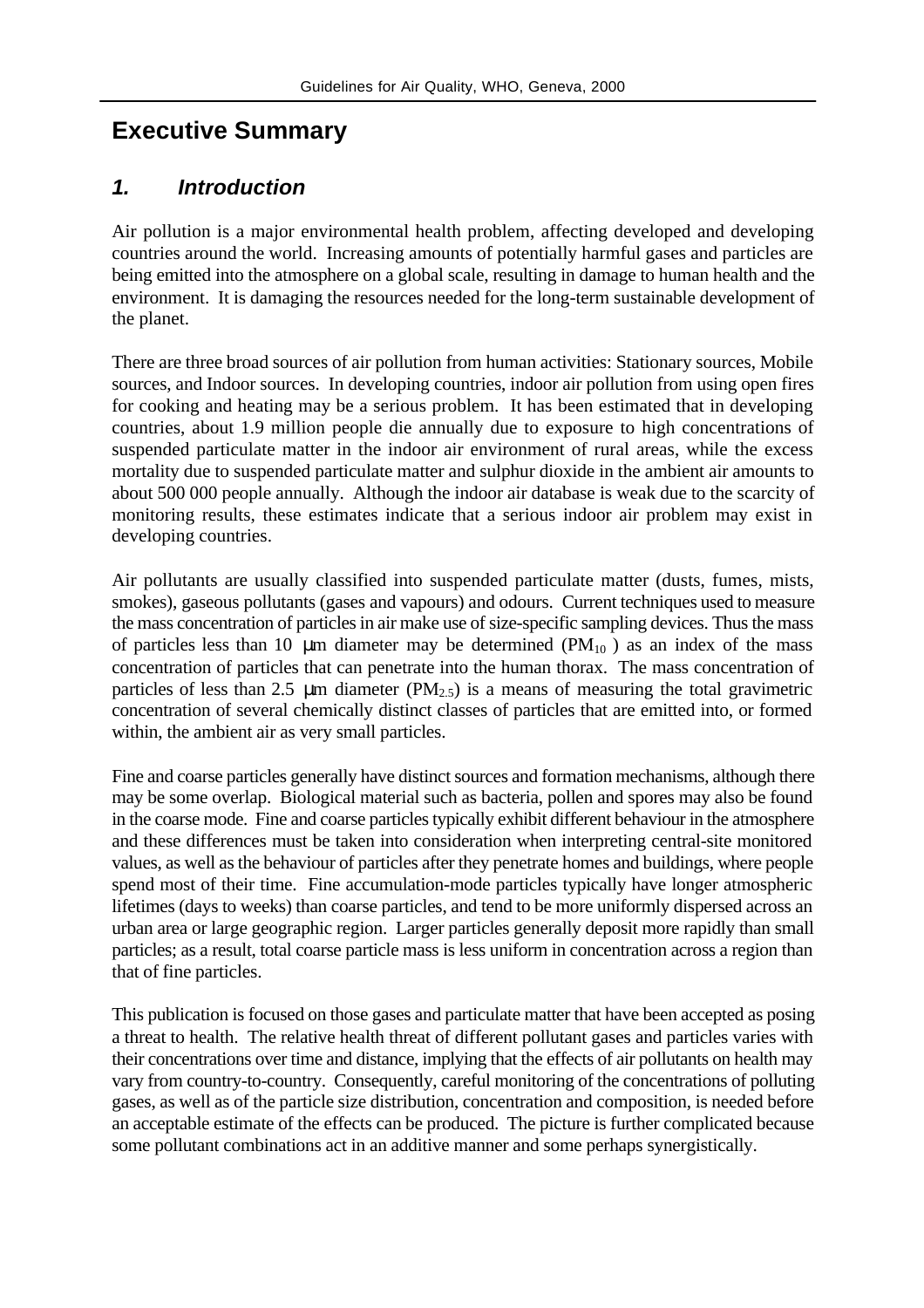WHO's air quality guidelines were first published as *Air Quality Guidelines for Europe* in 1987 (WHO 1987). Since 1993 the *Air Quality Guidelines for Europe* has been revised and updated, incorporating a review of the literature published since 1987 (WHO 1999a). Also, the following additional compounds were considered in the review procedure: 1,3 butadiene, environmental tobacco smoke (ETS), fluoride, man-made vitreous fibres and platinum. Parallel to the review of the air quality guidelines for Europe, the Environmental Health Criteria series of the International Programme on Chemical Safety has continued and the health risks of more than 120 chemical compound and mixtures were assessed between 1987 and 1998.

The WHO *Air Quality Guidelines for Europe* (WHO 1987) were based on evidence from the epidemiological and toxicological literature published in Europe and North America. They did not consider the effects of exposure to the different ambient air particle concentrations in developing countries, as well as the different conditions in these countries. However, these guidelines were used intensively throughout the world. In view of the different conditions in developing countries, the literal application of the WHO *Air Quality Guidelines for Europe* could be misleading. Factors such as high and low temperature, humidity, altitude, background concentrations and nutritional status could influence the health outcomes after the population has been exposed to air pollution. To make the WHO *Air Quality Guidelines for Europe* globally applicable, a task force group meeting was convened at WHO Headquarters from 2-5 December 1997. The outcome of that meeting is this publication of globally applicable air quality guidelines.

The objective of WHO's *Guidelines For Air Quality* is to help countries derive their own national air quality standards. The guidelines are technologically feasible and consider socioeconomic and cultural constraints. They provide a basis for protecting public health from the adverse effects of air pollution and for eliminating, or reducing to a minimum, those air pollutants that are likely hazardous to human health. Consequently, the instruments of air quality management are also addressed in this publication.

## *2. Factors affecting the concentrations of air pollutants*

Local concentrations of air pollutants depend upon the strength of their sources and the efficiency of their dispersion. Day to day variations in concentrations are more affected by meteorological conditions than by changes in source strengths. Wind is of key importance in dispersing air pollutants and for ground level sources pollutant concentrations are inversely related to wind speed. Turbulence is also important: a "rough" terrain, as produced for example by buildings, tends to lead to increased turbulence and better dispersion of pollutants.

## *3. Exposure to air pollutants*

The total daily exposure of an individual to air pollution is the sum of the separate contacts to air pollution experienced by that individual as he/she passes through a series of environments (also called micro-environments) during the course of the day (e.g. at home, while commuting, in the streets, etc.). Exposures in each of these environments can be estimated as the product of the concentration of the pollutant in question and the time spent in the environment..

There are many factors that can account for the substantial differences between the concentrations of pollutants measured at central sites and those in the breathing zone of residents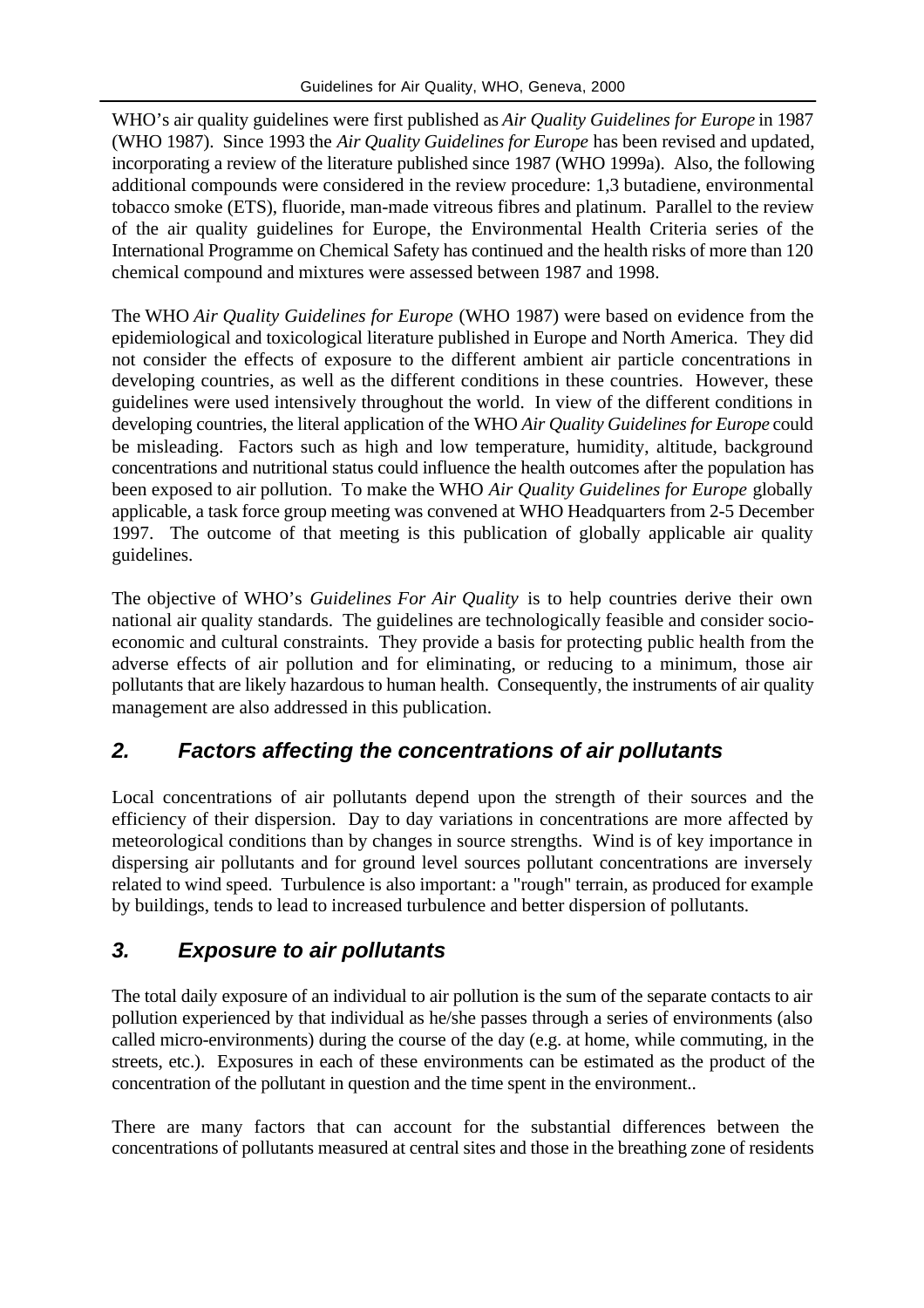of the community. Many of these factors can be modelled and such models have been used for estimating dose distributions associated with ambient air concentrations.

## *4. Health significance of air pollution*

A new database of epidemiological studies emerged in the late 1980s and 1990s. This database of time-series studies was developed first in the United States and later in Europe and other areas. In essence the time series approach takes the day as the unit of analysis and relates the daily occurrence of events such as deaths or admissions to hospital to daily average concentrations of pollutants whilst taking careful account of confounding factors such as season, temperature and day of the week. Powerful statistical techniques have been applied and coefficients have been produced that relate the daily average concentrations of pollutants to their effects. Associations have been demonstrated between daily average concentrations of particles, ozone, sulphur dioxide, airborne acidity, nitrogen dioxide, and carbon monoxide. Although the associations for each of these pollutants were not significant in all studies, taking the body of evidence as a whole the consistency is striking. For particles and ozone it has been accepted by many that the studies provide no indication of any threshold of effect.

## *5. Air pollutant concentrations and factors affecting susceptibility*

The concentrations of classical pollutants in ambient air of European countries and of the United States have been extensively discussed in the *Air Quality Guidelines for Europe* (WHO 1999a). In developing countries, by contrast, the concentrations of pollution levels in ambient air are higher by an order of magnitude, according to the main source of information on air pollution in developing countries, the Air Management Information System (AMIS).

Indoor air pollutants usually differ in type and concentration from outdoor air pollutants. Indoor pollutants include environmental tobacco smoke, biological particles, non-biological particles, volatile organic compounds, nitrogen oxides, lead, radon, carbon monoxide, asbestos, various synthetic chemicals and others. Degradation of indoor air quality has been associated with a range of health effects, from discomfort and irritation to chronic pathologies and cancers.

On a global scale, biomass fuels are used daily in about half the world's households as energy for cooking and/or heating. Biomass smoke contains significant amounts of several important pollutants: carbon monoxide, particulate matter, hydrocarbons and to a lesser extent, nitrogen oxides. However, biomass smoke also contains many organic compounds, including PAH that are thought to be toxic, carcinogenic, mutagenic or otherwise of concern. In China, coal burning is a major source of indoor air pollution and coal smoke contains all of these pollutants as well as additional ones, e.g. sulphur oxides and heavy metals such as lead.

An unknown, but significant, proportion of biomass fuel burning takes place in conditions where much of the air-borne effluent is released into poorly ventilated living areas. Therefore, some of the highest concentrations of particulate matter and other pollutants occur in rural, indoor environments in developing countries. Due to the high pollutant concentrations and the large populations involved, the total human exposure to many important air pollutants can be much higher in homes of the poor in developing countries than in the outdoor air of cities in the developed world.

Altitude, temperature and humidity vary significantly across the globe. At increased altitude the partial pressure of oxygen falls and inhalation increases in compensation. For particles, this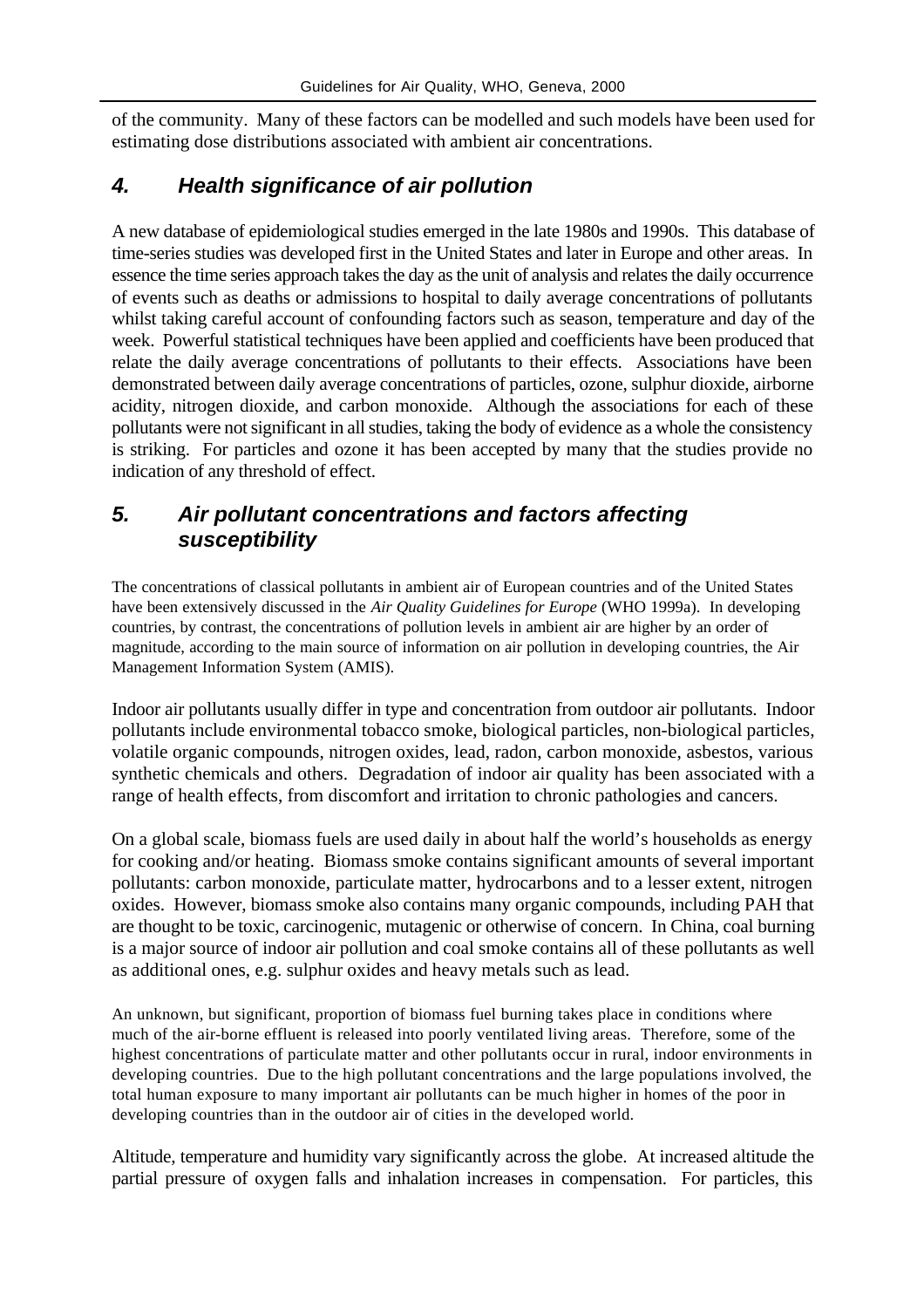increased inhalation will lead to an increased intake of airborne particles. On the other hand, for gaseous pollutants no increase in effects over those experienced at sea level would be expected. Temperature has a very significant effect on health, whereas humidity is unlikely to have a significant effect on the toxicity of gaseous pollutants.

The age structure of populations differs markedly from country to country. Old people tend to show increased susceptibility to air pollution. Very young children may also be at increased risk. People with a poor standard of living suffer from nutritional deficiencies, infectious disease due to poor sanitation and overcrowding, and tend to be provided with a poor standard of medical care. Each of these factors may render individuals more susceptible to the effects of air pollution. Diseases which produce narrowing of the airways, a reduction in the area of the gas-exchange surface of the lung and an increased alteration of inhalation-perfusion ratios are likely to make the subject more susceptible to the effects of a range of air pollutants.

### *6. Role of guidelines and standards*

The purpose of the *Guidelines for Air Quality* is to provide a basis for protecting public health from adverse effects of air pollution and for eliminating, or reducing to a minimum, those contaminants that are known to be, or likely to be, hazardous to human health and well being. The *Guidelines* should provide background information for nations engaged in setting air quality standards, although their use is not restricted to this. These *Guidelines* are not intended as standards. In moving from guidelines to standards, prevailing exposure levels and environmental, social, economic and cultural conditions in a nation or region should be taken into account. In certain circumstances there may be valid reasons to pursue policies which will result in pollutant concentrations above or below the guideline values.

In the updated version of the Air Quality Guidelines for Europe, a similar approach to that in the 1987 air quality guidelines was used. However, total tolerable intakes were calculated for multimedia pollutants first, and then adequately partitioned among the different exposure routes. The term "protection factor" used in the 1987 guidelines was abandoned. Instead, uncertainty factors were used to account for the extrapolation from animal to man (alternatively, human equivalent concentrations were calculated), and to account for individual variability. Wherever information on inter- and intraspecies differences in pharmacokinetics was available, dataderived uncertainty factors were employed. Additional uncertainty factors were applied whenever necessary to account for the nature and severity of the observed effects and for the adequacy of the database. For most of the compounds considered, information on the dose/exposure response relationship was provided, to give policymakers clear guidelines on the possible impact of the pollutant at different exposure levels and to permit an informed decision making process to take place. For some compounds, e.g. platinum, a guideline value was considered unnecessary as exposure through ambient air levels was considerably below the lowest level at which effects were seen. For other compounds, for example particulate matter  $(PM_{10})$ , no threshold of effect(s) could be found and therefore no guideline value could be derived. Instead, exposure-effect information highlighting the public health impact of different pollutant levels was provided.

In the updating process for carcinogens, a more flexible approach than in the 1987 air quality guidelines was applied. As a default approach, low-dose risk extrapolation was conducted for the IARC groups 1 (proven human carcinogen) and 2A (probable human carcinogen, limited evidence), and an uncertainty factor was applied for agents in IARC groups 2B (probable human carcinogen, inadequate evidence) and 3 (unclassified chemicals). However, the mechanism of action of the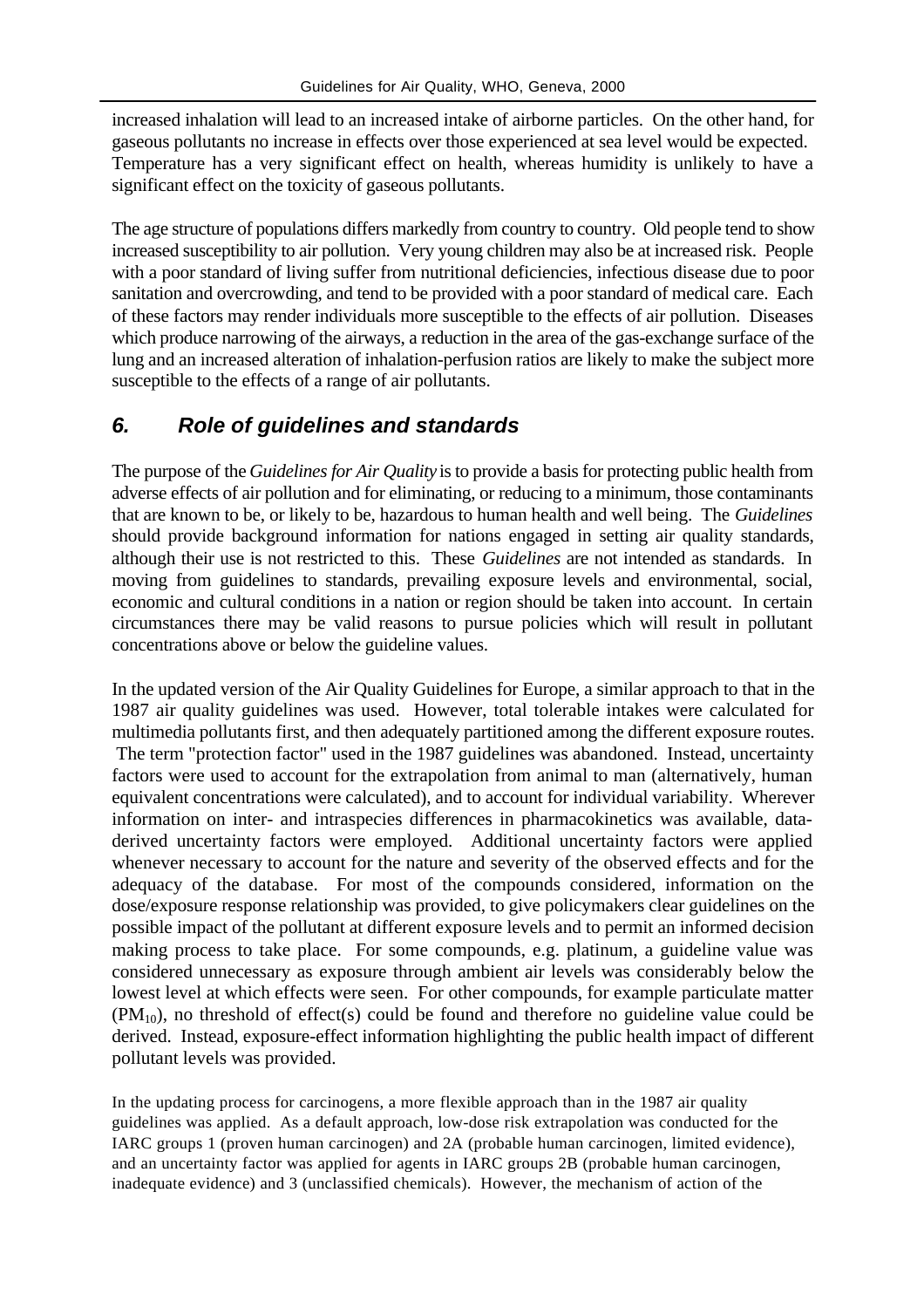carcinogen was the determining factor for the method of assessment. Hence, it was decided that compounds classified under 1 or 2A could be assessed using uncertainty factors, if evidence for a nonthreshold mechanism of carcinogenicity existed. By way of contrast, compounds classified under 2B could be assessed by low-dose extrapolation methods, if a non-threshold mechanism of carcinogenicity in animals was proven. Flexibility was also given in the choice of the extrapolation model, depending on the available data (including data for PBPK modelling). The linearized multistage model was used as a default approach. Besides providing unit risk estimates in cases where low dose risk extrapolation was conducted, levels associated with excess cancer risk of 1 : 10000, 1 : 100 000 and 1 : 1000 000 were calculated.

## *7. Exposure-response relationships*

These guidelines place some emphasis on epidemiological data. Epidemiological studies are sometimes preferable to controlled exposure studies in that they provide information on responses in populations and on the effects of real exposures to pollutants and pollutant mixtures. However, the results of epidemiological studies are less easy to use than the results of controlled exposure studies in defining guidelines.

For both particles and ozone an assumption of linearity was made when defining the exposureresponse relationships included in the revised guidelines. Extrapolation beyond the available data is dangerous; however, as there is evidence to suggest that the exposure-response relationship may become less steep as ambient levels of particles rise. For ozone, the relationship at low concentrations may be concave upwards. These are important points to be considered if the guidelines are to be used in countries with levels of pollution different from the range covered by the guidelines.

## *8. Moving from guidelines to standards*

An air quality standard is a description of a level of air quality, adopted by a regulatory authority as enforceable. At its simplest, an air quality standard should be defined in terms of one or more concentrations and averaging times. Further information on the form of exposure (e.g. outdoor), on monitoring to assess compliance with the standard, and on methods of data analysis and Quality Assurance and Quality Control requirements should be added. Other factors to be considered in setting an air quality standard include the nature of the pollution effects and whether they represent adverse health effects; and whether special populations are at risk.

The development of air quality standards is only a part of an adequate air quality management strategy. Legislation, identification of authorities responsible for enforcement of emission standards and penalties for exceeding standards are also necessary. Emission standards may play an important role in the management strategy especially if exceeding air quality standards is used as a trigger for abatement measures. These may be needed at both the national and the local level. Air quality standards are also important in informing the public about air quality. Used in this way they are a double edged weapon as the public commonly assumes that once a standard is exceeded adverse effects on health will occur. This may not be the case.

The transfer of the dose-response relationships to other parts of the world, especially for particulate matter, should be conducted with caution for several reasons. These include:

- 1. The chemical composition of the particles.
- 2. The concentration range.
- 3. The responsiveness of the population.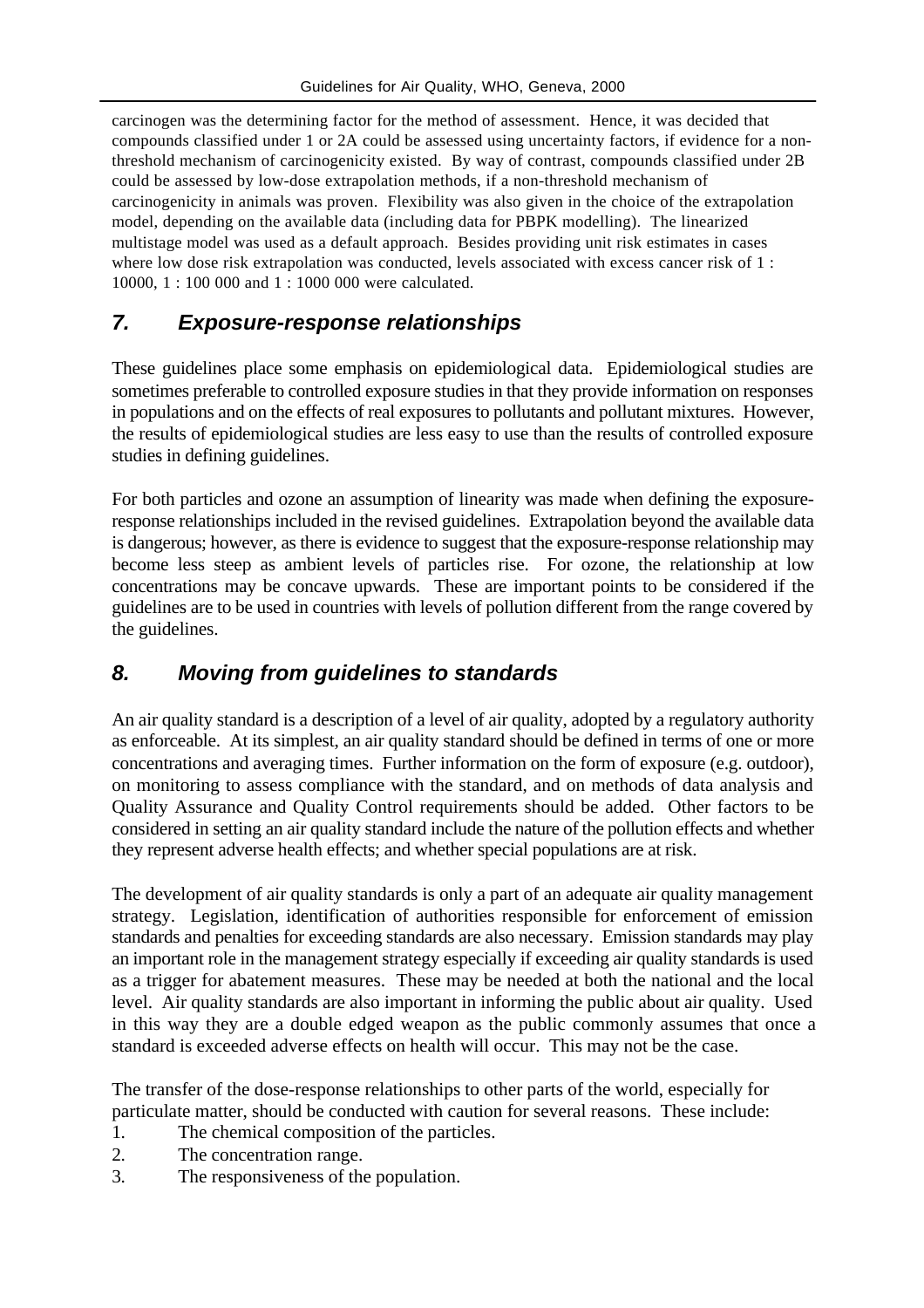### 4. The limitations of the established relationships.

## *9. Cost-benefit analysis and other factors*

Cost-benefit analysis is one way of formally weighing the costs of reducing air pollution against the benefits produced. The concept is that emissions are reduced until the marginal costs and benefits are equal. While the cost of abatement measures may be relatively easy to quantify, this may not be the case when non-technical measures are employed. In any case, it is likely to be more difficult to assign monetary values to the benefits obtained. Some aspects of reduced morbidity, such as the reduced use of hospital facilities and drugs are comparatively easy to cost; others, such as reductions in premature deaths and symptoms, are not. Applying monetary values based on a "willingness to pay" basis has been suggested, and has been accepted as appropriate by many health economists. This approach has been seen as preferable to one based only on such indices as loss of production, earnings or hospital expenses.

Factors other than monetary factors also need to be considered when considering the setting of national air quality standards. These include the technical capacity of a country to achieve and maintain an air quality within the desired standards, the social implications of adopting certain standards to ensure equity of costs and benefits among the population, and environmental costs and benefits.

## *10. Health-based guidelines*

For the purpose of presenting the health-based air quality guidelines, the key air pollutants, also termed "classical" air pollutants -  $SO_2$ ,  $NO_2$ ,  $CO$ ,  $O_3$ ,  $SPM$ , and lead are briefly described with respect to health risk evaluations and recommended guideline values. Particular emphasis is given to suspended particulate matter <10 µm diameter (PM<sub>10</sub>) and < 2.5 µm diameter (PM<sub>2.5</sub>). The guidelines are presented in Chapter 3 in tables 3.1 to 3.5 and in figures 3.1 to 3.9. The information available for a number of other air pollutants (including carcinogens and noncarcinogens) is also summarized and presented in synoptic tables.

## *11. Classical air pollutants: applicability of WHO Air Quality Guidelines for Europe on a world wide scale*

In the derivation of the WHO *Air Quality Guidelines for Europe*, assumptions were made for some compounds, which may not be applicable in some parts of the world. For example, the importance of different routes of exposure for some pollutants may vary from country to country. It should be understood that if such factors were to be taken into account then different guidelines could be derived. For a number of pollutants a Unit Risk (UR) assessment has been provided. These assessments are also dependent upon considerations of the comparative importance of different routes of exposure.

It is important that regulatory authorities should evaluate whether local circumstances give cause to doubt the validity of the guideline set out in the WHO *Guidelines for Air Quality* as a basis for setting local guidelines or standards.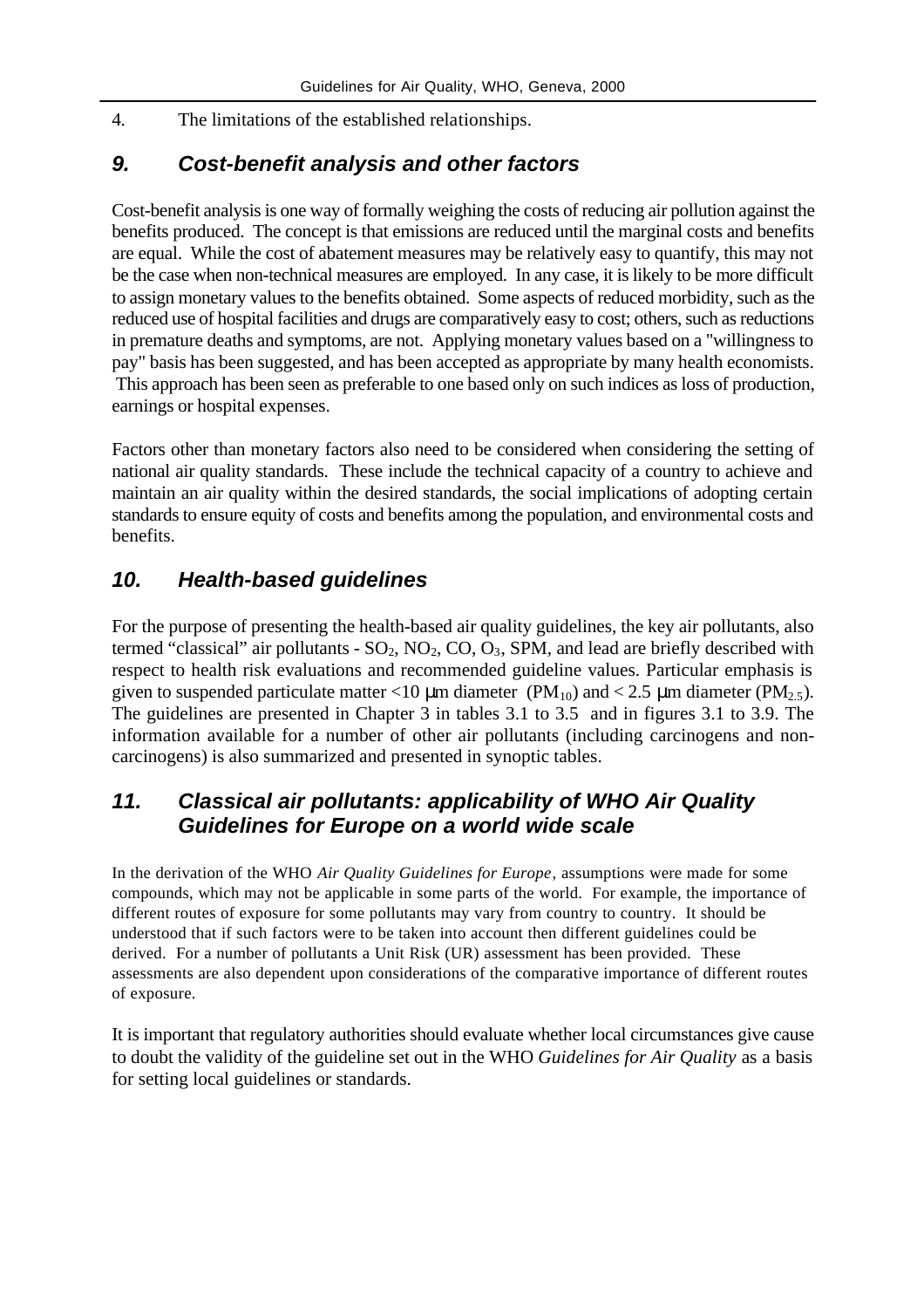## *12. Indoor air quality*

Indoor spaces are important microenvironments when assessing risks from air pollution. For many air pollutants most of the daily exposure by inhalation occurs indoors because of the amount of time spent indoors or because of the pollutant concentration levels encountered. The air quality inside buildings is affected by many factors. In an effort to conserve energy, modern building design has favoured tighter structures with lower rates of ventilation. By contrast, in some areas of the world, natural ventilation only is used; in others, mechanical ventilation is common. In modern buildings most of the pollution problems arise from low ventilation rates and the presence of products and materials that emit a large variety of compounds, whereas the inhabitants of many less developed countries face problems related to pollutants generated by human activities, in particular by combustion processes.

If only the health effects of air pollution are being considered, it does not matter if a pollutant is inhaled by breathing outdoor or indoor air. However, there are important differences in the composition of pollutant mixtures in outdoor and indoor air. For example, in outdoor air there are traffic-generated emissions, whereas indoor air pollution is generated from tobacco smoke or from cooking with biomass-fuelled stoves. Not all of these compositions have been taken into account in developing the *Guidelines for Air Quality*, and they may not be applicable under all circumstances, so care should be taken to avoid misinterpretation.

## *13. Ambient air quality monitoring and assessment*

The three main air quality assessment tools are: i) ambient monitoring; ii) models and iii) emission inventories/measurement.

The ultimate purpose of monitoring is not merely to collect data, but to provide the necessary information required by scientists, policy makers and planners to enable them to make informed decisions on managing and improving the environment. Monitoring fulfils a central role in this process, providing the necessary scientific basis for policy and strategy development, objective setting, compliance measurement against targets and enforcement action. However, the limitations of monitoring should be recognised. No monitoring programme, however well funded and designed, can hope to comprehensively quantify patterns of air pollution in both space and time. In many circumstances, measurements alone may be insufficient or impractical for the purpose of fully defining population exposure in a city or country. Monitoring therefore often needs to be used in conjunction with other objective assessment techniques, including modelling, emission measurement and inventories, interpolation and mapping. At best, monitoring provides an incomplete, but useful, picture of current environmental quality.

Reliance on modelling alone also is not recommended. Although models can provide a powerful tool for interpolation, prediction, and optimisation of control strategies, they are effectively useless unless properly validated by real-world monitoring data. It is important, also, that the models utilised are appropriate to local conditions, sources and topography, as well as being selected for compatibility with available emission and meteorological datasets. Many models depend on the availability of reliable emission data.

A complete emissions inventory for a city or country may need to include emissions from point, area and mobile sources. In some circumstances, assessment of pollutants transported into the area under study may also need to be considered. Inventories will, for the most part, be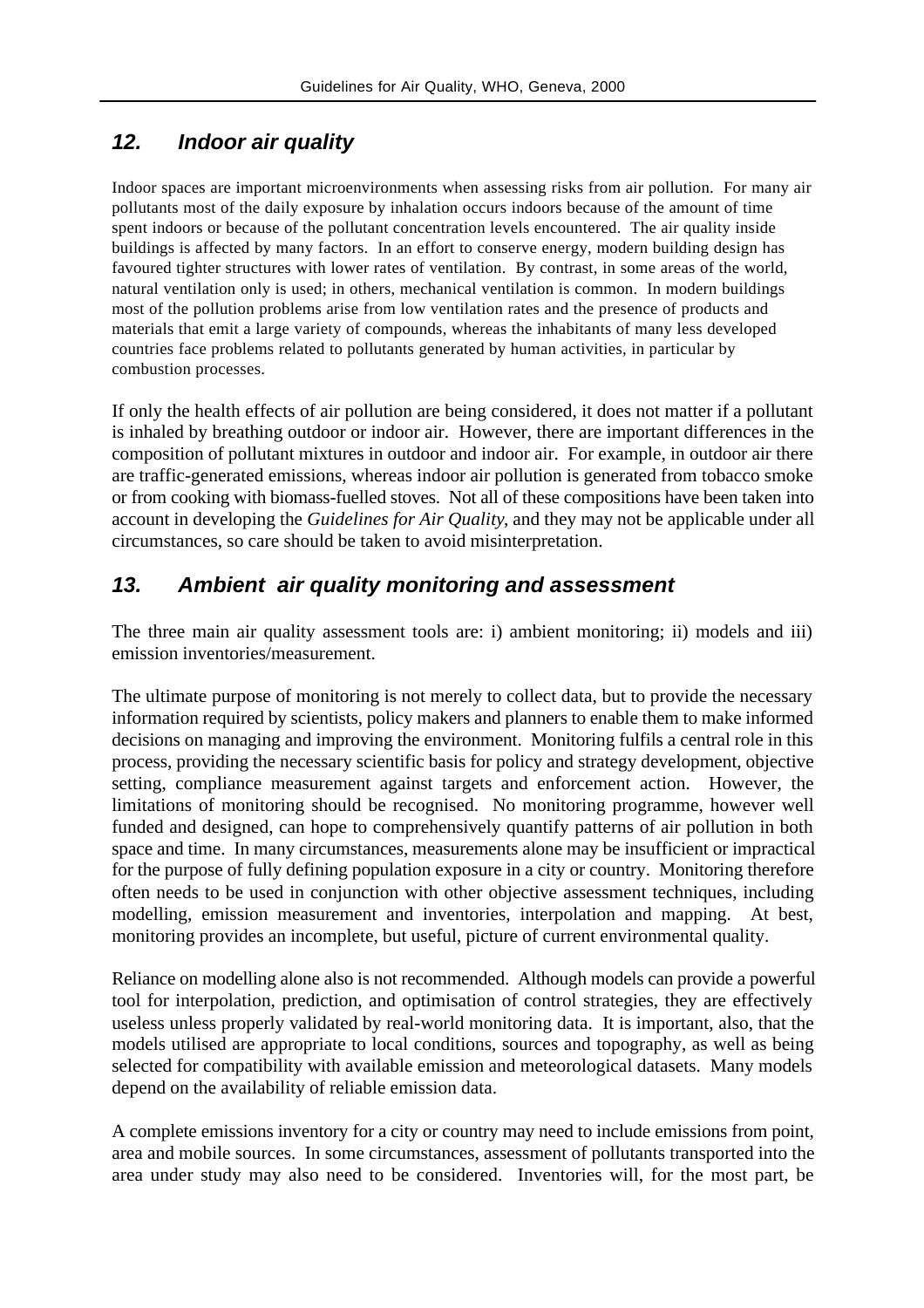estimated using emission factors appropriate to the various source sectors (verified by measurement), and used in conjunction with surrogate statistics such as population density, fuel use, vehicle kilometres or industrial throughput. Emission measurements will usually only be available for large industrial point sources or from representative vehicle types under standardised driving conditions.

All three assessment tools are interdependent in scope and application. Accordingly, monitoring, modelling and emission assessments should be regarded as complementary components in any integrated approach to exposure assessment or in determining compliance with air quality criteria.

### *14. Ambient air quality management*

Some basic principles guide international and national policies for the management of all forms of air pollution. An important global initiative occurred in 1983 when the UN General Assembly established the World Commission on Environment and Development, headed by Gro Harlem Brundtland. The report produced by the Commission was entitled *Our Common Future* and it was presented by the UN General Assembly in 1987 and endorsed by it. It has been influential in bringing environmental issues into the global arena, and in expressing some concepts that have been influential in air quality management.

The Brundtland Commission suggested that to meet the legitimate aspirations of the world's population without destroying the environment, sustainable development would be required. It defined **sustainable development** as: *development that meets the needs of the present without compromising the ability of future generations to meet their own needs*. This concept has been embraced as an apparent means of integrating environmental policy and economic development.

Following from the Brundtland Commission, the UN Conference on the Environment and Development was held in Rio in 1992. The aim was to ensure that practical foundations for sustainable development were put into place. The Agenda 21 document and the Rio declaration were the most obvious results of this conference. Agenda 21 is a document covering sustainable development which is not binding on countries, but national implementation is reviewed by the Sustainable Development Commission and the UN General Assembly. Agenda 21 supports a number of environmental management principles on which some government policies including air quality management are based. These include:

**precautionary principle** - where there is a clear possibility of damaging environmental consequences, action should be taken to protect the environment without awaiting the full scientific proof that the environment will be damaged by the proposal.

**polluter pays principle**- the full costs associated with pollution (including monitoring, management, clean-up and supervision) should be met by the organisation responsible for the source of the pollution.

In addition, many countries have adopted the principle of **pollution prevention**, which aims to reduce pollution at sources.

The responsibility of national governments for international reporting on the environment of their country has enabled greater exchange of air quality information around the world.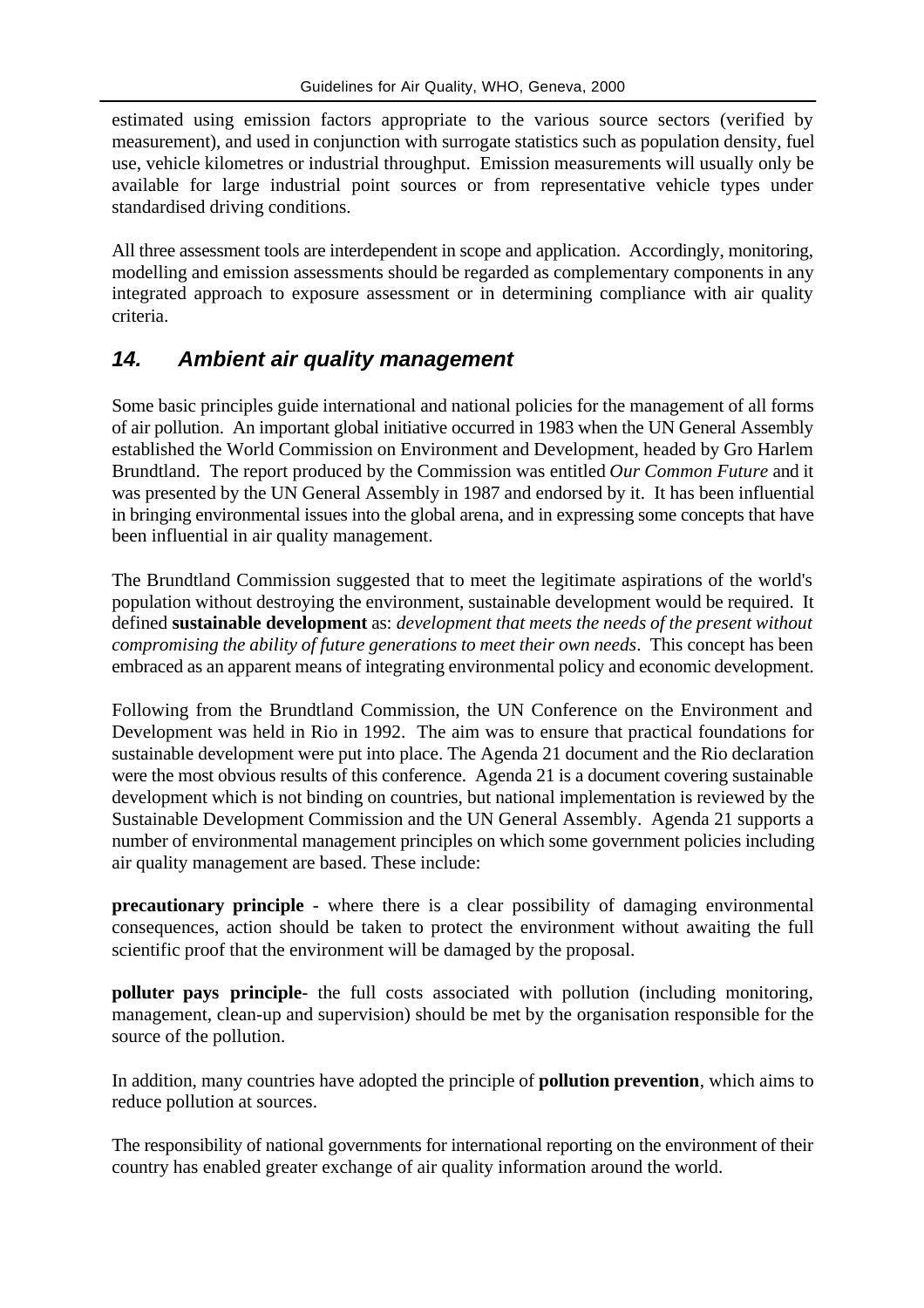The foundation for air quality management is the government policy framework. Without a suitable policy framework and adequate legislation it is difficult to maintain an active or successful air quality management programme. A policy framework refers to transport, energy, planning, development, and policy in other areas, as well as environmental policy. Air quality objectives are more readily achieved if these interconnected government policies are compatible, and if mechanisms exist for co-ordinating responses to issues, which cross different areas of government policy. Measures to achieve some integration of air quality policy with health, energy, transport and other policy areas have been adopted in many developed countries.

The goal of air quality management is commonly stated to be to maintain a quality of air that protects human health and welfare. This goal recognises that air quality must be maintained at levels, which protect human health, but it also must provide protection of animals, plants (crops, forests and natural vegetation), ecosystems, materials and aesthetics, such as natural levels of visibility. To achieve an air quality goal requires the development of policies and strategies.

## *15. Management of indoor air quality*

Most human beings spend most of their time in indoor environments, where they can be exposed to poor air quality. Pollution and degradation of indoor air cause illness, increased mortality, loss of productivity and have major economic and social implications. Health effects can include increased rates of cancer, lung disease, allergy and asthma as well as fatal conditions such as carbon monoxide poisoning and legionnaires' disease, as discussed in Section 4.1. The medical and social cost associated with these illnesses, and the related reduction in human productivity, result in staggering economic losses.

Indoor air quality problems affect all types of buildings including homes, schools, offices, health care facilities and other public and commercial buildings. Indoor air problems can be reduced by better urban planning, design and operation, as well as maintenance of buildings, materials and equipment in buildings.

This document considers the management of indoor air quality in developed countries, and in some situations in developing countries, and then focuses on the important and widespread problem of how to manage indoor air quality associated with biomass fuel combustion in developing countries.

## *16. Priority setting in air quality management*

It is important to give guidance to countries on how to set priorities in rational air quality management. Actual priorities will differ for each country; therefore, each country sets priorities in air quality management according to its policy objectives, needs and capabilities. Priority setting in air quality management refers to prioritising health risks to be avoided, with corresponding prioritisation of air pollutant compounds, and concentrating on the most important sources of the pollutants. Conceptually, prioritising health risks is straightforward. High priority of health risks will be given to those compounds for which "high" toxicity and "high" exposure of the population are entailed. Conversely, low priority health risks involve agents of "low" toxicity and "low" exposure. "Medium" priority risks include compounds in which either toxicity or exposure is "low" while the other is "high".

A framework for a political, regulatory and administrative approach is required to guarantee a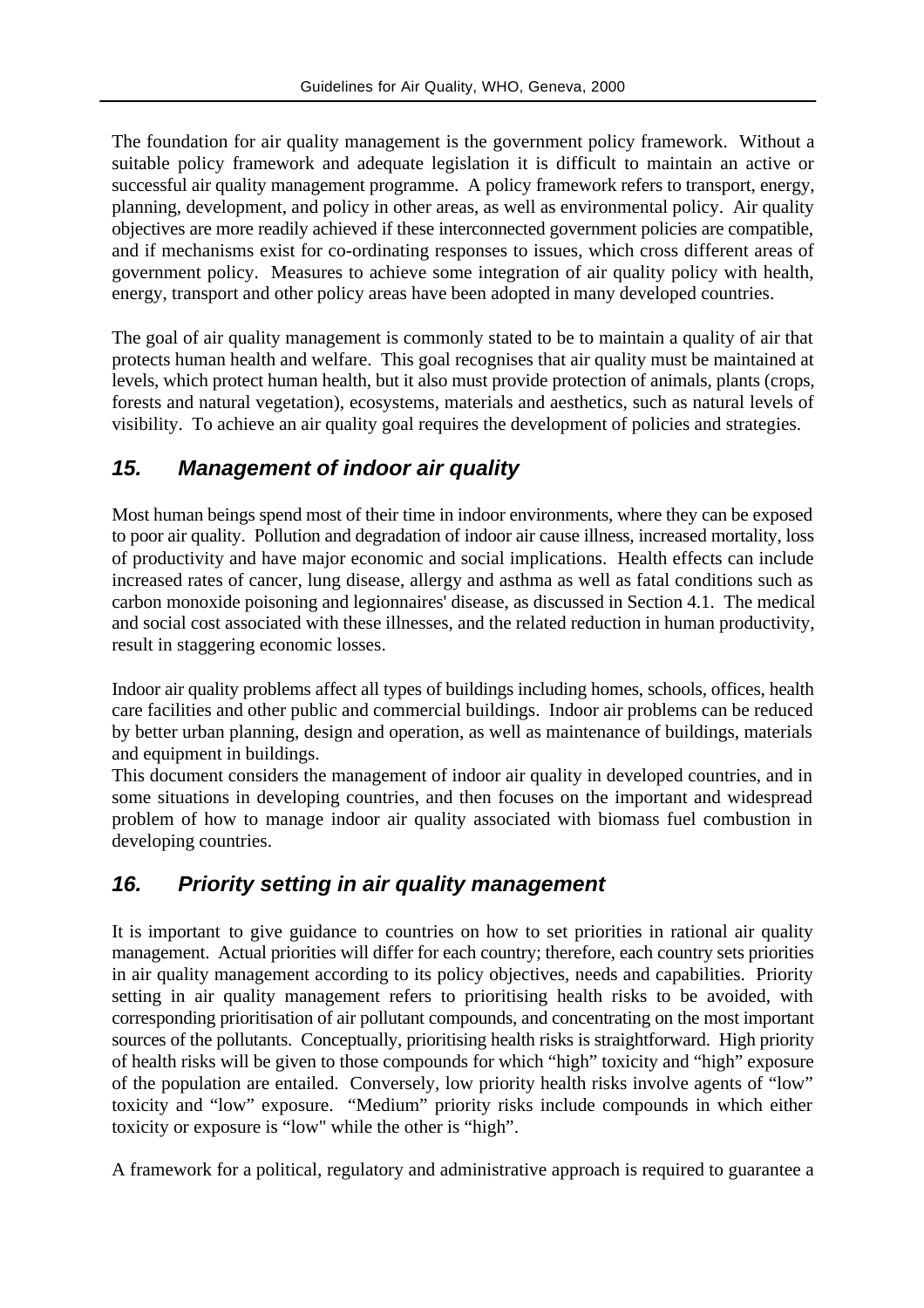consistent and transparent derivation of air quality standards and to ensure a basis for making decisions on risk-reducing measures and abatement strategies. In such a framework the following considerations need to be included:

- The legal aspects.
- The potential of air pollution to cause adverse effects on health, taking into account the populations at risk.
- The exposure-response relationships of pollutants and pollutant mixtures and the actual exposure responsible for related health and/or environmental risks.
- The acceptability of risk.
- The cost-benefit analysis.
- The stakeholder contribution in standard setting.

### *17. Enforcement of air quality standards: clean air implementation plans*

The enforcement of air quality standards aims to evaluate the need for control action on emission sources to attain compliance with the standards. The instruments used to achieve this goal are the Clean Air Implementation Plans (CAIPs). The outline of such a plan should be defined in regulatory policies and strategies. Clean air implementation plans were developed in several developed countries during the 1970s and 1980s. Air pollution was characterized by a multitude of sources of many different types of air pollutants. Consequently it was extremely difficult to assess the public health risks associated with a single source, or even a group of sources. As a consequence, on the basis of the polluters pay principle (Chapter 6), sophisticated tools were developed which assessed the sources, air pollutant concentrations, health and environmental effects and control measures, and which made a causal link between emission, air pollution and the necessary control measures. A typical clean air implementation plan (CAIP) includes:

A description of the area. An emissions inventory. An air pollutant concentrations inventory - monitored and simulated. A comparison with emissions and air quality standards or guidelines. An inventory of the effects on public health and the environment. A causal analysis of the effects and their attribution to individual sources. Control measures and their costs. Transportation and land-use planning. Enforcement procedures. Resource commitment. Projections for the future.

In developing countries, the air pollution situation is often characterized by a multitude of sources of few types, or sometimes few sources. Using the experience obtained in developed countries, the control action to be taken is very often obvious. As a consequence, in cases where little useful monitoring data are available, less monitoring could be sufficient, and dispersion models could help to simulate spatial distributions of pollutant concentrations. Much simplified CAIPs would have to be developed for cities of developing countries or countries in transition. At present, the main sources of emissions in many cities of the developing world are old vehicles and some industrial sources such as power plants, brick kilns, cement factories and a few others. Their relative contribution to air pollution could be determined by use of rapid emission inventories. The emission factors used in such inventories are published and a PC programme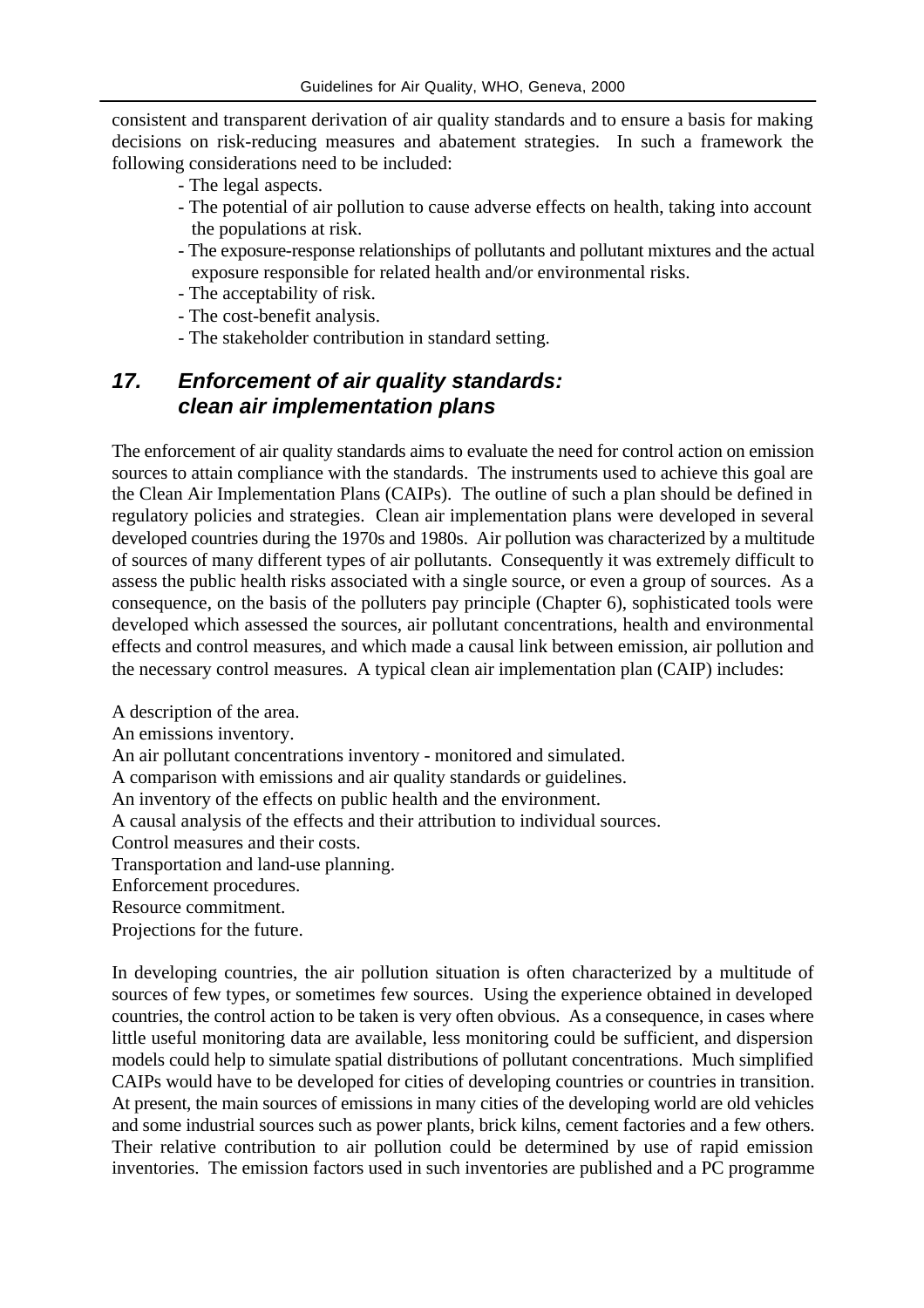is available, which enables an estimation of emissions and ambient air concentrations, and evaluates the impact of possible control measures. Projections for the future can also be evaluated by the programme.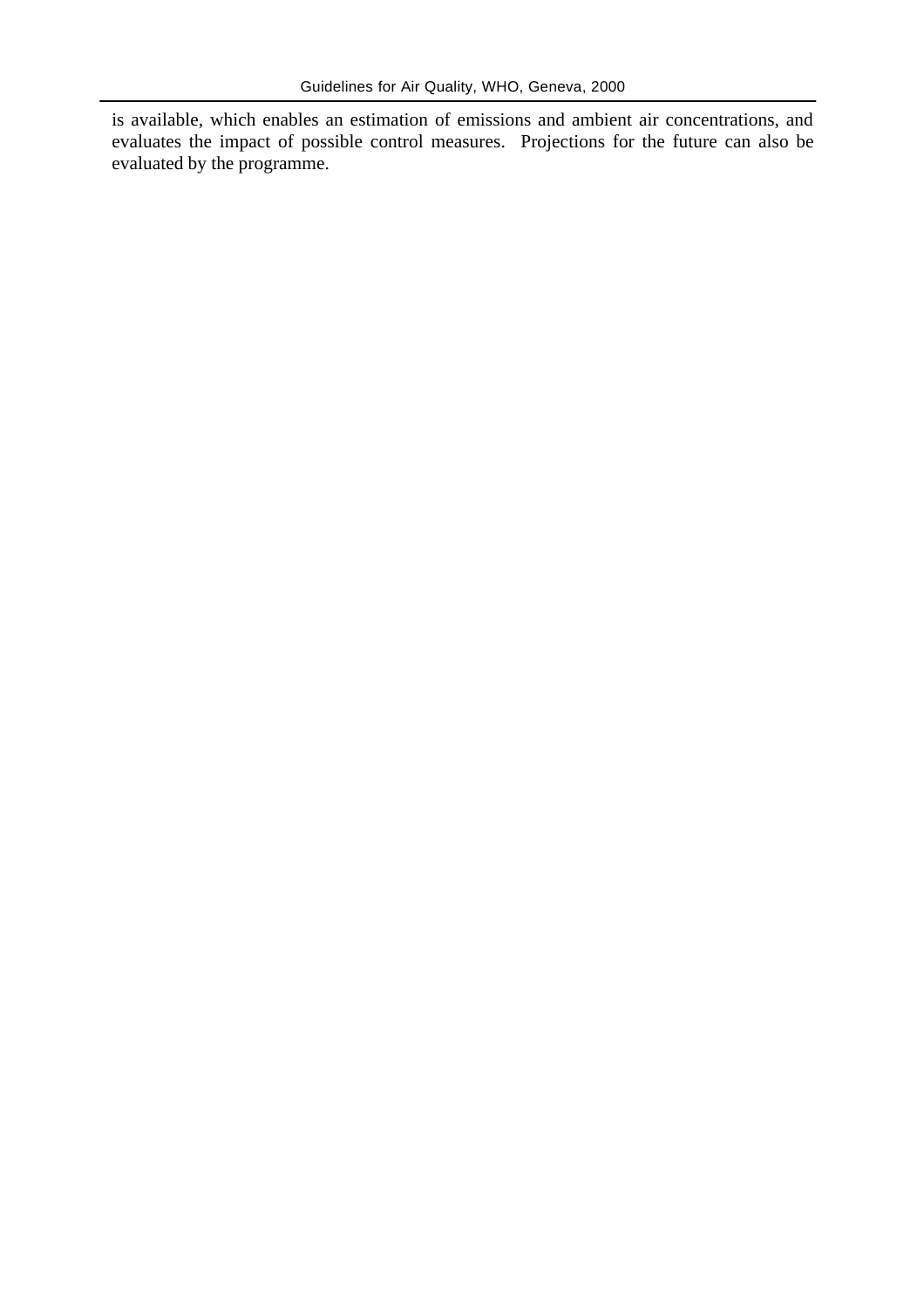# **3. Health-based Guidelines**

In this chapter the key air pollutants, also termed "classic" air pollutants -  $SO_2$ ,  $NO_2$ ,  $CO$ ,  $O_3$ , SPM and lead - are briefly described with respect to health risk evaluations and recommended guideline values. Particular emphasis is given to  $PM_{10}$  and  $PM_{2.5}$ . The information available for a number of other air pollutants (including inorganic compounds, organic volatile components and certain indoor air pollutants such as radon) is also summarized and presented in a synoptic table. These sections are based upon papers prepared for the updating of the *Air Quality Guidelines for Europe* (WHO 1999a) and exposure information obtained from various regions. A third section considers factors, such as altitude, humidity, temperature, nutritional status, health status, vulnerability etc., that affect the actual health impact of air pollutants on the individual and vulnerable groups.

## *3.1 Key air pollutants*

### **Sulphur dioxide**

*Short-period exposures (less than 24 hours)*

Most information on the acute effects of  $SO<sub>2</sub>$  comes from controlled chamber experiments on volunteers exposed to  $SO_2$  for periods ranging from a few minutes up to one hour (WHO 1999a). Acute responses occur within the first few minutes after commencement of inhalation. Further exposure does not increase effects. Effects include reductions in the mean forced expiratory volume over one second  $(FEV_1)$ , increases in specific airway resistance (sRAW), and symptoms such as wheezing or shortness of breath. These effects are enhanced by exercise that increases the volume of air inspired, as it allows  $SO<sub>2</sub>$  to penetrate further into the respiratory tract.

A wide range of sensitivity has been demonstrated, both among normal subjects and among those with asthma. People with asthma are the most sensitive group in the community. Continuous exposure-response relationships, without any clearly defined threshold, are evident. To develop a guideline value, the minimum concentrations associated with adverse effects in asthmatic patients exercising in chambers have been considered. An example of an exposure-response relationship for asthmatic patients is shown in Figure 3.1, expressed in terms of change in  $FEV<sub>1</sub>$ after a 15-minute exposure.

### *Exposure over a 24-hour period*

Information on the effects of exposure averaged over a 24-hour period is derived mainly from epidemiological studies in which the effects of  $SO<sub>2</sub>$ , SPM and other associated pollutants are considered. Exacerbation of symptoms among panels of selected sensitive patients seems to arise in a consistent manner when the concentration of  $SO_2$  exceeds 250  $\mu$ g/m<sup>3</sup> in the presence of SPM. Several more recent studies in Europe have involved mixed industrial and vehicular emissions now common in ambient air. At low levels of exposure (mean annual levels below 50  $\mu$ g/m<sup>3</sup>; daily levels usually not exceeding 125  $\mu$ g/m<sup>3</sup>) effects on mortality (total, cardiovascular and respiratory) and on hospital emergency admissions for total respiratory causes and chronic obstructive pulmonary disease (COPD), have been consistently demonstrated. These results have been shown, in some instances, to persist when black smoke and SPM levels were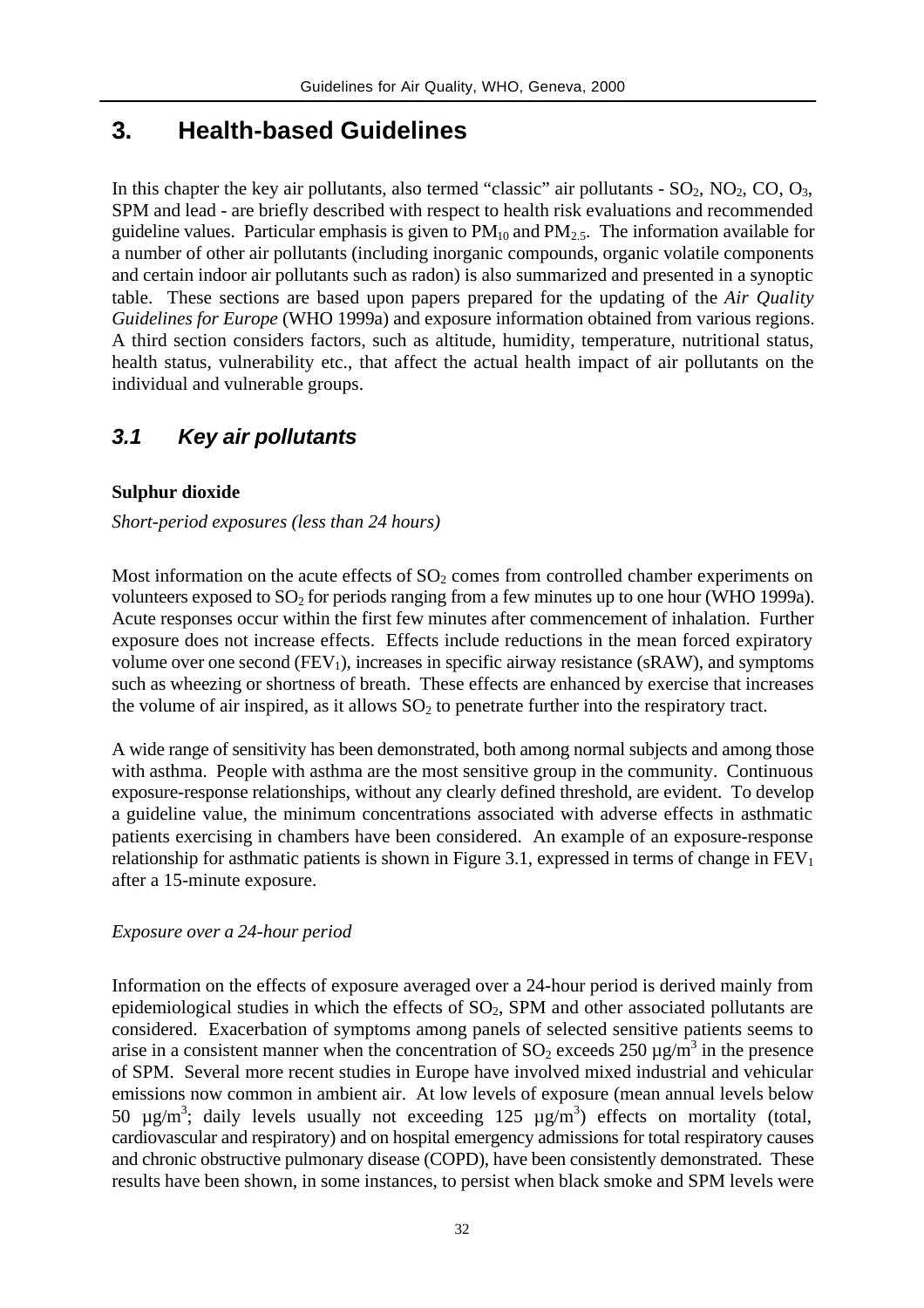controlled for, while in others no attempts have been made to separate the pollutant effects. In these studies no obvious threshold levels for  $SO<sub>2</sub>$  has been identified.

#### *Long-term exposure*

Earlier assessments examined findings on the prevalence of respiratory symptoms, respiratory illness frequencies, or differences in lung function values in localities with contrasting concentrations of  $SO_2$  and SPM, using data from the coal-burning era in Europe. The lowestobserved-adverse-effect level of SO<sub>2</sub> was judged to be at an annual average of 100  $\mu$ g/m<sup>3</sup>, when present with SPM. More recent studies related to industrial sources of  $SO<sub>2</sub>$ , or to the changed urban mixture of air pollutants, have shown adverse effects below this level. But a major difficulty in interpretation is that long-term effects are liable to be affected not only by current conditions, but also by the qualitatively and quantitatively different pollution of earlier years. However, cohort studies on differences in mortality between areas with contrasting pollution levels indicate that mortality is more closely associated with SPM, than with  $SO_2$ .



**Figure 3.1 Mean change of FEV1 in asthmatics with changing SO2 concentrations**

#### *Guidelines*

Based upon controlled studies with asthmatics exposed to  $SO<sub>2</sub>$  for short periods, it is recommended that a value of 500  $\mu$ g/m<sup>3</sup> (0.175 ppm) should not be exceeded over averaging periods of 10 minutes. Because exposure to sharp peaks depends on the nature of local sources, no single factor can be applied to estimate corresponding guideline values over longer periods, such as an hour. Day-to-day changes in mortality, morbidity, or lung function related to 24-hour average concentrations of  $SO<sub>2</sub>$  are necessarily based on epidemiological studies, in which people are in general exposed to a mixture of pollutants; and guideline values for  $SO_2$  have previously been linked with corresponding values for SPM. This approach led to a previous guideline 24 hour average value of 125  $\mu$ g/m<sup>3</sup> (0.04 ppm) for SO<sub>2</sub>, after applying an uncertainty factor of two to the lowest-observed-adverse-effect level. In more recent studies, adverse effects with significant public health importance have been observed at much lower levels of exposure. However, there is still uncertainty as to whether  $SO<sub>2</sub>$  is the pollutant responsible for the observed adverse effects, or whether it is a surrogate for SPM with diameters below 10 μm or 2.5µm, or even for some other correlated substance. There is no basis for numerical changes of the 1987 guideline values for SO<sub>2</sub> and thus 125  $\mu$ g/m<sup>3</sup> for an averaging time of 24 hours and 50  $\mu$ g/m<sup>3</sup> as an annual mean are recommended. However, the current guideline values are no longer linked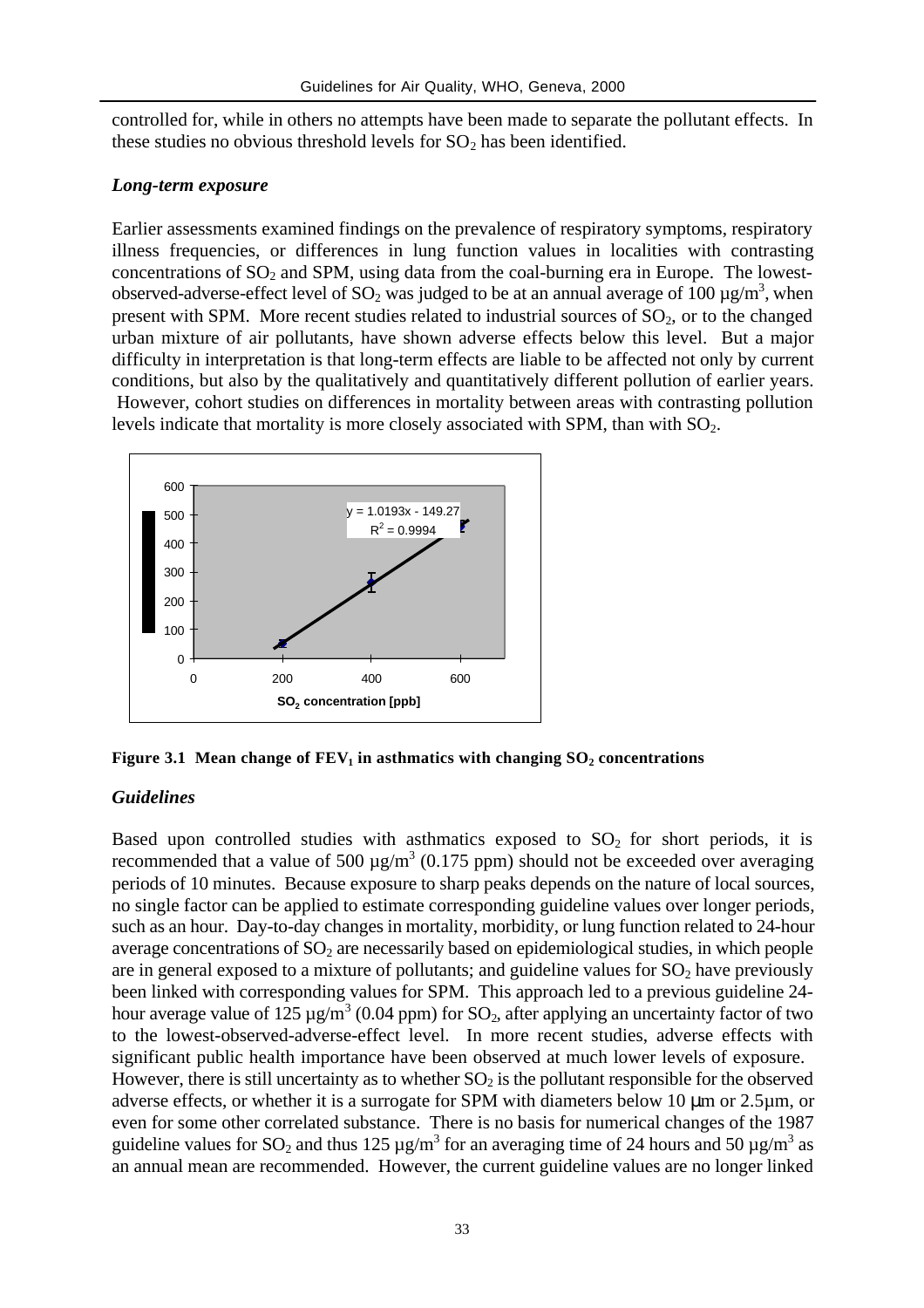with SPM.

#### **Nitrogen dioxide**

#### *Short-term exposure effects*

Available data from animal toxicology experiments indicate that acute exposure to  $NO<sub>2</sub>$ concentrations of less than 1880  $\mu$ g/m<sup>3</sup> (1 ppm) rarely produce observable effects. Normal healthy humans, exposed at rest or with light exercise for less than two hours to concentrations above 4700  $\mu$ g/m<sup>3</sup> (2.5 ppm), experience pronounced decreases in pulmonary function; generally, normal subjects are not affected by concentrations less than 1880  $\mu$ g/m<sup>3</sup> (1.0 ppm). One study showed that the lung function of subjects with chronic obstructive pulmonary disease is slightly affected by a 3.75-hour exposure to 560  $\mu$ g/m<sup>3</sup> (0.3 ppm).

A wide range of findings in asthmatics has been reported. Asthmatics are likely to be the most sensitive subjects, although uncertainties exist in the health database. The lowest concentration causing effects on pulmonary function was reported from two laboratories that exposed mild asthmatics for 30-110 minutes to 565  $\mu$ g/m<sup>3</sup> (0.3ppm) NO<sub>2</sub> during intermittent exercise. However, neither of these laboratories was able to replicate these responses with a larger group of asthmatic subjects. One of these studies indicated that  $NO<sub>2</sub>$  can increase airway reactivity to cold air in asthmatic subjects. At lower concentrations, the pulmonary function of asthmatics was not changed significantly.

NO2 increases bronchial reactivity, as measured by the response of normal and asthmatic subjects following exposure to pharmacological bronchoconstrictor agents, even at levels that do not affect pulmonary function directly in the absence of a bronchoconstrictor. Some, but not all, studies show increased responsiveness to bronchoconstrictors at  $NO<sub>2</sub>$  levels as low as 376-565  $\mu$ g/m<sup>3</sup> (0.2 to 0.3 ppm); in other studies, higher levels had no such effect. Because the actual mechanisms of effect are not fully defined and  $NO<sub>2</sub>$  studies with allergen challenges showed no effects at the lowest concentration tested (188  $\mu$ g/m<sup>3</sup>; 0.1 ppm), full evaluation of the health consequences of the increased responsiveness to bronchoconstrictors is not yet possible. Recent studies have shown an increased reactivity to natural allergens in the same concentration range. The results of repetitive exposures of such individuals, or the impact of single exposures on more severe asthmatics, are not known.

### *Long-term exposure effects*

Studies with animals have clearly shown that several weeks to months of exposure to  $NO<sub>2</sub>$ concentrations of less than 1880  $\mu$ g/m<sup>3</sup> (1ppm) causes a range of effects, primarily in the lung, but also in other organs such as the spleen and liver, and in blood. Both reversible and irreversible lung effects have been observed. Structural changes range from a change in cell type in the tracheobronchial and pulmonary regions (at a lowest reported level of 640  $\mu$ g/m<sup>3</sup>), to emphysema-like effects. Biochemical changes often reflect cellular alterations, with the lowest effective NO<sub>2</sub> concentrations in several studies ranging from 380-750 $\mu$ g/m<sup>3</sup>.

NO<sub>2</sub> levels of about 940  $\mu$ g/m<sup>3</sup> (0.5ppm) also increase susceptibility to bacterial and viral infection of the lung. There are no epidemiological studies that can be confidently used to quantify a long-term  $NO<sub>2</sub>$  exposure or concentration likely to be associated with the induction of unacceptable health risks in children or adults. Homes with gas cooking appliances have peak levels of  $NO<sub>2</sub>$  in the same range as levels causing effects in some animal and human clinical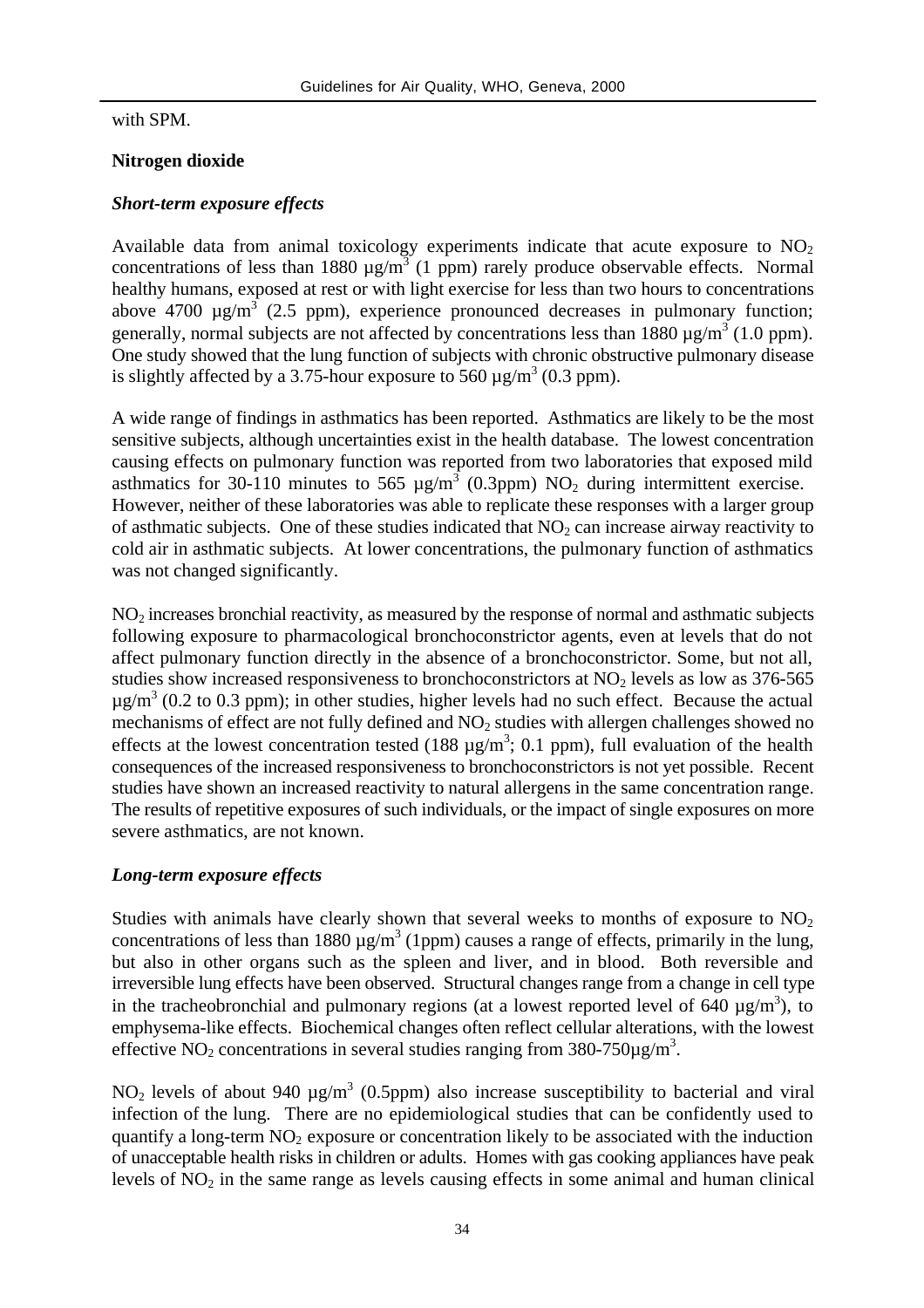studies. Epidemiological studies evaluating the effects of  $NO<sub>2</sub>$  exposures in such homes have been conducted. In general, epidemiological studies of adults and infants (less than 2years old) show no significant effect of the use of gas cooking appliances on respiratory illness; nor do the few available studies of infants and adults show any associations between pulmonary function changes and gas stove use. However, children 5-12 years old are estimated to have a 20% increased risk for respiratory symptoms and disease for each increase of 28  $\mu$ g/m<sup>3</sup> NO<sub>2</sub> (2-week average), where the weekly average concentrations are in the range of 15-128  $\mu$ g/m<sup>3</sup> or possibly higher. However, the observed effects cannot clearly be attributed to either the repeated shortterm high level peak, or to long-term exposures in the range of the stated weekly averages (or possibly both).

The results of outdoor studies consistently indicate that children with long-term ambient  $NO<sub>2</sub>$ exposures exhibit increased respiratory symptoms that are of longer duration, and show a decrease in lung function. However, outdoor  $NO<sub>2</sub>$  epidemiological studies, as with indoor studies, provide little evidence that long-term ambient  $NO<sub>2</sub>$  exposures are associated with health effects in adults. None of the available studies yields confident estimates of long-term exposureeffect levels, but available results most clearly suggest respiratory effects in children at annual average NO<sub>2</sub> concentrations in the range of 50-75  $\mu$ g/m<sup>3</sup> or higher.

#### *Guidelines*

Despite the large number of acute controlled exposure studies in humans, several which used multiple concentrations, there is no evidence for a clearly defined concentration-response relationship for  $NO<sub>2</sub>$  exposure. For acute exposures, only very high concentrations ( $>1,000$  ppb; 1,990  $\mu$ g/m<sup>3</sup>) affect healthy people. Based on small changes in lung function, often less than a 5% drop in  $FEV_1$  with  $NO_2$  exposure, and changes in airway responsiveness in studies on asthmatics and patients with chronic obstructive pulmonary disease, a range of 365-565  $\mu$ g/m<sup>3</sup>  $(0.20 \text{ to } 0.30 \text{ ppm})$  is a clear lowest-observed-effect-level. A 50% margin of safety is proposed because of the reported statistically significant increase in response to a bronchoconstrictor with exposure to 188  $\mu$ g/m<sup>3</sup>, and because of a meta-analysis suggesting changes in airway responsiveness below 365  $\mu$ g/m<sup>3</sup>. However, the significance of the response at 188  $\mu$ g/m<sup>3</sup> has been questioned on the basis of an inappropriate statistical analysis and a failure to replicate the findings. Based on these human clinical data, a one-hour guideline of 200  $\mu$ g/m<sup>3</sup> is proposed. At double this recommended guideline (400  $\mu$ g/m<sup>3</sup>), there is evidence to suggest possible small effects in pulmonary function of asthmatics. Should the asthmatic be exposed either simultaneously or sequentially to  $NO<sub>2</sub>$  and an aero-allergen, the risk of an exaggerated response to the allergen is increased.

Although there is no particular study or set of studies that clearly supports selection of a specific numerical value for an annual average guideline, there is need to protect the public from chronic NO2 exposures. Based on the studies reviewed, it is not currently possible to select a wellsupported value; but a previous review on  $NO<sub>2</sub>$  recommended an annual value of 40  $\mu$ g/m<sup>3</sup> (WHO 1997c). In the absence of support for an alternative value, this figure is recognized as an air quality guideline.

#### **Carbon monoxide**

CO diffuses rapidly across alveolar, capillary and placental membranes. Approximately 80-90 % of the absorbed CO binds with hemoglobin to form carboxyhemoglobin (COHb), which is a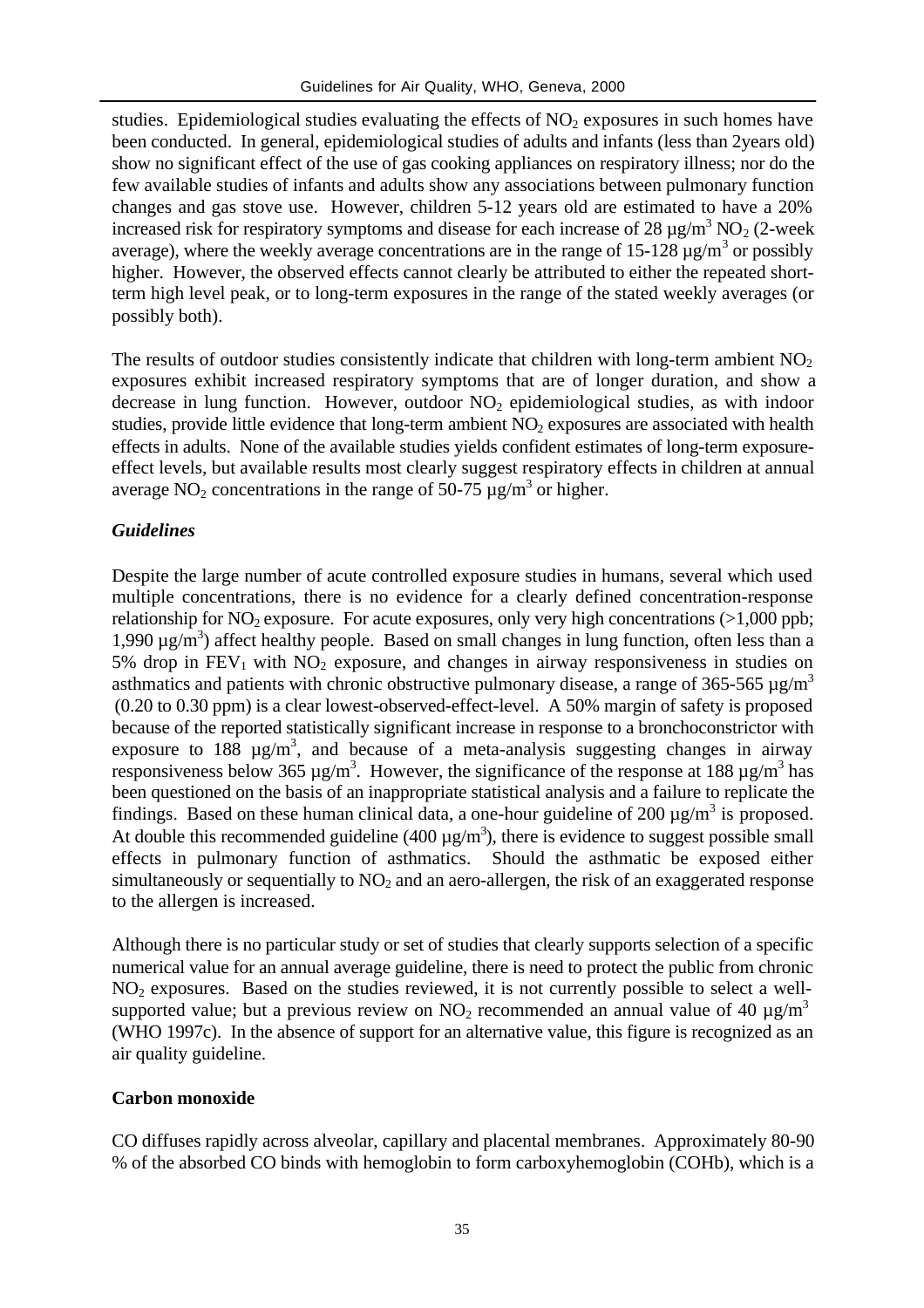specific biomarker of exposure in blood. The affinity of hemoglobin for CO is 200-250 times that for oxygen. During exposure to a fixed concentration of CO, the COHb concentration increases rapidly at the onset of exposure, starts to level off after 3 hours, and reaches a steadystate after 6-8 hours of exposure. It is noted that the elimination half-life in the fetus is much longer than in the pregnant mother.

The binding of CO with hemoglobin to form COHb reduces the oxygen-carrying capacity of the blood and impairs the release of oxygen from hemoglobin. These are the main causes of tissue hypoxia produced by CO at low exposure levels. At higher concentrations, the rest of the absorbed CO binds with other heme proteins such as myoglobin and with cytochrome oxidase and cytochrome P-450. The toxic effects of CO first become evident in organs and tissues with high oxygen consumption, such as the brain, heart, exercising skeletal muscle and the developing fetus.

Severe hypoxia due to acute CO poisoning may cause both reversible, short-lasting, neurological deficits and severe, often delayed, neurological damage. The neurobehavioural effects include impaired coordination, tracking, driving ability, vigilance and cognitive performance at COHb levels as low as 5.1-8.2%.

In apparently healthy subjects, the maximal exercise performance decreases at COHb levels as low as 5%. The regression between the percentage decrease in maximal oxygen consumption and the percentage increase in COHb concentration appears to be linear, with a fall in oxygen consumption of approximately 1% for each 1% rise in COHb level above 4%.

In controlled studies involving patients with documented coronary artery disease, mean preexposure COHb levels of 2.9-5.9% (corresponding to post-exercise COHb levels of 2.0-5.2%) have been associated with a significant shortening in the time to onset of angina, with increased electrocardiographic changes and with impaired left ventricular function during exercise. In addition, ventricular arhythmias may be increased significantly at the higher range of mean postexercise COHb levels. Epidemiological and clinical data indicate that CO from smoking and environmental or occupational exposures may contribute to cardiovascular mortality and to the early course of myocardial infarction. Current data from epidemiological studies and experimental animal studies indicate that common environmental exposures to CO in the developed world would not have atherogenic effects on humans (WHO 1999a).

During pregnancy, endogenous production of CO is increased so that maternal COHb levels are usually about 20% higher than the non-pregnant values. At steady-state, the fetal COHb levels are as much as 10-15% higher than the maternal COHb levels. There is a well-established and probably causal relationship between maternal smoking and low birth weight at fetal COHb levels of 2-10%. In addition, maternal smoking seems to be associated with a dose-dependent increase in perinatal deaths and with behavioural effects in infants and young children.

### *Guidelines*

Endogenous production of CO results in COHb levels of 0.4-0.7% in healthy subjects. During pregnancy, elevated maternal COHb levels of 0.7-2.5% have been reported, mainly due to increased endogenous production. The COHb levels in non-smoking general populations are usually 0.5-1.5% due to endogenous production and environmental exposures. Non-smoking people in certain occupations (car drivers, policemen, traffic wardens, garage and tunnel workers, firemen etc.) can have long-term COHb levels up to 5%, and heavy cigarette smokers have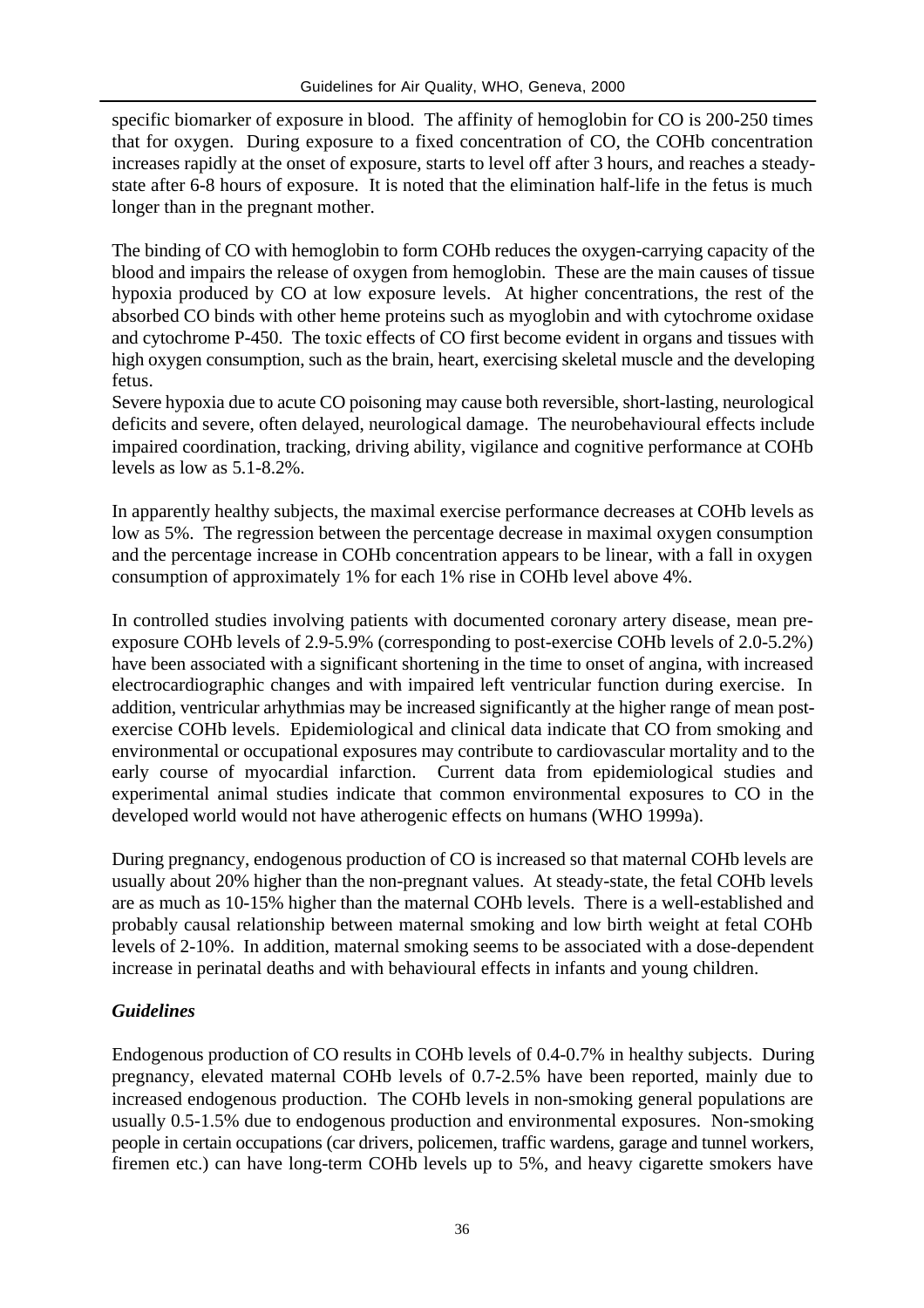COHb levels up to 10% (WHO 1999a). Well-trained subjects engaging in heavy exercise in polluted indoor environments can increase their COHb levels quickly up to 10-20%. Epidemic CO poisonings in indoor ice arenas have been reported.

To protect non-smoking, middle-aged and elderly population groups with documented or latent coronary artery disease from acute ischemic heart attacks, and to protect fetuses of non-smoking pregnant mothers from untoward hypoxic effects, a COHb level of 2.5% should not be exceeded.

The guideline values (ppm values rounded), and periods of time-weighted average exposures, have been determined in such a way that the COHb level of 2.5% is not exceeded, even when a normal subject engages in light or moderate exercise. The guideline values for CO are 100 mg/m<sup>3</sup> (90 ppm) for 15 minutes, 60 mg/m<sup>3</sup> (50 ppm) for 30 minutes, 30 mg/m<sup>3</sup> (25 ppm) for 1 hour, and  $10 \text{ mg/m}^3$  (10 ppm) for 8 hours.

#### **Ozone and other photochemical oxidants**

O3 toxicity occurs in a continuum in which higher concentrations, longer exposure duration, and greater activity levels during exposure cause greater effects. Short-term acute effects include pulmonary function changes, increased airway responsiveness and airway inflammation, and other symptoms. These health effects are statistically significant at 160  $\mu$ g/m<sup>3</sup> (0.08 ppm) for 6.6 hour exposures in a group of healthy exercising adults, with the most sensitive subjects experiencing a more than 10% functional decrease within 4-5 hours. Controlled exposure of heavily exercising adults, or children to an  $O_3$  concentration of 240  $\mu$ g/m<sup>3</sup> (0.12 ppm) for 2 hours, also produced decreases in pulmonary function. There is no question that substantial acute adverse effects occur during exercise with one hour exposure to concentrations of 500  $\mu$ g/m<sup>3</sup> or higher, particularly in susceptible individuals or subgroups.

Field studies in children, adolescents, and young adults have indicated that pulmonary function decrease can occur as a result of short term exposure to  $O_3$  concentrations in the range 120-240  $\mu$ g/m<sup>3</sup> and higher. Mobile laboratory studies have observed changes in pulmonary function in children or asthmatics exposed to  $O_3$  concentrations of 280-340  $\mu$ g/m<sup>3</sup> (0.14-0.17 ppm) for several hours. Respiratory symptoms, especially coughing, have been associated with  $O_3$ concentrations as low as 300  $\mu$ g/m<sup>3</sup> (0.15 ppm). O<sub>3</sub> exposure has also been reported to be associated with increased respiratory hospital admissions and exacerbation of asthma. The effects are observed with exposures to ambient  $\alpha$  (and co-pollutants) and with controlled exposures to  $O_3$  alone. This demonstrates that the functional and symptomatic responses can be attributed primarily to  $O_3$ .

A number of studies evaluating animals (rats and monkeys) exposed to  $O_3$  for a few hours or days have shown alterations in the respiratory tract, in which the lowest-observed-effect levels were in the range of 160-400  $\mu$ g/m<sup>3</sup> (0.08-0.2 ppm). These included the potentiation of bacterial lung infections, inflammation, morphological alterations in the lung, increases in the function of lung enzymes active in oxidant defenses, and increases in collagen content. Long-term exposure to  $O_3$  in the range of 240-500  $\mu$ g/m<sup>3</sup> (0.12 to 0.25 ppm) causes morphological changes in the epithelium and interstitium of the centri-acinar region of the lung, including fibrotic changes.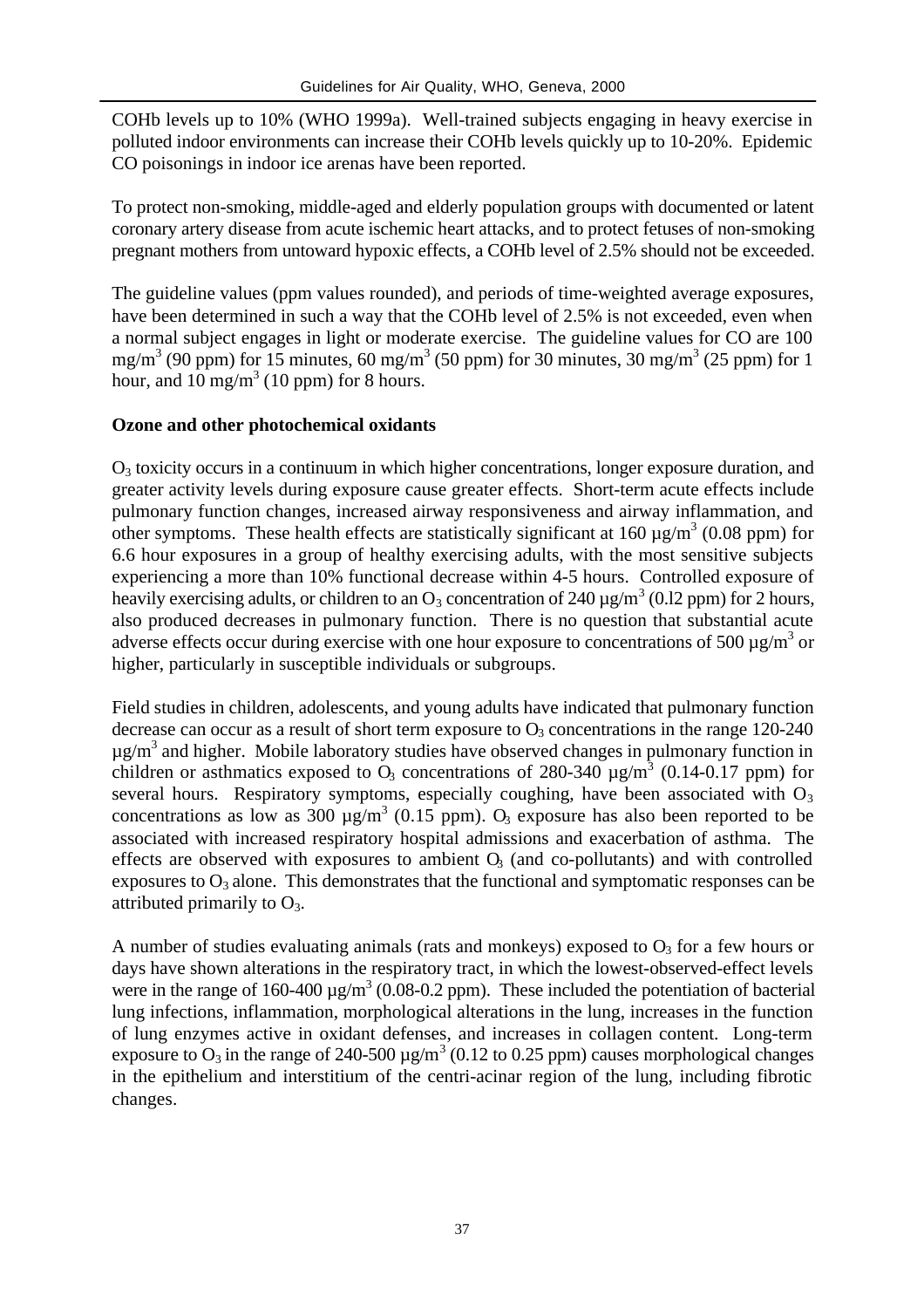### *Guidelines*

Establishing guidelines for ambient  $O_3$  concentrations is complicated by the fact that detectable responses occur at, or close to, the upper bounds of background concentrations. Thus it is not possible to base the guidelines on a no-observed-adverse-effect level (NOAEL) or LOAEL. At  $O_3$  levels of 200  $\mu$ g/m<sup>3</sup> and lower (for 1-8 hour exposure periods), there are statistically significant decreases in lung function, airway inflammatory changes, exacerbation of respiratory symptoms, and symptomatic and functional exacerbation of asthma in susceptible people during exercise. Functional changes and symptoms, as well as increased hospital admissions for respiratory causes, are also observed in population studies.

To select a guideline, one must accept the premise that some detectable functional responses are of little or no health concern, and that too few people may respond to the effects of  $O_3$  exposure to warrant designation as a group needing protection from exposure to ambient  $O_3$ . In the case of respiratory function responses, a judgement could be made that  $O_3$ -related reductions of  $FEV_1$ at, for example, less than 10% were of no clinical concern. The balance of evidence indicates that reductions of FEV<sub>1</sub> of more than 10% occurred at O<sub>3</sub> levels of 160  $\mu$ g/m<sup>3</sup> and higher. It is generally accepted that the exposure duration to  $O_3$  is important in controlling the response and that exposures to raised concentrations for periods of eight hours are not unlikely. On this basis, a guideline value for ambient air of 120  $\mu$ g/m<sup>3</sup> for a maximum period of eight hours per day has been established as a level at which acute effects on public health are likely to be small.

For those public health authorities that cannot accept such levels of health risk, an alternative is to explicitly select some other level of acceptable exposure and associated risk using the dose response relationships given in Figures 3.2-3.5. These figures, which are based on corresponding tables in the *Air Quality Guidelines for Europe* (WHO 1999a), summarize the ambient  $O<sub>3</sub>$ concentrations that are associated with levels of responses among population subgroups. Although chronic exposure to  $O_3$  may cause effects, quantitative information from humans is inadequate for estimating the degree of protection from chronic effects offered by these *Guidelines*. In any case, the  $O_3$  concentration at which any adverse health outcome is expected will vary with the duration of the exposure and with the volume of air inhaled during the exposure. As there is a strong correlation in field studies between the one-hour and eight-hour  $O<sub>3</sub>$  concentration and hospital admissions (Figure 3.5), the reduction in health risk associated with decreasing one-hour or eight-hour  $O_3$  levels should be very similar.

Thus, the amount of time spent outdoors and the typical level of activity are factors which should be considered in risk evaluation. Figures 3.2 and 3.5 summarize the  $O_3$  levels at which two representative adverse health outcomes, based on controlled exposure experiments, may be expected. The dose-response relationships in these figures represent expert judgment based on the collective evidence from numerous studies and linear extrapolation in a few cases where data were limited. Interestingly, these dose-response relationships appear to be non linear.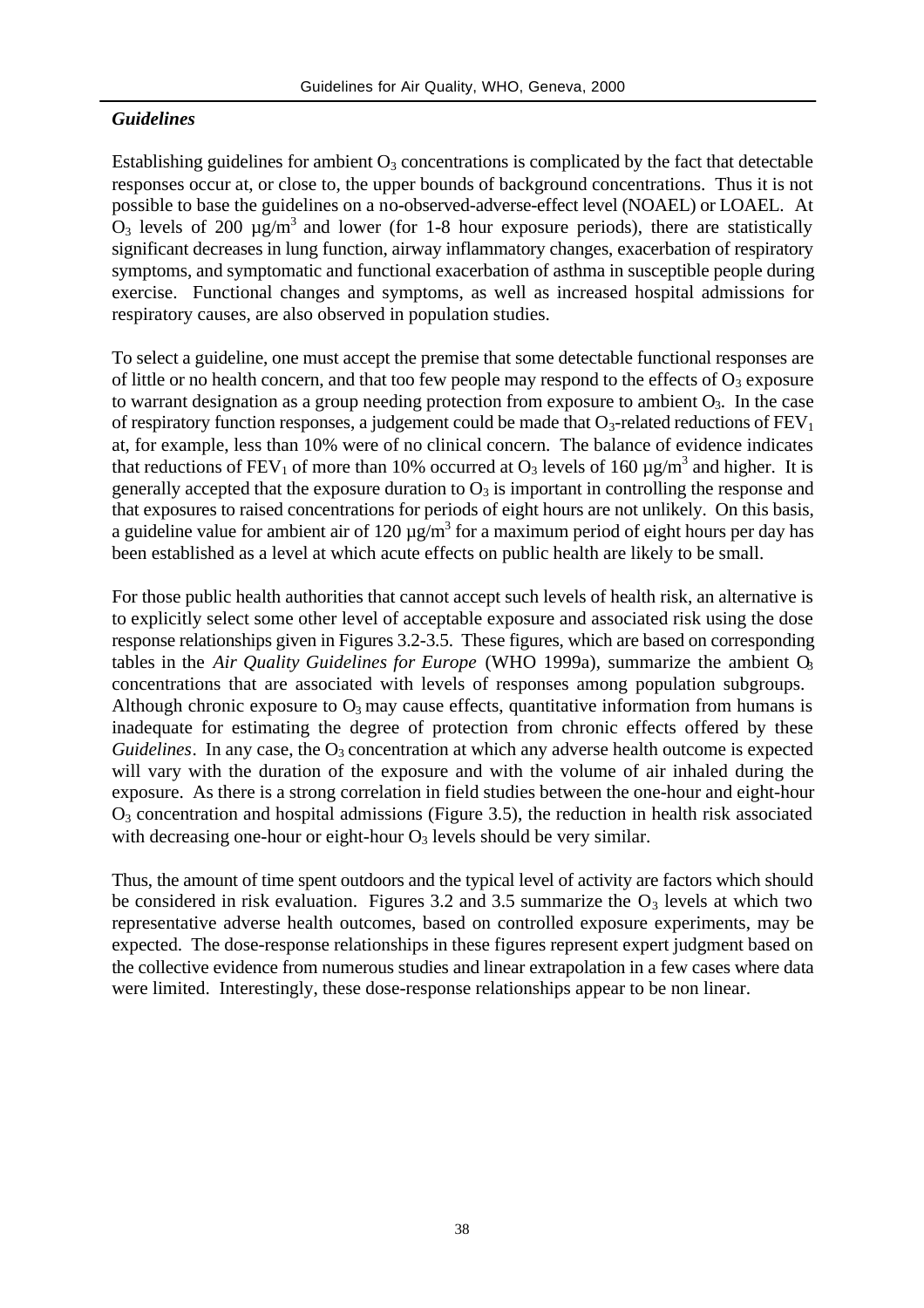

**Figure 3.2. Change in FEV1 as a function of O3 concentration in the most sensitive 10% of active young adults and children.**



**Figure 3.3. Inflammatory change (neutrophil influx in lungs of healthy young adults exercising outdoors at more than 40l/min expiratory volume in the lung) as a function of O3 concentration.**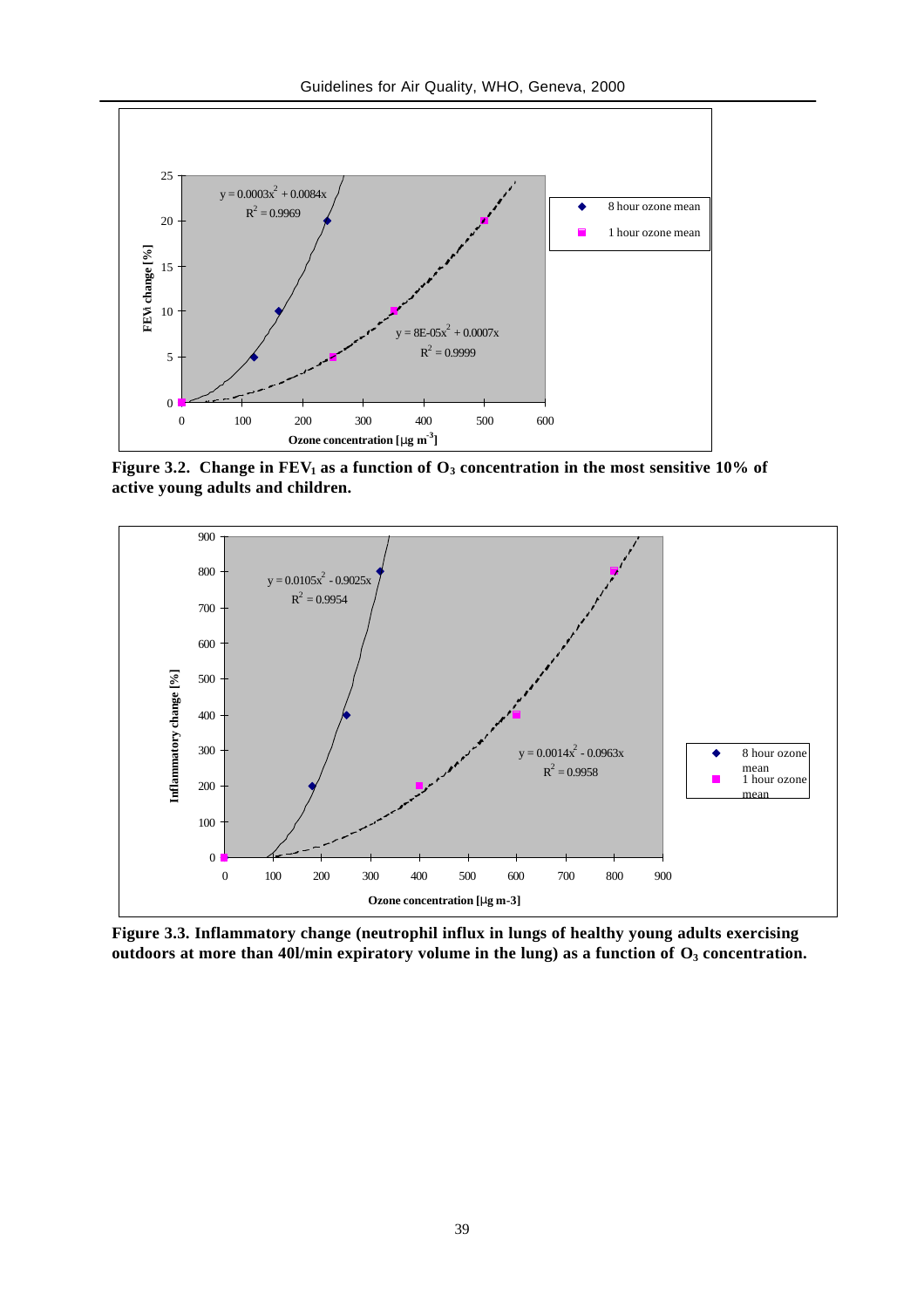

**Figure 3.4. Increase in hospital admissions for respiratory conditions as a function of O<sup>3</sup> concentration.**



**Figure 3.5. Change in symptom exacerbation among adults and asthmatics as a function of O<sup>3</sup> concentration**.

Epidemiological data show relationships between changes in various health outcomes and changes in the peak daily ambient  $O_3$  concentration. Two examples of such relationships are shown in Figures 3.4 and 3.5. Short-term increases in levels of ambient  $O_3$  are associated both with increased hospital admissions with a respiratory diagnosis, and with respiratory symptom exacerbation in healthy people and asthmatics. These observations may be used to quantify the expected improvements in health outcomes that may be associated with a lower ambient  $O<sub>3</sub>$ concentration. The dose-response relationships presented in Figures 3.4 and 3.5 assume a linear relationship between  $O_3$  concentration and health outcome. However, uncertainties exist concerning the forms of these relationships and it is unclear whether similar response slopes can be expected at widely different ambient  $O_3$  levels. In the event that such relationships are curvilinear (i.e., concave upwards), the benefits of lowering the  $O_3$  concentration are likely to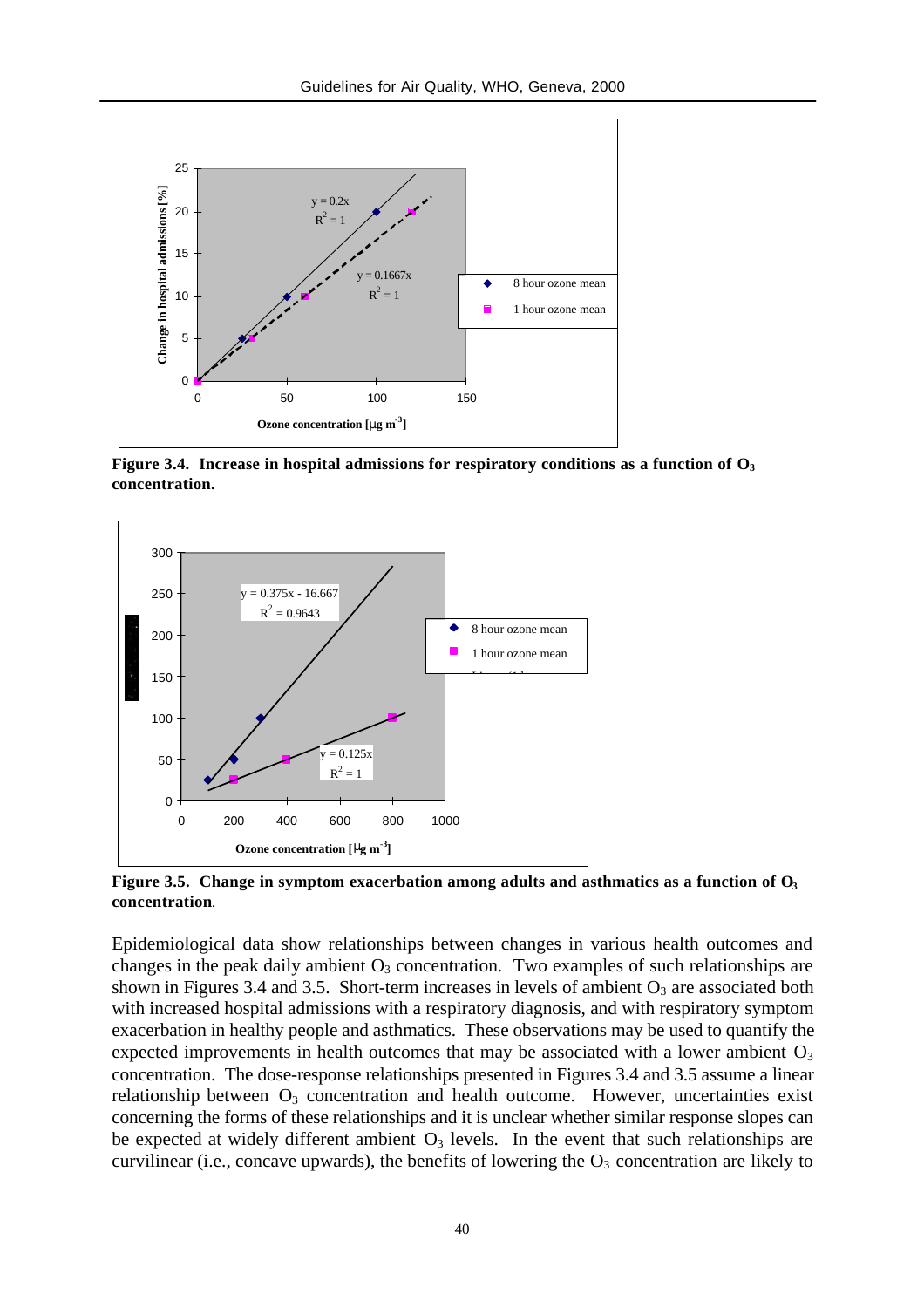be greater when the average ambient level is higher. Conversely, if the ambient  $O_3$  concentration is already low, the benefits of lowering the concentration may be less than would be suggested by these figures. Another important area of uncertainty is the degree to which other pollutants influence these relationships.

The previous WHO guidelines (WHO 1987) included a one-hour guideline value of 150-200  $\mu$ g/m<sup>3</sup> for O<sub>3</sub>. Although recent research does not indicate that this guideline would necessarily be erroneous, the 8-hour guideline would protect against acute one-hour exposures in this range and thus it is concluded that a one-hour guideline value would not be necessary. The health problems of greatest concern are increased hospital admissions, exacerbation of asthma, inflammatory changes in the lung and structural alterations in the lung. These are more appropriately addressed by a guideline value which limits average daily exposure, and consequently inhaled dose and dose rate, rather than addressing the rare short duration deterioration of air quality that may be associated with unusual meteorological conditions.

A guideline for PAN is not warranted at present, as it does not seem to pose a significant health problem at levels that are observed in the environment.

### *Suspended particulate matter*

Health effects of SPM in humans depend on particle size and concentration, and can fluctuate with daily fluctuations in  $PM_{10}$  or  $PM_{2.5}$  levels. They include acute effects such as increased daily mortality, increased rates of hospital admissions for exacerbation of respiratory disease, fluctuations in the prevalence of bronchodilator use and cough and peak flow reductions. Longterm effects of SPM refer also to mortality and respiratory morbidity, but only few studies on the long-term effects of SPM exist. Air pollution by particulate matter has been considered to be primarily an urban phenomenon, but it is now clear that in many areas of developed countries, urban-rural differences in  $PM_{10}$  are small or even absent, indicating that PM exposure is widespread. This is not to imply that exposure to primary, combustion-related PM may not be higher in urban areas.

A variety of methods exist to measure different fractions of particulate matter in air, with different health significance (see Section 2.1.1). This evaluation has tended to focus on studies in which PM exposure was expressed as  $PM_{10}$  and  $PM_{2.5}$ . Health effect studies conducted with various TSP and BS as exposure indicators have provided valuable additional information. However, they are less suitable for deriving exposure-response relationships for PM because TSP includes particles that are too large to be inhaled, or because the health significance of particle opacity as measured by the Black Smoke method is uncertain. Methods for measuring particle concentrations are discussed in section 5.7.

The current time-series epidemiological studies are unable to define a threshold below which no effects occur. Recent studies suggest that even at low levels of PM (less than  $100 \mu g/m^3$ ), shortterm exposure is associated with health effects. At low levels of  $PM_{10}$  (0 - 100  $\mu$ g/m<sup>3</sup>), the shortterm exposure-response curve fits a straight line reasonably well (Figures 3.6 to 3.8). However, there are indications from several studies that at higher levels of exposure (several hundreds of  $\mu$ g/m<sup>3</sup> of PM<sub>10</sub>), at least for effects on mortality, the curve is flatter than at low levels of exposure. This is discussed later in this section.

Although many studies have obtained acute effect estimates for  $PM_{10}$  that are reasonably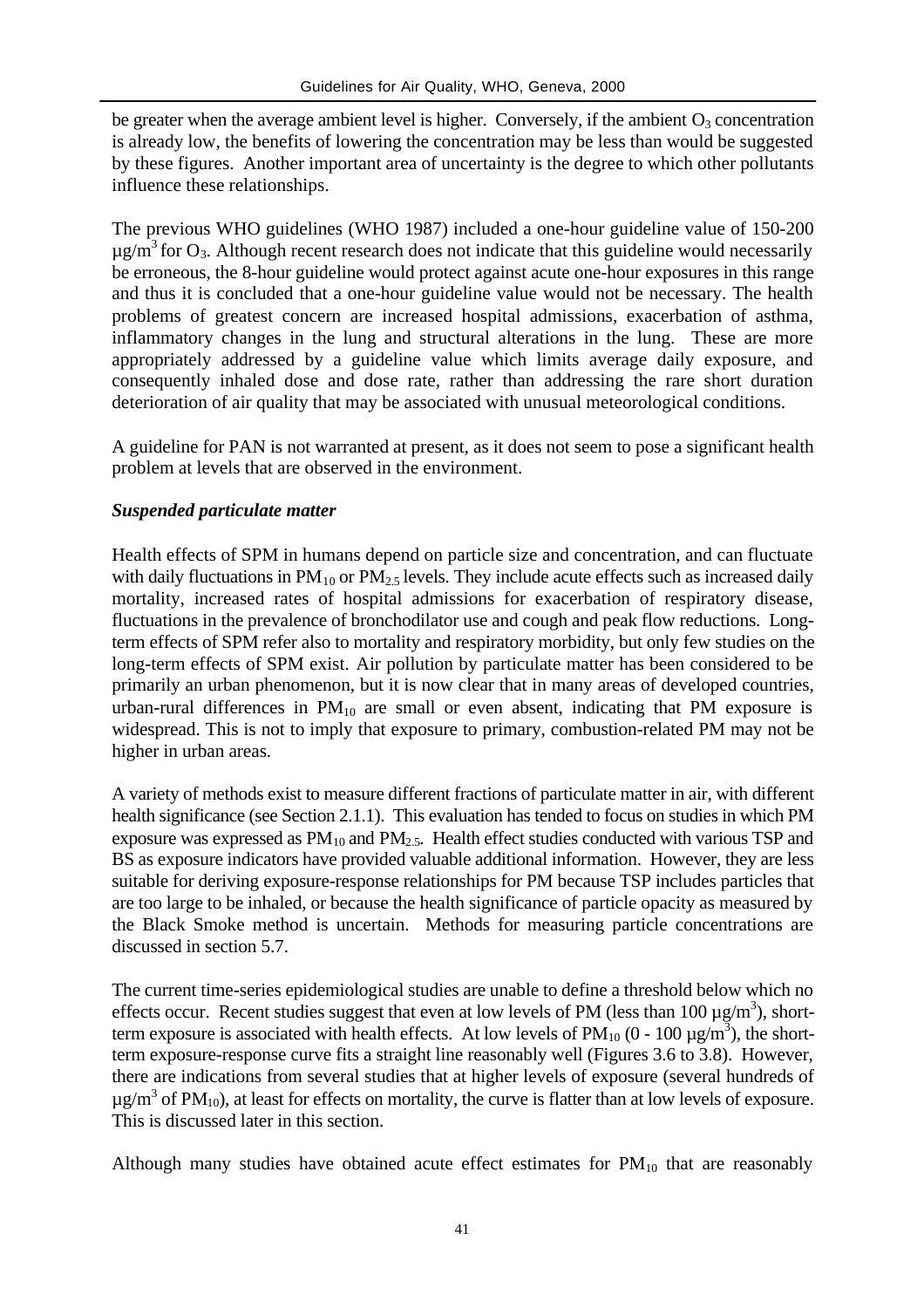consistent, this does not imply that particle composition or size distribution within the  $PM_{10}$ fraction is unimportant. Limited evidence from studies on dust storms indicates that such  $PM_{10}$ particles are much less toxic than those associated with combustion sources. Recent studies in which  $PM_{10}$  size fractions and/or constituents have been measured suggest that the observed effects of  $PM_{10}$  are largely associated with fine particles and not with the coarse fraction ( $PM_{10}$  minus  $PM_{2.5}$ ). In some areas strong aerosol acidity or sulphate may be the cause of the effects associated with  $PM<sub>2.5</sub>$ .

Evidence is also emerging that long-term exposure to low concentrations of PM in air is associated with mortality and other chronic effects, such as increased rates of bronchitis and reduced lung function. Two cohort studies conducted in the U.S.A. suggest that life expectancy may be 2-3 years shorter in communities with high PM than in communities with low PM. This is consistent with earlier cross-sectional studies, which compared age-adjusted mortality rates across a range of long-term average PM concentrations. The results showed that long-term average exposures to low PM levels, starting at about 10  $\mu$ g/m<sup>3</sup> of fine particulate matter, were associated with a reduction in life expectancy. Whilst such observations require further corroboration, preferably also from other areas in the world, these new studies suggest that the public health implications of PM exposure may be large.

Figures 3.6-3.8 show summary estimates of the relative increase in various health parameters as a function of PM concentration. These figures are based on data reported in studies in which  $PM_{10}$ and/or  $PM<sub>2.5</sub>$  have been measured. They were not inferred from other measures such as Coefficient of Haze, Black Smoke or SPM. The database for parameters other than PM<sub>10</sub> is still limited, so the evaluation of health effects, especially the short-term effects, is largely expressed in terms of  $PM_{10}$ . However, future regulations and monitoring activities should give emphasis to the ultrafine and fine fractions in addition to, or even instead of,  $PM_{10}$ .



**Figure 3.6. Increase in daily mortality as a function of PM concentration.**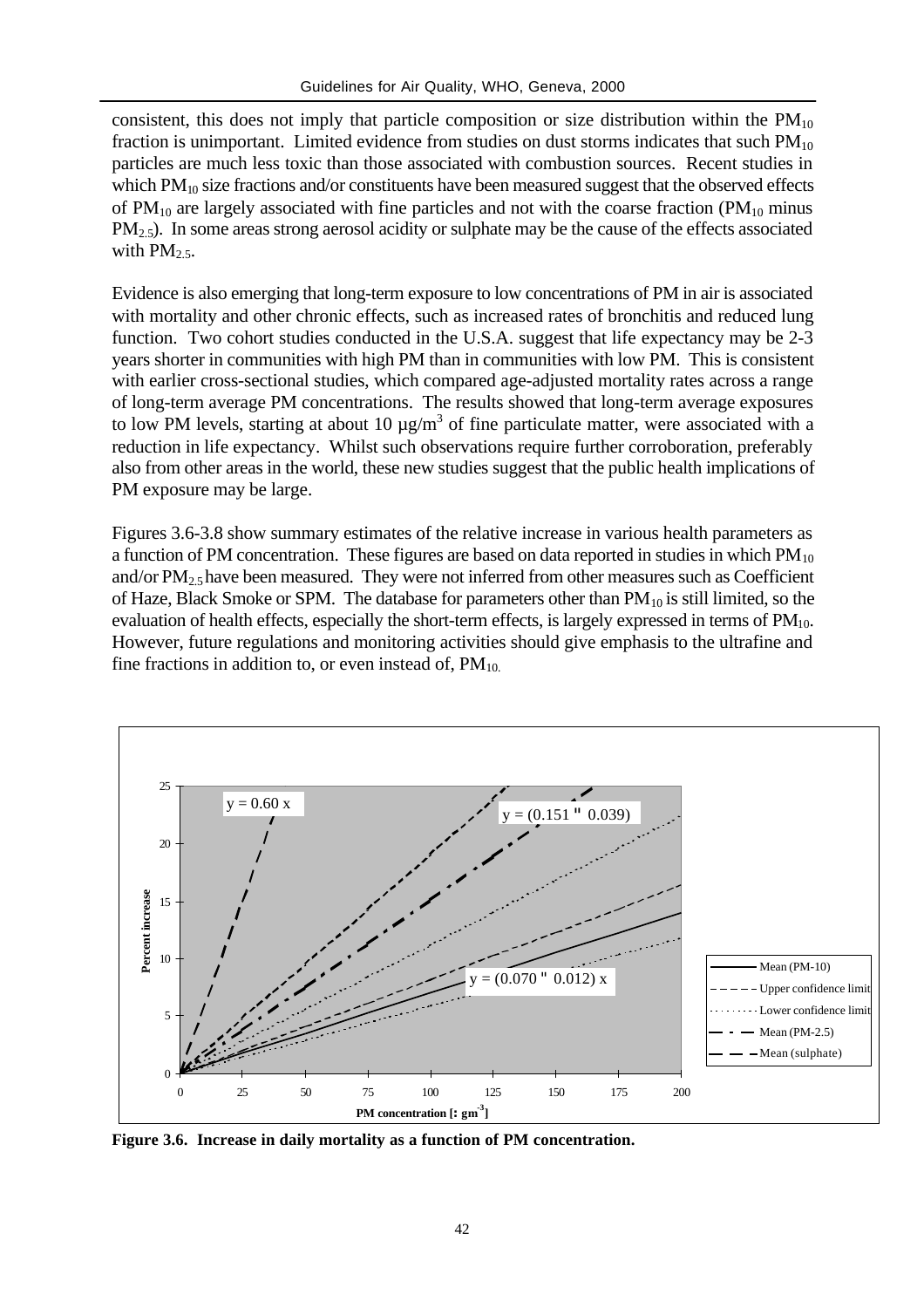

**Figure 3.7. Percent change in hospital admissions assigned to PM10, PM2.5 and sulphates.**



**Figure 3.8. Change in health endpoints as a function of PM10 concentration.**

The following issues should be considered when using these graphs:

- (1) The graphs should not be used for  $PM_{10}$  concentrations below 20  $\mu$ g/m<sup>3</sup>, or above 200 μg/m<sup>3</sup>; or for PM<sub>2.5</sub> concentrations below 10 μg/m<sup>3</sup>, or above 100 μg/m<sup>3</sup>. This caution is required as mean 24-hour concentrations outside of the quoted ranges were not used for the risk assessment, and extrapolations beyond them would be invalid.
- (2) The areas close to the straight lines in Figures 3.6–3.8 should be considered as 'shaded' areas representing uncertainty, indicated by the 95% confidence intervals (CI).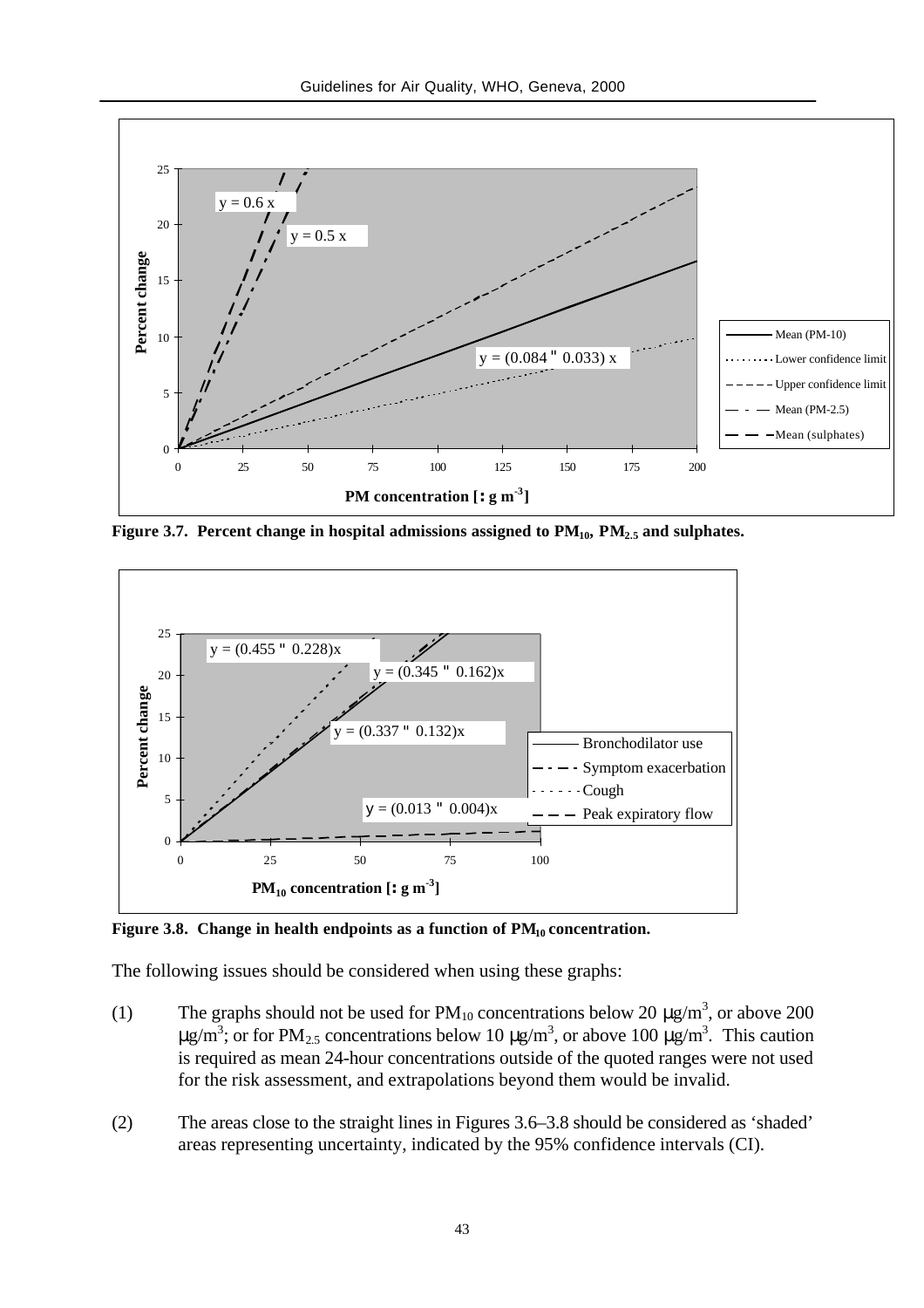- (3) There is a fundamental difference between the guidelines for  $PM_{10}$  or  $PM_{2.5}$  and the guideline values for respirable particulate matter derived in the WHO *Air Quality Guidelines for Europe* (WHO 1987). The guidelines for  $PM_{10}$  and  $PM_{2.5}$  are relationships between a health endpoint and the PM concentration. The percent change is related to the risk of health effects occurring. In consequence, when deriving an air quality standard for  $PM_{10}$  or  $PM_{2.5}$  using these relationships, it has to be decided which curve should be used and the risk has to be fixed. This is a new situation with respect to the derivation of air quality standard from an air quality guideline value, in which a risk is assumed without it being explicitly stated.
- (4) Figures 3.6-3.8 can be used with caution to estimate how many subjects would be affected over a short period of time with increased PM levels, for a population of a given size, mortality and morbidity characteristics. There is need for caution because of variation in results between studies for some effects.
- (5) With information on the average number of deaths and the average number of hospital admissions due to respiratory illness in a particular population, the trendlines in Figures 3.6 and 3.7 allow an estimation of the number of subjects that would be affected by an episode of  $PM_{10}$ , or  $PM_{2.5}$ . Similarly, with information on the number of asthmatics using bronchodilators, or experiencing asthma symptoms on a particular day, the trendlines in Figure 3.8 allow an estimate of the expected number of affected subjects. An instructive example is explained in the *Air Quality Guidelines for Europe* (WHO 1999a).
- (6) There is little current information to quantify the reduction in life expectancy associated with daily mortality increases related to PM exposure. If effects are restricted to subjects in poor health, effects on age at death may be relatively small.

### *Guidelines*

Evidence from epidemiological studies consistently points to associations between short-term exposure to PM and adverse effects on human health, even at low levels of PM commonly encountered in developed countries. The database does not, however, enable the derivation of specific guideline values at present. Most of the information currently available comes from studies in which particles in air have been measured as  $PM_{10}$ . There is now also an increasing body of information on  $PM_{2.5}$ , and the most recent studies show that, in general,  $PM_{2.5}$  is a better predictor of health effects than  $PM_{10}$ . Evidence is also emerging that constituents of  $PM_{2.5}$ , such as sulphates and strongly acidic particles, are sometimes better predictors of health effects than  $PM<sub>2.5</sub>$ .

Many studies relate day-to-day variations in PM to day-to-day variations in health parameters. They provide quantitative estimates of effects of PM that are generally consistent. The available information does not allow a judgement to be made of concentrations below which no effects would be expected. For this reason, no guideline value for short-term average concentrations is recommended. Risk managers are referred to the risk estimates provided in the Figures 3.6-3.8 for guidance in setting standards for PM.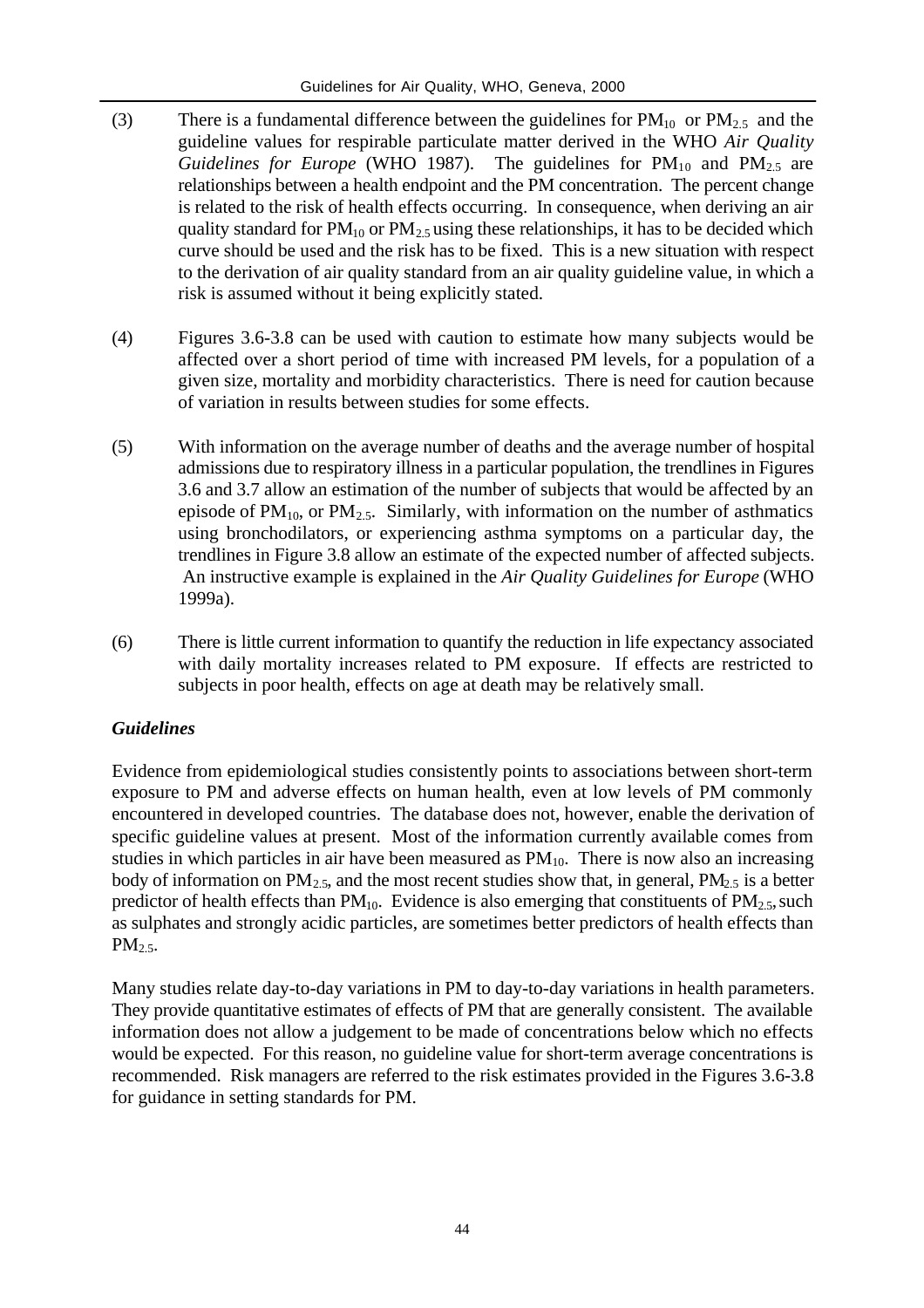There is less information on the long-term effects of PM on health. Some studies have suggested that long-term exposure to PM is associated with reduced survival, and a reduction of life expectancy in the order of 2-3 years. Other recent studies have shown that the prevalence of bronchitis symptoms in children, and of reduced lung function in both children and adults, are associated with PM exposure. For this reason, no guideline value for long-term average concentrations is recommended. Risk managers are referred to the risk estimates provided in Figures 3.6-3.8 for guidance regarding standards for PM.

#### **Lead**

The level of lead in blood is the best available indicator of current and recent past environmental exposure and, with stable exposures, may also be a reasonably good indicator of lead bodyburden. The biological effects of lead can therefore be related to blood lead levels as an indicator of internal exposure. The relationship between blood lead concentrations and exposure to lead in air exhibits downward curvilinearity where the range of exposures is sufficiently large. At low levels of exposure the deviation from linearity is negligible and linear models of the relationship between intake and blood lead levels are satisfactory approximations.

The LOAEL for hematological and neurological effects of lead in adults and children can be summarized as follows. Frank anemia is exhibited in adults at blood lead levels above 800 µg/l, and in children above about 700 µg/l. Hemoglobin production is reduced in adults at blood lead levels above 500 µg/l and in children above 250-300 µg/l. The presence of lead in the blood also inhibits delta-aminolaevulinic acid dehydrase (ALAD), an enzyme involved in heme biosynthesis, resulting in an accumulation of its substrate, ALA, in blood, plasma and urine (WHO 1987). Urinary ALA and coproporyphyrin are elevated in both adults and children above blood lead levels of about 400  $\mu$ g/l. Erythrocyte protoporphyrin is found to increase in male adults at blood lead levels above 200-300µg/l, and in female adults and children above 150-200  $\mu$ g/l. A reduction in vitamin D3 occurs in children at blood lead levels above 100-150  $\mu$ g/l. Consequently, inhibition of ALAD in adults and children is likely to occur at blood lead levels of about 100 µg/l. However, because of its uncertain biological significance for the functional reserve capacity of the heme biosynthetic system, ALAD inhibition is not treated as an adverse effect here. Encephalopathic signs and symptoms appear not to occur in adults at lead concentrations in blood below 1000-1200  $\mu$ g/l, and in children below 800-1000  $\mu$ g/l.

Cognitive effects in lead workers have not been observed at blood lead levels below 500 ug/l. although reductions in nerve conduction velocity were found at concentrations as low as 300 µg/l. Elevation of free erythrocyte protoporphyrin has been observed at blood lead levels of 200- 300 µg/l. Central nervous system effects, as assessed by neurobehavioural endpoints, appear to occur in children at levels below 200 µg/l. Consistent effects have been reported for global measures of cognitive functioning, such as the psychometric intelligence quotient, at blood lead levels between 100-150 µg/l. Some epidemiological studies have indicated effects such as hearing impairment at blood lead levels below 100  $\mu$ g/l. Animal studies provide qualitative support for the claim that lead is a causative agent for hearing impairment.

### *Guidelines*

The guidelines for lead in air are based on the effects of lead in blood. Critical effects to be considered in the adult organism include elevation of free erythrocyte protoporphyrin, whereas for children cognitive deficits, hearing impairment and disturbed vitamin D metabolism are taken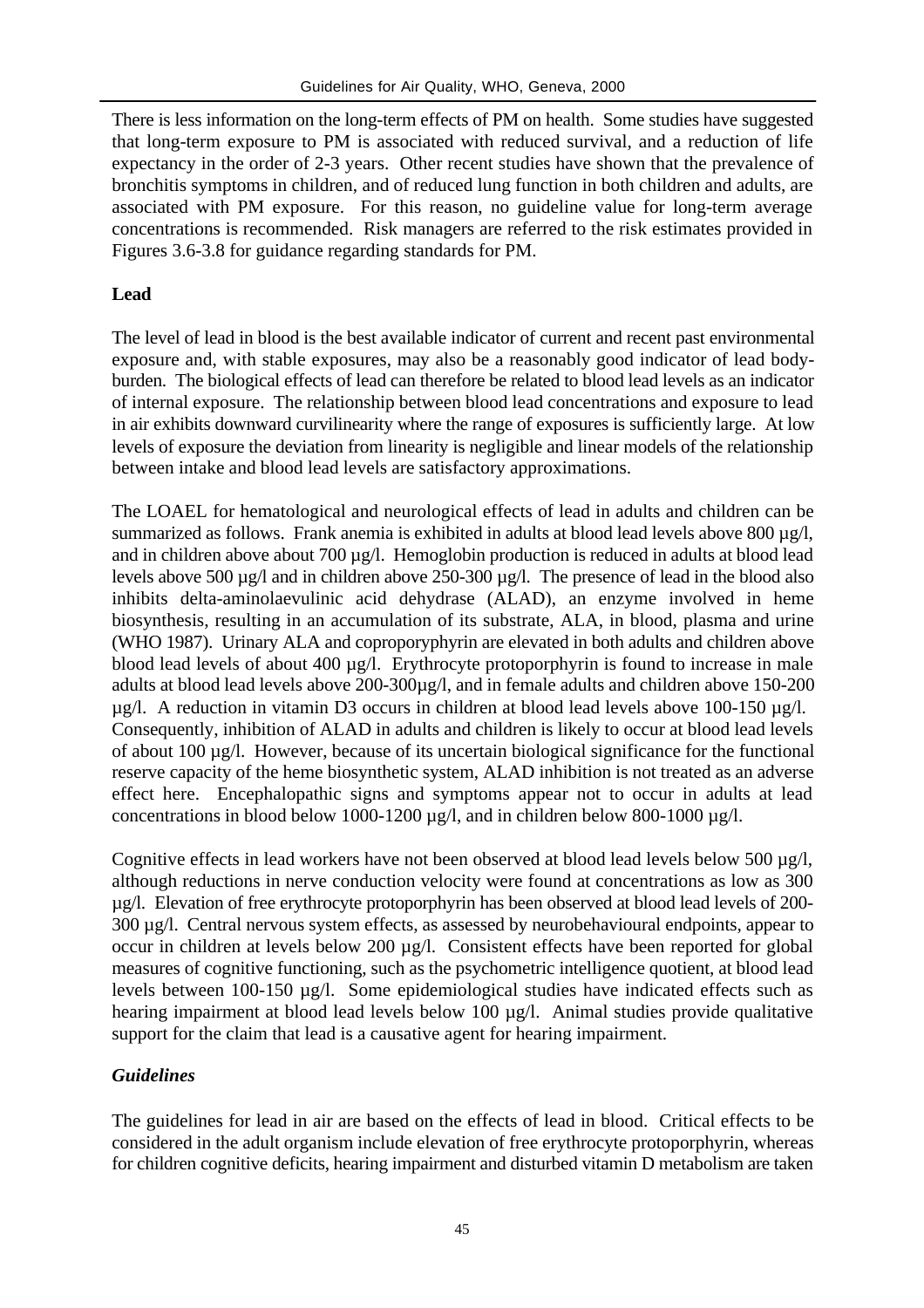as the decisive effects. All of these effects are considered adverse. A critical level of lead in blood is 100  $\mu$ g/l. It should be stressed that all of these values are based on population studies yielding group averages, and apply to the individual child only in a probabilistic manner.

For the derivation of a guideline value the following arguments have been considered:

Currently measured "baseline" blood lead levels of minimal anthropogenic origin are probably between 10-30 µg/l.

Various international expert groups have determined that the earliest adverse effects of lead in populations of young children begin at 100-150 µg/l. Although it cannot be excluded that population effects may occur below this range, it is prudent to derive a guideline value based on the lowest value of this range  $(100 \mu g/l)$ .

It can be assumed that inhalation of airborne lead is a significant route of exposure for adults (including pregnant women), but it is of less significance for young children, for whom other pathways of exposure such as ingestion are generally more important than inhalation.

It appears that 1  $\mu$ g Pb/m<sup>3</sup> of air directly contributes approximately 19  $\mu$ g Pb/l of blood in children and about 16 µg Pb/l of blood in adults, although it is accepted that the relative contribution of lead in air is less significant in children than in adults. These values are approximations, recognizing that the relationships are curvilinear in nature and will apply principally at lower blood lead levels.

It must be taken into account that in typical situations an increase of lead in air also contributes to increased lead uptake by indirect environmental pathways. To correct for uptake by other routes, it is assumed that 1  $\mu$ g Pb/m<sup>3</sup> in air would contribute to 50  $\mu$ g Pb/l in blood.

It is recommended that efforts should be undertaken to ensure that at least 98% of an exposed population, including pre-school children, should have blood lead levels that do not exceed 100  $\mu$ g/l. In this case, the median level of lead in blood would not exceed 54  $\mu$ g/l. On this basis, the annual average concentration of lead in air should not exceed 0.5  $\mu$ g/m<sup>3</sup> in blood. These estimates are assumed to also protect adults.

To prevent further increases of lead in soils, and the consequent increases in exposure of future generations, the levels of lead in air should be kept as low as possible.

As both direct and indirect exposure of young children to lead in air occurs, the guidelines for lead in air should be accompanied by other preventive measures. These should specifically take the form of monitoring the lead content of dust and soils arising from the fallout of lead in air. The normal hand-to-mouth behaviour of children necessitates that dust and soil be defined as potentially serious sources of exposure. A specific monitoring value is not recommended. Some data indicate that lead fallout in excess of 250  $\mu$ g m<sup>-2</sup>/day will increase blood lead levels.

In summary, the WHO guideline values for the "classic" air pollutants are provided in Table 3.1.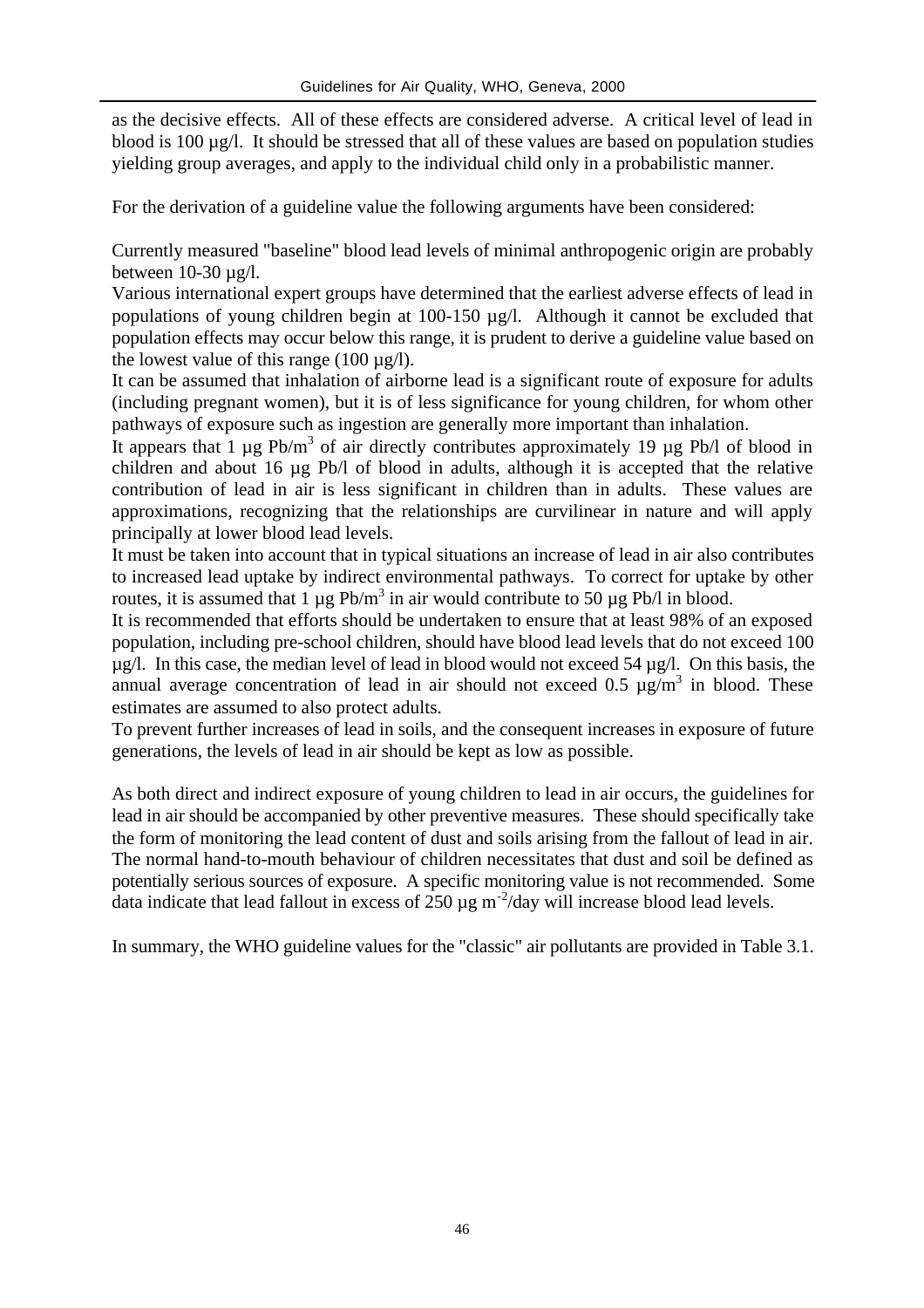| Guidelines for Air Quality, WHO, Geneva, 2000 |  |  |  |  |
|-----------------------------------------------|--|--|--|--|
|-----------------------------------------------|--|--|--|--|

| Compound                  | Annual<br>ambient air<br>concentration<br>[mg/m <sup>3</sup> ] | <b>Health endpoint</b>                                      | <b>Observed</b><br>effect level<br>[mg/m <sup>3</sup> ] | Uncertainty<br>factor | Guideline<br><b>Value</b><br>[mg/m <sup>3</sup> ] | Averaging<br>time |
|---------------------------|----------------------------------------------------------------|-------------------------------------------------------------|---------------------------------------------------------|-----------------------|---------------------------------------------------|-------------------|
| Carbon<br>monoxide        | 500-7000                                                       | <b>Critical level of COHb</b><br>$< 2.5\%$                  | n.a                                                     | n.a.                  | 100 000                                           | 15 minutes        |
|                           |                                                                |                                                             |                                                         |                       | 60 000                                            | 30 minutes        |
|                           |                                                                |                                                             |                                                         |                       | 30 000                                            | 1 hour            |
|                           |                                                                |                                                             |                                                         |                       | 10 000                                            | 8 hours           |
| Lead                      | $0.01 - 2$                                                     | <b>Critical level of Pb in</b><br>blood $< 100-150$ mg Pb/l | n.a.                                                    | n.a.                  | 0.5                                               | 1 year            |
| Nitrogen<br>dioxide       | 10-150                                                         | <b>Slight changes in lung</b><br>function in asthmatics     | 365-565                                                 | 0.5                   | 200                                               | 1 hour            |
|                           |                                                                |                                                             |                                                         |                       | 40                                                | 1 year            |
| Ozone                     | 10-100                                                         | <b>Respiratory function</b><br>responses                    | n.a.                                                    | n.a.                  | <b>120</b>                                        | 8 hours           |
| <b>Sulphur</b><br>dioxide | 5-400                                                          | <b>Changes</b> in lung<br>function in asthmatics            | 1000                                                    | $\overline{2}$        | 500                                               | 10 minutes        |
|                           |                                                                | <b>Exacerbations of</b><br>respiratory symptoms             | 250                                                     | $\overline{2}$        | 125                                               | 24 hours          |
|                           |                                                                | in sensitive individuals                                    | 100                                                     | $\overline{2}$        | 50                                                | 1 year            |
|                           |                                                                |                                                             |                                                         |                       |                                                   |                   |

|  |  |  | Table 3.1. WHO guideline values for the "classical" air pollutants (WHO 1999a) |  |  |  |
|--|--|--|--------------------------------------------------------------------------------|--|--|--|

n.a. not applicable

## *3.2 Other air pollutants*

This section briefly describes the health-based guidelines for airborne inorganic and organic compounds for non-carcinogenic and carcinogenic health endpoints. Also some compounds relevant for indoor air pollution will be covered. In the process of revising and updating the WHO *Air Quality Guidelines for Europe* and the *Environmental Health Criteria* series, no guideline value and no risk-concentration relationship could be derived for several compounds. The compounds are fluorides and platinum for non-carcinogenic endpoints and 1,3 butadiene and  $cadmium<sup>VI</sup>$  for carcinogenic health endpoints.

### *Guidelines based on noncarcinogenic health endpoints*

In the updated and revised document of the WHO *Air Quality Guidelines for Europe* (WHO 1999a) the following compounds with noncarcinogenic endpoints were considered: cadmium, dichloromethane, fluorides, HCHO, manganese, mercury, styrene, tetrachloroethylene, and toluene.

Data for  $CS_2$  and  $H_2S$  were not revised, and the original guidelines (WHO 1987) are still applicable.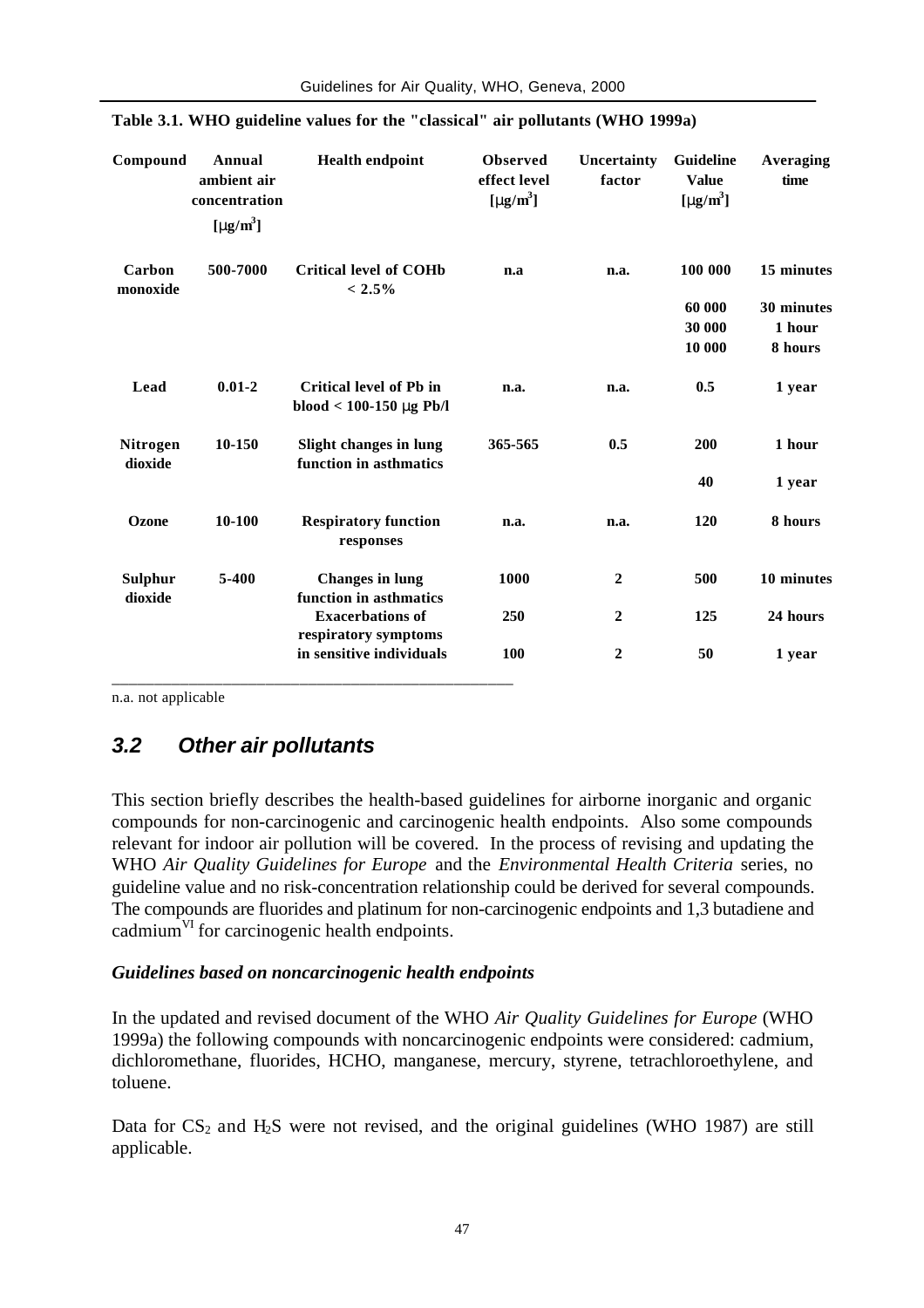In addition, some compounds were not considered in the process of updating and revising the *Air Quality Guidelines for Europe*. The guidelines for these compounds were taken from the published documents of the *Environmental Health Criteria* series (EHC) of the International Programme for Chemical Safety and the Concise International Chemical Assessment Documents (CICAD) of the Inter-Organization programme for the sound Management of Chemicals. For non-carcinogenic health endpoints these include the compounds: acetaldehyde (EHC 167, WHO 1995d); acetone (EHC 207, WHO 1998c); acrolein (EHC 127, WHO 1992b); acrylic acid (EHC 191, WHO 1997d); 2-butoxyethanol (CICAD 10, WHO1998d); carbon tetrachloride (EHC 208, WHO 1999b); chloroform (EHC 163, WHO 1994b); cresol (EHC 128, WHO 1995e); 1,4 dichlorobenzene, monochlorobenzene, and trichlorobenzene (EHC 128, WHO 1991a); di-n-butyl phthalate (EHC 189, WHO 1997e); diesel exhaust (EHC 171, WHO 1996b); 2-ethoxyethanol, 2-ethoxyethanolacetate, and methoxyethanol (EHC 115, WHO 1990a); ethylbenzene (EHC 186, WHO 1996c); hexachlorocyclopentadiene (EHC 120, WHO 1991b); isophorone (EHC 174, WHO 1995f); methanol (EHC 196; WHO 1997f); methyl bromide (EHC 166, WHO 1995g); methylmethacrylate (CICAD 4, WHO 1998e); propanols (EHC 102, WHO 1990b; EHC 103, WHO 1990c); 1,1,1,2-tetrafluoroethane (CICAD 11, WHO 1998f); and xylenes (EHC 190, WHO 1997g).

The starting point for the air quality guidelines for non-carcinogenic air pollutants from the Environmental Health Criteria documents were the concepts of NOEL, NOAEL, LOEL and LOAEL (WHO 1987; WHO 1994c. Uncertainty factors were applied to these values to derive the guidelines. These uncertainty factors take into account intraspecies variation, interspecies variation, quality of data, and extrapolations from LOAEL to NOAEL and from subchronic to chronic effects. Examples for such factors and their application in deriving the guidelines are given in EHC 170 (WHO 1994c). For interspecies (extrapolation from animal to human) variation, usually a factor of 10 was applied. For intraspecies variation a factor of 5–10 was used. For use of an effect level rather than a no-effect level a factor of 2-10 was also applied, depending on the quality of the data. It was usually assumed that an uncertainty factor of 1000, based on interspecies variation (factor of 10), intraspecies variation (factor of 10) and LOAEL to NOAEL extrapolation (factor of 10), also accounted for variations in exposure time and the limitations of the database. If occupational data were the basis of a guideline derivation, a factor accounting for the number of hours per week divided by the number of working hours was applied. The choice of uncertainty factors was subject to individual expertise and judgement.

Some general considerations have to be considered in deriving guideline values in the Environmental Health Criteria (EHC) documents and in their interpretation and use:

A consistent methodology has been used in the derivation of quantitative guideline values for human exposures to chemical substances present in food, drinking-water, air and other media by *ad hoc* IPCS Task Groups (of varying membership) reviewing and evaluating data and finalizing EHC monographs on various chemicals. This approach embodies the concept that, to the extent possible, guidance values for the protection of human health should reflect consideration of total exposure to the substance whether present in air, water, soil, food or other media. Guideline values should be derived for a clearly defined exposure scenario, based on the data for the reference man (as defined in Appendix 4 of WHO 1994c), and therefore might not represent national or local circumstances.

The precision of the guidance values is dependent upon the validity and reliability of the available data. Frequently, there are sources of uncertainty in the derivation of TIs and in their allocation as a basis for guideline values, so that the resulting values represent a best estimate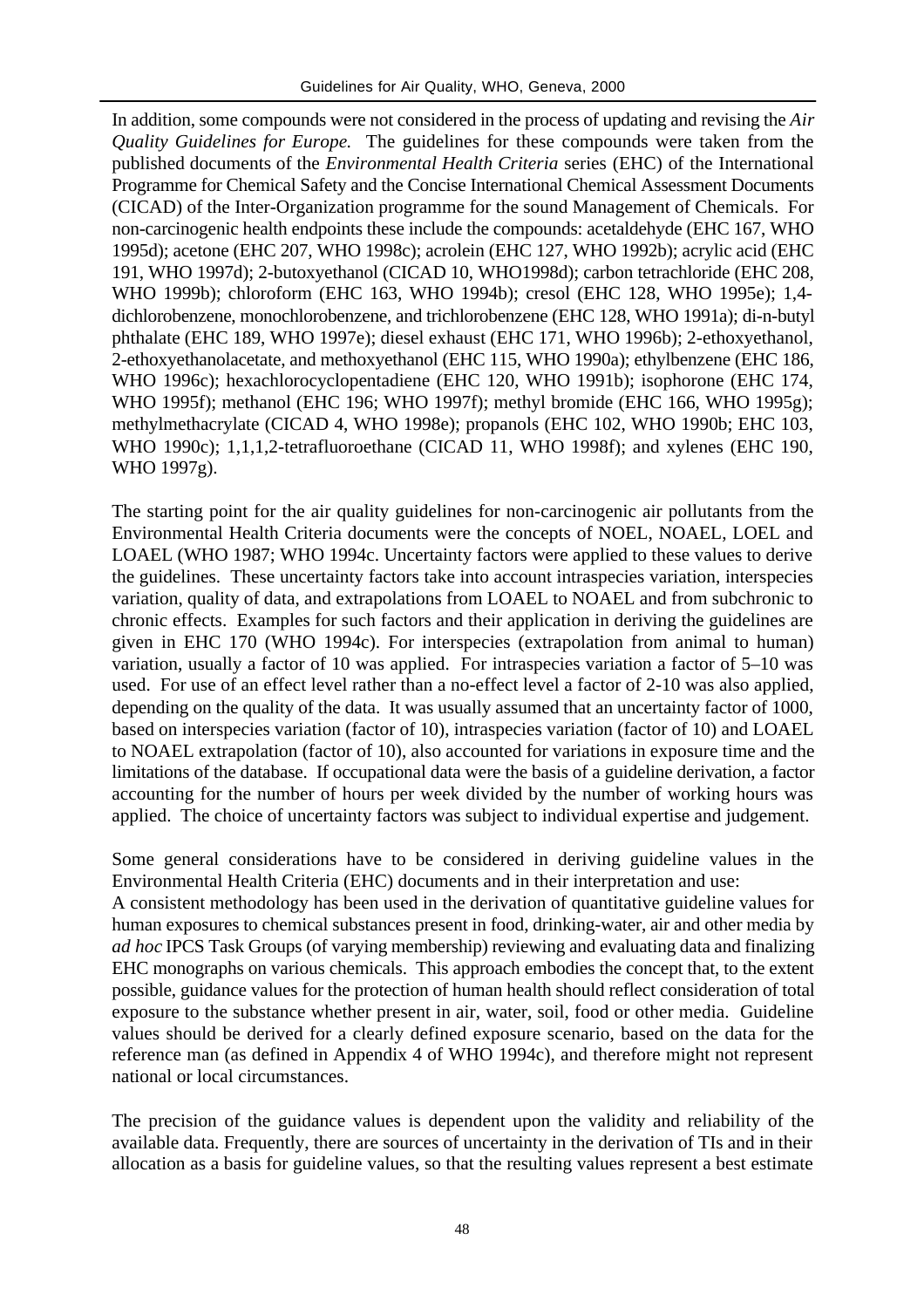based on the available data at the time. The description of the derivation of guideline values clearly indicates the nature and sources of uncertainty and the manner in which they have been taken into account in the derivation. The numerical values of guideline values should reflect the precision present in their derivation; usually guideline values are given to only one significant figure.

Establishing tolerable intakes (TIs comprising tolerable daily intakes (TDIs) or acceptable daily intakes (ADIs), in units mg/(kg bw d) or  $\mu$ g/(kg bw d), bw bodyweight) is central to the determination of guidance values. A TDI or ADI is defined as an estimate of the intake of a substance over a lifetime that is considered to be without appreciable health risk. It may have different units depending upon the route of administration upon which it is based and is generally expressed on a daily or weekly basis. Though not strictly an "intake", TIs for inhalation are generally expressed as airborne concentrations (i.e.  $\mu$ g or mg per m<sup>3</sup>).

Two areas are critical in the methodology for the derivation of guidance values for human exposures to chemical substances in the environment:

*Development of a tolerable intake on the basis of interpretation of the available data on toxicity*. For practical purposes, toxic effects are considered to be of two types, threshold and non-threshold. For substances where the critical effect is considered to have a threshold (including non-genotoxic carcinogenesis for which there is adequate mechanistic data), a TI is developed usually on the basis of a NOAEL.

*Allocation of the proportions of the tolerable intake to various media.* Development on available information, the development of guidance values for compounds present in more than one environmental medium will require the allocation of proportions of the TI to various media (for example, air, food and water). For the derivation of guidance values, the allocation will be based on information on relative exposure via different routes.

Media exposure allocations of TIs for the derivation of guidance values in EHC monographs are based on relative exposure by different routes for a given scenario. Though this is suggested as a practical approach, the use of allocations based on exposure in different media does not preclude the development of more stringent limits. It is also important to recognize that the proportions of total intake from media may vary, based on circumstances. Site- or contextspecific guideline values better suited to local circumstances and conditions could be developed from TIs presented in the EHC in situations where relevant data on exposure are available, and particularly where there are other significant sources of exposure to a chemical substance (e.g., in the vicinity of a waste site). Regulatory authorities may also take control to develop risk management strategies appropriate for local circumstances, although the ultimate objective of control should be reduction of exposure from all sources to less than the TIs. In addition, where data on organoleptic thresholds are included in EHC monographs, these can also be considered by relevant authorities in the development of limits.

Polychlorinated dibenzodioxins (PCDDs), polychlorinated dibenzofurans (PCDFs) and polychlorinated biphenyls (PCBs) constitute a group of persistent environmental chemicals. A number of dioxin or furan congeners, as well as some co-planar PCBs have been shown to exert a number of toxic responses similar to those of 2,3,7,8-tetrachlorodibenzo-p-dioxin (TCDD), the most toxic dioxin. These effects include dermal toxicity, immunotoxicity, reproductive effects and teratogenicity, endocrine disruption and carcinogenicity. For dioxin-like compounds a TDI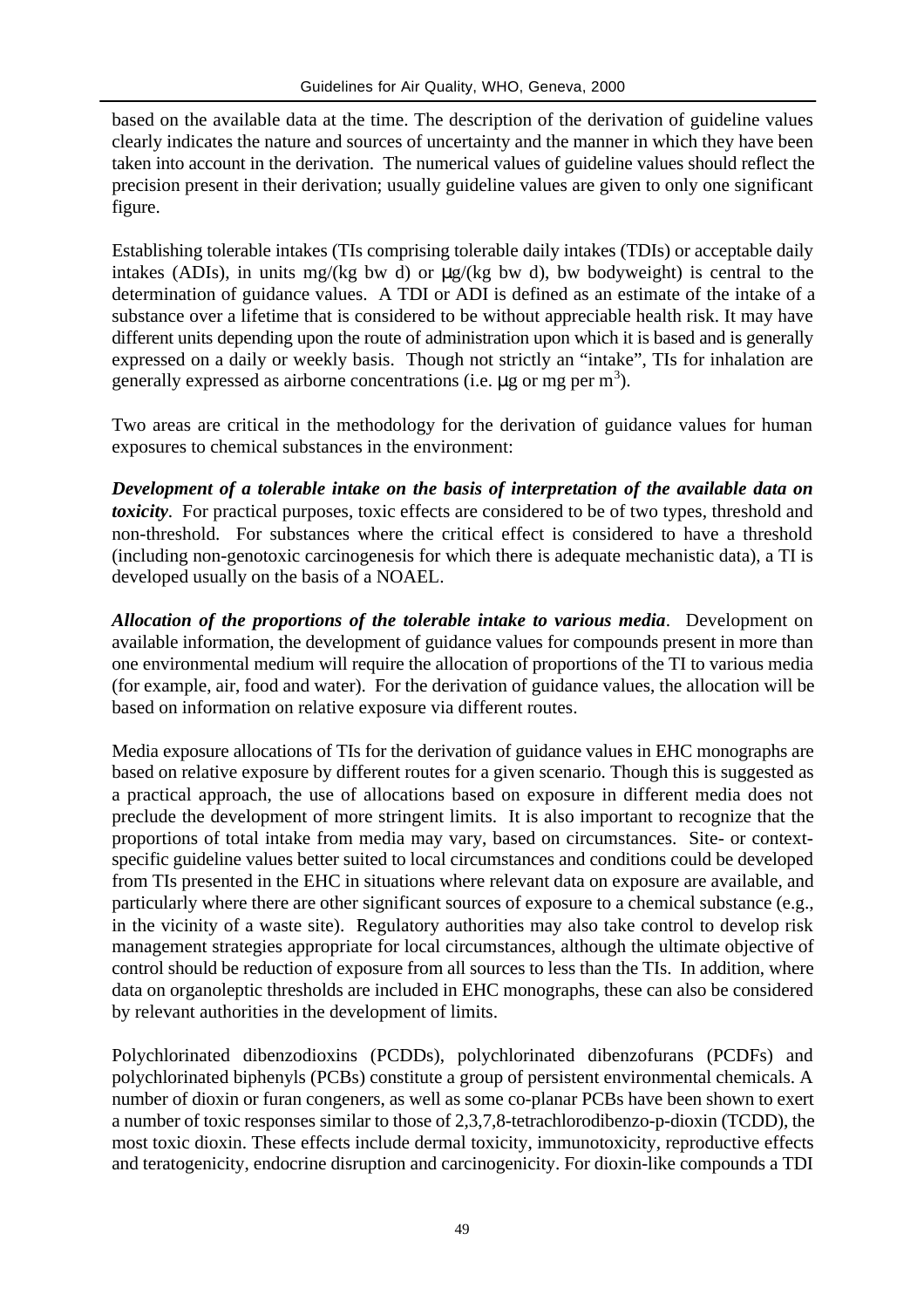was derived in units of toxicity equivalent (TEQ) uptakes (WHO 1998k), which is supposed to represent a tolerable daily intake for life-time exposure. Occasional short-term excursions above the TDI would have no health consequences provided that the averaged intake over long periods is not exceeded. It was stressed that the upper range of the TDI of 4 pg TEQ/kg bw should be considered a maximal tolerable intake on a provisional basis and that the ultimate goal is to reduce human intake levels below 1 pg TEQ/kg bw/day.

The air quality guidelines for non-carcinogenic pollutants can only be applied if the averaging times are specified. The averaging time associated with a guideline value depends on the type of effects that are caused by short-term exposure producing acute effects, or long-term exposure producing chronic effects. Typical averaging times are 30 minutes for odorous pollutants, 24 hours to 1 week for acute exposures and 1 year for chronic health effects. The decision on the averaging time for a guideline needs careful screening of the toxicological and epidemiological findings and expertise in judging the results. As a consequence, the choice of an averaging time can be subjective, as is the choice of an uncertainty factor.

The air quality guidelines for compounds with non-carcinogenic health endpoints are summarized in Table 3.2.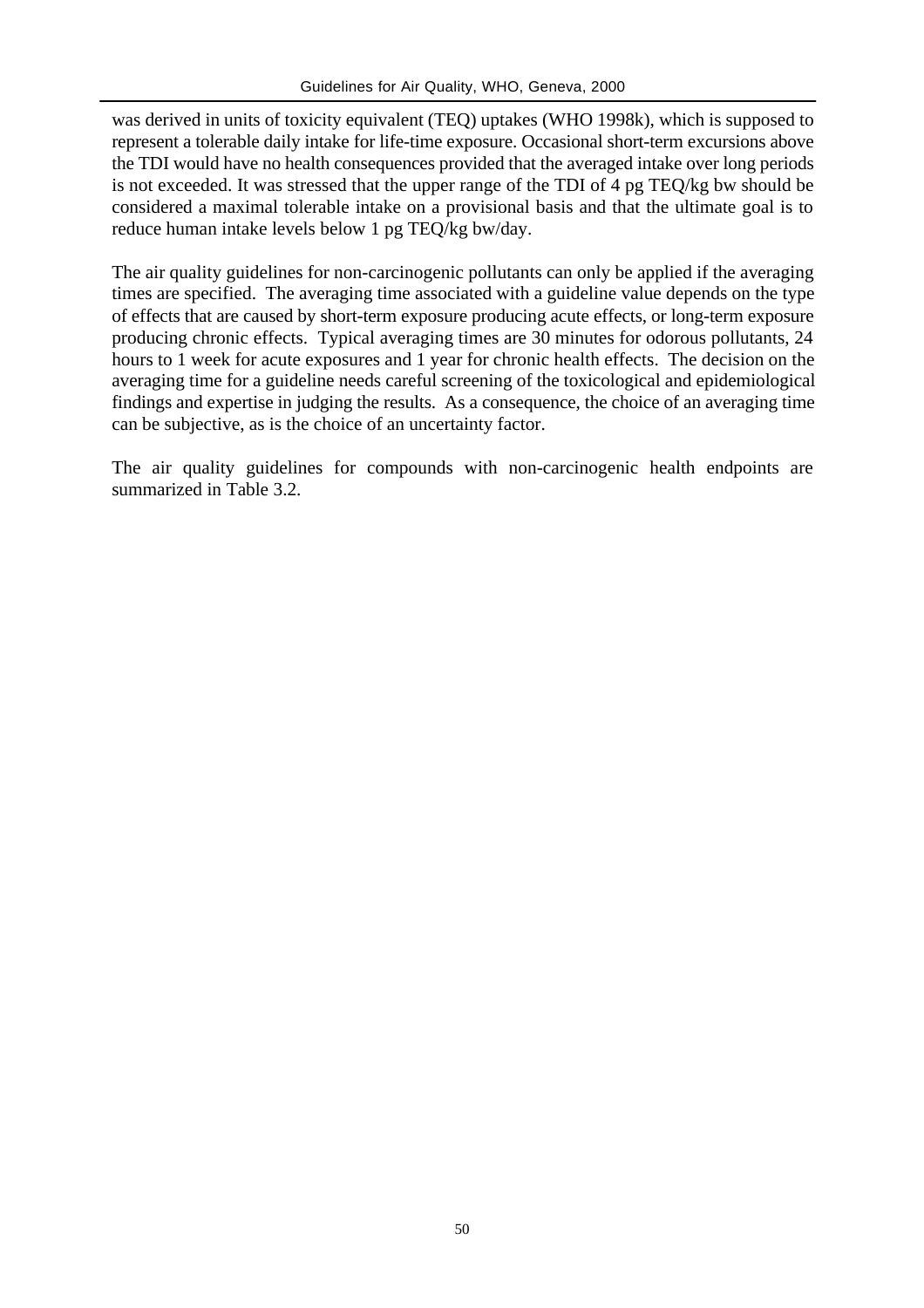| Compound                    | Average<br>ambient air<br>concentration<br>$[:g/m^3]$ | <b>Health endpoint</b>                                                           | Observed<br>effect level<br>[mg/m <sup>3</sup> ] | Uncertainty Guideline<br>factor | Value (GV)<br>or<br><b>Tolerable</b><br>Concentr-<br>ation (TC)<br>$[:g/m^3]$ | Averaging<br>time         | <b>Source</b>                        |                                  |
|-----------------------------|-------------------------------------------------------|----------------------------------------------------------------------------------|--------------------------------------------------|---------------------------------|-------------------------------------------------------------------------------|---------------------------|--------------------------------------|----------------------------------|
| Acetaldehyde                | 5                                                     | <b>Irritancy in humans</b><br>Carcinogenicity related irritation in rats         | <b>45 (NOEL)</b><br>275 (NOEL)                   | 20<br>1000                      | 2 000 (TC)<br>50 (TC)                                                         | 24 hours<br>1 year        | <b>WHO 1995d</b>                     | <b>EHC 167</b>                   |
| Acetone                     | $0.5 - 125$                                           | <b>Odour</b> annovance                                                           | 240 (OT)                                         | n.a.                            | n.p.                                                                          | $\blacksquare$            | <b>WHO 1998c</b>                     | <b>EHC 207</b>                   |
| Acrolein                    | 15                                                    | Eye irritation in humans<br>Odour annoyance                                      | 0.13<br>0.07                                     | n.p.<br>n.a.                    | 50 (GV)                                                                       | 30 min<br><b>30 min</b>   | <b>WHO 1992b</b><br><b>WHO 1992b</b> | <b>EHC 127</b><br><b>EHC 127</b> |
| Acrylic acid                | No data                                               | Nasal lesions in mice                                                            | <b>15 (LOAEL)</b>                                | 50                              | 54 (GV)                                                                       | 1 year                    | <b>WHO 1997d</b>                     | <b>EHC 191</b>                   |
| 2-Butoxyethanol             | $0.1 - 15$                                            | Haematoxicity in rats                                                            | <b>242 (NOAEL)</b>                               | 10                              | 13100 (TC)                                                                    | 1 week                    | <b>WHO 1998d</b>                     | <b>CICAD 10</b>                  |
| Cadmium                     | $(0.1-20)$ , $10^{-3}$                                | Renal effects in the population                                                  | n.a.                                             | n.a.                            | $5 \times 10^{-3}$<br>(GV)                                                    | 1 year                    | <b>WHO 1999a</b>                     |                                  |
| Carbon disulphide           | 10-1500                                               | <b>Functional CNS changes in workers</b><br>Odour annoyance                      | <b>10 (LOAEL)</b><br>$0.2$ (OT)                  | 100<br>n.a.                     | 100(GV)<br>20(GV)                                                             | 24 hours<br><b>30 min</b> | <b>WHO 1987</b><br><b>WHO 1987</b>   |                                  |
| <b>Carbon Tetrachloride</b> | $0.5 - 1$                                             | <b>Hepatotoxicity</b> in rats                                                    | 6.1(NOAEL)                                       | 1000                            | $6.1$ (TC)                                                                    | 1 year                    | <b>WHO 1999b</b>                     | <b>EHC 208</b>                   |
| 1,4 Dichlorobenzene         | $0.2 - 3.5$                                           | Increase in organ weight and<br>urinary proteins                                 | <b>450 (NOEL)</b>                                | 500                             | 1000 (TC)                                                                     | 1 year                    | <b>WHO 1991a</b>                     | <b>EHC 128</b>                   |
| <b>Dichloromethane</b>      | < 5                                                   | COHb formation in normal subjects                                                |                                                  | n.a.                            | 3000 (GV)                                                                     | 24 hours                  | <b>WHO 1999a</b>                     |                                  |
| <b>Diesel exhaust</b>       | $1.0 - 10.0$                                          | Chronic alveolar inflammation in humans<br>Chronic alveolar inflammation in rats | $0.139$ (NOAEL)*<br>$0.23$ (NOAEL)*              | 25<br>100                       | 5.6 (GV)<br>2.3(GV)                                                           | 1 year<br>1 year          | <b>WHO 1996b</b>                     | <b>EHC 171</b>                   |

#### **Table 3.2. Guidelines for air quality: compounds with non-carcinogenic health endpoints**

**\*** For diesel exhaust two approaches were applied, which based on a NOAEL of 0.41 mg/m3 in rats. The corresponding levels were converted to a continuous exposure scenario. n.a. not applicable; n.p. not provided.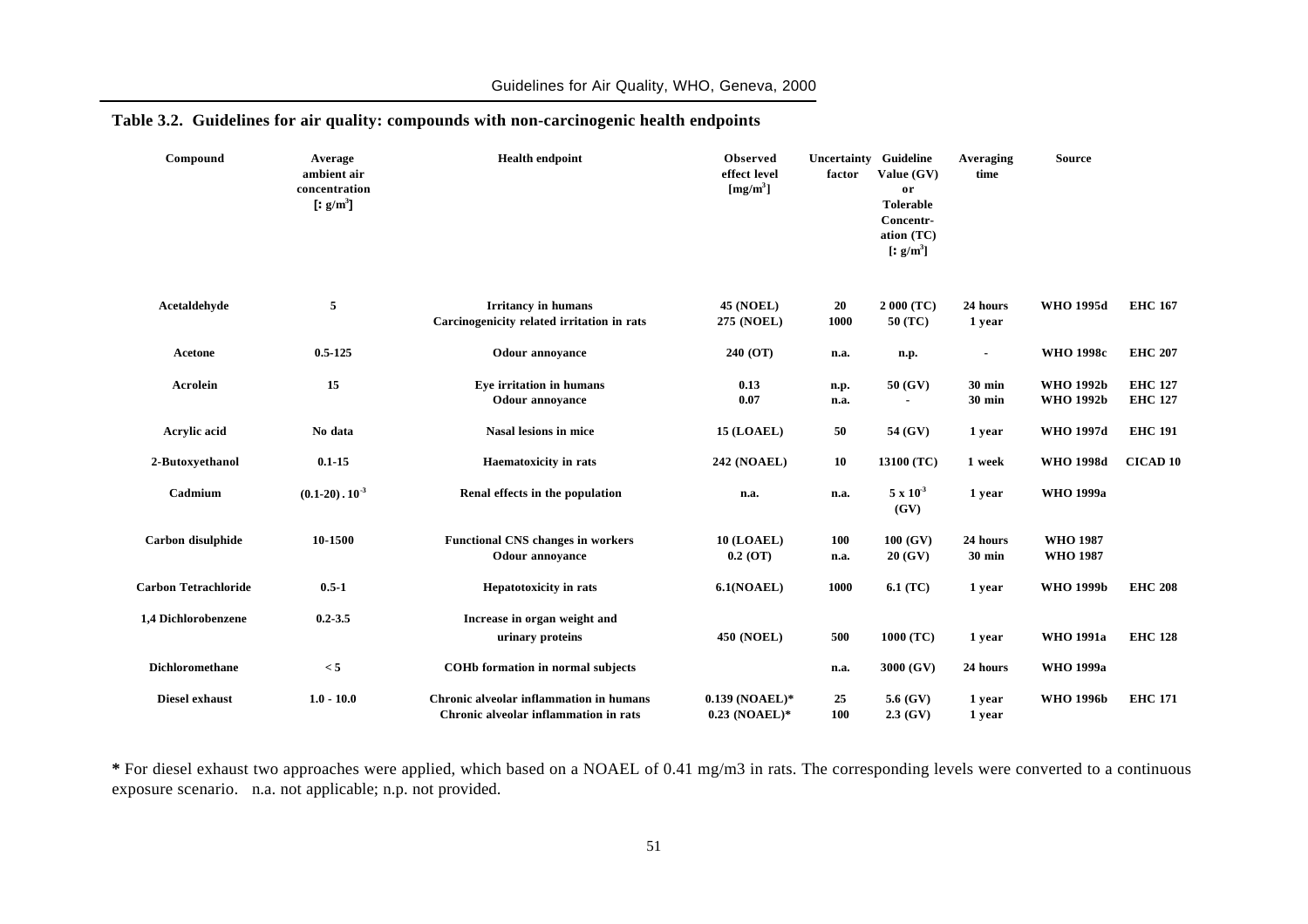| Compound                   | Average<br>Concentration<br>$[:g/m^3]$ | <b>Health endpoint</b>                                                                    | Observed<br>effect level<br>[mg/m <sup>3</sup> ] | Uncertainty<br>factor | Guideline<br>Value (GV) or Tolerance<br>Concentration (TC)<br>$[:g/m^3]$ | Averaging<br>time | <b>Source</b>                      |                           |
|----------------------------|----------------------------------------|-------------------------------------------------------------------------------------------|--------------------------------------------------|-----------------------|--------------------------------------------------------------------------|-------------------|------------------------------------|---------------------------|
| 2-Ethoxyethanol            | No data                                | Developmental effects in rats                                                             | 37 (NOEL)                                        | n.p.                  | n.p.                                                                     | 1 year            | <b>WHO 1990a</b>                   | <b>EHC 115</b>            |
| 2-Ethoxyethylacetate       | No data                                | Developmental effects in rats                                                             | <b>170 (NOEL)</b>                                | n.p.                  | n.p.                                                                     |                   | <b>WHO 1990a</b>                   | <b>EHC 115</b>            |
| <b>Ethylbenzene</b>        | $1 - 100$                              | Increase of organ weight                                                                  | <b>2150 (NOEL)</b>                               | 100                   | 22 000 (GV)                                                              | 1 year            | <b>WHO 1996c</b>                   | <b>EHC 186</b>            |
| <b>Fluorides</b>           | $0.5 - 3$                              | <b>Effects on livestocks</b>                                                              | n.a.                                             | n.a.                  | 1(GV)                                                                    | 1 year            | <b>WHO 1999a</b>                   |                           |
| Formaldehyde               | $(1-20)$ . $10^{-3}$                   | Nose, throat irritation in humans                                                         | $0.1$ (NOAEL)                                    | n.a.                  | 100(GV)                                                                  | <b>30 min</b>     | <b>WHO 1999a</b>                   |                           |
| Hexachlorocyclopentadiene  | No data                                | <b>Inhalation effects in rats</b>                                                         | 0.45 (NOEL)                                      | n.p.                  | n.p.                                                                     | 1 year            | <b>WHO 1991b</b>                   | <b>EHC 120</b>            |
| <b>Hydrogen sulphide</b>   | 0.15                                   | Eye irritation in humans<br>Odour annoyance                                               | $15$ (LOAEL)<br>$(0.2-2.0)$ x $10^3$ (OT)        | 100<br>n.a.           | 150 (GV)<br>7(GV)                                                        | 24 hrs<br>30 min  | <b>WHO 1987</b><br><b>WHO 1987</b> |                           |
| Isophorone                 | No data                                | <b>Odour</b> annoyance                                                                    | 1.14 (OT)                                        | n.a.                  |                                                                          | 30 min            | <b>WHO 1995f</b>                   | <b>EHC 174</b>            |
| Manganese                  | $0.01 - 0.07$                          | Neurotoxic effects in workers                                                             | $0.03$ (NOAEL)                                   | 200                   | $0.15$ (GV)                                                              | 1 year            | <b>WHO 1999a</b>                   |                           |
| Mercury, inorganic         | $(2-10)$ . $10^{-3}$                   | Renal tubular effects in humans                                                           | $0.020$ (LOAEL)                                  | 20                    | 1(GV)                                                                    | 1 year            | <b>WHO 1999a</b>                   |                           |
| 2-Methoxyethanol           | No data                                | Developmental toxicity in rats                                                            | 31 (NOEL)                                        | n.p.                  | n.p.                                                                     |                   | <b>WHO 1990a</b>                   | <b>EHC 115</b>            |
| <b>Methyl</b> bromide      | $0.05 - 0.8$                           | Reduction in fertility index in rats                                                      | <b>12 (NOEL)</b>                                 | n.p.                  | n.p.                                                                     |                   | <b>WHO 1995g</b>                   | <b>EHC 166</b>            |
| <b>Methyl Methacrylate</b> | $2.4 \times 10^{-4}$                   | Degenerate changes in olfactory epithelium in<br>rodents                                  | 102.5 (NOEL)                                     | 100                   | 200 (TC)                                                                 | 1 year            | <b>WHO 1998e</b>                   | <b>CICAD</b> <sup>4</sup> |
| Monochlorobenzene          | $0.2 - 3.5$                            | Decreased food intake, increased organ weight,<br>lesions and changes in blood parameters | 341 (LOAEL)                                      | 1000                  | 500 (TC)                                                                 | 1 year            | <b>WHO 1991a</b>                   | <b>EHC 128</b>            |

**Table 3.2 Guidelines for air quality: compounds with non-carcinogenic health endpoints (cont.)**

n.a. not applicable; n.p. not provided.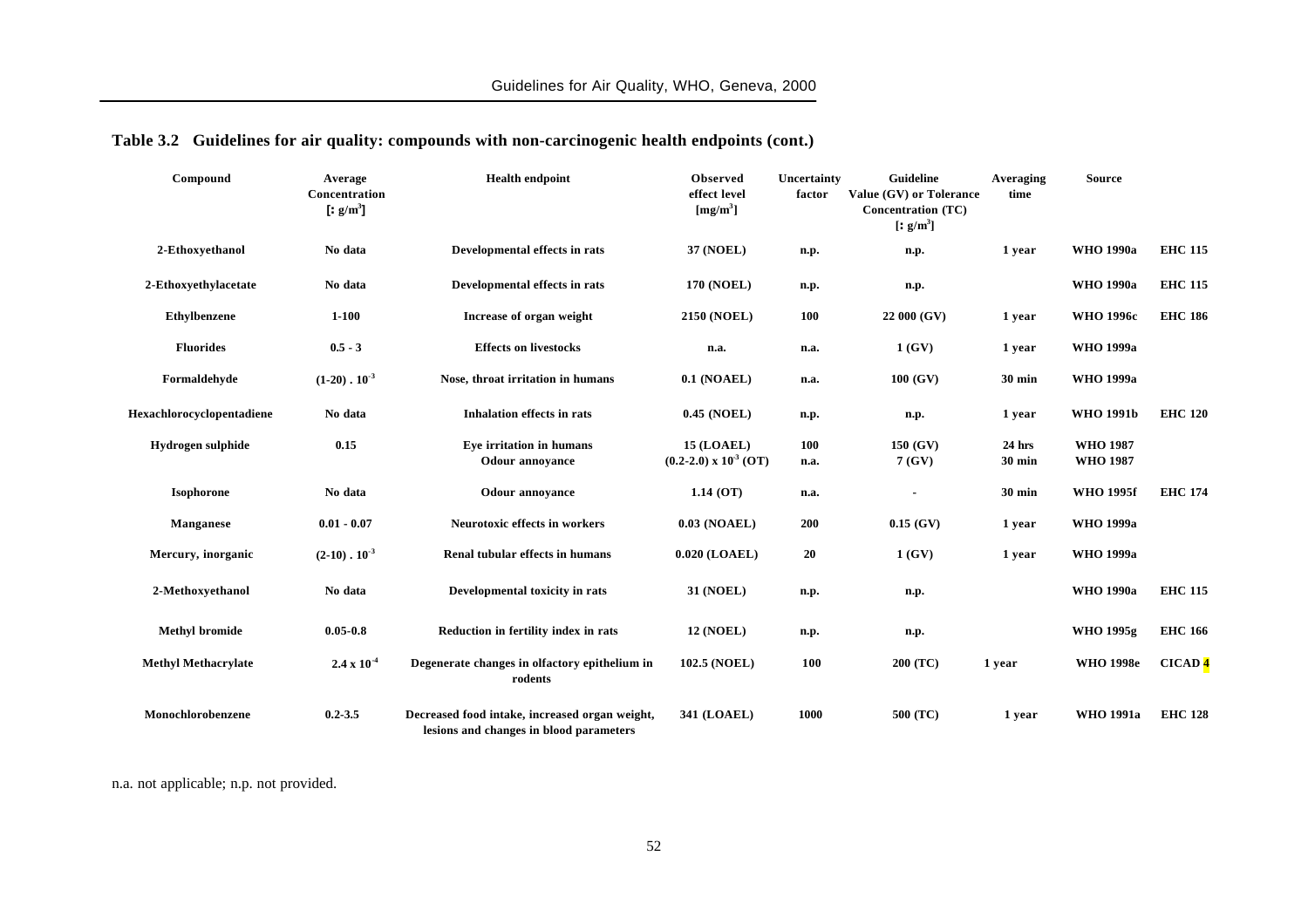| Compound                  | Average<br>ambient air<br>concentration<br>$[: g/m^3]$ | <b>Health endpoint</b>                                           | <b>Observed</b><br>effect level<br>[mg/m <sup>3</sup> ] | Uncertainty<br>factor | <b>Guideline</b><br>Value (GV) or<br><b>Tolerance</b><br>concentration<br>(TC)<br>$[: g/m^3]$ | Averaging<br>time | <b>Source</b>    |                 |
|---------------------------|--------------------------------------------------------|------------------------------------------------------------------|---------------------------------------------------------|-----------------------|-----------------------------------------------------------------------------------------------|-------------------|------------------|-----------------|
| 1-Propanol                | 0.05                                                   | Reproduction in pregnant rats                                    | 9001 (NOEL)                                             | n.p.                  | n.p.                                                                                          |                   | <b>WHO 1990b</b> | <b>EHC 102</b>  |
| 2-Propanol                | 1500-35000                                             | Developmental toxicity in rats                                   | 9001 (LOEL)                                             | n.p.                  | n.p.                                                                                          |                   | <b>WHO 1990c</b> | <b>EHC 103</b>  |
| <b>Styrene</b>            | $1.0 - 20.0$                                           | Neurological effects in workers                                  | <b>107 (LOAEL)</b>                                      | 40                    | 260 (GV)                                                                                      | 1 week            | <b>WHO 1999a</b> |                 |
|                           |                                                        | <b>Odour</b> annoyance                                           | $0.07$ (OT)                                             | n.a.                  | 7 GV)                                                                                         | 30 minutes        | <b>WHO 1987</b>  |                 |
| Tetrachloroethylene       | $1 - 5$                                                | Kidney effects in workers                                        | <b>102 (LOAEL)</b>                                      | 400                   | $250$ (GV)                                                                                    | 24 hours          | <b>WHO 1999a</b> |                 |
|                           |                                                        | <b>Odour</b> annovance                                           | 8                                                       | n.a.                  | 8000 (GV)                                                                                     | 30 minutes        | <b>WHO 1987</b>  |                 |
| 1,1,1,2-Tetrafluoroethane | No data                                                | Development toxicity in animals                                  | 41700 (NOAEL)                                           | n.p.                  | n.p.                                                                                          |                   | <b>WHO 1998f</b> | <b>CICAD 11</b> |
| <b>Toluene</b>            | $5 - 150$                                              | <b>Effects on CNS in workers</b>                                 | 332 (LOAEL)                                             | 1260                  | 260 (GV)                                                                                      | 1 week            | <b>WHO 1999a</b> |                 |
|                           |                                                        | <b>Odour</b> annoyance                                           | 1(OT)                                                   | n.a.                  | 1000(GV)                                                                                      | 30 minutes        | <b>WHO 1987</b>  |                 |
| 1,3,5 Trichlorobenzene    | $0.5 - 0.8$                                            | Metaplasia and hyzperplasia of<br>respiratory epithelium in rats | <b>100 (NOEL)</b>                                       | 500                   | 200 (TC)                                                                                      | 1 year            | <b>WHO 1991a</b> | <b>EHC 128</b>  |
| 1,2,4 Trichlorobenzene    | $0.02 - 0.05$                                          | Increae in urinary porphyrins<br>in rats                         | 22.3 (NOAEL)                                            | 500                   | 50 (TC)                                                                                       | 1 year            | <b>WHO 1991a</b> | <b>EHC 128</b>  |
| Vanadium                  | $0.05 - 0.2$                                           | <b>Respiratory effects in workers</b>                            | $0.02$ (LOAEL)                                          | 20                    | 1(GV)                                                                                         | 24 hours          | <b>WHO 1987</b>  |                 |
| <b>Xylenes</b>            | $1 - 100$                                              | CNS effects in human volunteers                                  | 304 (NOAEL)                                             | 60                    | 4800 (GV)                                                                                     | 24 hours          | <b>WHO 1997g</b> | <b>EHC 190</b>  |
|                           |                                                        | Neurotoxicity in rats                                            | 870 (LOAEL)                                             | 1000                  | 870 (GV)                                                                                      | 1 year            | <b>WHO 1997g</b> | <b>EHC 190</b>  |
|                           |                                                        | <b>Odour</b> annovance                                           | 4.35(OT)                                                | n.a.                  |                                                                                               | 30 minutes        | <b>WHO 1997g</b> | <b>EHC 190</b>  |

**Table 3.2 Guidelines for air quality: compounds with non-carcinogenic health endpoints (cont.)**

n.a. not applicable; n.p. not provided.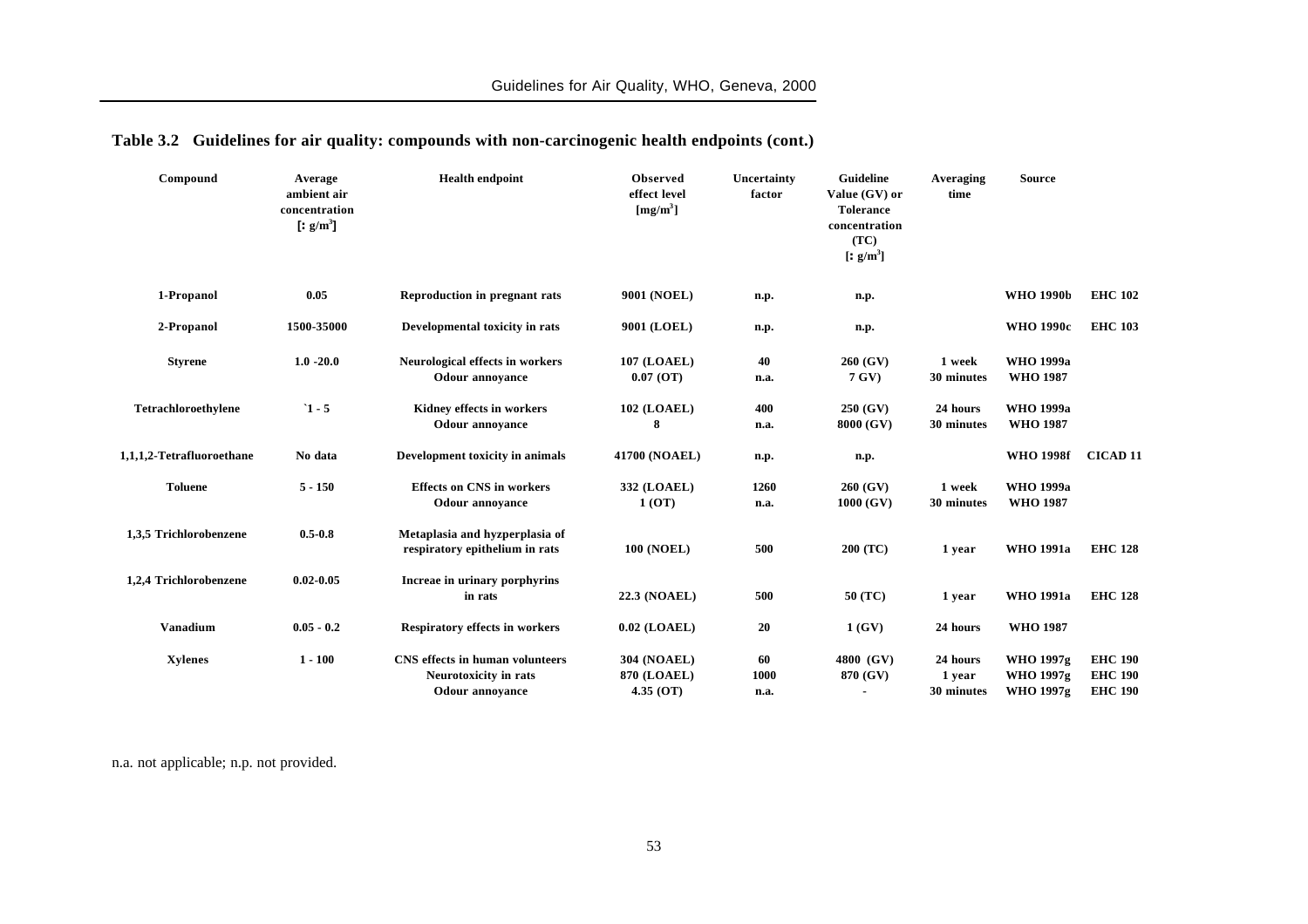| Compound              | Average<br>ambient air<br>concentration<br>$[:g/m^3]$ | <b>Health endpoint</b>                                                                                                                                              | Observed<br>effect level<br>[mg/kg bw d]                  | Uncertainty<br>factor | Tolerable<br>Daily intake<br>(TDI orADI)<br>$[: g/kg$ bw d] | Averaging<br>Time<br>(over<br>lifetime) | <b>Source</b>    |                |
|-----------------------|-------------------------------------------------------|---------------------------------------------------------------------------------------------------------------------------------------------------------------------|-----------------------------------------------------------|-----------------------|-------------------------------------------------------------|-----------------------------------------|------------------|----------------|
| <b>Chloroform</b>     | $0.3 - 10$                                            | <b>Hepatoxicity in beagles</b>                                                                                                                                      | <b>15 (LOEL)</b>                                          | 1000                  | 15 (TDI)                                                    | 24 hours                                | <b>WHO 1994b</b> | <b>EHC 163</b> |
| <b>Cresol</b>         | $1 - 10$                                              | Reduced body weight and tremors in mice                                                                                                                             | <b>50 (LOAEL)</b>                                         | 300                   | 170 (ADI)                                                   | 24 hours                                | <b>WHO 1995e</b> | <b>EHC 168</b> |
| Di-n-butyl Phthalate  | $(3-80)$ . $10^{-3}$                                  | <b>Developmental/Reproductive toxicity</b>                                                                                                                          | <b>66 (LOAEL)</b>                                         | 1000                  | <b>66 (ADI)</b>                                             | 24 hours                                | <b>WHO 1997e</b> | <b>EHC 189</b> |
|                       |                                                       |                                                                                                                                                                     | <b>Estimated</b><br>human<br>daily intake<br>[pg/kg bw d] |                       |                                                             |                                         |                  |                |
|                       |                                                       |                                                                                                                                                                     |                                                           |                       | $[TEO/kg$ bw d]                                             |                                         |                  |                |
| Dioxin-like compounds | n.p.                                                  | <b>Neurobehavioural effects/Endometriosis</b><br>in monkey offspring<br>Decreased sperm count/immune suppression/increase<br>genital malformations in rat offspring | 14-37 (LOAEL)*                                            | 10                    | $1-4$ (TDI)                                                 | 24 hours                                | <b>WHO 1998k</b> |                |

#### **Table 3.2 Guidelines for air quality: compounds with non-carcinogenic health endpoints (cont.)**

\* Estimated from the maternal body burden of exposed rats and monkeys by applying a factor of 2.. kg bw  $d =$  kilogramme bodyweight per day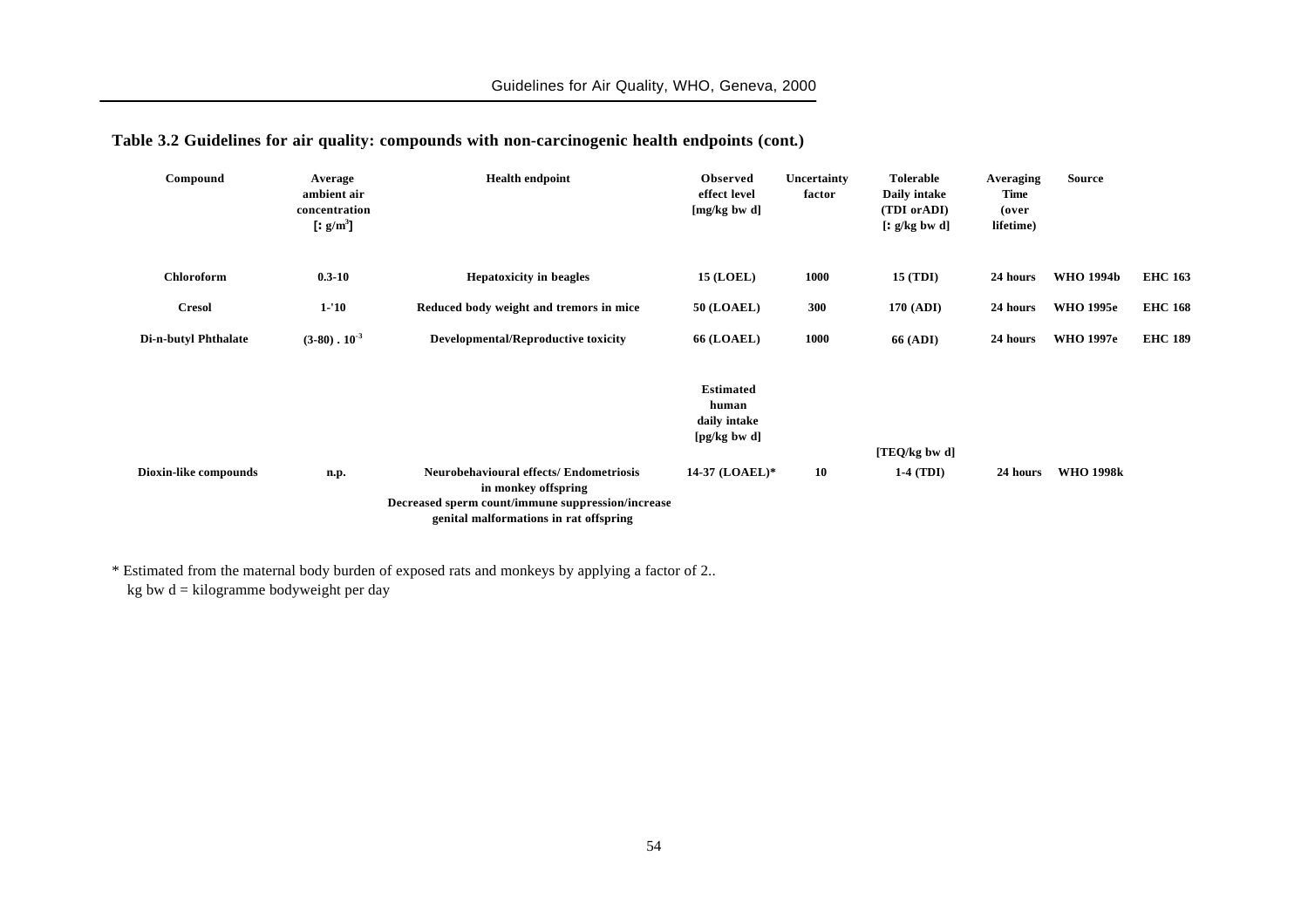Additional air pollutants were considered for which it was not possible to derive guideline values. For non-carcinogenic health endpoints these compounds include dioxins, fluorides, platinum and other compounds, for which the existing information can be extracted from the EHC series compiled in Appendix 4.

#### *Guidelines based on carcinogenic health endpoints*

In the revision of the WHO *Air Quality Guidelines for Europe* (WHO 1999a) the following compounds with carcinogenic endpoints were considered: arsenic, benzene, chromium (VI), man-made vitreous fibres, nickel, PAH, radon, trichloroethylene, and toluene. The data for acrylonitrile and vinylchloride were not revised and updated and the original guidelines are still applicable (WHO 1987). Additional carcinogenic compounds, for which unit risks could be derived from the EHC series publications, are included in the guidelines. These include acetaldehyde (EHC 167, WHO 1995d); bis(chloromethyl)ether (EHC 201, WHO 1998h); 1,2 dichloroethane (CICAD 1, WHO 1998g); diesel exhaust (EHC 171, WHO 1996b); selected nonheterocyclic PAH (EHC 202, WHO 1998i); and 1,1,2,2-tetrachloroethane (CICAD 3, WHO 1998j).

In addition, for some carcinogenic compounds, such as 1,3 butadiene and cadmium, guidelines could not be derived. Existing information on these compounds can be taken from WHO 1999a and, for other compounds, from the published documents of the *Environmental Health Criteria* series compiled in Appendix 4.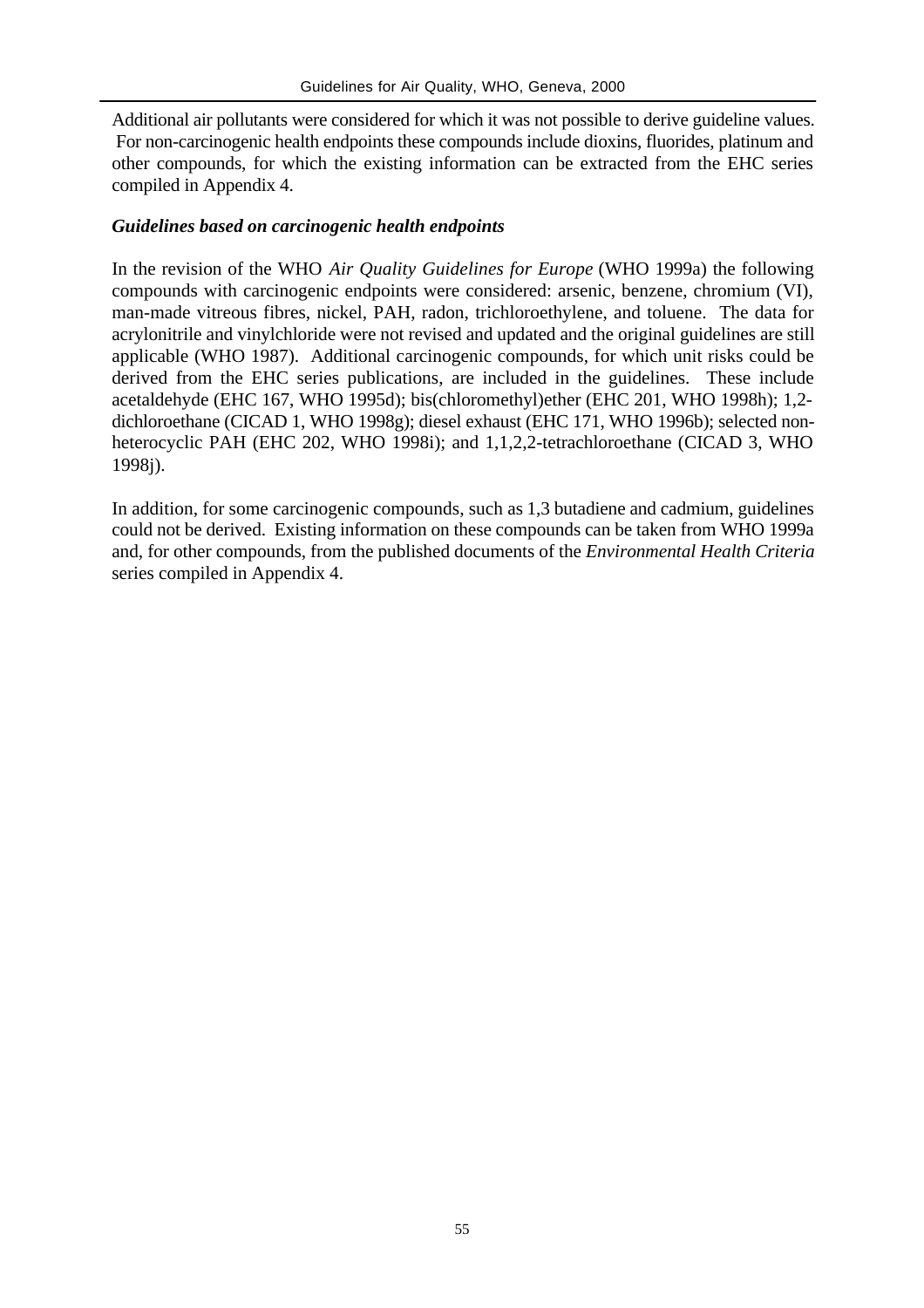Guidelines for Air Quality, WHO, Geneva, 2000

| Compound               | Average<br>ambient air<br>concentration<br>$[mg/m^3]$ | <b>Health endpoint</b>             | Unit<br>risk<br>$\left[\frac{mg}{m^3}\right]^{-1}$ | <b>IARC</b><br>classification | <b>Source</b>    |                |
|------------------------|-------------------------------------------------------|------------------------------------|----------------------------------------------------|-------------------------------|------------------|----------------|
| Acetaldehyde           | 5                                                     | <b>Nasal tumours in rats</b>       | $(1.5-9) \times 10^{-7}$                           | 2B                            | <b>WHO 1995d</b> | <b>EHC 167</b> |
| Acrylonitrile          | $0.01 - 10$                                           | Lung cancer in workers             | $2 \times 10^{-5}$                                 | 2A                            | <b>WHO 1987</b>  |                |
| <b>Arsenic</b>         | $(1 - 30)$ . $10^{-3}$                                | Lung cancer in exposed humans      | $1.5 \times 10^{-3}$                               | $\mathbf{1}$                  | <b>WHO 1999a</b> |                |
| <b>Benzene</b>         | $5.0 - 20.0$                                          | Leukemia in exposed workers        | $(4.4-7.5) \times 10^{-6}$                         | $\mathbf{1}$                  | <b>WHO 1999a</b> |                |
| Benzo[a]pyrene         |                                                       | Lung cancer in humans              | $8.7 \times 10^{-2}$                               | $\mathbf{1}$                  | <b>WHO 1999a</b> |                |
| Bis(chloromethyl)ether | No data                                               | <b>Epitheliomas in rats</b>        | $8.3 \times 10^{-3}$                               | $\mathbf{1}$                  | <b>WHO 1998h</b> | <b>EHC 201</b> |
| Chloroform             | $0.3 - 10$                                            | Kidney tumours in rats             | $4.2 \times 10-7$                                  | 2B                            | <b>WHO 1994b</b> | <b>EHC 163</b> |
| Chromium <sup>VI</sup> | $(5-200)$ . $10^{-3}$                                 | Lung cancer in exposed workers     | $(1.1-13) \times 10^{-2}$                          | $\mathbf{1}$                  | <b>WHO 1999a</b> |                |
| 1,2-Dichloroethane     | $0.07 - 4$                                            | <b>Tumour formation in rodents</b> | $(0.5-2.8) \times 10^{-6}$                         | 2B                            | <b>WHO 1998g</b> | <b>CICAD1</b>  |
| <b>Diesel exhaust</b>  | $1.0 - 10.0$                                          | Lung cancer in rats                | $(1.6-7.1) \times 10^{-5}$                         | 2A                            | <b>WHO 1996b</b> | <b>EHC 171</b> |

#### **Table 3.3 Guidelines for air pollutants with carcinogenic health endpoints**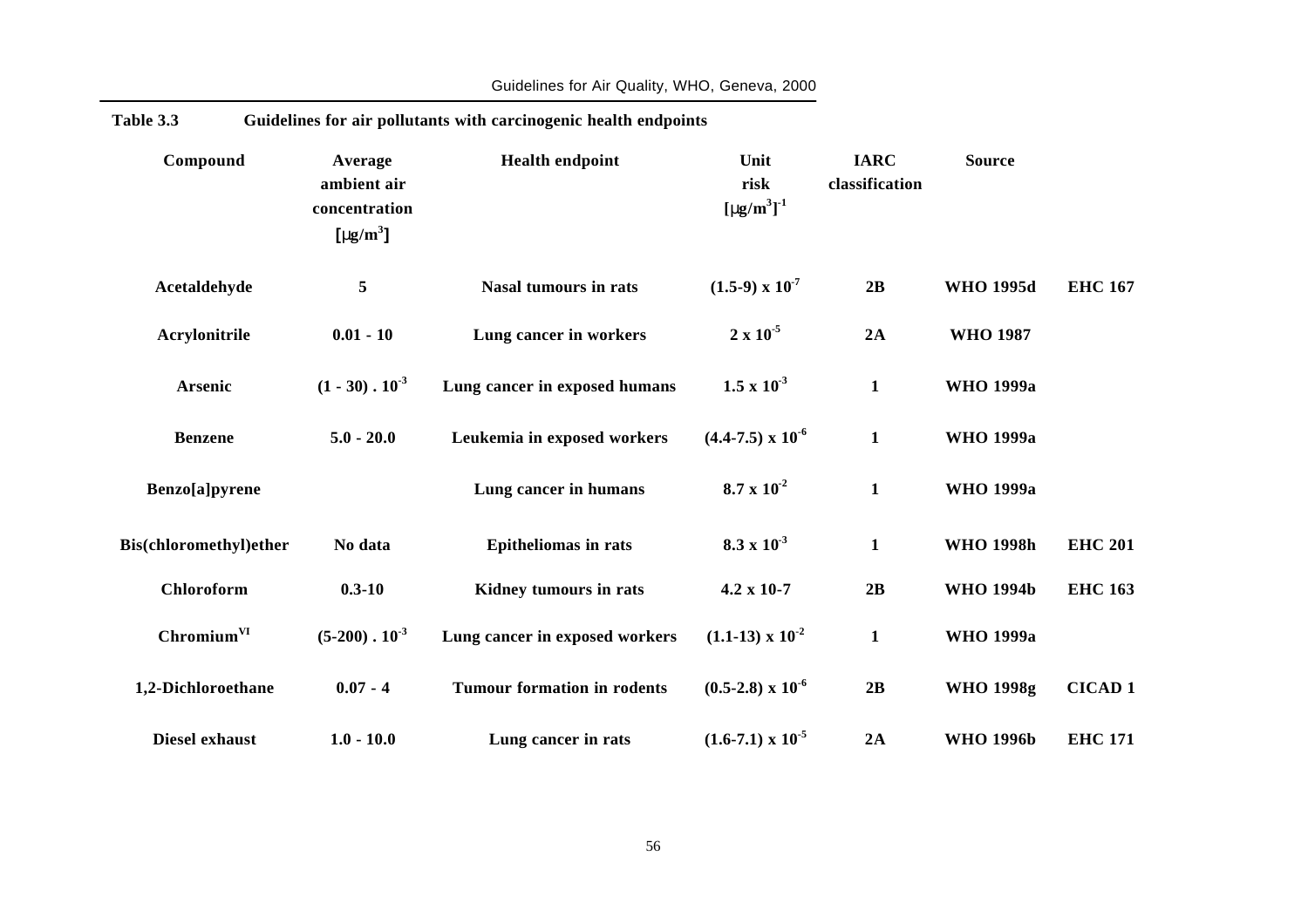Guidelines for Air Quality, WHO, Geneva, 2000

## **Table 3.3 Guidelines for air pollutants with carcinogenic health endpoints (cont.)**

| Compound                  | Average<br>ambient air<br>concentration<br>[mg/m <sup>3</sup> ] | <b>Health endpoint</b>                                                   | Unit<br>risk<br>$[mg/m^3]$ <sup>-1</sup> | <b>IARC</b><br>classification | <b>Source</b>    |                |
|---------------------------|-----------------------------------------------------------------|--------------------------------------------------------------------------|------------------------------------------|-------------------------------|------------------|----------------|
| <b>ETS</b>                | $1-10$                                                          | Lung cancer in exposed humans                                            | 10 <sup>3</sup>                          |                               | <b>WHO 1999a</b> |                |
| <b>Nickel</b>             | $1 - 180$                                                       | Lung cancer in exposed humans                                            | $3.8 \times 10^{-4}$                     | $\mathbf{1}$                  | <b>WHO 1999a</b> |                |
| PAH (BaP)                 | $(1-10)$ . $10^{-3}$                                            | Lung cancer in exposed humans                                            | $8.7 \times 10^{-2}$                     | $\mathbf{1}$                  | <b>WHO 1999a</b> |                |
| 1,1,2,2-Tetrachloroethane | $0.1 - 0.7$                                                     | Hepatocellular carcinomas in mice                                        | $(0.6-3.0) \times 10^{-6}$               | $\mathbf{3}$                  | <b>WHO 1998j</b> | <b>CICAD 3</b> |
| Trichloroethylene         | $1 - 10$                                                        | Cell tumours in testes of rats                                           | $4.3 \times 10^{-7}$                     | 2A                            | <b>WHO 1999a</b> |                |
| Vinychloride              | $0.1 - 10$                                                      | Hemangiosarkoma in exposed<br>workers<br>Liver cancer in exposed workers | $1 \times 10^{-6}$                       | 1                             | <b>WHO 1987</b>  |                |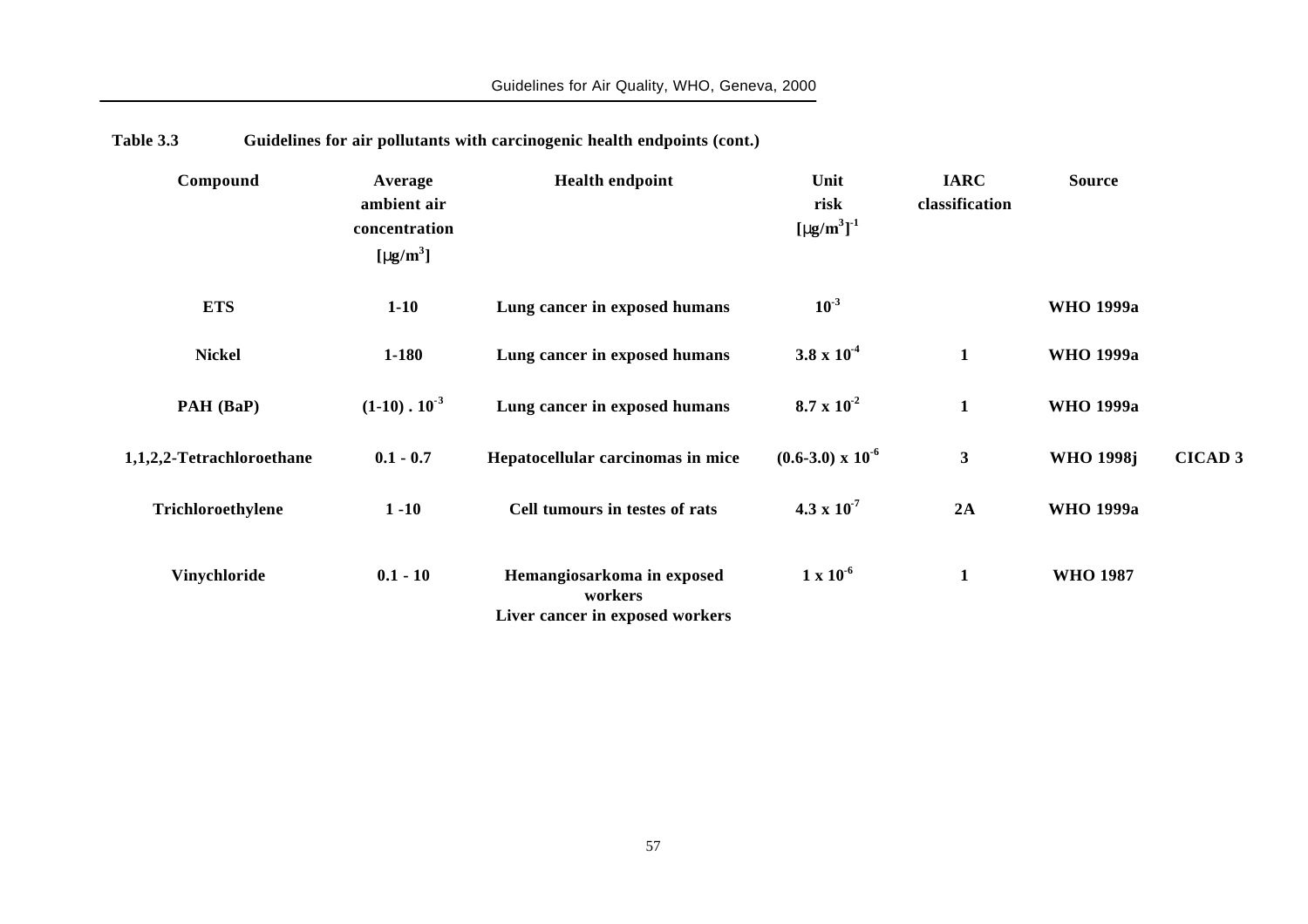For the compounds noted inTable 3.3 estimation of the unit risks is described in the references quoted. Unit risks for mixtures such as petrol exhaust, roofing tar, smokeless and smoky coal, and wood smoke can, in principle, be estimated from the potencies of these mixtures and the unit risk of benzo[a]pyrene (BaP) by use of the formula:

 $UR<sub>mixture</sub> = (potency of mixture)/(potency of "coke oven top")$  x  $UR<sub>BaP</sub>$  x (content of BaP in mixture).

In this relationship the potencies of the mixture and the potency of "coke oven top" are taken fromTable A.I.17 of EHC 202 (WHO 1998i); UR  $_{\text{mixture}}$  denotes the unit risk of the mixture and  $UR_{BaP}$  that of BaP; the unit of the content of BaP in the mixture is microgram per gram of mixture. Table 3.4 reflects the relative potencies of the mixtures, which defined as the potencies of the mixtures divided by the potency of "coke oven top" (see EHC 202, WHO 1998i).

| Relative potencies of certain mixtures | Table 3.4. |  |  |  |  |
|----------------------------------------|------------|--|--|--|--|
|----------------------------------------|------------|--|--|--|--|

| <b>Mixture</b>        | <b>Relative potency of</b><br>mixture |
|-----------------------|---------------------------------------|
| Petrol exhaust        | 0.736                                 |
| Roofing tar           | 0.145                                 |
| <i>Smokeless coal</i> | 0.368                                 |
| Smoky coal            | 1.026                                 |
| Wood smoke            | 0.759                                 |

For example, the BaP content of wood smoke has been estimated to range between 1 and 29 [mg BaP/g of mixture] (Ward 1999). Inserting all quantities into the above equation leads to a unit risk for wood smoke in the range of  $(0.07\t{-}1.9) \times 10^{-7}$  [ $\mu$ g/m<sup>3</sup>]<sup>-1</sup>. If the BaP content of other mixtures are known the unit risk can be estimated in a similar way.

Using the potencies of other non-heterocyclic polycyclic hydrocarbons relative to BaP (see Table AI.9 of EHC 202, WHO 1998i), unit risks can also be given as a rough estimate for these compounds by using of the formula (results are given in Table 3.5)

 $UR_{\rm compound} =$  (potency of compound)/(potency of BaP) x  $UR_{\rm BaP}$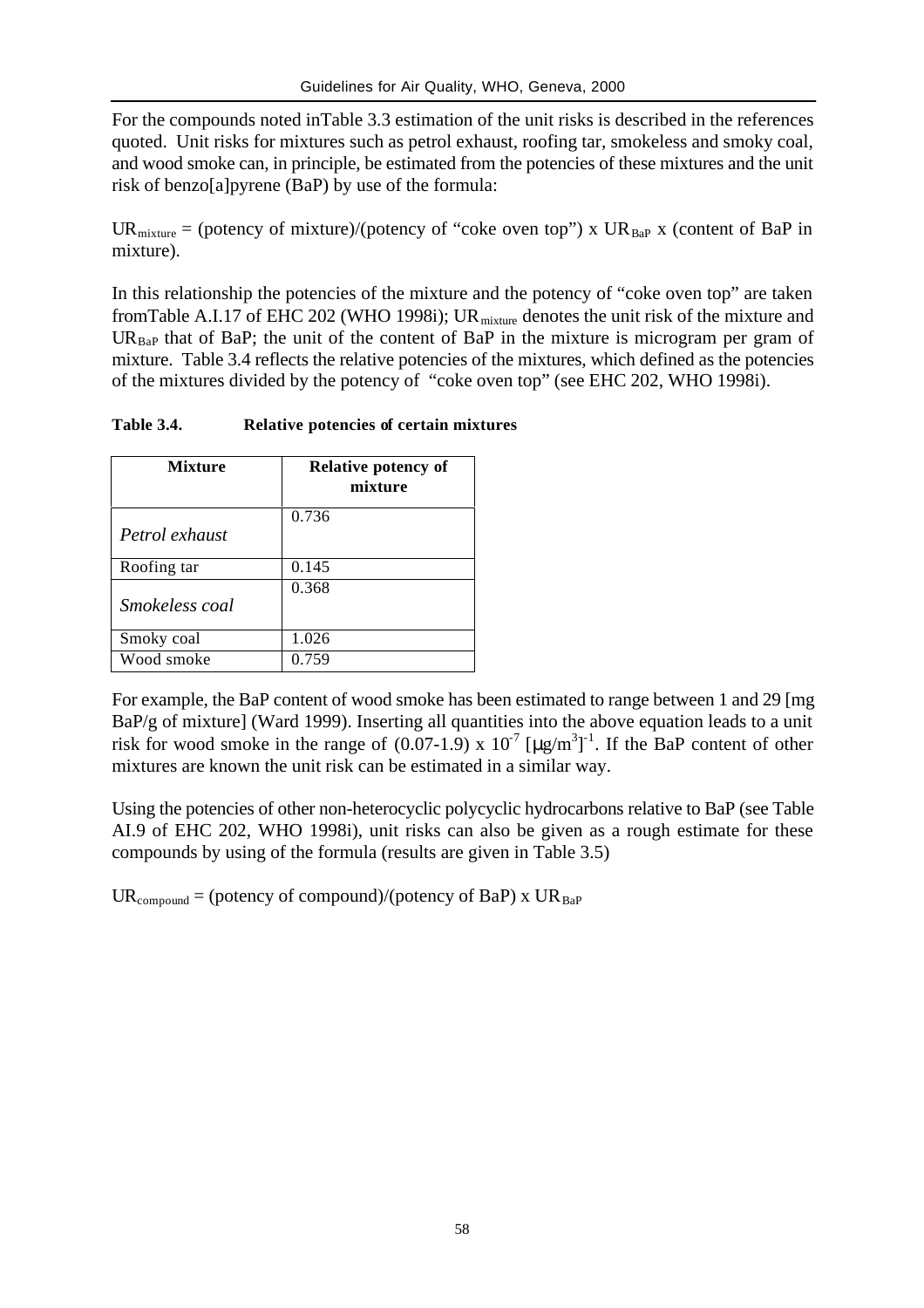| Compound                    | <b>Relative potency range</b><br>compared to BaP | Unit risk<br>$\left[\frac{mg}{m^3}\right]^{-1}$ |
|-----------------------------|--------------------------------------------------|-------------------------------------------------|
| Anthanthrene                | $0.28 - 0.32$                                    | $(2.4 - 2.8) \times 10^{-2}$                    |
| Benz[a]anthracene           | $0.014 - 0.145$                                  | $(1.2 - 13) \times 10^{-4}$                     |
| Benzo[a]pyrene              | 1                                                | $8.7 \times 10^{-2}$                            |
| Benzo[b]fluoranthene        | $0.1 - 0.141$                                    | $(0.87 - 1.2) \times 10^{-2}$                   |
| Benzo[j]fluoranthene        | $0.045 - 0.1$                                    | $(0.4 - 0.87) \times 10^{-2}$                   |
| Benzo[k]fluoranthene        | $0.01 - 0.1$                                     | $(8.7 - 87) \times 10^{-4}$                     |
| Chrysene                    | $0.001 - 0.1$                                    | $(8.7 - 870) \times 10^{-5}$                    |
| Cyclopenta[cd]pyrene        | $0.012 - 0.1$                                    | $(1 - 8.7) \times 10^{-3}$                      |
| Dibenzo[a,e]pyrene          | 1                                                | $8.7 \times 10^{-2}$                            |
| Dibenz[a,c]anthracene       | 0.1                                              | $8.7 \times 10^{-3}$                            |
| Dibenz[a,h]anthracene       | $0.89 - 5$                                       | $(7.7 - 43.5) \times 10^{-2}$                   |
| Dibenzo[a,l]pyrene          | 100                                              | $8.7 \times 10^{-0}$                            |
| Dibenzo[a,e]fluoranthene    | 1                                                | $8.7 \times 10^{-2}$                            |
| Dibenzo[a,h]pyrene          | $1 - 1.2$                                        | $(8.7 - 10.4) \times 10^{-2}$                   |
| Dibenzo[a,i]pyrene          | 0.1                                              | $8.7 \times 10^{-3}$                            |
| Fluoranthene                | $0.001 - 0.01$                                   | $(8.7 - 87) \times 10^{-5}$                     |
| Indeno $[1,2,3,-cd]$ pyrene | $0.067 - 0.232$                                  | $(5.8 - 20.2) \times 10^{-3}$                   |

#### **Table 3.5. Estimate of unit risks for several polycyclic aromatic hydrocarbons**

Air quality guidelines for man-made vitreous fibres and radon were also revised Man-made vitreous fibre (MMVF) concentrations have been measured in only a few studies and have been found to average about 340 fibres per cubic metre ( $F/m<sup>3</sup>$ ) in ambient air and 570  $F/m<sup>3</sup>$  in indoor air. Maximum values were 2400  $\text{F/m}^3$  in ambient air and 5600  $\text{F/m}^3$  in indoor air. Several types of refractory ceramic fibres were found to be carcinogenic in inhalation studies in animals. The IARC classified ceramic fibres as possibly carcinogenic to humans (Group 2B). From inhalation studies in animals, the unit risk for lung tumours for a lifetime exposure to 1000  $F/m<sup>3</sup>$  was estimated to be 10<sup>-6</sup> per fibre/m<sup>3</sup> for fibres of length below 5  $\mu$ m.

Radon is another indoor air pollutant known to cause lung cancer in humans. Average indoor concentrations range between 20 and 200 Bq/m<sup>3</sup>. A study of lung cancer in workers showed a linear increase in lung cancer in response to increases in estimated radon exposure (Pershagen et al. 1994). Figure 3.9 shows the estimated proportion of lung cancers that can be attributed to residential radon. This figure can be used to assess the risk of radon exposure.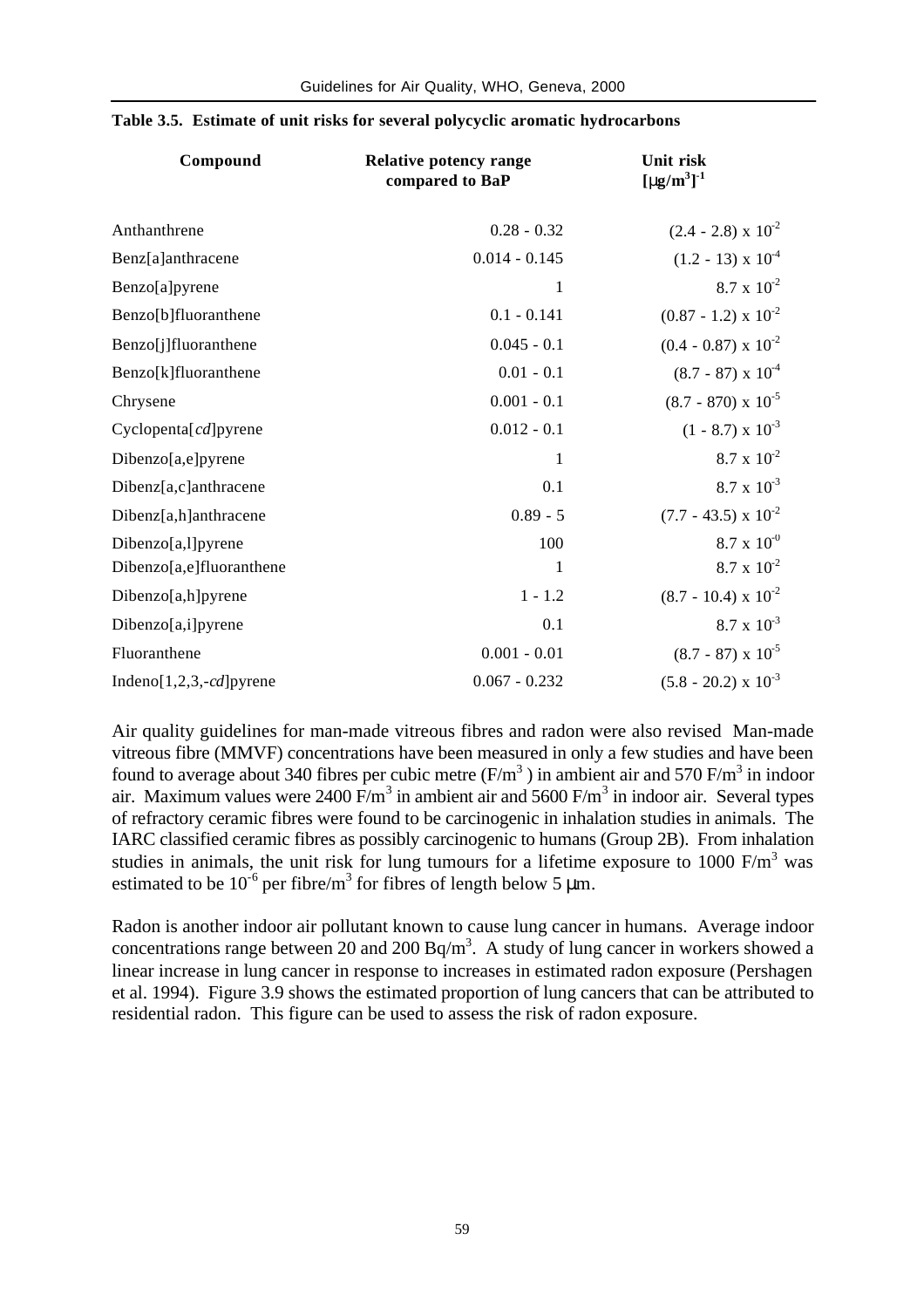

**Figure 3.9. The proportion of lung cancers attributable to radon exposure.**

## *3.3 Classical air pollutants: applicability of WHO* **Air Quality Guidelines for Europe** *on a world-wide scale*

In the derivation of the WHO *Air Quality Guidelines for Europe*, assumptions were made for some compounds, which may not be applicable in some parts of the world. For some, but not all, pollutants the importance of different routes of exposure may vary from country to country. It should be understood that if such factors were to be taken into account then different guidelines could be derived. It is important that regulatory authorities should answer the following question before adapting for local use a guideline from the *Air Quality Guidelines for Europe*: Do local circumstances give cause to doubt the likely validity of the guideline set out in the WHO *Air Quality Guidelines* as a basis for setting local guidelines or standards? For a number of pollutants a unit risk assessment has been provided. These assessments are also dependent upon considerations of the comparative importance of different routes of exposure.

## *3.4 Studies of effects of air pollutants on health in WHO regions*

As discussed above, the effects of air pollutants on health vary depending on several factors. These include the level of exposure and the susceptibility of the exposed population. The susceptibility of the population is affected by factors such as the numbers of young children and older people, as well as the proportion of people suffering from asthma and other chronic respiratory conditions. Epidemiological studies reflect this variation in sensitivity by showing different associations between levels of exposure and health effects for different subpopulations. In addition, sources and patterns of exposure, e.g. indoor and outdoor exposures, are likely to differ substantially from region to region. In part this is dependent upon weather conditions.

These factors and the variation in response-concentration relationships are powerful arguments for health studies being undertaken in the different WHO Regions on the effects of air pollutants.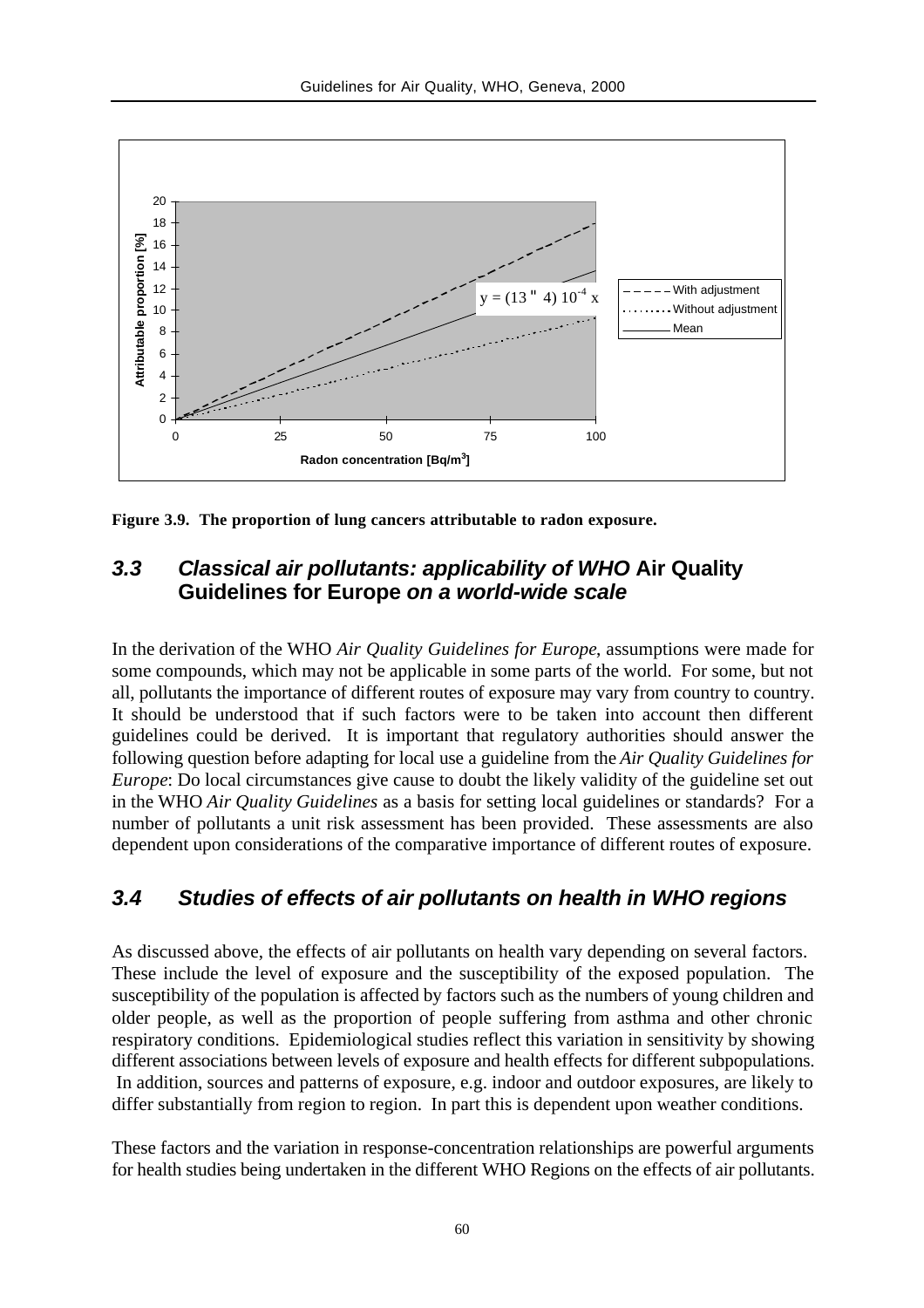It could be a mistake to simply adopt response-concentration relationships derived from Western European or North American studies for general use.

No general review drawing together the results of epidemiological studies on air pollution across the WHO Regions has been published. Regions differ significantly in terms of the number of studies undertaken and in the quality of those studies. Many, perhaps most, studies are done with the intention of characterising the local problem and quantifying the effects of air pollution on health. Preliminary studies to assess whether there is a problem are common.

Recent developments in our understanding of the effects of air pollutants on health suggest that, at least for particulate matter and  $O_3$ , all levels of exposure above zero are associated with effects on health. That pollutants such as sulphur and  $NO<sub>2</sub>$  should be regarded as no-threshold compounds seems toxicologically implausible, although such a conclusion is difficult to avoid given the current time-series data.

#### **Sulphur dioxide**

#### *Latin America*

Few epidemiological studies conducted in Latin America have investigated the effect of  $SO<sub>2</sub>$  on health. In a study conducted in Chile close to an industrial area where  $SO_2$  annual means ranged from 101-145  $\mu$ g/m<sup>3</sup>, and maximum daily averages from 405-1230  $\mu$ g/m<sup>3</sup>, an increase of 50  $\mu$ g/m<sup>3</sup> in the SO<sub>2</sub> daily mean value was related to a 4% increase in cough frequency (95% CI: 1-7%), a 3% increase in phlegm production (95% CI: 0-6%) and a 4% increase in wheeze occurrence (95% CI: 0-11%), with a one-day lag among children with chronic respiratory symptoms (Sanchez-Cortez 1997). A significant change in evening peak flow measurements was also observed. No effects were observed in children without chronic respiratory symptoms. In this study, health effects were observed at levels lower than 125  $\mu$ g/m<sup>3</sup> (the WHO guideline) among susceptible children. However,  $SO_2$  may have interacted with  $PM_{10}$  levels, which ranged from 5 to 125  $\mu$ g/m<sup>3</sup> in this study.

In the same study, when areas with different long-term ambient levels of  $SO<sub>2</sub>$  were compared (70)  $\mu$ g/m<sup>3</sup> vs. 130  $\mu$ g/m<sup>3</sup> annual mean over 3 years), the prevalence of chronic respiratory symptoms was higher in the area with the higher  $SO_2$  annual means (30% vs. 14% for chronic cough and 14.3% vs. 6.1% for wheezing). The differences were statistically significant (Sanchez-Cortez 1997). PM $_{10}$  annual means were low in both areas.

#### *Mediterranean Region*

Few studies have investigated the effects of air pollution on health in the Eastern Mediterranean region. In one study of residents of the Shoubra El-Kheima industrial area of Egypt results showed that 37.4% of the examined sample (4730 subjects) suffered from chronic obstructive pulmonary diseases (COPD) and the prevalence increased with age (El-Samara et al. 1984). This study found that 1478 students (out of the studied group of 6380 students) were suffering from COPD. A strong positive correlation was recorded between  $PM_{10}$  level and incidence of asthma.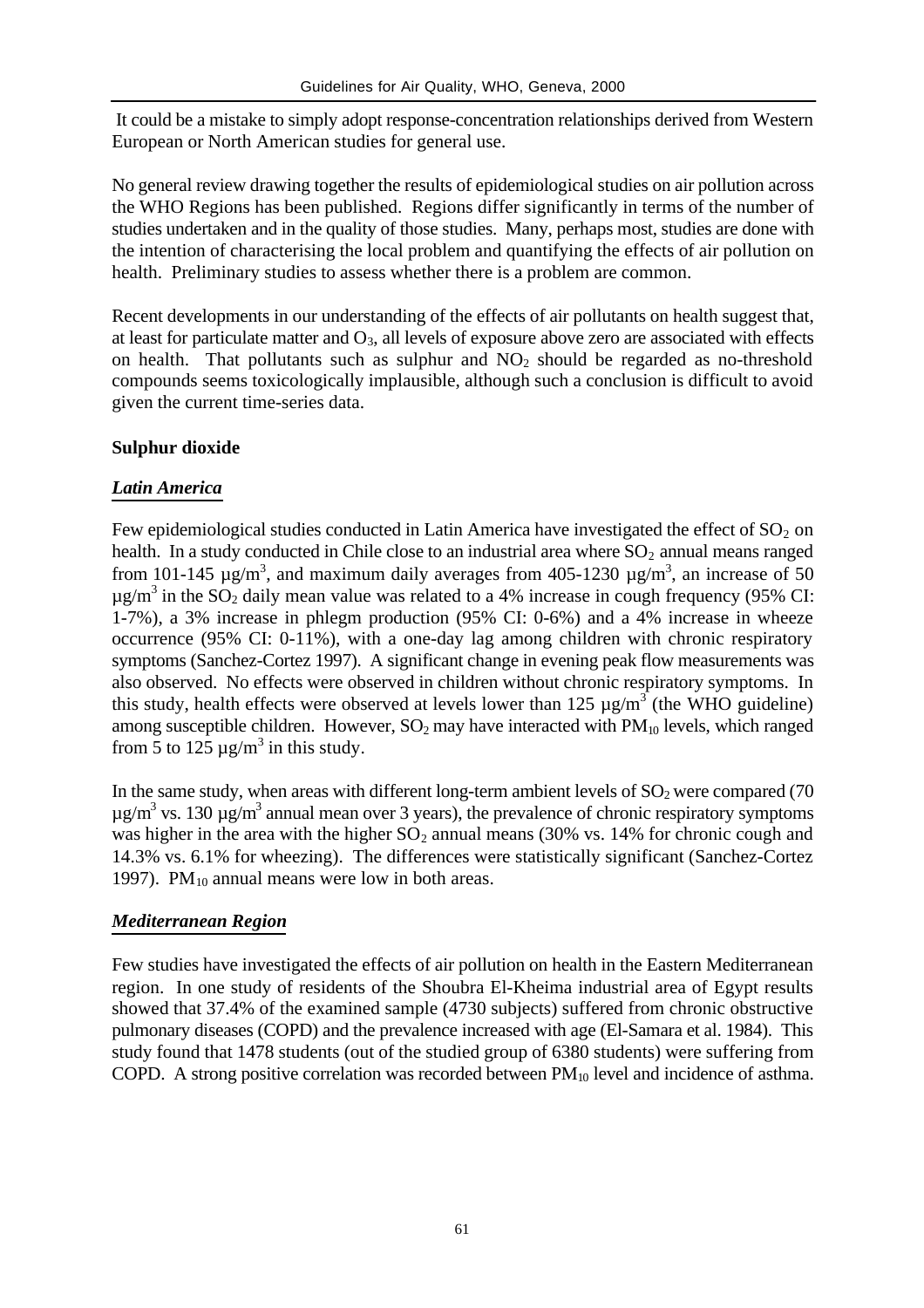#### *Western Pacific Region*

### *Japan*

An epidemiological survey in Japan from 1981 to 1983 involved schoolchildren aged 6-12 years (Nitta et al. 1993; Ono et al. 1990; Nakai et al. 1995). Annual mean concentrations in urban areas ranged from 26.8-30.9 µg/m<sup>3</sup> SO<sub>2</sub>. Suburban area levels ranged from 20.5-23.9 µg/m<sup>3</sup> and background levels from 13.3-22.9  $\mu$ g/m<sup>3</sup>. Comparison of the effect of SO<sub>2</sub> on human health in the different areas showed that the prevalence of asthmatic symptoms, of chest congestion and of phlegm significantly correlated with annual mean levels of  $SO_2$ .

### *China*

Epidemiological investigations in China show short-term exposure to 280  $\mu$ g/m<sup>3</sup> SO<sub>2</sub> was correlated with apparent effects on the health of traffic police, whose respiratory function was reduced by 29-64%, and whose incidence of chronic rhinitis and pharyngitis was raised by 30- 90%, compared with the control group (BMEPB 1980). Where the annual average air concentration of SO<sub>2</sub> was 260  $\mu$ g/m<sup>3</sup>, secondary and elementary school students had a much higher incidence of chronic respiratory diseases than in less polluted areas. For example, the incidence of tonsil suppuration was increased 5.1-fold, simple rhinitis by 1.1-fold and nose engorgement by 0.9-fold (BMEPB 1980). Under long exposure to an annual average of 175  $\mu$ g/m<sup>3</sup> SO<sub>2</sub> (with 550  $\mu$ g/m<sup>3</sup> particulate matter also present), the three-year average mortality from pulmonary heart disease and respiratory diseases in the community was twice that of the control group (GMEPB 1980).

A study was conducted on the influence of  $SO_2$  pollution on lung function of children and women (Chen et al. 1993). It found that at annual average concentration of 140  $\mu$ g/m<sup>3</sup> (with 150  $\mu$ g/m<sup>3</sup> particulate matter), SO<sub>2</sub> is associated with lower levels of lung function in children at the ages of 10-12, with major decreases in FVC and FEV<sub>1</sub>. For each 60  $\mu$ g/m<sup>3</sup> increment in annual average concentration of  $SO_2$ , there was an average 99 ml drop in the children's FVC and a 70 ml drop in FEV<sub>1</sub>. The FVC of women was decreased by 57 ml under the same conditions. In addition, it was found that  $SO_2$  can affect women's non-specific immunity in parts of their respiratory passages, lowering their average concentration of saliva lysozyme by 5.6 µg/ml and specific immuneglobuline by 32 µg/ml (Chen et al. 1995).

### *South East Asia*

The results of epidemiological studies in India indicate that adverse health effects can be associated with ambient air SO<sub>2</sub> at an annual average concentration of 40  $\mu$ g/m<sup>3</sup>. Interpretation of these findings is complicated by the high co-existing particle levels, as well as by a number of additional local factors. These include high indoor and occupational exposure to air pollutants, below average health conditions and poor nutritional status, unsafe water supply, poor general hygiene etc.

A study of 4129 community residents of three areas of Bombay, representing three grades of air pollution conditions (based on secondary data), and a fourth area 40 km away towards the southeast as a control, found:

i. Higher morbidity in the two more polluted areas for breathing problems, cough and common colds. The city's residents in the polluted zone were the healthiest, even in comparison to rural populations. Other symptoms related to pollution were headache, eye irritation, chest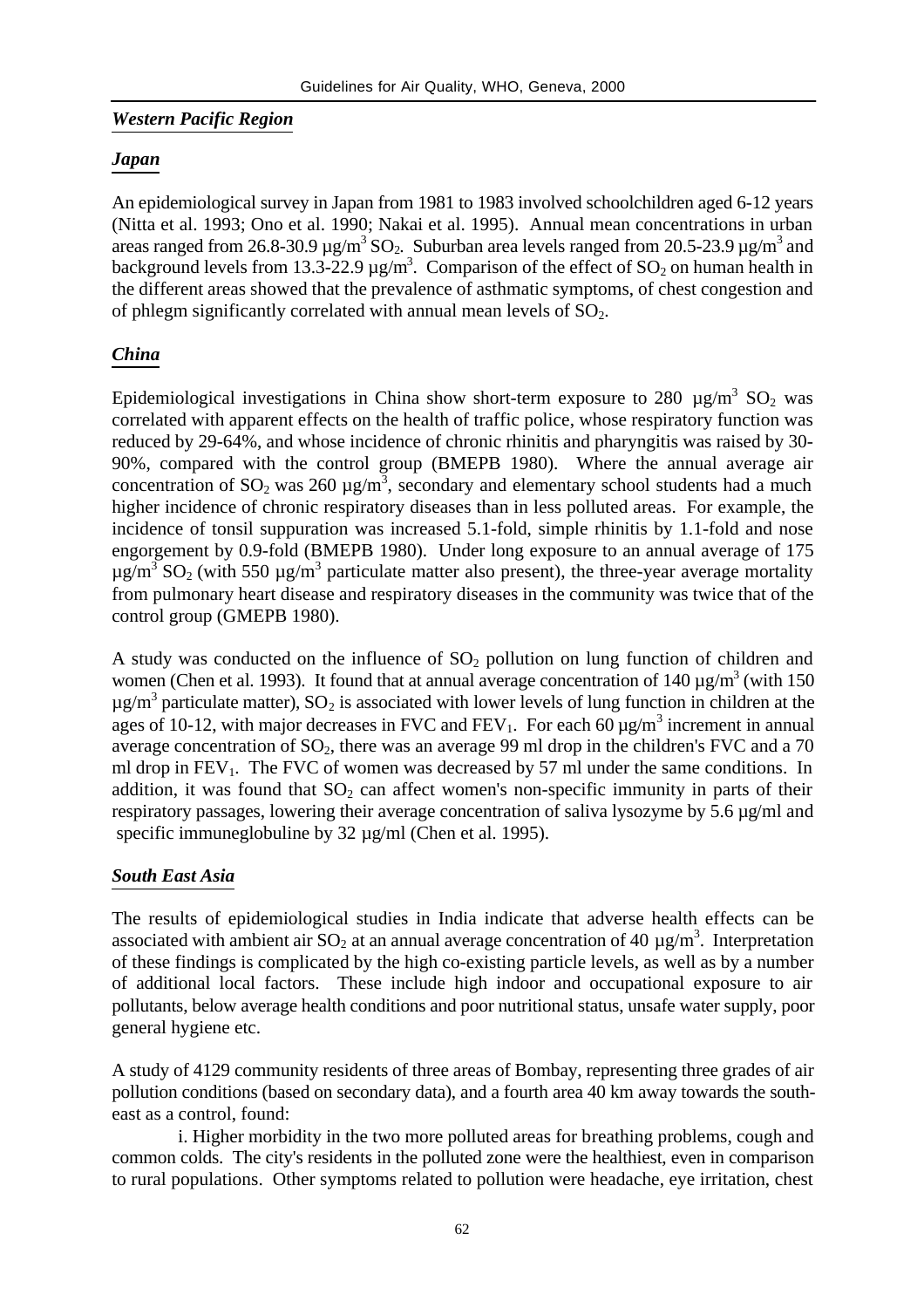pain, skin lesions and intermittent cough.

ii. In the urban low pollution area there was a larger prevalence of cardiac complaints.

| Disease            | Urban $SO_2$ levels               |                   |                           |                 |  |  |
|--------------------|-----------------------------------|-------------------|---------------------------|-----------------|--|--|
|                    | Low (<50 $\mu$ g/m <sup>3</sup> ) | Intermediate (51- | High ( $>100 \mu g/m^3$ ) | Rural (control) |  |  |
|                    |                                   | $100 \mu g/m^3$ ) |                           |                 |  |  |
| Dyspnea            | 3.2                               | 6.0               | 7.3                       | 5.5             |  |  |
| Chronic cough      | 1.7                               | 2.7               | 5.1                       | 3.3             |  |  |
| Intermittent cough | 0.4                               | 5.8               | 15.6                      | 3.7             |  |  |
| Frequent colds     | 12.1                              | 20.8              | 18.0                      | 11.0            |  |  |
| Chronic bronchitis | 2.3                               | 4.5               | 4.5                       | 5.0             |  |  |
| Cardiac disorders  | 8.2                               | 4.3               | 6.8                       | 2.7             |  |  |

**Table 3.6. Standardised prevalence of selected diseases in Bombay (after Kamat and Doshi 1987)**

A study (Kamat et al. 1992) of 4 comparable communities in central and north-eastern Bombay (2 each) among randomly matched 349 subjects in 1988-1989, along with ambient  $SO_2$ ,  $NO_2$  and SPM air monitoring was carried out in Parel, Maravali, Deonar and Dadar. Air pollutant levels in winter were higher particularly for  $SO_2$  in Parel (up to 584  $\mu$ g/m<sup>3</sup>) and Maravali; Deonar showed lower pollution. Clinical respiratory symptoms were higher in Parel and Maravali (cough 12% and 11.2%, dyspnea 17% and 13.3% respectively). Cardiac problems were commoner in Parel (11.0%). Maravali had a high prevalence for headache and eye irritation (9.5%). Those using kerosene suffered more than those using gas (22.2% as compared to 9.2%) Lung functions  $(FVC, FEV<sub>1</sub>)$  were lowest in Parel for males and in Maravali for females. Expiratory flow rates were lower at Dadar, followed by Maravali. Despite lower  $SO_2$  pollution, symptoms in Maravali residents were comparable to those in Parel. It was conjectured that this may be due to added effect of diesel exhausts  $(NO<sub>2</sub>, SPM)$  or other unmeasured chemicals.

### **Nitrogen dioxide**

### *Latin America*

There are few data from Latin America on the impact of outdoor sources of  $NO<sub>2</sub>$  exposure on health. As in many Latin American cities,  $NO<sub>2</sub>$  levels are usually low (WHO 1998b). However, in a preliminary study conducted in Sao Paulo, Brazil (Saldiva et al. 1995), a 75  $\mu$ g/m<sup>3</sup> increase in NO2 was related to a 30% increase in mortality for respiratory illness among children less than five years old.

In Mexico City, a time-series study of hospital emergency visits among children less than 15 years of age found NO2 daily levels correlated with upper respiratory illnesses (Tellez-Rojo et al. 1999). Stronger associations were observed during the winter months, when  $NO_2$  levels ranged from 40-160  $\mu$ g/m<sup>3</sup> (mean 90  $\mu$ g/m<sup>3</sup>), and O<sub>3</sub> levels from 82-740  $\mu$ g/m<sup>3</sup> (mean 368  $\mu$ g/m<sup>3</sup>). The correlation coefficient between pollutants and illness was 0.44. The highest indicated effect of NO<sub>2</sub> was observed with a two-day lag. A 56  $\mu$ g/m<sup>3</sup> increase in daily NO<sub>2</sub> ambient concentration was associated with a 39% increase in upper respiratory illnesses (95% CI: 28-51%). However, given the mixture of contaminants, and the general low  $NO<sub>2</sub>$  levels observed in this study, it is not possible to ascertain that  $NO<sub>2</sub>$  is the contaminant responsible for the observed effects.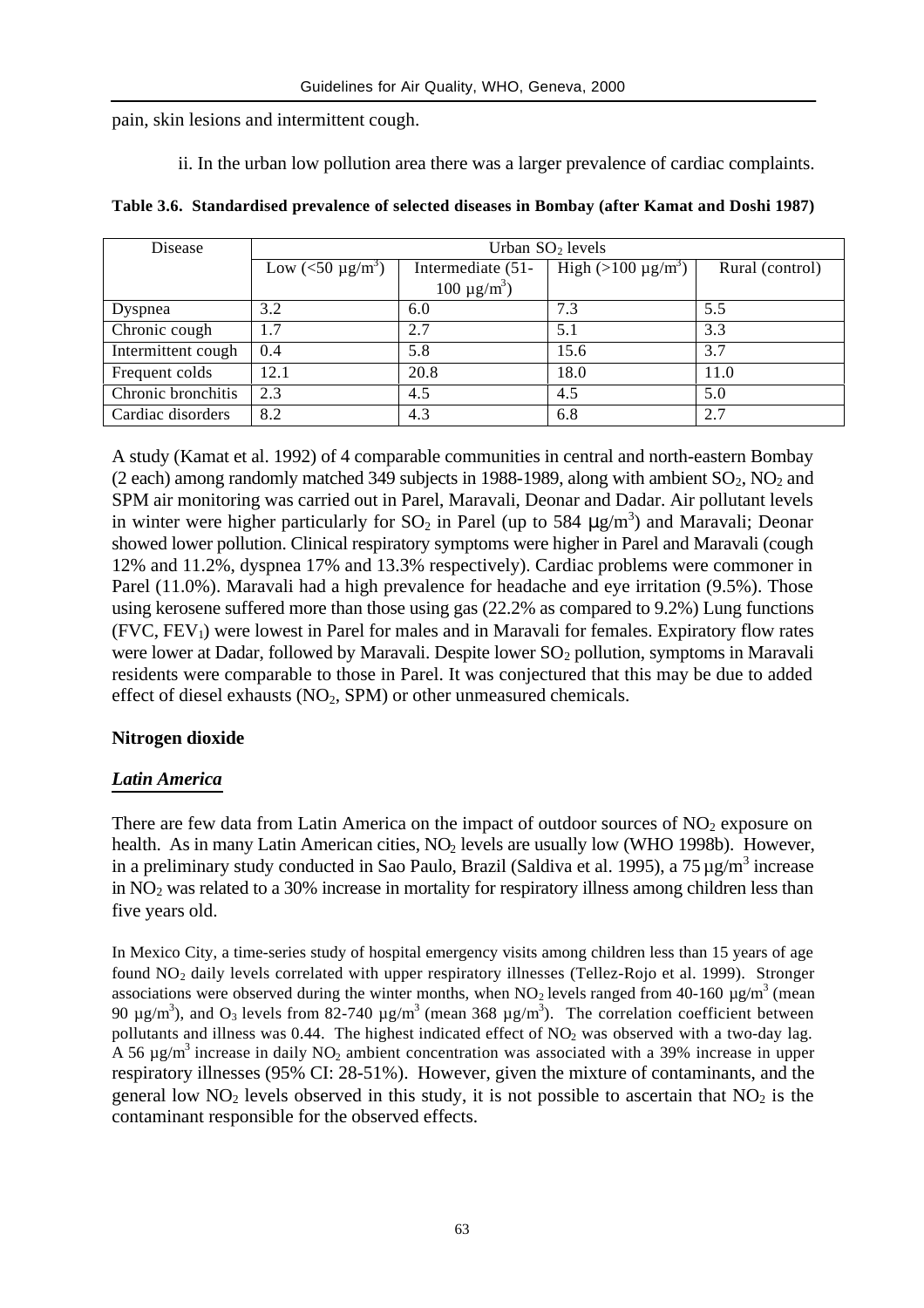#### *Western Pacific Region*

#### *Japan*

From 1992 to 1995, the Japanese Environment Agency surveyed the health effects of air pollutants in about 15 000 schoolchildren (EA 1997). The results showed that the prevalence of asthmatic symptoms was higher at  $NO<sub>2</sub>$  levels above 37.6  $\mu$ g/m<sup>3</sup> than below this level. In general, however, the levels of  $NO<sub>2</sub>$  in Japan are not high enough to demonstrate a clear causeeffect relationship between the prevalence of asthmatic symptoms and  $NO<sub>2</sub>$  concentration. But neither are they low enough to rule out a causal relationship.

A survey of respiratory symptoms as a function of distance from roads with heavy traffic showed that the prevalence rate of respiratory symptoms, such as chronic cough and wheezing, was higher in residents nearer roads (Nitta et al. 1993; Ono et al. 1990). When there were no indoor  $NO<sub>2</sub>$  sources except for gas cooking stoves, both indoor and individual levels of  $NO<sub>2</sub>$  were attributable primarily to automobile exhaust (Nakai et al. 1995).

It has been reported that an interaction between air pollution, especially  $NO<sub>2</sub>$ , and high temperature, may synergistically increase lung cancer mortality rates, since regional differences in age-adjusted lung cancer rates were explained by an interaction between  $NO<sub>2</sub>$  and temperature (Choi et al. 1997).

### *China*

In recent years, epidemiological studies examined  $NO<sub>2</sub>$  concentrations in kitchens of 160 city dwellers, as well as urine hydroxyproline (HOP) levels of individuals after 24-hour exposures. The results showed that in liquid petroleum gas  $(LPG)$  -fuelled kitchens,  $NO<sub>2</sub>$  peak concentrations can reach 990-1,809  $\mu$ g/m<sup>3</sup> at the moment of ignition, 17-37.5 -fold higher than the daily average concentration of 50  $\mu$ g/m<sup>3</sup> (background concentration). Also, the urine HOP levels of individuals cooking in LPG-fuelled kitchens were higher than those cooking in coal fuelled kitchens (Zhang Jinhiang et al. 1996). In contrast,  $NO<sub>2</sub>$  exposures produced by burning coal was significantly higher than those resulting from the burning of LPG.

A survey in four cities showed that the daily average value of indoor  $NO<sub>2</sub>$  concentration was 53  $\mu$ g/m<sup>3</sup>, and elevated levels of SO<sub>2</sub>, CO and TSP were recorded. Studies of primary school students aged 10-15 years residing in this environment showed 30-70% suffer from coughing, and 7-40% suffer from phlegm; and the incidence of tonsillitis and hyperplasia of retropharyngeal lymph folliculi are 7-17% and 15-16%, respectively. In addition, effects on immunity indices (such as PHA skin test and saliva lysozyme) were also observed (Wang Jin et al. 1989; Qin Yuhui et al. 1990).

Studies on 60 healthy Beijing children aged 9-11 years, and exposed to  $NO<sub>2</sub>$  at a daily average level of 70-110  $\mu$ g/m<sup>3</sup>, with the peak values of 150-260  $\mu$ g/m<sup>3</sup> for two months, reported a negative correlation between  $NO<sub>2</sub>$  concentration and peak expiratory flow rates (PEFR). The results indicate that increased  $NO<sub>2</sub>$  level could affect children's respiratory function, aggravate air duct blocking and subsequently reduce PEFR (Wang Lihua et al. 1994). Long-term exposure to 50-100  $\mu$ g/m<sup>3</sup> NO<sub>2</sub> may significantly affect children's respiratory and immunity systems; and it may have similar effects on sensitive adults.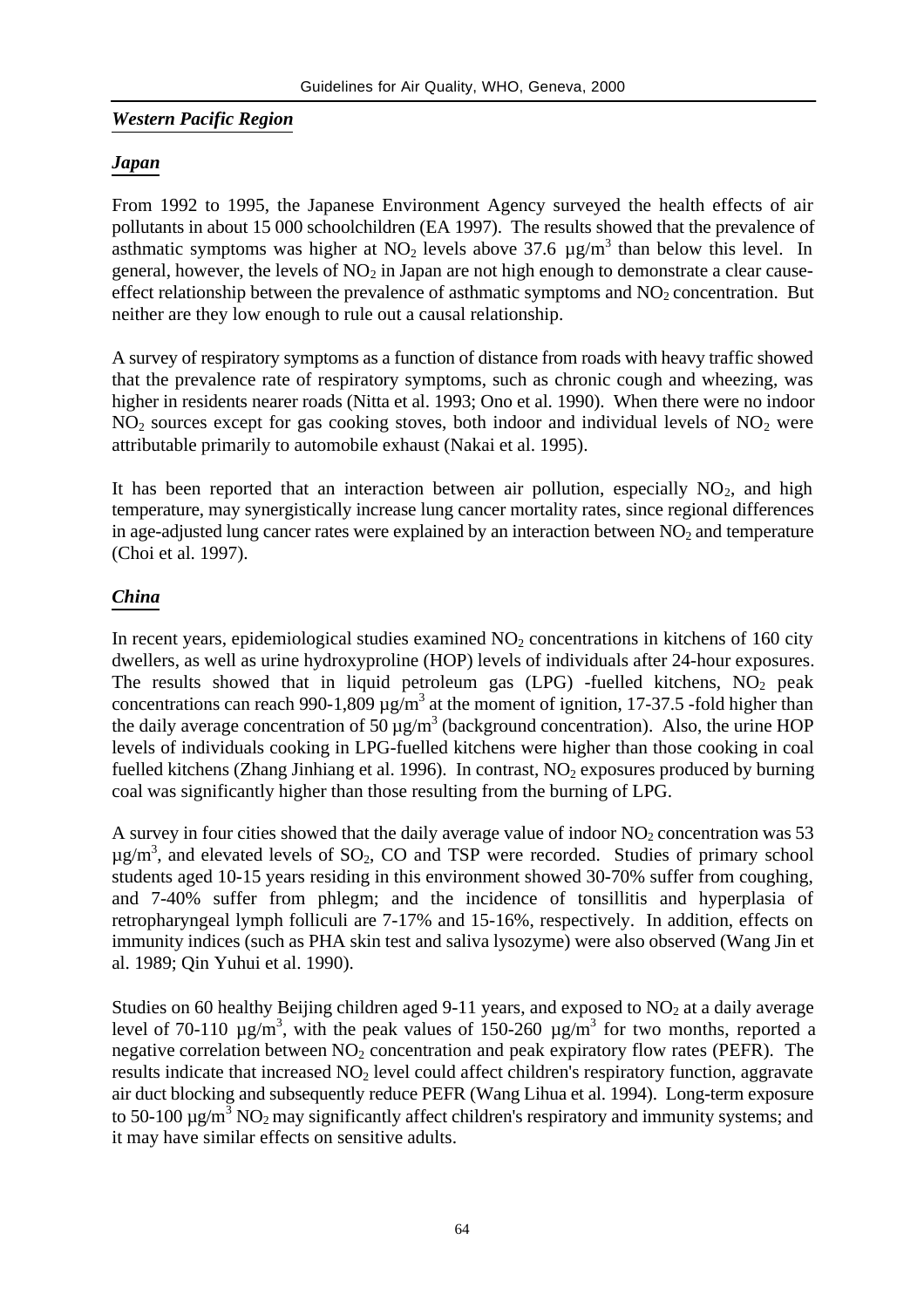#### *Australia*

Morgan et al. (1998) examined the effects of outdoor air pollutants on daily hospital admissions in Sydney, Australia. A time-series analysis of counts of daily hospital admissions and outdoor air pollutants (1990-1994) showed that an increase in the daily maximum 1-hour concentration of NO2 from the 10th to the 90th percentile was associated with an increase of 5.29% (95% CI: 1.07% to 9.68%) in childhood asthma admissions and 4.60% (95% CI: -0.17% to 9.61%) in COPD admissions. A similar increase in daily maximum 1-hour particle concentration was associated with an increase of 3.01% (95% CI: -0.38% to 6.52%) in COPD admissions. An increase from the 10th to the 90th percentile in daily maximum 1-hour  $NO<sub>2</sub>$  was associated with an increase of 6.71% (95% CI: 4.25% to 9.23%) in heart disease admissions among those 65 years and older. Increases in heart disease, COPD and childhood asthma were associated with increased NO<sub>2</sub> levels.

#### **Carbon monoxide**

#### *Mediterranean Region*

In Cairo, CO concentrations greater than the WHO *Guidelines for Air Quality* values were recorded in streets having moderate-to-heavy traffic densities in residential areas and in the city centre (Nasralla 1997). These concentrations resulted in high levels of COHb in the blood of traffic policemen, sometimes reaching more than 10%. This study also found a significant direct relationship between ischemic heart disease and COHb level in Cairo traffic policemen (Salem 1990).

#### *Western Pacific Region*

### *China*

Chinese middle-school students residing in a relatively low-pollution district of Shenyang, and undergraduate students studying at a relatively low-pollution district of Beijing, had average blood COHb concentrations of 0.8 % and 0.5 % respectively. Research on the effect of indoor CO on children aged 8-13 years showed that for rooms with individual heating the average CO content was 12.4 mg/m<sup>3</sup> and the COHb blood levels in these children was 4.17%. In rooms with central heating, the CO concentration was  $6.4 \text{ mg/m}^3$  and the COHb levels in was 1.79% (Liu Jifang et al. 1992). This study also showed that in individually heated rooms the children's saliva lysozyme exhibited lower activity than that in centrally heated rooms; and immunoglobulin G content of the former is less than that of the latter. This phenomenon suggests that CO pollution could result in hypoimmunity for children (Liu Jifang et al. 1992).

#### **Ozone and other photochemical oxidants**

#### *Latin America*

Several studies conducted in Mexico City have illustrated the association of acute peak daily  $O<sub>3</sub>$ concentration with respiratory health. A study conducted among children reported both acute and subacute effects of O<sub>3</sub> on lung functions (Castillejos et al. 1992). A 106  $\mu$ g/m<sup>3</sup> rise in the mean 48-hour  $O_3$  levels was associated with a decrease of 2% in  $FEV_1$ , and a 7.4% decrease in the forced expiratory flow  $\text{FEF}_{25-75}$ . A greater decrease in these parameters was observed in children with chronic cough, chronic phlegm or wheeze. In another study, conducted among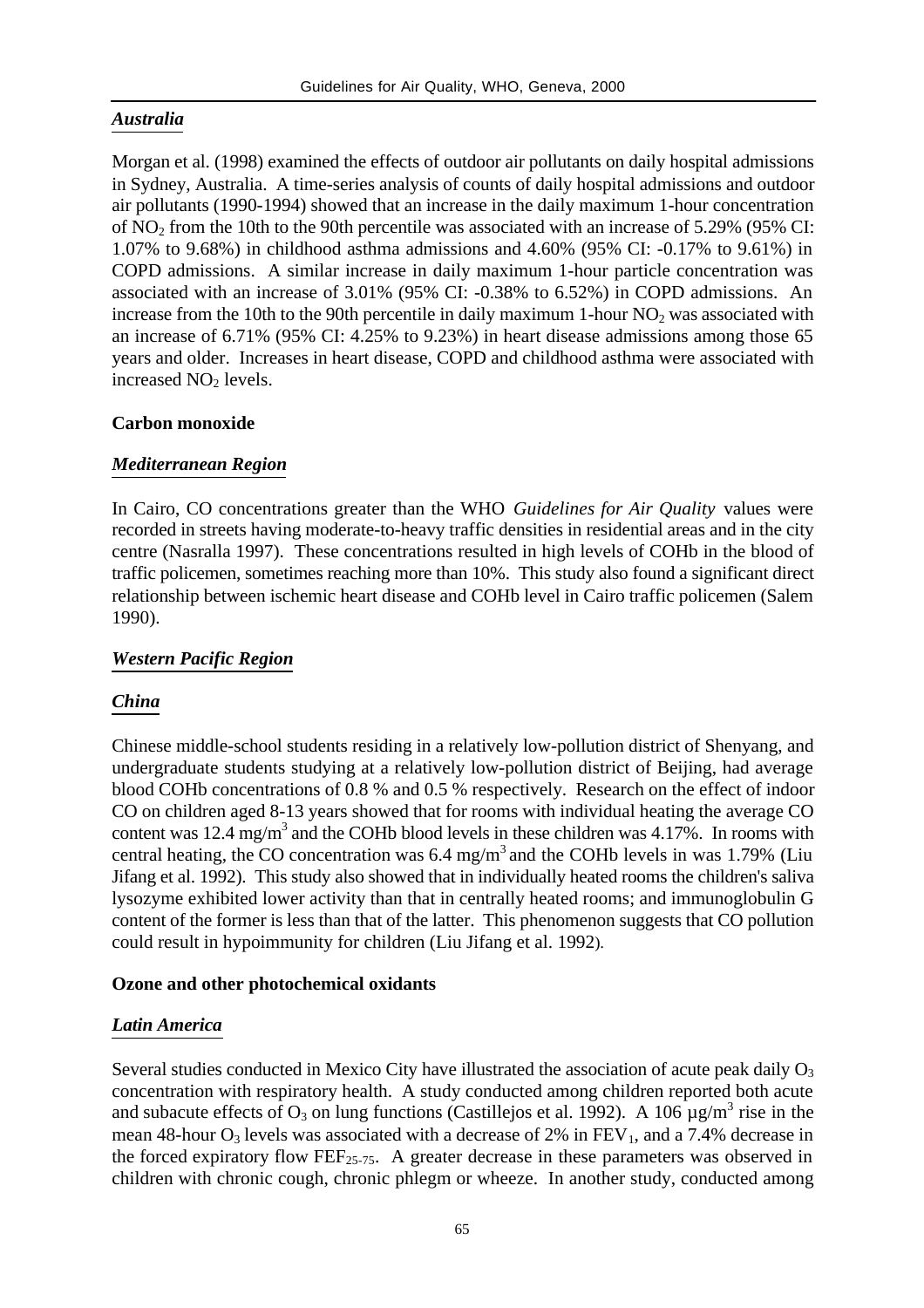school children from Mexico City, that compared quintiles of  $O_3$  concentration, a decrease of 1.43% in FVC and 2.85% in FEV<sub>1</sub> was reported in the highest quintile of  $O_3$  concentration (364-730  $\mu$ g/m<sup>3</sup>) (Castillejos et al.1995). This change in FEV<sub>1</sub> is less than that predicted by Figure 3.2.

In a study conducted among pre-school children, an increase in school absenteeism for respiratory illnesses was observed among children exposed to higher  $O_3$  concentrations (Romieu et al. 1992). Children exposed for two consecutive days to peak daily  $O_3$  levels above 260  $\mu$ g/m<sup>3</sup> had a 20% increase in risk of respiratory illness. For children exposed for 2 consecutive days to high  $O_3$  levels (above 260  $\mu$ g/m<sup>3</sup>) and the previous day were exposed to low temperature, the risk of respiratory illness reached 40%. It is important to note that in Mexico City, and in some areas of Sao Paulo, levels of 260  $\mu$ g/m<sup>3</sup> are frequently reached on several consecutive days.

 $O_3$  exposure has also been related to emergency department visits for acute upper respiratory illness among children in Mexico City. An increase of  $100 \mu g/m^3$  in the 1-hour daily maximum was related to a 10% increase (95% CI: 7-13%) in upper respiratory illnesses during winter time. An increase of 100  $\mu$ g/m<sup>3</sup> in the 1-hour daily maximum during 5 consecutive days was related to a 30% increase in upper respiratory illnesses (95% CI: 23-37%) (Tellez-Rojo et al. 1997). In this study a non-linear effect was observed in relation to  $O<sub>3</sub>$  levels. The upper respiratory illnesses increased linearly from 160-300  $\mu$ g/m<sup>3</sup> and then tended to level off. A further increase in risk was observed at levels close to 440  $\mu$ g/m<sup>3</sup>. Effects at low concentrations of O<sub>3</sub> could not be studied.

Asthmatic children may be more susceptible than others to the effects of  $O_3$  exposure. Studies conducted in Mexico City have shown that asthma-related emergency department visits increased 43% (95% CI: 24-66%) for an increase of 50 ppb in the daily 1-hour maximum  $O_3$  level, with a 1-day lag (Romieu et al. 1995). In this study, peak  $O_3$  concentrations ranged from 20-500  $\mu$ g/m<sup>3</sup>, with a mean of 180  $\mu$ g/m<sup>3</sup>.

In panels of asthmatic children,  $O_3$  exposure has been related to a decrease in peak expiratory flow rate and an increase in respiratory symptoms (Romieu et al. 1996; Romieu et al. 1997). In general an increase of 100  $\mu$ g/m<sup>3</sup> of daily peak O<sub>3</sub> concentrations led to an 11% increase (95% CI: 5-19%) of lower respiratory symptoms and a significant decrease in peak expiratory flow rate.

The decreased respiratory function observed among children exposed to  $O<sub>3</sub>$  in Mexico City seems to be smaller than that observed in children who are not chronically exposed to high levels of O3, suggesting the existence of a phenomenon of "tolerance". This finding supports studies showing that repetitive exposures tend to produce smaller responses (Hackney et al. 1997; Folinsbee 1991). The potential adverse effect of such "tolerance", or functional adaptation, is not known, but the absence of a protective response to  $O_3$  exposure (bronchoconstriction) could lead to a higher exposure of children and therefore a more severe long-term effect. Experimental studies in animals and humans have shown that  $O<sub>3</sub>$  increases airway permeability and particle clearance, causes airway inflammation and a decrease in bacterial capacity, causes structural alteration in the lung and accelerate ageing of the lung (Lippmann 1989; and Section 3.1).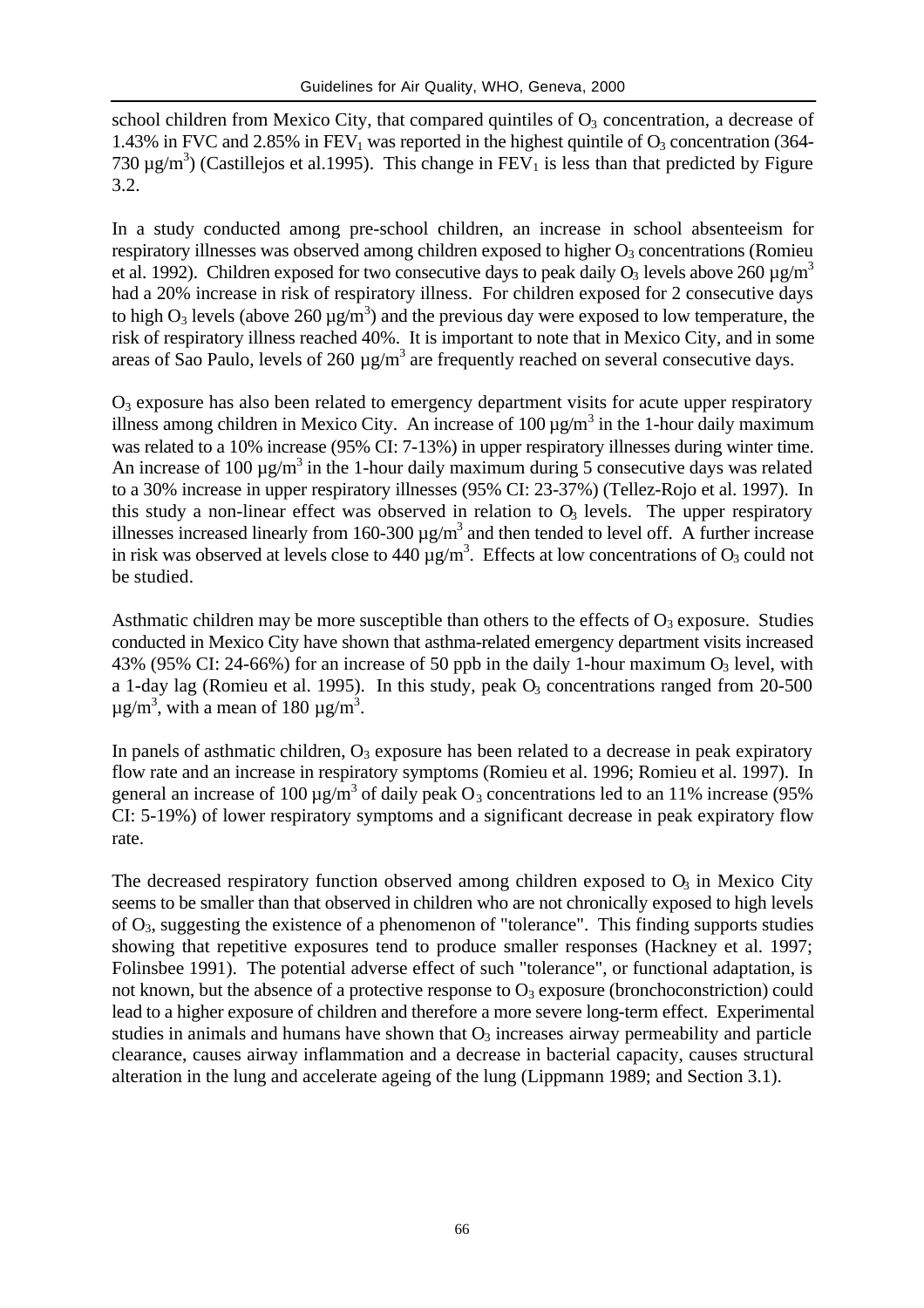#### *Western Pacific Region*

#### *China*

An investigation has been conducted in China on the effect of short-term  $O_3$  exposure on lung function for male non-smokers. During the test, volunteers undertook a moderate amount of exercise at intervals; and parameters of vital capacity were monitored. The study data showed that under the condition of short-term exposure  $180 \pm 40 \,\mu g/m^3$  is the threshold concentration for acute lung dysfunction; and  $100\mu\text{g/m}^3$  is the threshold concentration for general malaise (Fang Qisheng et al. 1991).

#### *Australia*

A time-series analysis of counts of daily hospital admissions and outdoor air pollutants in Sydney (Morgan et al. 1998) found that an increase in the daily maximum 1-hour  $O_3$  concentration was associated with a 2.45% (95% CI: -0.37, 5.35) increase in heart disease admissions among those 65 years and older.

A study of daily mortality in the Brisbane region (Simpson et al. 1997) indicated that  $O_3$  levels (maximum daily O<sub>3</sub> levels were about 240  $\mu$ g/m<sup>3</sup>) were significantly associated with total daily mortality. There was little evidence of interaction between the  $O_3$  effects (mainly in summer) and particles or with  $SO_2$  and  $NO_2$ . The associations between  $O_3$  and daily mortality were significant only for individuals who were older than 65 years of age. Positive associations were also found with cardiovascular disease categories and the regression coefficients, when significant, were higher than those for total mortality. The results indicated a possible threshold for  $O_3$  levels.

#### **Suspended Particulate Matter**

#### *Latin America*

#### *Evaluation of the effects of short-term exposure on morbidity and mortality*

Various studies in Latin America have assessed the effect of particulate matter pollution on health. These included mortality studies, and studies of the health effects of particulate matter on respiratory symptoms and functions among children and adults. Studies related to the effects of particulate matter pollution on mortality have been conducted in Brazil, Chile and Mexico. An increase of 10  $\mu$ g/m<sup>3</sup> PM<sub>10</sub> in Sao Paulo was related to an increase in daily mortality of 3% among adults older than 65 years of age (Saldiva et al. 1995). In Chile, a 0.8% increase (95% CI: 0.6-1.2%) in daily mortality was reported for an increase of 10  $\mu$ g/m<sup>3</sup> PM<sub>10</sub> (Ostro et al. 1999). In Mexico, a 0.5% increase (95% CI: 0.3-0.7%) in daily mortality was found for a similar increase in daily TSP (Borja-Aburto et al. 1997). These results are concordant with similar studies conducted in other parts of the world (Pope et al. 1995).

Studies conducted to determine the impact of particulate matter pollution on respiratory emergencies and medical visits have also suggested a positive association (Molina Esquivel et al. 1989; Ara-Seebla 1990; Arranda et al. 1994). In a study conducted in Santiago, Chile, respiratory-related emergency visits were related to ambient levels of  $PM_{10}$  and  $PM_{2.5}$  during the winter months. In this study,  $PM_{10}$  levels ranged from 16-270  $\mu$ g/m<sup>3</sup> and  $PM_{2.5}$  levels from 10-156  $\mu$ g/m<sup>3</sup>. It was observed that an increase of 63.5  $\mu$ g/m<sup>3</sup> in PM<sub>10</sub> (1 quartile of the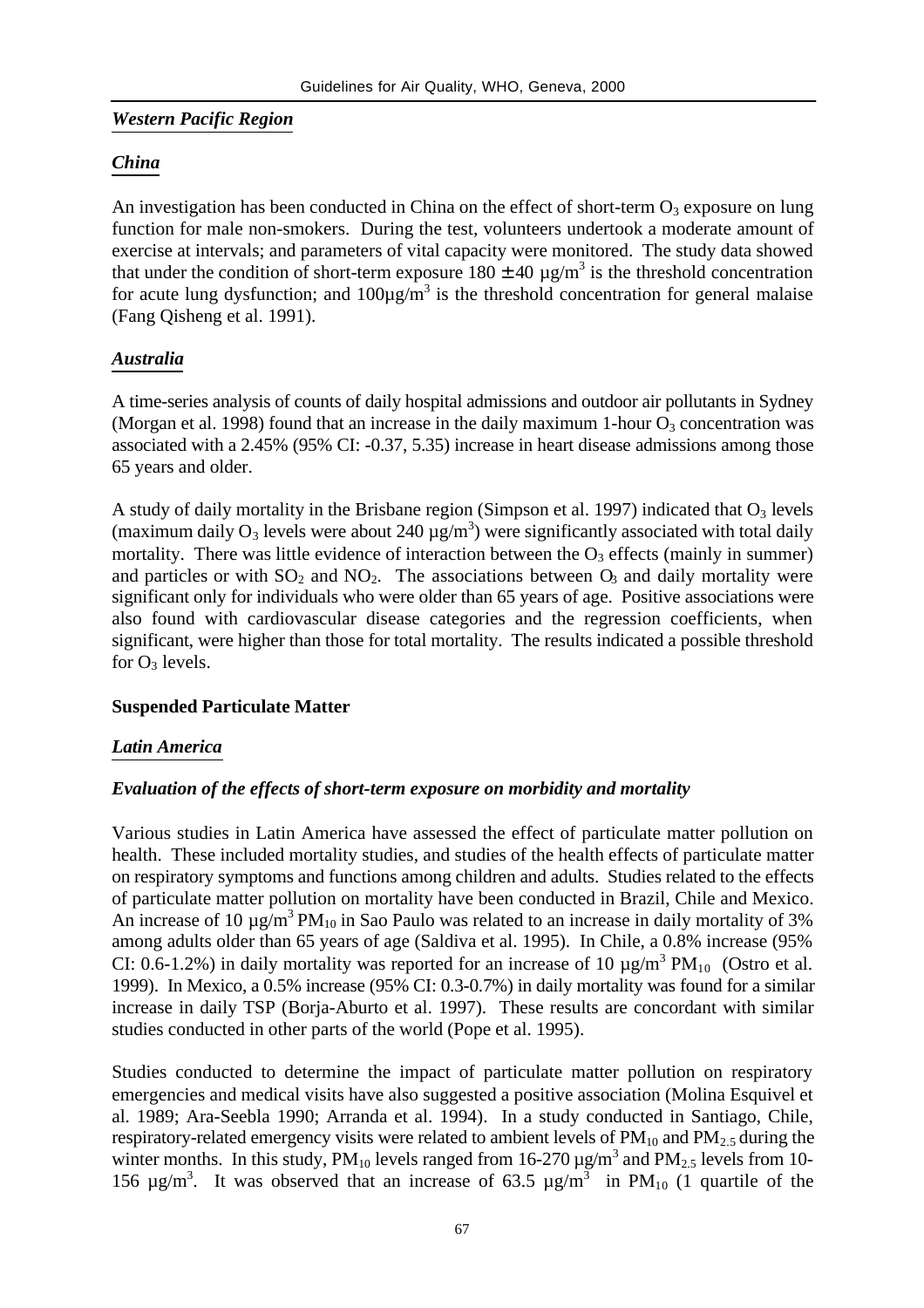distribution) was related to a 2% increase (95% CI: 0.5-3.4%) in respiratory-related emergency department visits, with a 2-day lag during the winter months. A 36.5  $\mu$ g/m<sup>3</sup> in PM<sub>2.5</sub> was related to a 2.2% increase in the number of emergency department visits for acute respiratory illnesses (95% CI: 0.9-3.6%) with a 2-day lag. A similar increase in  $PM_{2.5}$  was related to a 5.4% increase in the risk of acute pneumonia (95% CI: 1.9-5.6%) with a 3-day lag, and to a 3.7% increase in the risk of upper respiratory illnesses (95% CI: 1.9-5.6%) with a 2-day lag during winter (Ilabaca Marileo 1996). In this study, the PM<sub>2.5</sub> daily mean ranged from 10-156  $\mu$ g/m<sup>3</sup>, and the relation appeared to be linear over the range of concentration studied.

The dose-response curves of this study, for emergency department visits of patients with severe and not-so-severe respiratory diseases related to  $PM_{10}$  and  $PM_{2.5}$ , had smaller slopes than those provided in the WHO Guidelines (Figure 3.7). In fact, for  $PM_{10}$  the slope fell below the lower confidence limit provided. For  $PM<sub>2.5</sub>$ , the slope was considerably smaller than that shown in the WHO Guidelines. However, when the relationship of  $PM_2$ , with pneumonia-related emergency department visits, a severe respiratory illness, was considered, the slope was larger and above the upper limit of the  $PM_{10}$  effect predicted by the WHO Guidelines.

Results from a panel study conducted in Punchucavi, Chile, indicated an increase of 5% in cough (95% CI: 1-10%) among children with chronic respiratory symptoms was associated with an increase of 30  $\mu$ g/m<sup>3</sup> in the 24-hour average levels of PM<sub>10</sub> (Sanchez-Cortez 1997).

Studies conducted in Mexico among asthmatic children have documented an increase in respiratory symptoms and a decrease in lung function related to exposure to  $PM<sub>10</sub>$ . During the study, daily PM<sub>10</sub> ambient levels ranged from 29-363  $\mu$ g/m<sup>3</sup>, with a mean of 167  $\mu$ g/m<sup>3</sup>, and daily PM<sub>2.5</sub> levels ranged from 23-177  $\mu$ g/m<sup>3</sup>, with a mean of 86  $\mu$ g/m<sup>3</sup>. The results suggested that an increase of 10  $\mu$ g/m<sup>3</sup> in PM<sub>10</sub> levels was associated with a 4% increase in minor respiratory symptoms, and a 0.35% decrease in peak expiratory flow rate (Romieu et al. 1996). In the same study, an increase of 10  $\mu$ g/m<sup>3</sup> in the PM<sub>2.5</sub> daily mean level was associated with an 8% increase (95% CI: 3-14%) in the incidence of symptoms in the lower respiratory tract. It is important to note that results of this study suggest a synergistic effect of  $PM_{10}$  and  $O_3$  exposure on the incidence of symptoms in the lower respiratory tract among these children.

#### *Evaluation of the effects of long-term exposure on mortality and morbidity.*

Few studies have investigated the long-term health effects of particulate matter in Latin America. In a study conducted in Rio de Janeiro, an association was found between the annual average TSP levels in different districts of the city and mortality for pneumonia among infants (Penna and Duchiade 1991). For each 10  $\mu$ g/m<sup>3</sup> increase in TSP, the infant mortality from pneumonia was estimated to increase by 2.2 per 10,000 population.

Studies conducted in Cubatao, Brazil, have documented the decrease in pulmonary functions among children chronically exposed to high particle levels (Hofmeister 1987; Spektor et al. 1991). Children residing in the most polluted areas had lower pulmonary functions. Studies conducted in Chile (SERPLAC 1989; Arranda et al. 1993) reported a higher incidence of respiratory symptoms and lower pulmonary functions in children resident in Santiago than in a control city. The results suggested an association between cough, nocturnal respiratory symptoms and hoarseness, and  $PM_{10}$  levels. However, these studies do not provide sufficient data to quantitatively evaluate the risk.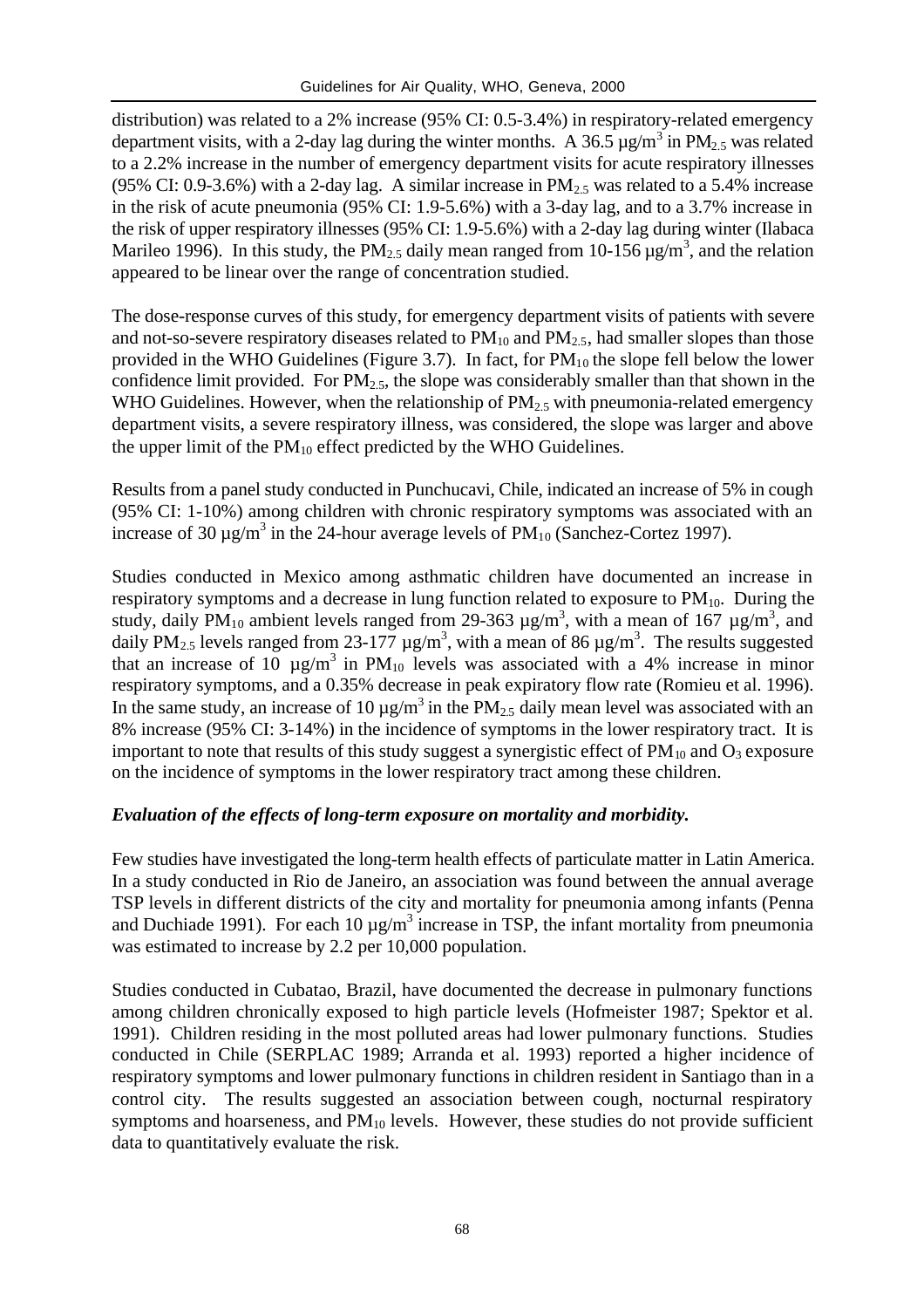#### *Mediterranean Region*

A study showed a significant increase of chest diseases occurred in schoolchildren living in Kafr El-Elwe (a residential settlement close to a cement company) and Helwan City, as compared with those living in Shebin El-Kom, a more rural area (Hussein 1988; Nasralla 1992). It was found that 29.2% of schoolchildren in the first two settlements have obstructive lung diseases compared to only 9% in Shebin El-Kom. Furthermore, the high rate of mortality due to chest and cardiovascular diseases among the population of Helwan and Maadi was related to the prevalence of high concentrations of suspended particles and  $SO<sub>2</sub>$  in the atmosphere (Hussein 1988; Nasralla 1992).

### *Western Pacific Region*

#### *Japan*

An epidemiological survey of schoolchildren in Japan showed that the prevalence of asthmatic symptoms, and congestion in chest and phlegm, was significantly correlated with levels of SPM (Nitta et al. 1993; Ono et al. 1990; Nakai et al. 1995). The annual mean concentrations of SPM in urban, suburban and background areas were  $45.1$ - $52.7 \mu$ g/m<sup>3</sup>,  $36.5$ - $43.3 \mu$ g/m<sup>3</sup> and  $27.8$ - $32.4$  $\mu$ g/m<sup>3</sup>, respectively. The Japanese Environment Agency surveyed the health effects of air pollutants in about 15,000 schoolchildren (EA 1997). The results revealed a correlation between the prevalence of asthmatic symptoms and SPM at annual mean levels of 25-57  $\mu$ g/m<sup>3</sup> SPM. An epidemiological study in 185 schoolchildren (Shima and Adachi 1996) has shown that children with high IgE levels appear to be particularly susceptible to the effects of automobile exhaust at annual average concentrations of SPM of about  $34 \mu g/m^3$ .

A study of the morbidity of allergic rhinitis based on Japan National Health Insurance records showed a three-fold increase in the rate of allergic rhinitis (AR) over 10 years (Miyao et al. 1993). Additionally, results suggested possible correlations between the morbidity of AR and the mean yearly levels of the pollutant components  $SPM$  and  $NO<sub>2</sub>$ .

### *China*

Epidemiological studies in China show that under long-term exposure, there is a correlation between particle concentrations and mortality from lung cancer. An investigation based on data for 50 million people in 26 cities showed that the average  $PM_{10}$  pollution in urban districts and in control districts were 460  $\mu$ g/m<sup>3</sup> and 220  $\mu$ g/m<sup>3</sup>, respectively, and the corresponding average mortality from lung cancer was 14.0% and 7.0% (He Xingzhou et al. 1984; Fang Qisheng et al. 1991). The incidence of respiratory diseases, mainly chronic broncho-pneumonia and emphysema, with symptoms of coughing and dyspnea, increased with increasing particle level. Every 100  $\mu$ g/m<sup>3</sup> increase in TSP concentration led to a 6.75% increase in the incidence of chronic broncho-pneumonia in this coal-burning area. The results showed that exposure to 200  $\mu$ g/m<sup>3</sup> of TSP can cause upper-respiratory diseases in children; and that 290-470  $\mu$ g/m<sup>3</sup> of TSP significantly depressed immune functions in children. TSP concentrations less than 160  $\mu$ g/m<sup>3</sup> had no obvious effect on the incidence of respiratory tract diseases. Another study found that organic extracts from TSP of different sizes had different strengths of mutagenic effects. The smaller the particle, the stronger its mutagenic effects (Li Xiuyun et al. 1992).

Exposure to TSP (with the daily-average concentration below 150  $\mu$ g/m<sup>3</sup>) produced an increased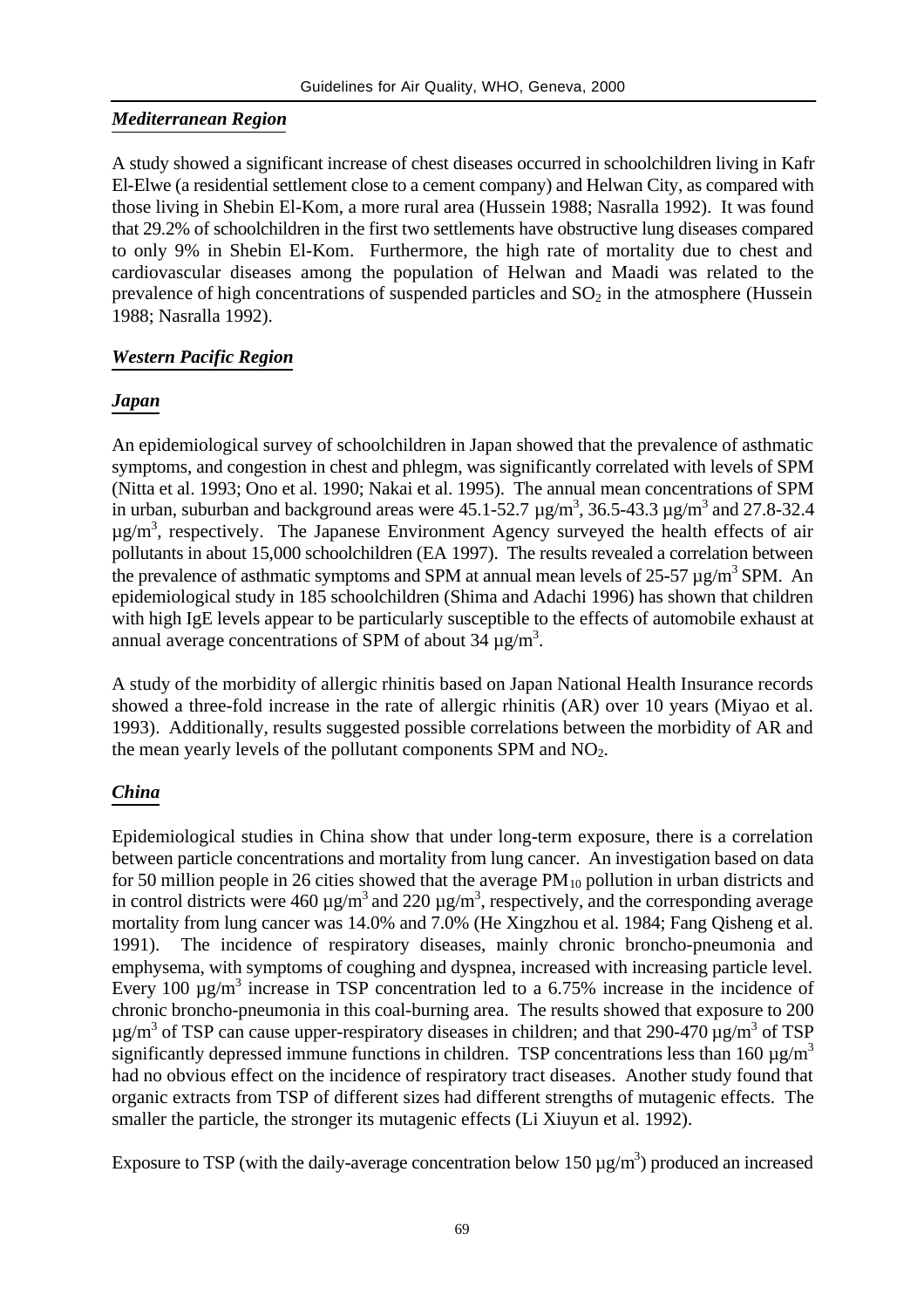frequency of attacks of asthma in some asthma patients. The lung function of children was reduced after short-term exposure to TSP concentrations over  $250 \mu g/m^3$ . . When TSP concentration were higher than 750  $\mu$ g/m<sup>3</sup>, middle-aged and old people, people with respiratory disease, and cardiovascular patients exhibited higher mortality (Li Xiuyun et al. 1992).

#### *Australia*

In Sydney, a time-series analysis of counts of daily hospital admissions and outdoor air pollutants (Morgan et al. 1998) showed that an increase in daily maximum 1-hour particle concentration was associated with an increase of 3.01% (95% CI: -0.38% to 6.52%) in hospital admissions for chronic obstructive pulmonary disease. An increase from the 10th to the 90th percentile in daily mean particle concentrations was associated with an increase in heart disease admissions among those 65 years and older of 2.82% (95% CI: 0.90 to 4.77), respectively.

A study of daily mortality in the Brisbane region (Simpson et al. 1997) indicated that the associations between total daily mortality and particle levels that were found in the United States and other countries might also be applicable in Brisbane. The associations between particulate matter and daily mortality were significant only for individuals who were older than 65 years of age; positive associations were also found with cardiovascular disease categories. And the regression coefficients, when significant, were higher than those for total mortality. The results did not indicate a threshold for particle levels.

### *Africa*

A paucity of data exists in Africa about health effects associated with exposure to specific air pollutants. However, numerous studies in South Africa have indicated associations between a variety of respiratory symptoms and air pollution in urban, industrial and informal settlement areas. For example, high prevalence rates for respiratory illness were found in a residential suburb within an industrial area, relative to a suburb further away. Similarly, when compared with areas using cleaner fuel, raised levels of respiratory effects have been identified in informal settlements, where coal and wood were commonly used for domestic purposes (Opperman et al. 1993; Terblanche et al. 1992; Terblanche et al. 1993).

#### **Lead**

#### *Latin America*

Lead is transported to the fetus across the placenta since there is no metabolic barrier to fetal lead uptake. Parental exposure to lead produces toxic effects on the human fetus including reductions in gestational age, birthweight and mental development. A study conducted in Mexico has shown that the concentration of lead in the bone of a mother was significantly related to low birthweight (Gonzalez-Cossio et al. 1997).

The central nervous system is the primary target organ for lead toxicity in children (Needleman and Galsonis 1990), as discussed in Section 3.3. In agreement with these findings a study, conducted in Mexico City among schoolchildren from low-to-medium social status and aged 9- 12 years, showed a strong negative correlation between blood lead level, and intellectual coefficients and teacher grading. There was no evidence of a threshold level (Muñoz et al. 1993).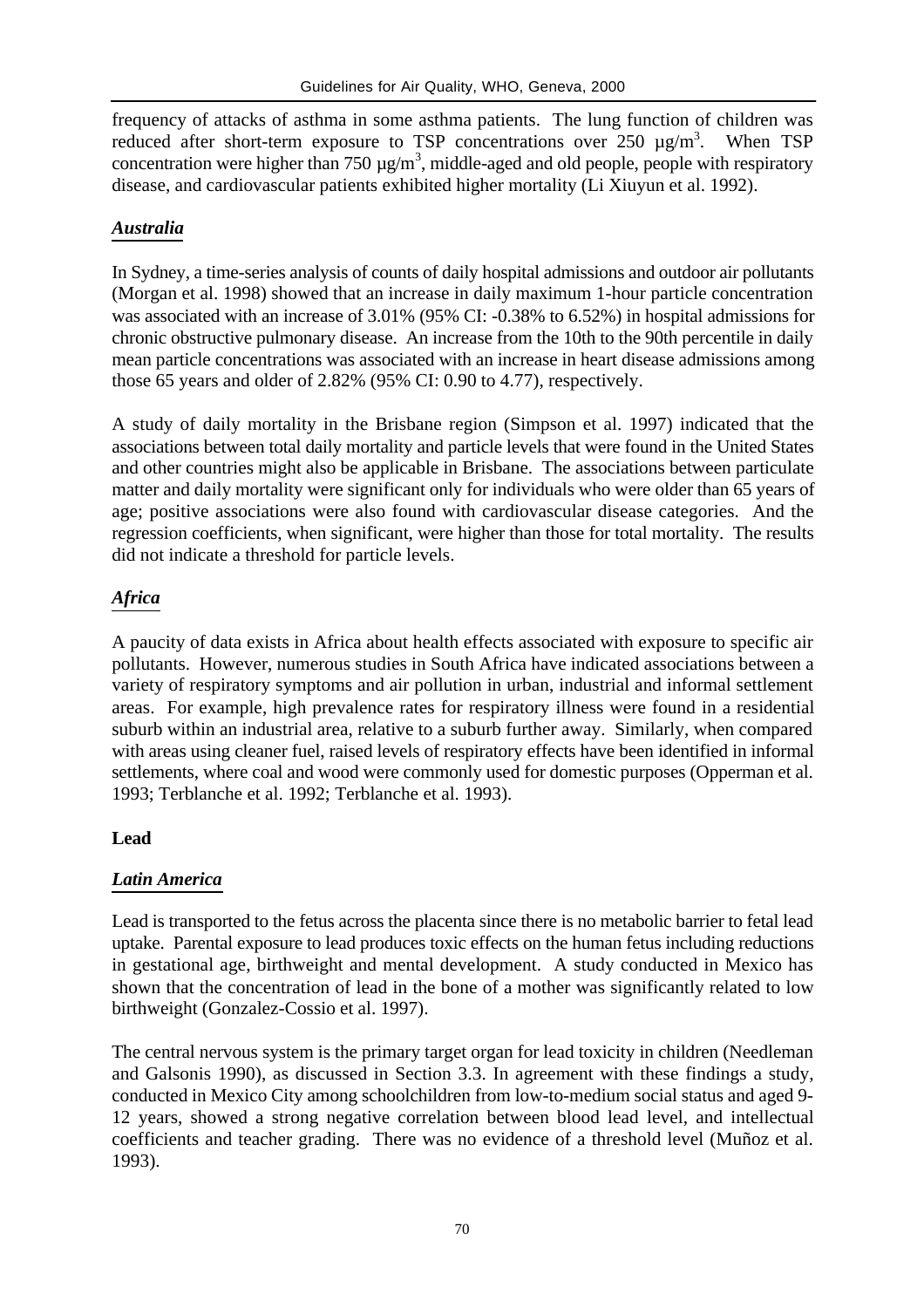The intensity of vehicular traffic, as a surrogate for exposure to ambient air lead, has been related to blood lead levels. In a study conducted in Mexico, children residing near a road with high traffic volumes had significantly higher levels of lead in blood than did children residing in a residential neighbourhood with smaller traffic volumes (Romieu et al. 1992). In another study conducted in Mexico among two hundred children younger than five years of age, the concentration of lead in ambient air was a significant predictor of blood lead levels (Romieu et al. 1995). The concentration of lead in ambient air (24-hour average) ranged from 0.20-0.52  $\mu$ g/m<sup>3</sup>. The correlation coefficient between lead in the blood and lead in ambient air was 0.30. It was estimated that for each increase of 1.5  $\mu$ g/m<sup>3</sup> of lead in ambient air, the concentration of lead in blood would increase by 1 μg/dl.

### *Africa*

Studies conducted in Johannesburg indicated that approximately 60% of children have blood lead levels exceeding 10 µg/dl. Children from an informal settlement group, where coal was largely used for cooking purposes, had significantly higher blood lead levels than their inner city and suburban counterparts. In Cape Town, about 13% of coloured pre-school and first-grade children had blood lead levels above 25 µg/dl (Deveaux et al. 1986; von Schirnding 1989; von Schirnding et al 1991).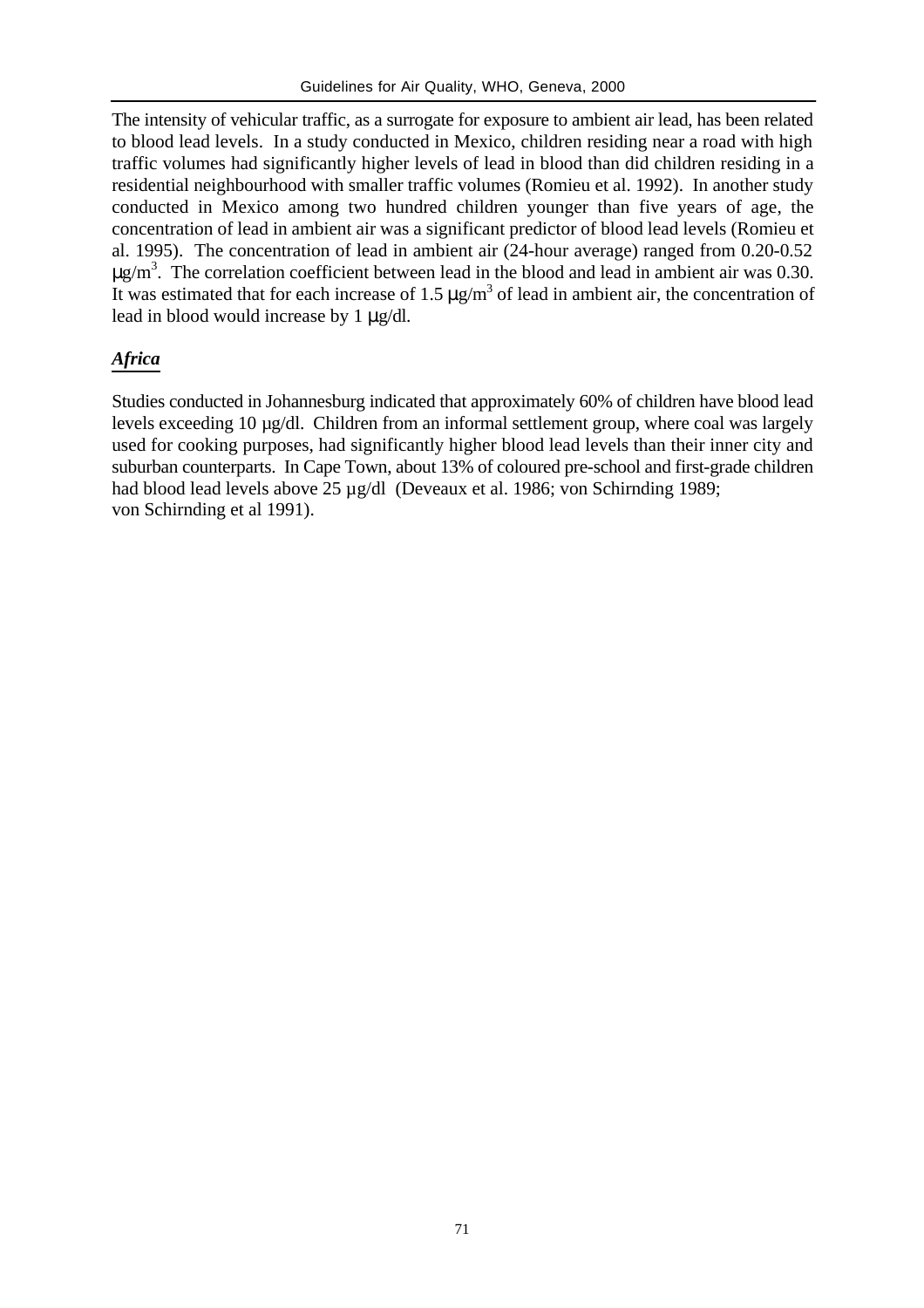# **4 . Indoor Air Quality**

Most people spend a large of their time indoors, which makes indoor spaces important microenvironments when addressing risks from air pollution. Most of a person's daily exposure to many air pollutants comes through inhalation of indoor air, both because of the amount of time spent indoors and because of the higher pollution levels indoors. The air quality inside buildings is affected by many factors. In an effort to conserve energy, modern building design has favoured tighter structures with lower rates of ventilation. By contrast, in some areas of the world only natural ventilation is used; in other areas mechanical ventilation is common. Factors that can have a negative effect on health and comfort in buildings range from chemical and biological pollutants, to occupant perceptions of specific stresses such as temperature, humidity, artificial light, noise and vibration.

Although there is a tendency to use similar types of construction all over the world, especially for office buildings, indoor problems are often different in developed countries when compared with less developed countries. While in the former most of the problems arise from low ventilation rates and the presence of products and materials that emit a large variety of compounds, the inhabitants of many less developed countries face problems related to pollutants generated by human activities, in particular by combustion processes.

If health effects of air pollution are being considered, it does not matter if a pollutant is inhaled by breathing outdoor or indoor air. However, outdoor air has a different pollutant composition than that found in indoor air. Traffic-generated emissions are an example of outdoor air pollution; indoors, pollution sources include tobacco smoke and combustion products generated with biomass-fuelled stoves. Not all of these compositions have been taken into account in developing the air quality guidelines, and they may not be applicable under **all** circumstances, so care should be taken to avoid misinterpretation.

## *4.1 Indoor air pollution in developed countries*

### **4.1.1 Important indoor air pollutants and their sources**

Important sources of chemical indoor pollutants include outdoor air, the human body and human activities, emissions from building materials, furnishings and appliances and use of consumer products. Microbial contamination is mostly related to the presence of humidity. The heating, ventilating and air conditioning system can also act as a pollutant source, especially when it is not properly maintained. For example, improper care of filters can lead to re-emission of particulate contaminants. Biological contamination can proliferate in moist components of the system and be distributed throughout the building.

Indoor air pollutants can be classified in different ways. One approach is to divide them into chemical, physical and biological agents. Another approach is to classify them according to their origin. The origin of a particle has an important impact on its composition, which may include chemical and biological agents besides the physical nature of the particle itself. For example, combustion-generated tobacco smoke contains a complex mixture of pollutants.

The sources of indoor air pollution and the principal pollutants, grouped by outdoor and indoor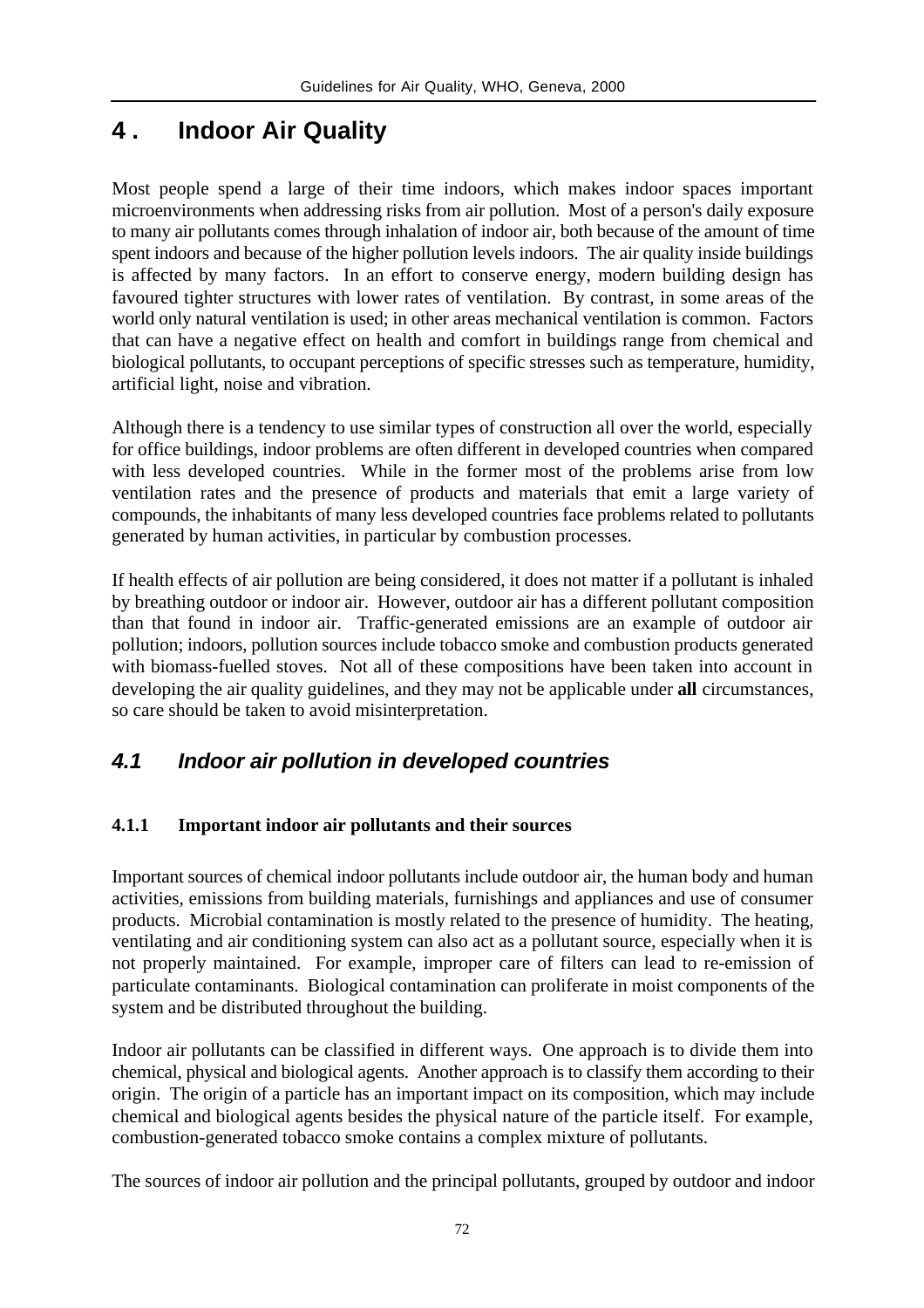origin, are summarized in Table 4.1. This is not a complete listing of all sources of indoor air pollutants, as there is continuous air exchange between indoors and outdoors, and most pollutants present in the outdoor air are also found indoors. Moreover, indoor sources may lead to an accumulation of some compounds that are rarely present in the ambient air. The most important compounds in indoor air environments include SPM,  $SO_2$ ,  $NO_x$ ,  $CO$ , photochemical oxidants and lead. In developed countries, pollutant concentrations indoors are similar to those outdoors, with the ratio of indoor to outdoor concentration falling in the range 0.7-1.3. Concentrations of combustion products in indoor air can be substantially higher than those outdoors when heating and cooking appliances are used. This is particularly true in developing countries where ovens and braziers are used with imperfect kitchen and stove designs.

| <b>Principal pollutants</b> | <b>Sources, predominantly outdoor</b>                              |
|-----------------------------|--------------------------------------------------------------------|
| $SO2$ , SPM/RSP             | Fuel combustion, smelters                                          |
| $O_3$                       | Photochemical reactions                                            |
| Pollens                     | Trees, grass, weeds, plants                                        |
| Pb, Mn                      | Automobiles                                                        |
| Pb, Cd                      | Industrial emissions                                               |
| VOC, PAH                    | Petrochemical solvents, vaporization of unburned fuels             |
| <b>Principal pollutants</b> | Sources both indoor and outdoor                                    |
| $NO_{x}$ , $CO$             | Fuel burning                                                       |
| CO <sub>2</sub>             | Fuel burning, metabolic activity                                   |
| <b>SPM &amp; RSP</b>        | Environmental tobacco smoke, resuspension, condensation of         |
|                             | vapours and combustion products                                    |
| Water vapour                | Biological activity, combustion, evaporation                       |
| <b>VOC</b>                  | Volatilization, fuel burning, paint, metabolic action, pesticides, |
|                             | insecticides, fungicides                                           |
| Spore                       | Fungi, moulds                                                      |
| <b>Principal pollutants</b> | Sources, predominantly indoor                                      |
| Radon                       | Soil, building construction materials, water                       |
| <b>HCHO</b>                 | Insulation, furnishing, environmental tobacco smoke                |
| Asbestos                    | Fire-retardant, insulation                                         |
| NH <sub>3</sub>             | Cleaning products, metabolic activity                              |
| PAH, Arsenic,               | Environmental tobacco smoke                                        |
| Nicotine, Acrolein          |                                                                    |
| VOC                         | Adhesives, solvents, cooking, cosmetics                            |
| Mercury                     | Fungicides, paints, spills or breakage of mercury-containing       |
|                             | products                                                           |
| Aerosols                    | Consumer products, house dust                                      |
| Allergens                   | House dust, animal dander                                          |
| Viable organisms            | Infections                                                         |

|  |  | Table 4.1. - Principal pollutants and sources of indoor air pollution, grouped by origin |  |
|--|--|------------------------------------------------------------------------------------------|--|
|  |  |                                                                                          |  |

Adapted from Suess 1992; WHO 1995i.

#### **4.1.2 Concentrations of indoor air pollutants**

Indoor concentrations of air pollutants are influenced by outdoor levels, indoor sources, the rate of exchange between indoor and outdoor air, and the characteristics and furnishings of buildings. Indoor concentrations of air pollutants are subject to geographical, seasonal and diurnal variations.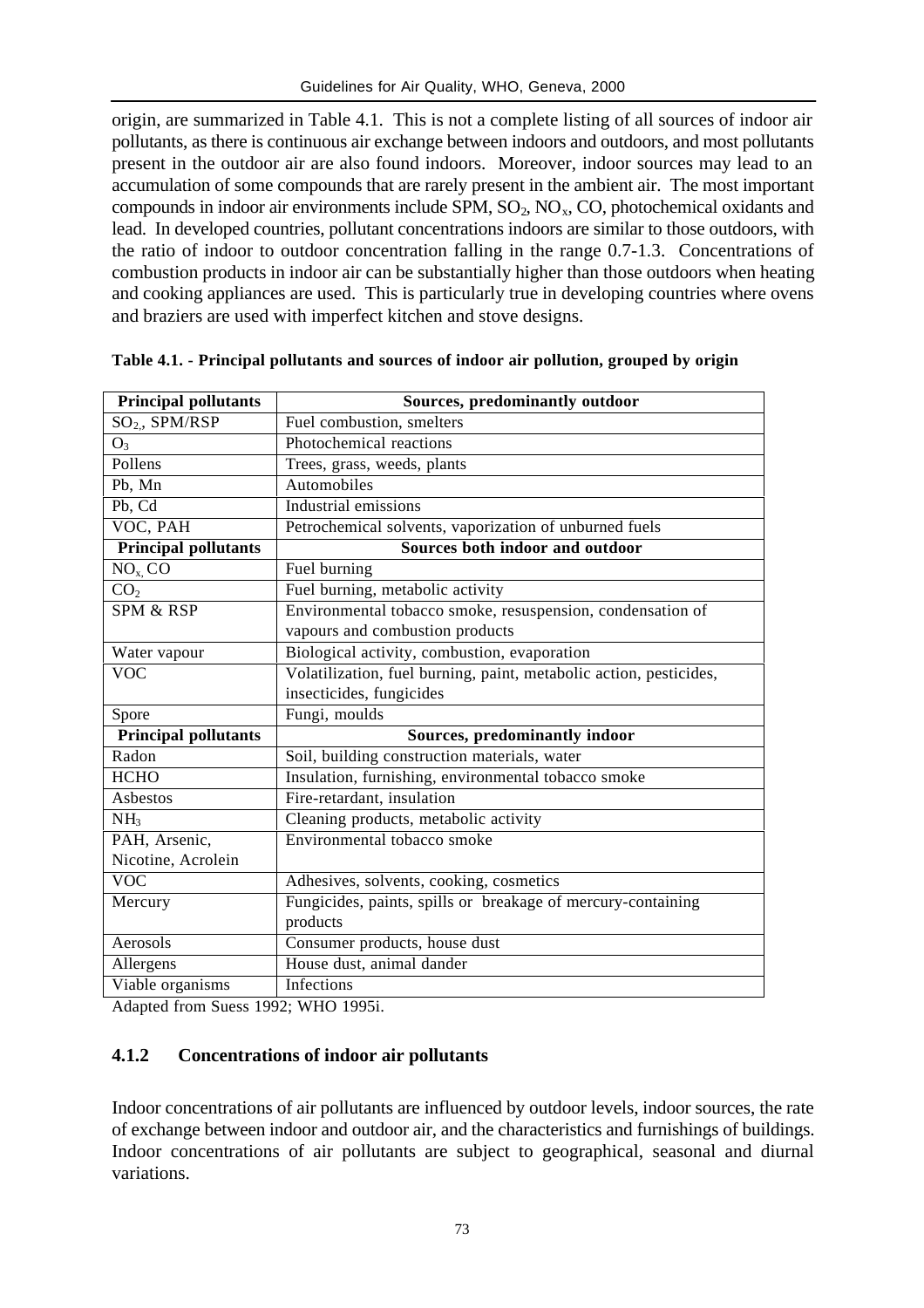In developed countries indoor levels of  $NO<sub>2</sub>$  for example, are affected by gas heaters and cooking ranges (used in 20-80% of houses in some countries). In five European countries, the average NO<sub>2</sub> concentrations (over 2-7 days) were in the range of 20-40  $\mu$ g/m<sup>3</sup> in living rooms and 40-70 μg/m<sup>3</sup> in kitchens, for dwellings with gas equipment and 10-20 μg/m<sup>3</sup> in dwellings without gas equipment. These values may be doubled in rooms facing streets with heavy motor traffic. These exposure levels may have an effect on respiratory function, as discussed in Chapter 3. People may be exposed to higher  $NO<sub>2</sub>$  levels under certain circumstances, such as in dwellings equipped with unvented cooking ranges. In addition, short-term measurements reveal  $NO<sub>2</sub>$ concentrations that may be five-fold higher than those averaged over several days. Peak values of up to 3800  $\mu$ g/m<sup>3</sup> for 1 minute have been measured in the Netherlands in kitchens with unvented gas cooking ranges (ECA 1989; Seifert 1993).

In general, average short-term CO concentrations at kerbside locations in developed countries are about 60 mg/m<sup>3</sup> for 30 minutes or 30 mg/m<sup>3</sup> for 1 hour. In kitchens with gas stoves, shortterm values of up to 15 mg/m<sup>3</sup> have been measured. High values were also measured in bars and pubs, where smoking is common, with average concentrations of  $10{\text -}20$  mg/m<sup>3</sup> and peak levels up to 30 mg/m<sup>3</sup> (Seifert 1993).

In five developed European countries HCHO concentrations in indoor air were reported to range from 9-70  $\mu$ g/m<sup>3</sup>. Higher values are occasionally encountered, especially in dwellings with ureaformaldehyde foam insulation (ECA 1990).

In general, average indoor levels of radon are 20-70 Bq/m<sup>3</sup> (ECA 1995), although they may be ten times higher in certain areas.

Exposure to environmental tobacco smoke is an important factor in indoor air quality assessment. The particle and vapour phases of environmental tobacco smoke are complex mixtures of several thousand chemicals, including known carcinogens such as nitrosamines and benzene. One of the most commonly used indicators of environmental pollution by tobacco smoke is the concentration of  $PM_{10}$ . This is 2-3 times higher in houses with smokers than in other houses (Schwartz and Zeger 1990). Nicotine is present in the vapour phase, with concentrations of up to 10 μg/m<sup>3</sup> in houses with smokers. Data from nine European countries revealed that 33-66% of households had at least one smoker. The proportion of children with mothers smoking at home varied from 20-50%, and the proportion of children with fathers smoking at home ranged from 41-57%. Tobacco smoke, and particularly the exposure of children, is therefore a major problem for indoor air quality and environmental health.

### **4.1.3 Health effects and symptoms**

Most indoor air pollutants directly affect the respiratory and cardiovascular systems, and have been discussed in detail in Chapter 3. In this section, health effects of indoor air pollutants not discussed in Chapter 3 will be summarized.

The direct human health effects of indoor air pollution on the respiratory system vary according to both the intensity and the duration of exposure, and also with the health status of the population exposed. Certain parts of the population may be greater risk, for example, the very young and elderly, those already suffering from respiratory disease, hyper-responders and people exercising.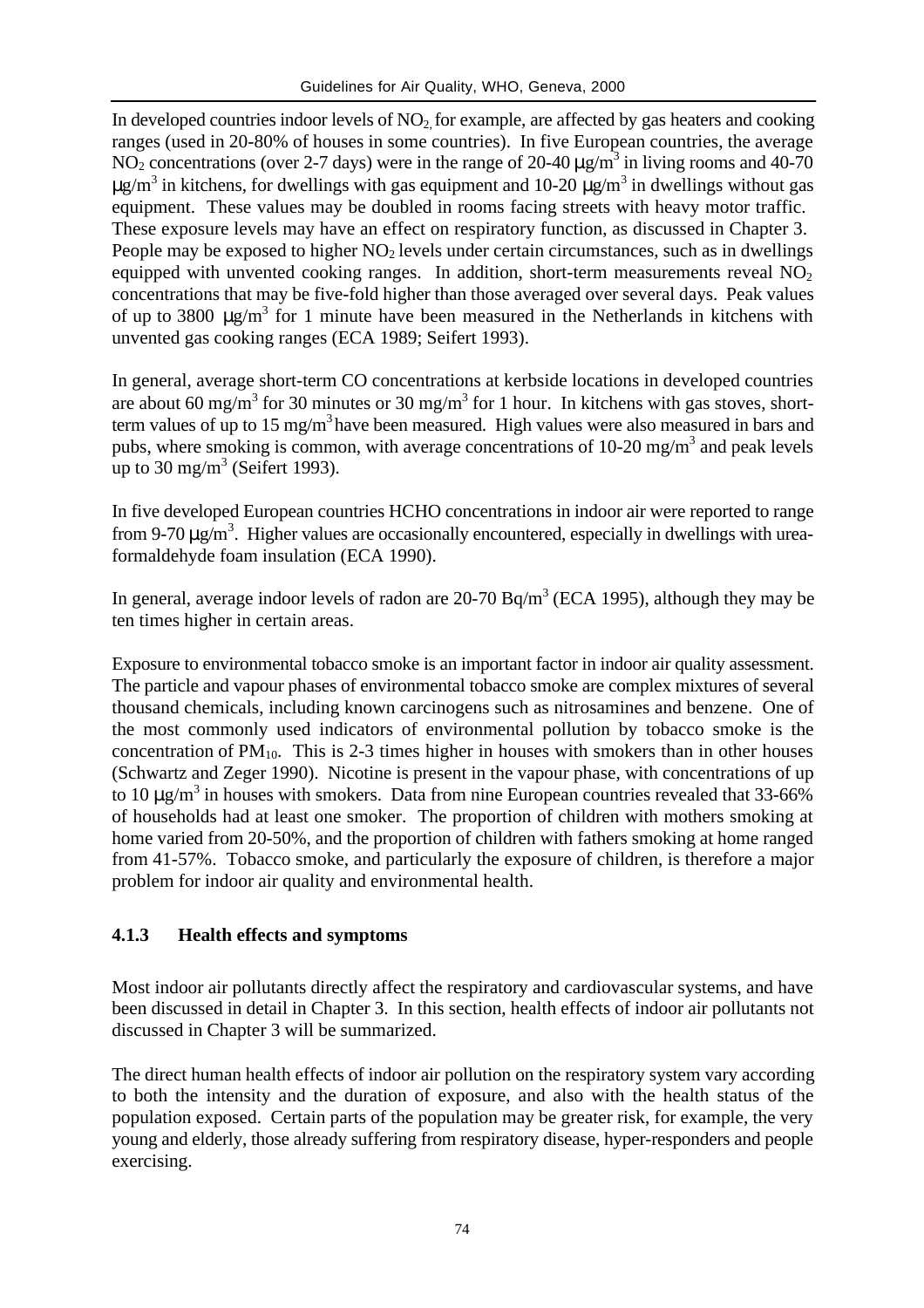The active and passive inhalation of tobacco smoke can lead to reduced pulmonary function, to an increased incidence of respiratory symptoms and infections, and to an increased incidence of lung cancer.

Inhalation of infectious microorganisms discharged by people and animals is a primary mechanism of contagion for most acute respiratory infections. In indoor environments characterized by reduced ventilation and increased use of untreated recirculated air concentrations of microorganisms may increase.

Outdoor allergens, house dust mites, and moulds in indoor environments of high humidity can cause allergic asthma (reversible narrowing of lower airways), allergic rhinoconjunctivitis in children and young adults, and recurrent bouts of pneumonitis or milder attacks of breathlessness.

The main acute effects of HCHO include odour perception and irritation of eyes, nose and throat. Discomfort, lacrimation, sneezing, coughing, nausea and dyspnea have also been observed, depending on the HCHO concentration.

Health effects reported for VOC range from sensory irritation to behavioural, neurotoxic, hepatoxic and genotoxic effects. Concentrations at which identified health effects occur are usually much greater than those measured in indoor air. Exposure to mixtures of VOC may be an important cause of Sick Building Syndrome (SBS).

Asbestos and other mineral fibres may be a cause of an increased incidence of lung cancer. Acute exposure to asbestos and glass fibres can cause severe skin irritation.

More complex health effects are SBS and Building Related Illnesses (BRI). SBS is the occurrence of specific symptoms with unspecified aetiology, and are experienced by people while working or living in a particular building, but which disappear after they leave it. Symptoms include mucous membrane, skin and eye irritation, chest tightness, fatigue, headache, malaise, lethargy, lack of concentration, odour annoyance and influenza symptoms. SBS usually cannot be attributed to excessive exposure to known contaminant or to a defective ventilation system. A number of factors may be involved:

- Physical factors, including temperature, relative humidity, ventilation rate, artificial light, noise and vibration,
- Chemical factors, including environmental tobacco smoke, HCHO, VOC, pesticides, odorous compounds,  $CO$ ,  $CO<sub>2</sub>$ ,  $NO<sub>2</sub>$  and  $O<sub>3</sub>$ .
- Biological and psychological factors.

It is assumed that the interaction of several factors, involving different reaction mechanisms, cause the syndrome, but there is yet no clear evidence of any exposure-effect relationship. BRI is an illness related to indoor exposures to biological and chemical substances (e.g. fungi, bacteria, endotoxins, mycotoxins, radon, CO, HCHO). It is experienced by some people working or living in a particular building and it does not disappear after leaving it. Illnesses include respiratory tract infections and diseases, legionnaires' disease, cardiovascular diseases and lung cancer.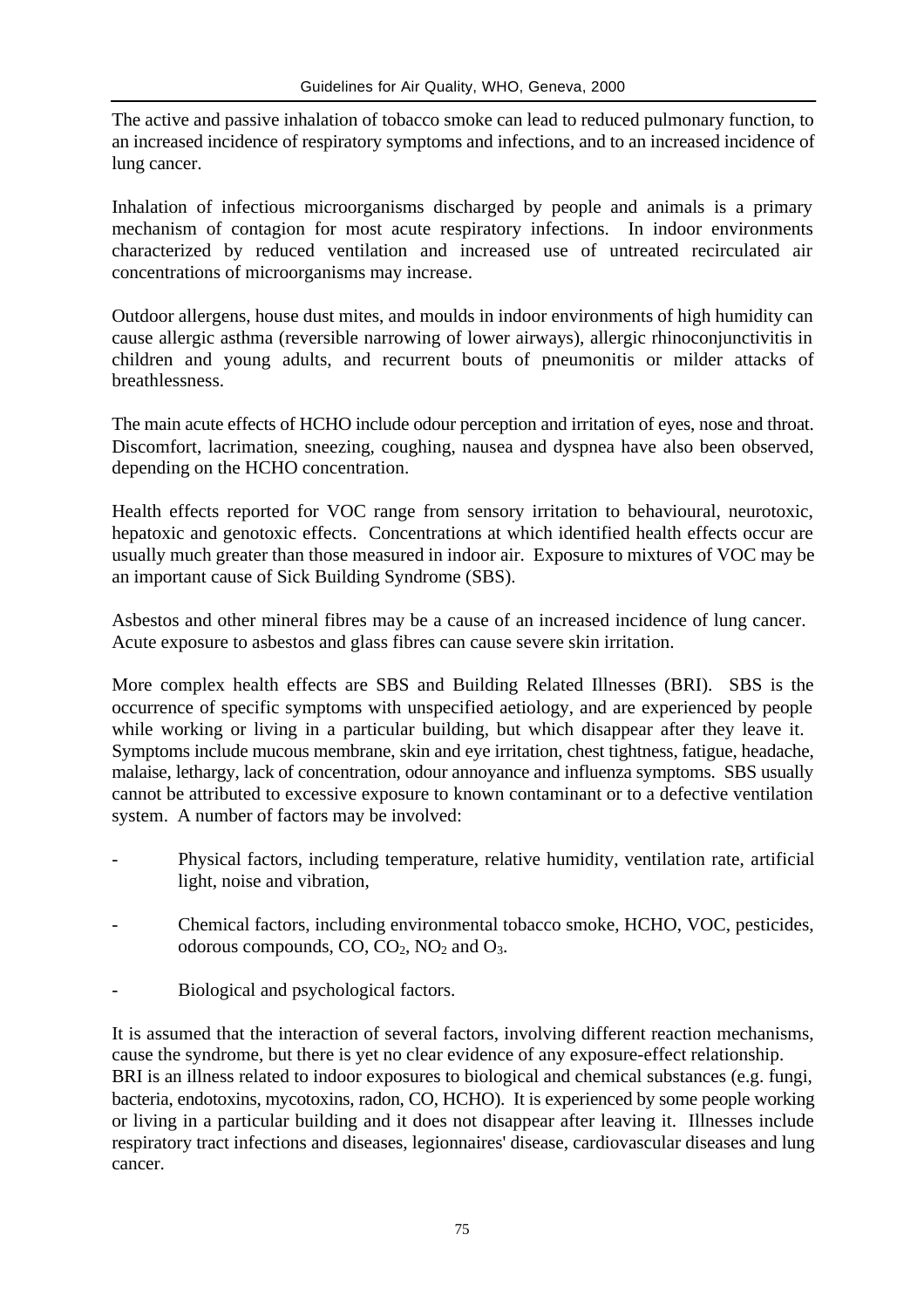## *4.2 Indoor air quality in less-developed countries*

Air quality in buildings in developing countries can have similar problems to those found in developed countries, particularly in the large modern urban areas in developing countries. As smoking rates in developing countries increase, exposure to environmental tobacco smoke can also be expected to increase. In addition, some hazardous materials, particularly pesticides, are becoming so widely used in developing countries that there may be higher indoor exposures than in developed countries.

There can be significant and widespread indoor exposures to many of the classical air pollutants, specifically sulphur dioxide, particulate matter, carbon monoxide, and nitrogen dioxide, in developing countries. A particular issue for developing countries is exposure to emissions from cooking and heating which may produce the highest air pollution exposures to many pollutants. Today about half the population of the world continues to rely for cooking and associated space heating on simple household stoves using unprocessed solid fuels that have high emission factors for a range of health-damaging air pollutants. This section briefly summarizes what is known about the emissions, exposures, and health effects. Possible ways of managing the problems are discussed in Chapter 6.

#### **4.2.1 Emissions**

Although part of human experience since the first controlled use of fire, air pollution from simple open combustion of biomass has been scientifically characterized only in the last two decades, largely due to rising concerns about woodsmoke pollution in developed countries. Studies have shown high emission factors for many important pollutants, including respirable particulate matter, carbon monoxide, polycylic aromatic hydrocarbons, such as benzo-a-pyrene, and volatile organic compounds, such as formaldehyde and benzene. Biomass fuels emit hundreds of chemicals during small-scale combustion, such as in household cooking or heating stoves (Smith 1987).

By comparison to modern cooking fuels, such as kerosene and gas, unprocessed solid fuels produce 10-100 times more respirable particulate matter per meal as the result of low (combustion and heat-transfer) efficiencies. Although biomass makes up only 10-15% of total human fuel use, compared to modern fuels a much larger fraction is burned indoors, since nearly one-half of humanity cooks and/or heats with simple stoves burning traditional biomass fuels (WHO 1997a).

Household use of coal is common in China and Eastern Europe. In Eastern Europe, coal is used mainly for heating in devices and emissions are vented outdoors, a process usually resulting in less human exposure than from using coal for cooking.

### **4.2.2 Concentrations**

It is not known what fraction of biomass-burning households cook indoors on unvented stoves, although it is clear that many hundreds of millions do so during some or all seasons of the year. There is also little information about the ventilation rates in the many thousands of housing types in developing countries or countries in transition.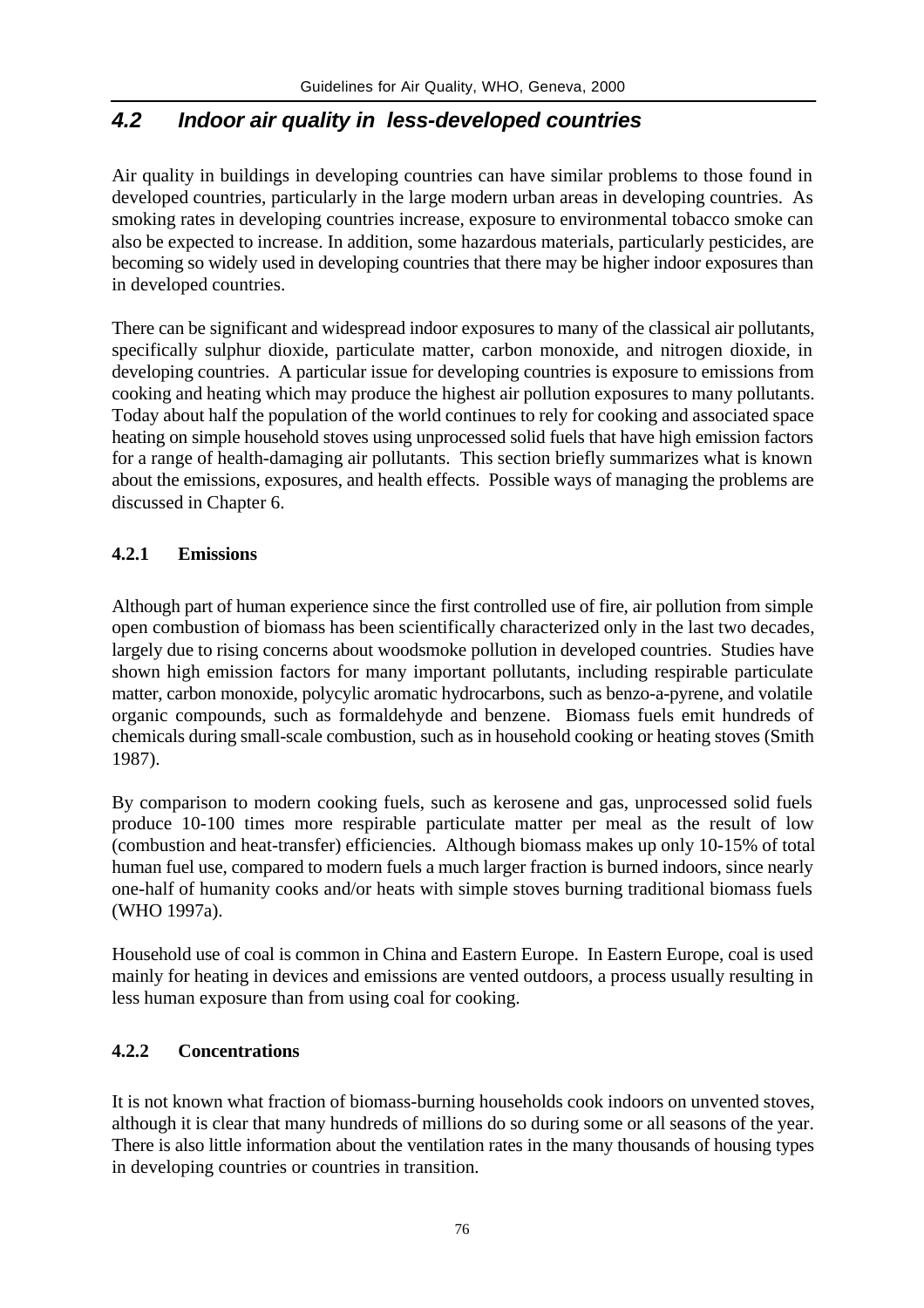Unfortunately, relatively little monitoring has been done in these indoor environments and none of it has been done in a way to provide statistically valid samples of large populations. The results that have been obtained, nevertheless, are striking. Table 4..2 for example, lists results for particulate matter in indoor air obtained in a number of indoor air quality studies. Other classical pollutants also reach significant levels in these circumstances.

Important non-classical pollutants, such as formaldehyde, polycylic aromatic hydrocarbons, benzene, and 1,3-butadiene also have been found to reach levels much higher than any but occupational settings in developing countries. In some areas of China and India, household coal use leads to high indoor concentrations of fluorine and arsenic with consequent health effects.

### **4.2.3 Exposures**

Population exposure to an air pollutant is defined here as the simple combination of the concentration of the pollutant in air being inhaled, the duration of time over which it is inhaled, and the number of people exposed. As half the households in the world use solid fuels on a daily basis and it is activities such as cooking that generate most indoor emissions, there is a confluence of emissions, people, and time in places which may have relatively little ventilation. Consequently, globally there are high levels of indoor exposure to emissions from solid fuels (Smith 1993).

These high exposures are suggested by the data on personal exposure concentrations experienced by women during cooking over solid fuel stoves listed in Table 4.3 Global particule concentrations and exposures in urban and rural outdoor and indoor environments are shown in Table 44

## **4.2.4 Health Effects**

Relatively few studies have been conducted to determine the health effects of indoor exposures to air pollutants in developing countries. Enough data has become available in recent years, however, to obtain some preliminary information on the type and very approximate magnitude of effects (Chen et al. 1990).

The following categorizes some major categories of effects where there is reasonable evidence from smoking studies, urban air studies, and multiple studies of solid-fuel use in developing countries. Also listed, where known, are the apparent odds ratios comparing the risk of these diseases between people living in houses using unvented biomass fuel and similar households not using such fuels. All the odds ratios reported here are statistically significant results, mostly of multivariate analyses in which a number of potentially confounding variables were included:

Acute respiratory infections in children: This is the chief cause of ill-health in the world and strongly associated with indoor use of solid fuels for cooking in a number of studies in Asia and Africa (OR = 2 - 6) (e.g., Pandey et al. 1989; Collings et al. 1990; Mtango et al. 1992; O'Dempsey et al. 1996).

Chronic obstructive pulmonary disease: This has been shown to be strongly associated with use of solid fuels in non-smoking women often along with *cor pulmonale* in studies from Latin America, South Asia and Saudi Arabia (OR = 3.4-15) (e.g., Dennis 1996; Dossing et al. 1994;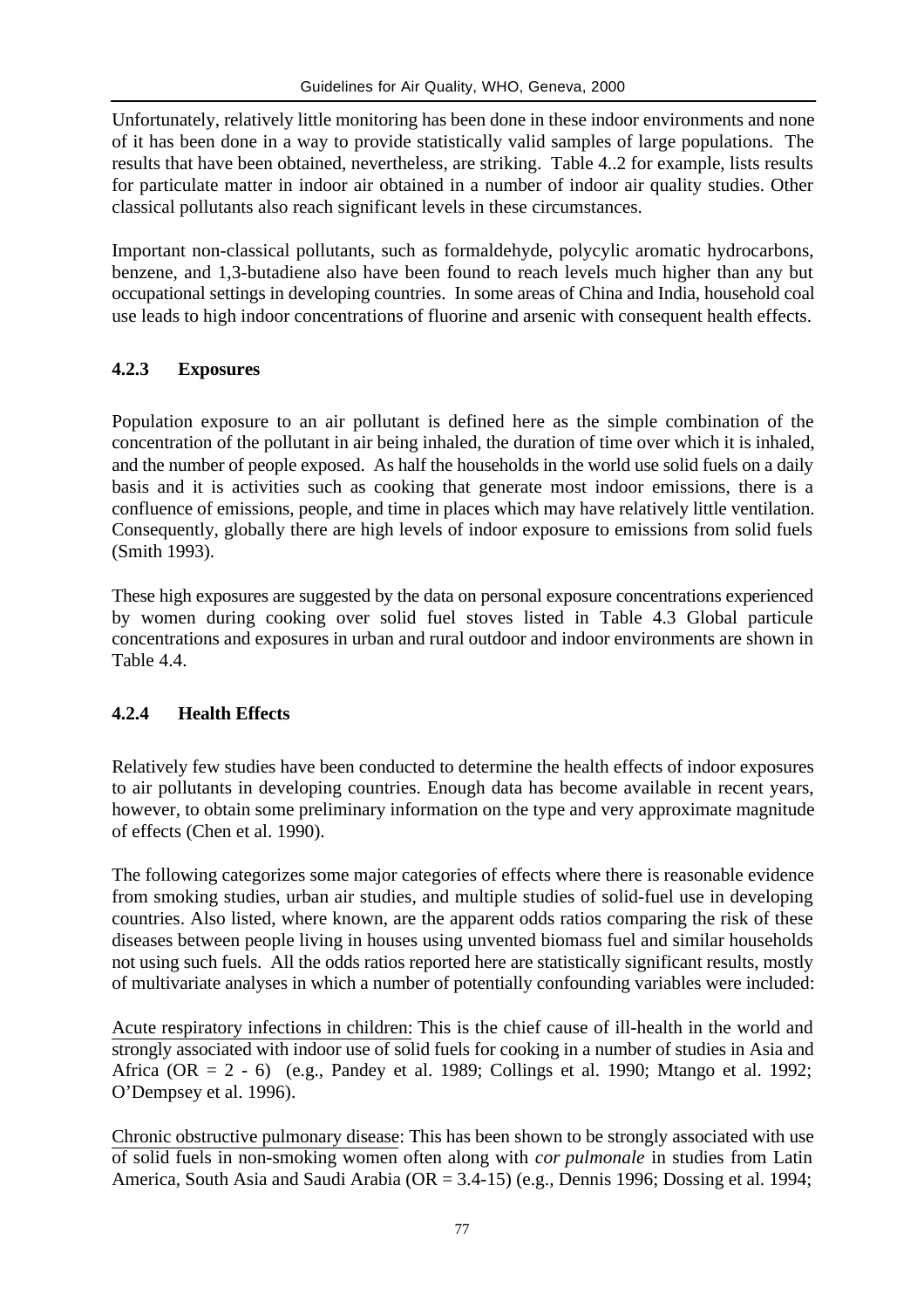Pandey 1984; Sandoval et al. 1993; Albalak et al. 1999)

Lung cancer: Lung cancer has been shown in many Chinese studies to be statistically associated with use of coal for cooking and heating, but not biomass fuels  $(OR = 3-9)$  (Smith and Liu 1994; Shields et al. 1995).

There is some evidence from studies of solid-fuel use in developing countries indicating a relationship between adverse pregnancy outcomes, the third most important category of ill-health in the world, and smoke exposure. After multivariate analyses, stillbirth has been associated with biomass fuel use by pregnant women in one Indian study ( $OR = 1.5$ ) (Mavalankar et al. 1991) and with low birth-weight in Guatemala (Boy et al. 1999). After multivariate analyses, TB and blindness (cataracts) have been shown to be related to use of biomass fuels in two national and two local studies in India (Mishra et al. 1999a; Gupta et al. 1997; Mishra et al. 1999b; Mohan et al. 1989). Unfortunately all these studies relied on the type of stove or fuel as the indicator of pollution. More studies are needed that measure concentrations and exposures to indoor air pollutants so that exposure-response relationships can be more firmly determined.

#### **4.2.5 Application of air quality guidelines to indoor air pollutant exposure**

The magnitude and population distribution of indoor air pollution exposure from unvented solid fuel use tends to differ from the outdoor urban air pollution exposures that have been the basis of most of the health effects research cited in Chapter 3. In many situations, for example, exposure levels may be high during cooking periods, with relatively low exposures between cooking periods.

#### **Classical gaseous pollutants**

All of the classical gaseous pollutants except ozone can be found in indoor solid fuel smoke and these can be a health concern in households with poor ventilation. Although there have been relatively few measurements of gaseous pollutants in developing countries, emissions estimates from solid fuel burning suggest that levels exceeding the air quality guidelines may be widespread in developing countries (WHO 1992c; WHO 1997a).

#### **Particulate matter**

The WHO air quality guidelines and most other particulate matter standards do not specify the chemical composition of particles. However, the health effects may vary with differences in particle compositions (see Section 2.4). Most of the epidemiological studies used to derive the air quality guidelines for particulate matter were conducted in cities where fossil-fuel particulate matter dominated and some even had significant contributions from coal burning, sometimes at household scale. Thus, it is important to consider the chemical composition of indoor air particulate matter when considering health effects of emissions from solid fuel combustion.

Very high concentrations of particles in indoor air can occur, sometimes for short duration, such as during cooking over solid fuel fires in rooms with poor ventilation. As discussed in Section 2.4, extrapolations of the air quality guidelines health impacts slope for particulate matter beyond 150  $\mu$ g/m<sup>3</sup> PM<sub>10</sub> must be done with extreme care because there may be a flattening of the exposure/response slope at higher exposure concentrations.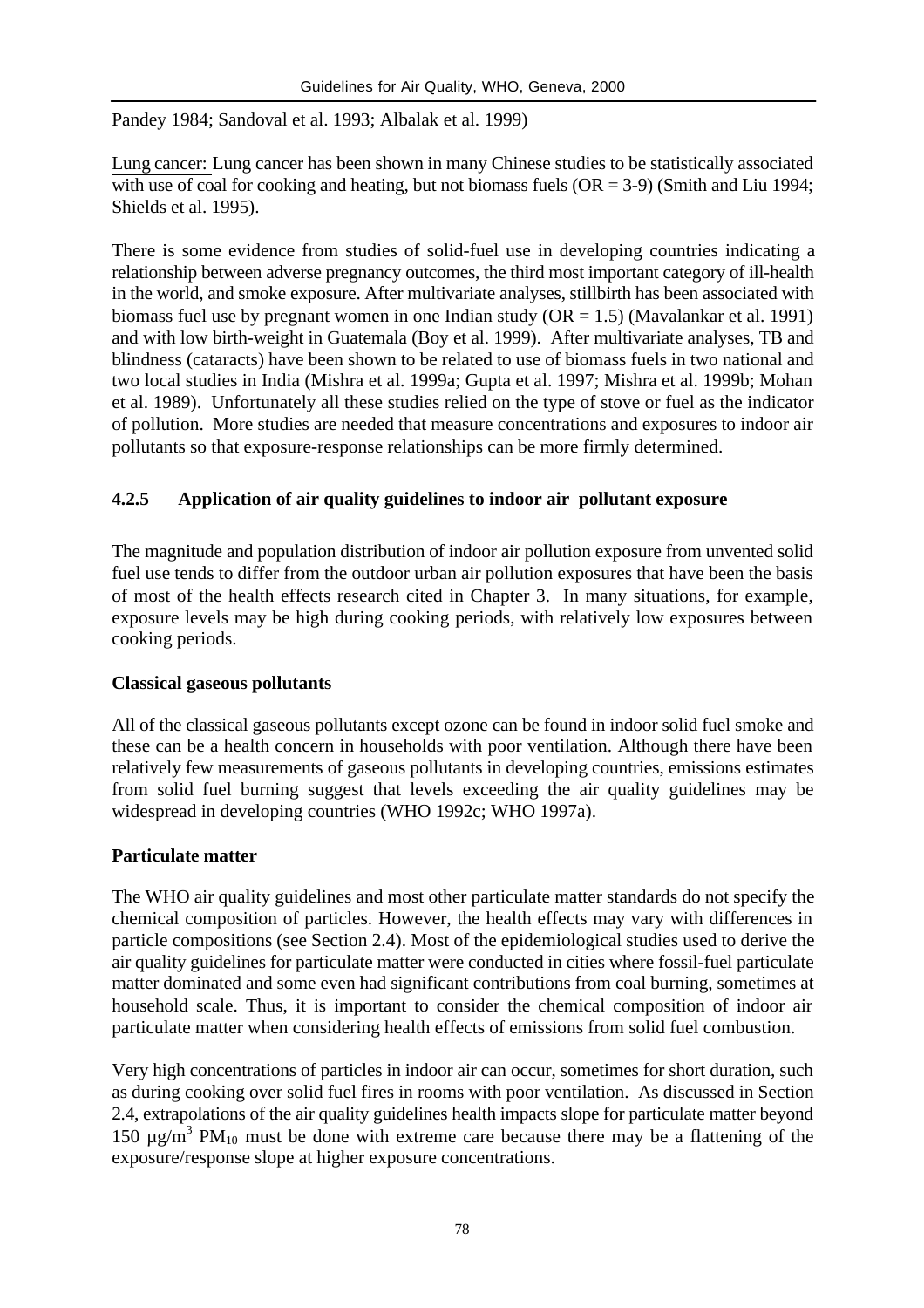Although some epidemiological studies of particle air pollution were conducted in cities with significant emissions from woodsmoke during some seasons, there is insufficient information to consider the applicability of the new air quality guideline for particulate matter to biomass smoke. Many researchers believe that he chemical composition of fresh biomass smoke from open fires is too different from the aged fossil-fuel particulate matter upon which most of the epidemiological studies have been based to make such an extrapolation with current knowledge. At this stage, no judgment can be made about whether biomass particulate matter is less or more unhealthy than the same exposure concentration of urban outdoor particulate matter, but only that they may induce a different response because of their different composition. Thus, even though it is clear from the existing epidemiological literature that significant ill-effects do occur, it is not possible at this point to be confident about the precise exposure-response relationships.

Tobacco smoke is a fresh biomass smoke, which has been studied far more than any other pollutant mixture. In the form of ETS, it is associated with adverse health impacts in adults and children at particle concentrations similar to those at which the epidemiological studies of health effects of outdoor particulate matter have been conducted (Section 3.4). Even though it is not clear whether particulate matter is the best single measure by which to characterize ETS, the large health impact at concentrations commonly found leads to the conclusion that no level above zero could be considered acceptable (see Section 3.4). It should also be kept in mind that exposure to ETS and other air pollutants can act synergistically to produce adverse health effects (WHO 1999c).

There are similarities between ETS and biomass smoke from stoves, as hundreds of the organic compounds they both contain are similar. This supports evidence that exposure to biomass smoke from open stoves causes considerable human ill-health world wide. Nevertheless, until more evidence becomes available from studies done in biomass-using households, it is considered prudent not to extrapolate the guidelines described for particulate matter in section 3.1 to higher PM concentrations but rather use a conservative approach or alternatively apply the 1987 Air Quality Guidelines for particulate matter (WHO 1987).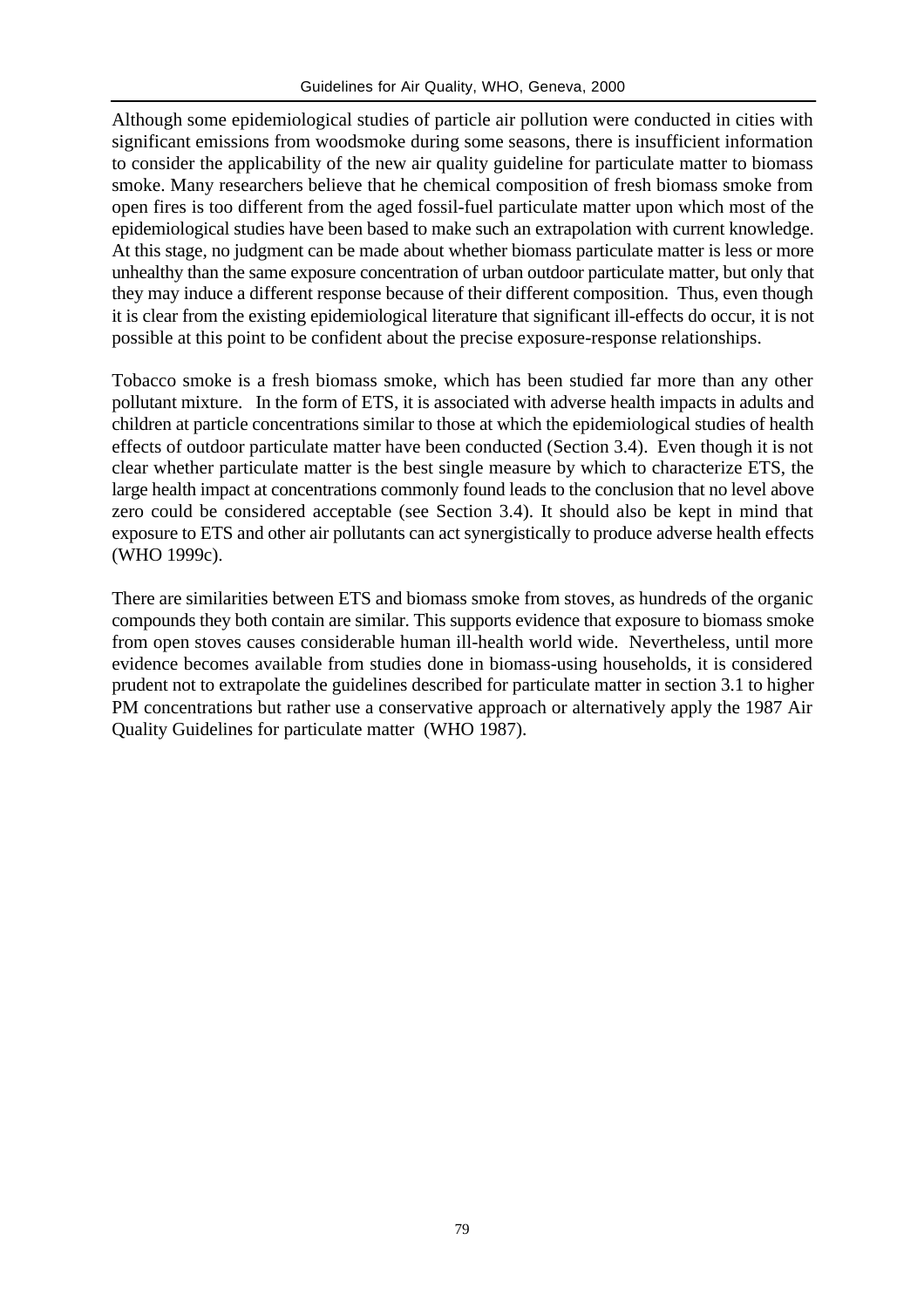| <b>Country</b>                     | Year of<br>publication | <b>Description of sample</b>                        | <b>Concentration</b><br>[mg/m <sup>3</sup> ] |
|------------------------------------|------------------------|-----------------------------------------------------|----------------------------------------------|
| Papua New                          | 1968                   | n=9, overnight, floor level                         | 5200                                         |
| Guinea                             | 1974                   | n=6, overnight, sitting level                       |                                              |
|                                    |                        |                                                     | 1300                                         |
| Kenya                              | 1971/2                 | n=8, overnight, highlands/lowlands                  | 4000/800                                     |
|                                    |                        | 1988                                                | $n=64$ , 24 h,                               |
| thatched/iron roof $1300/1500$ (R) |                        |                                                     |                                              |
| India                              | 1982                   | n=64, 30 min, wood/dung/charcoal 15,800/18,300/5500 |                                              |
|                                    | 1988                   | n=390, cooking, 0.7m/ceiling                        | 4000/21,000                                  |
|                                    | 1992                   | $n=145$ , cooking/non-cooking/living                | 5600/820/630                                 |
|                                    | 1994                   | n=61, 24 h, ag-resid/wood                           | 2800/2000 (I)                                |
|                                    | 1995                   | n=50, breakfast/lunch/dinner                        | 850/1250/1460(I)                             |
|                                    | 1996                   | n=136, urban, cooking/sleeping                      | 2860/880 (I)                                 |
| Nepal                              | 1986                   | $n=17, 2 h$                                         | 4400 (I)                                     |
| China                              | 1986                   | $n = 64$                                            | 2570                                         |
|                                    | 1987                   | $n=4$ , 8 h                                         | $10,900$ (I)                                 |
|                                    | 1988                   | $n=9$ , 2 houses, 12 h                              | 2900                                         |
|                                    | 1988                   | $n=12$ , 4 houses, dung                             | $3000$ (I)                                   |
|                                    | 1990                   | 15 houses, dung, winter/summer                      | $1670/830$ (I)                               |
|                                    | 1991                   | straw, avg summer-winter,                           |                                              |
|                                    |                        | kitchen/living room/dung                            | 1650/610/1570 (I)                            |
|                                    | 1991                   | 1-story/2-story houses                              | 80/170                                       |
|                                    | 1993                   | 4 kitchens                                          | $1060$ (I)                                   |
| Gambia                             | 1988                   | $n=36$ , 24 h, dry/wet season                       | 2000/2100 (I)                                |
| Zimbabwe                           | 1990                   | $n=40$ , 2 h                                        |                                              |
|                                    |                        |                                                     | $1300$ (I)                                   |
| <b>Brazil</b>                      | 1992                   | $n=11$ , 2-3 h, trad/impr                           | $1100/90$ (I)                                |
| Guatemala                          | 1993                   | $n=44$ , 24 h, trad/impr                            | $1200/530$ (I)                               |
|                                    | 1996                   | $n=18$ , 24 h, trad/impr                            | 720/190 (I),                                 |
|                                    |                        |                                                     | $520/90$ (R)                                 |
|                                    | 1996                   | $n=43$ , 24 h, trad/impr                            | 870/150 (R)                                  |
| South Africa                       | 1993                   | n=20, 12 h, kitchen/bedroom                         | 1720/1020                                    |
| Mexico                             | 1995                   | $n=31, 9 h$                                         | 335 (R)/439 (I)                              |

#### **Table 4.2. Indoor particle air pollution from biomass combustion in developing countries: partial list of studies measuring area concentrations (Smith 1996).**

(Woodfuel, rural, and TSP unless otherwise stated; I=inhalable=cutoff at approx. 10mm; R=respirable=cutoff at 5mm or smaller; Trad/impr=traditional open stove compared to improved stove with flue)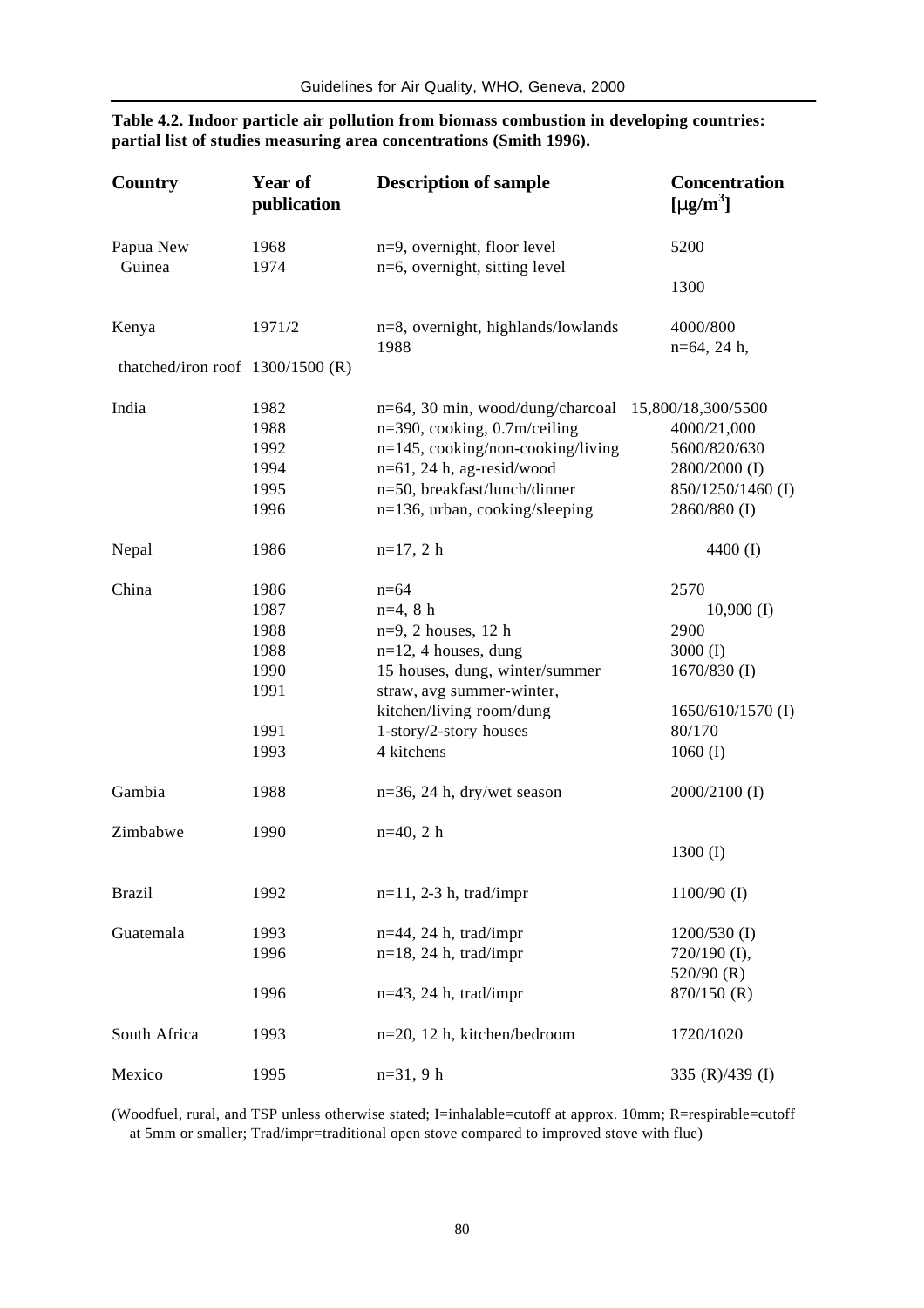| Country | Year of<br>publication | <b>Description of sample</b>         | <b>Concentration</b><br>$[mg/m^3]$ |  |  |  |  |
|---------|------------------------|--------------------------------------|------------------------------------|--|--|--|--|
| India   | 1983                   | $n=65$ , 4 villages                  | 6800                               |  |  |  |  |
|         | 1987                   | $n=165$ , 8 villages                 | 3700                               |  |  |  |  |
|         | 1987                   | $n=44$ , 2 villages                  | 3600                               |  |  |  |  |
|         | 1988                   | $n=129$ , 5 villages                 | 4700                               |  |  |  |  |
|         | 1991                   | n=95, winter/summer/monsoon          | 6800/5400/4800                     |  |  |  |  |
|         | 1996                   | n=40, two urban slums, infants, 24 h | $400/520$ (I)                      |  |  |  |  |
| Nepal   | 1986                   | $n=49$ , 2 villages                  | 2000                               |  |  |  |  |
|         | 1990                   | $n=40$ , trad/impr                   | 8200/3000                          |  |  |  |  |
| Zambia  | 1992                   | $n=184$ , 4 h, urban, wood/charcoal  | $470/210$ (R)                      |  |  |  |  |
| Ghana   | 1993                   | $n=143$ , 3 h, urban, wood/charcoal  | 590/340 (R)                        |  |  |  |  |

**Table 4.3. Indoor particle air pollution from biomass combustion in developing countries: partial list of studies of individual breathing area concentrations (women during cooking, unless otherwise stated) (Smith 1996).**

(Woodfuel, rural, and TSP unless otherwise stated; I=inhalable=cutoff at approx. 10mm; R=respirable=cutoff at 5mm or smaller; Trad/impr=traditional open stove compared to improved stove with flue)

South Africa 1993 n=15, 12 h, children, winter/summer 2370/290

|               | Table 4.4. Particle concentrations and exposures in the eight major global microenvironments |  |  |  |  |
|---------------|----------------------------------------------------------------------------------------------|--|--|--|--|
| (Smith 1996). |                                                                                              |  |  |  |  |

|            | Concentrations |               | Exposures      |                  |              |
|------------|----------------|---------------|----------------|------------------|--------------|
| Region     | Indoor         | Outdoor       | Indoor         | Outdoor          | <b>TOTAL</b> |
|            | $(\mu g/m^3)$  | $(\mu g/m^3)$ | (% )           | (% )             | (% )         |
| Developed  |                |               |                |                  |              |
| Urban      | 100            | 70            | 7              | 1                | 7            |
| Rural      | 80             | 40            | $\overline{2}$ | $\boldsymbol{0}$ | 2            |
| Developing |                |               |                |                  |              |
| Urban      | 250            | 280           | 25             | 9                | 34           |
| Rural      | 400            | 70            | 52             | 5                | 57           |
|            |                | TOTAL (%)     | 86             | 14               | 100          |

Note: Population exposures expressed as a percentage of the world total. Here exposure is defined to equal to the number of people exposed multiplied by the duration of exposure and the concentration breathed during that time.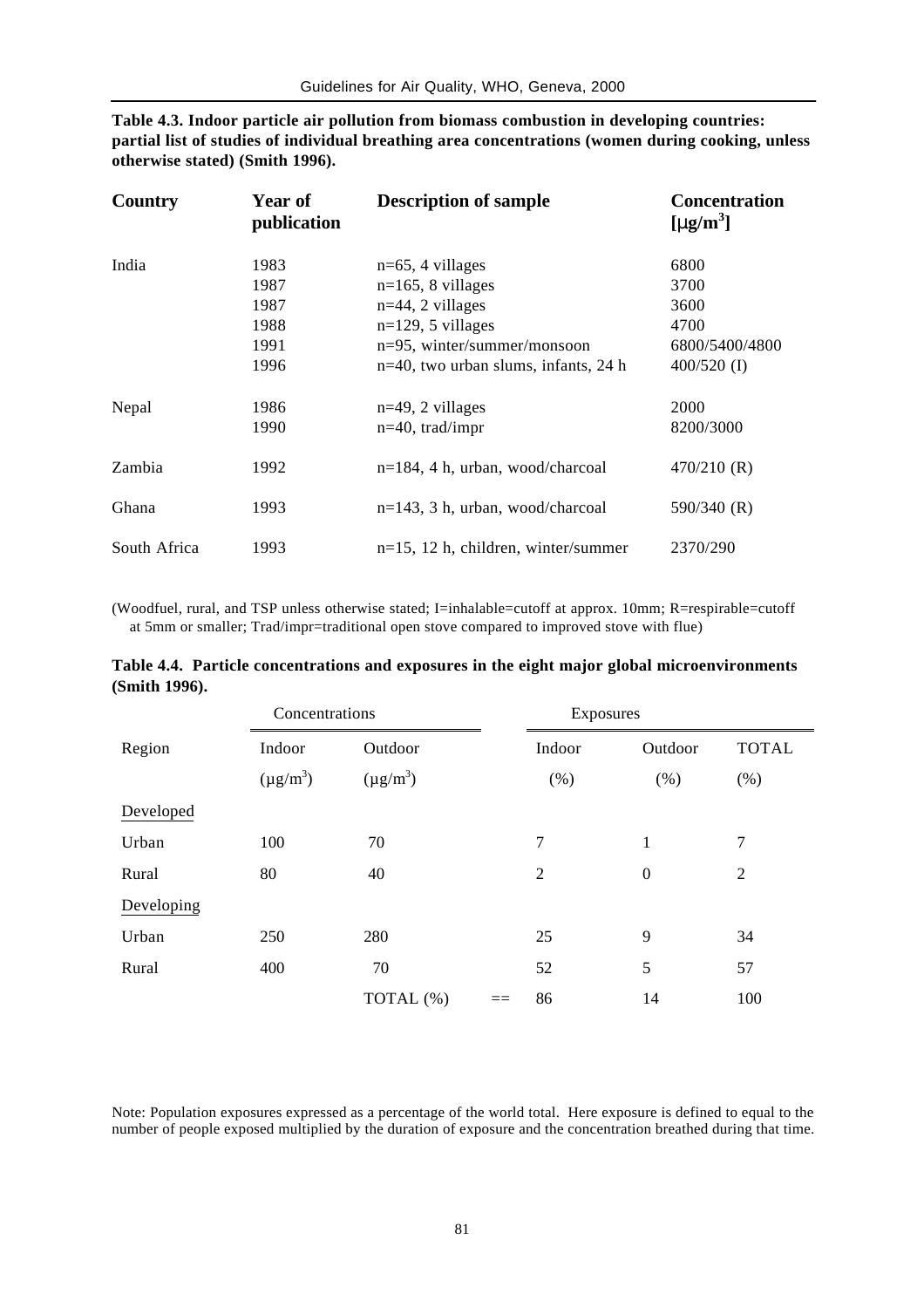# **5. Ambient air quality monitoring and assessment**

## *5.1 Assessment tools and functions*

This chapter reviews some of the methodologies and systems used for the assessment of ambient air quality, with particular reference to the requirement for population exposure assessment and for determining compliance with standards or guidelines. The pollutants considered in detail are,  $SO_2$ ,  $NO_2$ ,  $CO$ ,  $O_3$ ,  $SPM$  and lead. These have a variety of potentially acute and chronic population health impacts, discussed in Chapter 3. Accordingly, the evaluation of air quality against guidelines may need to consider a range of time scales for effects, ranging from 10 minutes  $(SO_2)$  to one year  $(NO_2, SO_2, lead)$ .

The three main air quality assessment tools are:

ambient monitoring models emission inventories/measurement

The ultimate purpose of monitoring is not merely to collect data, but to provide the information necessary for scientists, policy makers and planners to make informed decisions on managing and improving the environment. Monitoring fulfils a central role in this process, providing the necessary sound scientific basis for policy and strategy development, objective setting, compliance measurement against targets and enforcement action (Figure 5.1).



**Figure 5.1. The Role of Monitoring in Air Quality Management**

However, the limitations of monitoring should be recognized. In many circumstances, measurements alone may be insufficient -or impractical- for the purpose of fully defining population exposure in a city or country. No monitoring programme, however well funded and designed, can hope to comprehensively quantify patterns of air pollution in both space and time. At best, monitoring provides an incomplete - but useful - picture of current environmental quality. Monitoring therefore often needs to be used in conjunction with other objective assessment techniques, including modelling, emission measurement and inventories,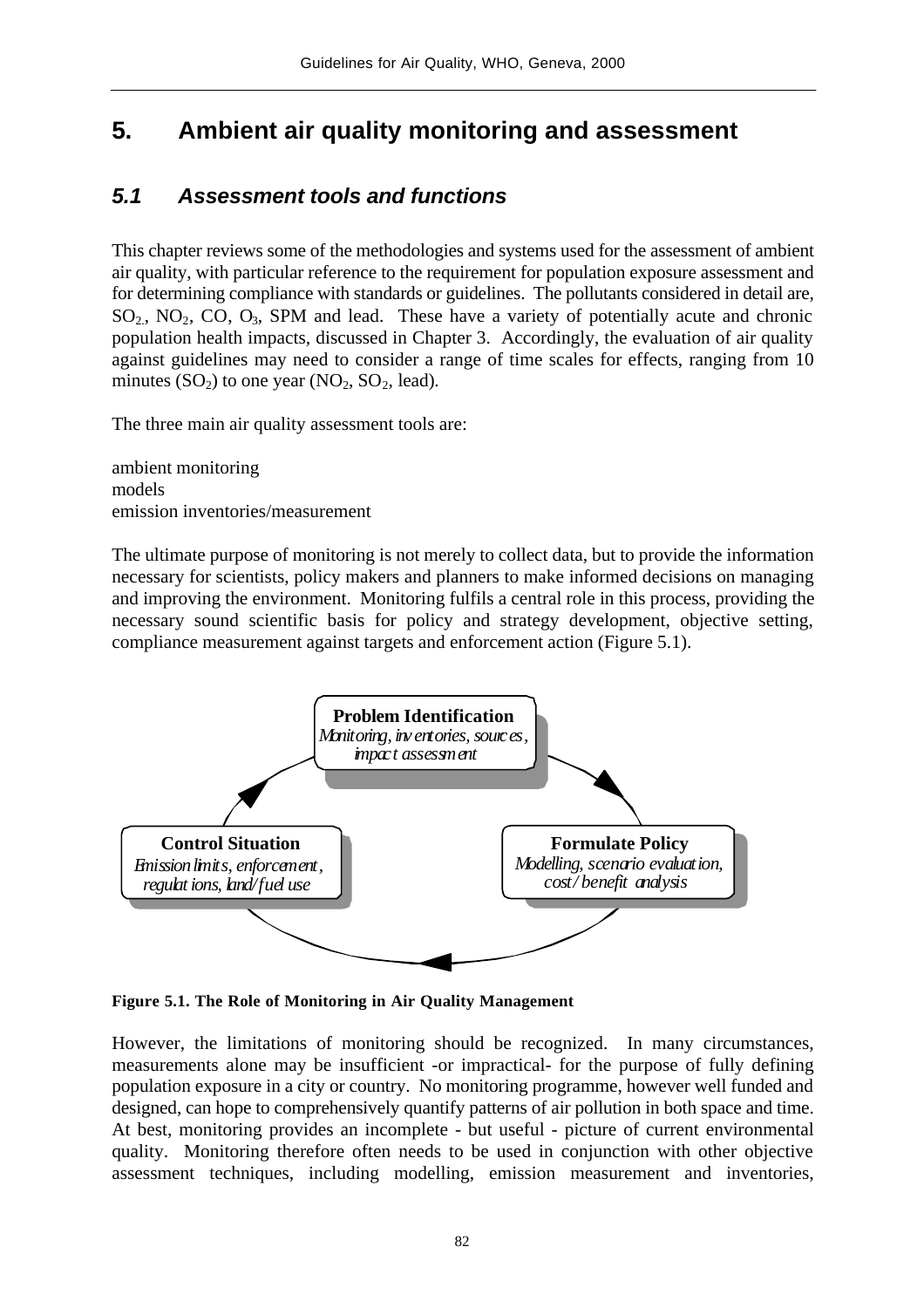interpolation and mapping. These are discussed in greater detail in Chapter 6.

Conversely, reliance on modelling alone is not recommended. Although models can provide a powerful tool for interpolation, prediction, and optimization of control strategies, they depend on the availability of reliable emission data. A complete inventory for a city or country may need to include emissions from point, area and mobile sources; in some circumstances, assessment of pollutants transported into the area under study may also need to be considered. It is important, also, that the models utilized are appropriate to local conditions, sources and topography, as well as being selected for compatibility with available emission and meteorological datasets.

Inventories will, for the most part, be estimated using emission factors appropriate to the various source sectors (verified by measurement), and used in conjunction with surrogate statistics such as population density, fuel use, vehicle kilometres or industrial throughput. Emission measurements will usually only be available for large industrial point sources, or from representative vehicle types under standardized driving conditions.

All three assessment tools are interdependent in scope and application. Accordingly, monitoring, modelling and emission assessments should be regarded as complementary components in any integrated approach to exposure assessment or determining compliance against air quality criteria. Thus, for a reasonably complete picture of population exposure, ambient monitoring data will need to be supplemented by corresponding information from microenvironment and individual exposure surveys. This chapter focuses on ambient monitoring techniques and systems. Historically, these have provided most of the data used for exposure assessment. Recent publications have dealt in some detail with microenvironment and individual exposure monitoring (WHO 1999a). These issues are discussed in Chapter 4.

## *5.2 Monitoring objectives*

The first step in designing or implementing any monitoring system is to define its overall objectives. Setting diffuse, overly restrictive or ambitious monitoring objectives will result in cost-ineffective programmes with poor data utility. In such circumstances, it will not be possible to make optimal use of the available manpower and resources. Thus it is vital that clear, realistic and achievable monitoring objectives be set. This enables appropriate Data Quality Objectives (DQOs) to be defined (Box 5.2). In turn, this makes it possible for a targeted and cost-effective Quality Assurance Programme (QAP) to be developed. Overall requirements for such a programme are addressed in outline in section 5.3. A clear definition of overall monitoring objectives and DQOs is therefore essential to enable networks to be optimally designed, priority pollutants and measurement methods to be selected, and data management/reporting requirements to be identified (Figure 5. 2).

The relationships between the data collected and the information to be derived from it must be taken into account when a monitoring programme is planned. This emphasizes the need for users and potential users of the data to be involved in the planning of surveys, not only to ensure that they are appropriate to their needs, but also to justify the resource commitment. It should be recognized that monitoring networks are invariably designed for a variety of functions. These may include policy and strategy development, local or national planning, measurement against international standards, identification/quantification of risk and public awareness. Typical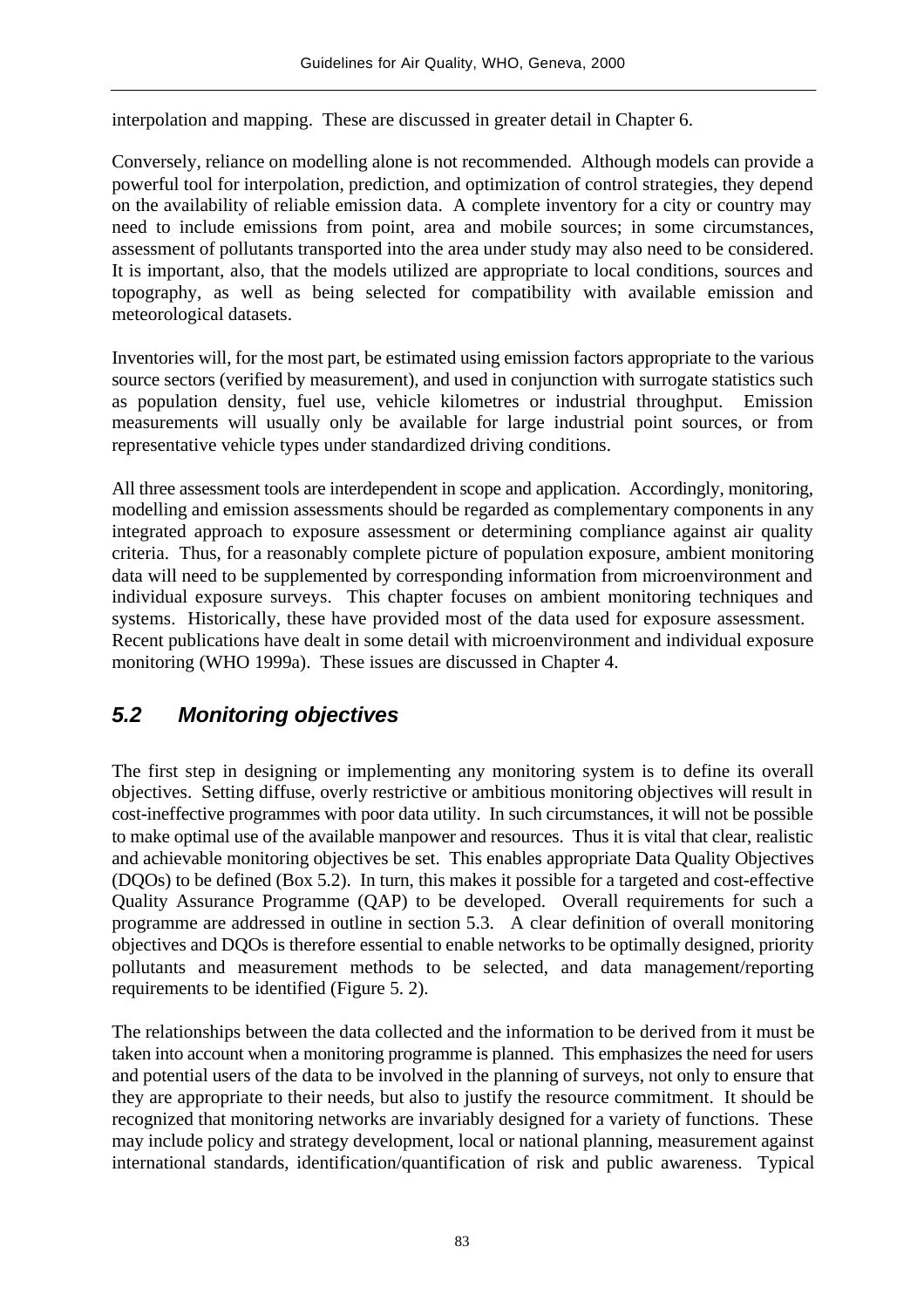monitoring functions are summarized in Box 5.1. Every monitoring survey or network is therefore different, being influenced by a unique mix of local/national issues and objectives.

#### *Box 5.1 - Key Monitoring Objectives*

- Determining population exposure and health impact assessment.
- Informing the public about air quality and raising awareness.
- Identifying threats to natural ecosystems.
- Determining compliance with national or international standards.
- Providing objective inputs to Air Quality Management, traffic and land-use planning.
- Source apportionment and identification.
- Policy development and prioritisation of management actions.
- Development/validation of management tools (models, Geographical Information Systems etc.).
- Assessing point or area source impacts.
- Trend qualification, to identify future problems or progress against management/control targets.

#### *Box 5.2 - Data Quality Objectives*

*The essential requirements to be met by measurements, if overall monitoring objectives are to be achieved.*

- Measurement accuracy and precision.
- Traceability to metrology standards.
- Temporal completeness (data capture).
- Spatial representativeness and coverage.
- Consistency from site to site and over time.
- International comparability/harmonization.



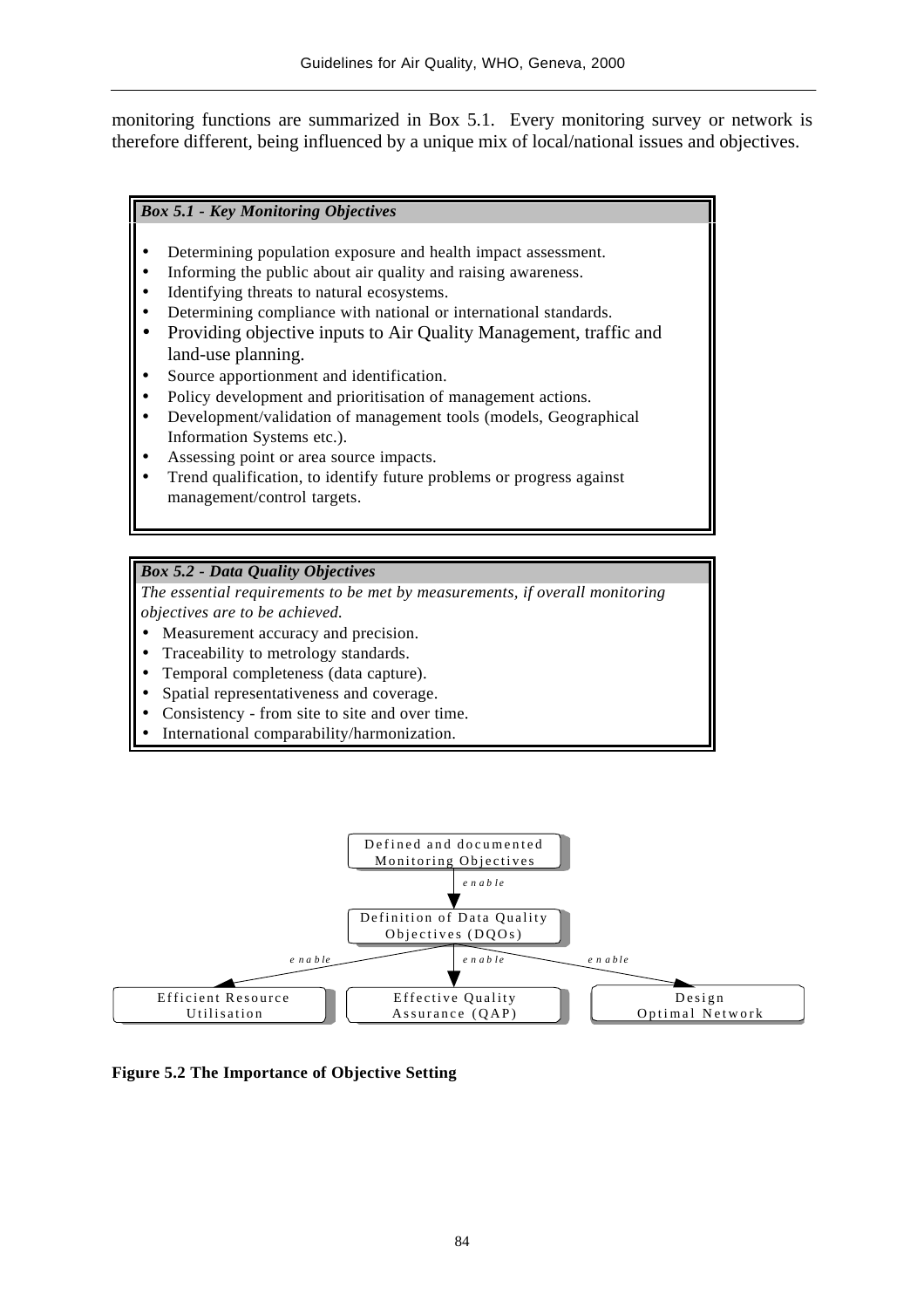## *5.3 Quality assurance and quality control (QA/QC)*

Quality assurance and control (QA/QC) is an essential part of any air monitoring system. It is a programme of activities that ensures that measurements meet defined and appropriate standards of quality, with a stated level of confidence. It should be emphasized that the function of QA/QC is not to achieve the highest possible data quality. This is an unrealistic objective, which cannot be achieved under practical resource constraints. Rather, it is a set of activities, which ensures that measurements comply with the specific DQOs for the monitoring programme. In other words, QA/QC ensures that data are fit for the purpose. Major QA/QC objectives are summarized in Box 5.3, whilst the functional components of a QA/QC programme are identified in Box 5.4.

Quality assurance activities cover all pre-measurement phases of monitoring, including determining monitoring and data quality objectives, system design, site selection, equipment evaluation and operator training. Quality control functions affect directly measurement-related activities such as site operation, calibration, data management, field audits and training. The successful implementation of each component of a QA/QC scheme is necessary to ensure the success of the complete programme. QA/QC may be regarded as a chain of activities designed to deliver credible and accurate data, but a chain is only as strong as its weakest link!

#### *Box 5.3 - QA/QC for Air Monitoring: overall objectives*

- Measurements accurate, precise and credible.
- Data representative of ambient or exposure conditions.
- Results comparable and traceable.
- Measurements consistent over time.
- High data capture, evenly distributed.
- Optimal use of resources.

| <b>Box 5.4 - QA/QC</b> for Air Monitoring: the major components |                                                                                                                                                                                                                                                   |  |  |
|-----------------------------------------------------------------|---------------------------------------------------------------------------------------------------------------------------------------------------------------------------------------------------------------------------------------------------|--|--|
| Quality<br>Assurance                                            | • Definition of monitoring and data quality objectives.<br>• Network design, management and training systems.<br>• Site selection and establishment.<br>Equipment evaluation and selection.<br>$\bullet$<br>Routine site operations.<br>$\bullet$ |  |  |
| <i>Quality</i><br>Control                                       | Establishment of calibration/traceability chain.<br>٠<br>• Network audits and inter-calibrations.<br>System maintenance and support.<br>$\bullet$<br>Data review and management.<br>$\bullet$                                                     |  |  |

Although the main principles of QA/QC system design apply to most network or instrumentation types, there are often characteristic differences in their emphasis and practical implementation. It is a common oversight to place too much emphasis on laboratory-based quality assurance activities, as these are often easier to control and monitor.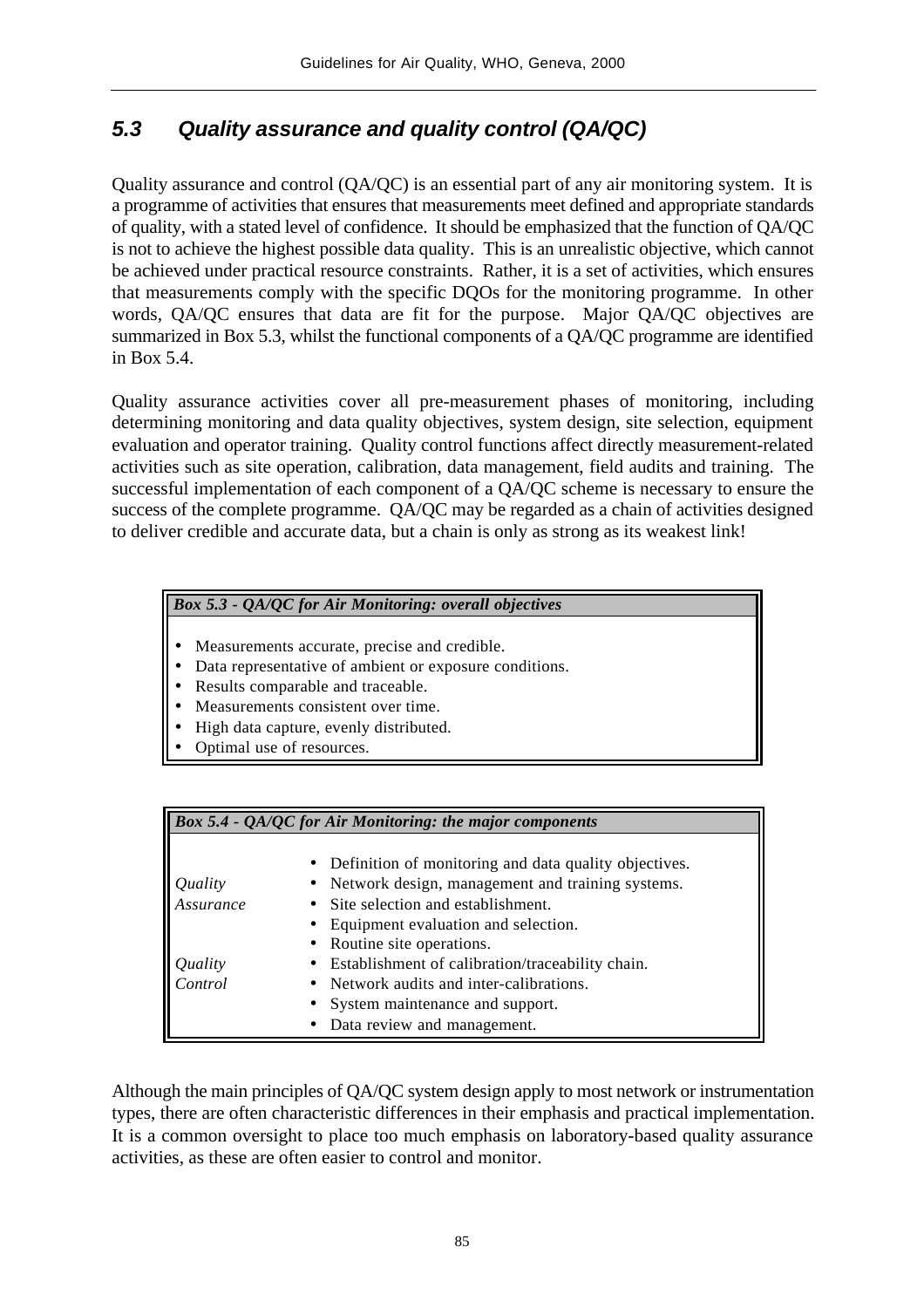Although such QA/QC tasks are vital, particularly for sampler-based measurement programmes involving substantial laboratory analysis, considerable emphasis in any network quality system needs to be focused on the point of measurement. Mistakes or problems at the start of the measurement chain cannot be readily corrected afterwards. Sample system design and maintenance (see Section 5.4.3), regular site visits, audits and inter-calibrations therefore play an important role in network quality assurance.

Another unifying feature of network quality systems is the need for effective data screening and validation. In any measurement programme -however well designed or operated- equipment malfunction, human error, power failures, interference and a variety of other disturbances may result in the collection of spurious data. To maximize data integrity and utility, therefore, these must be identified and removed before a final, definitive dataset can be generated or used.

The design of an effective and targeted QA/QC programme is only the first step in the process of quality management. The programme needs to be fully documented, and compliance with its procedures and requirements actively monitored. Monitoring programmes often evolve over time as objectives, legislation, resources or air pollution problems change. Quality assurance programmes therefore also need to be regularly reviewed, to ensure that they remain properly targeted and fit for purpose.

A step-by-step model for the development and implementation of QA/QC programmes for air monitoring is depicted in Figure 5.3. QA/QC systems are considered in greater detail elsewhere (UNEP/WHO 1994a; Bower 1997).

## *5.4 Network design*

There are no universal rules for network design, since any decisions will be determined ultimately by the overall monitoring objectives and resource availability. Although monitoring systems can have just a single, specific objective, it is more common for them to have a broad range of targeted programme functions. No survey design can hope to completely address all the possible monitoring objectives listed in Box 5.1. However, the design of surveys to meet these individual requirements often has common features, and can use common data (to avoid duplication of effort) and overlapping data to verify the credibility of results and conclusions. The overall design goal is to ensure that the maximum information can be derived from the minimum effort. In some countries, networks may be operated by a variety of organisations, including different Government Departments. In such a circumstance, harmonization of the programmes and sharing of data is vital to avoid unnecessary effort and to maximize overall costeffectiveness.

### **5.4.1 Resource constraints and issues**

A key issue, which needs to be addressed at a very early stage of the network design process, is that of resource availability (Box 5.5). In practice, this is usually the major determinant in network design, which will exert a particularly strong influence on the choice of site numbers, pollutants to be monitored and instrumentation selected.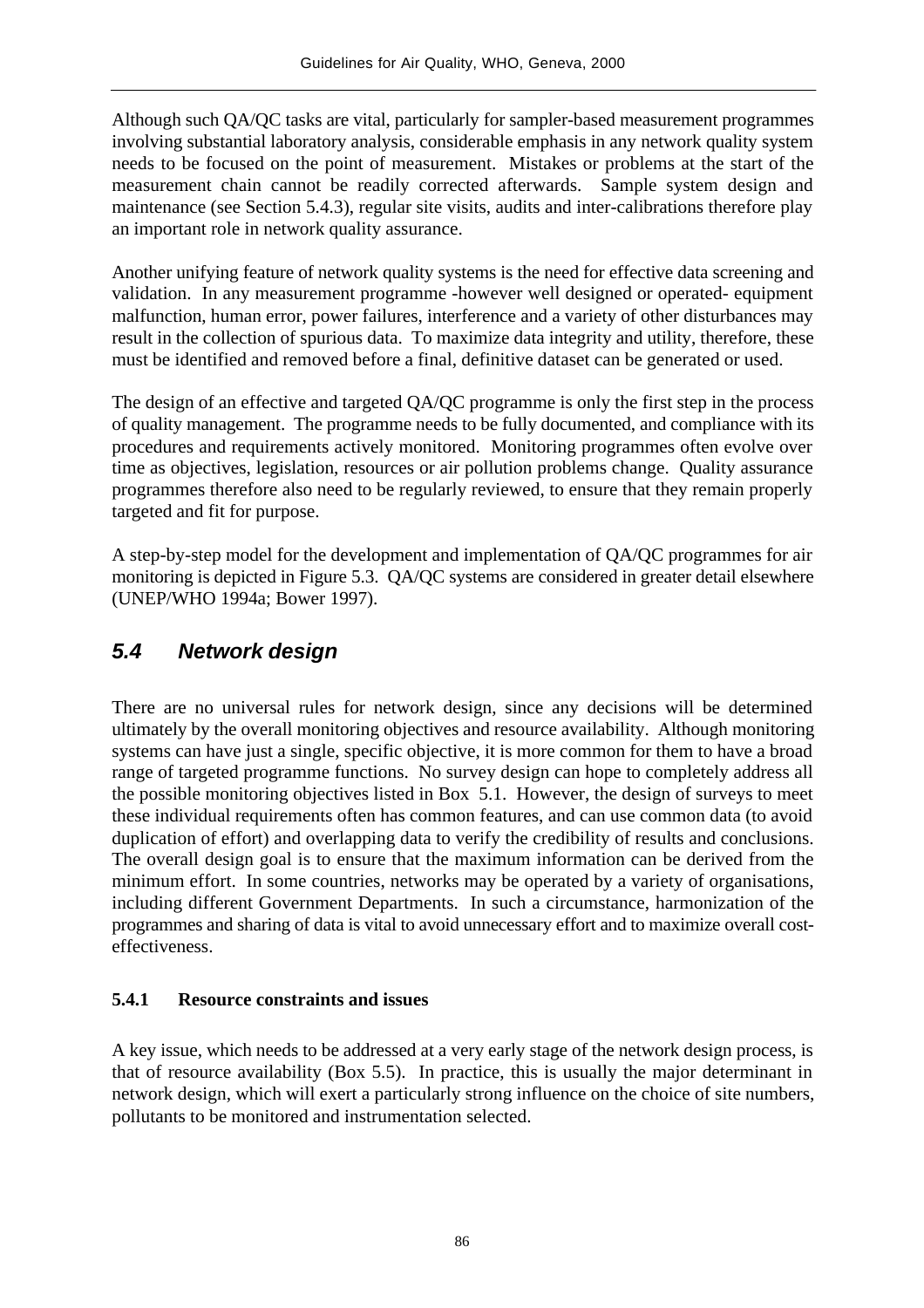

**Figure 5.3. QA/QC for Air Monitoring: a Step-by-step Approach**

A wide range of commitments and costs is likely to be incurred in any air monitoring programme. Some of these are listed in Box 5.6. Before any firm capital or resource commitment, it is therefore essential to plan the survey, assess resource availability, select the most appropriate equipment and choose monitoring sites.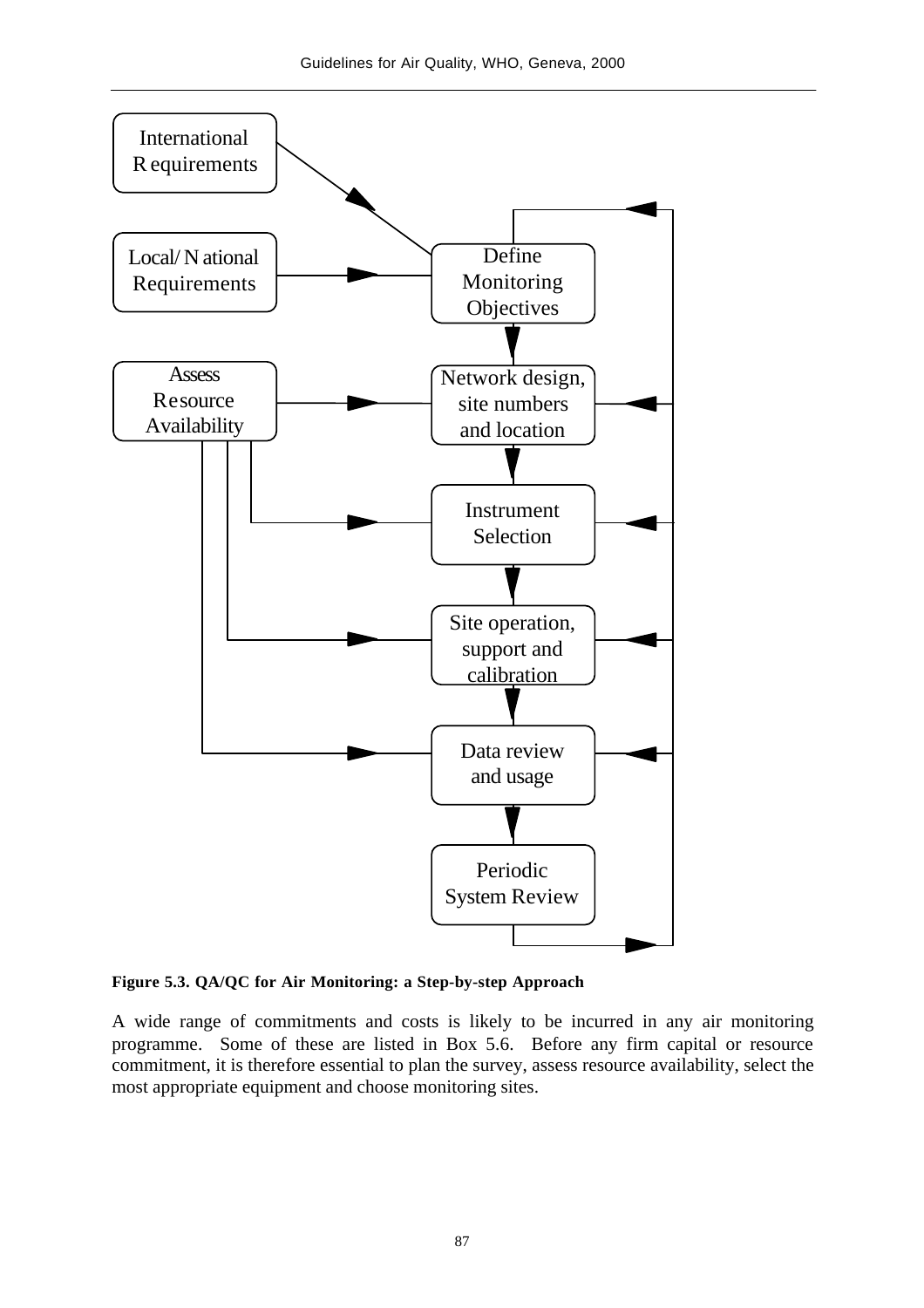*Box 5.5 - Network Design: important resource constraints*

- \$ money (capital and ongoing).
- $\odot$  skilled manpower.
- ª time.

When any equipment purchase must be made, consideration is needed of its long-term operational or financial sustainability. Local sustainability requires the continuing availability of agents (or an in-house capability) for repair and maintenance, together with the necessary skill-base for routine equipment operation and calibration. Financial sustainability requires an ongoing budget for equipment operation, typically amounting to about 10% per annum of the initial capital expenditure.

## *Box 5.6 - Costs of Air Monitoring*

- Capital purchase of analysers, samplers, site and laboratory infrastructure.
- Equipment service, maintenance and repair.
- Staff and subcontractor costs operational and management.
- QA/QC audits, intercalibrations, training, data management.
- Running costs site rental, electricity, consumables, spare parts,

calibration gases, telephone, lab analysis, transport etc.

An ongoing resource commitment to QA/QC is also required in any monitoring survey or network, to ensure that its measurement quality and availability are fully consistent with overall programme objectives. Typically, a budget of between 20-40% of the total annual operating costs may be appropriate for this purpose, depending on the complexity of the programme and the stringency of its DQOs.

## **5.4.2 Site numbers and selection**

For the purposes of designing a network to assess population exposure and compliance with health guidelines, a number of basic issues need to be addressed (Box 5.7).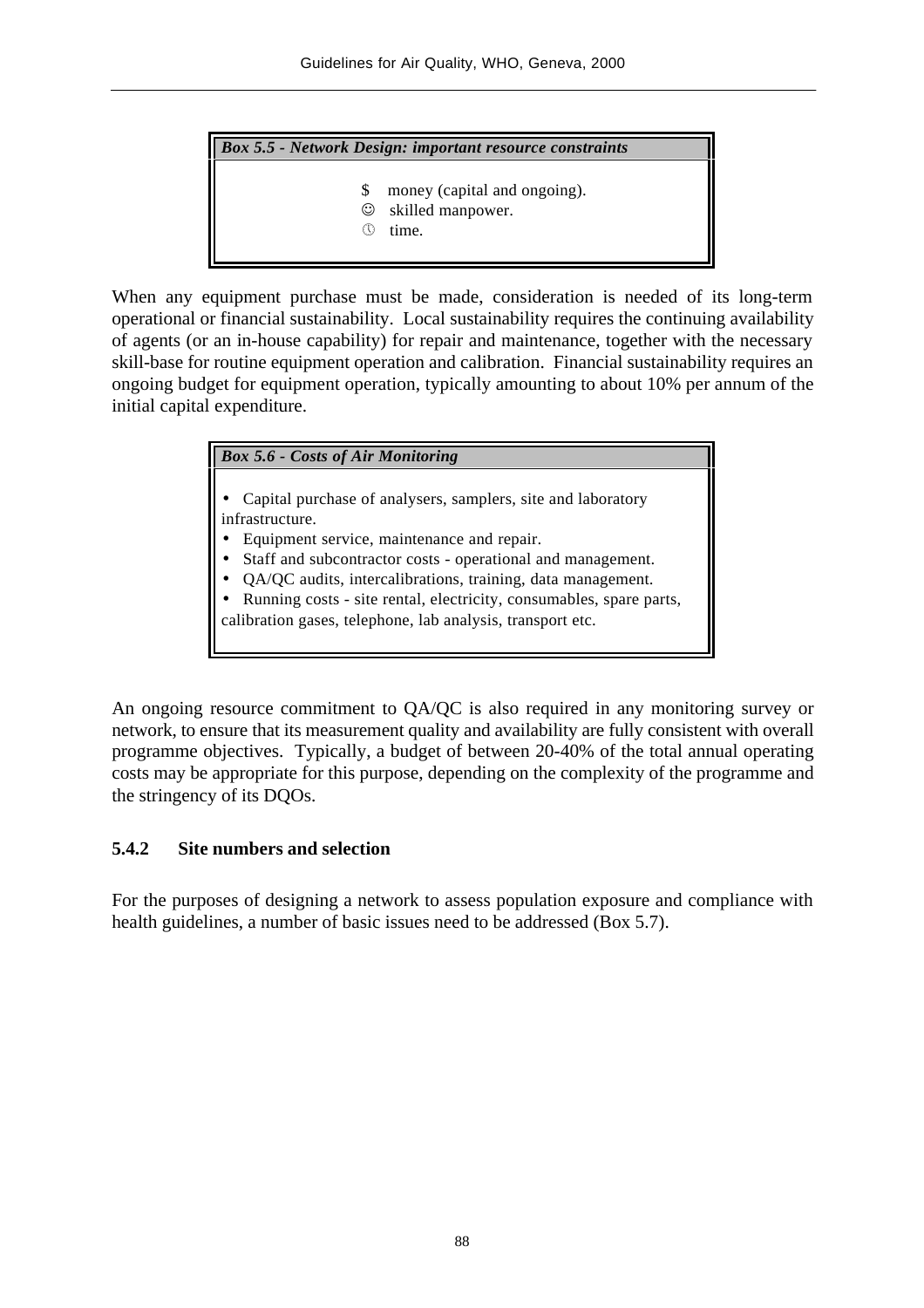*Box 5.7 - Compliance Monitoring- basic issues*

- Where is the population?
- What pollutant concentrations are they exposed to?
- ... and for how long?
- In what areas and micro-environments is exposure important?

In practice, the number and distribution of air quality monitoring stations required in any network, or the number of samplers used in a survey, also depend on the area to be covered, the spatial variability of the pollutants being measured and the required data usage (Box 5.8).

| <b>Box 5.8 - Network Design: Site Numbers</b> |                                    |  |  |
|-----------------------------------------------|------------------------------------|--|--|
|                                               |                                    |  |  |
|                                               | Will depend on:                    |  |  |
|                                               | required data use/objectives.      |  |  |
|                                               | area to be covered.                |  |  |
|                                               | spatial variability of pollutants. |  |  |
|                                               | resource availability.             |  |  |
|                                               | instruments deployed.              |  |  |
|                                               |                                    |  |  |

There are a number of approaches to network design and site selection. Exposure assessment, in particular, will often need to target both source-oriented monitoring sites (often synonymous with worst-case or 'hot-spot' environments) and background locations optimized for quantifying general population exposure. Depending on the pollutants under assessment, data from a wide variety of location types may therefore be necessary to build up a reasonably complete picture of exposure patterns (Box 5.9).

Although the overall requirement of any network or survey is to maximize spatial coverage and representativeness, in practice this goal is only approached by grid-based monitoring strategies: these can be optimized to provide detailed information on spatial variability and exposure patterns for priority pollutants. However, this approach is highly resource-intensive and not, in consequence, widely used. To reduce resource requirements, a grid approach can be utilized in conjunction with intermittent or mobile sampling, although use of this technique is not consistent with the need to maximize temporal representativeness as well as spatial coverage (see section 5.4.3).

A more flexible approach to network design, appropriate over city-wide or national scale, involves siting monitoring stations or sampling points at carefully selected representative locations, chosen on the basis of required data and known emission/dispersion patterns of the pollutants under study. This approach to network design requires considerably fewer sites than grid strategies and is, in consequence, cheaper to implement. However, sites must be carefully selected if measured data are to be useful. Moreover, modelling and other objective assessment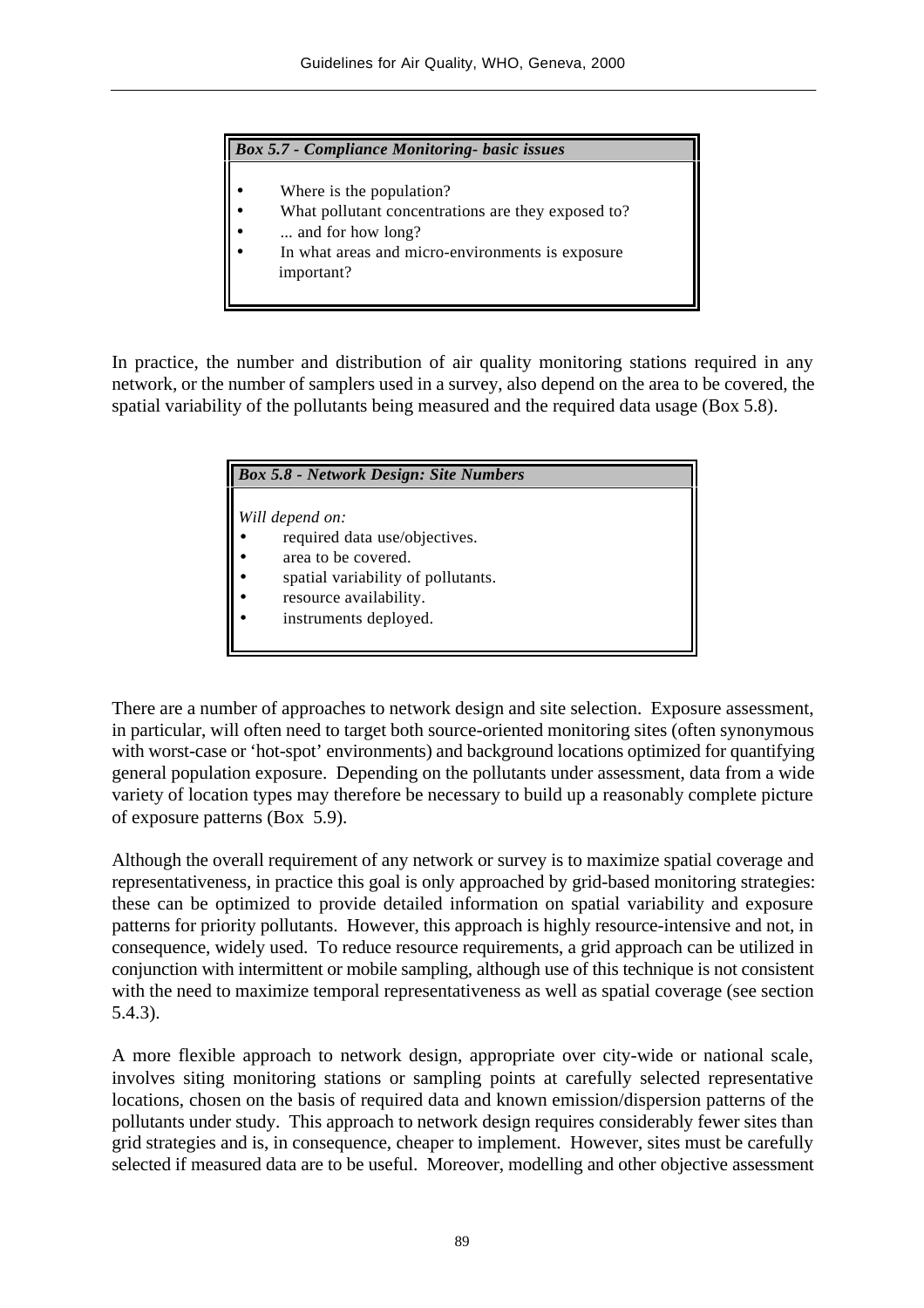techniques may need to be utilized to 'fill in the gaps' in any such monitoring strategy.

| Box 5.9 - Possible Monitoring Locations Relevant to Exposure Assessment |                                                                 |  |  |
|-------------------------------------------------------------------------|-----------------------------------------------------------------|--|--|
| <b>Site Classification</b>                                              | <b>Description</b>                                              |  |  |
| city/urban centre                                                       | An urban location representative of general population          |  |  |
|                                                                         | exposure in towns or city centres, e.g. pedestrian precincts    |  |  |
|                                                                         | and shopping areas                                              |  |  |
| urban background                                                        | An urban location distanced from sources and therefore          |  |  |
|                                                                         | broadly representative of city-wide background conditions       |  |  |
| suburban/residential                                                    | A location type situated in a residential area on the outskirts |  |  |
|                                                                         | of a town or city                                               |  |  |
| kerbside/near road                                                      | A site sampling within 1-5 metres of a busy road                |  |  |
| industrial                                                              | An area where industrial sources make an important              |  |  |
|                                                                         | contribution to long-term or peak concentrations                |  |  |
| rural                                                                   | An open countryside location distanced as far as possible       |  |  |
|                                                                         | from roads, populated and industrial areas.                     |  |  |
| source/target-oriented                                                  | Any special source-orientated or micro-environment site. For    |  |  |
|                                                                         | example, garages, car parks or tunnels, or a site located at a  |  |  |
|                                                                         | targeted receptor point such as schools or hospitals            |  |  |
| indoor                                                                  | Will include domestic and office environments (excluding        |  |  |
|                                                                         | occupational), together with in-car and commuting               |  |  |
|                                                                         | environments- see Chapter 6.                                    |  |  |

Some general points to consider when selecting a site location are:

**Overall monitoring objectives.** These usually determine the target areas for study, the priority pollutants and the number of sites required.

**Sources and emissions**. Compilations of emission data can assist substantially in site selection. These will help to identify the most polluted areas, as well as other location types where population exposure may be significant. If a full emission inventory is not available, then surrogate statistics such as population density, traffic flows and fuel consumption may be of use in estimating likely pollution 'hot spots', where target receptor exposure may be maximized.

**Meteorology and topography**. The prevailing weather conditions and local topography will strongly influence the dispersion of air pollutants or, in the case of secondary pollutants, affect their production in the atmosphere.

**Model simulations**. The results of dispersion modelling, if available, can be used to predict pollutant dispersion and deposition patterns, thereby helping to identify areas where exposure may be maximized. To be of real use, reliable emissions and meteorological data are needed, together with an appropriate and validated model.

**Existing air quality data**. If monitoring has already been carried out in the area of interest, the data from previous studies may prove useful in targeting problem areas. If no such studies have been carried out, special screening surveys may be designed to provide area-wide or local information on pollution problems. These often involve passive samplers and/or mobile monitoring laboratories.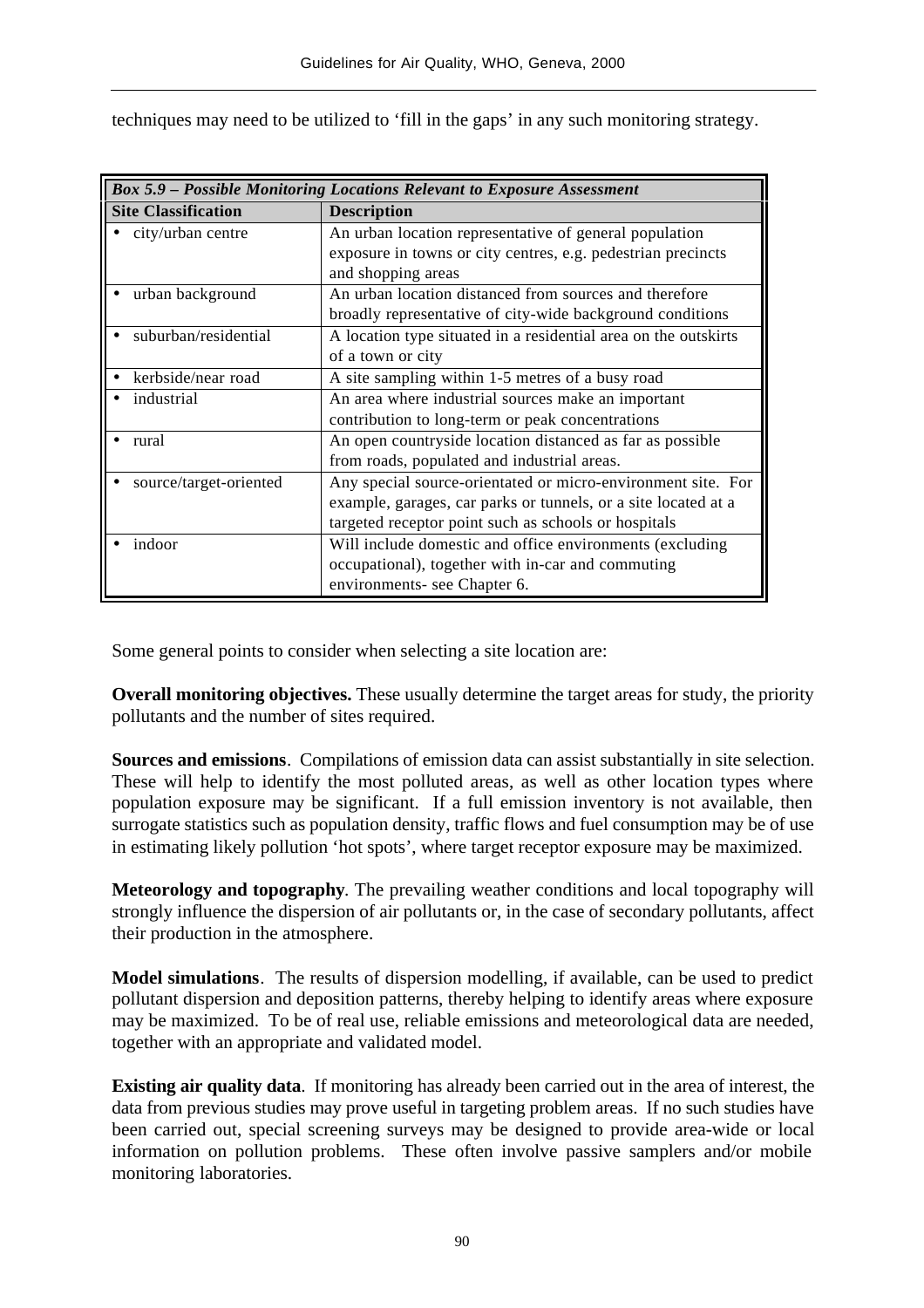**Other information** such as demographic, health, population and land-use information are invaluable in targeting locations representative of both baseline and worst-case exposure. The use of Geographical Information Systems (GIS), in particular, allow both ambient measurements and other geo-co-ordinated datasets to be used for exposure assessment, epidemiological studies and a range of air quality management activities.

The site-selection process must also take into account the spatial distribution and variability of criteria pollutants within urban environments. For example, concentrations of primary traffic pollutants such as CO are highest at roadside locations, whereas  $O<sub>3</sub>$  levels have higher spatial uniformity but will be lowest in near-road locations due to scavenging by vehicle  $NO<sub>x</sub>$  emissions. For this reason, it is usually not possible to optimize measurements for all pollutants at any one site location. In such circumstances, some degree of compromise will often be required. In general, the spatial variability of secondary pollutants, such as  $NO_2$  and  $O_3$ , tends to be more homogeneous than for primary pollutants such as  $CO$  and  $SO<sub>2</sub>$ . This greater variability of primary pollutants, in particular in proximity to sources, will have obvious implications for monitoring site density and numbers required in any survey.

Micro-scale siting considerations are also important in ensuring that meaningful and representative measurements are made. If baseline concentrations are to be assessed, then monitoring sites should be adequately separated from local pollutant sources (for example, roads or small boilers) or sinks (such as dense vegetation). Probe aerodynamics and site sheltering will also often be important. Free airflow around the sampling inlet will be necessary to ensure representative sampling; for this reason, sampling in a stagnant or sheltered micro-environment should be avoided.

A variety of practical considerations also apply when selecting monitoring sites. They must be accessible for site visits, but the potential for public interference or vandalism must also be recognized. Electricity for pollutant analysers and station infrastructure must be available, together with a telephone linkage for data telemetry, if utilized (Box 5.10).

## *Box 5.10 - Network Design: Micro-Scale*

*Need to consider* -

- public safety.
- visual intrusiveness/aesthetics of site.
- security/vandalism.
- access to utilities and maintenance.
- planning permission.
- local sources/sinks.
- aerodynamic clearance/sheltering.

## **5.4.3 Sampling strategies and systems**

Monitoring involves assessing pollutant behaviour in both space and time. A good network design should therefore seek to optimize both spatial and temporal coverage, within available resource constraints (UNEP/WHO 1994a; Bower 1997). The previous section dealt with maximizing spatial coverage and obtaining representative measurements. Achieving good time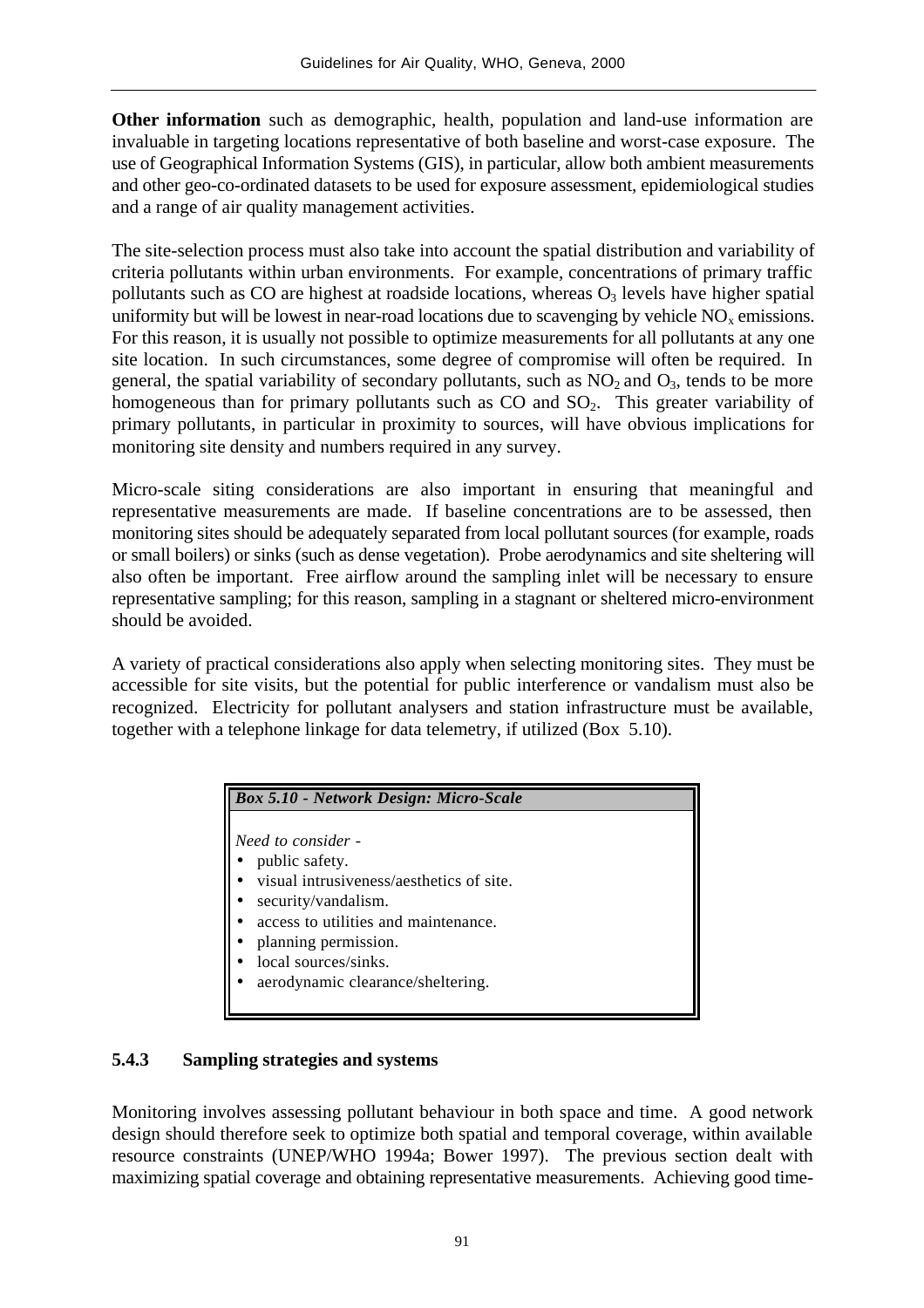domain performances is not a problem for most commonly-used air monitoring methodologies (see Section 5.5). However, once priority pollutants selected must be capable of a time resolution consistent with the pollutant averaging times specified in guidelines.

Continuously operating automatic analysers may be used to assess compliance with short- or long-term guidelines. Well-recognized semi-automatic methods such as acidimetric  $SO_2$ samplers (see Section 5.7.1) will be perfectly adequate for measurement against daily standards or criteria. For automatic analysers or samplers to reliably measure ambient pollutant concentrations, it is essential that these pollutants are transferred unchanged to the instrument reaction cell. The sampling manifold is a crucial and often overlooked component of any monitoring system, which strongly influences the overall accuracy and credibility of all the measurements made.

Integrating measurement methods such as passive samplers, although fundamentally limited in their time resolution, are useful for the assessment of long-term exposure, as well as being invaluable for a variety of area-screening, mapping and network design functions (UNEP/WHO 1994b). Problems can arise, however, when using manual sampling methods in an intermittent, mobile or random deployment strategy. Such an approach is usually adopted for operational or instrumentation reasons, or simply because it would not be possible to analyse the sample numbers or data produced by continuous operation. Intermittent sampling is still widely used world-wide. However, this sampling strategy may be of limited utility in assessing diurnal, seasonal or annual pollutant patterns or, indeed, for a reliable assessment of population exposure patterns.

When auditing monitoring sites world-wide, sampling system deficiencies are by far the most commonly encountered problem. Usually, these result from inappropriate designs or inadequate cleaning of the sampling system. Some design requirements, common to all gas sampling systems for analysers or samplers, are summarized in Box 5.11. Corresponding requirements for SPM are complex, and these are discussed in detail elsewhere (UNEP/WHO 1994c).

#### *Box 5.11 - Key Air Sampling System Requirements*

- Inertness to pollutants being sampled.
- Minimized air-residence time.
- Low airstream/sample line interaction.
- Excess flow above total analyser demand.
- Minimized pressure drop.
- Removal of interferences such as water vapour/pollutants.
- Avoidance of thermal "shock" (when hot, humid, ambient air is sampled into an air-conditioned enclosure).
- ease of cleaning and maintenance...
- ...which must be done regularly!

## *5.5 Instrument issues*

The capabilities of air monitoring methodologies, as well as their inevitable resource implications, exert a strong influence on network design. This section reviews some of these issues. Specific monitoring methods applicable to individual criteria pollutants are reviewed in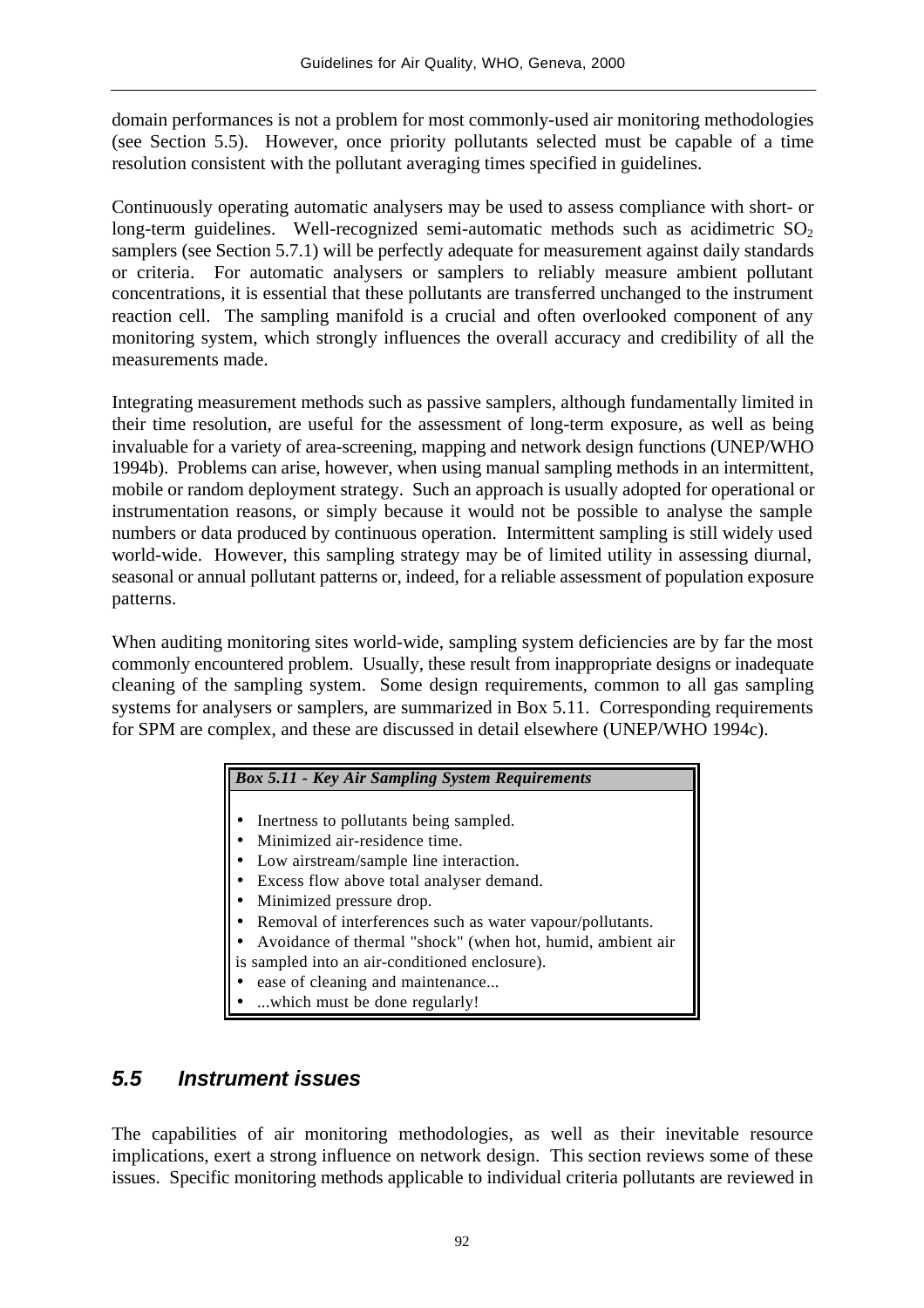## Section 5.7.

Air monitoring methodologies can be divided into four main generic types, covering a wide range of costs and performance levels. These are passive samplers, active samplers, automatic analysers and remote sensors. The main advantages and characteristics of these monitoring technologies are summarized in Box 5.12.

| <b>Box 5.12 - Air Monitoring Techniques</b> |                                                                                                                                                                                                             |                                                                                                                                                                                                                                                  |                                                 |
|---------------------------------------------|-------------------------------------------------------------------------------------------------------------------------------------------------------------------------------------------------------------|--------------------------------------------------------------------------------------------------------------------------------------------------------------------------------------------------------------------------------------------------|-------------------------------------------------|
| <b>Method</b>                               | <b>Advantages</b>                                                                                                                                                                                           | <b>Disadvantages</b>                                                                                                                                                                                                                             | <b>Capital Cost</b>                             |
| <b>Passive Samplers</b>                     | Very low cost.<br>Very simple.<br>$\bullet$<br>No dependence on<br>mains electricity.<br>Can be deployed in<br>$\bullet$<br>very large numbers<br>Useful for screening,<br>mapping and baseline<br>studies. | Unproven for some<br>$\bullet$<br>pollutants.<br>In general only provide<br>$\bullet$<br>monthly and weekly<br>averages.<br>Labour-intensive<br>$\bullet$<br>deployment/analysis.<br>Slow data throughput.<br>$\bullet$                          | <b>US\$10-70</b><br>per sample.                 |
| <b>Active Samplers</b>                      | Low cost.<br>Easy to operate.<br>$\bullet$<br>Reliable operation/<br>$\bullet$<br>performance.<br>$\bullet$<br>Historical dataset.                                                                          | Provide daily averages.<br>$\bullet$<br>Labour-intensive<br>$\bullet$<br>sample collection and<br>analysis.<br>Laboratory analysis<br>$\bullet$<br>required.                                                                                     | US\$1000-3000<br>per unit.                      |
| <b>Automatic</b><br><b>Analysers</b>        | Proven.<br>High performance.<br>Hourly data.<br>$\bullet$<br>On-line information.                                                                                                                           | Complex.<br>Expensive.<br>High skill<br>requirement.<br>High recurrent costs.<br>$\bullet$                                                                                                                                                       | US\$10 000-<br>15 000 per<br>analyser.          |
| <b>Remote sensors</b>                       | Provide path or range-<br>$\bullet$<br>resolved data.<br>Useful near sources.<br>$\bullet$<br>Multi-component<br>$\bullet$<br>measurements.                                                                 | Very complex and<br>$\bullet$<br>expensive.<br>Difficult to support,<br>$\bullet$<br>operate, calibrate and<br>validate.<br>Not readily comparable<br>$\bullet$<br>with point data.<br>Atmospheric visibility<br>$\bullet$<br>and interferences. | US\$70 000 -<br>150 000 per<br>sensor, or more. |

## *Passive samplers*

These offer a simple and cost-effective method of screening air quality in an area. A sample integrated over a defined exposure time (typically a week to a month) is collected by molecular diffusion to a pollutant-specific absorbent material. The low unit costs permit sampling at a number of points in the area of interest. This is useful in highlighting "hot-spots" of high pollutant concentrations, such as major roads or emission sources, where more detailed studies may be needed. Careful survey design and attention to laboratory-based QA/QC of the sample analysis process is necessary to make best use of this technique.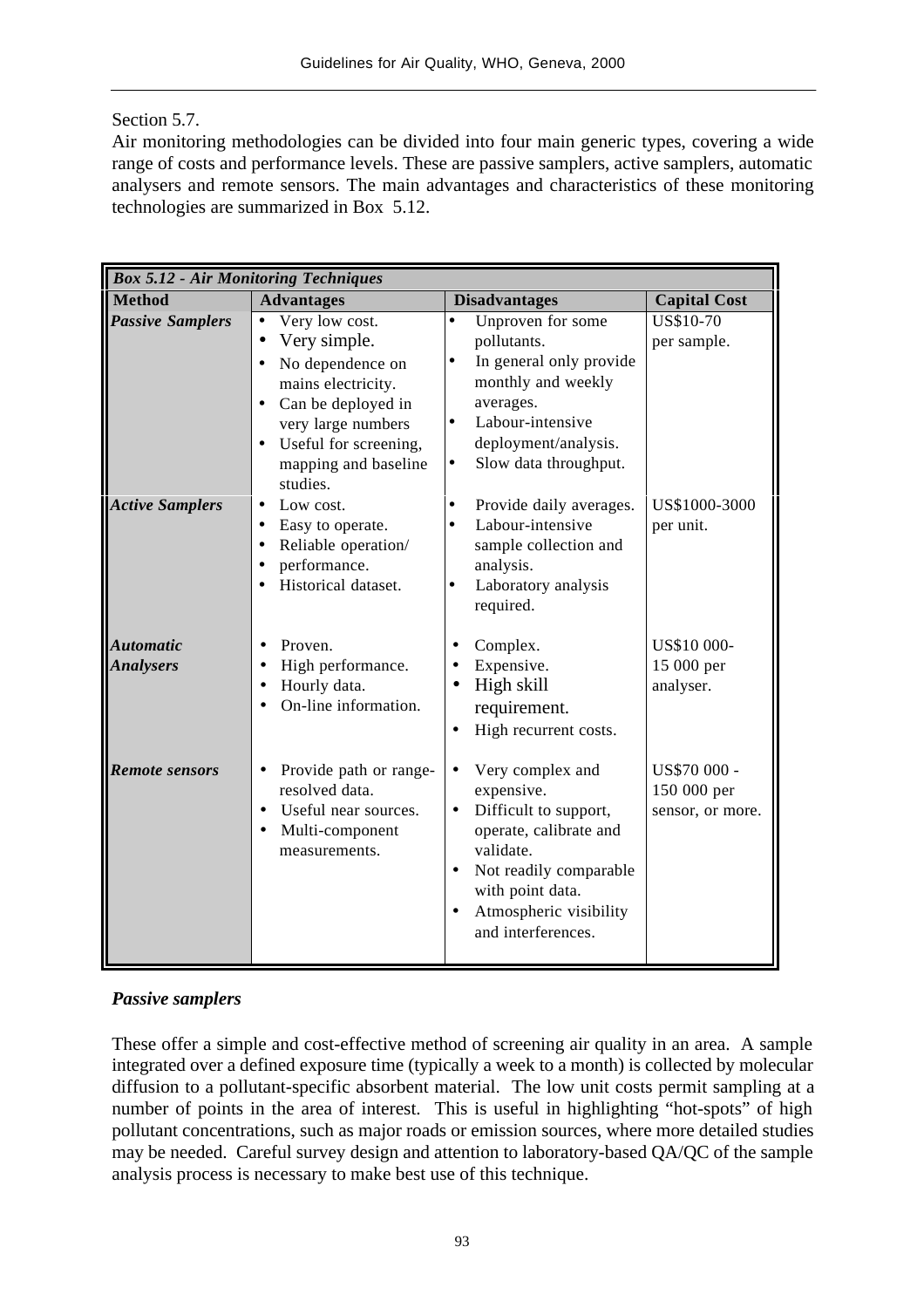## *Active samplers*

Pollutants samples are collected either by physical or chemical means for subsequent analysis in a laboratory. Typically, a known volume of air is pumped through a collector such as a filter or chemical solution for a known period of time, which is then removed for analysis. There is a long history of active sampler measurements in many parts of the world, providing valuable baseline data for trend analyses and comparison. Sampling systems (for gases), sample conditioning, weighing systems (for SPM) and laboratory procedures are key factors influencing the quality of the final data.

## *Automatic analysers*

These can provide high-resolution measurements (typically hourly averages or better) at a single point for most of the criteria pollutants  $(SO_2 NO_2, CO$  and SPM), as well as for other important species such as VOC. The sample is analysed on-line and in real-time, usually by electro-optic methods: UV or IR absorption, fluorescence or chemiluminescence are common detection principles. To ensure the data from automatic analysers are accurate and reliable, a high standard of maintenance, operational and quality assurance/control procedures is invariably required.

## *Remote sensors*

These are recently developed instruments which use long-path spectroscopic techniques to make real-time concentration measurements of a range of pollutants. The data are obtained by integrating along a path between a light source and a detector. Long-path monitoring systems can have an important role to play in a number of monitoring situations, particularly in proximity to sources. A high standard of operational, calibration and data screening/management practice is essential if meaningful data are to be produced by such systems.

## *General advice on instrument selection*

It is advisable to always choose the simplest technique that will do the job. Inappropriate, too complex or failure-prone equipment can result in poor network performance, limited data utility and - worst of all - a waste of money. Although monitoring objectives are the major factor to consider, resource constraints and the availability of skilled manpower must also be considered. There is a clear trade-off between equipment cost, complexity, reliability and performance. More advanced systems can provide increasingly refined data, but are usually more complex and difficult to handle.

Sampler methods are not necessarily less accurate than automatic analysers. For instance, data from co-located chemiluminescence  $NO<sub>x</sub>$  analysers and diffusion tubes can show excellent agreement, to within plus or minus 10%, providing both techniques are subject to high standards of quality assurance and operational practice (Smith et al. 1997). In practice, the combined use of samplers and automatic analysers in a 'hybrid' monitoring programme can offer a versatile and cost-effective approach to network design over a municipal or national scale. Such a network design will use passive or active samplers to provide good spatial coverage and arearesolution of measurements. Automatic analysers, deployed at carefully selected locations, can provide more detailed time-resolved data for assessing peak concentrations or comparison with short-term standards.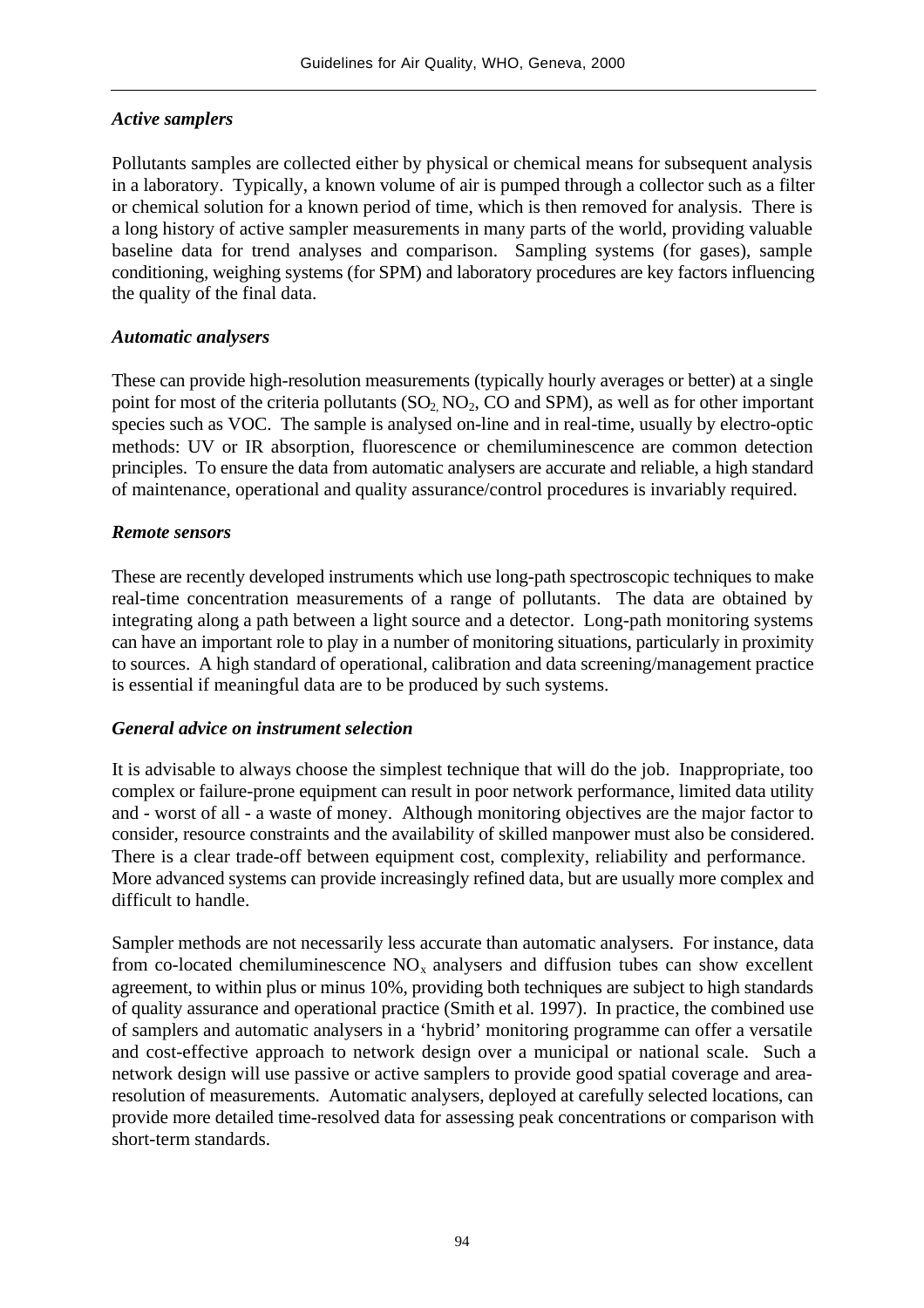In some circumstances, additional use may be made of passive or active samplers. Reasonably robust statistical relationships can often be derived between peak, upper percentile and long-term average pollutant concentrations (Carless et al. 1994). Although these semi-empirical relationships may differ from pollutant to pollutant, as well as with generic site type, they may enable long-term datasets from sampler surveys to be used to assess broad compliance with short-term guidelines; or at least to identify areas where exceedances are likely. This indirect assessment technique should, however, always be used with caution.

Deducing the levels of one pollutant from measurements of another may be possible when the local air pollution climate is dominated by emissions from one source sector, and where robust and well-established emission ratios exist for the species in question. For example, traffic-related benzene and lead levels may in some circumstances be estimated from corresponding CO concentrations. However, surrogate measurements of this kind must always be used with caution.

# *5.6 Turning data into information*

As emphasised in the introduction to this chapter, the purpose of monitoring is not merely to collect data, but to produce useful information for planning, health professional, regulatory and public end-users (Figure 5.4). Raw data by themselves are of very limited utility. These first need to be screened (by validation) and collated to produce a reliable and credible dataset (UNEP/WHO 1994a; Bower 1997). In effective Air Quality Management Information Systems, the validated measurements will be archived together with corresponding emission datasets, model predictions and other input relevant to decision-making.



**Figure 5.4 Data throughput from a monitoring programme**

The next stage in data management is analysis and interpretation, designed to provide useful information in an appropriate format for end-users. A variety of proven analytical methodologies are available for air quality datasets. However, the appropriate level and method of data treatment will be determined by the ultimate end-use. A minimum level of data management could be the production of daily, monthly and annual summaries, involving simple statistical and graphical analyses that show both time and frequency distributions of the monitoring data. The use of Geographical Information Systems (GIS) should be considered, particularly when the intention is to combine pollution data with those from epidemiological and other geo-co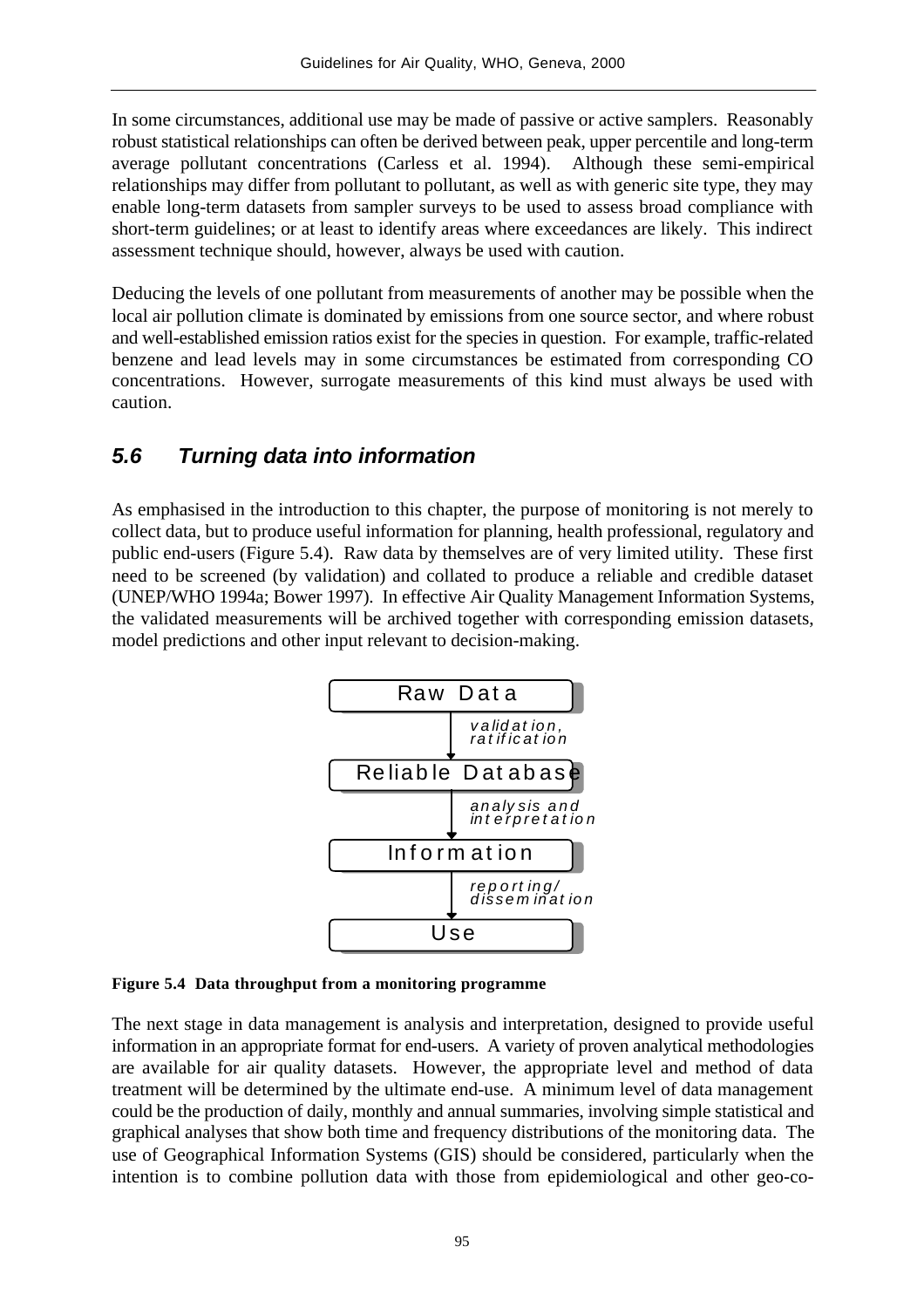ordinated social, economic or demographic sources.

The information derived from measured data must be reported or otherwise disseminated in a timely manner to end-users. This can be in the form of complete datasets, processed summaries, peak or average statistics, exceedances of standards or targets, analytical results, graphs or maps. Formats for information transfer should be designed which are both appropriate to the capabilities of the network and to the requirements of the users. Communicating data or information may involve a number of transmission methods, including paper reports, CD-ROMs, electronic, broadcast and INTERNET media. Public information systems, often exploiting innovative broadcast and world wide web media, play an increasingly important role in many countries in raising awareness, warning of pollution episodes and advising susceptible population subgroups.

# *5.7 Key pollutants and measurement methods*

This section summarizes the measurement techniques available for determining ambient concentrations of the main "classic" pollutants,  $SO_2$ ,  $NO_2$ ,  $CO$ ,  $O_3$ ,  $SPM$  and lead. There is some overlap between these techniques and corresponding methodologies used for individual exposure and micro-environment surveys. At extreme ambient concentrations, moreover, some occupational exposure measurement systems, such as detector tubes, may be used in a semiquantitative manner (Saltzman and Caplan 1995).

## **Sulphur dioxide**

As the main source of this pollutant is the combustion of fossil fuels containing sulphur, either in power stations or domestic/commercial space heating, the major local source types strongly influences monitoring and assessment strategies. Automatic analyzers need to be used if compliance against a short-term guideline is to be determined; a variety of active samplers are suitable for comparison with daily or annual guidelines. Passive samplers may be used to provide data for comparison with the long-term annual guideline.

## *Passive samplers*

There are currently no national or international standards governing the application of  $SO<sub>2</sub>$ diffusion tubes to ambient air monitoring, nor for their laboratory preparation and analysis. Protocols for sample preparation and analysis by spectrophotometry and ion exchange chromatography have, however, been published in scientific literature (Bennett et al. 1992; Downing et al. 1994; Hargreaves and Atkins 1988).

A variety of passive sampling techniques are available (UNEP/WHO 1994b). The most widely used include:

The triethanolamine (TEA)/glycol/spectrophotometry method (Hangartner et al. 1989). The potassium hydroxyde (KOH)/glycerol/spectrophotometry method (Hargreaves and Atkins 1988).

The sodium carbonate  $(Na_2CO_3)/glycerine/ion-exchange$  chromatography method (Ferm 1991).

Hybridization of these techniques is widespread. In the UK, for instance, KOH or NaOH is used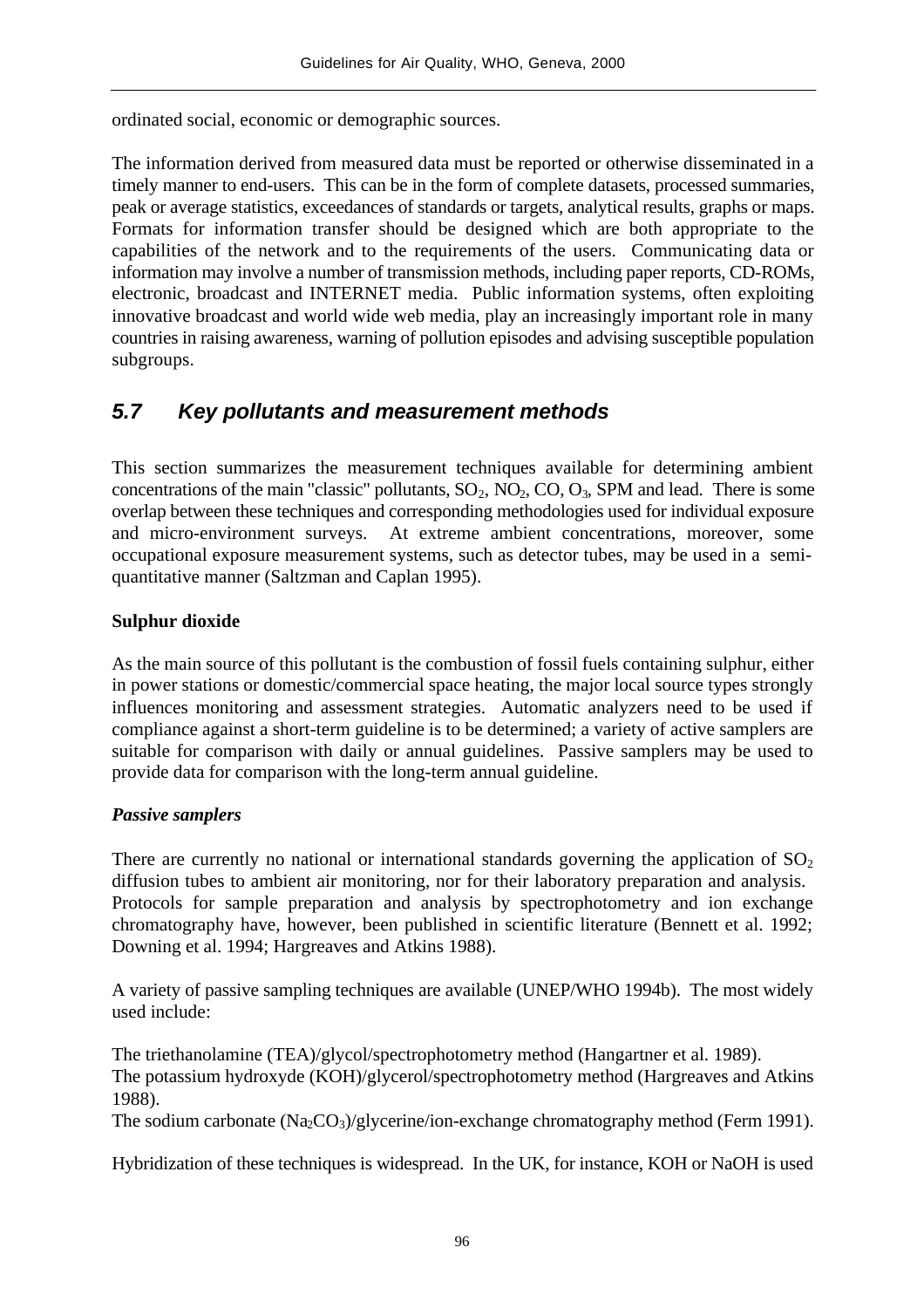as absorbent, but with the tube membrane proposed by Ferm (1991) and using ion-exchange chromatography as the analysis method. In practice, the ion-exchange chromatographic technique has been informally accepted as the standard method for  $SO<sub>2</sub>$  diffusion tube analysis. The typical sensitivity of this hybrid technique is  $\pm 8.5 \ \mu$ g/m<sup>3</sup>: some under-reading against automatic analysers has been observed (about 30%), although agreement with active samplers is better (Downing et al. 1994).

## *Active samplers*

The equipment required for sampling gaseous sulphur compounds in ambient air is described in full in International Standard ISO 4219 (ISO 1979). This standard gives details of the equipment necessary to sample gaseous pollutants by absorption in a liquid bubbler. The standard also includes guidance for siting and installation of the apparatus. The principle of active-sampling methodologies is to draw ambient air through a collecting medium (typically a liquid bubbler), for a specified time, typically 24 hours. The volume of air is metered. The collecting medium is subsequently analysed and the concentration of pollutant in the sampled air determined. This proven method is well established, and has been used in many monitoring networks worldwide for a number of years. In consequence, there is a long history of active sampler  $SO_2$ measurements available for trend assessment.

There are several methods of  $SO_2$  monitoring based on this principle, which can be carried out using the apparatus specified in ISO 4219. They differ with respect to the solutions used in the bubblers for  $SO_2$  absorption and the method of analysis. The four most widely used methods are described below.

*Acidimetric (total acidity) method.* This method, given in ISO 4220 (ISO 1983), is used to determine a gaseous acid air pollution index. Although this method measures total acidity, and is not specific for  $SO_2$ , it is adequate for general use. The simplicity of the method, and the fact that the reagents are relatively safe, makes it a popular choice for routine monitoring (AEA 1997). An accuracy of  $\pm 10\%$  has been estimated for  $SO_2$  measurements using the total acidity method, taking account of all contributory factors. A precision of  $\pm 4 \mu$ g/m<sup>3</sup> is achievable for this widely-used method (AEA 1997).

*Ion-exchange chromatography.* A variation on the above technique. The exposed peroxide solutions are analysed for sulphate ions by means of ion-exchange chromatography, rather than titration. This has the advantage of being sulphate-specific, but requires the use of an expensive ion-exchange chromatograph.

*Tetrachloromercurate (TCM) method.* This is also known as the Pararosaniline method ISO 6767 (ISO 1990). This is the reference method specified in the EC Directive on  $SO_2$  and suspended particulate matter(EC 1980). However, the reagents used are very toxic, and for this reason the method is not widely used.

*Thorin method*. This method is given in ISO 4221 (ISO 1980). The reagents used include perchloric acid, barium perchlorate, dioxane and thorin. These are hazardous and must be handled and disposed of with care. Accordingly, this method is not commonly used world-wide.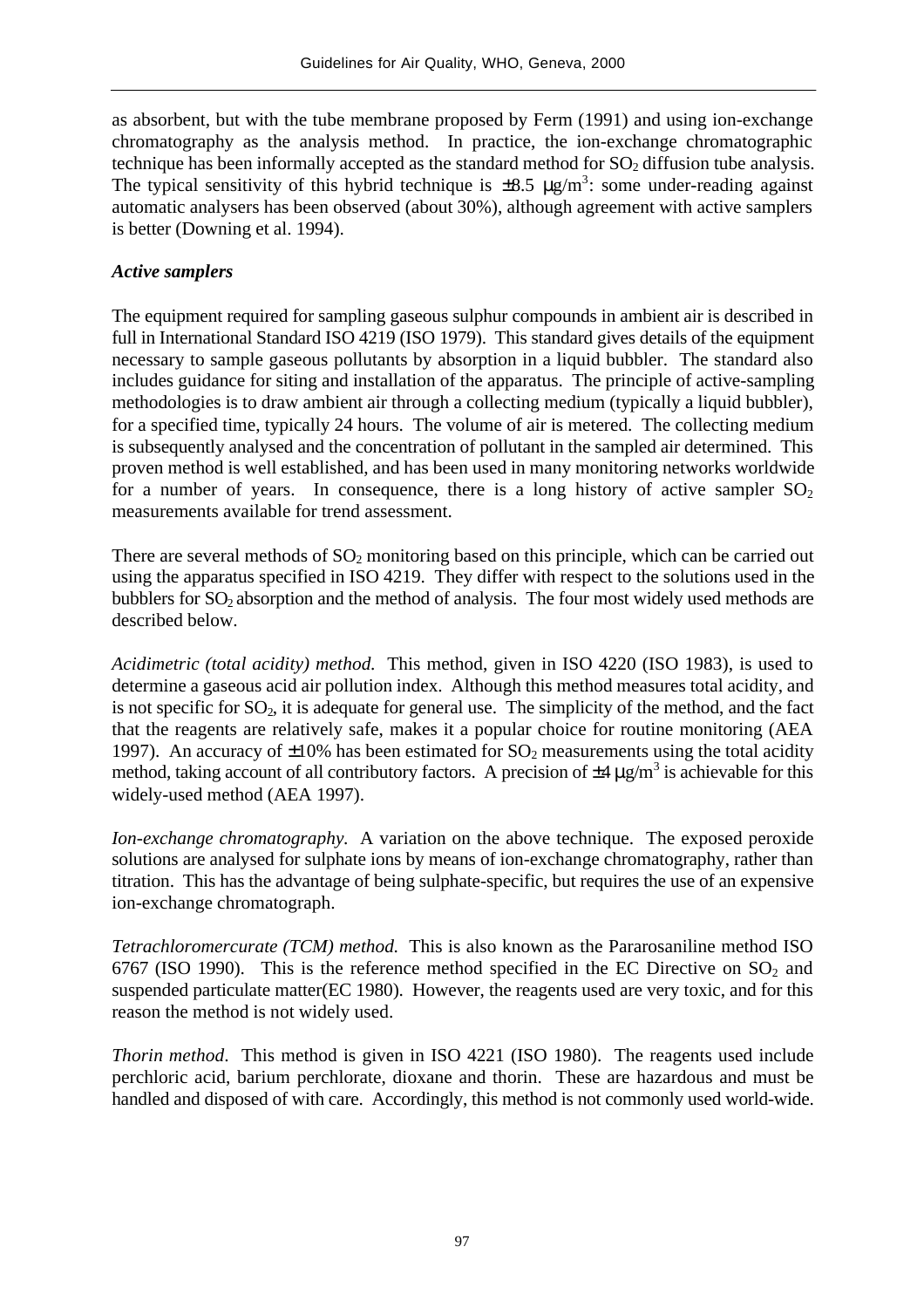## *Automatic analysers*

The measurement of  $SO<sub>2</sub>$  in ambient air using automatic analysers is covered by ISO/DIS 10498 (ISO/DIS 1999). Well-established automatic monitoring techniques are available. The most widely used method for automatic  $SO_2$  measurement is ultraviolet fluorescence (UVF).  $SO_2$ molecules in the sample airstream are excited to higher, unstable energy states by UV radiation at 212 nm. These energy states decay, causing an emission of secondary fluorescent radiation with an intensity proportional to the concentration of  $SO<sub>2</sub>$  in the sample.

The accuracy of data from automatic  $SO_2$  analysers depends on a range of factors encompassing the entire measurement chain. These include accuracy of calibration standards, analyser stability and sample losses in the measurement system. An accuracy of  $\pm 10\%$  has been estimated for  $SO_2$ measurements in UK national automatic networks, taking account of all contributory factors. The precision of SO<sub>2</sub> measurements, determined from long-term variations in baseline response of in-service analysers, is estimated to be  $\pm 3 \mu g/m^3$  (AEA 1996).

## *Remote sensors*

Remote optical sensor systems, such as the Differential Optical Absorption System (DOAS), use a long-path spectroscopic technique to make real-time measurements of the pollutant concentration by integrating readings along a path between a light source and a detector. Longpath monitoring systems can be used to measure  $SO_2$ , but the methodology is less well established than that for automatic point monitors. The accuracy and precision of the data from these instruments are, therefore, much more difficult to determine. The method does not conform to ISO 7996 (ISO 1985b). Particularly careful attention needs to be paid to instrument calibration and quality assurance to obtain meaningful data from remote sensing instruments.

## **Nitrogen dioxide**

Automatic analysers must be used for the direct determination of compliance against the hourly guideline, although much useful information can be inferred using passive samplers (see section 4.5). Either technique is applicable for comparing ambient levels against the annual guideline.

## *Passive samplers*

Monitoring ambient  $NO<sub>2</sub>$  concentrations using passive diffusion tube samplers is now well established. This method provides an integrated, average concentration for the pollutant over the exposure period (typically 2-4 weeks) and is particularly well suited to baseline and screening studies for assessing the spatial distribution of  $NO<sub>2</sub>$  concentrations in an urban environment. The most widely used techniques are variants on the Palmes-type sampler, originally developed for the assessment of occupational exposure. This uses a tube sampler, employing TEA as absorbent. Sample analysis, after thermal desorption, is by spectrophotometry or ion-exchange chromatography (Palmes et al. 1976). Very large scale mapping surveys are possible using diffusion tubes, but careful attention both to the harmonization of analytical procedures and to the outputs from different analytical laboratories is essential for the success of large-scale passive sampler surveys.

Although extensively used throughout the UK and Europe there are, at present, no national or international standards governing the application of diffusion tubes for ambient air quality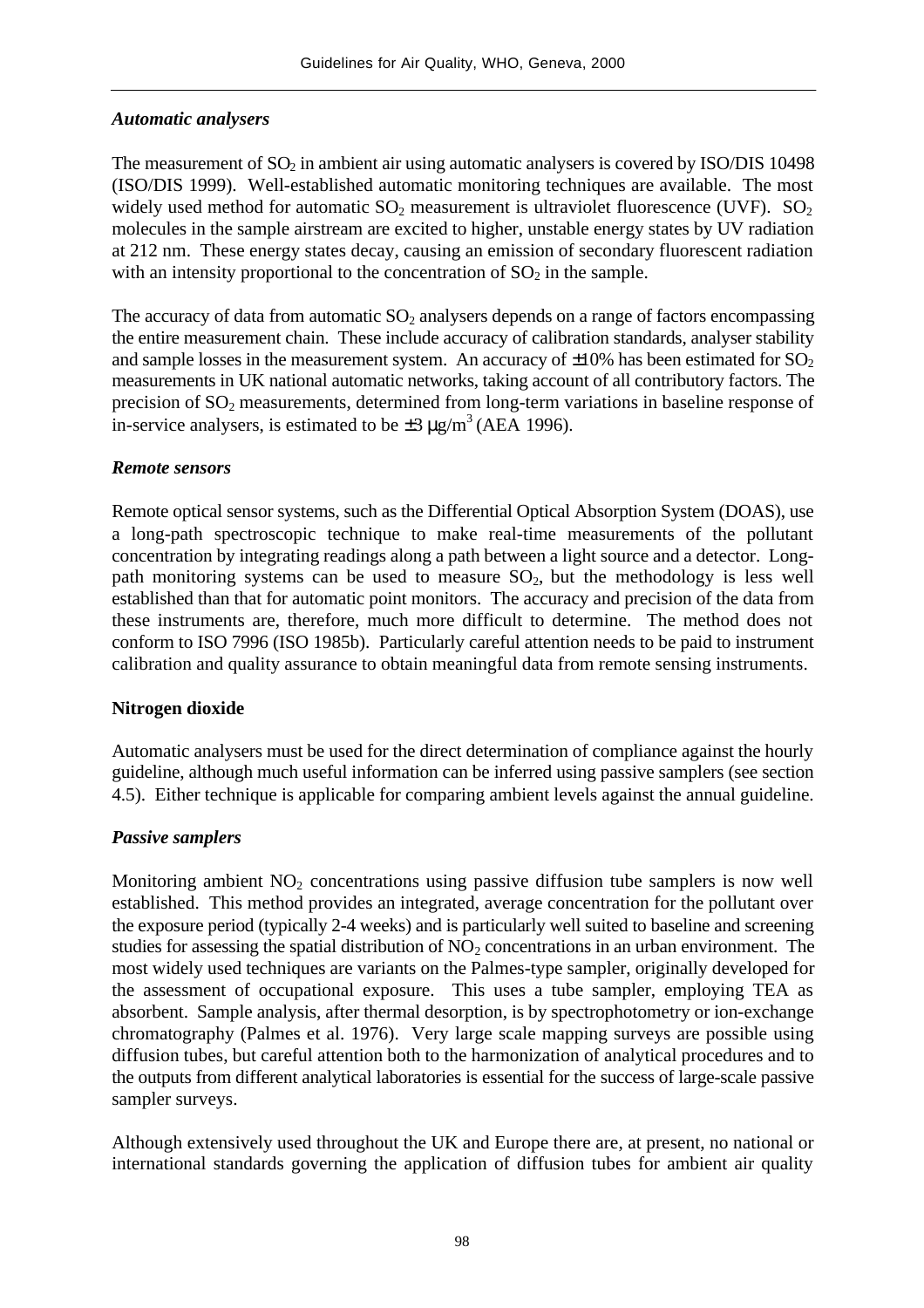monitoring, nor for the laboratory preparation and analysis of diffusion tubes. Protocols for sampler preparation and analysis by spectrophotometry have, however, been published in the scientific literature (Palmes et al. 1976; Atkins et al. 1986); these have been informally accepted as standard procedures for  $NO<sub>2</sub>$  diffusion tube preparation and analysis.

Recent comparisons of  $NO_2$  diffusion tube measurements with co-located chemiluminescent  $NO_x$ analysers show good agreement (Smith et al. 1997; Gerboles and Amantini 1993). Over the range of concentrations generally encountered in urban areas (20-80  $\mu$ g/m<sup>3</sup>), it was found that on average  $NO<sub>2</sub>$  diffusion tubes, exposed for one month, tended to overestimate ambient  $NO<sub>2</sub>$  by approximately 10% compared with a chemiluminescent  $NO<sub>x</sub>$  analyser. Precision estimates of the diffusion tube technique have been quoted as 5-8% in similar studies.

## *Active samplers*

A variety of active sampler technologies are available (UNEP/WHO 1994b). The best known of these is the Griess-Saltzman method, covered by ISO 6768 (ISO 1985a). Although this method is sensitive and requires a relatively simple, inexpensive sampling apparatus, there are a number of disadvantages. It is a relatively skilled and labour-intensive technique, uses corrosive chemicals and is not readily applicable to sampling periods longer than 1-2 hours. There also remain doubts about calibration methods, collection efficiency and possible sidereactions. In consequence, this method cannot be recommended for general baseline monitoring applications.

## *Automatic analysers*

The reference method for automatic measurement of nitrogen oxide concentrations, as defined for compliance with EC Directive 85/203/EEC (EC 1985), is the automatic chemiluminescence method described in ISO standard 7996 (ISO 1985b). This method is widely used world wide. The method is based on the chemiluminescence energy emitted when NO in the sample airstream reacts with  $O_3$  in an evacuated chamber to form an excited energy state of  $NO_2$ . The chemiluminescent reaction is:

## $NO + O_3 = NO_2^* + O_2$

Emitted light from the excited NO<sub>2</sub><sup>\*</sup> is converted to an output voltage by a photomultiplier tube and amplifier.

Automatic  $NO<sub>2</sub>$  analysers based on liquid-phase chemiluminescence, produced by reacting  $NO<sub>2</sub>$ with a chemical solution, are also available. These highly sensitive but relatively fragile instruments are mostly employed for research applications and are not generally regarded as being suitable for routine baseline monitoring purposes.

The accuracy of data from automatic  $NO<sub>2</sub>$  analysers depends on a range of factors encompassing the entire measurement chain. These include the accuracy of calibration standards, analyser stability and sample losses in the measurement system. Final accuracy can therefore vary from network to network. An accuracy of  $\pm 8\%$  has been estimated for NO<sub>2</sub> measurements in well-run automatic networks, taking account of all contributory factors (AEA 1996). The precision of NO<sub>2</sub> measurements is estimated to be  $\pm$ 6.5 µg/m<sup>3</sup>, determined from long-term variations in the baseline responses of in-service analysers.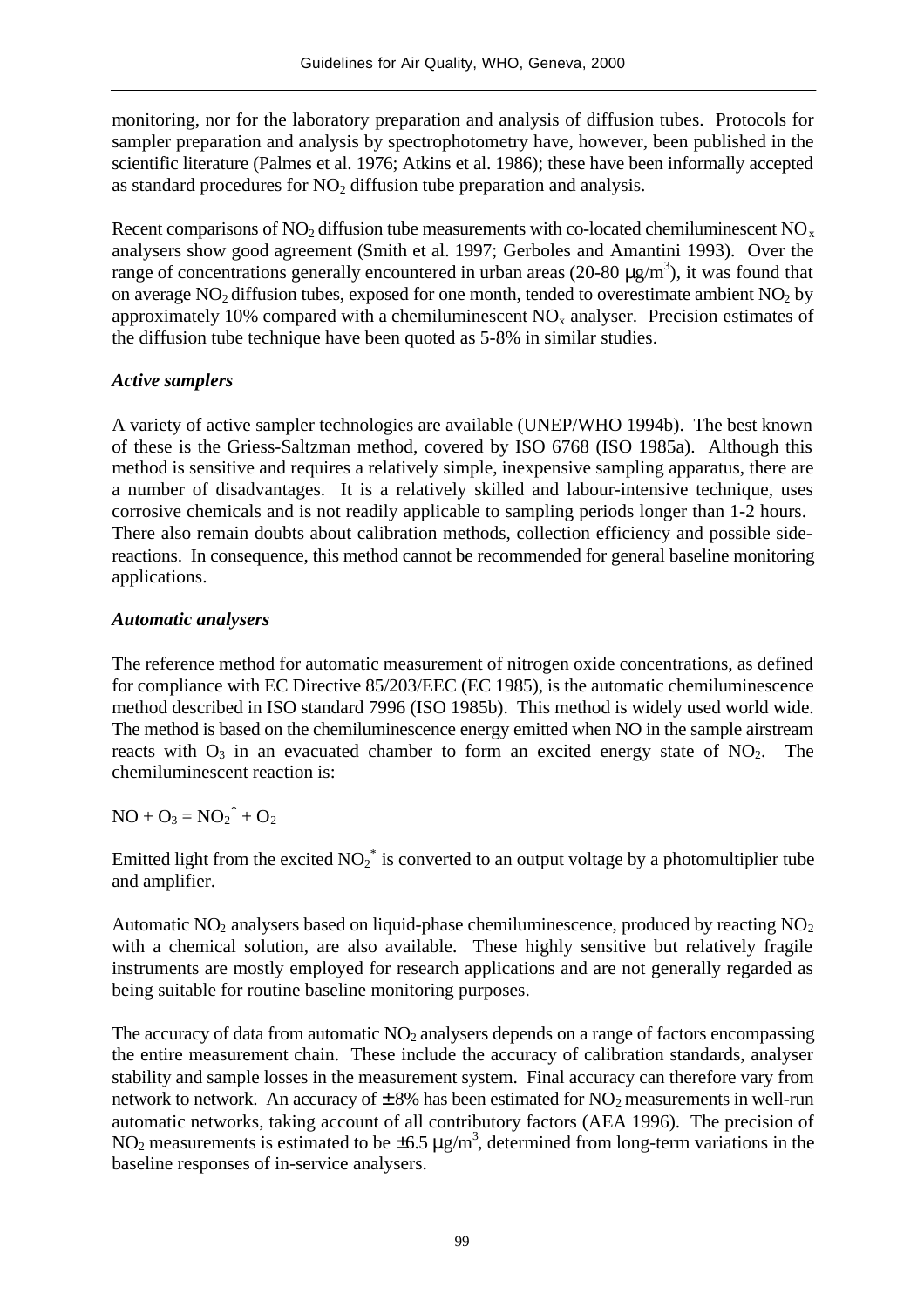## *Remote sensors*

Long-path monitoring systems are available for the measurement of  $NO<sub>2</sub>$ , but the methodology is less well established than that for automatic point monitors. The accuracy and precision of the data from these instruments are, therefore, much more difficult to determine. The method does not conform to ISO 7996 (ISO 1995b) and, as noted previously, careful attention needs to be given to instrument calibration and quality assurance to obtain meaningful data.

## **Carbon monoxide**

CO in urban areas results almost entirely (typically ~90%) from road traffic emissions. Since CO is a primary pollutant, its ambient concentrations closely follow emissions. In urban areas, concentrations are therefore highest at the kerbside and decrease rapidly with increasing distance from the road. Mostly automatic analysers are being used for the direct assessment of ambient levels against guidelines.

## *Passive samplers*

A passive sampler has been developed for CO, utilizing a zeolite absorber and a narrow filamental diffusion passage to optimize uptake, and involving GC/FID analysis after thermal desorption (Lee et al. 1992). This technique may be useful for screening, mapping and 'hot-spot' identification. Its use does not, however, appear to be widespread at the present time.

## *Active samplers*

Grab samples may be collected for subsequent laboratory analysis. However, this technique is not known to be widely used.

## *Automatic analysers*

The measurement of CO in ambient air is covered by international standards ISO/FDIS 4224 (ISO/FDIS 1999a) and ISO 8186. (ISO 1989).

Baseline ambient CO monitoring is normally carried out using IR analysers. A number of electrochemical CO analysers are available, but these are generally of low sensitivity and not suitable for routine ambient monitoring. However, they may have application in areas of high concentrations. A version of this sensor is incorporated in a commercially available roadside pollution monitoring system.

CO analysis is based on the absorption of IR radiation at wavelengths of 4.5-4.9 micrometres. Since other gases and particles can also absorb IR, the analyser must distinguish between absorption by CO and absorption by interferences. In the most common analyser type, this is done using a gas filter correlation wheel containing a cell of pure nitrogen and a cell of nitrogen plus CO. The cell containing CO removes the CO-sensitive wavelengths before the IR signal enters the absorption chamber, whilst all wavelengths are transmitted by the other cell. The difference in the intensity of the two absorption signals, divided by the intensity of the IR source, provides a measure of the ambient CO concentration.

The accuracy of data from automatic CO analysers depends on a range of factors encompassing the entire measurement chain. These include accuracy of calibration standards, analyser stability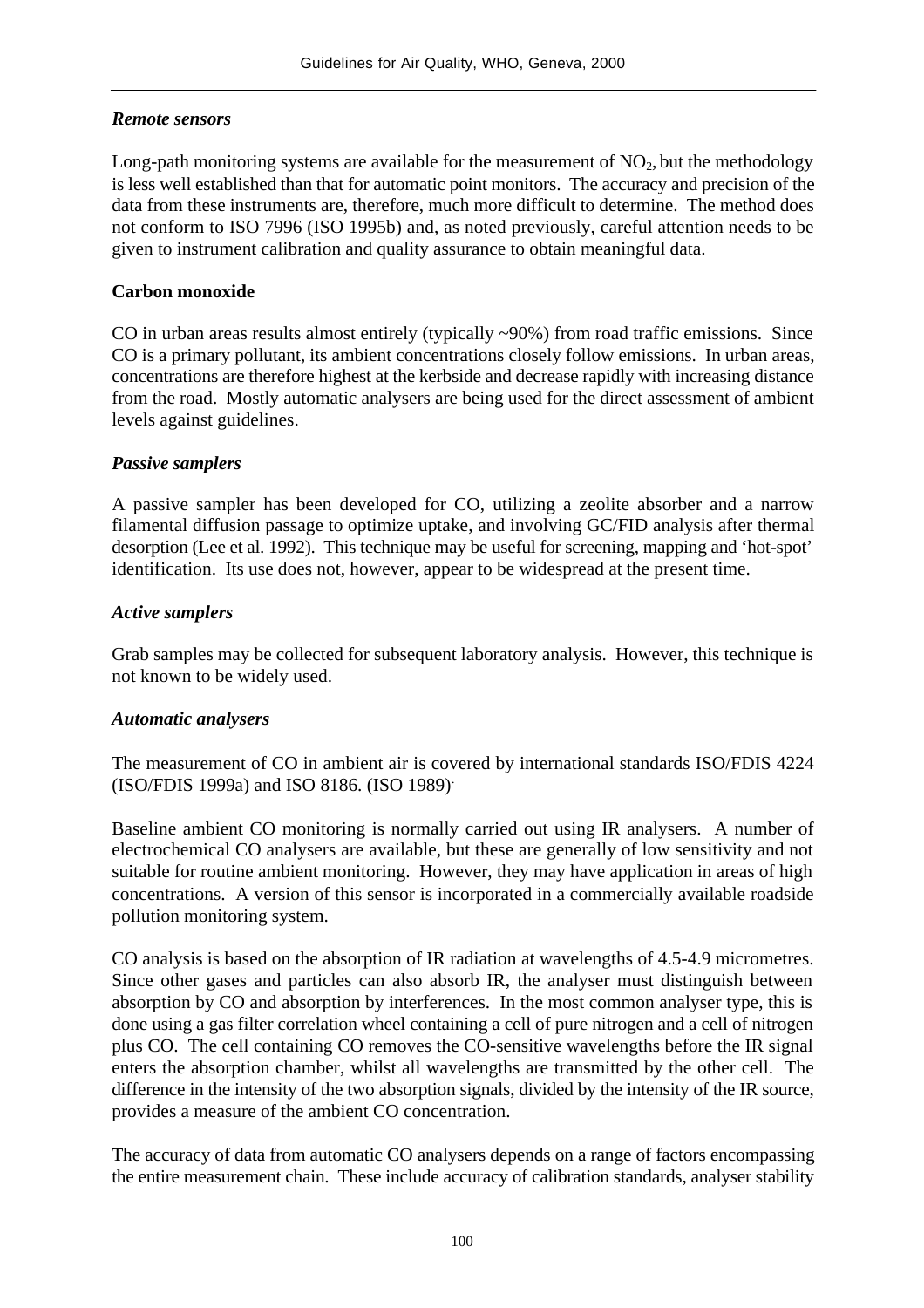and sample losses in the measurement system. An accuracy of  $\pm 8\%$  and a precision of  $\pm 0.5$  $mg/m<sup>3</sup>$  may be achieved using this technique in well-managed and quality-assured programmes.

## **Ozone**

 $O<sub>3</sub>$  is not emitted directly from man-made sources in any significant quantities, but is formed in the atmosphere by sunlight-driven chemical reactions involving  $NO<sub>x</sub>$  and  $VOC$  (see Section 2.1.2). These reactions are not immediate, but may take from hours to days to complete.  $O_3$  is chemically scavenged by primary  $NO<sub>x</sub>$  emissions from traffic, and is also removed from the atmosphere by deposition to the ground.

Both spatial and temporal distributions of  $O_3$  differ markedly from those of other pollutants. In particular, significant impacts may occur in areas up to hundreds of kilometres downwind of the original precursor emissions, as a result of long-range as a result of long-range transport. Ambient concentrations and population exposure may often be maximized in suburban and rural areas. This has important implications for monitoring system design.

## *Passive samplers*

A variety of techniques are available (UNEP/WHO 1994b). These include:

1,2,di-(4-pyridyl) ethylene absorbent- spectrophotometry (Monn and Hangartner 1990). KI –spectrophotometry (Grosjean and Hisham 1992).  $NaNO<sub>2</sub>/Na<sub>2</sub>CO<sub>3</sub>/glycerine -ion chromatography (Koutrakis et al. 1990).$ Indigo carmine-reflectance (Alexander et al. 1991).

These methods are not as widely used or validated as corresponding samplers for  $NO<sub>2</sub>$  and no clear consensus as to a standard technique has yet emerged.

## *Active samplers*

The most widely used active sampler technique was the Neutral Buffered Potassium Iodide (NKBI) method. Although relatively simple and inexpensive, there are practical problems with deterioration of the iodine complex and interference (most notably from  $NO_2$  and  $SO_2$ ). These issues have reduced its use to the extent that the technique may now be regarded as obsolete.

## *Automatic analysers*

ISO 10313 (ISO 1993a) is not of real relevance, as the chemiluminescence detection technique it describes is no longer widely used. The most commonly used technology is now that of UV absorption; this is specified as the reference method for the purposes of EC Directive 92/72/EEC (EC 1992). An ISO standard is being developed for the UV method.

UV absorption is a robust, well-developed technique. Ambient  $O_3$  concentrations are calculated from the absorption of UV light at 254 nm wavelength. The sample passes through a detection cell of known length (1). An  $O_3$ -removing scrubber is used to provide a zero reference light intensity,  $I_0$ . The analyser alternately measures the absorption of air in the cell with no  $O_3$ present and the absorption in the experimental sample cell,  $I_s$ . The ambient  $O_3$  concentration, c, may be simply calculated using the Beer-Lambert equation: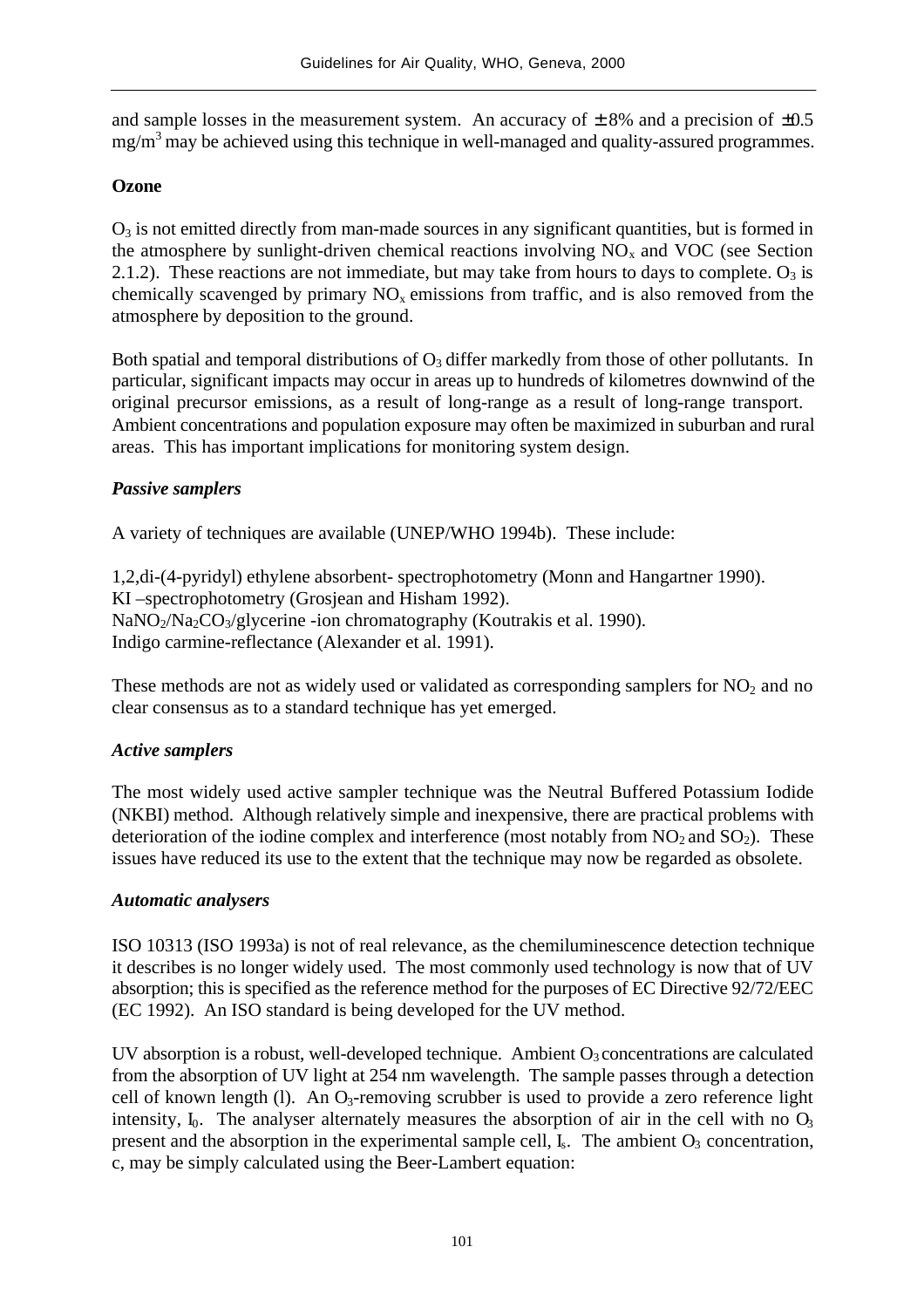$I_s = I_0 e^{-alc}$ 

where a is the relevant absorption coefficient at 254 nm.

Given appropriate attention to system design, calibration and equipment support a typical measurement accuracy of  $\pm 11\%$  and a precision of  $\pm 4 \mu$ g/m<sup>3</sup> should be readily achievable in well-run automatic networks.

## *Remote sensors*

Open-path optical remote sensing techniques such as DOAS are available for  $O_3$ , although the associated practical issues noted in previous sections are applicable.

## *Suspended particulate matter*

SPM is a generic term embracing all airborne particulate matter. This therefore encompasses a wide range of size fractions, morphologies and chemical compositions, as discussed in Chapter 2. Although coarse particle size ranges may cause significant local nuisance or soiling, it is the finer fractions, such as  $PM_{2.5}$ , that are capable of deep lung/airway penetration. Concern about the potential health impacts of fine particulate matter has increased rapidly over recent years.

SPM monitoring is fundamentally different from the measurement of gaseous pollutants, and the methods are generally less precise. A wide variety of different sampling and detection methodologies is available, including the Tapered Element Oscillating Microbalance (TEOM), β-ray analysis, gravimetric sampling (low or high-volume) and a number of indirect optical, particle counting and light-scattering methods. The sampling system strongly affects the measurement process and appropriate aerodynamically designed inlets are essential for proper sample-fractionated determinations (UNEP/WHO 1994c).

## *Active samplers*

Gravimetric samplers collect particulate matter onto a filter using high-volume (about 100  $m<sup>3</sup>/hour$ ) or low-volume (about 1  $m<sup>3</sup>/hour$ ) pumped sample flows. The weight of particulate matter deposited on the filter is used to calculate a 24-hour average mass concentration. No ISO or CEN standards have yet been promulgated for ambient measurement of  $PM_{10}$  particulate matter using gravimetric samplers, although these are under development at the present time. An ISO standard for evaluating PM10 inlet heads is, however, available (EN 1999). A United States Environmental Protection Agency procedure for  $PM_{10}$  using the high-volume sampler is given in Federal Register 40 CFR Part 50 (CFR 1993). However, compliance with this procedure does not ensure consistency with the anticipated CEN standards.

The various SPM monitoring techniques may not necessarily produce comparable measurements. Different sampling systems, operating temperature, filter media and filter history may also potentially affect measurement equivalence. The accuracy and precision of any measured mass concentration is, therefore, liable to a wide margin of error. A target accuracy of  $<$ 10  $\mu$ g/m<sup>3</sup> and a precision of  $\langle 5 \mu g/m^3$  (for daily average concentrations  $\langle 100 \mu g/m^3 \rangle$ ) are given for PM<sub>10</sub> measurements by EN 12341 (EN 1999).

Medium- or low-volume gravimetric samplers are more portable and less noisy than high-volume samplers, making them more suitable for use in urban areas. However, the mass of particles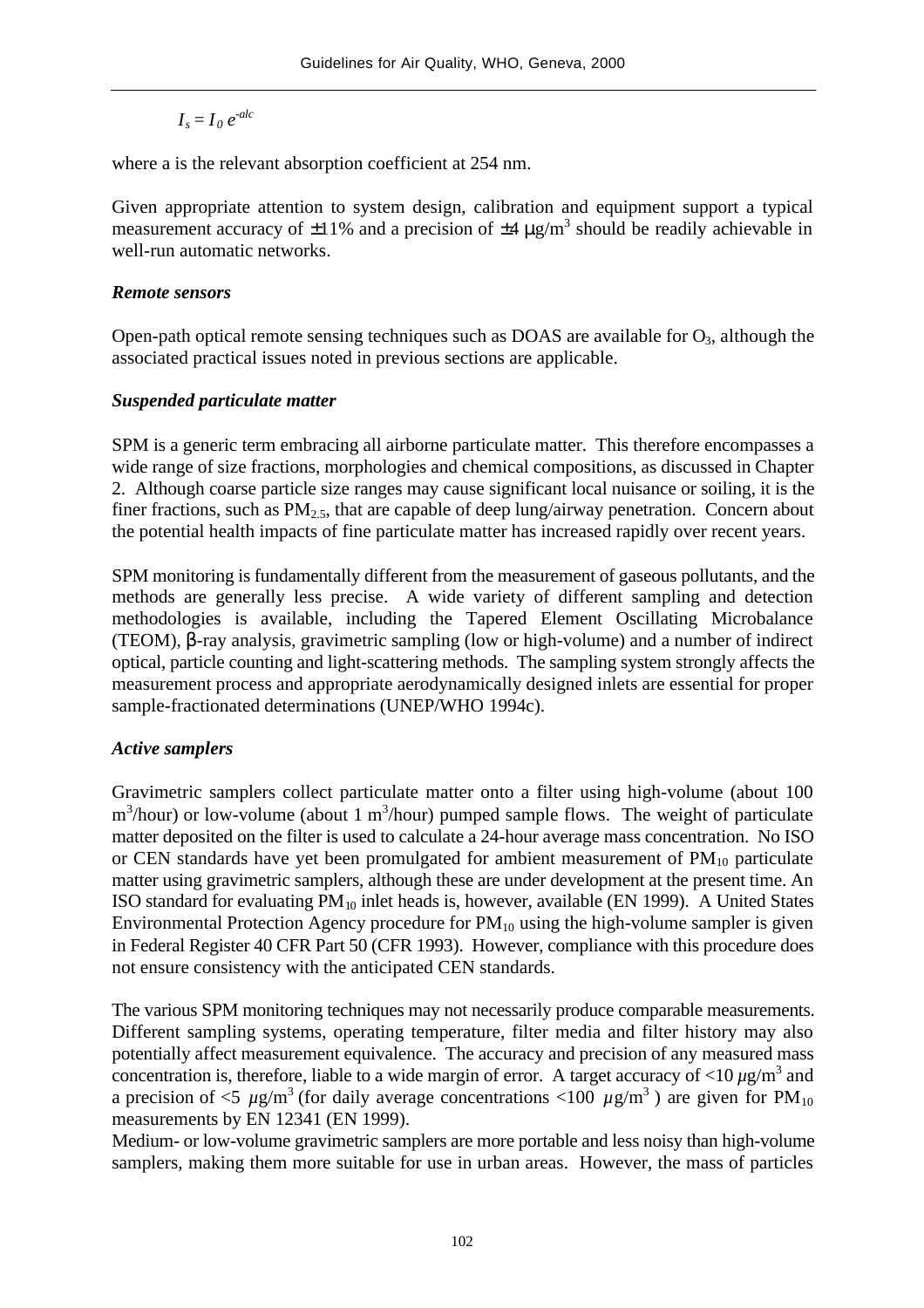collected is far less than with high-volume samplers, giving a greater potential for errors due to filter weighing. According to a recent large-scale instrument comparison, a number of commercially available high- and medium-volume samplers are equivalent to a reference Wide Ranging Aerosol Collector (WRAC) (EN 1999).

Correct filter handling, documentation and analysis is fundamental for obtaining valid data. The filters must be conditioned in a temperature- and humidity-controlled environment, typically 20 <sup>o</sup>C and 50% relative humidity, for at least 24 hours before and after exposure. The filters must be accurately weighed using a suitable balance, that has been calibrated using an accredited method.

#### *Automatic analysers*

Instruments are commercially available using the following techniques:

Tapered Element Oscillating Microbalance (TEOM). Beta-ray absorption analysers (ISO/FDIS 1999b). Light scattering systems.

Of the automatic instrument types available, the TEOM and β-ray systems have been operated widely for many years and are well tested in the field. The light scattering type of instrument has been developed more recently, and is therefore less well proven in service. Operating experience and co-located measurement campaigns indicate that measurements from the different instruments are not always equivalent or comparable

For traceable and robust measurements, samplers must be fitted with a tested PM<sub>10</sub> inlet head and an accurate flow control system. The  $PM_{10}$  sampling inlet should be tested to ISO Standard 7708 (ISO 1995) to ensure accurate size fractionation at the point of sampling. A target accuracy figure of  $\langle 10\mu$ g/m<sup>3</sup> and precision of  $\langle 5\mu$ g/m<sup>3</sup> (for daily average concentrations  $\langle 100 \mu$ g/m<sup>3</sup>) are given in EN 12341 (EN 1999). Tests on in-service TEOM analysers deployed in UK networks demonstrate these figures to be realistic and achievable.

## **Lead**

The main sources of lead in air are the combustion of petrol containing lead-based additives and industrial emissions.

## *Active samplers*

These are based on pumped sampling of large quantities of ambient air, capturing fine ambient particulate matter on a filter for subsequent analysis. Analysis of filters for lead is covered by ISO 9855 (E), which specifies atomic absorption spectroscopy as the standard analytical method (ISO 1993b). There is no standard sampling method, although the EC Directive does specify some relevant sampling and filter criteria (EC 1982).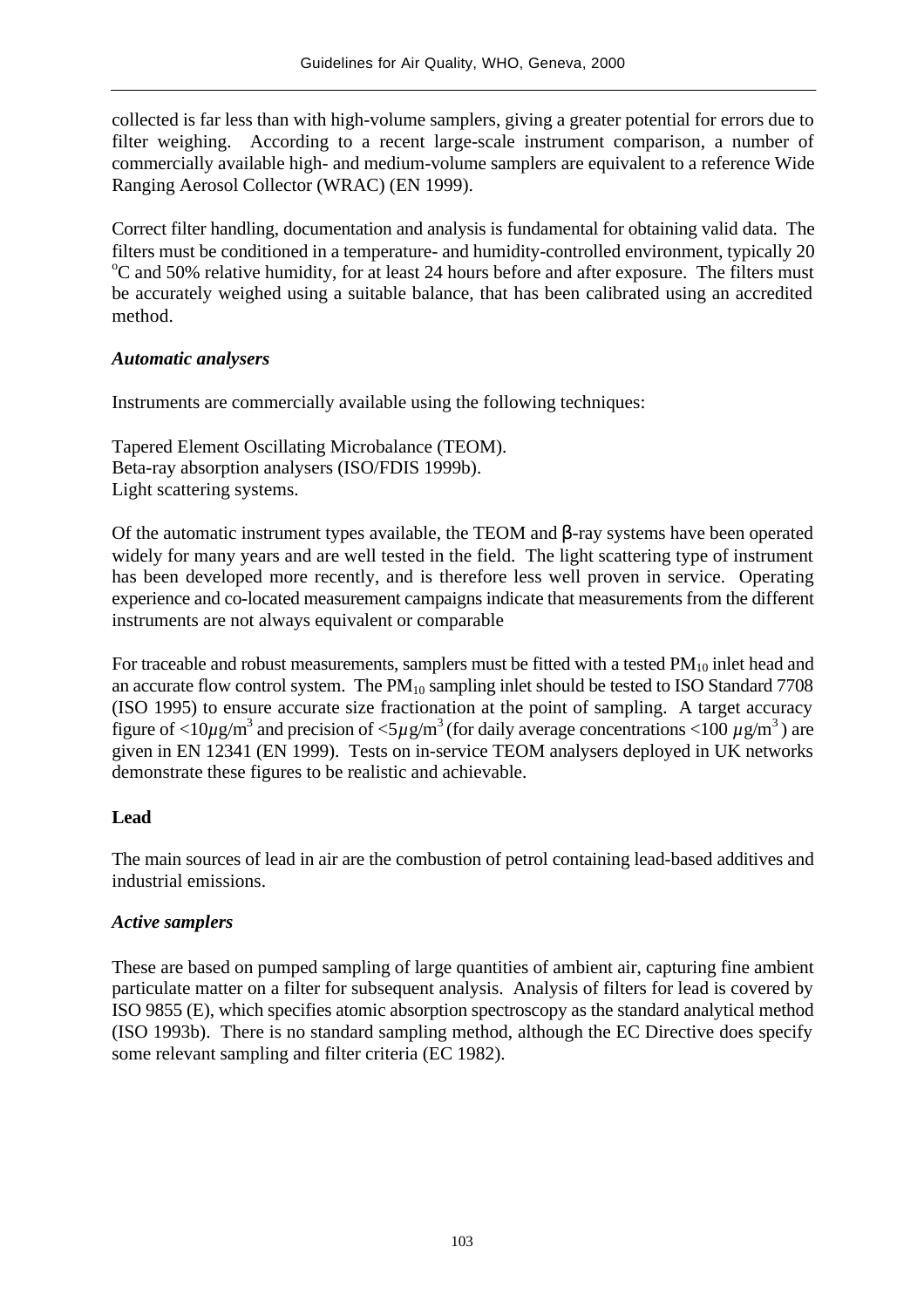A variety of sampling methods are used, including high-, medium-, and low-volume samplers. There is no standard or reference sampling method. The UK method is broadly typical: this utilises an "M Type" sampler designed specifically for this purpose. Its flow rate is controlled to 5.4-7.1 m<sup>3</sup>/day, and Millipore Aerosol Field Monitor filters are exposed and changed weekly.Passive sampling methods are not applicable.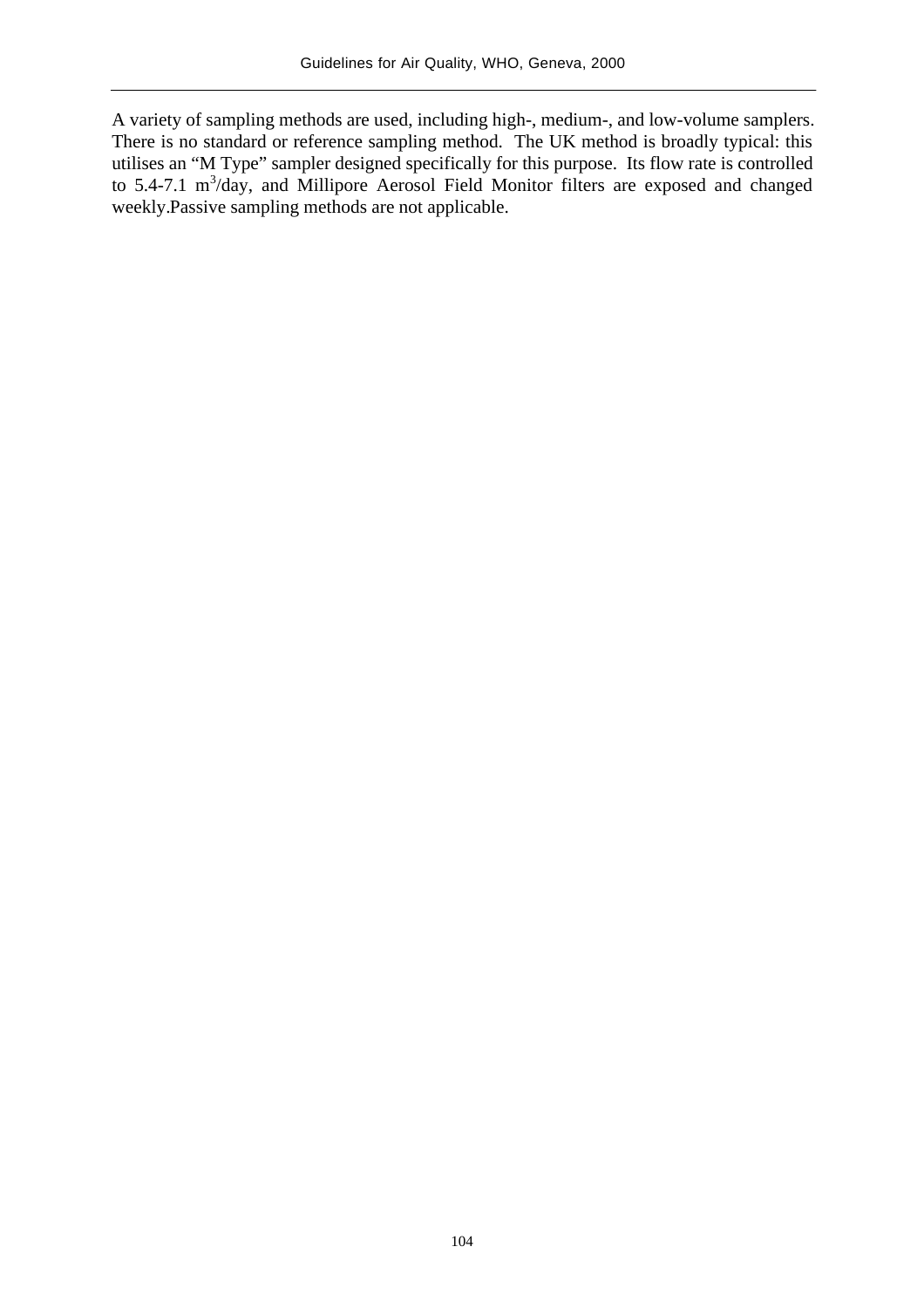# **6. Air Quality Management**

# *6. 1 Introduction*

Basic principles guide international and national policies for the management of all forms of air pollution. An important global initiative occurred in 1983 when the UN General Assembly established the World Commission on Environment and Development, headed by Gro Harlem Brundtland. The report produced by the Commission, *Our Common Future*, was presented to the UN General Assembly in 1987 and endorsed by it. It has been influential in bringing environmental issues into the global arena, and in expressing some concepts that have been influential in air quality management (WCEDC 1987).

The Brundtland Commission suggested that sustainable development would be required to meet the legitimate aspirations of the world population without destroying the environment. It defined **sustainable development** as: "development that meets the needs of the present without compromising the ability of future generations to meet their own needs." This concept has been embraced as an apparent means of integrating environmental policy and economic development.

Following the Brundtland Commission, the UN Conference on the Environment and Development was held in Rio, in 1992 (UNCED 1992). The aim was to ensure that practical foundations for sustainable development were put in place. The Agenda 21 document and the Rio declaration were the most obvious results of this conference. Agenda 21 is a document covering sustainable development, which is not binding on countries. However, national implementation is reviewed by the Sustainable Development Commission and the UN General Assembly. Agenda 21 supports a number of environmental management principles on which some government policies are based, including air quality management. These include:

**precautionary principle** - where it is clear that a proposal will damage the environment, action should be taken to protect the environment without awaiting scientific proof of damage.

**polluter pays** - the full costs associated with pollution (including monitoring, management, clean-up and supervision) should be met by the organization responsible for the source of the pollution.

In addition, many countries have adopted the principle of **pollution prevention**, which aims to reduce pollution at sources.

The responsibility of national governments for international reporting on the environment of their country has enabled greater exchange of air quality information around the world.

## *Strategy for air quality management*

The goal of air quality management is to maintain a quality of air that protects human health and welfare. This goal recognizes that air quality must be maintained at levels that protect human health, but must also provide protection of animals, plants (crops, forests and natural vegetation), ecosystems, materials and aesthetics, such as natural levels of visibility (Murray 1997). And to achieve this air quality goal, it is necessary to develop policies and strategies.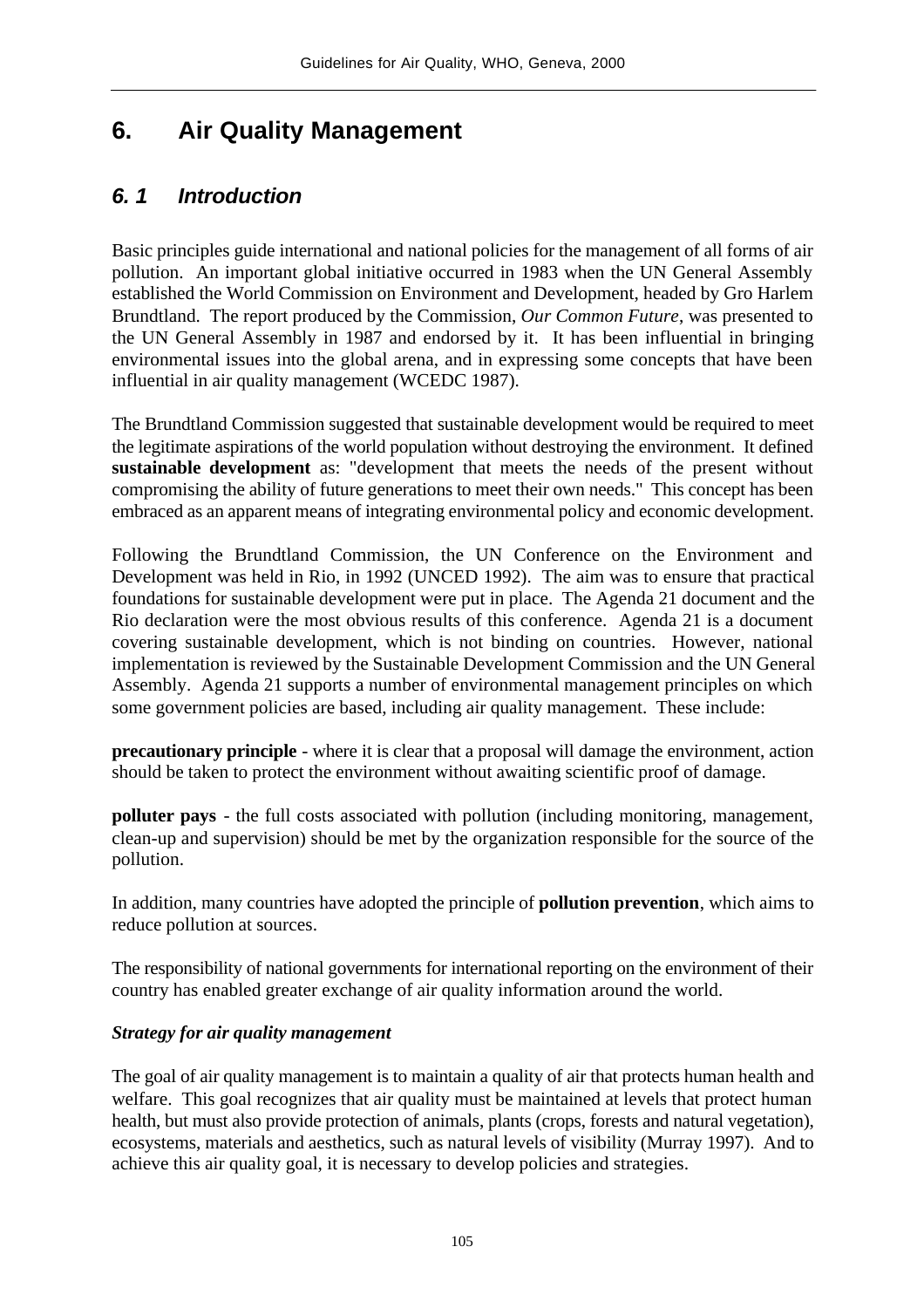Government policy is the foundation for air quality management. Without a suitable policy framework and adequate legislation it is difficult to maintain an active or successful air quality management programme. A policy framework refers to policies in several areas, including transport, energy, planning, development and the environment. Air quality objectives are more readily achieved if these interconnected government policies are compatible, and if mechanisms exist for co-ordinating responses to issues which cross different areas of government policy. Measures that have been adopted in many developed countries for integrating air quality policy with health, energy, transport and other areas are summarized in a report of the United Nations Economic Commission for Europe (UNECE 1995; UNECE 1999).

This following section (6.1) will discuss management of ambient air, and section 6.2 the management of indoor air.

## **6.1.1 Strategies for ambient air quality management**

This section reviews the development of an air quality strategy, including some basic principles of ambient air quality management, ambient air quality standards, source emission inventories, emissions control for point, mobile and area sources, management of "non-classic" pollutants, communication and international air quality management.

Ambient air quality management has a long history. Complaints of air pollution led to studies of air pollutants and their effects. However, a substantial excess mortality rate during the economic expansion after the Second World War resulted in the initiation of pollution control. High air pollution levels in cities in the US and Europe resulted in excess deaths, including more than 4000 excess deaths in London from a stagnant atmosphere of fog, smoke and  $SO_2$  during five days in December 1952 (Brimblecombe 1987). As a consequence of this disaster, there was increased public pressure for better air quality in cities in developed countries around the world. With the availability of relatively cheap and clean fuels, and in an environment of strong economic growth and increasing incomes, governments in developed countries slowly introduced measures to improve air quality in cities. Particular emphasis in the early stages was on reducing particle and  $SO<sub>2</sub>$  concentrations in cities.

In the last two or three decades, air quality management in the cities of developed countries has broadened in scope. However, the emphasis and success of management activities has been varied. Although considerable progress to improve air quality has been achieved in some large cities of developing countries, many large cities face very significant challenges to implementing effective action. Also, it is now recognized that urban air pollution can travel long distances, affecting areas outside the local and national boundaries in which the polluting event occurs. Polluted air crosses regional and national boundaries, affecting health and environments in rural areas and in other countries.

In response, more effective international action has been implemented. International guidelines on ambient air quality have been produced by organisations such as WHO (WHO 1987), and international policies are being co-ordinated under conventions such as the Convention on Long-Range Transboundary Air Pollution (UNECE 1995; UNECE 1999).

## **6.1.2 Stages in the development of ambient air quality management**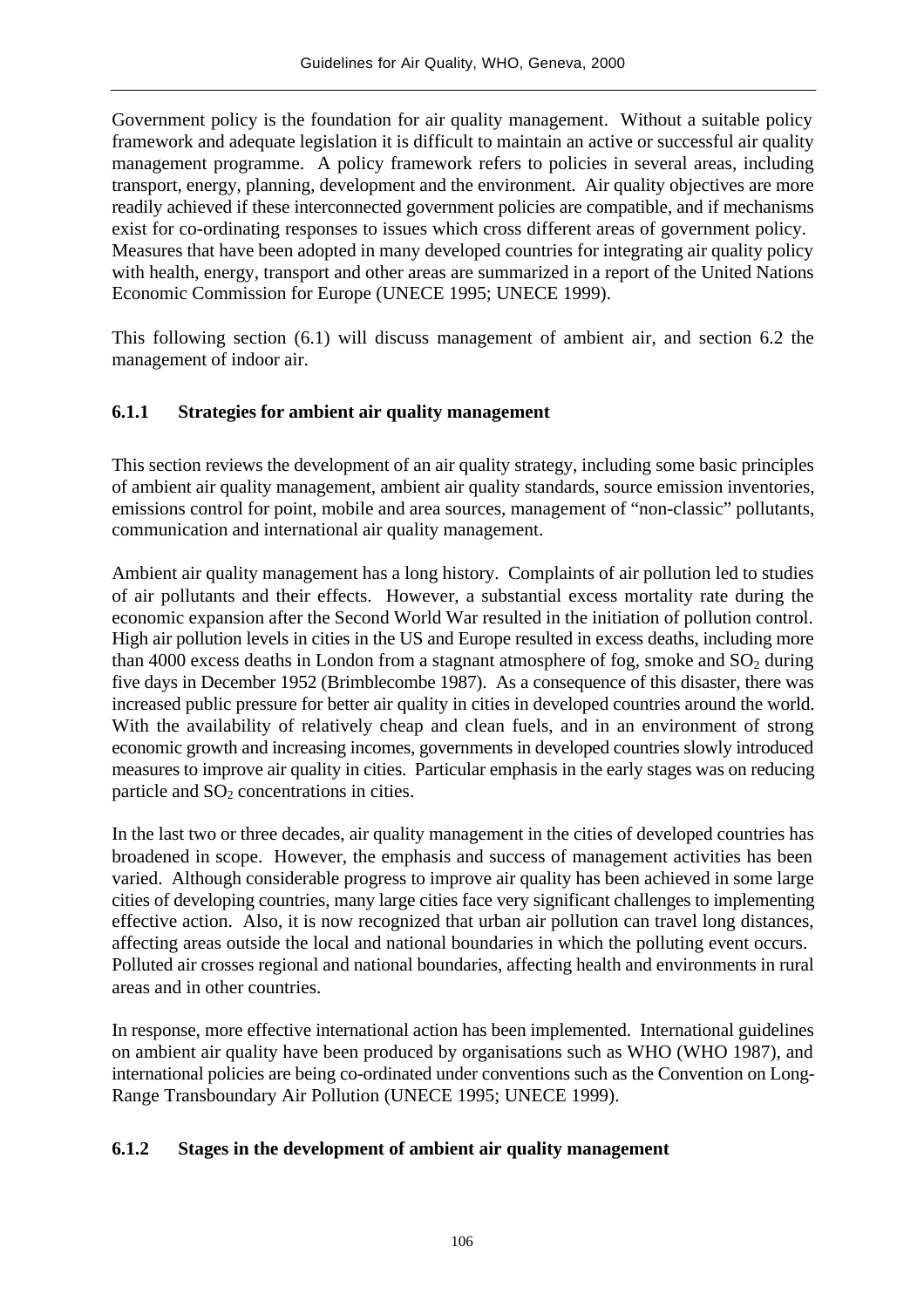A legal framework is needed to provide a context for ambient air quality management. While there are many possible models, one example is illustrated by Figure 6.1.

**Figure 6.1. The Structure of the U.S. ambient air quality legislation as established by the Clean Air Act 1970, and amendments (after Westman 1985).**



When goals and policies have been developed, the next stage is the development of a strategy or plan. Figure 6.2 summarizes the stages involved in the development of an air quality management strategy and can start with the development of ambient air quality standards or guidelines. It may also involve the development of an emissions inventory. The monitoring of both meteorological conditions and air pollutant concentrations would also normally occur, as these data are required by models used to estimate air quality, and to validate the model output. Air quality standards and model outputs or measurements may be considered in devising emission control tactics aimed at achieving the air quality standards. The tactics need to be enforced, and if the standards are achieved, they need continued enforcement. If the standards are not achieved after a reasonable period of time, the emission control tactics may need to be revised.

National air quality standards are usually based on a consideration of international guidelines, such as the WHO *Guidelines for Air Quality*, as well as national criteria documents that consider dose-response relations for the effects of each pollutant on human health, livestock, wildlife, crops, forests, natural ecosystems, materials, aesthetics etc. In some cases, studies of combinations of pollutants may be required. National standards take into account the technical,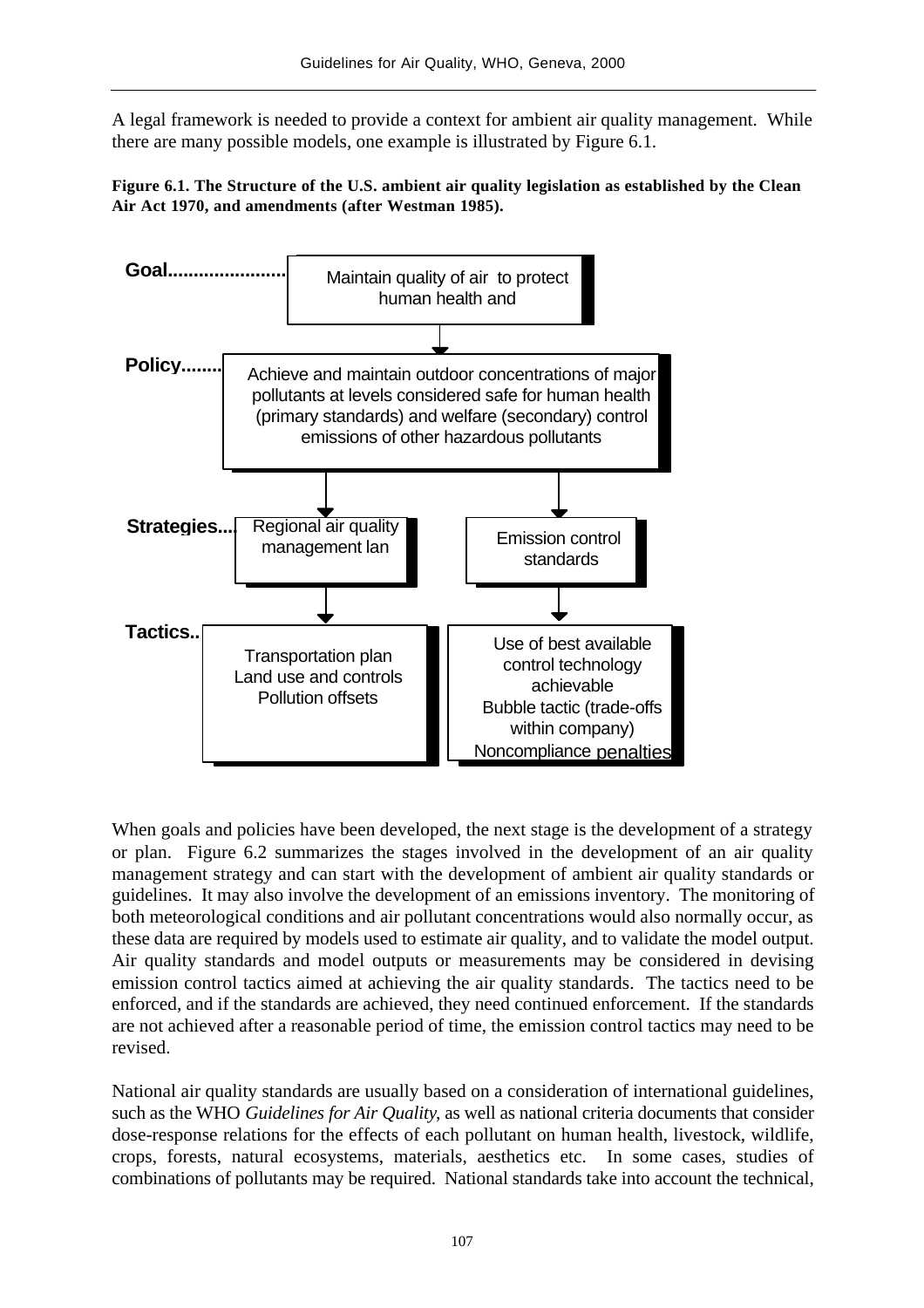social, economic and political factors within the nation. National approaches to the establishment of air quality standards in some developed countries have been summarized by the Economic Commission for Europe (UNECE 1995; UNECE 1999).





In some cases, monitoring may show that ambient air pollutant concentrations are considerably higher than some options for standards. An issue for those developing standards is whether national standards should reflect the need to protect human health and the environment, when this objective is unlikely to be achieved in the short- to medium-term with the available resources. In some countries, the standards are set at realistically attainable levels, given the prevailing national technical, social, economic and political conditions, even though they may not be fully consistent with the levels needed to fully protect human health and the environment. Over time, air quality standards may also change, after review, as conditions within a nation change, and as the scientific relationship between air quality, the health of the population and the quality of the environment becomes better understood.

As discussed in Chapter 3, there are considerable differences between the "classic" air pollutants such as SO<sub>2</sub>, particles, NO<sub>2</sub>, CO, O<sub>3</sub>, and the "non-classic" air pollutants (Table 6.1). Different approaches may be needed to develop standards for the two types of air pollutants. Air quality monitoring (Chapter 5) is used to assess whether air quality at particular locations is in compliance with the standards selected.

#### **Table 6.1. A comparison of the "classic" and "non-classic" air pollutants**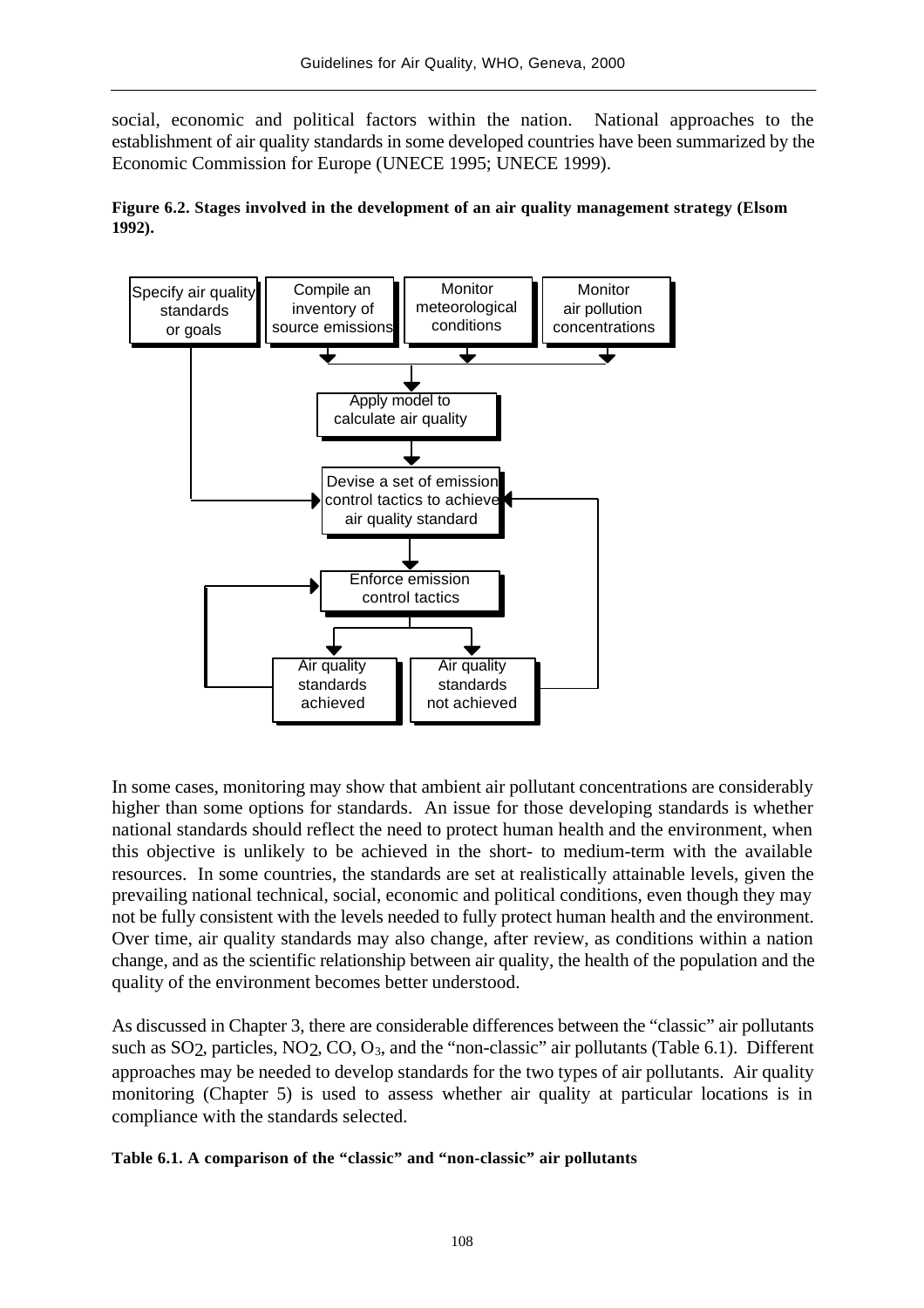| "CLASSIC" POLLUTANTS                                                       | "NON-CLASSIC" POLLUTANTS                          |
|----------------------------------------------------------------------------|---------------------------------------------------|
| Few                                                                        | <b>Numerous</b>                                   |
|                                                                            |                                                   |
| Not bioaccumulated (except Pb)                                             | Some bioaccumulate                                |
| Lung is primary target (except CO and Pb)                                  | There may be many target organs                   |
| Human health effects are generally well known<br>(except NO <sub>x</sub> ) | Human dose-response data rarely available         |
| Effects occur from minutes (acute) to years later                          | Effects occur from minutes (acute) to years later |
| (chronic)                                                                  | (chronic)                                         |

## **6.1.3 Source emission inventories**

A crucial component of an air quality management plan is a reasonable quantitative knowledge of the sources of the various emissions (Figure 6.2). An emissions inventory is essential. In some cases, emissions are described in source groups. These may be:

Point sources such as major industrial sites.

Mobile sources such as motor vehicles.

Area sources such as domestic emissions and emissions from light industry and commercial areas.

Biogenic or natural sources.

For some components of an emissions inventory accurate data may be available. For example, accurate emissions data may be available for some industrial sites from measurements of stack emissions. In other cases, emissions can be calculated from estimates of process inputs. For example, the emissions of  $SO<sub>2</sub>$  from coal-fired electricity generation plants can often be calculated with reasonable accuracy from the knowledge of the throughput and sulphur content of the fuels and other information.

While estimates of emissions are needed to develop emission inventories, measurements to confirm the veracity of the estimates are highly desirable. Surveys may be used for point sources such as large industrial facilities to provide data on their emissions. However, reporting by companies is not always complete, particularly for fugitive emissions (such as leaks of volatile substances, equipment leaks and loss of fine particles from stockpiles), and for combustion products such as PAH for which sufficient data may not be available.

When source data are missing, it is common to use general emission factors for both point and diffuse sources. Emissions from diffuse sources include emissions from motor vehicles and offroad mobile sources, and area sources such as light industry, domestic and wood burning, as well as biogenic emissions from natural sources such as vegetation. Emission factors for diffuse sources are usually calculated using data specific for each source type. For example motor vehicle emissions may be estimated by calculations involving the distance traveled by vehicles, the number of vehicles, temperature, fuel consumption and the composition and properties of the fuels used. General emission factors for various industrial processes are available from published sources (such as EEA (undated); USEPA 1985; USEPA 1987; USEPA 1995 and more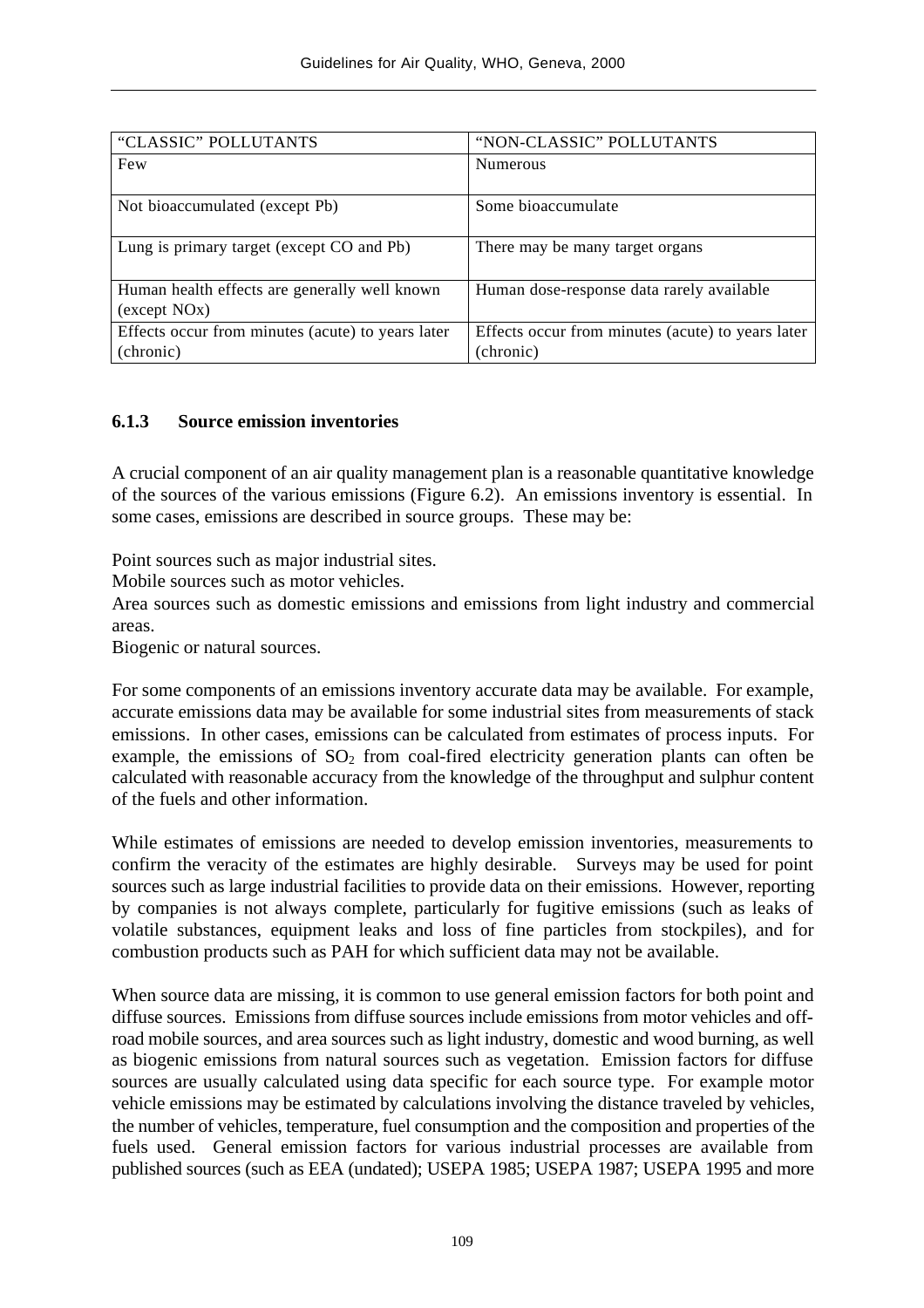recent supplements and updates). However, these emission factors need to be used with care, as adjustments in emission factors may be needed to take into account differences in operating conditions, fuels and feed materials.

It should be noted that emissions inventories must also manage those pollutants, which form in the air from reactions among other pollutants.  $O_3$  and some other components of the photochemical smog complex are not directly emitted into the atmosphere, but form from reactions among  $NO<sub>x</sub>$  and reactive organic compounds. The control of photochemical smog requires, among other things, an understanding of the sources and emissions of  $NO<sub>x</sub>$  and reactive organic compounds.

In some developing countries, reliable statistical information for producing accurate emissions estimates is lacking. However, where action is needed to improve air quality, the absence of this information should not prevent the development of preliminary emissions estimates. Basic information about the population, transportation, industry, fuels and other information can be used to calculate preliminary emissions estimates (Kato and Akimoto 1992), which can then be used to develop and implement air quality management plans. The preliminary emissions estimates can be revised as more accurate information becomes available. Sources of information on how to prepare rapid emissions inventories include WHO 1993a; WHO 1993b; WHO 1995h; WHO 1997b.

## **6.1.4 Meteorology and mathematical models**

A knowledge of meteorological conditions in an area is useful when applying mathematical models to calculate air quality. As indicated in Chapter 4, modelling is a powerful tool for the interpolation, prediction and optimization of control strategies. Models allow the consequences of various options for improving air quality to be compared. However, models need to be validated by monitoring data. Their accuracy depends on many factors, including the accuracy of the source emissions data, the quality of knowledge of meteorological conditions in the area, and the assumptions about physical and chemical processes in the atmosphere involving the transport and transformation of pollutants.

## **6.1.5 Emissions control approaches**

## *Command and control*

Laws and regulations are at the heart of air quality management strategies. The traditional approach for developing and implementing air quality management strategies has been the "command and control" approach. This approach has several major features centred around the regulation of emissions. The command and control approach usually involves the development and regulation in law of emissions standards, the licensing of emissions sources, the monitoring and reporting of emissions, and penalties for exceeding license conditions. Under this system, the techniques to be used in areas such as pollution control are prescribed by government, and compliance with conditions is checked by government inspectors. Licences are issued, standards are set, compliance with standards are checked, non-compliance cases commonly go to court, mitigating circumstances are considered by the court, and penalties are imposed. New developments or major changes to sources are usually subject to environmental impact assessment, and new sources may be subject to tighter performance standards than existing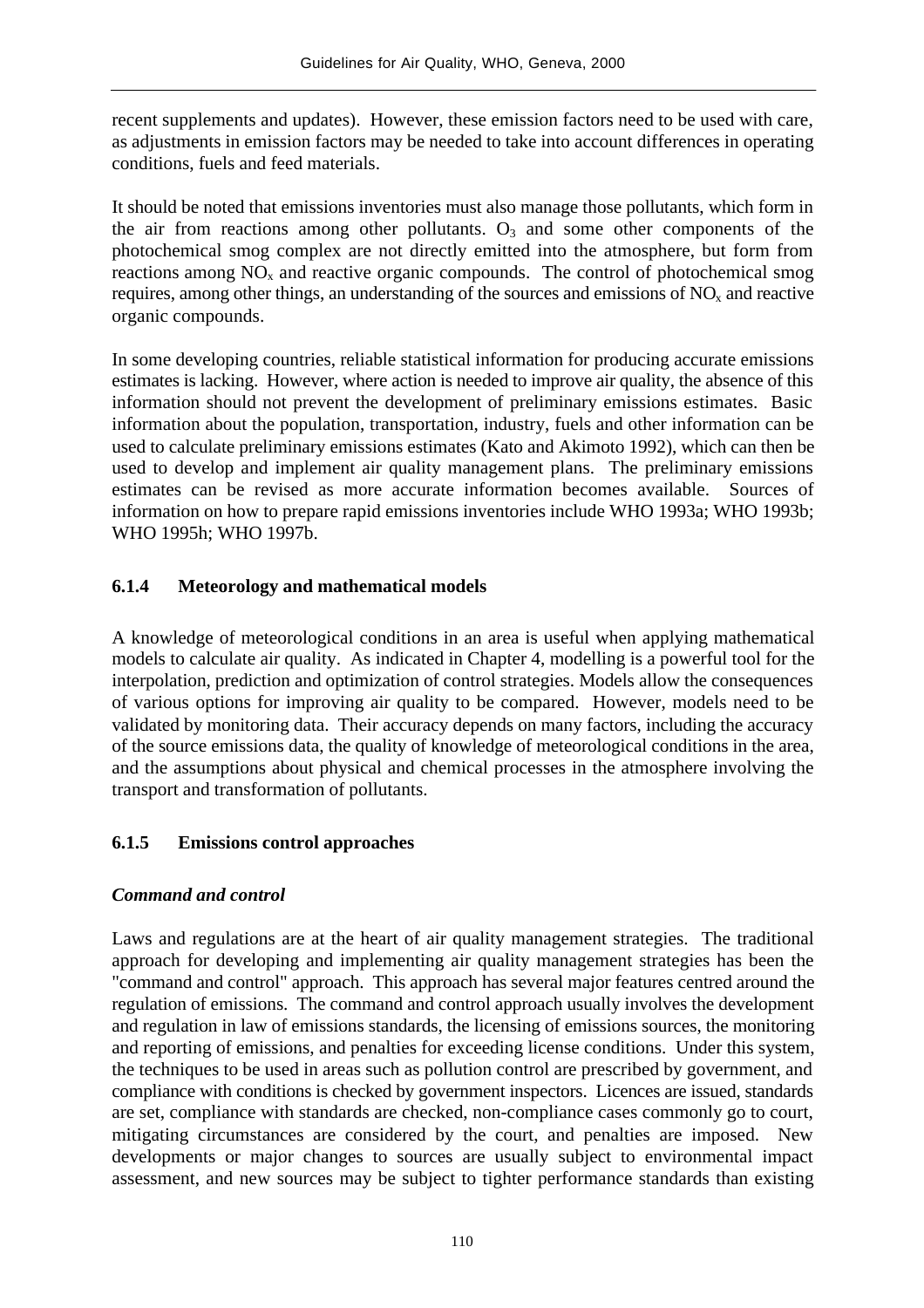#### operations.

The "command and control" approach is the most widely used technique around the world as it has many strengths. This system has some public confidence, and provides a degree of certainty to industry and the public. However, it is also time consuming, expensive and legalistic. As the penalties imposed by the courts may be light, the outcomes may be unsatisfactory for all involved. The command and control approach is also rigid, with the potential for arbitrary decisions and a focus on end-of-pipe solutions, instead of more comprehensive pollution prevention approaches. While it may establish a minimum condition, it provides no incentive to minimize emissions. It usually ignores equity, often requiring highly expensive best-available technology for new sources, while existing sources with a lower level of technology and performance continue to pollute. However, in some situations the command and control approach has worked extremely well, and many countries have reduced emissions of  $SO<sub>2</sub>$ , coarse particles and reduced or eliminated lead emissions from petrol.

In many countries the reform of regulations in the last 10-15 years has reduced dependence on the traditional command and control approach. In recent years, the trend in most developed countries has been towards increased use of other forms of regulatory control. One such approach is self-regulation (Table 6.2). It is argued that some industry groups, for example the chemical industry or the petroleum industry, are familiar with current best practice within their own industry, and can set codes of practice, industry standards and targets. Individual companies conduct self-monitoring of compliance and are subject to audit. However, self-regulation measures can provide less certainty to industry and may inspire less public confidence than regulatory control by government.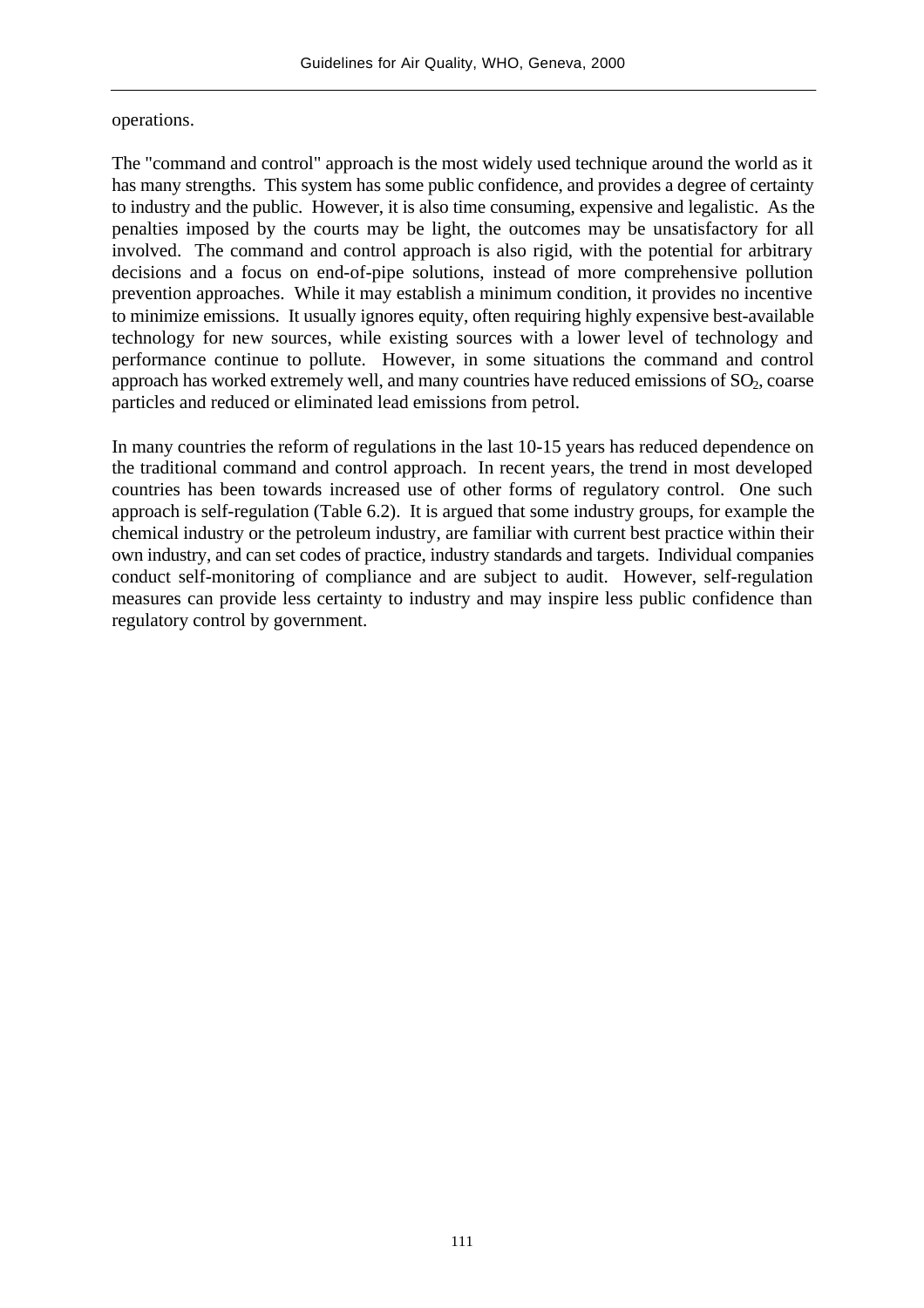| <b>Type</b>          | <b>Description</b>                                                                                                                                           | <b>Example</b>                                                                                                    |
|----------------------|--------------------------------------------------------------------------------------------------------------------------------------------------------------|-------------------------------------------------------------------------------------------------------------------|
| Command and control  | Issue of licences, setting of standards,<br>checking for compliance with standards,<br>sanctions for non-compliance                                          | Air pollution control<br>Government audits<br><b>Emission standards</b>                                           |
| Economic instruments | Use of pricing, subsidies, taxes, and charges<br>to alter production and consumption patterns<br>of organisations and the public                             | Load-based emission charges<br>Tradeable emission permits<br>Differential taxes<br>True cost pricing of resources |
| Co-regulation        | Formulation and adoption of rules,<br>regulations and guidelines in consultation<br>with stakeholders, negotiated within<br>prescribed boundaries            | National registers of pollution<br>emission inventories                                                           |
| Self-regulation      | Self-imposition of regulations and<br>guidelines and environmental audits by<br>industry groups. Voluntary adoption of<br>environmental management measures. | Voluntary codes of practice<br>Self-audit<br>Emission reduction targets<br>Environmental management<br>systems    |

**Table 6.2. Types of environmental regulation (after Bradfield et al. 1996)**

## *Economic instruments*

Another approach adopted in many countries involves the use of economic instruments (UNECE 1995; UNECE 1999). This approach decreases the operating costs for pollution prevention. Examples include load-based emission charges, which increase operating costs for industry if pollution discharge increases; higher tax charges for leaded petrol compared with unleaded petrol; product charges and environmental taxes on fertilisers, batteries, pesticides, etc.; reducing subsidies for energy use; and subsidising zero emissions products. Pricing policies are a powerful economic instrument for air quality improvements. It has been estimated that direct energy subsidies in developing countries total nearly US\$230 billion each year (El-Ashry 1993). Reducing subsidies for energy use encourages energy conservation, reduces emissions from power stations, and frees investment to be used for other purposes, such as less polluting technologies (Hall 1995).

Another market-oriented approach is a system of tradeable emission permits. In this system, the regulating authority quantifies the total mass of emissions permitted in an area and issues an equivalent number of tradeable emissions entitlements. These tradeable permits can be freely bought and sold. They have the potential to achieve government policy objectives at the lowest cost to industry, and in some cases to government. A comparison of command-and-control and market-based incentives in Santiago, Chile, found that flexible market-based incentives enabled substantially higher reductions in emissions to be achieved for the same expenditure (O'Ryan 1996).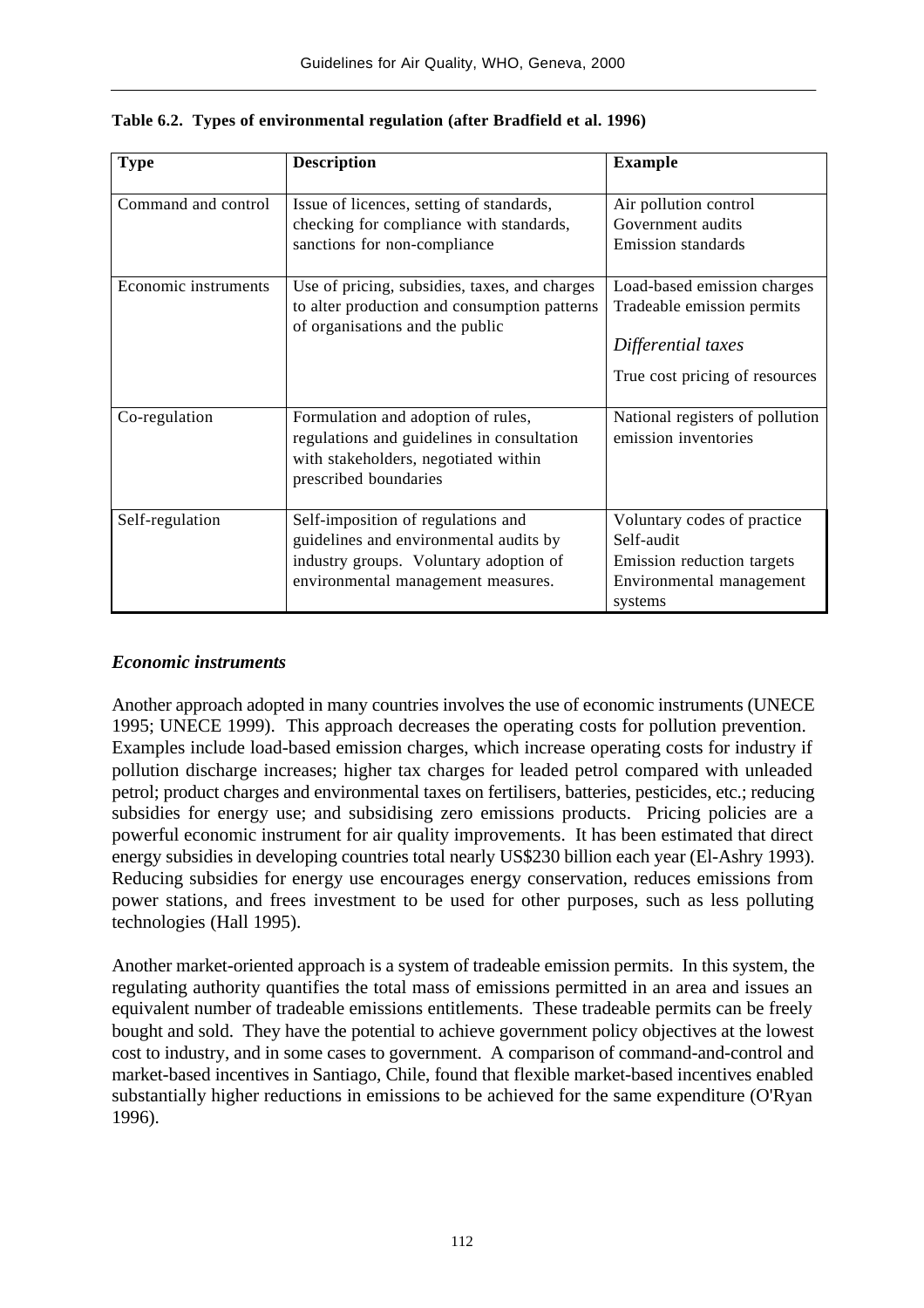An Emissions Trading Policy has been adopted in the US, in particular in the 1990 revision of the US Clean Air Act, which enables some trading of emissions permits. The US has established a national cap on  $SO_2$  emissions of 8.9 million tonnes per year, beginning in year 2000. Sources may not emit more  $SO_2$  emissions than their marketable emission allowance. These emissions allowances can be purchased, sold or banked for later use. New or expanding sources must arrange to transfer allowances from existing sources, using pollution control or closure of existing sources to provide the required emissions allowances. Existing industries can reduce or cease emissions from one source within the organization to enable expansion of emissions elsewhere. It is considered that this system provides maximum flexibility to industry to pursue the lowest-cost options, while meeting government policy objectives (Portney 1990).

Systems have been proposed which replace the requirement that every new model of vehicle produced meets a uniform emissions standard. It has been proposed that as the costs of achieving various levels of emission control vary among vehicle types, manufacturers should be required to achieve a weighted emissions level over their fleet (Kling 1994). It was argued that manufacturers who better the standard should be permitted to sell their emissions reduction credits to manufacturers unable to meet the standard. Some limited application of an incentivebased system has been incorporated into the Low Emission Vehicle Program adopted in California.

Emissions trading may be considered to be a government regulated, but private market in tradeable emission permits. While sufficiently developed markets may be a pre-requisite for an emissions trading system in developing countries, some principles of emissions trading may be applied without well-developed markets (Smith 1993).

## *Co-regulation*

As part of the process of regulatory reform, companies and their industry organisations have been included in discussions of options for regulation reform, and in the review of these options. This pro-active approach by industry organisations has led to a degree of co-regulation in some areas. It has resulted in the adoption of regulations and guidelines considered to be practical and realistic by those affected, and have simplified and reduced the costs of compliance for national governments. The process has resulted in the voluntary adoption of environmental management measures in a collaborative manner.

Corporate environmental management is a combination of public policy and social responsiveness. In the public policy area, the enactment of legislation and regulations has enforced socially responsible behaviour. The role of government has increasingly been to provide guidelines to environmental managers in industry, so that corporate behaviour can be shaped to meet social expectations. The aim is that guidelines should prescribe industrial emissions outcomes, but not the means to achieve these outcomes, and to avoid being too prescriptive, as this can encourage a legalistic approach.

## *Self regulation*

There is a growing worldwide adoption of environmental management systems. These include the British Standard 7750, the European Union Eco-Management and Audit Scheme, and the environmental management system of the International Organization for Standardization, the ISO 14000 series (ISO 1996a; ISO 1996b; Sheldon 1997). The adoption of environmental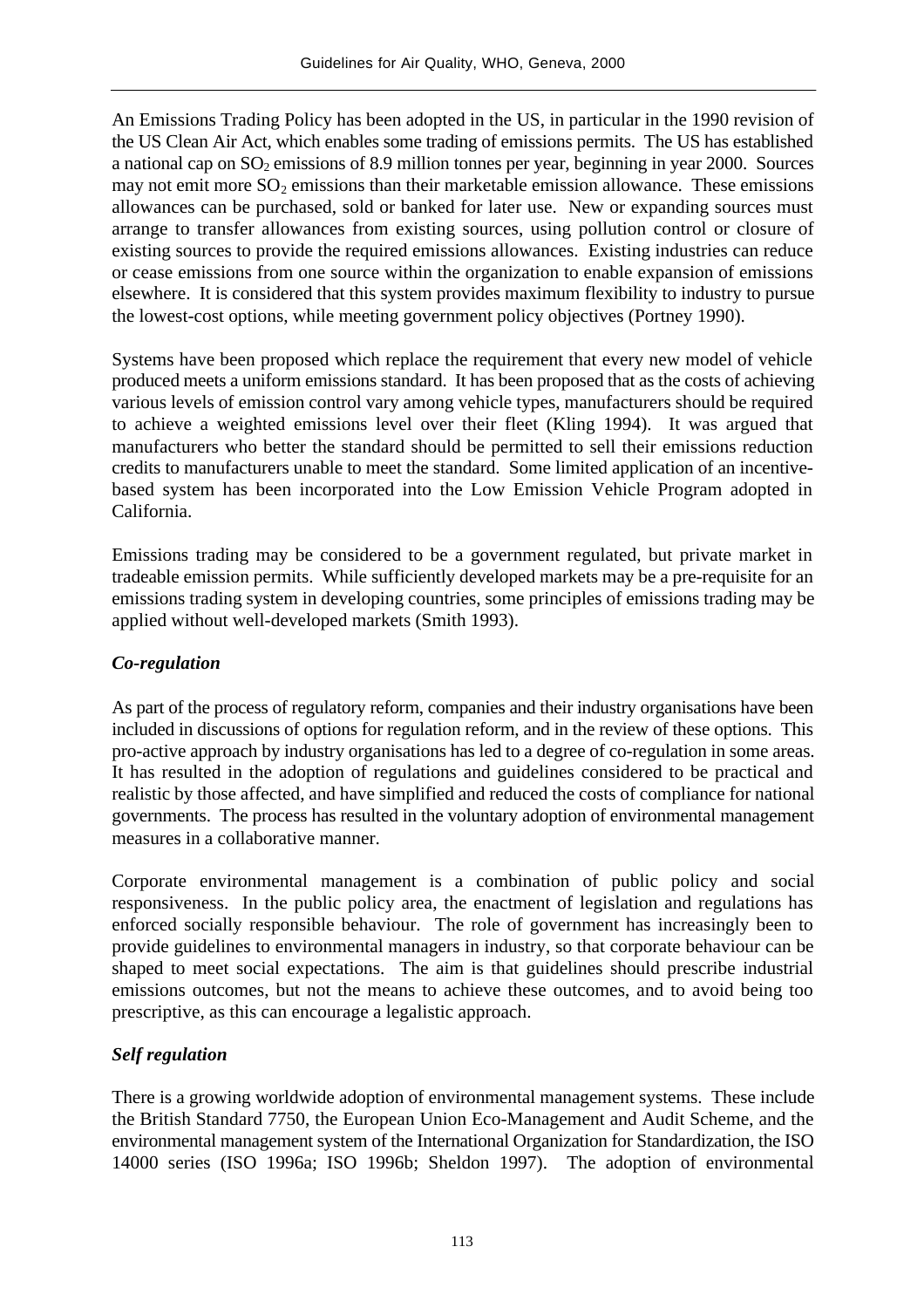management systems has also influenced the process by which governments define industrial emissions outcomes, while not prescribing to industry how these outcomes should be achieved.

Governments are also using public education strategies to improve the actions of the public that can lead to air pollution. In many cities, area sources of air pollution and vehicle sources together comprise the largest component of emissions, and it is the actions of individuals that decide the scale of these emissions. While technical strategies have a major role, education and public information programmes can also contribute to reducing the magnitude of these sources.

Another recent approach to non-classic air pollutants involves risk assessment. In many cases there is no "safe" level for these air pollutants. They do not follow a threshold-type response, as health and ecological risk can increase with increasing exposure. Consequently, this approach requires an evaluation of health risks for the general or sensitive population, and establishes acceptable levels of health risk for these populations. Sources are required by regulation to implement techniques for reducing the levels of health risk to those prescribed.

Emissions control options can involve broad strategic approaches, such as land use, transportation, energy and industrial development planning. Unless air quality planning has a consistency with these other areas, substantial progress is difficult. Complex models have been developed to assess the interaction and consequences of changes in these areas for air quality. However, changes in land use, transportation, energy, and industrial development planning may take decades to substantially improve air quality, so more specific tactics to control emissions are needed. A decision support system for industrial air pollution control is available which aims to support policy makers and managers in analysing and formulating policy options and control measures (WHO 1995h).

## **6.1.6 Evaluation of control options**

Unless legal constraints in a country prescribe a particular control option, the evaluation of control options must take into account technical, financial, social, health and environmental factors, as well as the speed with which they can be implemented and whether they are enforceable. Although considerable improvements in air quality have been achieved in some developed countries, the financial costs have been high, and the resource demands of some approaches make them unsuitable for poorer developing countries. Methodologies for evaluating air pollution control strategies have been developed for use in metropolitan areas, both in developed and developing countries, such as the methodology for evaluating options for improving air quality in Mexico City (Hardie et al. 1995).

## *Technical*

There needs to be confidence that the selected options are technically practical within the resources of the region. It must be possible to bring a selected option into operation, and maintain the expected level of performance in the long term with the resources available. For some control options in certain regions, this may require regular staff training and other programmes.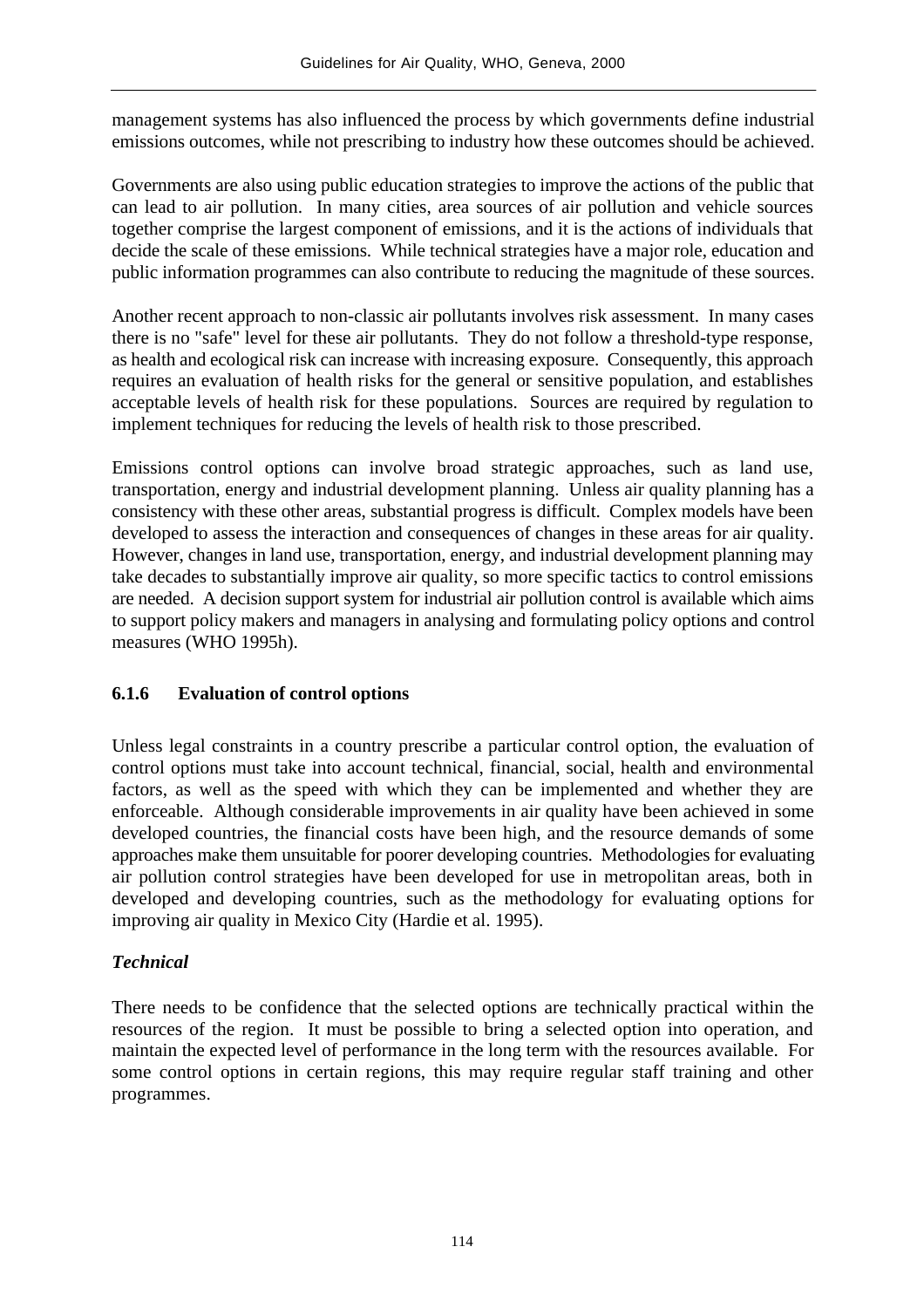## *Financial*

The selected options must be financially viable in the long term. This may require comparative cost-benefit assessments of options. These assessments must include not only the capital costs of bringing an option into operation, but also the costs of maintaining the expected level of performance in the long term.

## *Social*

The costs and benefits of each option should be assessed for social equity in its effects on people's lifestyles, community structures and cultural traditions. Considerations may include, disruption or displacement of residents or land uses, impacts on community, culture, and recreation. Some impacts can be managed and resources substituted.

## *Health and environment*

The costs and benefits of each option should be assessed for health and environmental factors. This may involve use of dose-response relations, or risk assessment techniques.

## *Effect-oriented and source-oriented principles*

Some countries determine air pollution control requirements on the basis of an assessment of the effects of the pollutants on health and the environment (effect-oriented). Increased emissions may be permitted where the assessment suggests there will be no health or environmental impacts, or ambient air quality standards will not be exceeded. Action may be taken to reduce ambient concentrations where impacts or exceedances are shown to occur. Other countries base their air quality management policies on the requirement for best available technology, or best available techniques not entailing excessive cost (source-oriented). Most developed countries apply a combination of both source-oriented and effect-oriented principles (UNECE 1995; UNECE 1999).

## **6.1.7 Control of point sources**

## *Siting and planning*

The most powerful and cost-effective air quality management options occur during the planning stages of a new facility, whereas options involving changes in existing production processes or pollution control technology are more limited in scope. Planning options involve careful site selection, to maximize dispersion, and location of the proposed facility away from sensitive receptors, such as residential areas or areas of natural or commercial sensitivity.

## *Source emissions reduction*

The most cost-effective approaches to controlling existing air pollution sources are those that entail source emissions reduction (Griffin 1994). There are four major approaches, each of which require an understanding of the processes and activities that give rise to the emissions. These source reduction approaches are: management and operational changes; process optimization; combustion modifications; and fuel modifications.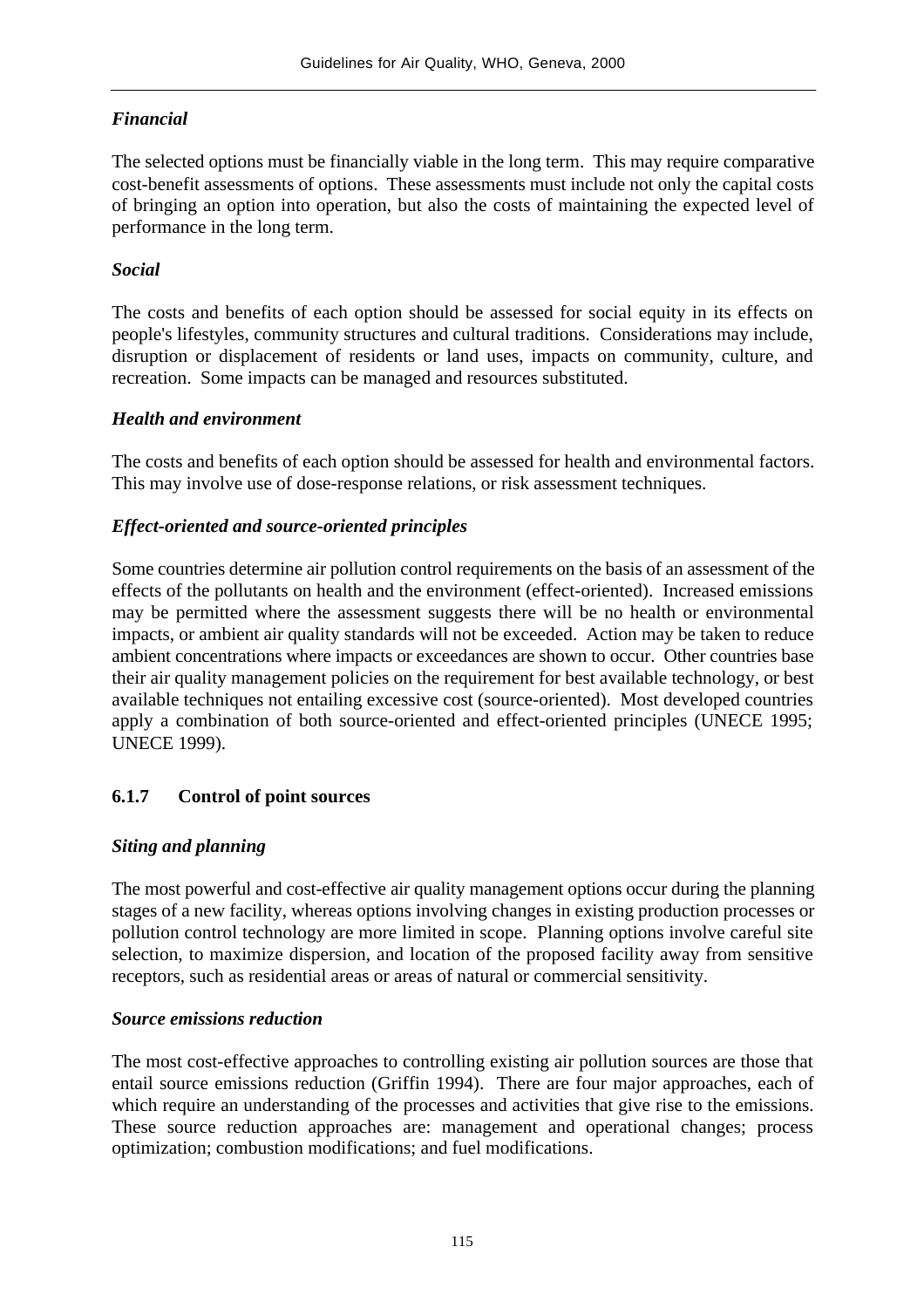Each approach has a different level of effectiveness on the various air pollutants. For example, process optimization may considerably reduce emissions of volatile and hazardous compounds, but can have little effect on  $NO<sub>x</sub>$  and  $SO<sub>2</sub>$  emissions. In contrast, fuel modifications can decrease  $NO<sub>x</sub>$  and  $SO<sub>2</sub>$  emissions but they may have little effect on volatile and hazardous compounds.

## *Management and operational changes*

Management audits of emissions, sources, and source strength, and subsequent changes in operation to reduce emissions, offer a cost-effective way of reducing emissions. It requires the implementation of good practices in housekeeping and maintenance, to ensure that systems are in place to check that equipment is maintained, and that staff are trained and properly supervised. It aims to minimize fugitive emissions, and losses from stored liquids and solids, by changing the composition of materials used, provided this can reduce emissions while maintaining product quality.

## *Process optimization*

This approach seeks to achieve emissions reductions by altering the production process without loss of product quality or production volume. It usually involves conducting a series of changes in which a factor involved in the manufacturing process is altered, such as temperature, ventilation or line speed.

#### *Combustion modifications*

Changes to the way in which combustion occurs can substantially reduce emissions. Increasing fuel flow in burners, by taking some burners out of service and increasing fuel flow to those remaining, can substantially reduce emissions of  $NO<sub>x</sub>$ . Changes to the geometry of the combustion chamber can reduce emissions of  $NO<sub>x</sub>$  without requiring changes to the boiler or fuel. Other techniques that can be applied to reduce nitrogen oxide emissions include tight control over the oxygen feed into a burner, lowering the flame temperature, staged combustion and reburning.

## *Fuel modifications*

Another alternative for reducing emissions is to reduce the amount of fuel used or to change the type of fuel. The simplest approach is to change the fuel from a relatively dirty fuel, such as coal, to a cleaner fuel such as natural gas. This is usually a cheaper means of reducing emissions than scrubbing  $SO_2$  from emissions. Blending of fuels is also used, such as the blending of lowsulphur coal with high-sulphur coal, and coal/oil blends to reduce emissions of  $SO_2$ . Emissions from processes using coal as a fuel can also be reduced by coal washing, which reduces the proportion of contaminants in coal. In recent years there have been many moves to improve the use of waste flue gases for secondary process such as heating, drying or power. This can reduce the overall requirement for fuel, and consequently reduce emissions.

In Hong Kong a ban on high-sulphur fuel was the best option for reducing  $SO_2$  emissions. The cost of compliance monitoring made the costs of flue gas desulphurization and market-based measures more expensive than a ban on high-sulphur fuels (Barron et al. 1995). Others also doubt the value of flue gas desulphurization and consider that converting to the use of lowpolluting fuels and energy conservation are less costly options for Eastern Europe and developing countries (Pearce 1996).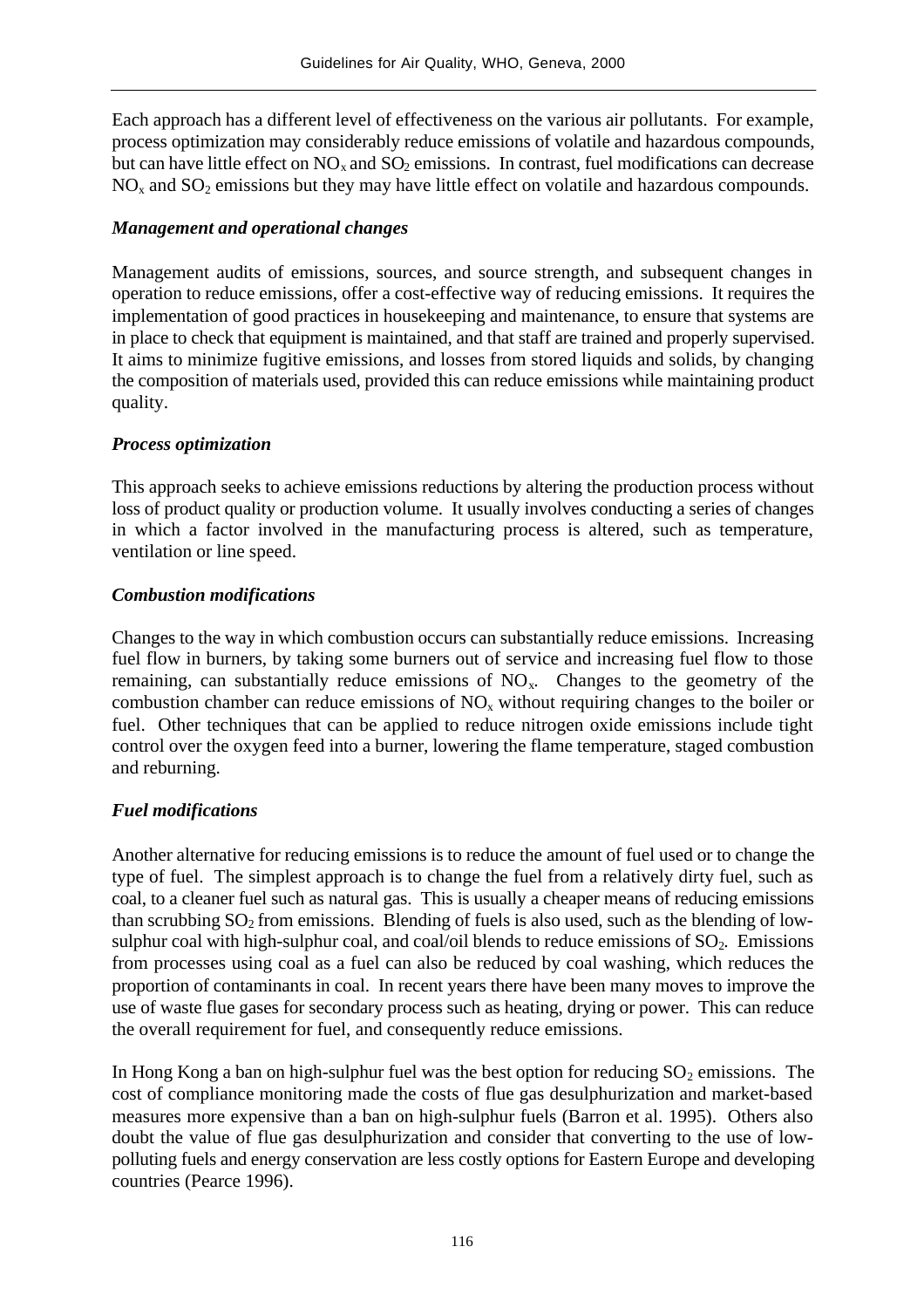## *Emissions control*

Tall stacks have traditionally been used to reduce ground-level concentrations of air pollutants at minimum cost to the producer. Their effectiveness depends on height, the velocity and temperature of the stack gases, and atmospheric conditions such as windspeed and direction, atmospheric stability, local topography and air quality. Stacks of 200-400 metres in height are reasonably effective at reducing ground-levels concentrations of air pollutants when they are suitably sited. However, tall stacks do not reduce emissions. They distribute them over a wide area. Where the magnitude of emissions within a region is substantial, or the receiving environment is sensitive, serious environmental effects such as acid deposition and forest decline can occur in remote locations (Wellburn 1988).

Before a system for collecting emissions can be planned, some information is needed to identify, quantify and characterize the chemical and physical properties of the emissions, both under average and extreme conditions. This enables the optimum type and capacity of collection system to be designed. There are many forms of emissions control systems available. Factors involved in the selection of control equipment are discussed by Holmes et al. (1993) and Griffin (1994). Different approaches are usually used for gaseous and particle emissions. The techniques listed in Table 6.3 and 6.4 are not comprehensive and represent only some of the more commonly used methods.

| <b>Particle collection system</b> | Action                                                                                                                                                                 |
|-----------------------------------|------------------------------------------------------------------------------------------------------------------------------------------------------------------------|
|                                   |                                                                                                                                                                        |
| Cyclone collectors                | The waste gas swirls in a vessel and particles are removed by<br>inertial impaction on the walls of a cylindrical vessel.                                              |
| <b>Filters</b>                    | The waste gas is forced through a fabric bag or filter beds on<br>which particles are physically collected.                                                            |
| Electrostatic precipitation       | A negative charge is imparted to particles in the waste gas, which<br>are attracted to positively charged collection plates.                                           |
| Wet scrubbers                     | Liquids are brought into contact with particles to form<br>agglomerates, which are removed from the waste stream by<br>impaction on plates or on the walls of vessels. |

| Table 6.3. Techniques commonly used to control particle emissions |  |  |  |
|-------------------------------------------------------------------|--|--|--|
|-------------------------------------------------------------------|--|--|--|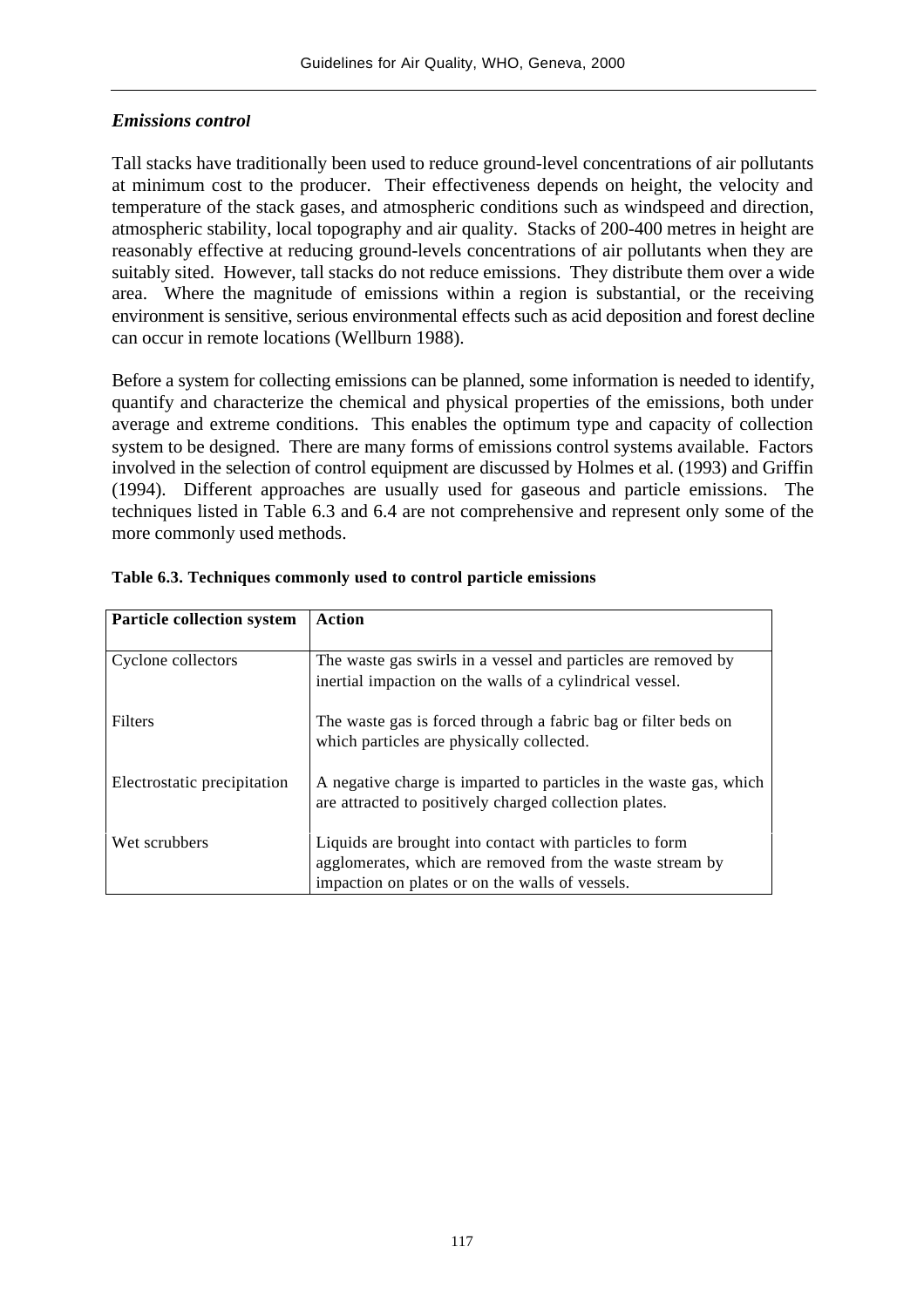| Technique    | <b>Action</b>                                                                                                                                                                                                                          |
|--------------|----------------------------------------------------------------------------------------------------------------------------------------------------------------------------------------------------------------------------------------|
| Combustion   | Incineration is used to oxidize combustible air pollutants. It may<br>involve open-ended combustion units such as flares, high-<br>temperature thermal incineration involving specific retention<br>times, and catalytic incineration. |
| Adsorption   | Solid collecting media with large surface-to-volume ratios, such<br>as activated charcoal, are used to remove contaminants from<br>waste gas streams.                                                                                  |
| Absorption   | This involves the use of liquids (commonly water with additives)<br>to scrub contaminants from waste gas streams.                                                                                                                      |
| Condensation | Condensers operate by removing heat from the gas stream,<br>enabling the condensation of volatile liquids.                                                                                                                             |

|  |  | Table 6.4. Techniques commonly used to control gaseous emissions |
|--|--|------------------------------------------------------------------|
|  |  |                                                                  |

While these control techniques can be very effective, some are expensive in capital and maintenance infrastructure, and may be beyond the resources of some developed and developing countries. However, not all approaches need be expensive. Source reduction techniques are often the most cost-effective and suitable measures for many developing countries. These include fuel modifications, such as the preparation and use of low-sulphur and low-ash fuels, combined with management and operational approaches to reducing emissions.

Another key factor in pollution control and prevention is the designation of responsibility for controlling point source emissions in each facility (Hashimoto 1989). It is a legal requirement in Japan for each factory to designate an individual to be responsible for pollution control. The action of courts in strictly applying concepts of negligence and joint liability has led to an increased focus on due diligence and the application of best practices for controlling emissions. The decisions concerning air quality necessarily take place within the context of each nation, and effective action requires political support assisted by public awareness and demand for change (Hashimoto 1989).

## **6.1.8 Control of mobile sources**

There is considerable variation in the pattern of vehicle emissions at different locations and in different regions of the world. However, considering anthropogenic emissions on a global basis, it has been estimated that motor vehicles can account for about  $25{\text -}30\%$  of emissions of NO<sub>x</sub>, 50% of HC, 60% of lead and as much as 60% of CO (Faiz and de Larderer 1993). In city centres, vehicles may be responsible for 90-95% of CO and lead and 60-70% of  $NO_x$  and HC. As vehicle emissions usually occur near to the breathing zone of people, exposures can be high and they can represent substantial health risks.

While most of the vehicle population is in developed countries, motor vehicle pollution in developing countries is rapidly worsening due to increasing vehicle fleet growth (Figure 6.3), increasing distances travelled, and high rates of emissions from the vehicle fleets. The causes of the high emissions rates include high proportions of polluting two-stroke engine vehicles, road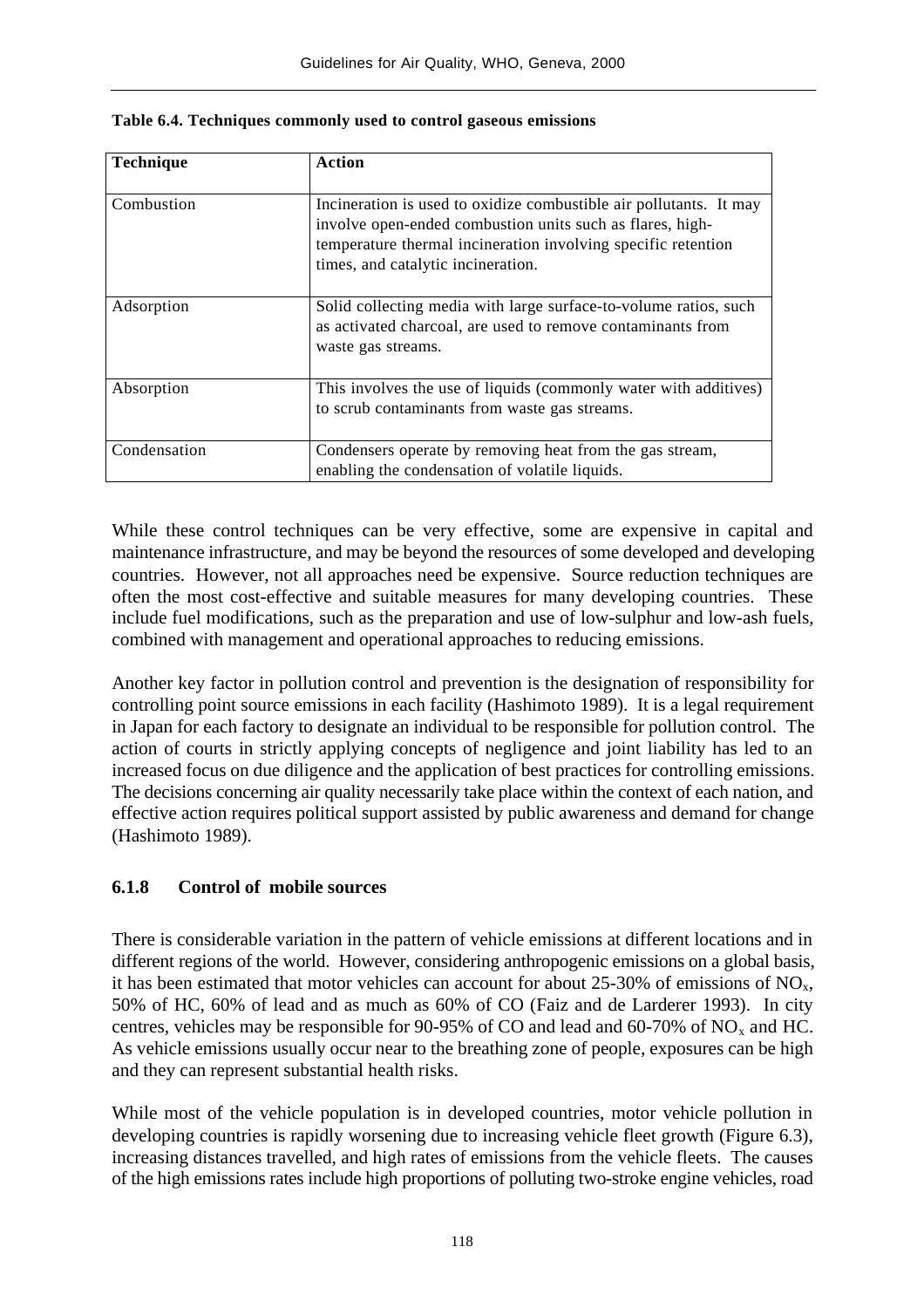congestion which increases emissions per kilometre travelled, poor fuel quality including high lead content, inadequate emissions controls, poor maintenance and high average age of the vehicle fleet (Faiz and de Larderer 1993).

Many countries have acted to regulate and enforce emissions reductions, so ambient concentrations of vehicle-related air pollutants over the last two decades have declined in most developed countries. For example, the decreases in ambient concentrations in the US from 1985 to 1994 were 28% for CO, 86% for lead, and 9% for  $NO<sub>x</sub>$  (USEPA 1995). With pressure to improve engine design and operating conditions, and improved tailpipe control technologies, vehicle emissions in many countries have decreased despite increasing number of vehicles and kilometres travelled. For example, while emissions of CO in the period 1980-1990 increased in France from 9216 000 to 10 268 000 tonnes, they decreased subsequently to 8 850 000 in 1996 (UNECE 1999). In the period 1980-1996 CO emissions in Germany decreased from 15 046 000 to 6 717 000 tonnes, and in the European part of the Russian Federation from 13 520 000 to 9 312 000 tonnes (UNECE 1999). Although in the most wealthy of the developing countries significant improvements in air quality are occurring, in most other developing countries for which data are available, both vehicle emissions and ambient concentrations of vehicle-related air pollutants have increased (WHO 1997a). For example it is estimated that emissions of CO in Delhi increased from 140 to 265 tonnes in the period 1980-1990, and are projected to be 400 tonnes in the year 2000 (UNEP/WHO 1992).

As the options for controlling vehicle emissions must be considered within the technical, financial, social, health and environmental context of each nation, the challenges and response options in developed and developing countries are different. In some developing countries, financial and regulatory measures to control vehicle emissions impose major economic and social costs, and there may be an uneven distribution of costs and benefits in the community. For example, there may be increased costs but few benefits for people living in rural areas. Capital may be required to alter local vehicle manufacturing and fuel refining processes, and operating costs may increase. This could divert resources from other priority areas, or make local industry uncompetitive.



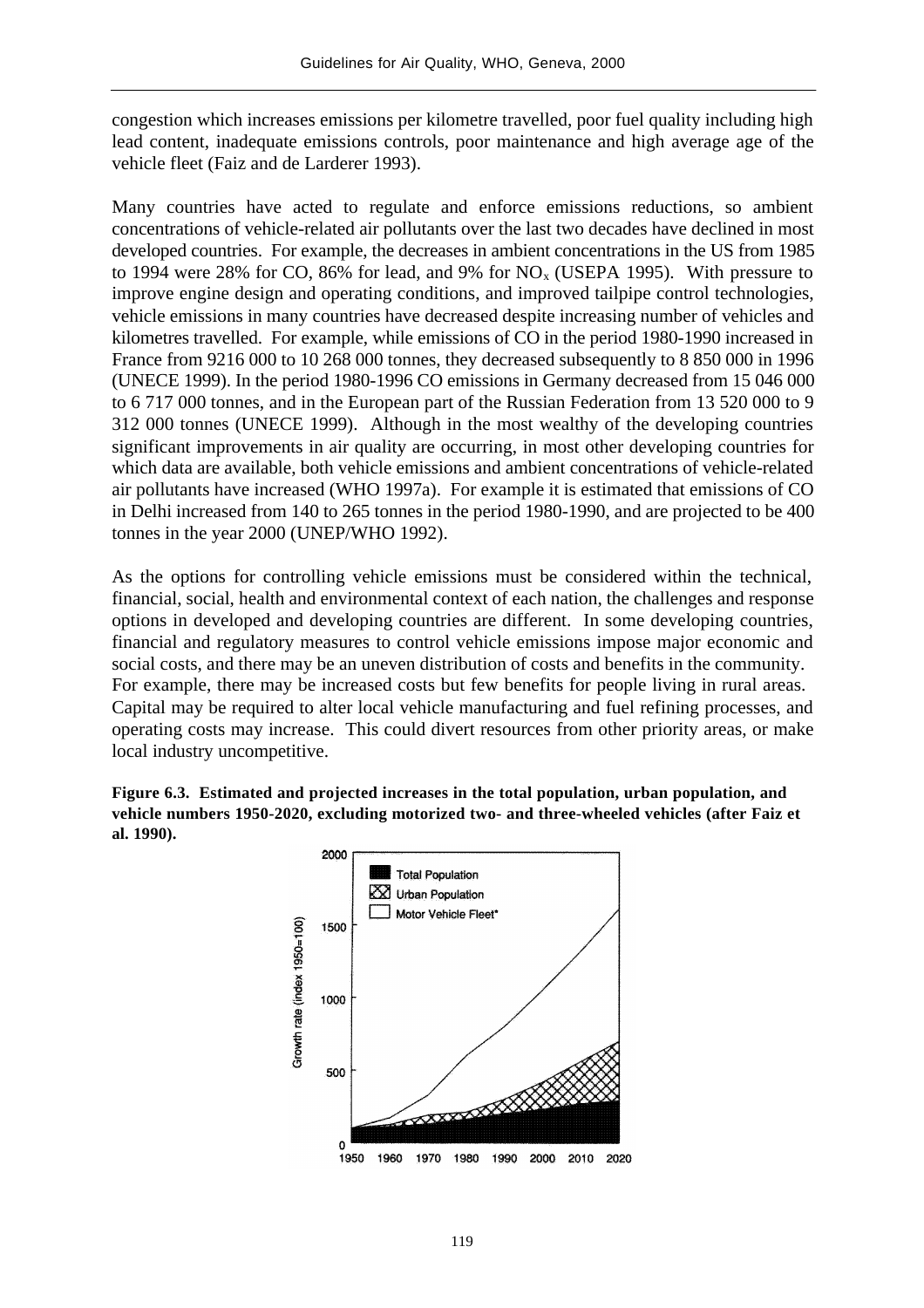The experience with vehicle inspection programmes in developing countries has been reported to be generally poor (Faiz et al. 1990), and the use of sophisticated vehicle control technologies is expected to have greatest utility in only the most advanced of the developing countries. Consequently, the most promising approaches for controlling vehicle emissions in developing countries is likely to be through the use of cleaner fuels, traffic management and administratively simple policies (Faiz et al. 1990). However, many developing countries have found that improving fuel economy and emission standards, as well as encouraging use of fuel-efficient vehicles and clean fuels, have the effect of both reducing costs and contributing to an improvement in air quality. In addition the strengthening of traffic management programmes, improvements in public transport, restrictions on motorized traffic and encouragement of the use of gas-fuelled vehicles in fleets are also cost-effective means of reducing vehicle emissions (Faiz and de Larderer 1993).

Many middle-income countries have introduced most of the above measures. Some have implemented additional measures, including approval standards and testing of new vehicles, exhaust emission controls, fuel improvements, roadside emission checks, replacement of twostroke engines with four-stroke engines, and use of low- or zero-emission fuels (such as electric light-rail) for public transport.

Most developed countries apply regulations for vehicle emissions as part of an international process, under which vehicles and their component parts are required to be approved before marketing. Some countries also require regular in-service inspection and maintenance for emissions and safety, as a condition for continued operation of vehicles. This includes retrofitting or scrapping of non-conforming vehicles. Technology requirements for new vehicles in most developed countries include three-way catalytic converters, with closed loop and charcoal canister for petrol-fuelled passenger cars. There are also requirements that apply to diesel, light- and heavy-duty trucks and buses. Conventional two-stroke motorcycles are usually prohibited. There are programmes to control fuels losses during refuelling. Most developed countries require use of unleaded fuels for new cars, and encourage their use by economic instruments. In some countries, leaded petrol is banned (UNECE 1995; UNECE 1999). Advanced area-wide traffic management systems may be employed to facilitate vehicle flow and to minimize emissions.

Policy measures to control vehicle ownership and use, and to encourage other forms of transport, are also commonly employed to support vehicle emissions programmes. For example, tight control over vehicle ownership and use in Singapore, especially within the central business district during the day, has contributed to reducing air pollution from motor vehicles (Chin 1996). Coercive programmes such as no-drive days are normally used as a last resort on days when air quality reaches extreme levels, as they are politically unpopular, and they create social costs and enforcement problems. More socially acceptable measures include incentives to develop and use public transportation, such as buses, light rail and bicycles. Land-use planning approaches that encourage public transport and provide disincentives for use of private vehicles are attractive and cost-effective long-term measures.

## **6.1.9 Control of area sources**

The control of area sources of air pollutants involves a number of strategies, as the characteristics of area sources are highly variable. The sources are often small, such as domestic and light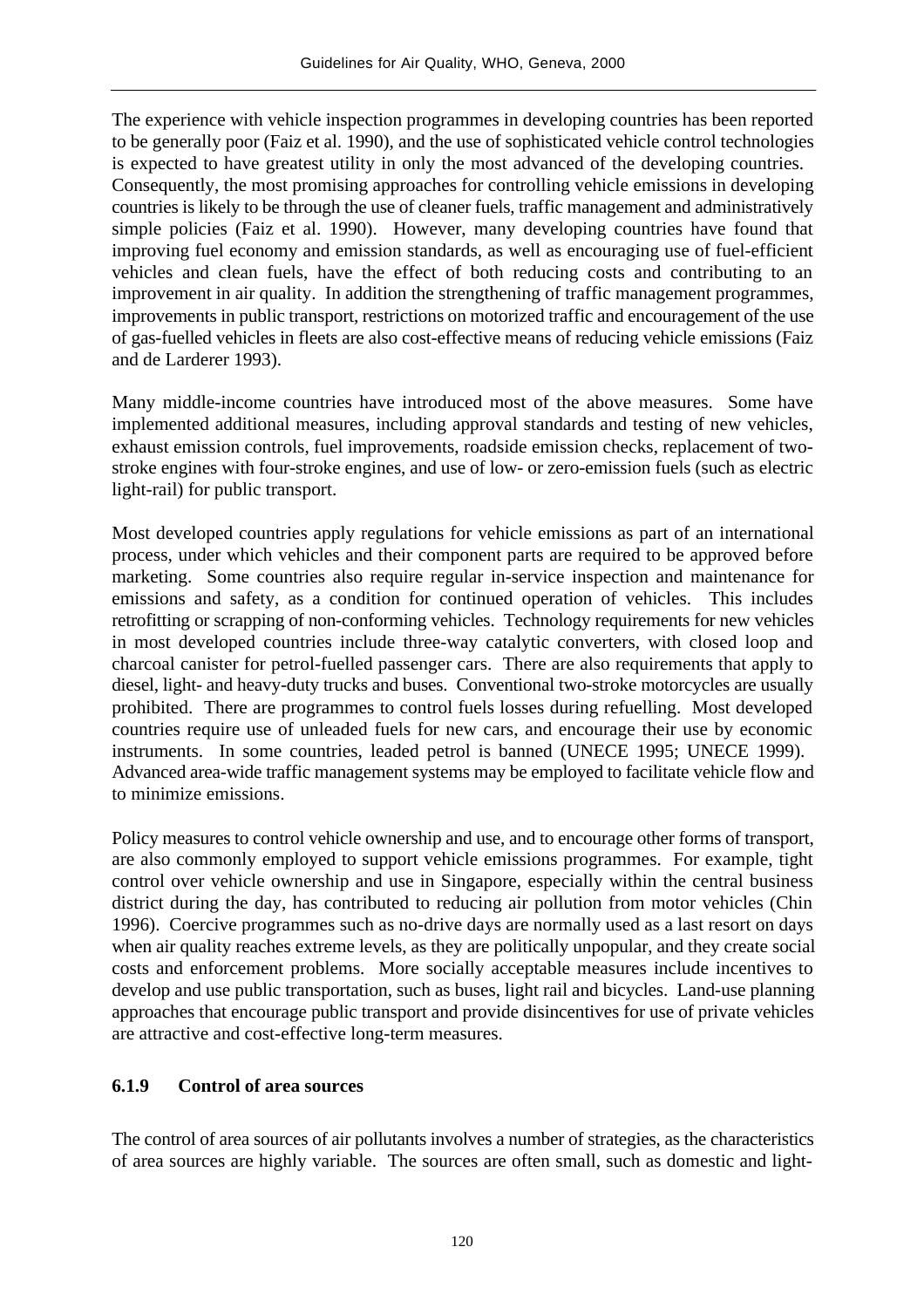industry sources. Area sources include open burning of waste materials from agriculture, forestry and land clearance. Other sources are forest fires, emissions from vehicle refuelling, offroad vehicles and marine craft, and commercial and domestic fuel combustion. Surface mining and overgrazing of land in semi-arid areas can also act as sources of particles.

The options for controlling area sources can be classified as technical, regulatory, educational and market-based strategies. Technical strategies involve investigating alternatives to existing polluting activities, and implementing cleaner production and pollution prevention technologies and best practices. They encourage the replacement of existing technologies with lower- or zeroemission technologies.

Regulatory strategies involve legal enforcement of regulations at local and national government levels. This could involve banning of some emissions, banning of some open burning, or burning of materials during certain periods, increasing penalties, control of fuel quality, and restrictions on the types of combustion equipment available.

Educational strategies involve informing the community about sources of emissions and the impact of air pollution on health and the environment, and informing them about practices such as open burning, use of poor quality fuels etc, which lead to pollution.

Market-based strategies may involve polluter pays concepts. They include changes in cost structures to provide financial incentives for using clean fuels. They also involve reducing the costs of emissions licenses for adopting best practices, load-based emission charges and true cost pricing of resources (Table 6.2).

## **6.1.10 "Non-classical" air pollutants**

While most attention is given to the relatively small number of well-recognized and often ubiquitous classic air pollutants (Table 6.1), there are thought to be several tens of thousands of synthetic chemicals in use, some of which are known or thought to be highly toxic air pollutants. The US Congress has identified 189 toxic air substances. Although the acute effects of the most common non-classic chemicals are relatively well-known, much less is known about the chronic, long-term or indirect effects of exposure at ambient concentration levels. In addition, exposure to many non-classic air pollutants may occur in small commercial operations, such as in agricultural enterprises where staff may not be well trained, and accidental exposure or release can occur. Some of these air pollutants are emitted at low concentrations from common sources such as vehicle emissions, and from wood fires. Some non-classic air pollutants can be very persistent in the environment, with exposure occurring many years after release.

As many of these chemicals, such as agricultural chemicals, are often traded, international approaches have been developed to maintain registers of their known toxic effects and their legal status. While techniques to manage them have been developed, the effect of increasing the regulation of non-classic air pollutants has been to exert pressure on industry to manage their production, using pollution prevention approaches. This can involve, but not be limited to, replacing them with safer compounds, changing the production process to prevent them from being produced in side reactions, and recycling or destroying them (such as by high temperature incineration) to prevent release into the environment.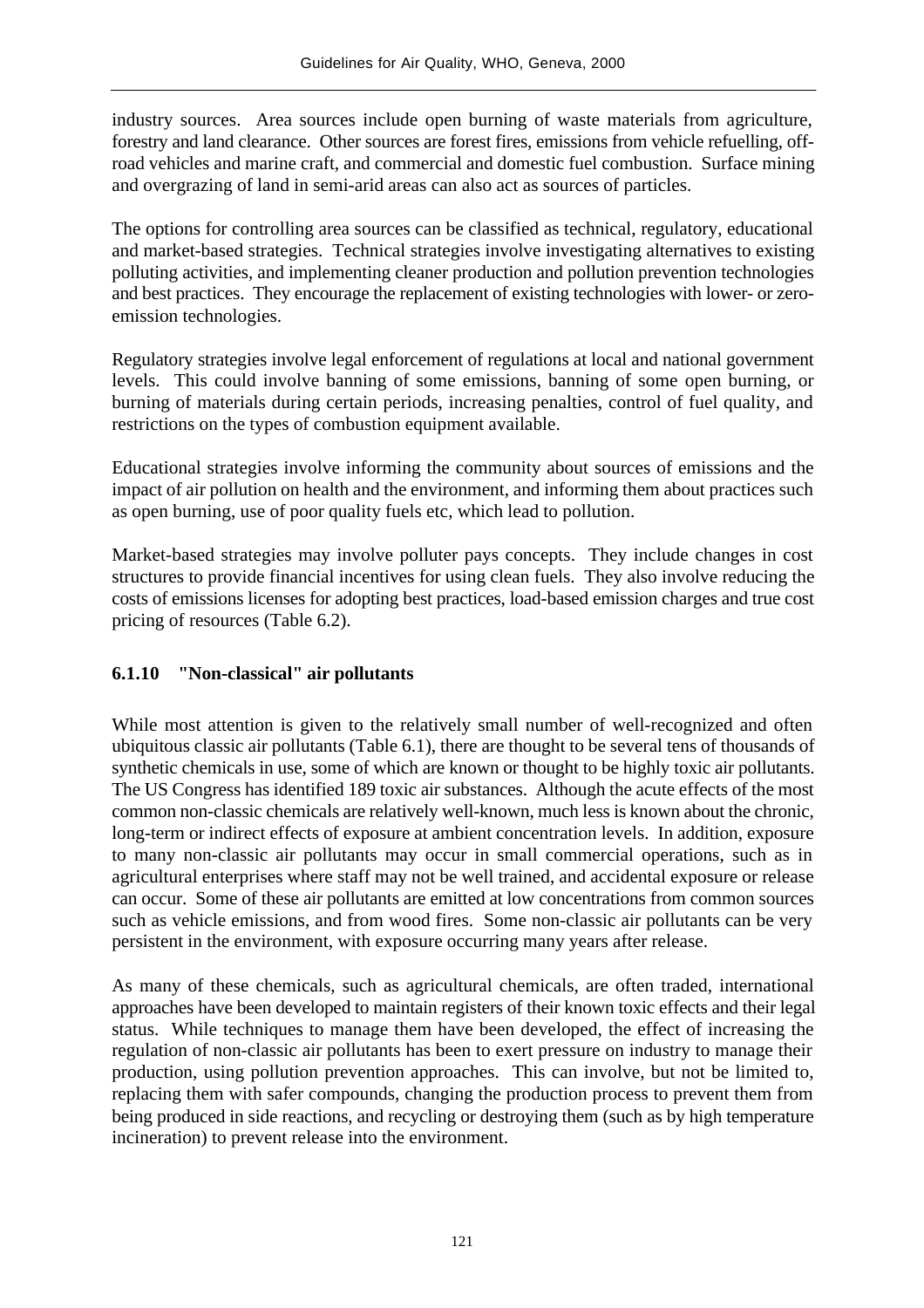## **6.1.11 Education and communication**

Effective education and communication are important tools in raising public awareness of air quality issues. The successes of air quality management strategies have often involved action at all levels in the community. In many cases, central government action is triggered by local complaints from citizens. Actions to control air pollution have sometimes been possible only by establishing communications between local communities, local government and the national government agency responsible for air quality issues (e.g. Hashimoto 1989). Two-way communication between local communities and those responsible for air quality management is essential, and it requires use of many techniques to be successful.

Reporting air quality information in a form that is generally understandable by the public is a difficult problem. One approach is the use of the pollutant standard index, an example of which is explained by Griffin (1994). This system enables a wide range of air quality components, concentrations and averaging times to be reported to the public as one simple normalized figure. Although a pollution index provides a relatively simple and easy way to disseminate information on the level of air pollution, there are difficulties associated with the setting of these indices. Most of these difficulties arise from the fact that the composition of the pollutant mixture varies in both time and space, and that the components of the mixture have different health impacts. Despite these difficulties, they have been successfully used in some countries. In particular, they were used in communicating complex air quality information to the public during the 1997 haze periods that affected several major South East Asian cities.

## **6.1.12 International air quality management**

The recognition that air pollution does not respect national frontiers has led to considerable action to develop international approaches to the management of air quality. Initially, action to control air pollution was conducted only at a national level, ignoring the import or export of air pollution across national frontiers. Acid deposition, photochemical oxidants, and accidental releases of ionising radiation and toxic chemicals first became international issues only during the 1970's. The development of international environmental law to guide air quality management in the area of transboundary air quality matters is still at an early stage of development, although some principles, international agreements and treaties have been formulated.

The Organization for Economic Co-operation and Development (OECD) provided the first multinational co-operative assessments of the long-range transport of sulphur pollutants in Western Europe. It urged member countries to reduce emissions and pressed for the principle of "polluter pays" to be applied internationally (Elsom 1992). Following this, members of the United Nations Economic Commission for Europe adopted the Convention and Resolution on Long Range Transboundary Air Pollution. This convention commits signatories in North America, Western Europe and Eastern Europe to reduce and prevent air pollution and to use the best available technology that is economically feasible. Many nations agreed to cut emissions of SO2 by thirty percent by 1993, and fifty percent by 1995, based on 1980 emissions levels.

The European Union has also agreed on directives to reduce emissions of SO2 and NOx, has established air quality standards and has limited the sulphur content of some fuels. It has also agreed to apply the "best available technology not entailing excessive costs" and agreed to limits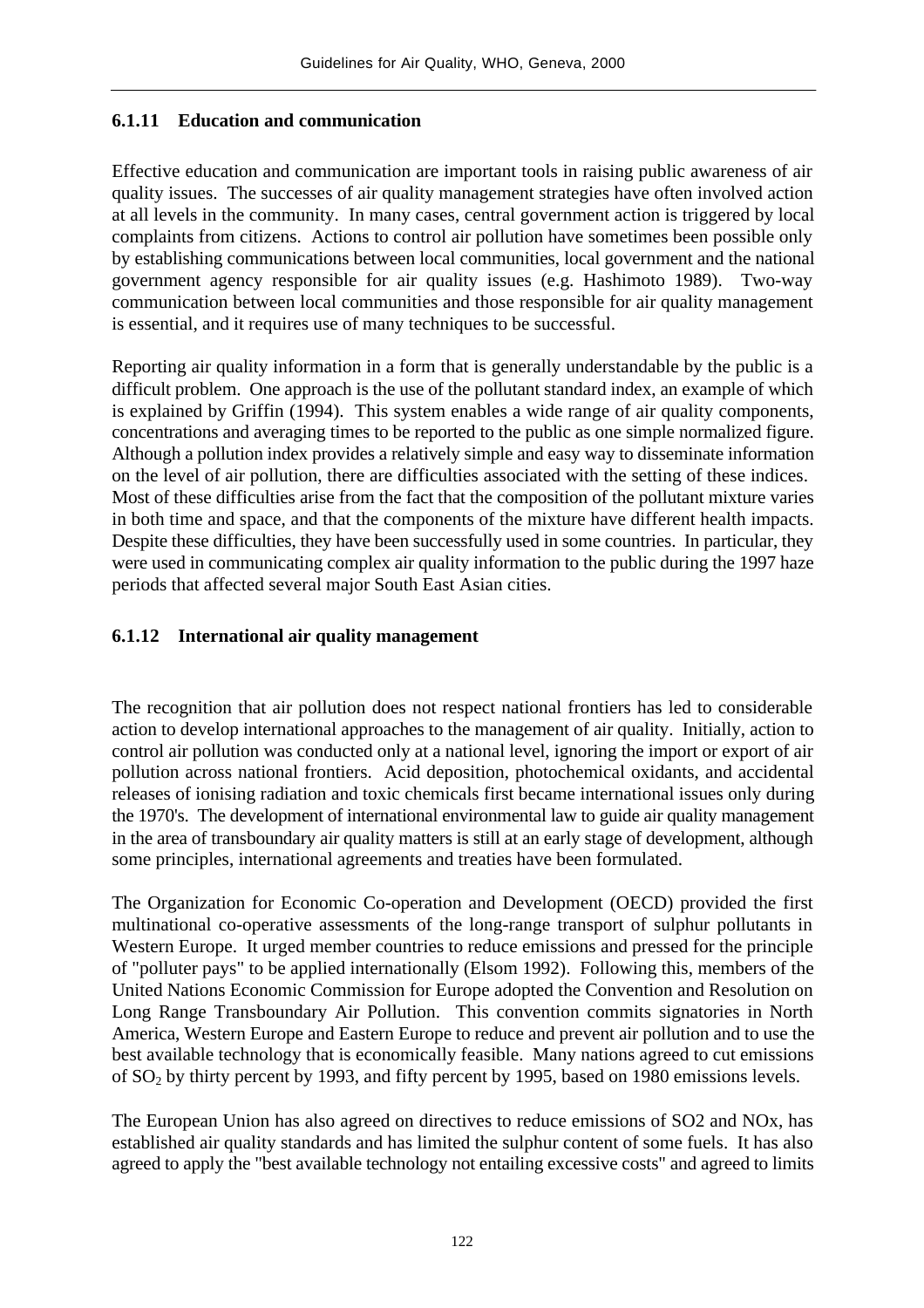on emissions from power stations. In other parts of the world there has been action to increase the information flow among nations for air quality management by introducing international reporting of emissions, ambient concentrations, policy directives and tools for strengthening air quality management. This has largely involved UN agencies such as WHO and UNEP (UNEP/WHO 1992; UNEP/WHO 1996; WHO 1997a), the World Bank and Regional Banks (World Bank 1992), OECD (OECD 1991) and the international development agencies.

# *6.2 Management of indoor air quality*

Most human beings spend most of their time in indoor environments, where they can be exposed to poor air quality. Pollution and degradation of indoor air cause illness, increased mortality, loss of productivity and have major economic and social implications. Indoor air problems can be reduced by better urban planning, by better design, operation and maintenance of buildings, and through the use of less-polluting materials and equipment in buildings. Indoor air quality problems affect all types of buildings, including homes, schools, offices, health care facilities and other public and commercial buildings. Health effects can include increased rates of cancer, lung disease, allergy and asthma, as well as fatal conditions such as CO poisoning and legionnaires' disease (discussed in Section 4.1). The medical and social costs associated with these illnesses, and the related reduction in human productivity, result in staggering economic losses.

This section considers management of indoor air quality in developed countries, and in some situations in developing countries, and then focuses on the important and widespread problems of indoor air quality management associated with biomass fuel combustion in developing countries.

## **6.2.1 Management of indoor air quality in developed countries**

## *6.2.1.1 Strategies for indoor air quality management*

Control and improvement of indoor air quality can be achieved by combining the three main strategies: proper design and construction of buildings; control of indoor air pollution; and adequate management of problems associated with indoor air quality.

## *6.2.1.2 Design considerations*

## *Site*

Site investigation. Potential sites of buildings need to be evaluated to determine whether they may be prone to indoor air quality problems, or may be in a high-risk area for radon. Assessment of sites includes a consideration of past uses and identification of any contaminants that might remain as a result of previous use. The use of adjacent sites should also be noted, to evaluate the potential for outdoor pollutants being carried to the proposed building.

Site preparation. Accumulation of moisture favours the growth of biological agents and can be prevented by choosing dry and well-drained building sites and properly grading the property.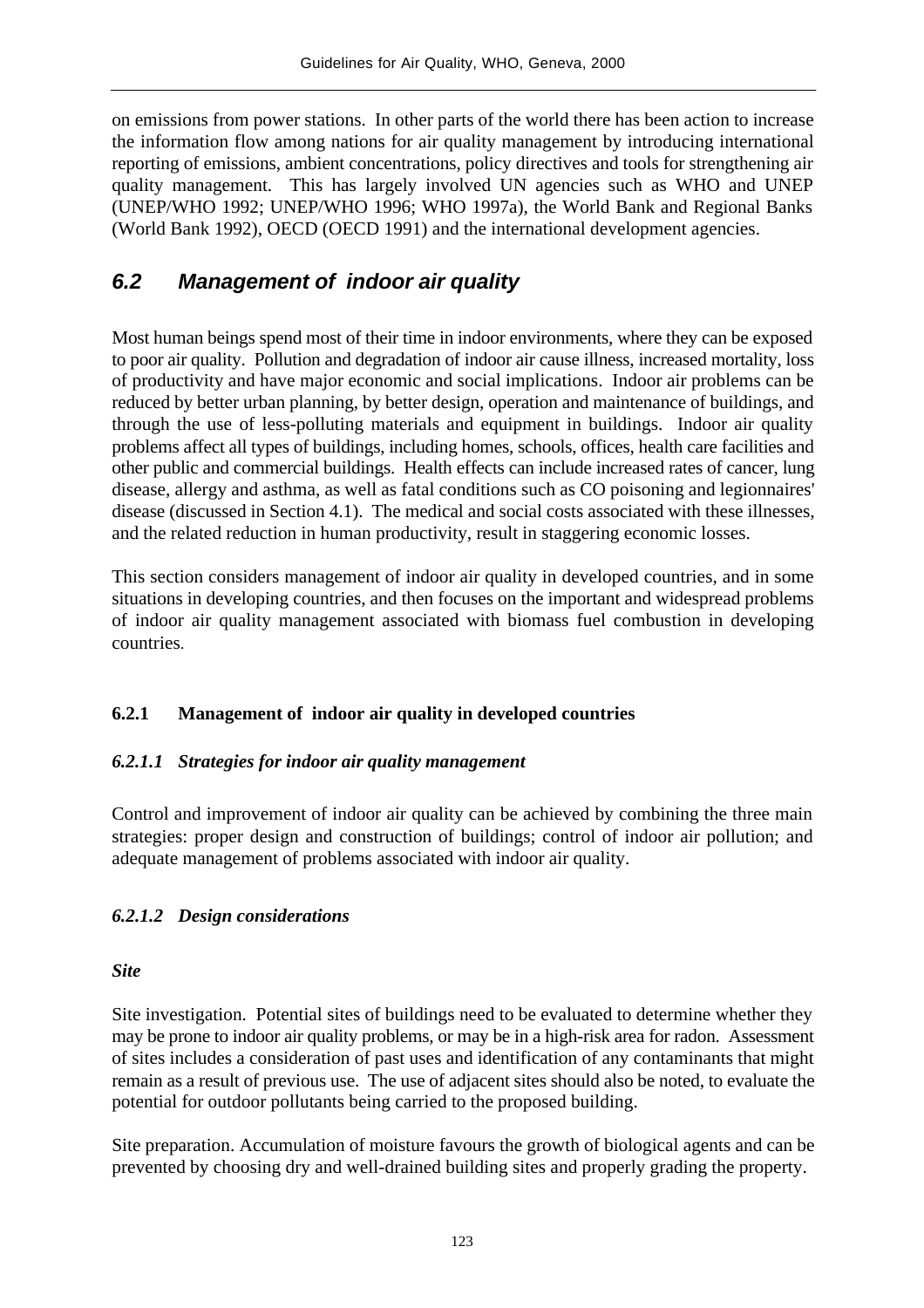### *Building Envelope Design*

*Tightness.* Buildings should be designed to conserve energy and with good control over infiltration of air and movement of pollutants. This requires that adequate outside air be effectively delivered to occupants through the high volume air conditioning system (HVAC). Natural ventilation should be encouraged whenever possible and convenient. Energy conservation can also be achieved by controlling internal loads (e.g. through increased use of natural light).

### *Ventilation*

*Outside air-flow rates*. Outdoor air-flow requirements are calculated as part of the mechanical design process. Guidelines based on occupancy and space usage are important; however, outdoor air-exchange rates should also take into consideration the total indoor pollution load and the desired quality of air. Adequate outdoor air flows are important in residential as well as commercial properties.

*Breathing space*. A consideration in HVAC design should be the amount of supply air and outside air that actually reaches the occupants of a building. This involves examining the method and efficiency of air distribution. The effectiveness of the HVAC system to dilute and remove indoor pollutants, and to properly distribute outside air throughout the building, is an important aspect of the design. Ventilation rates should be re-evaluated when interior spaces are renovated.

*Mechanical ventilation in houses*. Some houses are designed airtight with insufficient outside air entering through passive infiltration. As a result, mechanical ventilation is necessary to introduce a satisfactory flow of outside air and to provide adequate dilution and removal of pollutants. This enables heat recovery from the ventilation air.

#### *Commissioning*

levels of VOC. New buildings should be commissioned before occupancy. Commissioning should include testing and balancing of the HVAC system, and documentation that the system meets needs both during operations and during potential renovations. Commissioning should also establish responsibilities for maintaining and operating the system, and for training the staff responsible for operating and maintaining the system. In addition, commissioning should include ventilation specifications for use while the building is new, to control

#### *Material selection*

Designers should specify building materials that are minimal sources of indoor emissions. These materials include low-emitting products and materials, which do not generate or store dust particles. In addition, the design should minimize horizontal surfaces on interior finishes and furnishings to reduce the particle levels in buildings.

#### *Combustion appliances*

Designers and builders should specify and install combustion appliances according to manufacturers' specifications, paying special attention to requirements for combustion and for exhaust ventilation.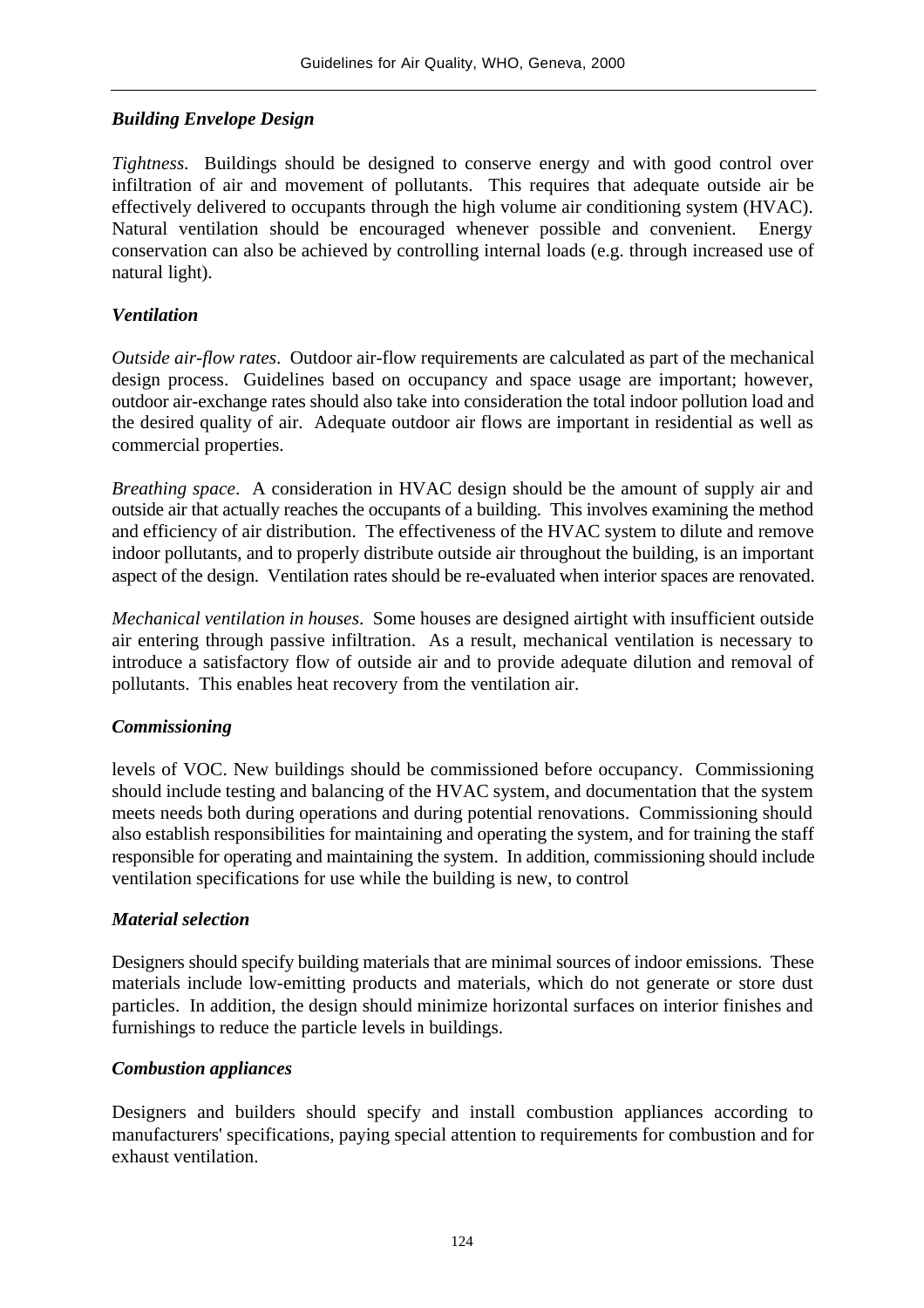#### *6.2.1.3 Indoor air pollution control*

#### *Management of pollutant sources*

*Biological contaminants*. Biological contaminants will flourish wherever there is adequate moisture because adequate nourishment is always available on building surfaces. Because so many building materials can serve as a nutrient source for moulds and other biological contaminants, the most practical means for controlling biological contamination is to avoid excess moisture wherever possible. Moisture control can be accomplished by dehumidification, ventilation, and increasing the temperature at the building surfaces to prevent condensation. Dehumidification is most important in humid climates, and ventilation can aid in moisture control by increasing air movement. These techniques may be used individually or in combination.

Biological contamination can be avoided both by sustaining high-quality maintenance and by monitoring the materials and procedures used in operating and maintaining the building components, including the air-conditioning system. Proper maintenance of air-conditioning equipment is critical for preventing microbiological growth and the entry of undesirable microorganisms into the indoor air. These components include drainage pans, coils, cooling towers, ductwork and humidifiers. Poor filter maintenance is a common problem and a poorly maintained filter can act as a source of fungal spores, and bacterial and other biological particles that can be distributed in air within the building. Routine maintenance schedules are required that include filter checking and replacement and drain pan clearing.

*Volatile Organic Compounds*. The concentration of VOC within the air of a building can be controlled through careful selection of building materials and products. Building managers should become familiar with the VOC found in the building components and products. Designers and building managers should attempt to select the safest, least toxic materials, when they can be identified, or those with the lowest emission rates. Information regarding VOC may be found by reviewing product labels, Material Safety Data Sheets (MSDS), and available compendia (e.g. the American Institute of Architects Environmental Resource Guide).

For building materials, off-gassing is greatest immediately after the installation of VOC sources, when they are new. This off-gassing decreases with age of the VOC sources. To minimize occupant exposure to VOC, areas that have newly-installed VOC-emitting materials, or that have undergone renovation, should receive increased outdoor air ventilation and/or local exhaust. In the initial months after building completion, the ventilation should operate 24 hrs/day and 7 days/week. Installation of new products or renovation work should preferably occur when the space is unoccupied and remain unoccupied until the strongest VOC off-gassing has occurred.

Air clearing is not recommended as a substitute for source control and adequate ventilation for removing VOC. Although VOC can be removed by air cleaners relying on adsorption and absorption methods, care must be taken to avoid re-emission of the collected VOC from the filter medium.

*Radon.* To prevent the migration of radon gas into a structure, any cracks or openings in the foundation of the lowest level of that structure should be tightly sealed. Ventilation can be introduced to the lowest level in a building to dilute and remove the gas. Exhaust fans and piping can create sub-slab depressurization to remove radon and deter it from accumulating in the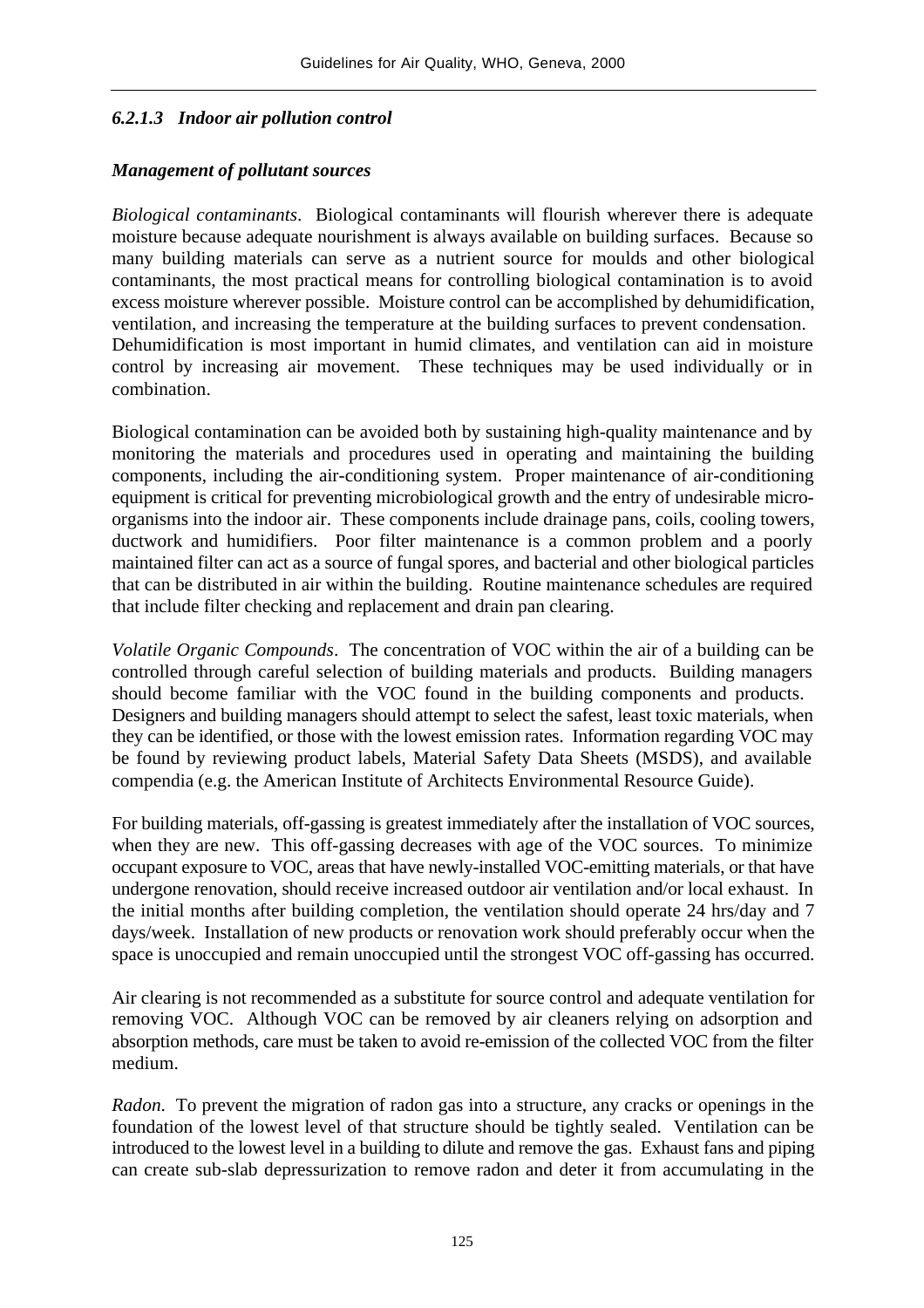building.

*Combustion Gases.* Combustion gases should normally be exhausted to the outdoor air, and prevented from entering occupied spaces. Outdoor air intakes for a building should not be located near exhaust systems or other sources of combustion gases, such as highways. Combustion appliances are a source of combustion gases within a building and should be used and vented in accordance with the manufacturers' recommendations. Adequate general ventilation, as well as exhausts for the appliances, should be provided to minimize the exposure of occupants.

*Particles.* Particles, including asbestos, tobacco smoke particles, dust and pollen are hazardous or troublesome to occupants when they become airborne. Materials that generate high loads of particles need to be avoided. Proper housekeeping practices should be followed to keep dust levels low. Cleaning activities should be conducted during the off-peak hours to minimize effects of fine particles on sensitive occupants. High-efficiency filtration in the air handling system can also help reduce airborne particle levels.

*Asbestos* Asbestos products must be avoided. When asbestos products are identified in existing buildings, the general recommendation is to minimize disturbance of those materials, which are non-friable or friable, yet in good condition. This also involves training staff on emergency maintenance handling procedures.

*Environmental tobacco smoke.* To eliminate exposure of non-smokers to ETS, organisations should prohibit smoking in buildings. If this is not possible, organisations should provide enclosed, separately-ventilated, negatively-pressurized smoking rooms, with direct external exhaust. These smoking rooms should provide a high volume of outdoor air per smoker.

#### *Operation and maintenance of ventilation systems*

Building maintenance personnel should be trained to understand the indoor air quality aspects of their work. Many maintenance activities directly affect indoor air quality, and some may reveal indicators of potential problems. The staff should be made aware of indoor air quality considerations and how their work can directly impact the health and comfort of occupants.

Preventive maintenance of an HVAC system is essential for it to operate correctly and provide suitable comfort conditions and good indoor air quality. Detailed maintenance logs should be kept for all equipment, including controls and filters. A scheduled program should be developed for a routine check of equipment, calibration of control system components, and necessary filter replacements.

Space is often used for purposes other than those originally intended, especially in older buildings. Changes such as increased occupant density, or altered function of the space, can affect both the required outdoor air supply to the space and the necessary exhaust from the space, and consequently can reduce indoor air quality. When space is reallocated, renovated, or changed from the original design, the use of the space should be re-examined to determine if adjustments to the HVAC system are warranted. The same procedure is required when new sources of contaminants are introduced.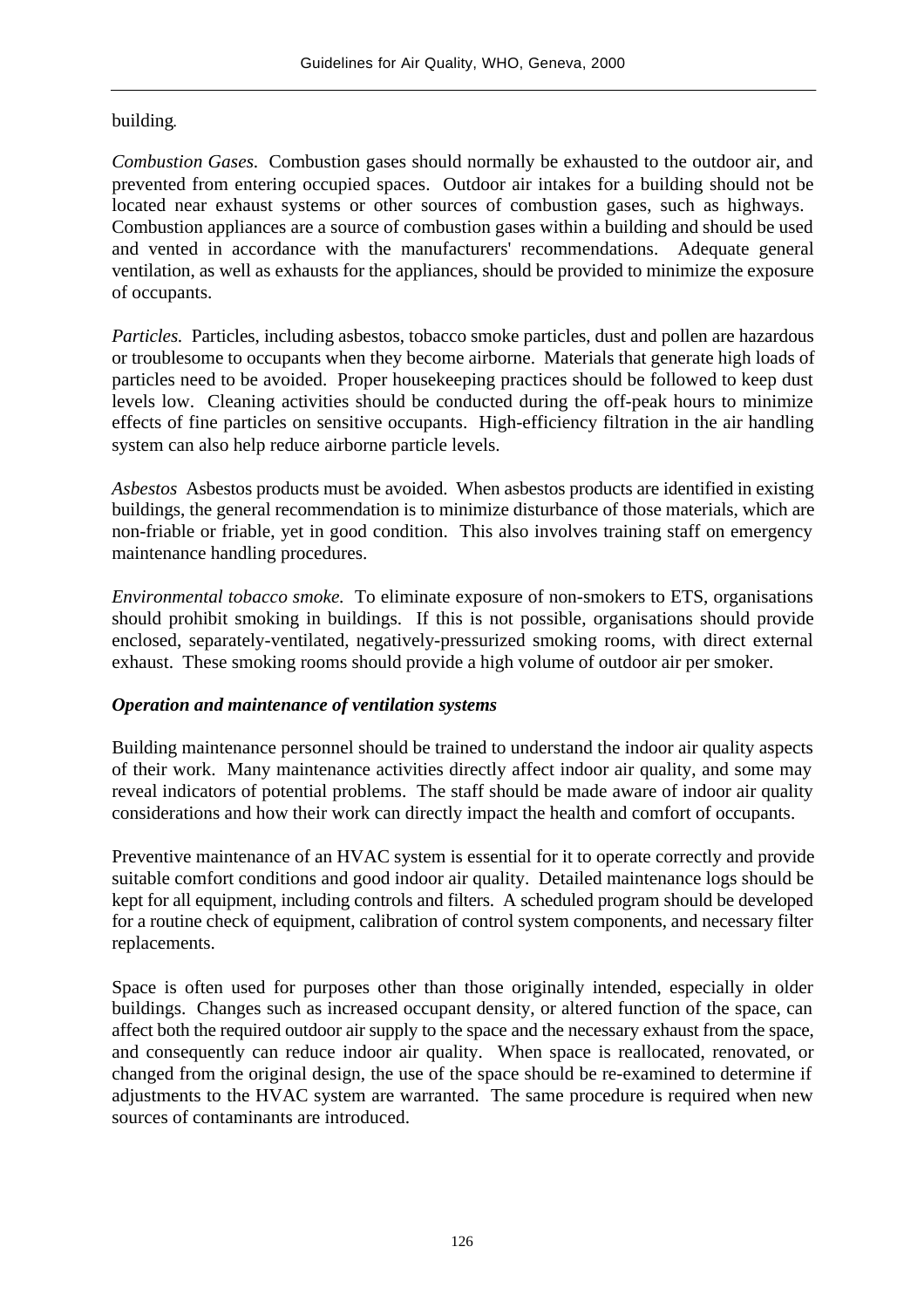### *Air cleaning*

Depending on the pollutants of interest, four technologies can be considered for removing contaminants from the air: particle filtration, electrostatic precipitation, negative ion generation and gas sorption. The first three are devised for the removal of particulate matter, while the fourth is designed to remove gases. Air cleaning is most effective when used in conjunction with source control and adequate ventilation. Most air cleaning in large buildings is directed primarily at preventing contaminant accumulation in HVAC equipment and enhancing equipment efficiency.

Filtration is effective only when properly installed and maintained. It is important that filters be changed or cleaned on a regular basis and that leakage around the filters is minimized. Highefficiency filtration is most effective at improving indoor air quality.

### **6.2.4 Resolving indoor air quality problems**

#### *Addressing occupant complaints and symptoms*

When complaints are received from occupants of a building, the building management needs to be responsive to these complaints. The initial investigation into the cause of the complaint may be conducted by the in-house building management staff. Building management should continue an investigation as far as it can, and be responsible for hiring an outside consultant if needed.

#### *Building diagnostic procedures*

*Investigation protocol.* After receiving complaints related to indoor air quality, experienced staff or consultants should investigate the cause of the problem through an iterative process of information collection and hypothesis testing. To begin, a walkthrough inspection of the building is required, including the affected areas and the mechanical systems serving these spaces. A walkthrough can provide information on the occupants, HVAC system, pollutant pathways and contaminant sources. Visual indicators of possible contaminant sources or HVAC system malfunctions should be evaluated first. Measurements of temperature, relative humidity, and air flow should be taken if a walkthrough alone does not provide a solution. Symptom logs and schedules of building activities may provide enough additional information to resolve the problem. When visual inspection and data gathered from the occupants do not identify a possible cause, it may be necessary to sample for suspected contaminants, or compare indoor and ambient levels of pollutants, to ascertain the source of the problem. Whenever a problem is discovered during the investigation, a remedy should be attempted and then a determination made as to whether the complaint has been resolved.

#### *6.2.1.5 Government policy*

Many of the problems associated with poor air quality can be prevented at low cost and without compromising energy efficiency if governments develop and implement integrated strategies for the indoor environment, in concert with all social and economic partners.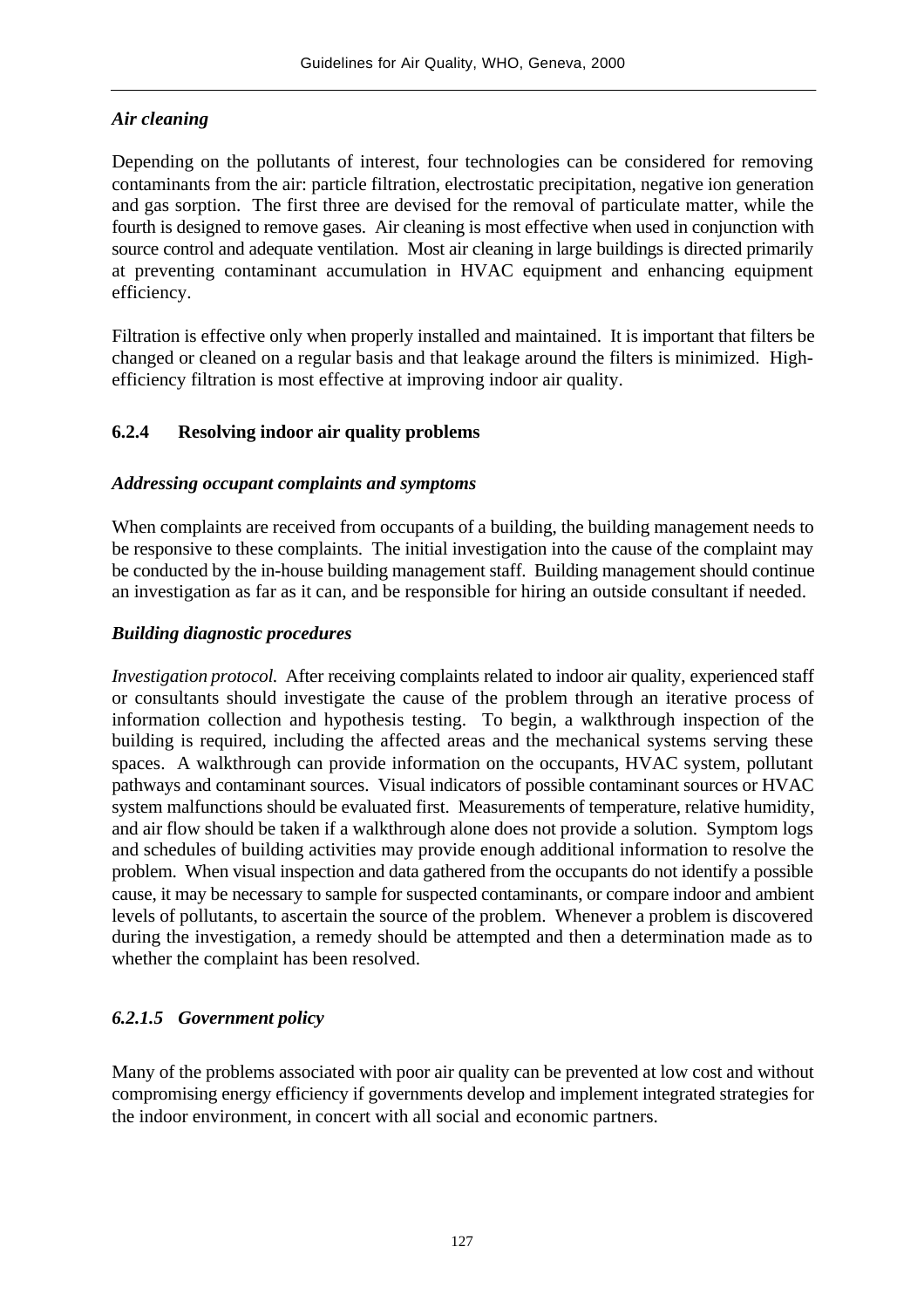#### *Guidance/education*

Understanding indoor air quality issues enables a government to focus public education. Both general information, as well as technical training, can be provided for minimizing indoor air pollution. Special focus needs to be given to the design process, so that buildings meet acceptable indoor air standards. Targeted technical guidance and training can be provided for audiences that influence building air quality or occupant health. These include architects; mechanical designers; building owners; facility managers; homebuilders; diagnosis and mitigation professionals; and physicians.

### *Research support*

*Pollutant source characterization.* Research on indoor air quality can be used to characterize pollutant sources and provide protocols for reducing exposures; it can also provide information on the relationship between health effects and indoor pollutants.

*Health effects*. There are three areas where research can significantly improve our understanding of the health effects of indoor pollution. These are: low-level chemical exposure and pollutant mixtures; allergy/hypersensitivity; and multiple chemical sensitivity, also known as environmental illness.

The effects of low-level exposure to the mixtures of pollutants found in non-industrial environments need to be characterized, since they can induce different health effects from those produced by higher pollutant levels, such as those identified in occupational exposure limits.

Research can be used to better understand the mechanisms causing the health effects, and the different responses of individuals, or groups of individuals. For example, an improved understanding of hypersensitivity associated with allergy and other conditions would help find medical solutions to hypersensitive reactions.

Research to characterize and determine the causes of, and solutions to multiple chemical sensitivity is also needed. Identifying the physiological nature of multiple chemical sensitivity is the first step in understanding whether and how indoor air quality contributes to the syndrome.

*Technology development*. The development of better technologies in diagnosis, mitigation, and control would help to improve indoor air quality. Mitigation and control studies are needed to provide economical and practical alternatives to current technologies. Better means of measuring the effectiveness of ventilation systems are also needed. While the ability to measure individual pollutants often exceeds our knowledge of their health effects at the measured levels, progress is still needed in measurement of pollutant mixtures. There is a need for the development of diagnostic tools that are inexpensive and easy to use.

There is a particular need for improving methods for assessing airborne biological contamination, including both viable and total microorganisms. Research needs to be directed towards the development of immunological and other methods for reliably detecting and quantifying specific organisms, or their allergens. Techniques are also needed for assessing mycotoxins and microbial metabolites that may affect health via non-allergic mechanisms.

 *Sick Building Syndrome and Building Related Illnesses.* Efforts to identify causes and solutions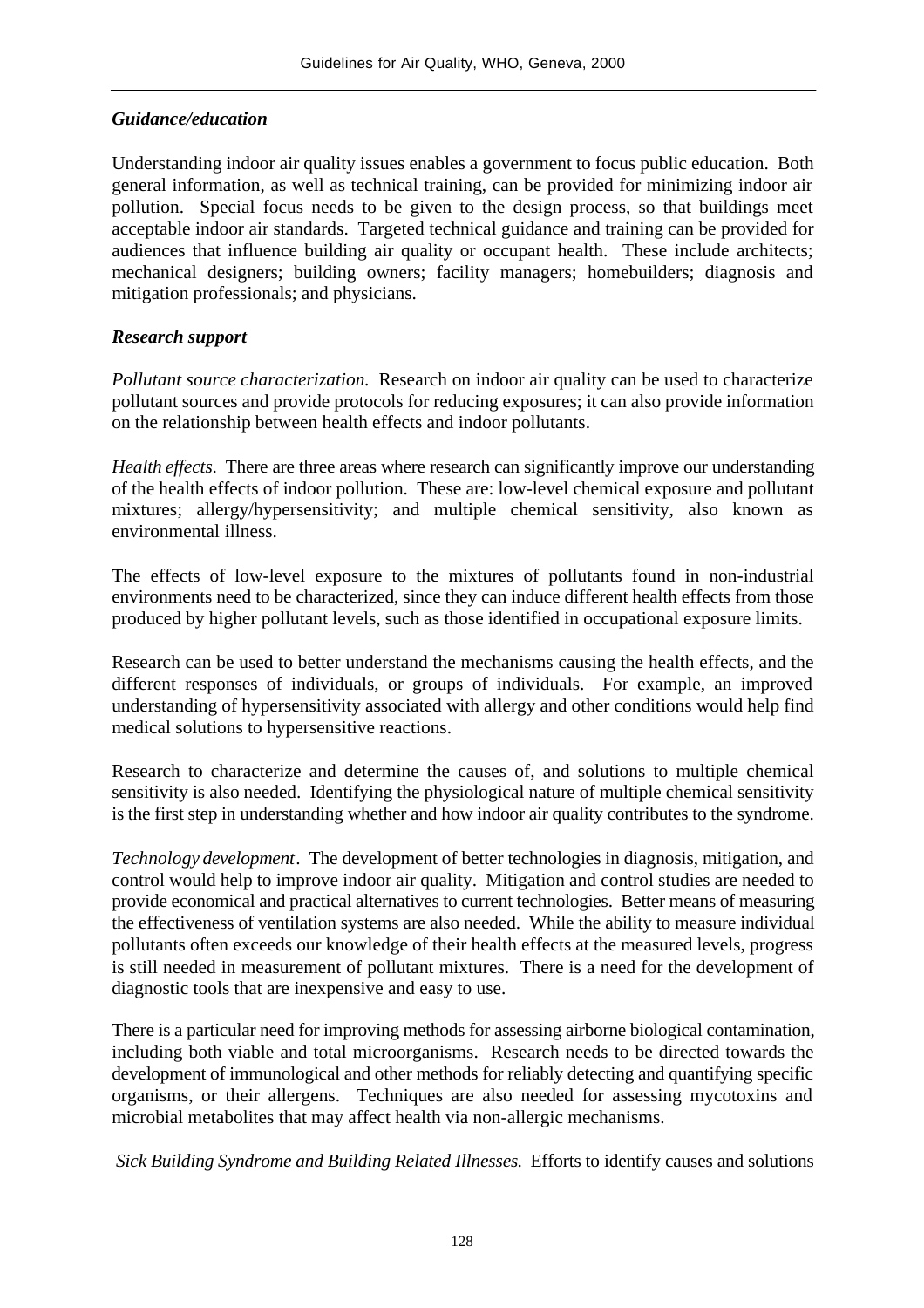to SBS and BRI are required (for definitions of these terms see chapter 4). Research in health effects and building diagnostics, combined with analyses of data compiled from building investigations, are important for gaining a better understanding of indoor air quality problems.

#### *Problem assessment and surveys*

There is a need to assess the extent of indoor air quality problems, to provide accurate information when setting priorities for public health problems.

*Building surveys/Epidemiology*. Building surveys are necessary to identify building types in which problems occur more frequently. The results of these studies support effective risk reduction programs. Epidemiological studies are needed to characterize indoor air qualityrelated symptoms, and to distinguish the effects of air pollution from those due to other causes. Epidemiological studies also help to quantify the risk for indoor air pollutants.

*Economics.* Economic studies are needed to measure the costs of indoor air pollution and indoor air quality control strategies to individuals, businesses and society. This research includes developing measures of productivity loss and health cost increases, as well as costing various control strategies, including increasing ventilation, controlling pollutant sources and air cleaning.

#### *Standard/ protocol development*

*Exposure guidelines for indoor air quality*. When the health effects of exposure to pollutants are known, it is important to ensure the protection of workers by setting reasonable exposure limits. In cases where research or risk assessment activities have yet to determine precise dose-response relationships, but where health effects are generally recognized, exposure limits should be set conservatively, weighing risk, economic impact and feasibility. In addition, efforts should be made to develop exposure limits that recognize non-carcinogenic effects.

*Building codes*. Building codes provide an opportunity to incorporate indoor air quality considerations into the design process. There is a need to develop codes for ventilation design, building envelope design, site preparation, materials selection and commissioning.

*Ventilation standards*. Adequate ventilation of occupied spaces with outside air is necessary to ensure good indoor air quality. Research and development is needed for a health-based ventilation standard. Encouraging code-setting bodies to adopt ventilation standards, set by consensus organisations or governmental bodies, will help improve indoor air quality in buildings.

*Maintenance protocols*. Easily implementable guidelines are needed for maintaining HVAC systems and other maintenance activities that affect indoor air quality.

*Product labelling*. As an incentive to industries to develop and market products that emit less pollution, improved product labelling programmes should be implemented. The intent is to provide information to consumers and building designers; it is not intended as a sign of safety approval. Labelling would serve to achieve general reductions in emissions, rather than requiring manufacturers to meet specific guidelines, except for those cases where undesirable chemicals can be identified.

*Accreditation*. By instituting a system of accreditation that recognizes and highlights areas of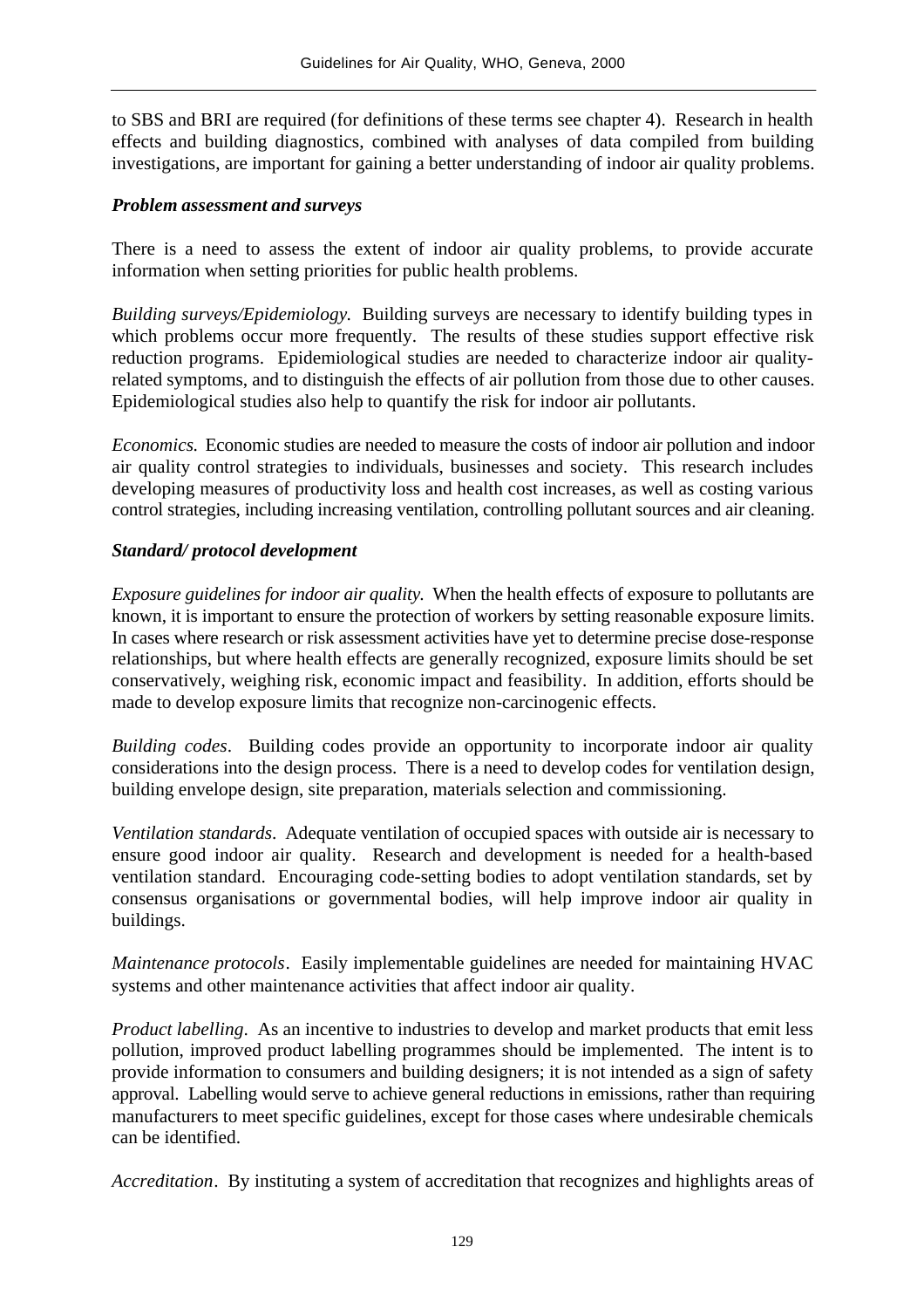expertise, consumers can be provided with information to make better informed choices when procuring indoor air quality services.

*Emission Standards*. Guidelines for product VOC emissions would provide useful information for manufacturers, architects, design engineers, building managers and others who play a role in selecting products used indoors. However, development of such guidelines is dependent upon additional research establishing a health basis for them.

### **6.2.2 Management of indoor air quality in developing countries**

The management of indoor air pollution in developing countries is a very important task of the building occupants if adverse impacts from e.g. open stove cooking and heating are to be avoided. Decisions of the building occupants, however, will often be driven by the household economy, convenience or habits rather than by minimal health risk considerations with respect to activities, facilities, and materials used indoors. Legislative and economic mechanisms should encourage individuals to manage the indoor environment in a health promoting way by means of technical and behavioural interventions. WHO has summarized technical and socialbehavioural interventions in a publication on indoor air pollution from the use of biomass fuels (WHO 1992). Both types of interventions are depicted in figures 6.4 and 6.5.



**Figure 6.4 Technical interventions for reducing health impacts from use of biomass fuel in households**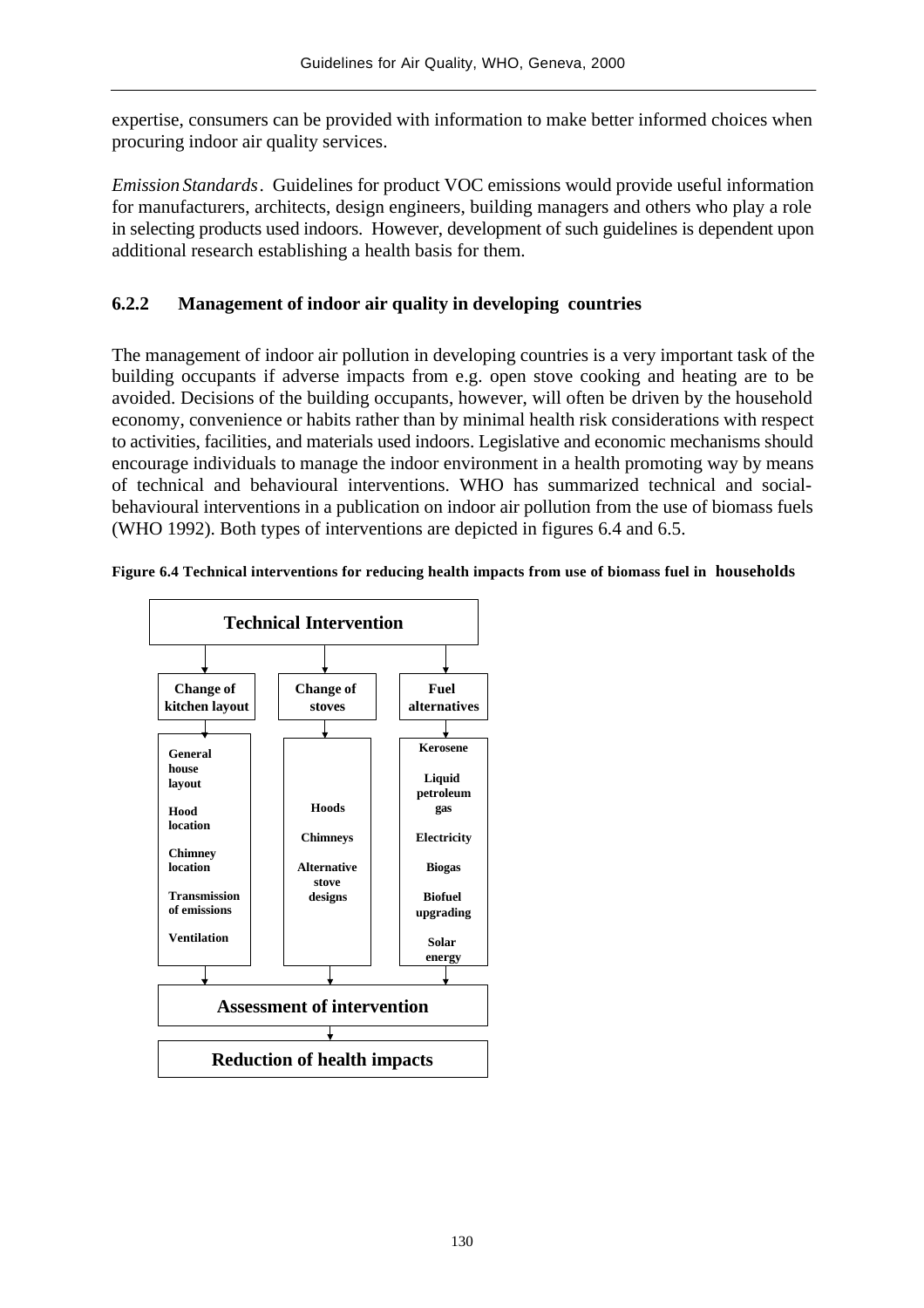**Figure 6.5 Social-behavioural interventions for reducing health impacts from use of biomass fuels in households**

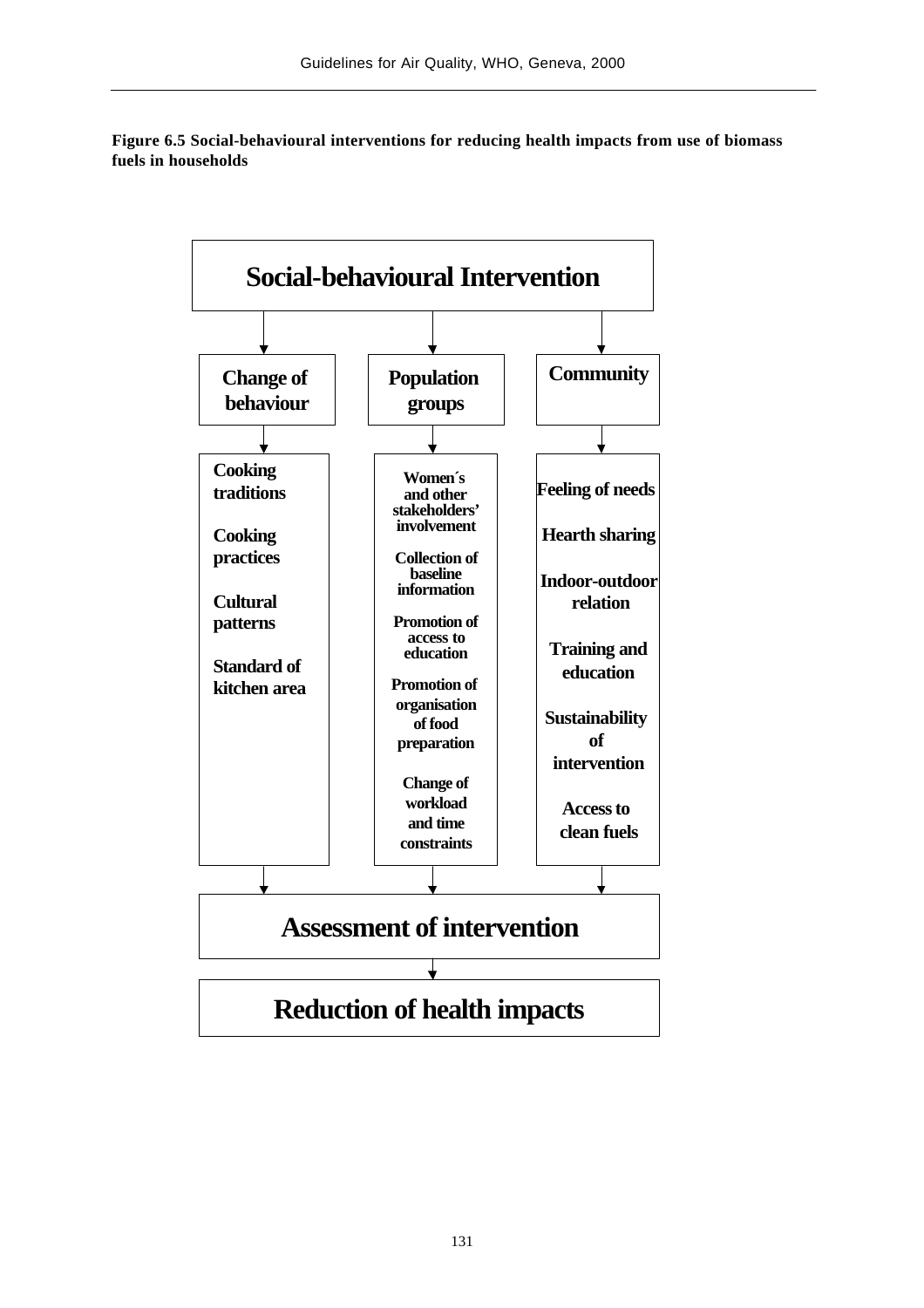An overview of the effectiveness of major technical interventions for reducing ill-health from the use of household solid fuel is shown in Figure 6.6. This section concentrates in the following on only the major technical options and provides a brief outline of the issues involved.



IC = Improved cookstove with flue (chimney)



#### *6.2.2.1 Improved ventilation*

An obvious solution when observing a village kitchen containing an unvented woodstove is better ventilation - i.e. more windows or other openings. In practice, however, there are often severe constraints because of weather, security or architecture. Thus, while better ventilation can clearly help in many circumstances, it is not a solution applicable to all situations.

#### *6.2.2.2 Improved stoves - chimneys*

Standard industrial hygiene suggests that general ventilation is not always sufficient as a means of exposure control, and that ventilation at the individual workplace is needed. Improved stoves utilizing flues or hoods can reduce indoor exposures substantially, particularly in the vicinity of the stove. Studies in developing countries show that pollution levels in homes can be lowered by nearly a factor of ten in ideal circumstances when well-constructed and maintained improved stoves are used.

Unfortunately, however, such circumstances do not seem to prevail in a large percentage of households. Inexpensive stoves tend to deteriorate through use of poor quality materials, poor construction and poor maintenance, leading at best to a factor of three improvement in exposures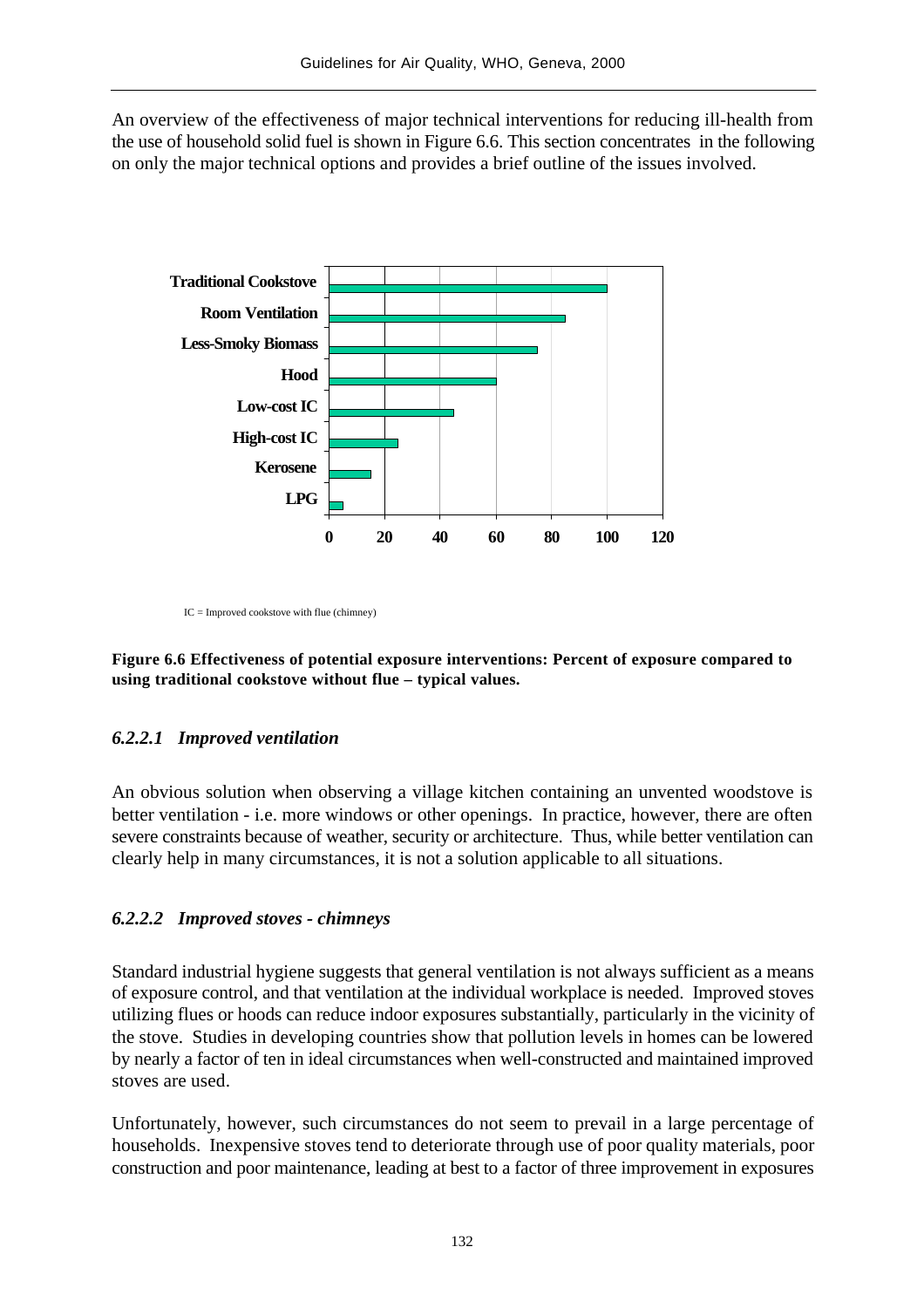over long periods. In a large number of studies, no statistically significant difference was found between the indoor concentrations of particles in homes using these improved stoves, and those in homes of their neighbours, who used open fires.

Another factor reducing the health benefit of even well-operating chimney stoves is that they exhaust emissions outdoors. In a built-up areas, such as exists in most urban slums and many villages, outdoor levels of air pollutants around the houses can significantly affect indoor levels. This "neighborhood effect" is not well-characterized, but it can limit practical exposure reduction.

If not carefully designed, chimney stoves can decrease fuel efficiency. The natural draft of the flue can so reduce the heat transfer to the cooking pots that overall efficiency is reduced. Perversely, in an attempt to prevent this effect, improved chimney stoves often have dampers to reduce the airflow. While overall efficiency may increase due to increased heat transfer efficiency, combustion efficiency can be impaired by poor air supply. The result, therefore, is paradoxically an increase in both fuel efficiency and emissions, although perhaps also lower exposures since the emissions are released outdoors.

In spite of these problems, chimney stoves seem to offer a short-term solution in many situations, but they probably need to be considered as only a first step in managing indoor emissions from fuel combustion.

### *6.2.2.3 Improved stoves - combustion*

Wood and most other biomass fuels have few intrinsic contaminants, so that in ideal circumstances, virtually complete combustion can almost eliminate health-damaging emissions. In many developed countries, wood-burning stoves are subject to severe restrictions on emissions. By application of good engineering, remarkable improvements in emission performance has been achieved in such devices. This includes not only the use of catalytic converters, but also clever designs incorporating fluidized beds or secondary combustion.

Unfortunately, it can be difficult to design inexpensive devices that can reliably achieve high combustion efficiency and low emissions. A "low cost" low-emissions metal heating stove in the USA might cost \$500. More typically, costs are twice this or more. Improved stove programmes in many developing countries attempt to keep costs well under \$20. The technical potential seems high for filling this gap and inexpensive devices utilizing downdraft designs, for example, have achieved remarkable combustion efficiency in experimental situations. Much work remains to be done before such devices are practical on a global scale.

### *6.2.2.4 Fuel*

Although the potential of truly low-emission stoves is alluring, improved fuels are the only proven long-term approach to the indoor air quality problem in developing countries. History has shown that people generally move to higher-quality fuels given access and affordability. This observation has led to the concept of the "energy ladder." At its bottom rung are the lowestquality biomass fuels, grass, shrubs and roots; next come agricultural residues of dung and crop wastes; and then the highest-quality unprocessed biomass fuel, wood.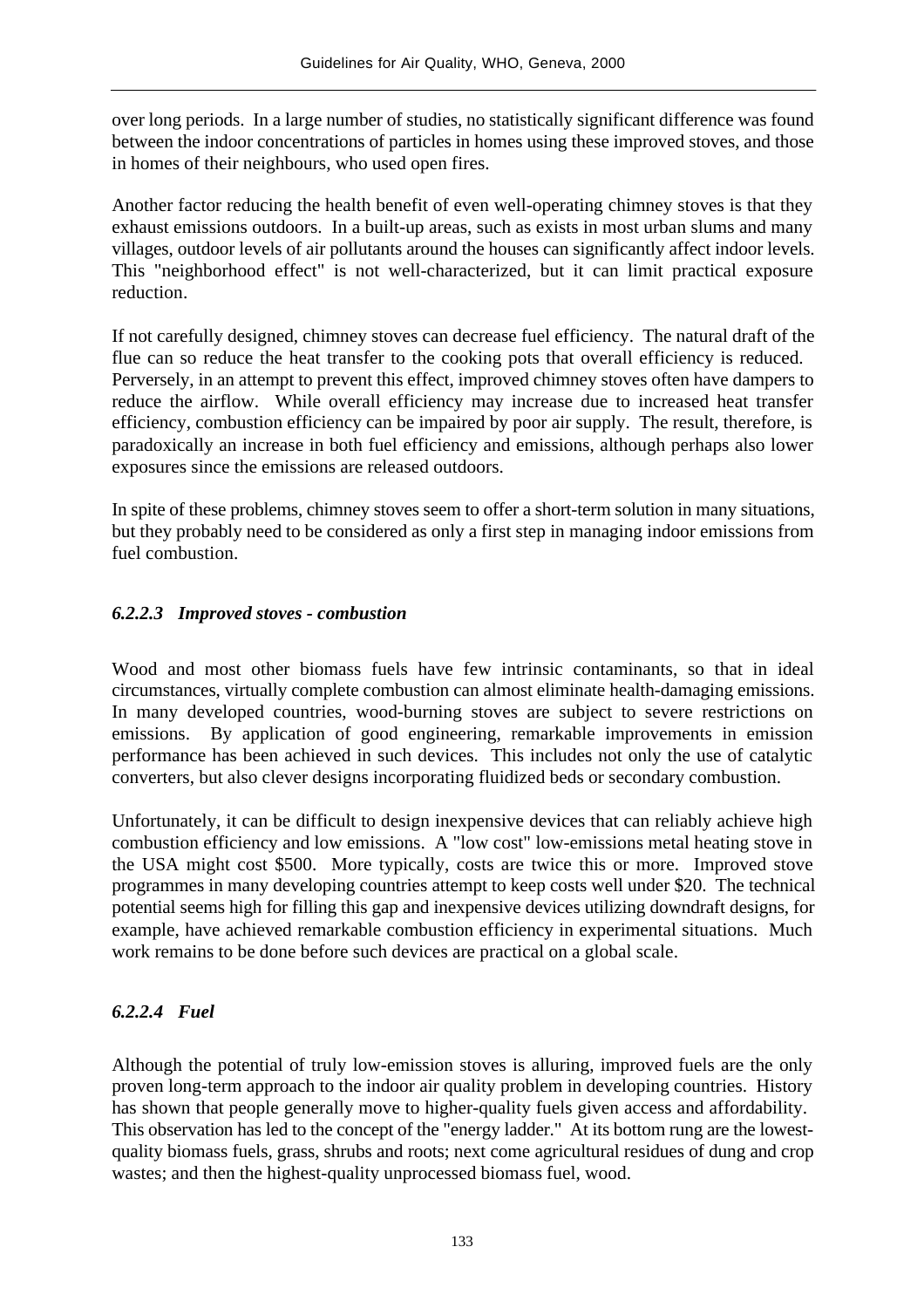Although improved stoves have important roles, the long-term approach to the indoor air quality problem in developing countries is probably to accelerate the natural movement up the energy ladder to liquid and gaseous fuels. These fuels can be made from biomass itself, for example in the forms of alcohol and biogas. Promoting movement up the energy ladder in some cases can be accomplished by changing government policies that restrict access to certain petroleum fuels because of concerns about balance of payments. In many cities, even at international prices, such fuels are often cheaper than buying wood or charcoal when all costs are considered. Here the constraint is often the up-front cost of the stove and storage system (pressurized tank), which could be provided by low-interest loans or other subsidies.

Subsidizing kerosene and bottled gas directly, however, has many problems. When this has been done, usually as a means to reduce the pressure on biomass resources, the poor often do not benefit much, while others benefit by using the fuels for unintended purposes, e.g., irrigation pumps and vehicles. The result is high cost to the society and little shifting of household fuel use. Creative new approaches using vouchers or other types of incentives are needed in this area, to confine the benefits of subsidies to those who need them and are the intended beneficiaries. In addition, much enhanced research is needed on conversion of biomass into liquid and gaseous fuels that are compatible with high-quality household environments.

Other renewable fuels, such as solar energy, have the potential to provide clean fuels at an affordable economic cost, and in some areas to wholly or partially replace those household fuels that create substantial indoor air quality problems.

### *6.2.2.5 Conclusion: simple exposure indicators*

Although work on deriving simple exposure indicators urgently needs to be encouraged, realistically it is likely to be some years before sufficient environmental monitoring can be undertaken in most developing countries. In the interim, simple affordable exposure assessment tools are needed to assist in estimating the scale of the problem in local areas.

Simple indicators of poor water quality and sanitation have been developed and implemented successfully by WHO and others. These indicators are widely used to show trends and locate special problem areas. They do not require actual measurements but are able to be collected from other socio-economic information on households.

It should be possible to collect a set of indicators of the potential for air-pollution-related diseases from the segments of the population with:

Access to clean fuels (defined to be stoves using liquid and gaseous fuels or electricity, or defined as use of the clean fuels themselves) and, Access to venting [or ventilation] (defined to be the use of flues, chimneys, or outdoor cooking).

Although both of these indicators are subsets of broad goals related to achieving adequate, healthy and sustainable living environments, such simple indicators have high utility because of their ability to be quantified and easily understood. Trends over time and comparisons among different regions or populations are thus facilitated. Figure 6.7 is a preliminary attempt at reporting the first of these indicators at the global level.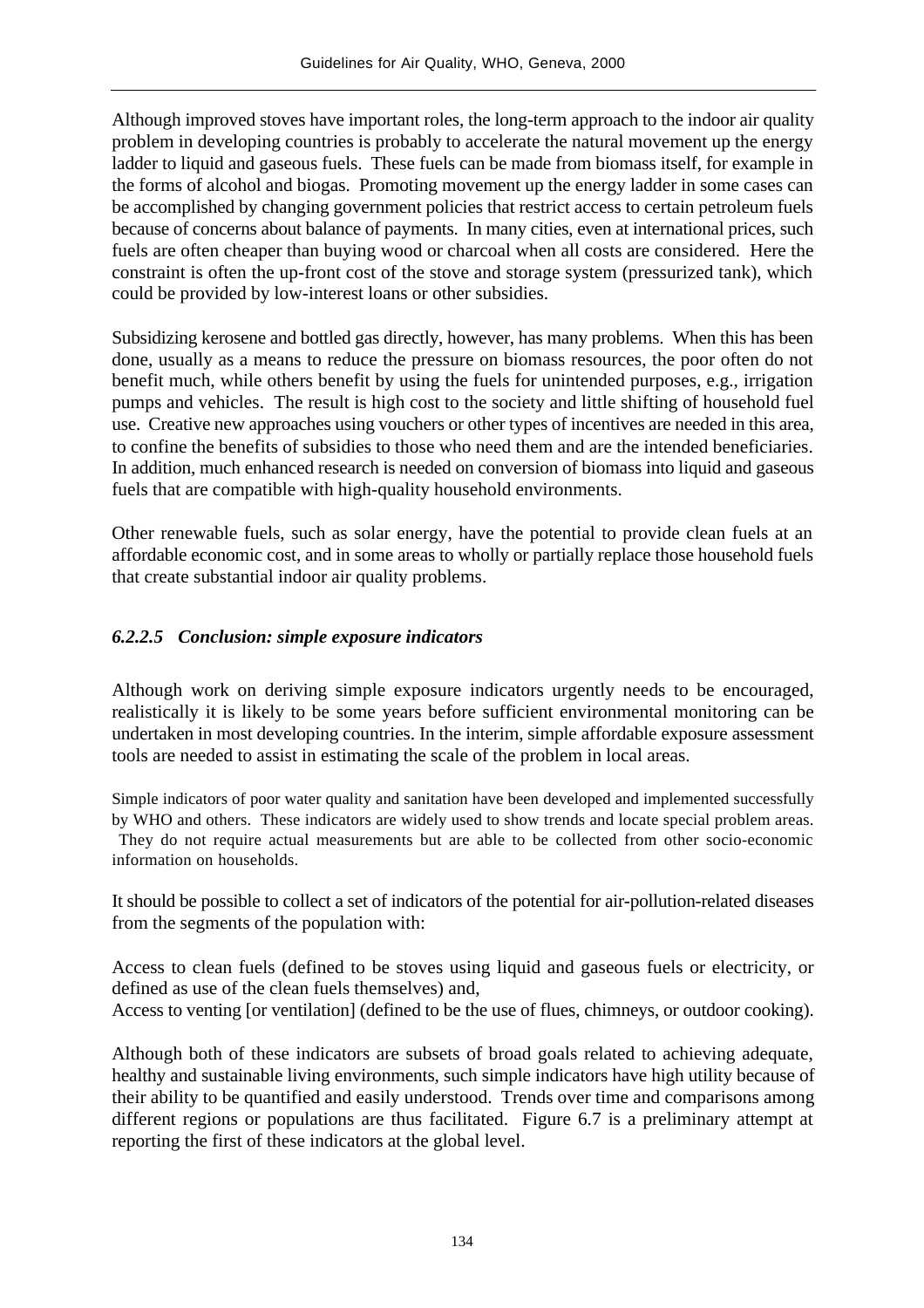

Note: Most use of solid fuels in the first two regions is in vented heating stoves.

#### **Figure 6.7 World population using clean and potentially dirty (solid) household fuels**

Such indicators will help focus efforts to develop interventions. Eventual control of indoor air exposure from solid fuel cooking and heating is likely to require many years, and the integrated efforts of several sectors, including health, environment, energy and housing. Nevertheless, efforts to accelerate this process are likely to be rewarded with major improvements in human health.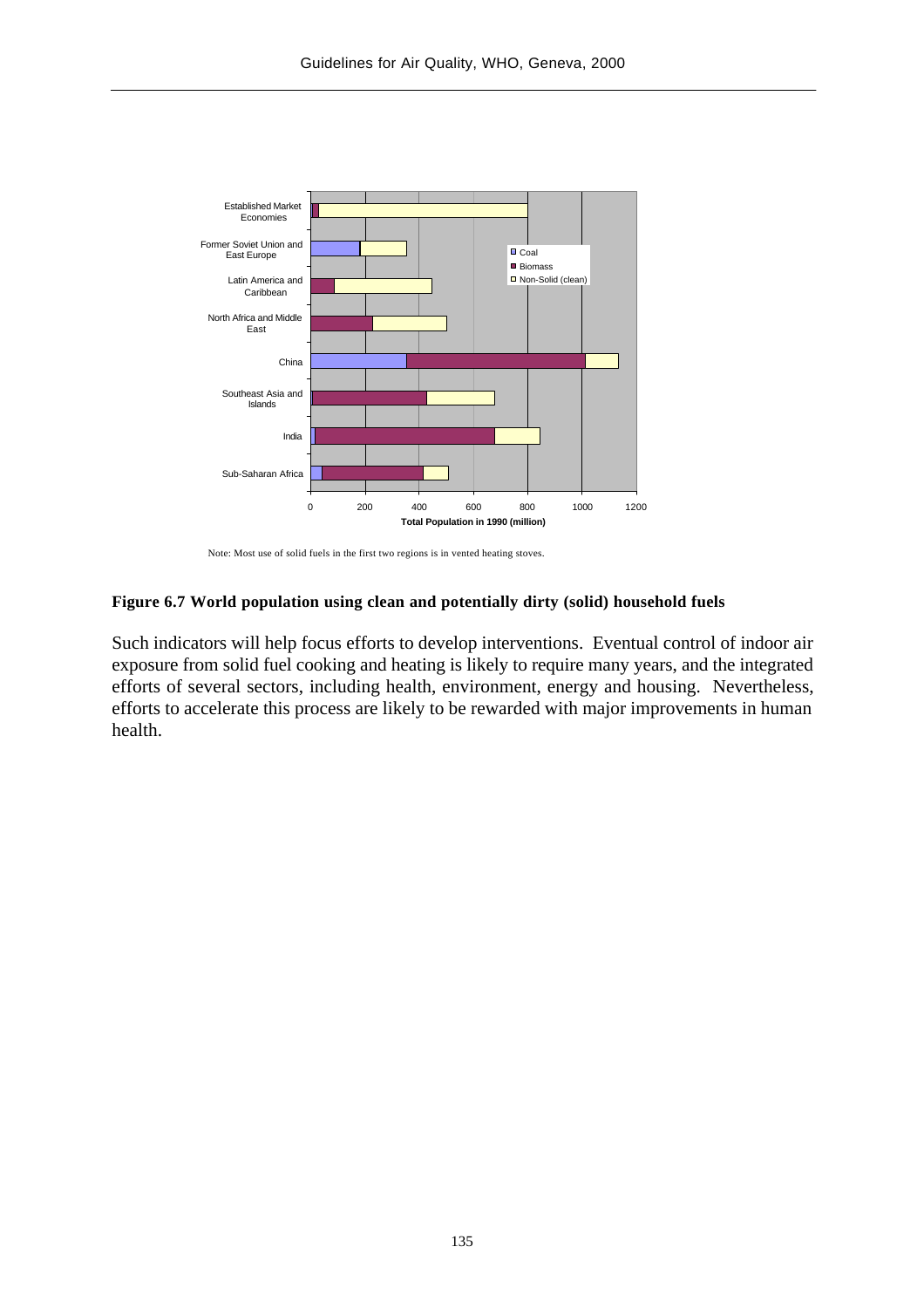# **7 . Priority Setting in Air Quality Management**

### *7.1 Introduction*

This chapter is intended to give guidance on how to set priorities in rational air quality management. Actual priorities will differ for each country; therefore, each country sets priorities in air quality management according to its policy objectives, needs and capabilities. Priority setting in air quality management refers to prioritizing the health risks of air pollution, with corresponding prioritization of the pollutants, and concentrating on the most important sources of the pollutants. Conceptually, prioritizing health risks is straightforward (WHO 1999a; WHO 1999d). High priority health risks will be given to those compounds for which "high" toxicity and "high" exposure of the population are entailed.



**Figure 7.1 Basic elements of the estimation and prioritization of health risks**

Conversely, low priority health risks involve agents of "low" toxicity and "low" exposure. "Medium" priority risks include compounds for which toxicity is "low" and exposure is "high," or vice versa. Basic elements of the estimation and prioritization of health risks is illustrated in Figure 7.1 (Sexton 1993; Younes et al 1998).

For effective air quality management, goals, policies, strategies and tactics need to be defined.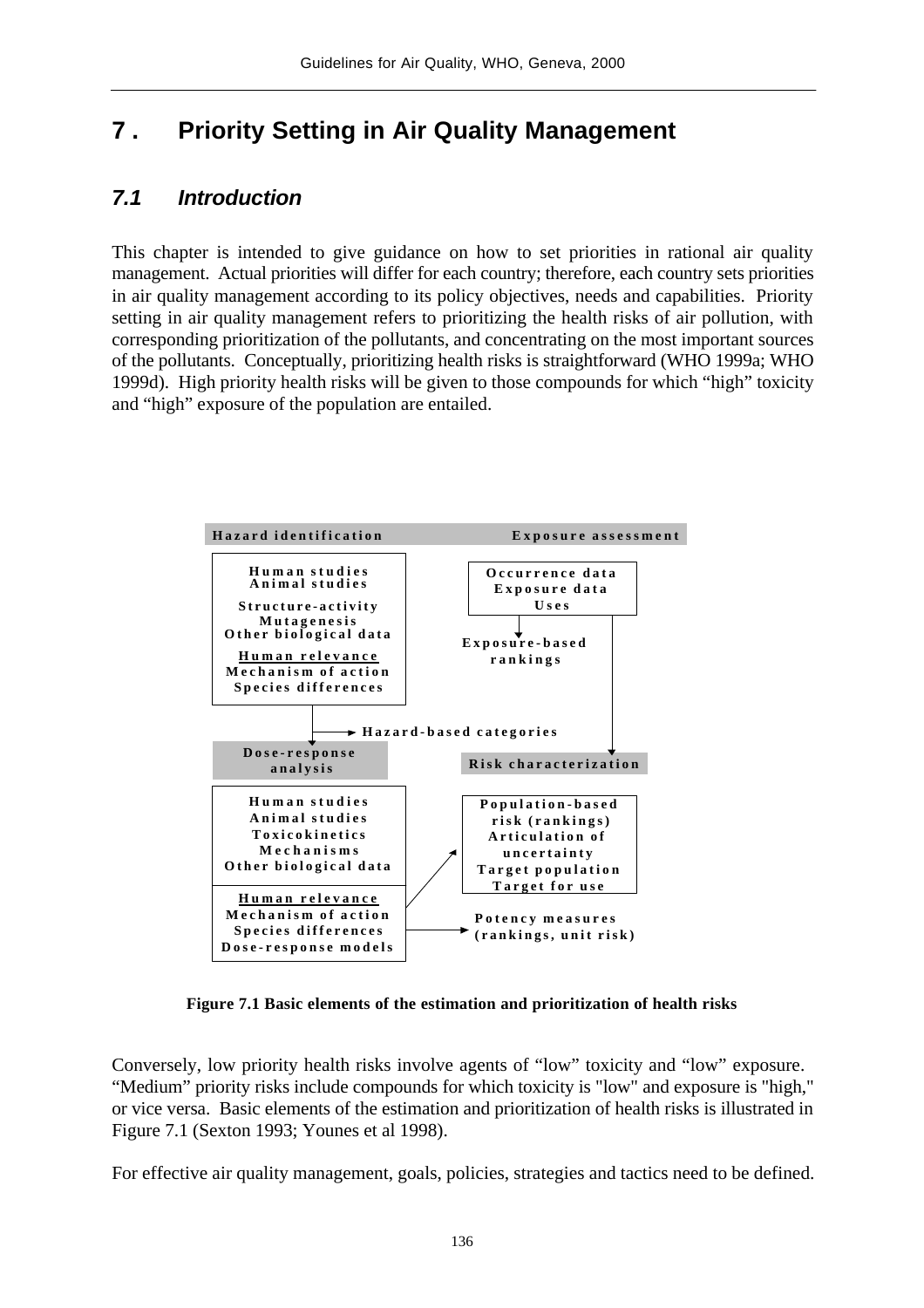these are discussed in Chapter 6.

A framework for a political, regulatory and administrative approach is required to guarantee a consistent and transparent derivation of air quality standards and to ensure a basis for decisions on risk-reducing measures and abatement strategies. In such a framework the following considerations need to be included:

- legal aspects.
- the potential of air pollution to cause adverse effects on health, taking into account populations at risk.
- exposure-response relationships of pollutants and pollutant mixtures and the actual exposure responsible for related health and/or environmental risks.
- the acceptability of risk.
- cost-benefit analysis.
- stakeholder contribution in setting standards.

### *7.2 Legal aspects*

A legislative framework usually provides the basis for policies that set air quality standards at the municipal, regional, national or supranational level. The setting of standards strongly depends on the risk management strategy adopted which, in turn, is influenced by countryspecific socio-political considerations and/or international agreements. Legislation and air quality standards vary from country to country, but in general the following issues may be taken into consideration:

- Identification and selection of the adverse effects on public health and the environment to be avoided.
- Identification of the population to be protected from the adverse health effects.
- Identification of the pollutants to be considered.
- The numerical value of the standards for the various pollutants or the decision-making process.
- Existing background concentrations of air pollutants.
- Applicable monitoring methodology and its quality assurance.
- Enforcement procedures to implement air quality standards within a defined time frame, to achieve compliance.
- Emission control measures and emission standards.
- Environmental impact assessment procedures.
- Identification of responsible enforcement authorities.
- Resource commitment.

Air quality standards may be based solely on scientific and technical data. However, other aspects such as technological feasibility, costs of compliance, prevailing exposure levels, social, economic and cultural conditions, are also usually considered in setting standards or in designing appropriate emission abatement measures. These are discussed in Section 2.4. As a consequence, air quality standards differ widely from country to country (WHO 1998b).

Air quality standards can set the reference point for emission control and abatement policies at national, regional or municipal levels. The latter two levels are only effective if long-distance transport of air pollution does not influence exposure. In the case of exposure to pollutants from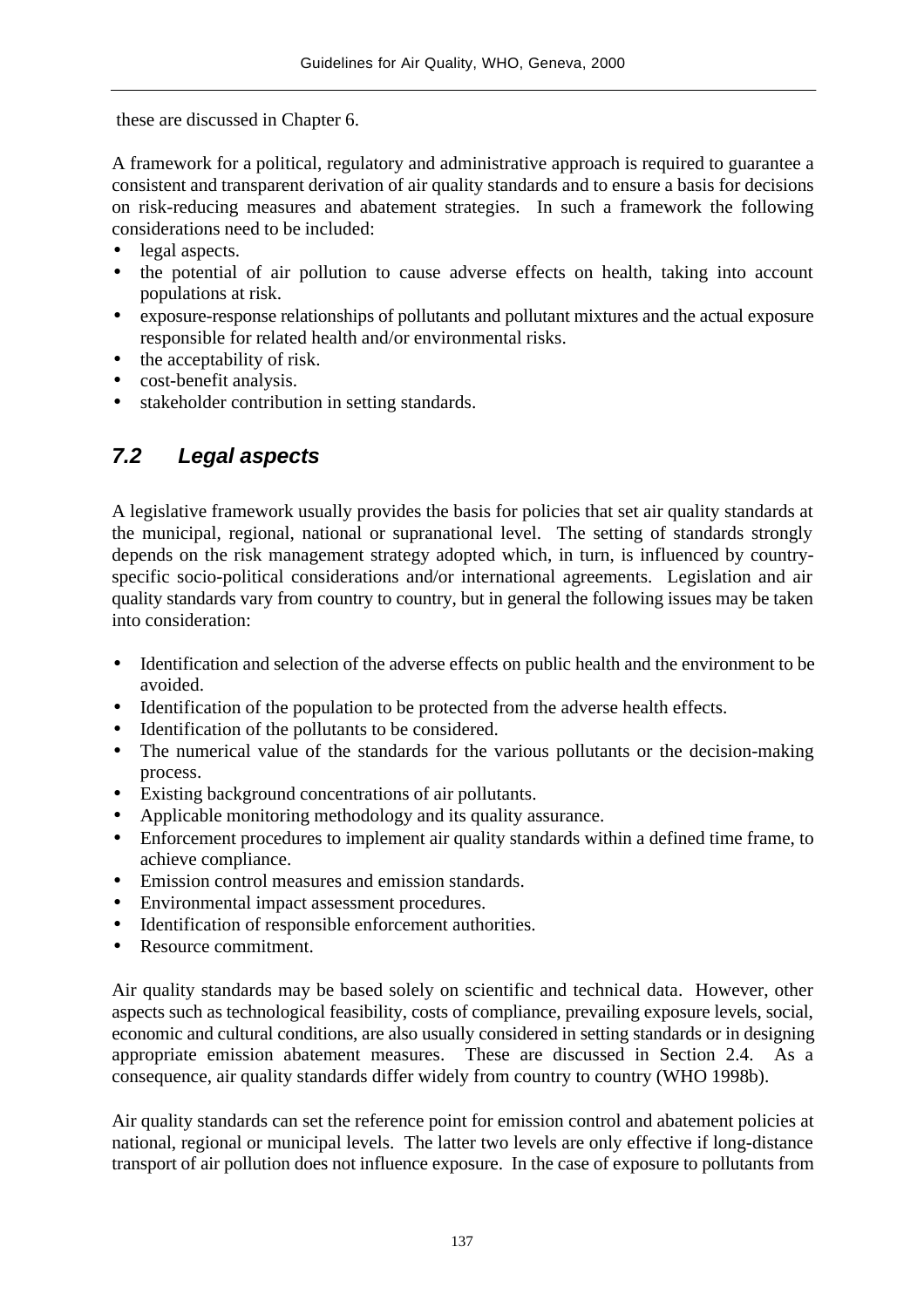long-range transboundary transport, however, adequate measures can only be achieved through appropriate international agreements.

Air quality standards strongly influence the implementation of air pollution control policies. In many countries, there is an obligation to develop action plans at the municipal, regional or national level to abate air pollution (clean air implementation plans) if standards are exceeded. Such plans have to address all relevant sources. Air quality standards also play a role in environmental impact assessments and in the provision of public information on the state of the environment.

# *7.3 Adverse effects on health*

In setting air quality standards on the basis of air quality guidelines, it is necessary to define from which effects the population is to be protected. Health effects range from death and acute illness, through chronic and lingering diseases, to temporary physiological or psychological changes. The distinction between adverse and non-adverse effects poses considerable difficulties. WHO has given a definition of adverse effects as "any effect resulting in functional impairment and/or pathological lesions that may affect the performance of the whole organism, or which contribute to a reduced ability to respond to an additional challenge" (WHO 1987). A more recent definition was given in the framework of the International Programme for Chemical Safety in its Environmental Health Criteria Series (WHO 1994c): "An adverse effect is any change in morphology, physiology, growth, development or life span of an organism which results in impairment of functional capacity, or impairment of capacity to compensate for additional stress, or increase in susceptibility to the harmful effects of other environmental influences." Even this elaborate definition incorporates significant subjectivity and uncertainty in defining an adverse effect of air pollutants on health.

More serious effects are generally accepted as adverse. But when the health effects are either temporary and reversible, or involve biochemical or functional changes with uncertain clinical significance, a judgement is required on whether these less serious effects should be considered when deriving the standards. Judgements as to whether the health effects are adverse may differ between countries, because of factors including different cultural backgrounds and different levels of health status. The use of biomarkers or other indicators of exposure may provide a basis for setting air quality standards. Changes in such indicators, while not necessarily being adverse effects in themselves, may be harbingers of adverse effects on health. An example is blood lead content as an indicator of likely impairment of neuro-behavioural development.

# *7.4 Population at risk*

The population at risk is that part of the population that is exposed to enhanced concentrations of air pollution. Each population has sensitive groups or sub-populations that are at higher risk for developing health effects following exposure to air pollutants. Sensitive groups include individuals impaired by concurrent diseases or other physiological limitations, and those with specific characteristics, which makes them more vulnerable to air pollutants (e.g. infants, elderly people). Other groups may be judged to be at higher risk due to enhanced exposure (outdoor workers, athletes, children). The sensitive groups in a population may vary across countries due to differences in medical care, nutritional status, lifestyle, and/or prevailing genetic factors, or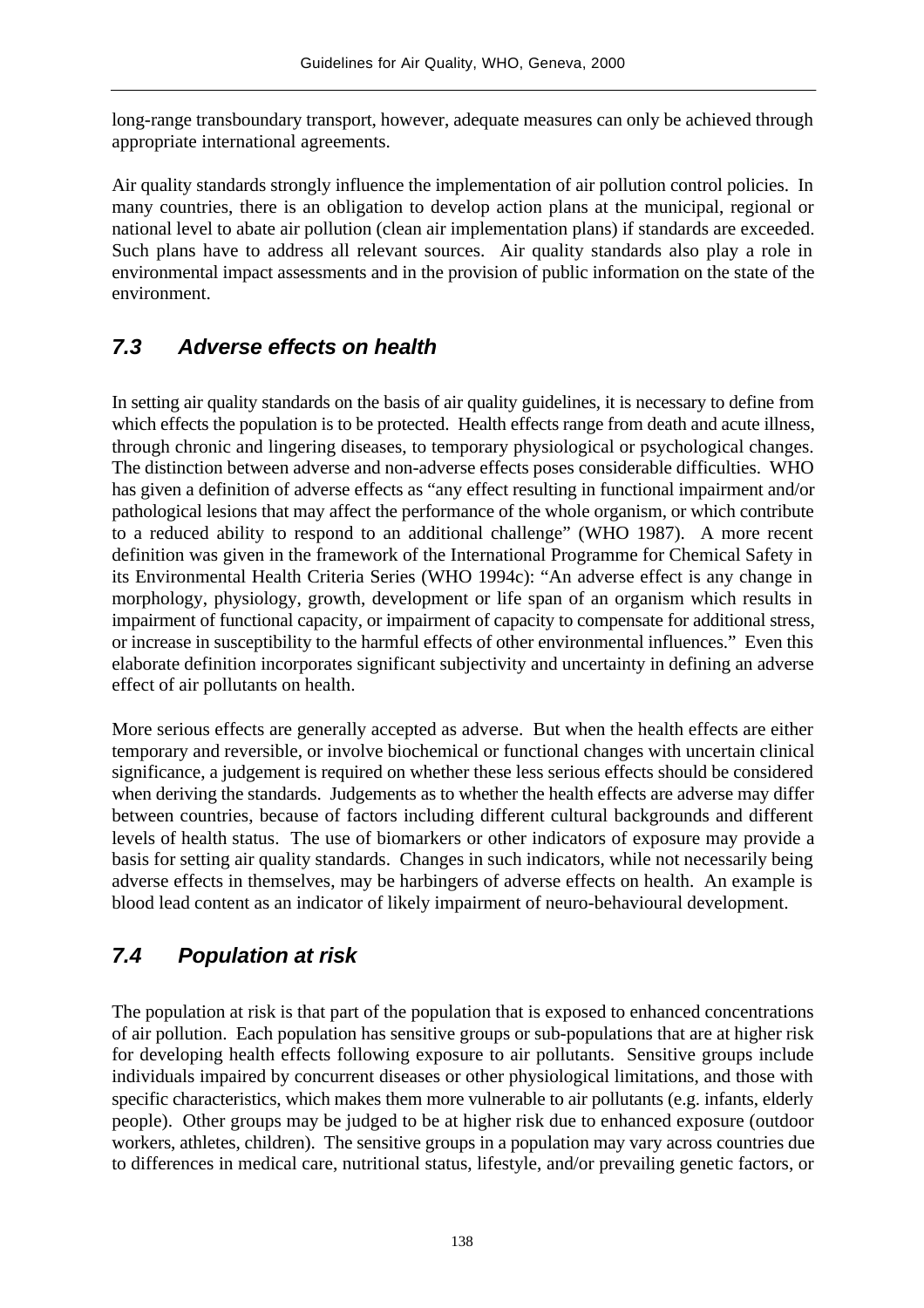due to the existence of endemic diseases or the prevalence of debilitating diseases

### *7.5 Exposure-response relationships*

Chapter 3 provides exposure-response relationships for a number of pollutants, including graphs for particulate matter and  $O_3$ . The percent change of various health endpoints, such as daily mortality and hospital admissions, are derived for a 10  $\mu$ g/m<sup>3</sup> increase in PM<sub>10</sub> and PM<sub>2.5</sub> concentrations. Assuming linearity, the relationships apply from 0 and 200  $\mu$ g/m<sup>3</sup>. For carcinogenic compounds quantitative assessment of the unit risks provides an approximate estimate of responses at different concentrations. In setting standards, the definition of acceptable risk is related to risk perception and economic and social circumstances.

In developing standards, regulators should consider the degree of uncertainty in the exposureresponse relationships provided in the air quality guidelines. Differences in the population structure (age, health status) climate (temperature and humidity), and geography (altitude, environment) can influence the prevalence, frequency and severity of health effects. Consequently, modified exposure-response relationships should be applied when setting standards (see Section 2.4).

### *7.6 Exposure characterization*

When setting standards it is not enough to simply consider the pollutant concentrations in ambient air. Personal exposure of the population should also be considered. As discussed in Section 4.2.3, the total exposure of people to pollutants also depends on the time people spend in the polluted environments, i.e. outdoor, indoor, workplace, in-vehicle etc. Exposure also depends on the various routes of intake of the pollutants into the human body, for example air, water, food and tobacco smoking. Multiple exposures may vary across these routes which should be considered in the standard setting procedure. In deriving air quality standards, the size of the population at risk (i.e. exposed to enhanced air pollutant concentrations) is also an important factor to consider. Models of exposure estimates should be used in addition to ambient and indoor concentration monitoring.

### *7.7 Risk assessment*

The development of air quality standards should be based on health and ecological risk models. Increasingly, these models are used to inform policy makers on some of the possible consequences of air pollutants at levels corresponding to various options for standards. Using this information, the policy maker can better assess the effects of air pollution.

Regulatory risk assessment in air pollution management includes a consideration of hazard identification, exposure-response relationships, exposure assessment and quantitative risk characterization. The first step, hazard identification, and to some extent exposure-response relationships, have already been provided in the *Guidelines for Air Quality*. Exposure assessment may predict changes in exposure associated with reductions in emissions from a specific source or group of sources. When using ambient air concentrations in the assessment of exposure, the issues discussed in Section 7.4 have to be taken into consideration. The final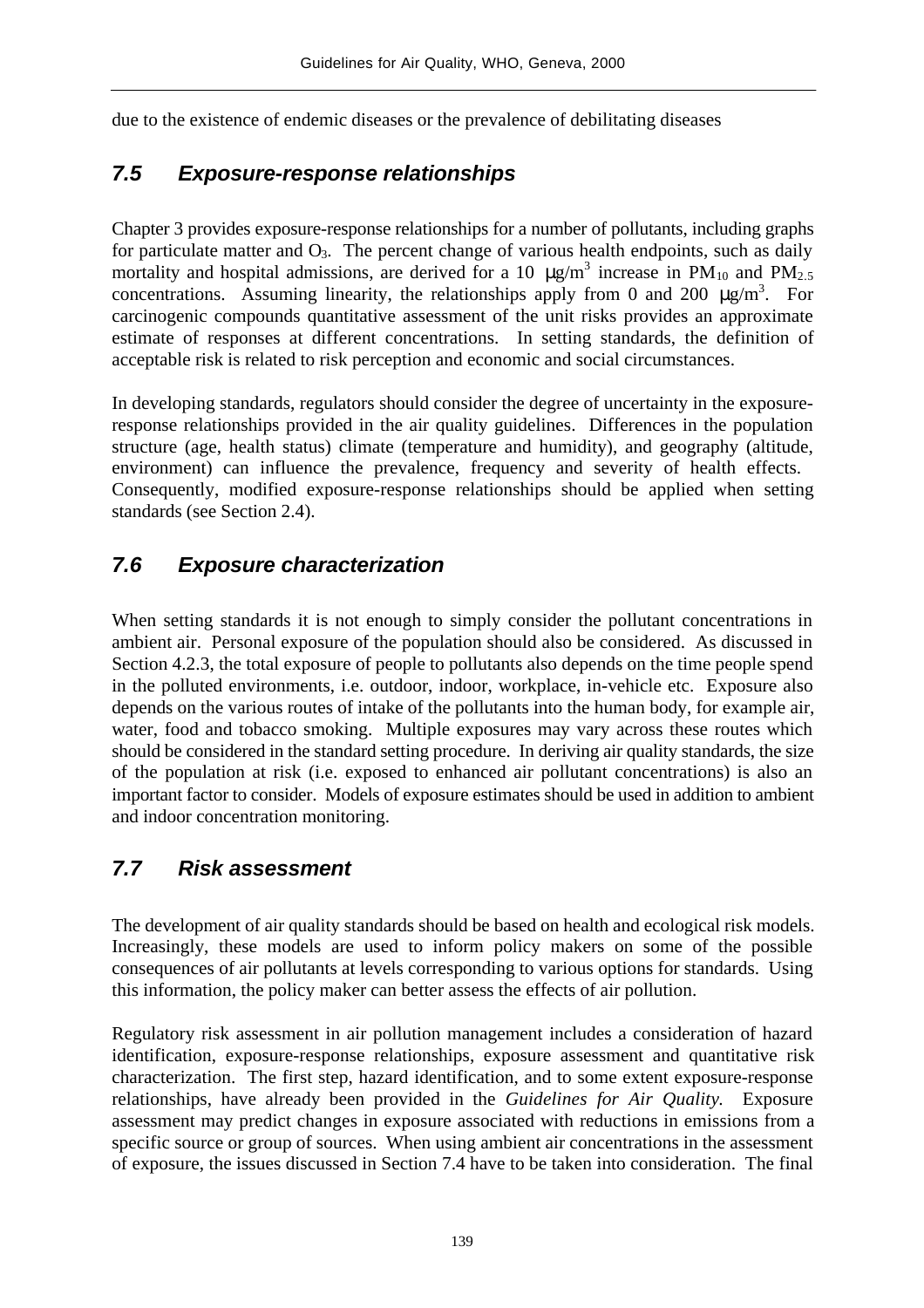step in regulatory risk assessment, risk characterization, refers to the quantitative estimation of the health effects in the population at risk. Examples for such estimates were given by Hong 1995; Ostro 1996; Schwela 1996a; Schwela 1996b; Schwela 1998; Murray and Lopez 1996. Regulatory risk assessments are likely to result in different risk estimates across countries and economic regions, owing to differences in exposure patterns, and in the size and characteristics of sensitive groups. Differences in the legislation and availability of information may also lead to differing results. There are many uncertainties at each step of a regulatory risk assessment. Therefore, the methods used to conduct the risk assessments should be clearly described and the limitations associated with the analysis discussed. A sensitivity and uncertainty analysis should be performed to characterize the major uncertainties of the risk estimates.

# *7.8 Acceptability of risk*

In the absence of thresholds for the onset of health effects - as in the cases of fine and ultra-fine particulate matter and carcinogenic compounds - the selection of an air quality standard requires that the regulator determine an acceptable risk for the population. This also applies in cases where thresholds are present, but it would not be feasible to adopt air quality guidelines as standards because of economic or technical constraints. The acceptability of the risks and, therefore, the standards selected, depends on the expected incidence and severity of the potential effects, the size of the population at risk, the perception of related risks and the degree of scientific uncertainty that the effects will occur at a specific level of air pollution. For example, if a suspected but uncertain health effect is severe, and the size of the population at risk is large, a more cautious approach would be appropriate than if the effect were less severe, or if the population were smaller.

The acceptability of risk may vary among countries because of differences in social norms, the degree of adversity and risk perception in the general population, and because of the influences of various stakeholders. Risk acceptability is also influenced by how the risks associated with air pollution compare with risks from other pollution sources or human activities.

# *7.9 Cost-benefit analysis*

In the derivation of air quality standards from air quality guidelines two different approaches for decision making can be applied. Decisions can be based purely on health, cultural and environmental consequences with little weight to economic efficiency. This approach would have the objective of reducing the risk of adverse effects to a socially acceptable level. The second approach would be based on a formal cost-effectiveness or cost-benefit analysis (CBA), with the objective of identifying the control action that achieves greatest net economic benefit, or is the most economically efficient. The development of air quality standards should account for both extremes, and encompass a process that involves stakeholders and assures social equity to all involved. It should also provide sufficient information to guarantee that the stakeholders understand the scientific and economic consequences. Cost benefit analysis is discussed in Section 2.4.7.

The steps in a cost-benefit analysis include:

Identification and cost analysis of control action (emission abatement strategies and tactics).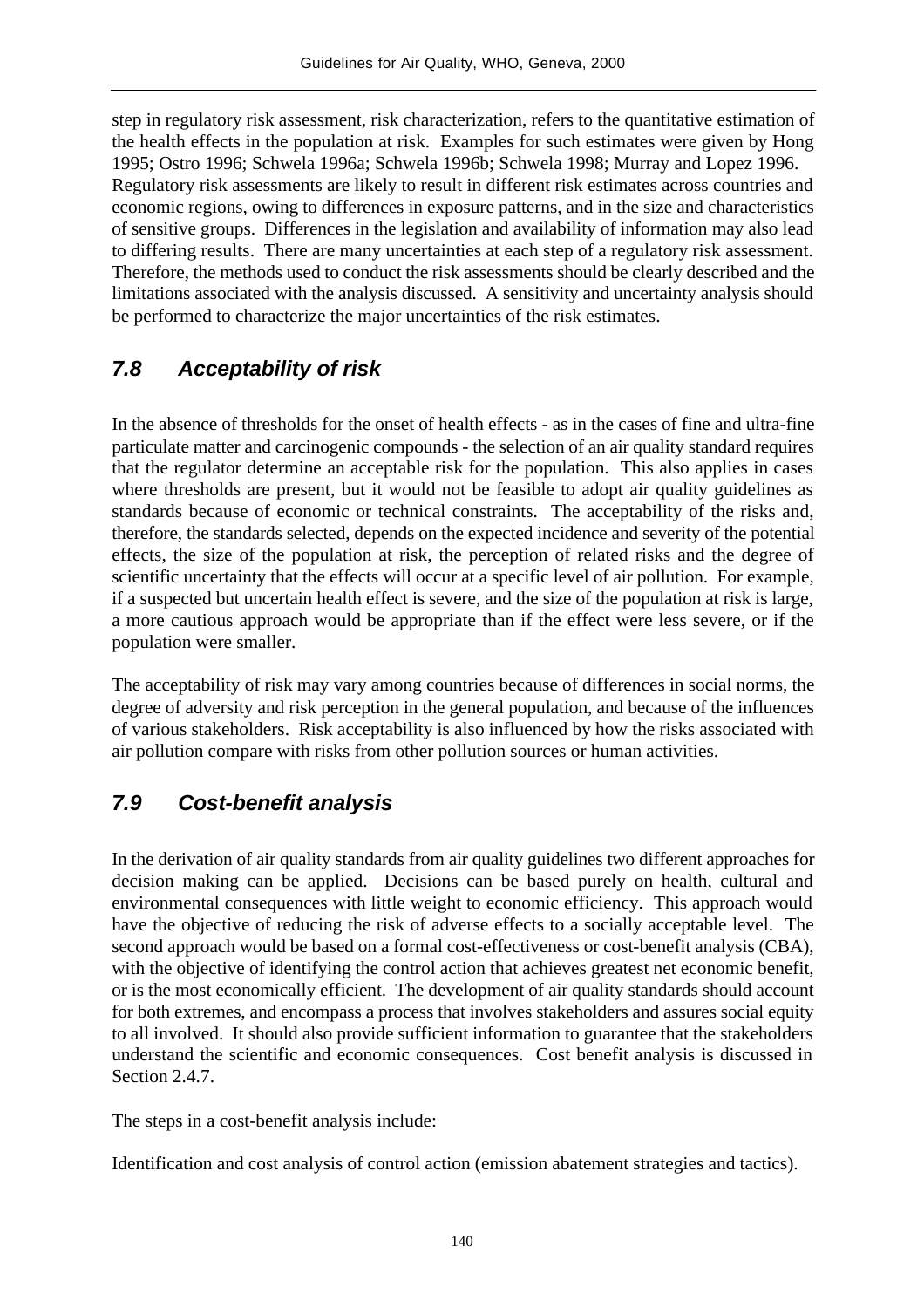Assessment of air quality and population exposure, with and without the control action. Identification of benefit categories (health effects, material damage, damage to ecosystems). Comparison of health and environmental effects, with and without control action. Comparison of the estimated costs of control action and benefits. Sensitivity and uncertainty analysis.

*Cost analysis of control action.* To determine the financial burden of control action, cost assessment should include all costs of investment, operation and maintenance. This is usually not a problem for direct abatement measures at the source, which can be monetarized. It may be more difficult to determine the costs of indirect measures, such as alternative traffic plans or change in behaviour of individuals. Even when secondary air pollutants are not monitored they should be included in the CBA.

*Assessment of air quality.* An assessment of air quality includes information about expected air quality, both with and without control measures. Typically, the assessment is based on air quality monitoring data and dispersion modelling. The types of data requested in a CBA include pollutant concentrations (evaluated for relevant averaging times), site classification, emission data (with sufficient temporal and spatial resolution), and meteorological and topographical data relevant to the dispersion of emissions. The air quality guidelines are based on a set of health and environmental effect endpoints determined by consensus and scientific judgement. Other effects that were not included in the air quality guidelines may occur in a special local situation and may be considered in an analysis of costs and benefits.

*Identification of benefit categories.* Relevant benefit categories defined in existing CBAs include: mortality and morbidity due to long- and short-term exposures, climate and visibility effects, non-human biological effects, soiling and material damage (USEPA 1987a,b); total premature mortality and mortality due to respiratory and cardiovascular diseases, hospital admissions, upper and lower respiratory symptoms, symptom exacerbation among asthmatics and reduced activity days (EC DG XII 1995; GVF 1996). The quantification of benefit categories included in a CBA is a difficult task. Some indicators of diseases can be quantified, such as the use of medication, number of hospital admissions, outpatient visits or days of labour lost. Other effects, such as premature death of the elderly or excess mortality present more difficult problems. Well-being, the quality of life or the value of ecosystems may be difficult or even impossible to monetarize. The values assigned to benefit categories might differ substantially among countries due to different cultural or social attitudes. It is better, however, to include the relevant benefit categories, even if the economic assessment is uncertain or ambiguous.

*Comparison of health and environmental effects.* A comparison of the health and environmental benefits with and without control action, and information on exposure-response relationships, should be combined with information on air quality assessment. The combined information is applied to the population at risk. To assess the influence of air pollution, knowledge is needed of the prevalence of different health effects in the population at risk and the percent increase of health effects with one unit of pollutant concentration.

*Comparison of costs and benefits.* The CBA should provide a benefit-cost ratio based on monetarized costs and benefits, and be accompanied by a description of the non-monetarized items that also should be considered. Monetary valuation of control actions, and of the effects on health and the environment, may be different in concept and vary substantially from country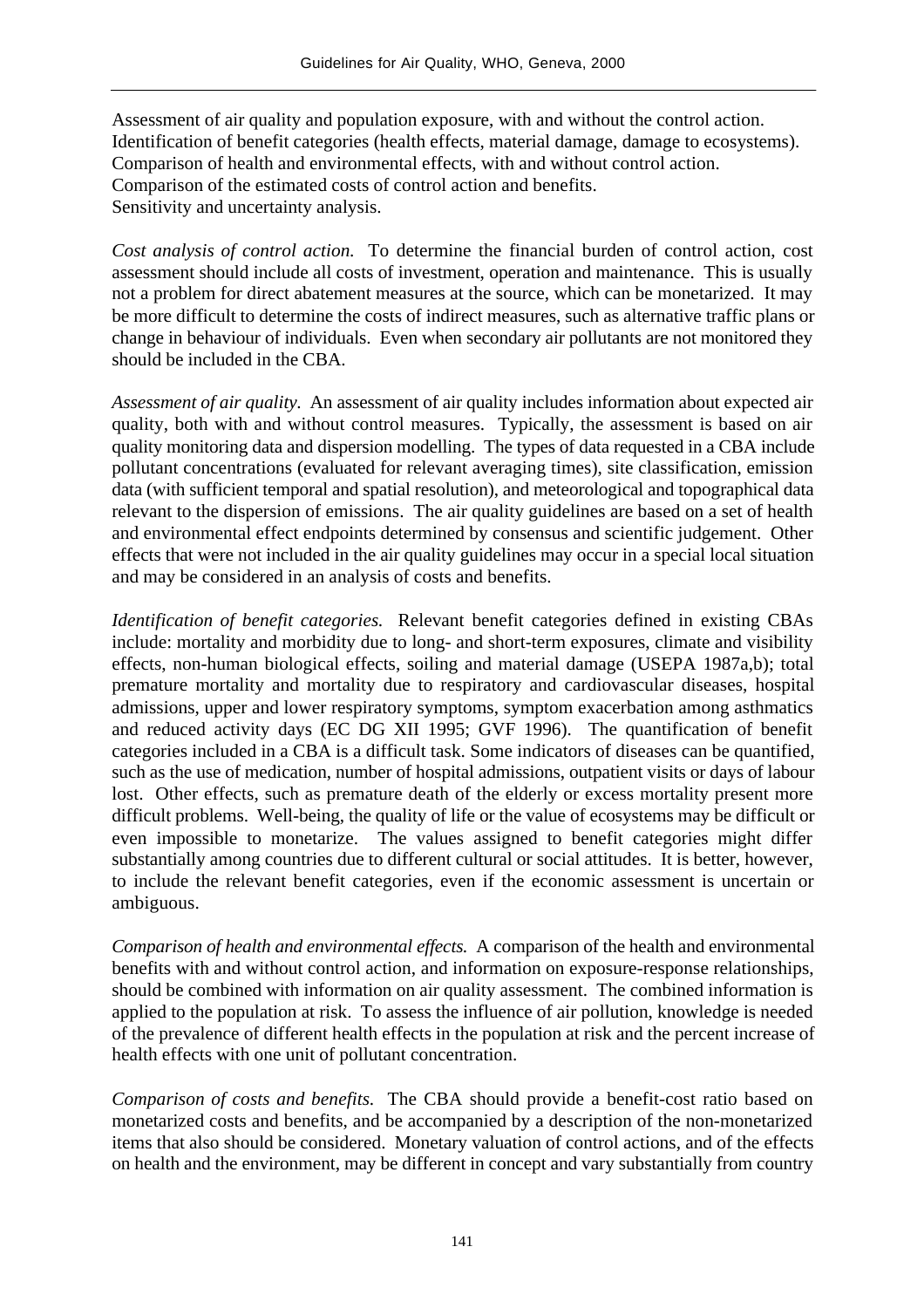to country. There may be differences in assessing costs, and the relative value of benefit categories can vary. The costs of environmental policy action may also vary according to the scale and level of decision making, e.g. with respect to transfer costs (taxes, subsidies aimed at redistribution of costs). Benefits may also be transferable between groups of the population. Furthermore, action taken to reduce one pollutant may increase or decrease the concentration of other pollutants. These additional effects should be considered, as well as pollutant interactions, which may lead to double counting of costs or benefits, or to disregarding some costly but necessary action. Due to different levels of knowledge about the costs of control action and the costs of health effects there is a tendency to overestimate the cost of control action and underestimate the benefits. Thus, CBAs in two areas with otherwise similar conditions may differ significantly.

*Sensitivity and uncertainty analysis.* In a CBA, sensitivity analysis provides valuable insight into the properties and assumptions underlying the results of the CBA. Sensitivity methods include comparison with other CBA studies, recalculation of the whole chain of CBA using other assumptions, or ranges around a central value. Sensitivity analysis has to be carefully designed and requires considerable resources.

In conclusion, CBA is a highly interdisciplinary task. Appropriately applied, CBA is a legitimate and useful way to provide information for risk managers making decisions that will affect public health and the environment. CBAs should be peer-reviewed and not be used as the sole and overriding determinant of these decisions.

# *7.10 Review of standard setting*

The setting of standards should involve stakeholders (industry, local authorities, nongovernmental organisations and the general public) that assures, as far as possible, social equity or fairness to all the parties involved. It should also provide sufficient information to guarantee that stakeholders understand the scientific and economic consequences. The earlier stakeholders are involved the more likely is their Cupertino. Transparency in moving from air quality guidelines to air quality standards helps to increase public acceptance of necessary measures. Raising public awareness of air pollution-induced health and environmental effects (changing of risk perception) serves to obtain public support for necessary control action. Information to the public about the air quality during episodes, as well as the risks entailed, lead to a better understanding of the issue (risk communication).

Air quality standards should be regularly reviewed and revised as new scientific evidence on the effects on public health and the environment emerges.

### *7.11 Enforcement of air quality standards: clean air implementation plans*

The aim of enforcement is to attain compliance with the standards. The instruments used to achieve this goal are Clean Air Implementation Plans (CAIPs). The outline of such a plan should be defined in regulatory policies and strategies. Clean air implementation plans were formulated in several developed countries during the 1970s and 1980s. Air pollution was characterized by many sources and many different types of air pollutants. Consequently it was extremely difficult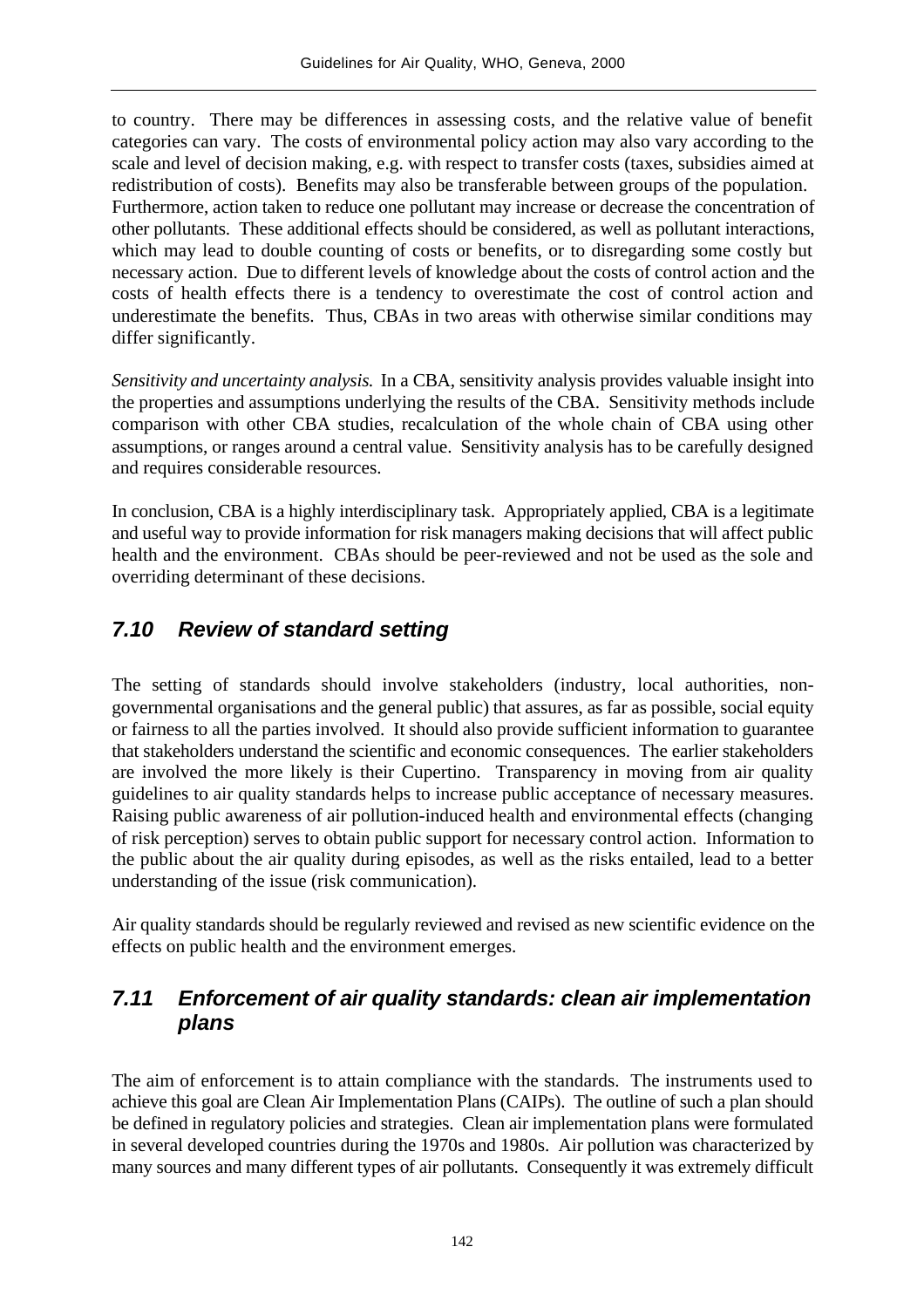to assess the public health risks associated with a single source or group of sources. As a consequence, on the basis of the polluters pay principle (Chapter 6), sophisticated tools were developed to assess the sources (e.g. air pollutant concentrations, health and environmental effects, control measures) and to make a causal link between emissions, air pollution and the necessary and efficient control measures. A typical clean air implementation plan (CAIP) includes:

Description of area.

- Emissions inventory.
- Air pollutant concentrations inventory monitored and simulated.
- Comparison of emissions and air quality standards or guidelines.
- Inventory of effects on public health and the environment.
- Causal analysis of effects and attribution to individual sources.
- Control measures and their costs.
- Transportation and land-use planning.
- Enforcement procedures.
- Resource commitment.
- Projections for the future.

Costs of public health and environmental effects have not been included in published clean air implementation plans. However, the CAIP has been a very efficient instrument of air pollution abatement in developed countries (Schwela and Köth-Jahr 1994, WHO 1997a). In the cities of developing countries, or countries in transition, much simplified CAIPs would have to be developed. The main sources of emissions in many cities of the developing world are old vehicles and some industrial sources such as power plants, brick kilns, cement factories and a few others. Their relative contribution to air pollution could be determined by use of rapid emission inventories. The emission factors used in such inventories are published (WHO 1993a 1993b), and a PC programme is available (WHO 1995; WHO 1997b; WHO 1998) that enables emissions and ambient air concentrations to be estimated, and the impact of possible control measures to be evaluated. Projections for the future can also be evaluated by the programme. By using the experience obtained in developed countries, the control action to be taken is very often obvious. As a consequence less monitoring could be sufficient, and dispersion models could help simulate spatial distributions of concentrations when little useful monitoring data are available.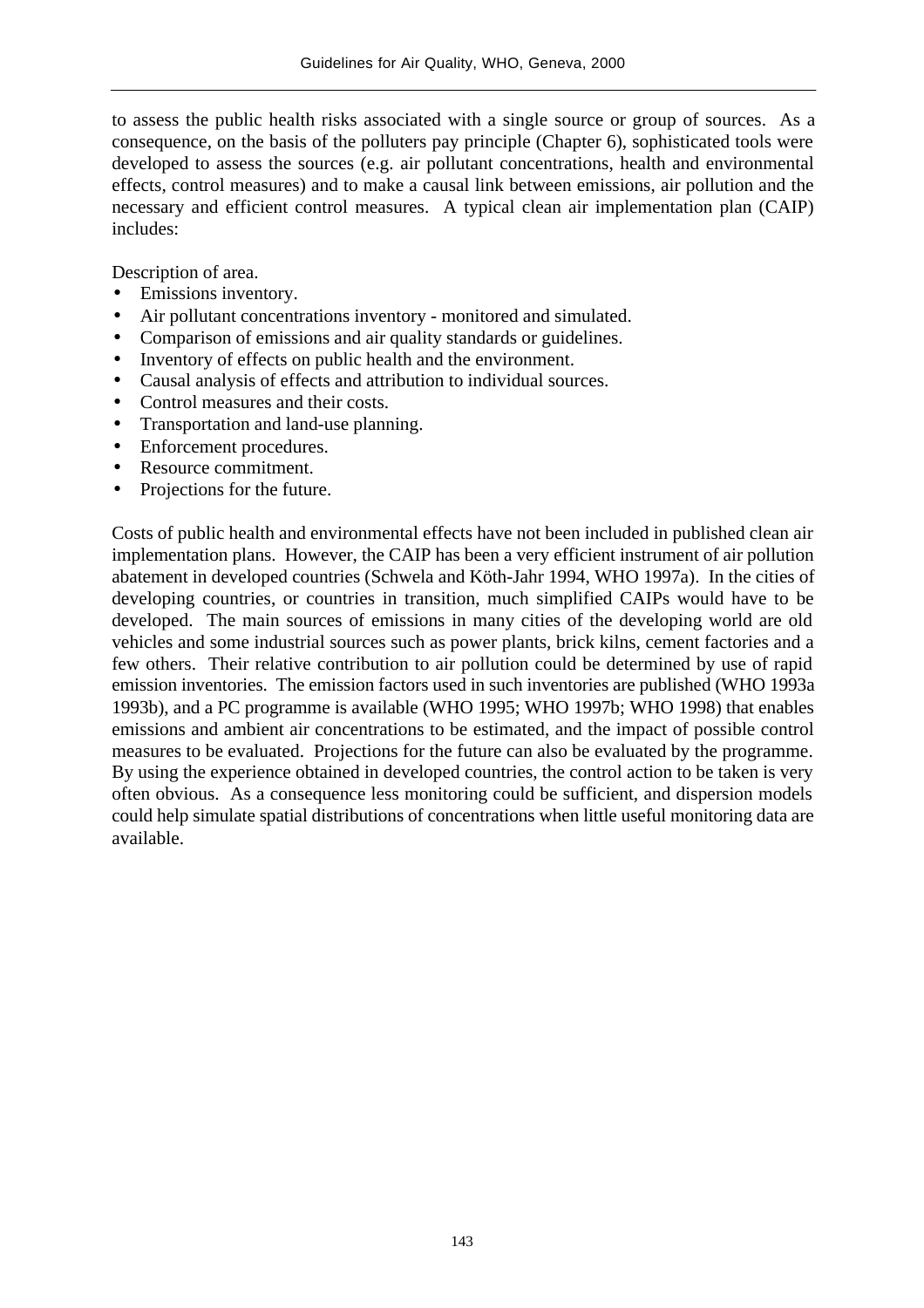# **Appendix 1**

### *Bibliographical References*

AEA 1996 Site Operator's Manual Automatic Urban Monitoring Network. AEA Technology plc, National Environmental Technology Centre, Culham, Abingdon OX14 3ED, UK and .http://www.aeat.co.uk/netcen/airqual/reports/lsoman/lsoman.html.

AEA 1997 Instruction Manual: UK Smoke and Sulphur Dioxide Networks. Report AEAT-1806, AEA Technology plc, National Environmental Technology Centre, Culham, Abingdon OX14 3ED UK and http://www.aeat.co.uk/netcen/airqual/reports/smkman/shead.html.

AEA 1998 UK NO2 Diffusion Tube Network Instruction Manual. Report AEAT – 3675, AEA Technology plc, National Environmental Technology Centre, Culham, Abingdon OX14 3ED, UK and http://www.aeat.co.uk/netcen/airqual/reports/no2man/no2man.html.

Albalak R, Frisancho AR, Keeler GJ 1999 Domestic biomass fuel combustion and chronic bronchitis in two rural Bolivian villages. Thorax 54: 1004-1008.

Alexander J, Drueke M, Traem R and Rumpel K-J. 1991 Ozon-Messungen mit SAM- kein Einfluss Meteorologischer Groessen. Staub-Reinhaltung der Luft 51: 307-308.

ARA-SEEBLA\_CONSECOL 1990: Estudio epidemiológico sobre efectos de la conta- minación atmosférica. Enfoques a atención primaria 5: 3-6.

Aranda CF, Astudillo P, Mancilla P, Caussade S, Girardi G, Gamboa R 1993 Monitoreo epidemiológico de los efectos de la contaminación atmosférica en las enfermedades respiratorias infántiles. Santiago de Chile Diciembre 1992. Auspiciado por Sociedad Chilena de Pediatria – UNICEF

Arranda CF, Sanchez JM, Angulo J, Ostro B, Eskeland G 1994 Air pollution and health effects: a study of respiratory illness among children in Santiago, Chile. World Bank Report.

Atkins CHF, Sandalls J, Law DV, Hough A, Stevenson K 1986 The measurement of nitrogen dioxide in the outdoor environment using passive diffusion samplers. Environment & Medical Sciences Division Report, Harwell Laboratory, Nº AERE-R 12133, February 1986. AEA Technology plc, National Environmental Technology Centre, Culham Abingdon OX14 3ED, UK.

ATSDR 1988 The nature and extent of lead poisoning in children in the United States: A report to Congress. Agency for Toxic Substances and Disease Registry, U.S. Department of Health and Human Services, Washington DC, USA.

Barron WF, Liu J, Lam TH, Wong CM, Peters J Hedley A 1995 Costs and benefits of air quality improvement in Hong Kong. Contemporary Economic Policy, XIII, 105-117.

Bennett SL, Lee DS, Sandalls FJ, Nason P, Atkins DHF 1992 The measurement of sulphur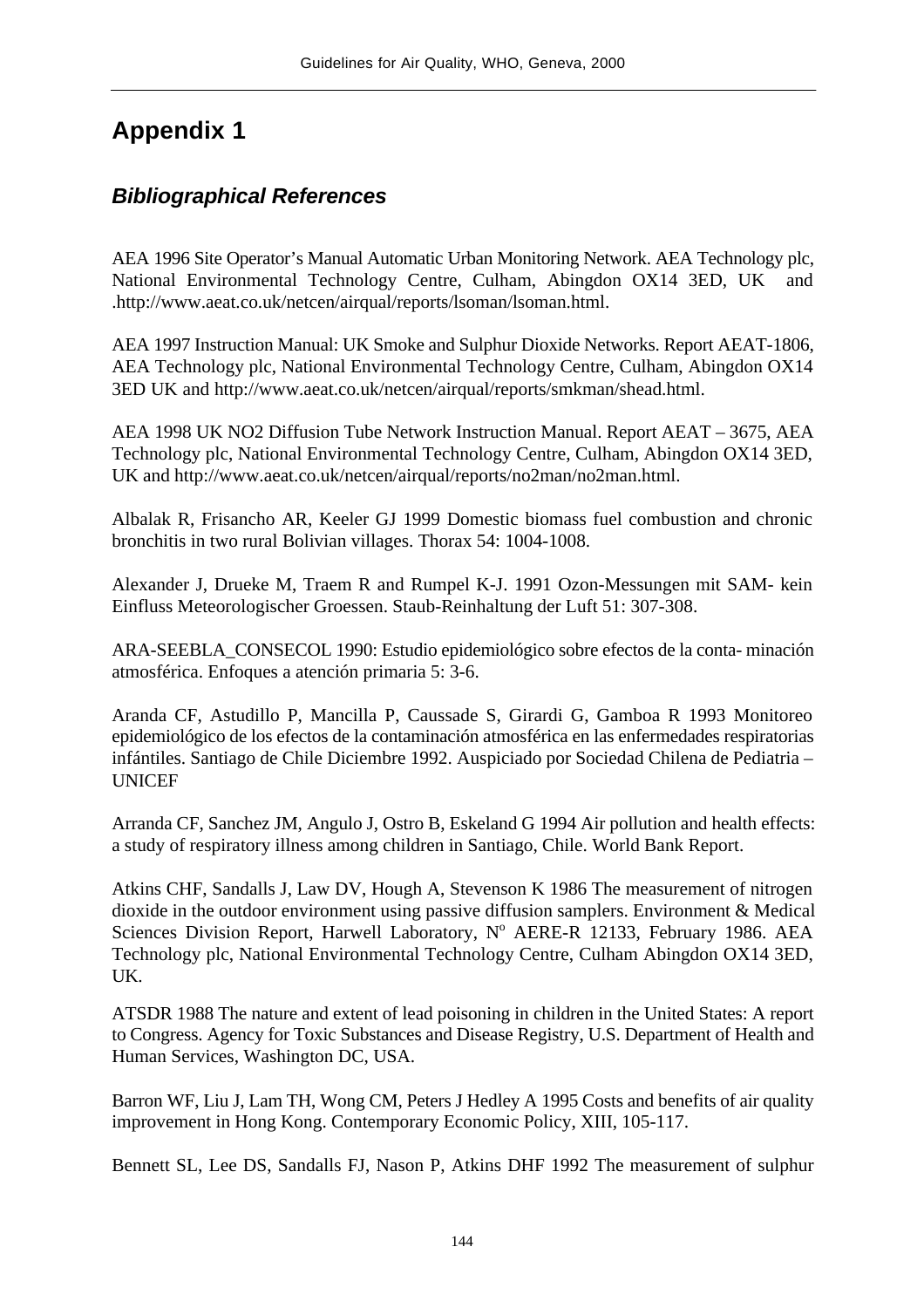dioxide in the outdoor environment using passive diffusion tube samplers: A second report. Environmental Physics Department, AEA Environment and Energy. Report N° AEA-EE-0323, May 1992. AEA Technology plc, National Environmental Technology Centre, Culham Abingdon OX14 3ED, UK.

BMEPB 1981 Report on environmental quality of Beijing 1980. Internal report, Beijing Medical College, Beijing Municipal Environmental Protection Bureau.

Borja-Aburto VH, Loomis DP, Bangdiwala SI, Shy CM, Rascon-Pacheco RA 1997: Ozone, suspended particulates, and daily mortality in Mexico City. American Journal of Epidemiology 145: 258-268.

Bower JS 1997 Ambient Air Quality Monitoring, In: R. Hester and R. Harrison (eds.)Issues in Environmental Science and Technology No.8 Air Quality Management, UK Royal Society of Chemistry, October 1997.

Bradfield PJ, Schulz CE, Stone, MJ 1996 Regulatory approaches to environmental management. In: D.R. Mulligan (ed.) Environmental management in the Australian minerals and energy industries, pp. 46-73. University of New South Wales Press, Sydney, Australia.

Brenner H, Mielck A 1993 Children's exposure to parental smoking in West Germany. International Journal of Epidemiology 22: 818-823.

Brimblecombe P 1987 The Big Smoke. Routledge, London, UK.

Boy E, Delgado H, Bruce N 1999 Birth weight and exposure to kitchen wood smoke during pregnancy. Report for WHO, Child and Adolescent Health Division, Geneva.

Brunekreef B 1997 Air pollution and life expectancy: is there a relationship? Occupational and Environmental Medicine 54: 781-784.

CAPM 1990: . A dynamic study on the level of accumulation of harmful substances in human body in China. Chinese Academy of Preventive Medicine, Beijing.

Carless J, Broughton GFJ, Bower J 1994 Estimation of Short-term Pollutant Statistics from Measured Long-term Average Concentrations in the UK. Warren Spring Laboratory Report LR1010, AEA Technology plc, National Environmental Technology Centre, Culham Abingdon OX14 3ED, UK.

Castillejos M, Gold D, Damokosh A, Serrano P, Allen G, McDonnell WF, Dockery D, Ruiz Velasco S, Hernandez M, Hayes C 1995 Acute effects of ozone on the pulmonary function of exercising schoolchildren from Mexico City. American Journal of Respiratory and Critical Care Medicine 152, 1507

Castillejos M, Gold D, Dockery D, Tosteson T, Baum T, Speizer F 1992 Effects of ambient ozone on respiratory function and symptoms in Mexico City schoolchildren. American Review of Respiratory Diseases 145:276-282.

CFR 1993 Code of Federal Regulations, Protection of Environment, National Primary and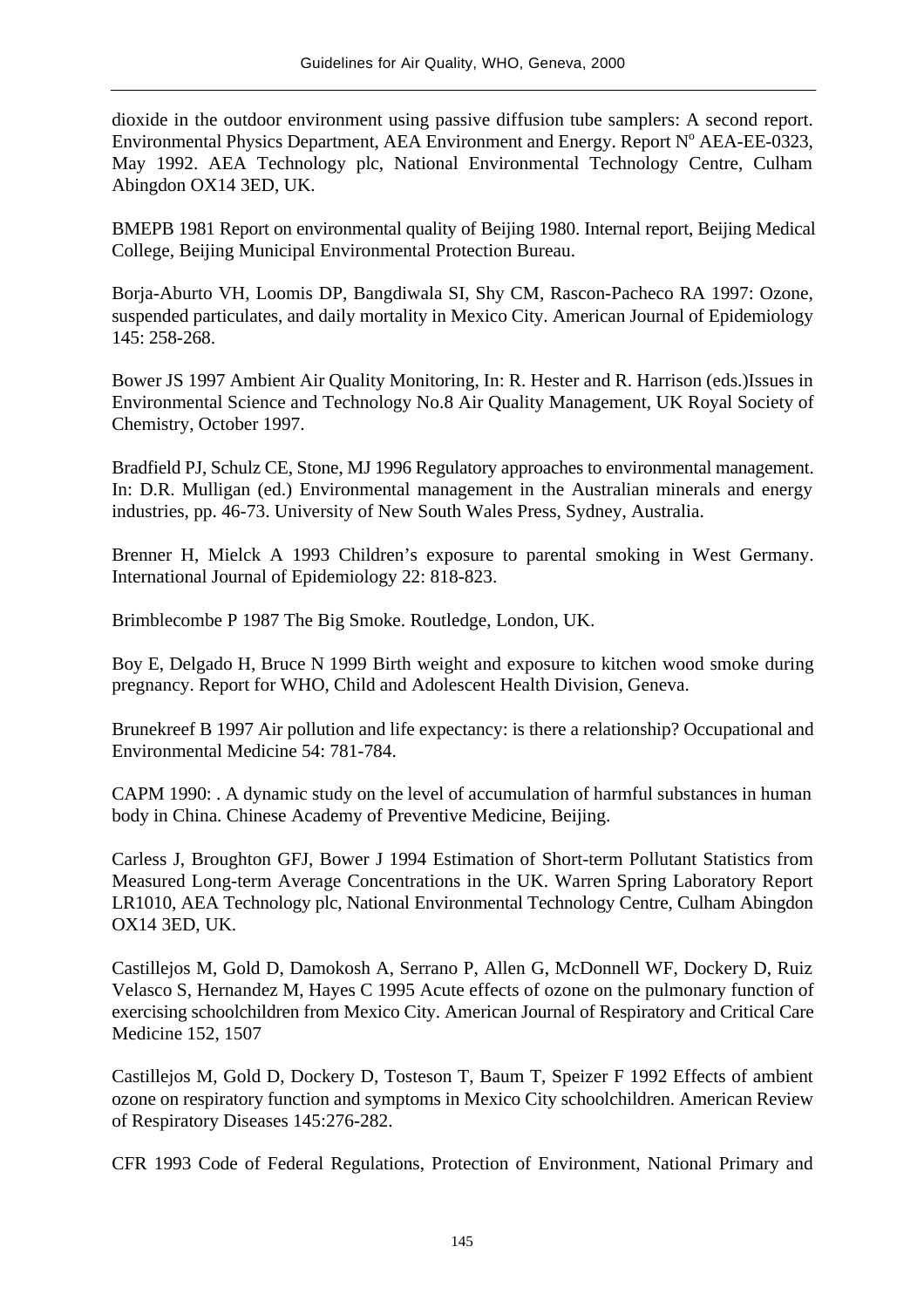Secondary Ambient Air Quality Standards, CFR Title 40 Part 50, Appendix J. Reference Method for the Determination of Particulate Matter as  $PM_{10}$  in the Atmosphere. Office of the Federal Register, National Archives and Records Administration, Washington DC, USA.

Chen BH, Hong CJ, Pandey MR, Smith KR 1990 Indoor air pollution and its effects in developing countries, WHO Statistics Quarterly 43: 127-138.

Chen Xiaolin, Hong Quanjie, Tao Xuguang 1993 Effect of ambient  $SO_2$  pollution on pulmonary function of women and children, Journal of Environment and Health 10: 152-154.

Chen Xiaolin, Hong Quanjie, Tao Xuguang 1995 Effects of ambient  $SO_2$  pollution on respiratory local non-specific immunologic function of women , Shanghai Environmental Sciences 14: 40- 42.

Chin ATH 1996 Containing air pollution and traffic congestion - transport policy and the environment in Singapore. Atmospheric Environment 30: 787-801.

Chinn S, Florey CDV, Baldwin IG, Gorgol M 1981 The Relation of Mortality in England and Wales 1969-73 to Measurements of Air Pollution. Journal of Epidemiology and Community Health 35: 174-179.

CMD 1997 Taber's Cyclopedic Medical Dictionary, edition 18, FA Davis Company, Philadelphia.

Choi KS, Inoue S, Shinozaki R 1997 Air pollution, temperature and regional differences in lung cancer mortality in Japan. Archives of Environmental Health.52: 160-168.

Collings DA, Sithole SD, Martin KS 1990 Indoor woodsmoke pollution causing lower respiratory disease in children. Tropical Doctor 20: 151-155.

Davis MJ, Svendsgaard DJ 1987 Lead and child development. Nature 239: 297-300

Dennis RJ 1996 Woodsmoke exposure and risk for obstructive airways disease among women. Chest 109: 115-119.

Deveaux P, Kibel MA, Dempster WS, Pocock F, Formenti K 1986 Blood lead levels in preschool children in Cape Town. South African Medical Journal 69: 421-424.

Dockery, DW, Pope CA III, Xu X, Spengler JD, Ware JH, Fay ME, Ferris BG, Speizer FE 1993 An association between air pollution and mortality in six US cities. New England Journal of Medicine 329-1753-1759.

Dossing M, Khan J, Al-Rabiah F 1994 Risk factors for chronic obstructive lung disease in Saudi Arabia. Respiratory Medicine 88: 519-522.

Downing CEH, Campbell GW, Bailey JC 1994 A survey of sulphur dioxide, ammonia and hydrocarbon concentrations in the United Kingdom using diffusion tubes: July to December 1992. Warren Spring Laboratory Report, Report Nº LR 964, AEA Technology plc, National Environmental Technology Centre, Culham Abingdon OX14 3ED, UK.

EA 1997: Environment Agency, Air Quality Bureau. Report of a continuous survey of the health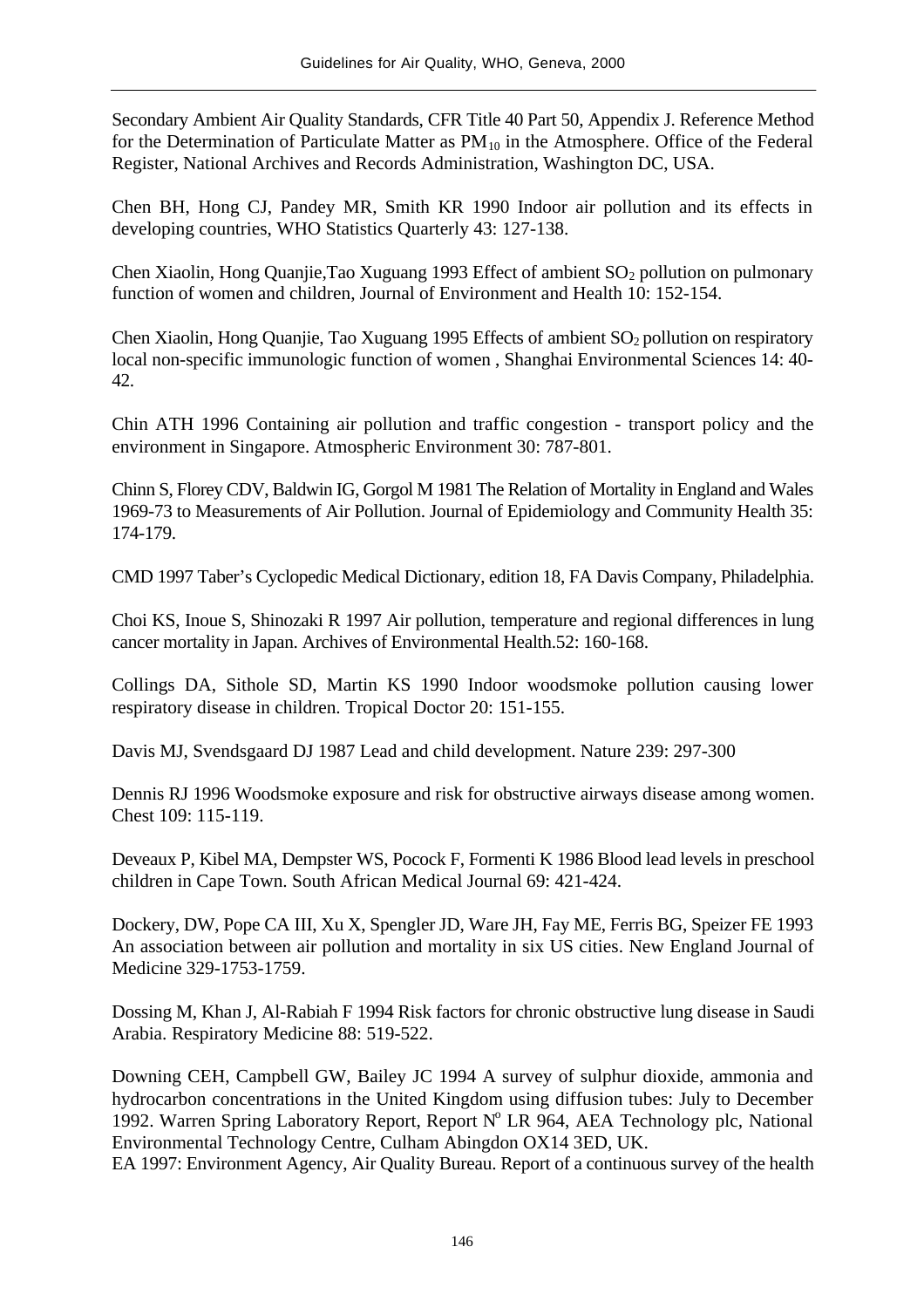effects of nitrogen oxides in 1992-1995, Government of Japan.

EC 1980: Council Directive 80/779/EEC of 15 July 1980 on air quality limit values and guide values for sulphur dioxide and suspended particulates. Official Journal of the European Communities, No. L229, 30.8.1980, p.30.

EC 1982 Council Directive of 3 December 1982 on a Limit Value for Lead in Air 82/884/EEC. Council of the European Communities, Brussels.

EC 1985 Council Directive 85/203/EEC of 7 March 1985 on air quality standards for nitrogen dioxide. Official Journal of the European Communities, No. L372, p. 36.

EC 1992 Council Directive 92/72/EEC of 12 September 1992 on air pollution by ozone. Official Journal of the European Communities, No. L297, Vol. 34.

EC 1995 Externalities on Energy, Vol. 2, Methodology, Commission of the European Communities, EUR 16521 EN, DG XII, Luxembourg.

ECA 1989 Indoor pollution by  $NO<sub>2</sub>$  in European countries. European Concerted Action on Indoor Air Quality and its Impact on Man, Report No. 3; Office for Official Publications of the European Communities, Luxembourg.

ECA 1990 Indoor air pollution by formaldehyde in European countries. European Concerted Action on Indoor Air Quality and its Impact on Man, Report No. 7; Office for Official Publications of the European Communities, Luxembourg.

ECA 1995 Radon in indoor air. European Concerted Action on Indoor Air Quality and its Impact on Man, Report No. 15; Office for Official Publications of the European Communities, Luxembourg.

EEA undated Air – Atmospheric Emission Inventory Guidebook. European Environment Agency, Copenhagen.

El-Samara GH, Abdel Salam MS, Zagloul A, Khalaf-Alla S 1984 Environmental pollution impacts of industrial activities in Egypt. Egyptian Journal of Occupational Medicine 8: 1-14.

El-Ashry MT 1993 Balancing economic development with environmental protection in developing and lesser developed countries. Journal of the Air and Waste Management Association 43: 18-24.

Elsom DM 1992 Atmospheric pollution. A global problem, Second Edition. Blackwell, Oxford, UK.

EN 1999 Air quality. Determination of the  $PM_{10}$  fraction of suspended particulate matter. Reference method and field test procedure to demonstrate reference equivalence of measurement methods – EN 12341. Available as BS EN 12341 from BSI 389 Chiswick High Road, London, W4 4AL or as a national standard from any CEN member country*.*

Evans J, Wolff S 1996 Modeling of air pollution impacts: one possible explanation of the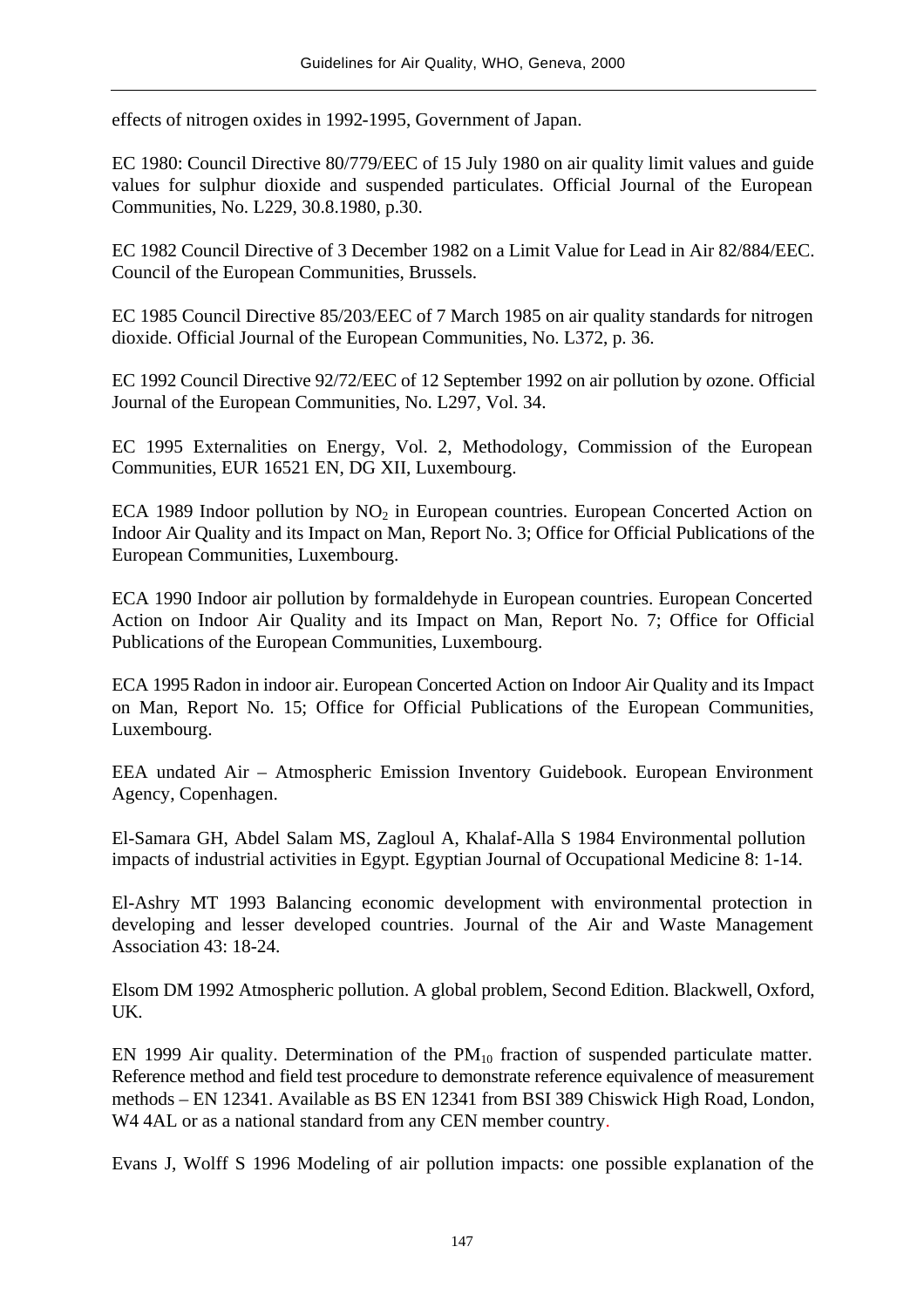observed chronic mortality. In: Wilson R, Spengler J. Particles in Our Air: Concentrations and Health Effects. Harvard University Press, pp. 189-204.

Faiz A, de Larderel JA 1993 Automotive air pollution in developing countries: outlook and control strategies. The Science of the Total Environment/134: 325-334.

Faiz A, Sinha K, Walsh M, Valma A 1990 Automotive air pollution: issues and options for developing countries. WPS 492, World Bank, Washington, USA.

Fang Qisheng 1991 Toxicity of ozone and a study on environment and health criteria, Internal Report

Ferm M 1991 A Sensitive Diffusional Sampler. Report No. IVL B-1020, Swedish Environmental Research Institute, IVL Biblioteket, Stockholm, Sweden.

Ferrari L, Chowdhury B, Younes M 1995 Indoor air pollution in developing countries – what are the problems and how can they be resolved ? In: L. Morawska, N.D. Bofinger and M. Maroni (eds.) Indoor air: An integrated approach, pp. 27-28, Elsevier, Oxford, UK.

Folinsbee LJ 1991 Effects of single and repeated prolonged low-level ozone exposure in man. Presented at the Society for Occupational and Environmental Health on Health effects of air pollution: Impact of clean air legislation. March 25-27 1991. Crystal City, VA, pp. 42-43.

Gerboles M, Amantini L 1993 Validation of measurement by NO<sub>2</sub> passive sampler a comparison with chemiluminescent monitor. Technical note TNI/93/107, Atmospheric Chemistry Unit, Ispra.

GMEPB 1980 Report on environmental quality of Guangzhou, Guangzhou Municipal Environmental Protection Bureau.

Gonzales-Cossio T, Peterson KE, Sanin LE, Fishbein E, Palazuelos E, Aro A, Hernandez-Avila M, Hu Howard 1997 Decrease in birth weight in relation of maternal bone lead burden. Pediatrics 100: 856-62.

Griffin RD 1994 Principles of air quality management. Lewis Publishers, Boca Raton, FL, USA.

Grosjean, D, Hisham, MWM 1992 A passive sampler for atmospheric ozone. Journal of the Air and Waste Management Association 42: 169-173

Gupta BN, Mathur N, Mahendra PN, Srivastava AK 1997 A study of the household environmental risk factors pertaining to respiratory diseases. Energy Environment Review 13 61-67.

GVF 1996: Monetarisierung der verkehrsbedingten externen Gesundheitskosten (Monetarisation of health costs due to traffic) Studie im Auftrag des Dienstes für Gesamtverkehrsfragen des Eidg. Verkehrs- und Energiewirtschafts-departementes, Synthesebericht, 10. Mai 1996, ECOPLAN Wirtschafts und Umweltstudien, GVF-Auftrag Nr. 272, Bern.

Hackney JD, Linn WS, Mohler JG, Collier CR 1977 Adaptation to short-term respiratory effects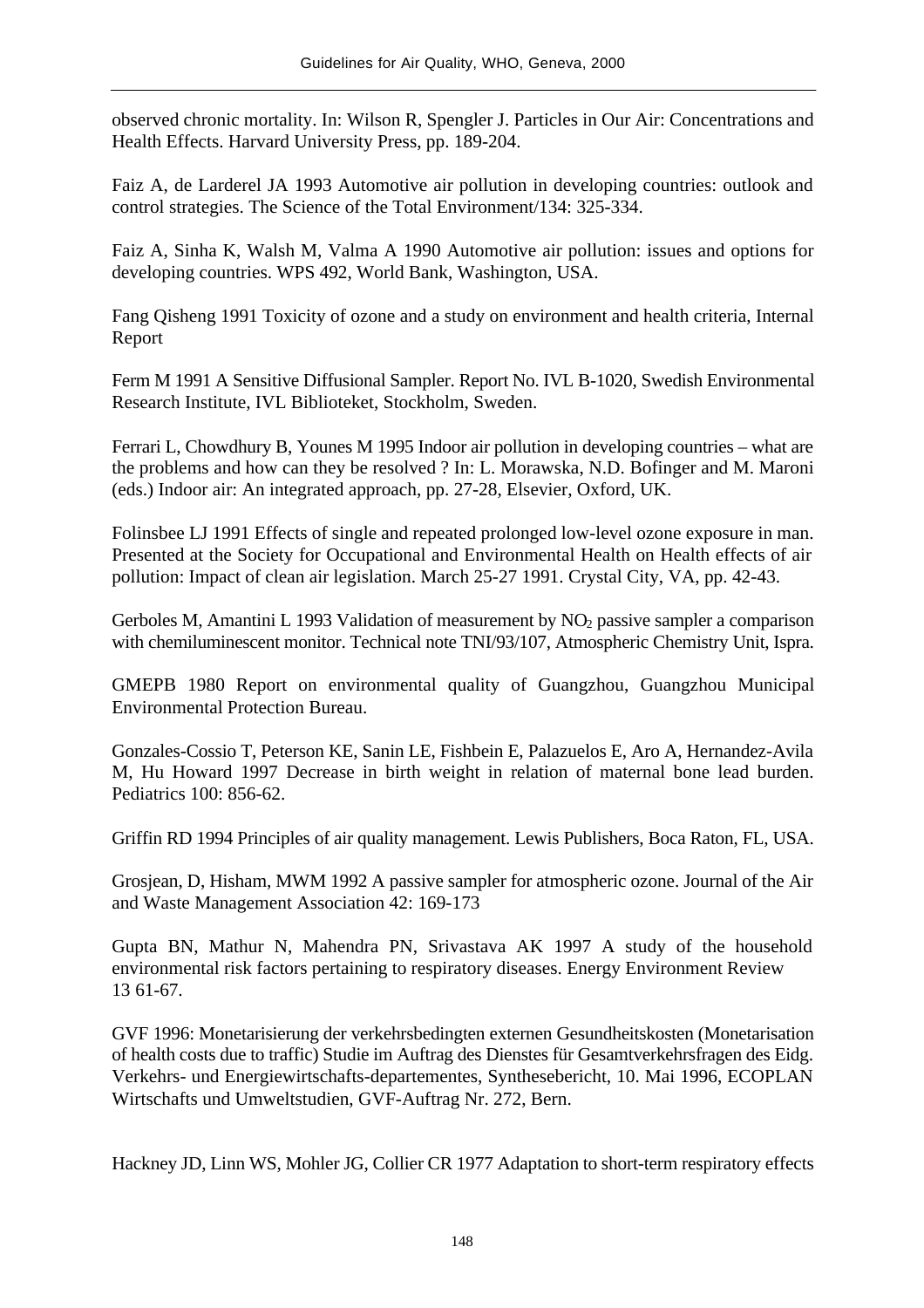of ozone in men exposed repeatedly. Journal for Applied Physiology 43: 82-85.

Hall JV 1995 Air quality policy in developing countries. Contemporary Economic Policy: XIII 77-85.

Hangartner M, Burri P, Monn C 1989 Passive Sampling of Nitrogen Dioxide, Sulphur Dioxide and Ozone in Ambient Air. Proceedings of the  $4<sup>th</sup>$  World Clean Air Congress, Hague, the Netherlands, September 1989, Vol. 3, pp. 661-666.

Hardie RW, Thayer GR, Barreraroldan A 1995 Development of a methodology for evaluating air pollution options for improving the air quality in Mexico City, Science of the Total Environment 169: 295-301.

Hargreaves, KJ, Atkins DHF 1988 The measurement of sulphur dioxide in the outdoor environment using passive diffusion tube samplers: A first report. Environmental and Medical Sciences Division, Harwell Laboratory. Report Nº AERE-R-12569, July 1988. AEA Technology plc, National Environmental Technology Centre, Culham Abingdon OX14 3ED, UK.

Hashimoto M 1989 History of air pollution control in Japan. In: H. Nashimura (ed.) How to conquer air pollution: a Japanese experience, pp. 1-93, Elsevier, Amsterdam.

He Xingzhou et al. 1984 Compilation of survey information 1976-1981 on air pollution and mortality of residents in 26 cities of China.

Hofmeister VA 1987 The effects of air pollution at different seasons on lung function in Fischer normal school children. Sao Paulo. University of Sao Paulo. Department of Environmental Health.

Holmes G, Singh BR, Theodore L 1993 Handbook of Environmental Management and Technology, Wiley, New York.

Hong CJ 1995 Global burden of diseases from air pollution, unpublished.

Hussein, A. S.A. 1988: Possible Effect of Air Pollution on Preparatory School Children. M.Sc. Thesis, Faculty of Medicine, Cairo, Egypt.

Ilabaca Marileo MA 1996 Relación entre la contaminación atmosférica y las consultas por emergencias respiratorias pediátricas, en el servicio de urgencia del hospital Luis Calvo Mackenna, en Santiago de Chile. Tesis. Instituto Nacional de Salud Publica, Cuernavaca, Mexico, Diciembre 1996.

ISO 1979 Air Quality - Determination of gaseous sulphur compounds in ambient air- Sampling equipment. International Standard ISO 4219. International Organization for Standardization, Geneva

ISO 1980 Ambient Air - Determination of the mass concentration of sulfur dioxide in ambient air - Thorin spectrophotometric method. International Standard ISO 4221. International Organization for Standardization, Geneva

ISO 1983 Ambient Air - Determination of a gaseous acid air pollution index - Titrimetric method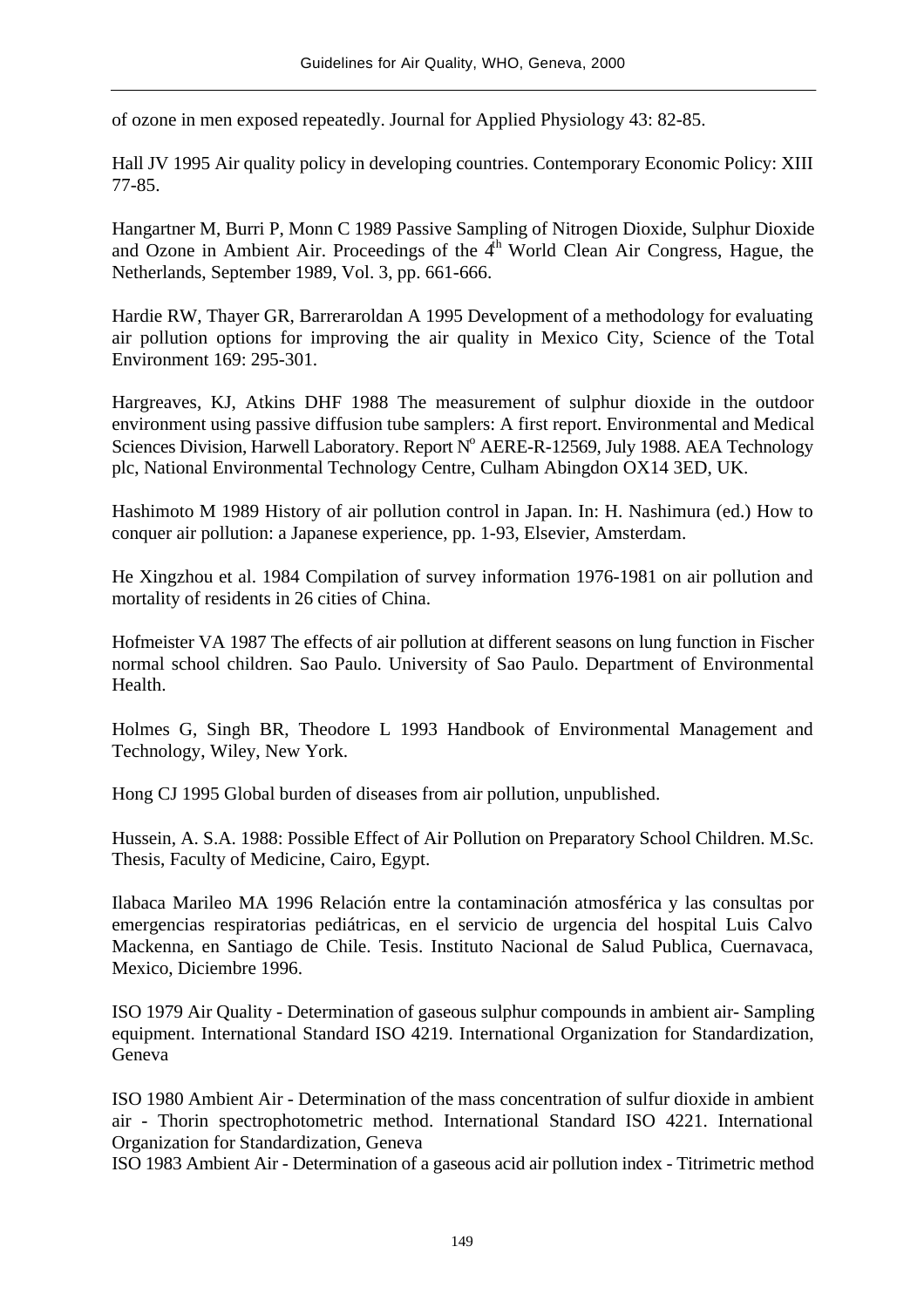with indicator or potentiometric end-point detection. International Standard ISO 4220. International Organization for Standardization, Geneva

ISO 1985a Ambient Air - Determination of mass concentration of nitrogen dioxide - Modified Griess-Saltzman Method. International Standard ISO 6768. International Organization for Standardization, Geneva

ISO 1985b Ambient Air - Determination of mass concentration of nitrogen oxides - Chemiluminescence method. International Standard ISO 7996. International Organization for Standardization, Geneva

ISO 1989 Ambient Air - Determination of the mass concentration of carbon monoxide: Gas chromatographic method, 8186. International Organization for Standardization, Geneva

ISO 1990 Ambient Air - Determination of the mass concentration of sulfur dioxide - Tetrachloromercurate TCM / pararosaniline method. International Standard ISO 6767. International Organization for Standardization, Geneva

ISO 1993a Ambient Air - Determination of the Mass Concentration of Ozone-Chemiluminescence Method. International Standard ISO 10313. International Organization for Standardization, Geneva

ISO 1993b Ambient Air - Determination of the particulate lead content of aerosols collected in filters. Atomic absorption spectroscopy method. International Standard ISO 9855 E . International Organization for Standardization, Geneva

ISO 1995 Air Quality - Particle size fraction definitions for health-related sampling. International Standard ISO 7708. International Organization for Standardization, Geneva

ISO 1996a Environmental management systems - Specification with guidance for use. ISO 14001. International Organization for Standardization, Geneva

ISO 1996b Environmental management systems - General guidelines on principles, systems and supporting techniques. International Standard ISO 14004. International Organization for Standardization, Geneva

ISO/FDIS 1999a Ambient Air - Determination of carbon monoxide - Non-dispersive infrared spectrometric method. International Standard ISO/FDIS 4224. International Organization for Standardization, Geneva

ISO/FDIS 1999b Ambient Air - Measurement of particulate matter on a filter medium - Beta-ray absorption method. International Standard ISO/FDIS 10473. International Organization for Standardization, Geneva

ISO/DIS 1999 Ambient Air - Determination of sulfur dioxide Ultraviolet fluorescence method. International Standard ISO/DIS 10498. International Organization for Standardization, Geneva Junker A, Schwela D 1998 Air quality guidelines and standards based on risk considerations. In: Papers of the 11<sup>th</sup> World Clean Air and Environment Congress, Vol. 6, paper 17D1, National Association for Clean Air, South Africa.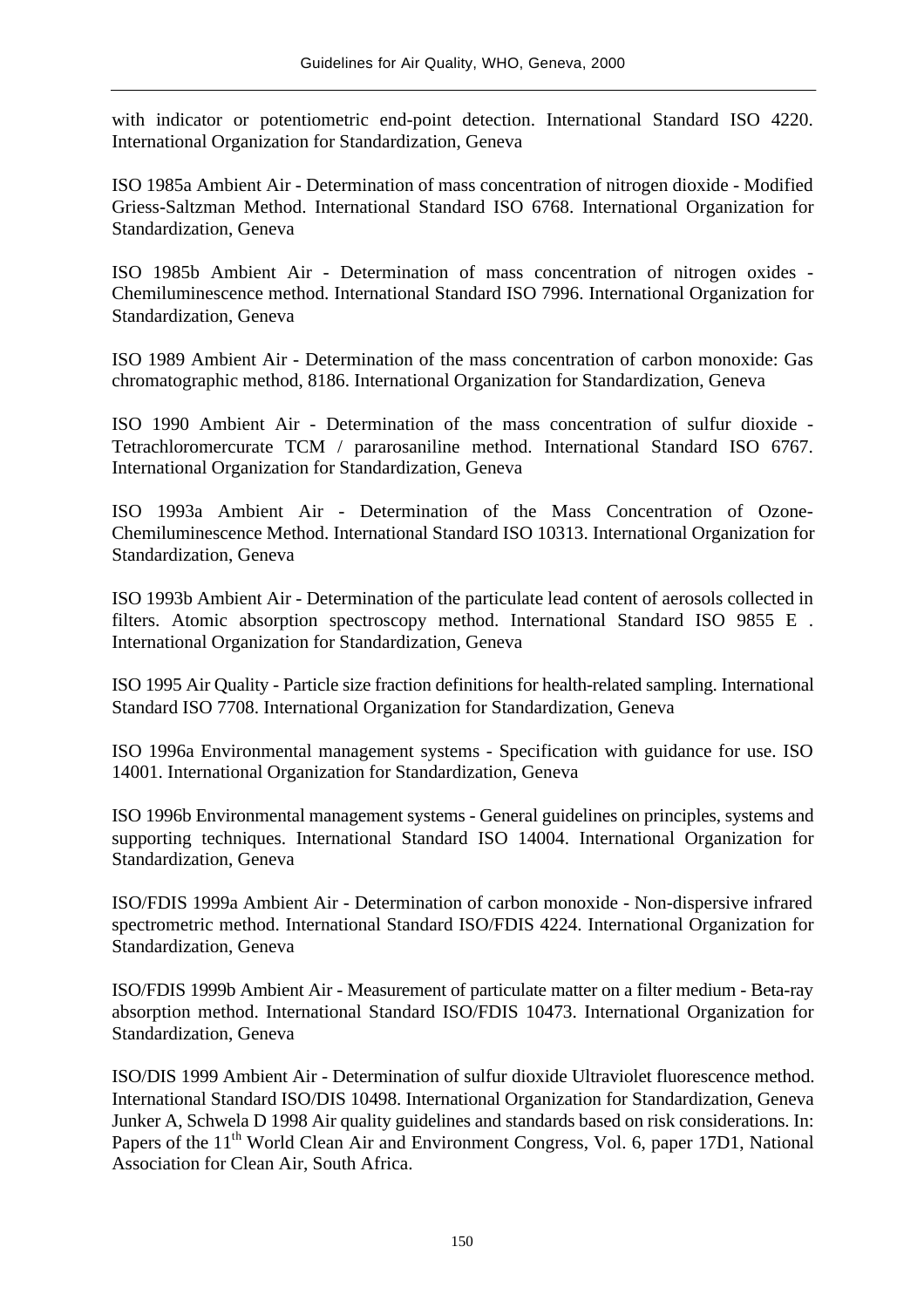Kamat SR, Doshi VB 1987 Sequential health effects study in relation to air pollution in Bombay, European Journal of Epidemiology 3: 265-277.

Kamat SR, Patil JD, Gregart J, Dalal N, Deshpande JM, Hardikar-P 1992 Air pollution related respiratory morbidity in central and north-eastern Bombay. Journal of the Association of Physicians of India 40: 588-593.

Kato N, Akimoto H 1992 Anthropogenic emissions of  $SO_2$  and  $NO_x$  in Asia: emissions inventories. Atmospheric Environment 26A: 2997-3017.

Kling CL 1994 Emission trading vs. rigid regulation in the control of vehicle emissions Land Economics 70: 174-188.

Koutrakis P, Wolfson JM, Slater JL, Mulik JD, Kronmiller KJ and Williams DD 1990 Measurements of Ozone Exposure. Proceedings of the 1990 EPA-AWMA International symposium on Measurement of Toxic and related Air Pollutants. Pittsburgh, pp. 468-474.

Lawther PJ. In: S. M. Farber, R.H.L. Wilson (eds.) 1961 The air we breathe, a study of man and his environment, Springfield, Illinois. Charles C Thomas, p. 235.

Lee K, Yanagisawa Y, Hishinuma M, Spengler JD, Billick IH 1992 A Passive Sampler for Measurement of Carbon Monoxide using a Solid Adsorbent. Environmental Science and Technology 26: 697-702.

Li Xiuyun, Liu Xuhong, Yhao Wuhong, Hou Yihui 1992 A study on mutagenicity of air particulates with different diameters in residential quarter, Chinese Environmental Science 12: 365-368.

Lippmann M 1989 Health effects of ozone - A critical review, Journal of the Air Pollution Control Association. 39: 672-695.

Lippmann M 1993 Health effects of tropospheric ozone: review of recent research findings and their implications to ambient air quality standards. Journal of Exposure Analysis and Environmental Epidemiology 3: 103-129.

Lippmann M 1999 Air pollution and health - studies in North America and Europe. In: G. McGranahan and F. Murray (eds.) Health and Air Pollution in Developing Countries. Background document for a Policy Dialogue on Health and Air Pollution in South Asia, EPTRI, Hyderabad, India. Stockholm Environment Institute, Stockholm, Sweden.

Lippmann M, Ito K 1995 Separating the effects of temperature and season on daily mortality from those of air pollution in London: 1965-1972. In: R.F. Phalen and D.V. Bates (eds.) Proceedings of the Colloquium on particulate air pollution and human mortality and morbidity, pp. 85-97; Inhalation Toxicology 7. no. 1.

Liu Jifang, Xiuyhi, Tong Dexue, Yhang Yuanlin, Han Yonglin, Wu Yingping, Chen Weimin,, Wang Chunying 1992 Effects of CO pollution in classrooms on COHb and immunologic level in primary school children. Public Health Research 21: 250-251.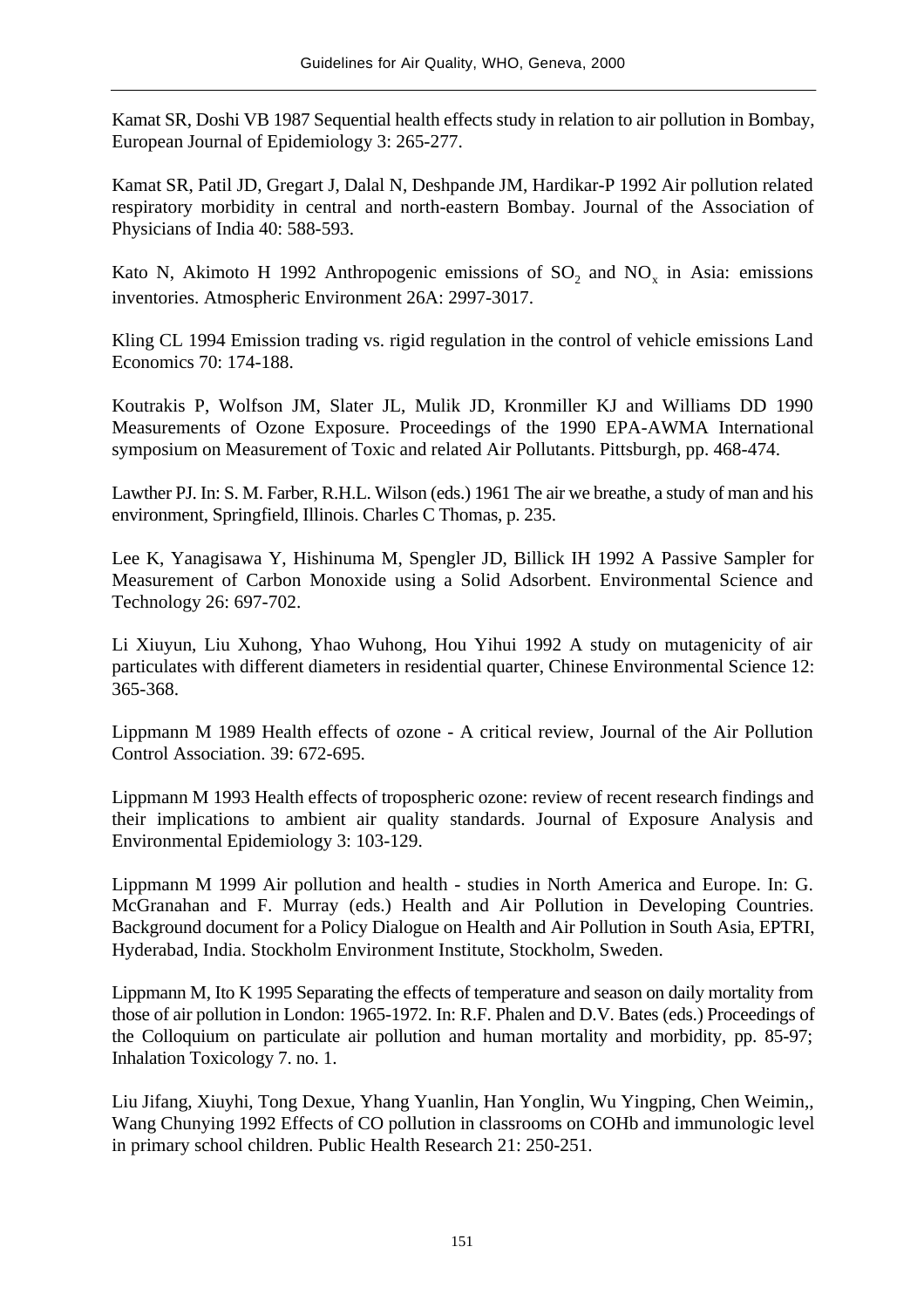Mavalankar DV, Trivedi CR, Gray RH 1991 Levels and risk factors for perinatal mortality in Ahmedabad. India Bulletin WHO 69: 435-442.

Mishra VK, Retherford RD, Smith KR 1999a Biomass cooking fuels and prevalence of Tuberculosis in India. International Journal of Infectious Diseases 3: 119-129.

Mishra VK, Retherford RD, Smith KR 1999b Cooking with biomass fuels increase the risk of blindness. National Family Health Survey Bulletin no.14.

Miyao M. Furuta M. Ozawa K. Kondo T. Sakakibara H. Ishihara S. and Yamanaka K. 1993. Morbidity of allergic rhinitis based on the national health insurance records of Japan. Tohoku Journal of Experimental Medicine 169: 345-350

Mohan M, Sperduto, RD, Angra SK, Milton RC, Mathur RL, Underwood BA, Jaffery N, Pandya CB, Chhabra VK, Vajpayee RB 1989. India-US case control study of age-related cataracts. Archives of Opthamology 107: 670-676.

Molina Esquivel E, Barcelo Perez C, Ceballo Delgado R 1989 Contaminantes primarios de la atmósfera, temperature del aire, enfermedad respiratoria aguda y asma bronchial en niños. Revista Cubana 61: 215-227.

Monn C, Hangartner M 1990: Passive Sampling for Ozone, Journal of the Air and Waste Management Association 40: 357-358.

Morgan G, Corbett S, Wlodarczyk J 1998 Air pollution and hospital admissions in Sydney, Australia 1990 to 1994, American Journal of Public Health 88: 1762-1766.

Mtango FD, Neuvians D, Broome CV,Hightower AW, Pio A 1992 Risk factors for deaths in children under 5 years old in Bagamoyo district, Tanzania. Tropical Medicine and Parasitology 43: 229-233.

Muñóz H, Romieu I, Palazuelos E, Macilla Sanchez T, Meneses Gonzalez F 1993 Blood lead level and neurobehavioral development among children in Mexico City. Archives of Environ Health 48: 132-139.

Murray F 1997 Urban air pollution and health effects. In: D. Brune, D.V. Chapman, M.D. Gwynne, J.M. Pacyna (eds.) The Global Environment, pp. 585-598, Scandanavian Science Publisher, VCH, Weinheim, Germany.

Murray CJL, Lopez, AD (eds.) 1996 The Global Burden of Disease. A comprehensive assessment of mortality and disability from diseases, injuries, and risk factors in 1990 and projected to 2020. Harvard School of Public Health, Harvard University Press.

Nakai S, Nitta H, Maeda K 1995 Respiratory health associated with exposure to automobile exhaust. II. Personal NO<sub>2</sub> exposure levels according to distance from the roadside, Journal of Exposure Analysis and Environmental Epidemiology 5: 125-136.

Nasralla MM 1992 A Report on Air Pollution and Noise in Egyptian Cities, Egyptian Environmental Affairs Agency, Cairo, Egypt.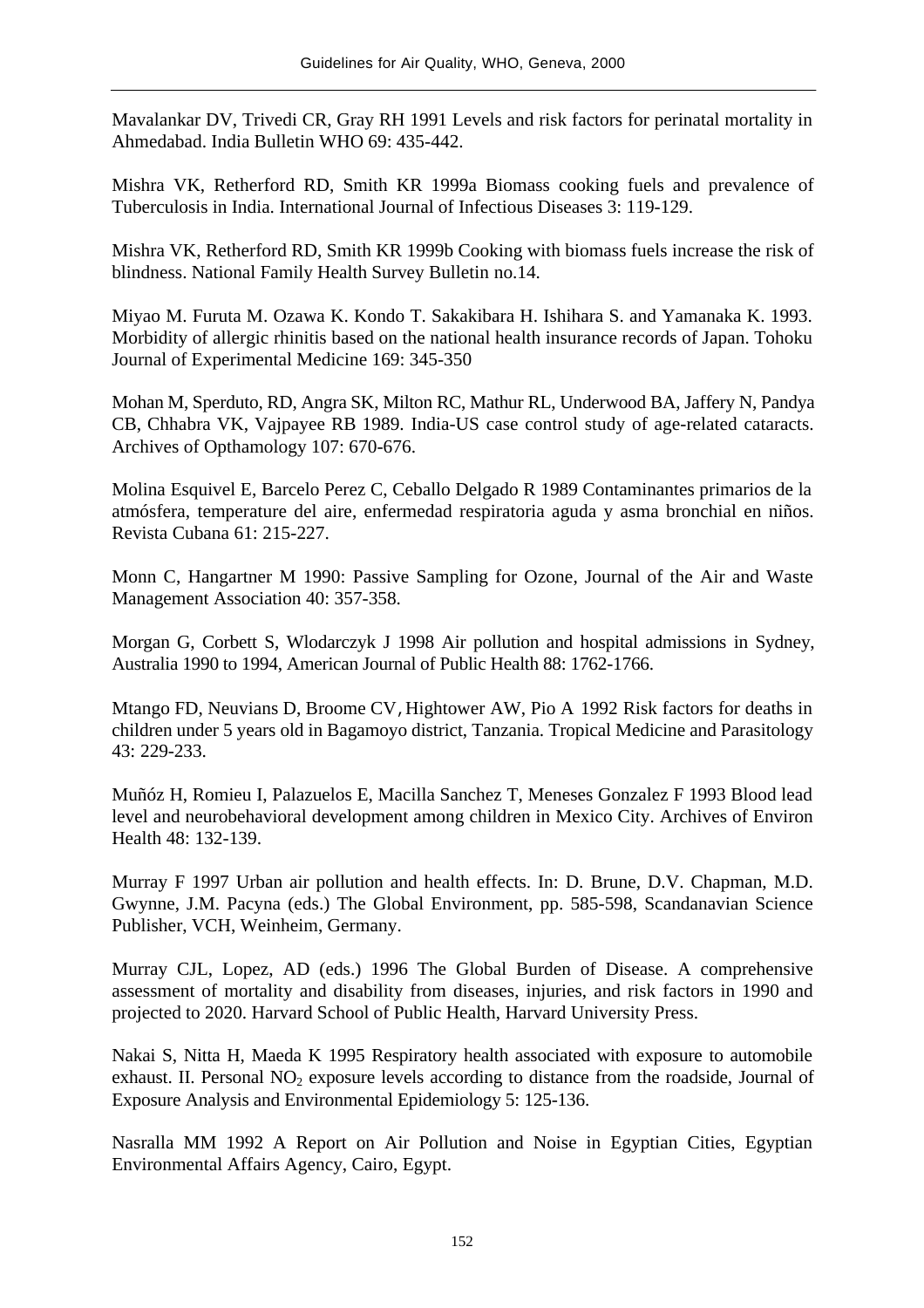Nasralla MM 1997 Carcinogenic, toxic and microbial contaminants in Cairo air, Final Report, Academy of Science and Technology, Cairo, Egypt.

Needleman HL, Gatsonis CA 1990 Low-level lead exposure and the I.Q. of children: A metaanalysis of modern studies. The Journal of the American Medical Association 263: 673-678.

Nitta H, Sato T, Nakai S, Maeda K, Aoki S, Ono M 1993 Respiratory health associated with exposure to automobile exhaust. I. Results of cross-sectional studies in 1979 1982, and 1983, Archives of Environmental Health 48: 53-58.

O' Dempsey T, McArdle TF, Morris J, Lloyd-Evans N, Baldeh L, Laurence BE, Secka O, Greenwood BM. 1996 A study of risk factors for pneumococcal disease among children in a rural area of West Africa. International Journal of Epidemiology 25: 885-93.

OECD 1991. The state of the environment. Organization for Economic Co-operation and Development, Paris, France.

Ono M, Murakami M, Nitta H, Nakai S, Maeda K 1990 Epidemiological studies of air pollution and health effects in area near roadways with heavy traffic in Tokyo, Japanese Journal of Public Health 37: 321-332.

Opperman L, Nel CM, Bekker PJ, Booysens U, Terblanche APS 1993 Total suspended particulate levels and prevalences of upper respiratory illnesses in the Vaal Triangle, south Africa. Presentation at the  $86<sup>th</sup>$  Annual Meeting & Exhibition of the Air & Waste Management Association, June 13-18, Denver, Colorado, USA.

O'Ryan RE 1996 Cost-effective policies to improve urban air quality in Santiago, Chile. Journal of Environmental Economics and Management 31: 302-313.

Ostro BD, Eskeland GS, Sanchez JM, Feyzioglu T 1999 Air pollution and health effects: A study of medical visits among children in Santiago, Chile. Environmental Health Perspectives 107: 69- 73.

Ostro BD, Sanchez J.M. Aranda C., Eskeland G 1996 Air pollution and Mortality: Results from a study in Santiago, Chile. Journal of Exposure Analysis and Environmental Epidemiology 6: 97-114.

Palmes ED, Gunnison AF, DiMattio J, Tomczyk C 1976 Personal sampler for nitrogen dioxide. American Industrial Hygiene Association Journal 37: 570-577.

Pandey MR 1984 Domestic smoke pollution and chronic bronchitis in a rural community of the hill region of Nepal. Thorax 39: 337-339.

Pandey MR, Neupane RP, Gautam A, Shrestha IB 1989 Domestic smoke pollution and acute respiratory infections in a rural community. Environment International 15: 337-340.

Pearce D 1996 Economic valuation and health damage from air pollution in the developing world, Energy Policy 24: 627-630.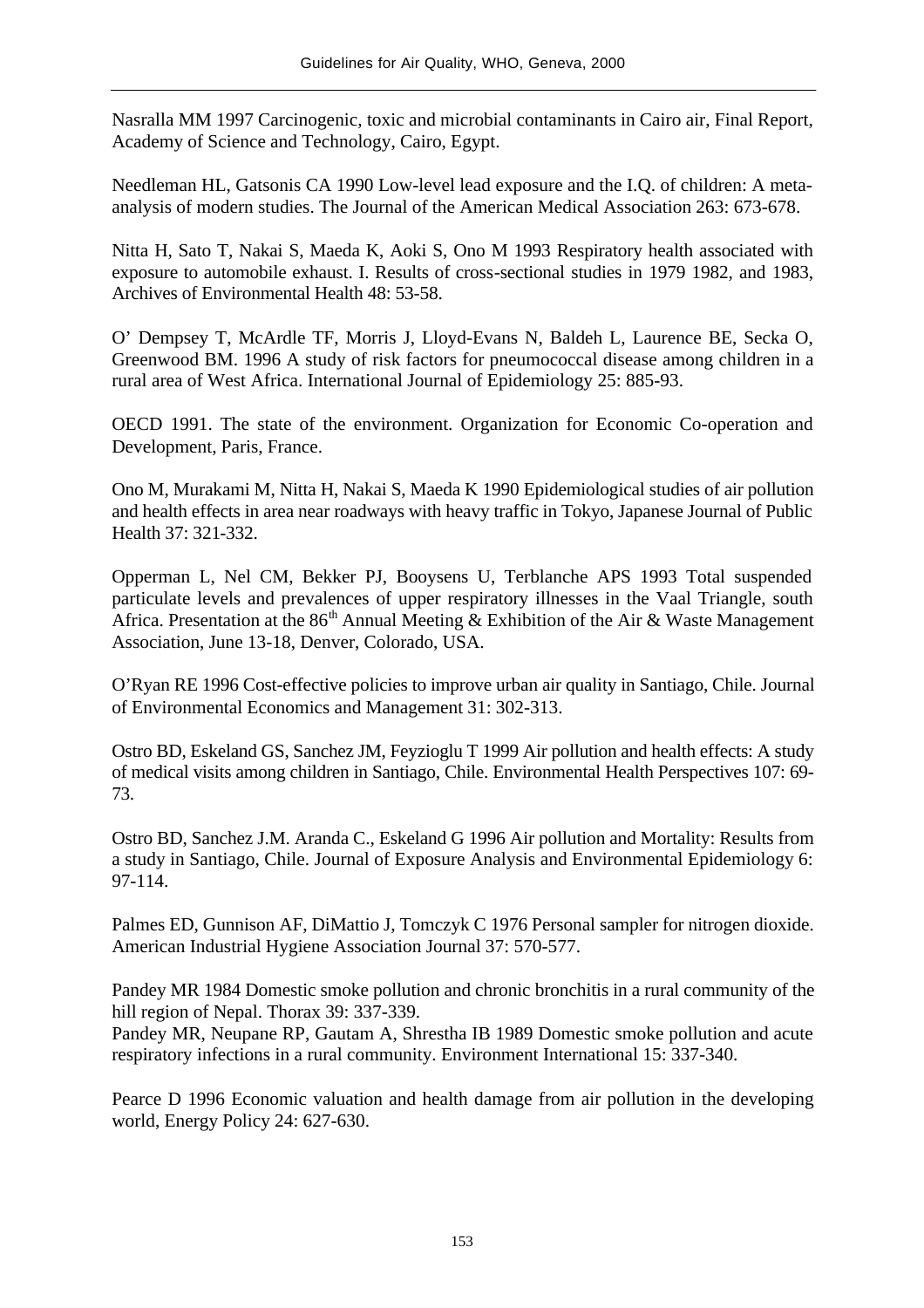Penna MLF Duchiade MP 1991 Contaminación del aire y mortalidad infantil for neumonia. Boletín Oficial Sanitad Panamericana 110: 199-206.

Pershagen G, Akerblom G, Axelson O, Clavensjö B, Damber L, Desai G, Enflo A, Lagarde F, Mellander H, Svartengren M, Swedjemark GA 1994 Residential radon exposure and lung cancer in Sweden. New England Journal of Medicine 330: 159-164.

Pope CA III, Bates DV, Raizenne ME 1995 Health effects of particulate air pollution: Time for reassessment. Environ Health Perspectives 103: 472-480.

Pope CA III, Thun MJ, Namboodiri MM, Dockery DW, Evans JS, Speizer FE, Heath CW 1995 Particulate air pollution as a predictor of mortality in a prospective study of US adults. American Journal of Respiratory and Critical Care Medicine 151: 669-674.

Portney PR 1990 Air pollution policies. In: P.R. Portney (ed.) Public policies for environmental protection, pp. 27-96. Resources for the Future, Washington, D.C. USA.

Qin Yuhui, Fu Yhenying, Pei Xiukun, Jin Huiyhi, Liu Suyan, Yang Airong, Yin Xianren, Tao Yong, Li Shuanli, Yin Chunfu, Guo Baiming, Cao Zhaojin, Wang Xianren 1990 Effects of indoor pollution on the respiratory illnesses of children, Journal of Environment and Health 7: 198-201.

Romieu I, Carreaon T, Lopez L, Palazuelos E, Rios C, Manuel Y, Hernandez-Avila M 1995 Environmental urban lead exposure and blood lead levels in children of Mexico City. Environ Health Perspectives 103: 1036-1040.

Romieu I, Cortes Lugo M, Ruiz Velasco S, Sanchez S, Meneses F, Hernandez M 1992 Air pollution and school absenteeism among children in Mexico City. American Journal of Epidemiology 136: 1524-31.

Romieu I, Meneses F, Ruiz S, Huerta J, Sienra JJ, White M Etzel R, Hernandez-Avila M 1997 Effects of intermittent ozone exposure on peak expiratory flow and respiratory symptoms among asthmatic children in Mexico City. Archives of Environmental Health 52: 368-376.

Romieu I, Meneses F, Ruiz S, Sienra JJ, Huerta J, White MC, Etzel RA 1996 Effects of air pollution on the respiratory health of asthmatic children living in Mexico City. American Journal of Respiratory and Critical Care Medicine 154: 300-307.

Romieu I, Meneses F, Sienra-Monge JJ, Huerta J, Ruiz-Vleasco S, White M, Etzel R, Hernandez M 1995 Effects of urban air pollution emergency visits for childhood asthma in Mexico City. American Journal of Epidemiology 141: 546-553.

Romieu I, Palazuelos E, Meneses F, Hernandez-Avila 1992 Vehicular traffic as a determinant of blood-lead levels in children: A pilot study in Mexico City. Archives of Environmental Health 47: 246-249.

Saldiva PHN, Pope CA III, Schwartz J, Dockery DW, Lichtenfelds AJ, Salge JM, Barone Y, Bohm GM 1995 Air pollution and mortality in elderly people: a time series study in Sao Paulo, Brazil. Archives of Environmental Health 50: 159-164.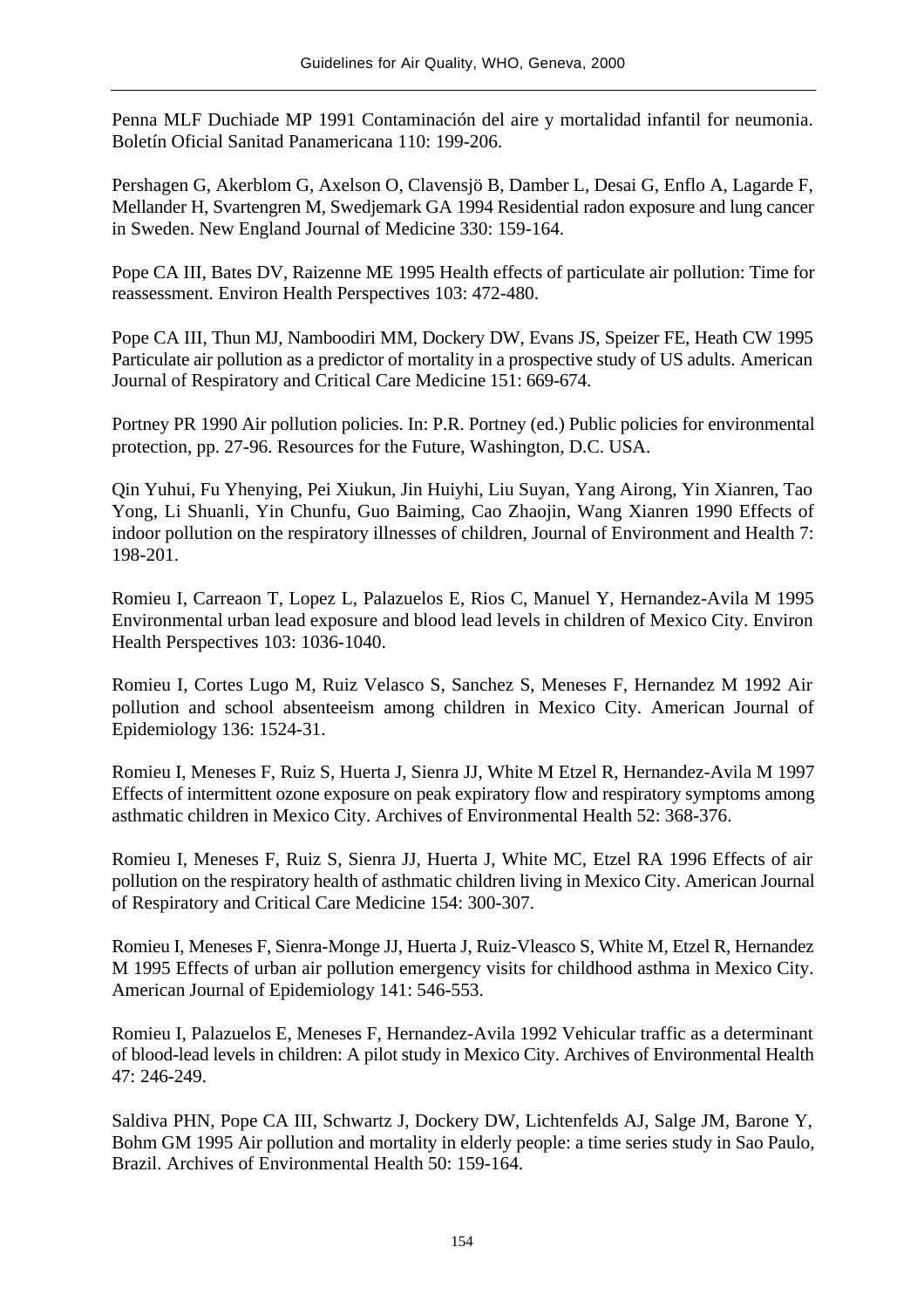Salem MM 1990 Occupational cardio-respiratory disturbances in traffic police and taxi drivers in Cairo, M.D. Thesis, Faculty of Medicine, Cairo, Egypt.

Saltzman BE, Caplan PE 1995 Detector tubes, direct-reading passive badges and dosimeter tubes. In B.S. Cohen, S.V. Hering (eds.) Air Sampling Instruments for evaluation of atmospheric contaminants, 8<sup>th</sup> edition, pp. 401-437, ACGIH, Cincinnati, Ohio, USA.

Samet JM, Zeger SL, Berhane K 1995 The association of mortality and particulate air pollution. In: Particulate Air Pollution and Daily Mortality, Replication and validation of selected studies, the Phase I Report of the Particle Epidemiology Evaluation Project, Health Effects Institute, Washington DC, USA.

Sanchez-Cortez J 1997 Contaminación atmosférica y síntomas respiratorios en niños escolares del area de influencia del complejo industrial-Las Ventanas, Puchuncavi, V Region de Chile. Tesis. Instituto Nacional de Salud Publica, Cuernavaca, Mexico, Julio 1997.

Sandoval J, Salas J, Martinez-Guerra ML, Gomez A, Martinez C, Portales A, Palomar A, Villegas M, Barrios R 1993 Pulmonary arterial hypertension and cor pulmonale associated with chronic domestic woodsmoke inhalation. Chest 103: 12-20.

Schwartz J, Marcus A 1990 Mortality and air pollution in London. A time series analysis. American Journal of Epidemiology 131: 185-194.

Schwartz J, Spix C, Touloumi G, Bachárová L, Barumamdzadeh T, le Tertre A, Piekarksi T, Ponce de Leon A, Pönkä A, Rossi G, Saez M, Schouten JP 1996 Methodological issues in studies of air pollution and daily counts of deaths or hospital admissions. Journal of Epidemiology and Community Health 50 Suppl. 1: S3-S11.

Schwartz J, Zeger S 1990 Passive smoking, air pollution and acute respiratory symptoms in a diary study of student nurses. American Review of Respiratory Diseases 36: 62-67.

Schwela DH, Junker A 1978 Derivation of air quality standards on the basis of risk considerations, Water, Air, and Soil Pollution 10: 255-268.

Schwela DH, Köth-Jahr I 1994 Leitfaden für die Aufstellung von Luftreinhalteplänen (Guidelines for the implementation of clean air implementation plans), Report No. 4, Landesumweltamt Nordrhein Westfalen, Germany.

Schwela DH 1996a Exposure to environmental chemicals relevant for respiratory hypersensitivity: global aspects, Toxicology Letters 86: 131-142.

Schwela DH 1996b Health effects and exposure to indoor air pollution in developed and developing countries, Indoor Air '96, Proceedings of the  $7<sup>th</sup>$  International Conference in Indoor Air Quality and Climate, Vol. 1, pp. 9-20.

Schwela DH 1998 Health and Air Pollution - A Developing Country's Perspective, In: 11<sup>th</sup> World Clean Air and Environment Congress, Durban, South Africa, 13-18 September 1998, vol. 1, Paper 1A.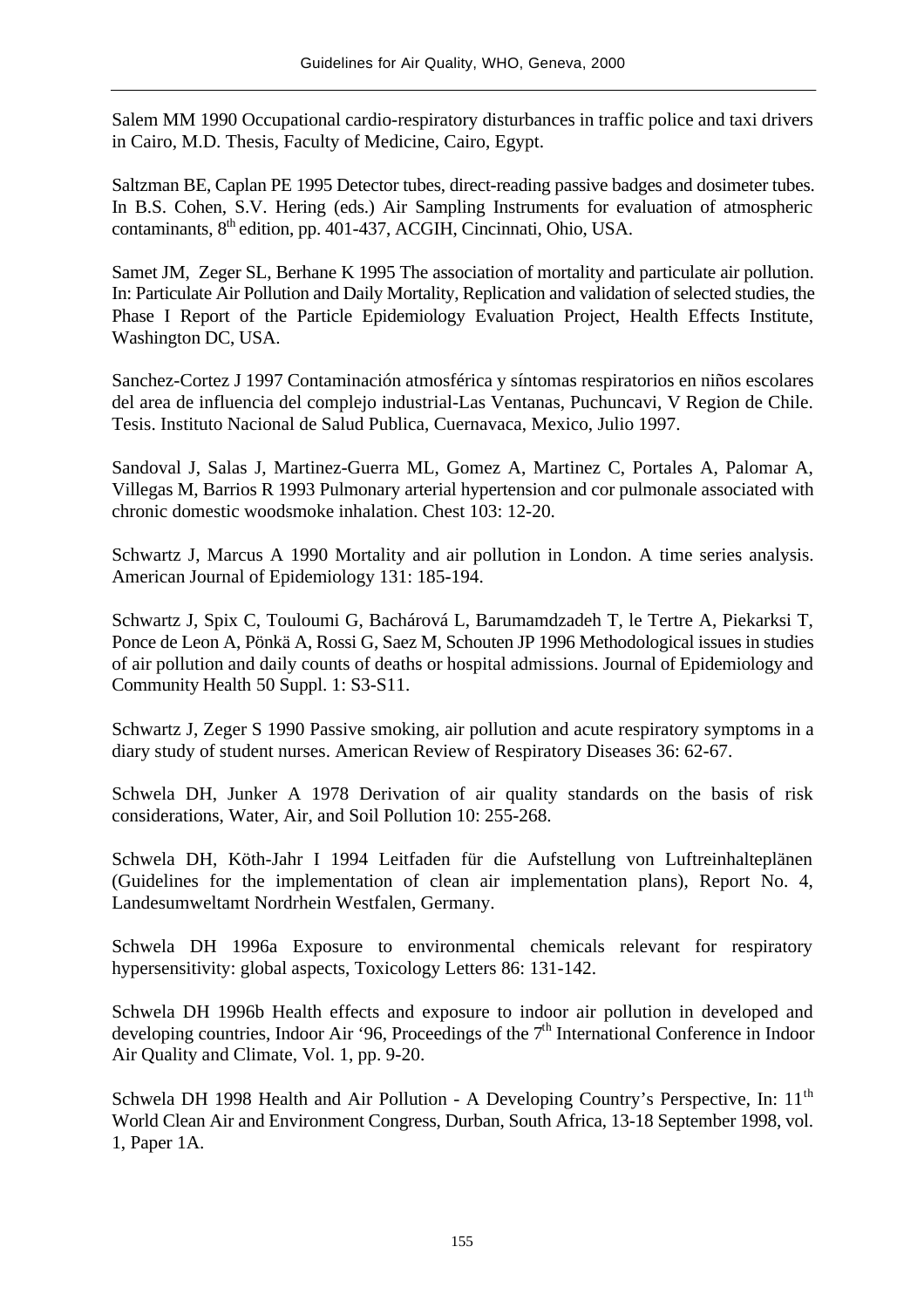Seifert B 1993 Innenräume. In: H.E. Wichmann, H.E. et al. (eds.) Handbuch der Umweltmedizin, ECOMED Fachverlag, Landsberg.

SERPLAC 1989 Epidemiological study of the effects of atmospheric pollution. Santiago, Secretarias Regionales de Planificación y Coordinación. In Spanish.

Sexton K 1993 An introduction to risk-based priority setting: Toward a conceptual framework for analysis. In: Proceedings of the Symposium on Comparative Risk Analysis and Priority Setting of Air Pollution Issues, Air and Waste Management Association, Keystone, CO, USA.

Sheldon C 1997 ISO 14001 and beyond; environmental management systems in the real world. Greenleaf Publishing, Sheffield, UK.

Shields PG, Xu GX, Blot WJ 1995 Mutagens from heated Chinese and U.S. cooking oils. Journal of the National Cancer Institute 87: 836-841.

Shima M, Adachi M 1996 Serum immunoglobulin E and hyaluronate levels in children living along major roads, Archives of Environmental Health 51: 425-430.

Simpson RW, Williams G, Petroeschevsky A, Morgan G, Rutherford S 1997 Associations between outdoor air pollution and daily mortality in Brisbane, Australia. Archives of Environmental Health. 52: 442-454.

Smith KR 1987 Biofuels, air pollution and health: A global review. Plenum Press, New York City, USA.

Smith KR 1993 Fuel combustion, air pollution and health: the situation in developing countries. Annual Review of Energy and Environment 18: 529-566.

Smith KR 1996 Indoor air pollution in developing countries: Growing evidence of its role in the global disease burden. In: K. Ikeda and T. Iwata, Indoor Air ´96. Published by the Organizing Committee of the  $7<sup>th</sup>$  International Conference on Indoor Air Quality and Climate, SEEC ISHIBASHI Inc., Japan.

Smith KR, Liu Y 1994 Indoor Air Polution in Developing Countries. In J. Samet (ed.) Epidemiology of Lung Cancer, Marcel Dekker, New York, pp. 151-184.

Smith S, Bush T, Stevenson KJ, Moorcroft S 1997 Validation of Nitrogen Dioxide Diffusion Tube Methodology. Stanger Science and Environment and AEA Technology, National Environmental Technology Centre, Lansdowne Building, Lansdowne Rd, Croydon, CR0 2BX, UK and http://www.aeat.co.uk/netcen/airqual/reports/valid/nvalid.html.

SMMS 1981 Internal Report on environmental quality of Shenyang. Shenyang Municipal Monitoring Station.

Spektor DM, Hofmeister VA, Araxo P, Braque JAP, Echelar F, Nogueira DP, Hayes C, Thurston GD, Lippmann M 1991 Effects of heavy industrial pollution on respiratory function in the children of Cubatao Brazil: A preliminary report. Environmental Health Perspectives 94: 51-54.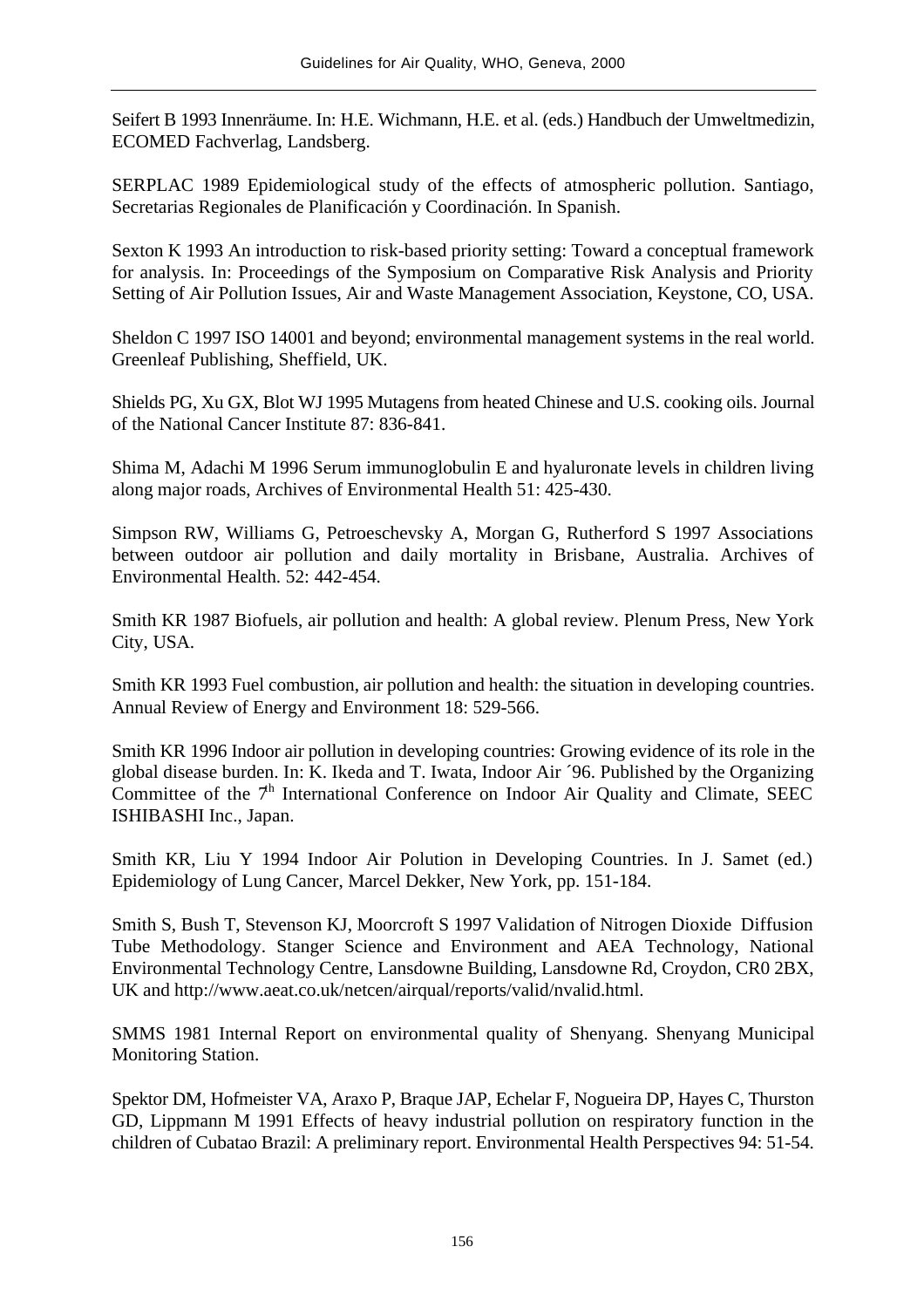Stevenson KJ, Bush T UK Nitrogen Dioxide Survey Annual Report

1993 Report N° AEA/CS/RAMP/16419032/002.

1994 Report AEA/0085, ISBN 0 7058 1711 3

1995 Report AEA/20181001/002, ISBN 0 7058 1730 X

1996 Report AEAT - 2779, ISBN 0 7058 1760 1

1997 Report AEAT - 4565, ISBN 0 7058 1774 1

AEA Technology plc, National Environmental Technology Centre, Culham Abingdon OX14 3ED, UK and http://www.aeat.co.uk/netcen/airqual/reports/.

Suess MJ 1992 Indoor air quality. A contribution to the WHO/EURO/ECEH book Concern for Europe's Tomorrow (Chapter 6 on Air Pollution). WHO Regional Office for Europe, Copenhagen.

Tellez-Rojo MM, Romieu I, Pena MP, Ruiz-Velasco S, Meneses-Gonzales F, Hernandez-Avila M 1997 Efecto de la contaminación ambiental sobre las consultas por infectiones respiratorias en niños de la Ciudad de Mexico, Salud Publica de Mexico 39: 513-522.

Terblanche APS, Opperman L, Nel CME, Reinach SG, Tosen G, Cadman A 1992 Preliminary results of exposure measurements and health effects of the Vaal Triangle Air Pollution Health Study. South African Medical Journal 8: 550-556.

Terblanche APS, Opperman L, Nel R, Pols A 1993 Prevalence of respiratory illnesses in different regions of South Africa. Clean Air Journal 8: 18-20.

UNCED 1992 Agenda 21: Programme of Action for Sustainable Development, United Nations Conference on Environment and Development, 3-14 June 1992, Rio de Janeiro, Brazil.

UNECE 1995 Strategies and policies for air pollution abatement. Economic Commission for Europe. United Nations, New York and Geneva.

UNECE 1999 Strategies and policies for air pollution abatement. Major Review. Economic Commission for Europe. United Nations, New York and Geneva.

UNEP/WHO 1992 Urban air pollution in megacities of the world. Blackwell, Oxford, UK.

UNEP/WHO 1993 GEMS/AIR Global Environment Monitoring System: A Global Programme for Urban Air Quality Monitoring and Assessment, WHO/PEP 93.7, UNEP/GEMS/93.A.1, United Nations environment Programme, Nairobi, Kenya.

UNEP/WHO 1994a GEMS/Air Methodology Review Handbook Series, Vol.1- Quality Assurance in Air Quality Measurements. WHO/EOS/94.1, UNEP /GEMS /94.A.2, United Nations Environment Programme, Nairobi, Kenya, World Health Organization, Geneva.

UNEP/WHO 1994b: GEMS/Air Methodology Reviews Vol. 4: Passive and Active Sampling Methodologies for Measurement of Air Quality. WHO/EOS 94.4, UNEP /GEMS/94.A.5, United Nations Environment Programme, Nairobi, Kenya, World Health Organization, Geneva.

UNEP/WHO 1994c: GEMS/Air Methodology Reviews Vol. 3. Measurement of Suspended Particulate matter in Ambient Air. WHO/EOS 94.3, UNEP/GEMS/94.A.4, United Nations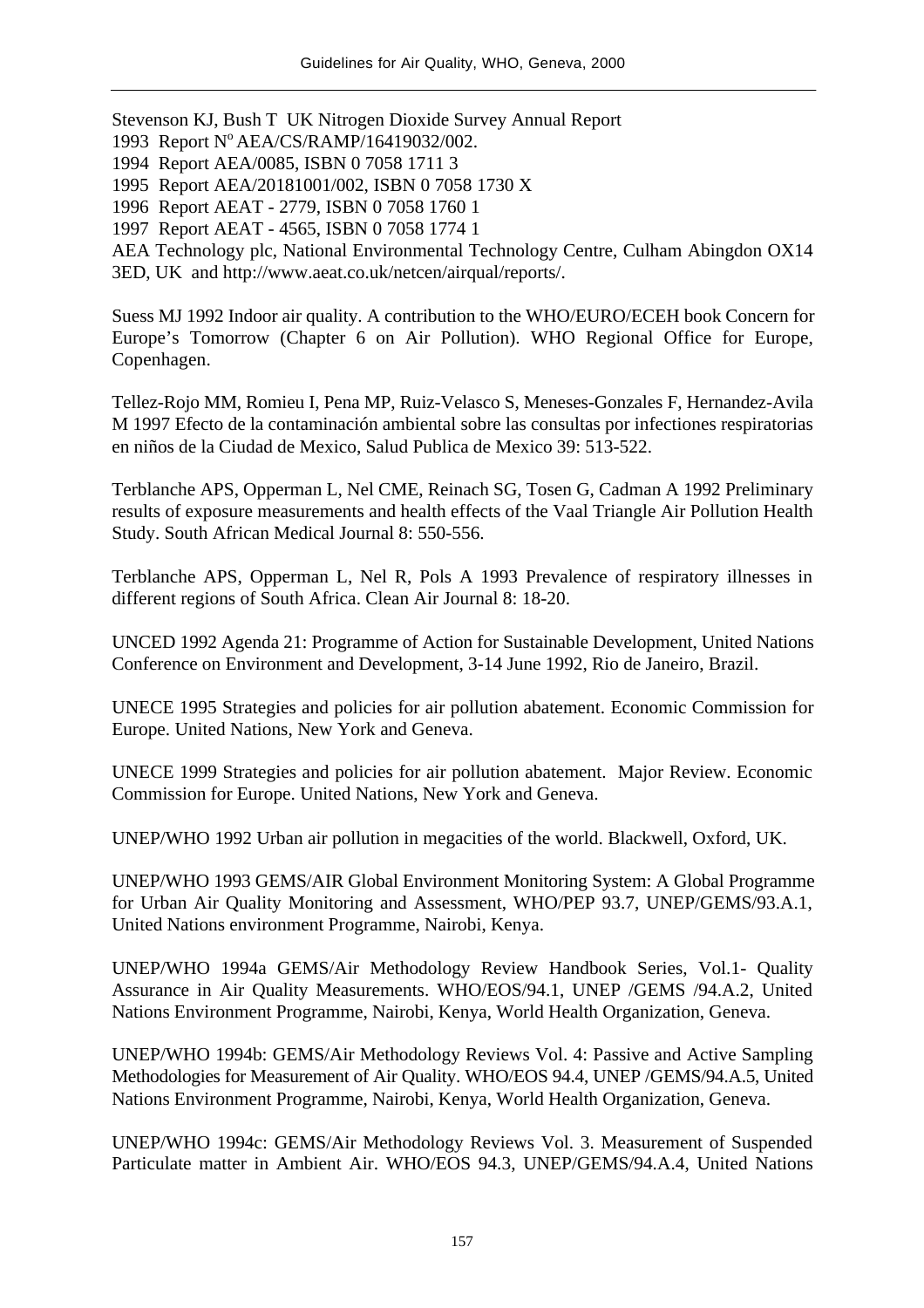Environment Programme, Nairobi, Kenya, World Health Organization, Geneva.

UNEP/WHO 1996 Air quality management and assessment capabilities in 20 major cities. United Nations Environment Programme, Nairobi, Kenya, World Health Organization, Geneva.

USEPA 1985 and supplements. Compilation of air pollutant emission factors, Volumes I and II. National Technical Information Service, Springfield, VA, USA.

USEPA 1987a and supplements. Compilation of air pollutant emission factors for selected toxic compounds. National Technical Information Service, Springfield, VA, USA.

USEPA 1987b Draft regulatory impact analysis on the national ambient air quality standard for sulphur dioxide, United States Environmental Protection Agency, Washington DC, USA.

USEPA 1995a National air pollutant emission trends 1994. Report number EPA-454/R-95-014. USEPA Office of Air Quality Planning and Standards. Research Triangle Park, NC, USA.

USEPA 1995b Air Chief. United States Environmental Protection Agency, Washington DC.

USEPA 1996 Air quality criteria for particulate matter. Volume 1. US Environmental Protection Agency, Research Triangle Park, N.C. (April 1996) EPA/600/P-95/001aF.

von Schirnding Y 1989 Reducing environmental lead exposure - time to act.(Editorial). South African Medical Journal 76: 293-294.

von Schirnding Y, Bradshaw D, Fuggle R, Stokol M 1991 Blood lead levels in inner-city South African Children. Environmental Health Perspectives 94: 125-130.

Waller RE 1971 Air pollution and community health. Journal of the Royal College of Physicians 5: 362-368.

Wang Jin Chen Bingheng 1989 Effect of indoor and outdoor air pollution on pupil's immune function, Journal of Environment and Health 6: 1- 4.

Wang Lihua, Xu Xiping, Yhou Yufen, Yhang Jinliang, Yeng Bing, Du Xinghui, Chen Aiwu, Huang Xiaofeng 1994 Relationship between air pollution and changes in children's peak expiratory flow. Journal of Environment and Health 11: 243-246.

Ward DE 1999 Smoke from wildland fires in: Health Guidelines for Forest Fire Events, Background papers. Kee-Tai Goh, D. Schwela, J.G. Goldammer, O. Simpson (eds). United Nations Environmental Programme, Nairobi,World Health Organization, Geneva,World Meteorological Organization, Geneva, Instute of Environmental Epidemiology, Ministry of the Environment, Singapore pp. 71-86

WCED 1987 Our Common Future. World Commission on Environment and Development. United Nations, New York, USA.

Webster 1994 Webster's New Encyclopedic Dictionary. Könemann, Cologne, Germany.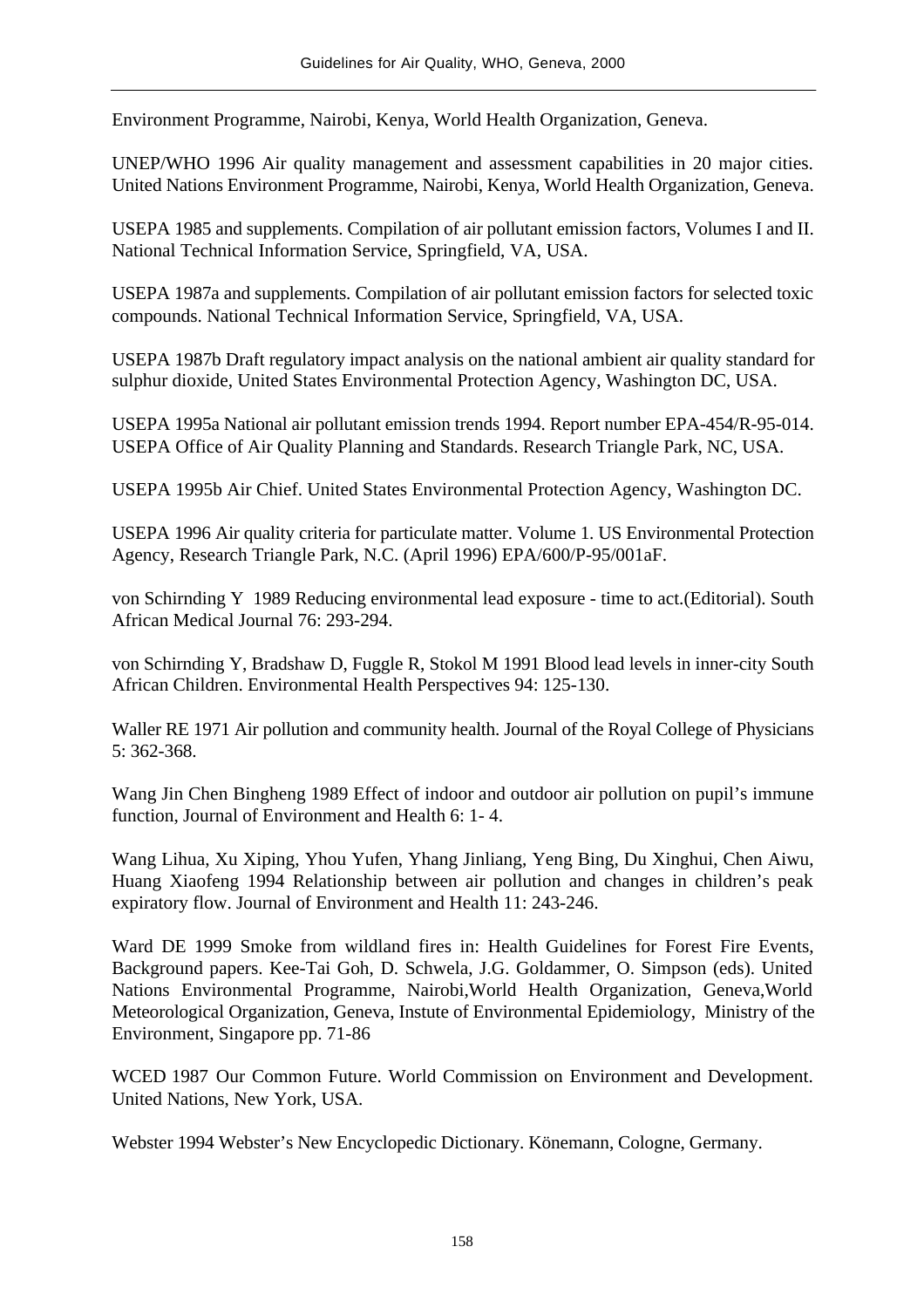Wellburn A 1988 Air pollution and acid rain - the biological impact. Longman, Harlow, UK.

Westman WE 1985 Ecology, impact assessment and environmental planning. Wiley, New York.

WHO 1958 Air Pollution. Fifth Report of the Expert Committee on environmental Sanitation, Technical Report Series No. 157. World Health Organization, Geneva.

WHO 1964 Atmospheric Pollutants. Report of a WHO Expert Committee, Technical Report Series No. 271. World Health Organization, Geneva.

WHO 1972 Air quality criteria and guides for urban air pollutants. Report of a WHO Expert Committee, Technical Report Series No. 506. World Health Organization, Geneva.

WHO 1979a Sulfur oxides and suspended particulate matter. Environmental Health Criteria No. 8. World Health Organization, Geneva.

WHO 1980 Glossary on Air Pollution. WHO Regional Publications, European Series No. 9. World Health Organization, Regional Office for Europe, Copenhagen.

WHO 1987 Air Quality Guidelines for Europe. WHO Regional Publications, European Series No. 23. Regional Office for Europe, World Health Organization, Copenhagen.

WHO 1990a 2-Methoxyethanol, 2-Ethoxyethanol, and their acetates. Environmental Health Criteria 115. World Health Organization, Geneva.

WHO 1990b 1-Propanol. Environmental Health Criteria 102. World Health Organization, Geneva.

WHO 1990c 2-Propanol. Environmental Health Criteria 103. World Health Organization, Geneva.

WHO 1991a Chlorobenzenes other than hexachlorobenzene. Environmental Health Criteria 128. World Health Organization, Geneva.

WHO 1991b Hexachlorocyclopentadiene. Environmental Health Criteria 120. World Health Organization, Geneva.

WHO 1992a Air quality guidelines in the European region. EUR/ICP/CEH 079/A. Regional Office for Europe, World Health Organization, Copenhagen.

WHO 1992b Acrolein. Environmental Health Criteria 127. World Health Organization, Geneva.

WHO 1992c Indoor air pollution from biomass fuel. WHO/PEP/92-3 A. World Health Organization, Geneva.

WHO 1993a Assessment of Sources of Air, Water, and Land Pollution, Part One: Rapid Inventory Techniques in Environmental Pollution; by Alexander Economopoulos. WHO/PEP/GETNET/93.1-A, World Health Organization, Geneva.

WHO 1993b Assessment of Sources of Air, Water, and Land Pollution, Part Two: Approaches for Consideration in formulating Environmental Control Strategies; by Alexander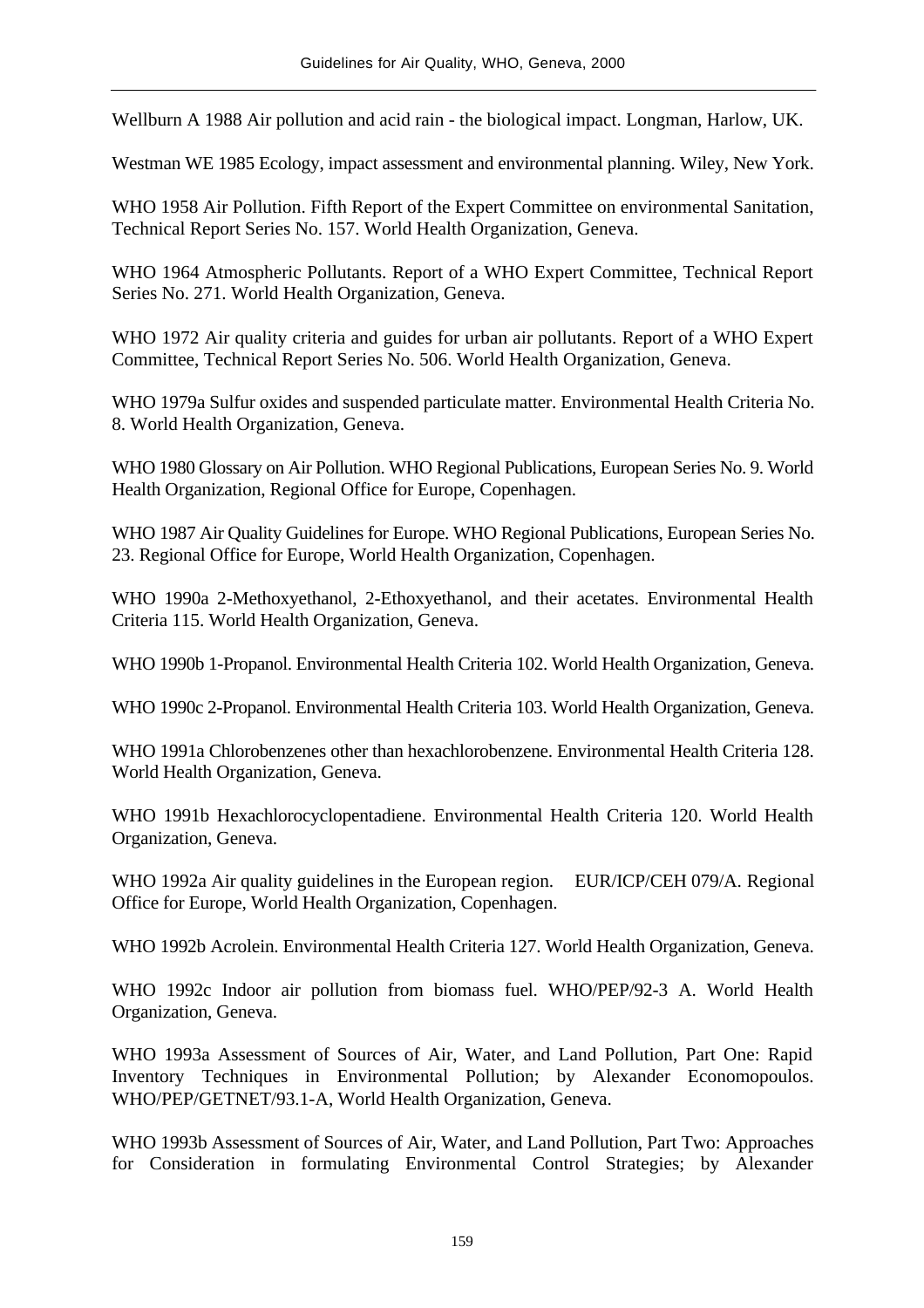Economopoulos, WHO/PEP/GETNET/93.1-B, World Health Organization, Geneva.

WHO 1994a. Updating and Revision of the Air Quality Guidelines for Europe - Inorganic air pollutants. EUR/ICP/EHAZ 94 05/MT04. Regional Office for Europe, World Health Organization, Copenhagen.

WHO 1994b Chloroform. Environmental Health Criteria 163. World Health Organization, Geneva.

WHO 1994c Assessing Human Health Risks of Chemicals: Derivation of Guidance Values for Health-based Exposure Limits. Environmental Health Criteria 170. World Health Organization, Geneva.

WHO 1995a Updating and Revision of the Air Quality Guidelines for Europe - "Classical" air pollutants. EUR/ICP/EHAZ 94 05/PB01, Regional Office for Europe, World Health Organization, Copenhagen.

WHO 1995b Updating and Revision of the Air Quality Guidelines for Europe -PCBs, PCDDs, PCDFs. EUR/ICP/EHAZ 94 05/MT10. Regional Office for Europe, World Health Organization, Copenhagen.

WHO 1995c Updating and Revision of the Air Quality Guidelines for Europe - Ecotoxic effects. EUR/ICP/CEH230/B. Regional Office for Europe, World Health Organization, Copenhagen.

WHO 1995d Acetaldehyde. Environmental Health Criteria 167. World Health Organization, Geneva.

WHO 1995e Cresols. Environmental Health Criteria 168. World Health Organization, Geneva.

WHO 1995f Isophorone. Environmental Health Criteria 174. World Health Organization, Geneva.

WHO 1995g Methyl Bromide. Environmental Health Criteria 166. World Health Organization, Geneva.

WHO 1995h Decision Support System for Industrial Pollution Control DSS IPC. PC Programme for the assessment of air emission inventories, liquid and solid waste inventories, estimation of pollution in air, water, and soil. PAHO/World Bank 1995.

WHO 1995i Concern for Europe's Tomorrow – Health and the Environment in the WHO European Region. WHO European Centre for Environment and Health. [Published on behalf of the world Health Organization Regional Office for Europe]. Wissenschaftliche Verlagsgesellschaft mbH, Stuttgart.

WHO 1996a Updating and Revision of the Air Quality Guidelines for Europe - Volatile organic compounds. EUR/ICP/EHAZ 94 05/MT12. Regional Office for Europe, World Health Organization, Copenhagen.

WHO 1996b Diesel fuel and exhaust emissions. Environmental Health Criteria 171. World Health Organization, Geneva.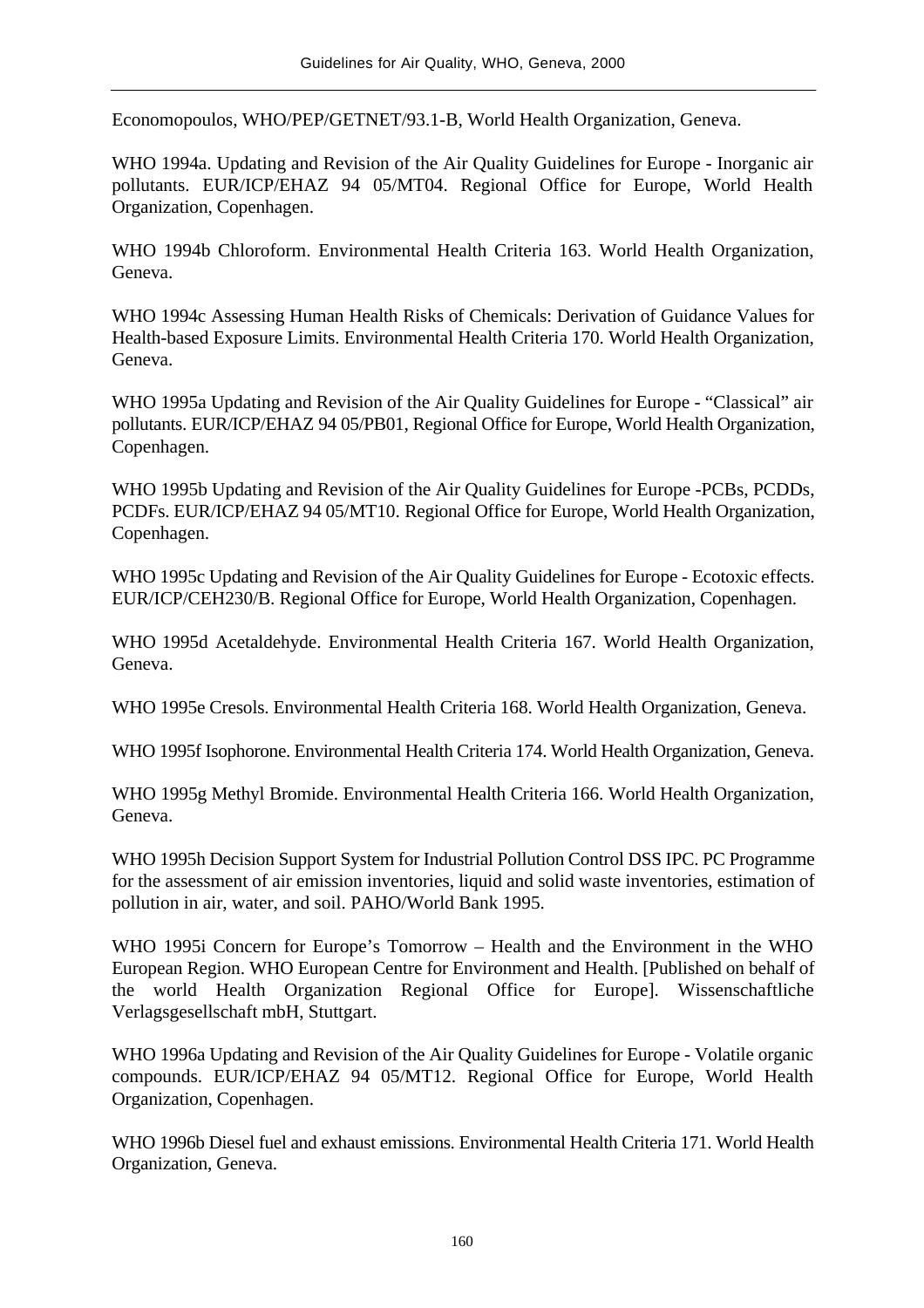WHO 1996c Ethylbenzene. Environmental Health Criteria 186. World Health Organization, Geneva.

WHO 1997a Health and Environment in Sustainable Development - Five years after the Earth Summit. World Health Organization, Geneva.

WHO 1997b Healthy Cities Air Management Information System, AMIS 1.0. CD ROM. World Health Organization, Geneva.

WHO 1997c Nitrogen Oxides. Environmental Health Criteria 188. World Health Organization, Geneva.

WHO 1997d Acrylic acid. Environmental Health Criteria 191, World Health Organization, Geneva.

WHO 1997e Di-n-butylphthalate. Environmental Health Criteria 189. World Health Organization, Geneva.

WHO 1997f Methanol. Environmental Health Criteria 196. World Health Organization, Geneva.

WHO 1997g Xylenes, Environmental Health Criteria 190. World Health Organization, Geneva.

WHO 1998a Guidance for Setting Air Quality Standards. EUR/ICP/EHPM 02 01 01. Regional Office for Europe, World Health Organization, Copenhagen.

WHO 1998b Healthy Cities Air Management Information System, AMIS 2.0. CD ROM. World Health Organization, Geneva.

WHO 1998c Acetone. Environmental Health Criteria 207. World Health Organization, Geneva.

WHO 1998d 2-Butoxyethanol. Concise International Chemical Assessment Document No 10. IOMC, World Health Organization, Geneva.

WHO 1998e Methyl Methacrylate. Concise International Chemical Assessment Document No 4. IOMC, World Health Organization, Geneva.

WHO 1998f 1,1,1,2-Tetrafluoroethane. Concise International Chemical Assessment Document No 11. IOMC, World Health Organization, Geneva.

WHO 1998g Dichloroethane. Concise International Chemical Assessment Document No 1. IOMC, World Health Organization, Geneva.

WHO 1998h Selected chloroalkyl ethers. Environmental Health Criteria 201, World Health Organization, Geneva.

WHO 1998i Selected Non-heterocyclic Polycyclic Aromatic Hydrocarbons. Environmental Health Criteria 202. World Health Organization, Geneva.

WHO 1998j 1,1,2,2-Tetrachloroethane. Concise International Chemical Assessment Document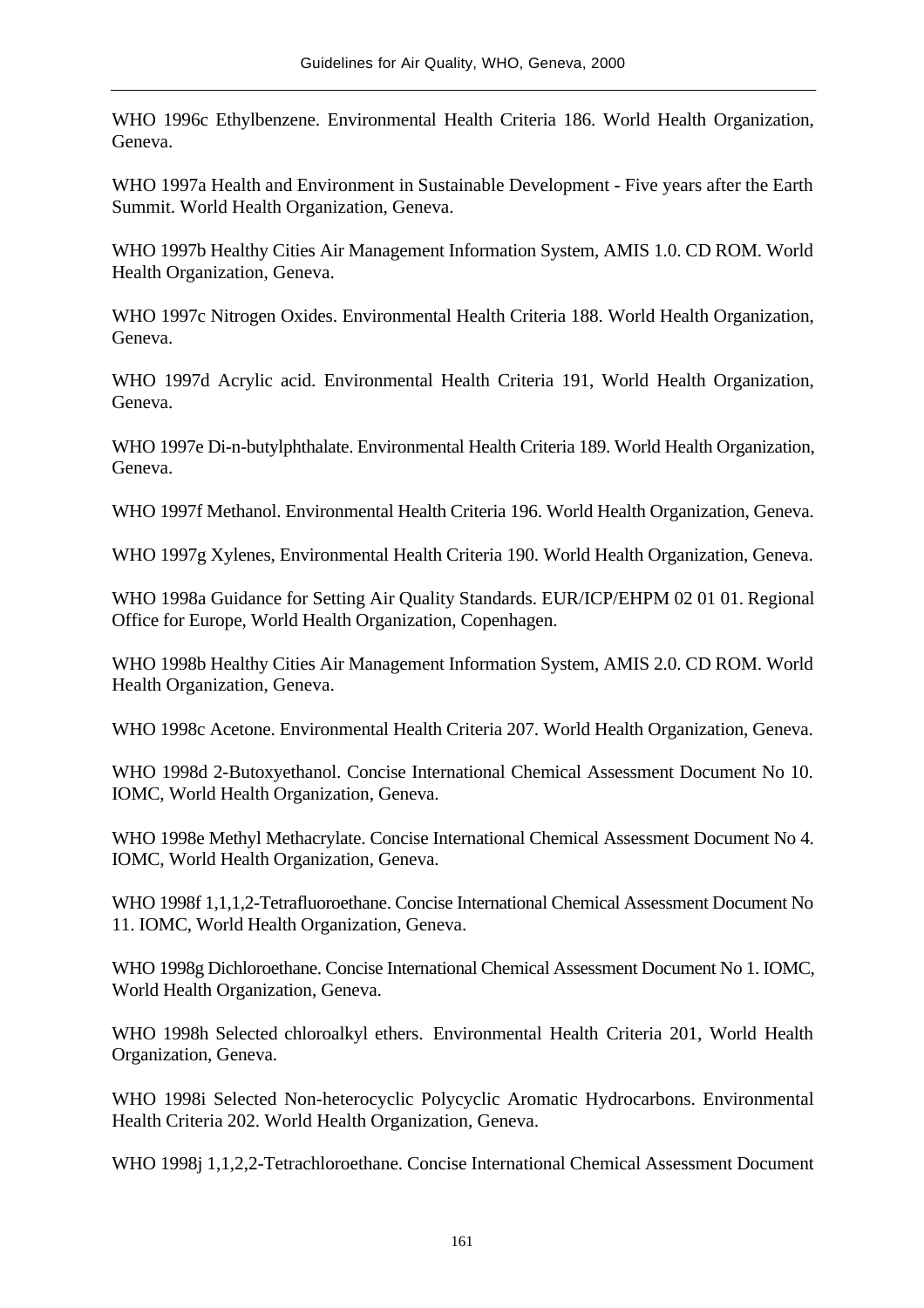No 3. IOMC, World Health Organization, Geneva.

WHO 1998k Assessment of the health risk of dioxins: re-evaluation of the Tolerable Daily Intake (TDI). WHO Consultation, May 25-29 1998, Geneva, , WHO European Centre for Environment and Health, International Programme on Chemical Safety, World Health Organization, Geneva. Internet address: http://www.who.int/pcs/pubs/dioxin-exec-sum/exe-sum-final.html

WHO 1999a. Air Quality Guidelines for Europe. WHO Regional Publications, European Series. World Health Organization, Regional Office for Europe, Copenhagen, in press. Internet address: http://www.who.dk

WHO 1999b Carbon tetrachloride. Environmental Health Criteria 208. World Health Organization, Geneva.

WHO 1999c Health effects of interactions between tobacco use and exposure to other agents. Environmental Health Criteria 211. World Health Organization, Geneva.

WHO 1999d Principles for the Assessment of Risks to Human Health from Exposure to Chemicals, Environmental Health Criteria 210. World Health Organization, Geneva.

Willeke K, Baron PA 1993 Aerosol Measurement: Principles, Techniques and Applications. Van Nostrand Reinhold, New York.

WMO 1992 International Meteorological Vocabulary. WMO-No. 182, Secretariat of the World Meteorological Organization, Geneva.

World Bank 1992 World Development Report 1992: development and the environment. Oxford University Press, Oxford, UK.

Younes M, Meek ME, Hertel RF, Gibb HJ, Schaum J 1998 Risk Assessment and Management. In: J.A. Herystein, W.B. Bunn III, L.E. Fleming, J.M. Harrington, J. Jeyaratnam, I.R. Gardener (eds.) International Occupational and Environmental Medicine. Mosby, New York, USA.

Zhang Jinliang, Wang Lihua, Liu Junzhuo, Zhou Yufen, Wen Tianyou, Meng Dazuo, Li Qing, Li Zhi, Zhang Xuehua, Wu Di, Wu Hongyuan 1996: 24-hour NO2 level in kitchen air and 24 hour NO2 personal exposure level and its effect on urinary HOP, Journal of Environment and Health, 13: 193-196.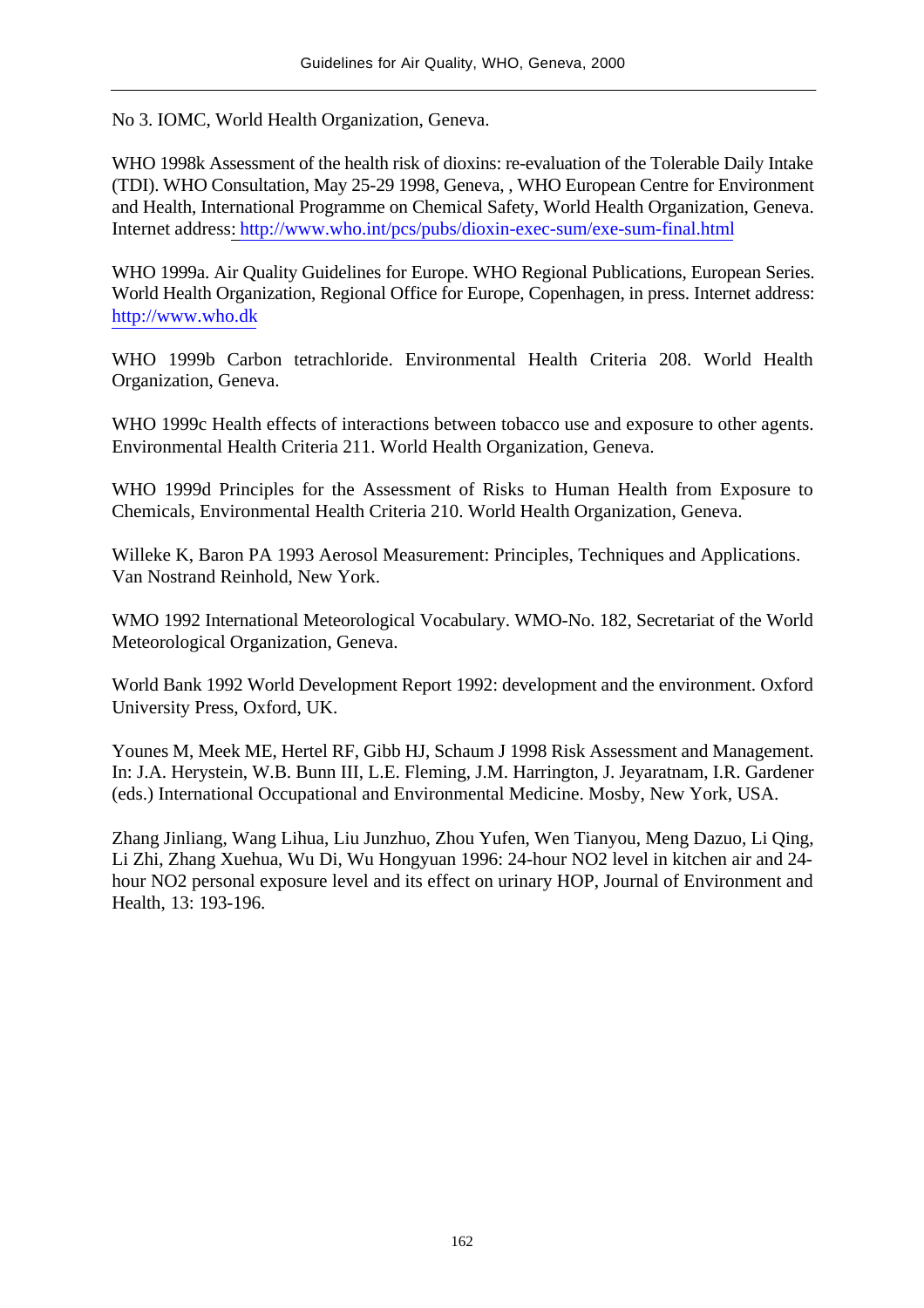### *Acronyms*

| <b>ACGIH</b>         | American Conference of Governmental Industrial Hygienists |
|----------------------|-----------------------------------------------------------|
| ADI                  | Acceptable daily intake                                   |
| <b>ALA</b>           | -Levulinic Acid                                           |
| <b>ALAD</b>          | Amino-Levulinic Acid Dehydratase                          |
| <b>AMIS</b>          | Air Management Information System (WHO, Healthy Cities)   |
| <b>AMRO</b>          | WHO Regional Office for the Americas                      |
| AR                   | llergic Rhinitis                                          |
| ARI                  | <b>Acute Respiratory Infection</b>                        |
| <b>ATDSR</b>         | Agency for Toxic Substances and Disease Registry (USA)    |
| <b>BMEPB</b>         | Beijing Municipal Environment Protection Bureau           |
| <b>BRI</b>           | <b>Building Related Illness</b>                           |
| <b>BS</b>            | <b>Black Smoke</b>                                        |
| bw                   | body weight                                               |
| CaCO <sub>3</sub>    | Calciumcarbonate                                          |
| CAIP                 | Clean Air Implementation Plan                             |
| <b>CBA</b>           | Cost-benefit analysis                                     |
| Cd                   | Cadmium                                                   |
| <b>CEN</b>           | European Committee for Standardization                    |
| <b>CFC</b>           | ChloroFluoroCarbon                                        |
| <b>CFR</b>           | Code of Federal Regulations                               |
| CH <sub>4</sub>      | Methane                                                   |
| CI                   | 95% Confidence Interval                                   |
| <b>CMD</b>           | <b>Cyclopedic Medical Dictionary</b>                      |
| <b>CMD</b>           | <b>Count Median Diameter</b>                              |
| <b>CNS</b>           | Central Nervous System                                    |
| CO                   | Carbon monoxide                                           |
| CO <sub>2</sub>      | Carbon dioxide                                            |
| COH <sub>b</sub>     | Carboxyhemoglobin                                         |
| <b>COPD</b>          | Chronic Obstructive Pulmonary Disease                     |
| CS <sub>2</sub>      | Carbon disulphide                                         |
| Cu                   | Copper                                                    |
| <b>DOAS</b>          | Differential Optical Absorption System                    |
| <b>DQOs</b>          | Data Quality Objectives                                   |
| EA                   | <b>Environment Agency of Japan</b>                        |
| EC DG                | <b>European Commission Directorate General</b>            |
| <b>ECA</b>           | <b>European Concerted Action</b>                          |
| <b>ECE</b>           | Economic Commission for Europe                            |
| <b>ECEH</b>          | WHO European Centre of Environment and Health             |
| <b>EHC</b>           | Environmental Health Criteria                             |
| <b>ETS</b>           | <b>Environmental Tobacco Smoke</b>                        |
| <b>EURO</b>          | WHO Regional Office for Europe                            |
| $\text{FEF}_{25-75}$ | Forced Expiratory Flow – interquartile range              |
| <b>FEP</b>           | Free Erythrocyte Protoporphyrin                           |
| FEV <sub>1</sub>     | Forced Expiratory Volume in first second of expiration    |
| <b>FVC</b>           | Forced Vital Capacity                                     |
| <b>GEMS</b>          | Global Environmental Monitoring System (UNEP/WHO)         |
|                      |                                                           |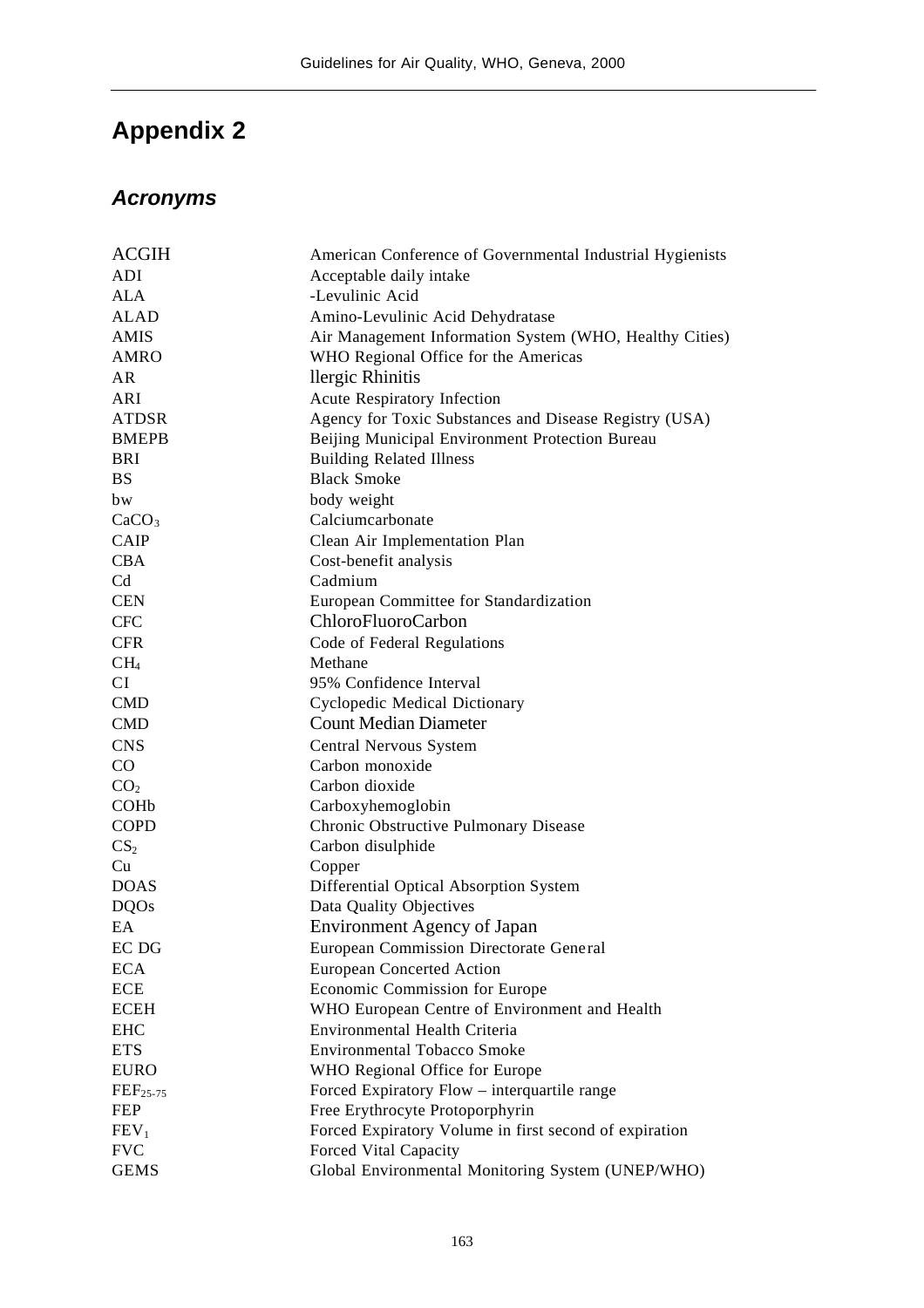| GC/FID                          | Gas Chromatography/Flame Ionization Detector                       |
|---------------------------------|--------------------------------------------------------------------|
| <b>GIS</b>                      | Geographic Information System                                      |
| <b>GVF</b>                      | Dienst für GesamtVerkehrsFragen des Eidg. Verkehrs- und            |
|                                 | Energiewirtschafts-departementes (Switzerland)                     |
| $H^+$                           | Hydrogen ion                                                       |
| $H_2S$                          | Hydrogen sulphide                                                  |
| $H_2S$ O <sub>4</sub>           | Sulphuric acid droplets                                            |
| HC                              | Hydrocarbons                                                       |
| <b>HCl</b>                      | Hydrochloric acid                                                  |
| HF                              | Hydrogen fluoride                                                  |
| HNO <sub>3</sub>                | Nitric acid                                                        |
| <b>HOP</b>                      | Hydroxyproline                                                     |
| <b>HVAC</b>                     | High Volume Air conditioning System                                |
| <b>IARC</b>                     | International Agency for Research on Cancer                        |
| <b>ICRP</b>                     | International Commission on Radiological Protection                |
| IgE                             | Immunglobulin E                                                    |
| IgG                             | Immunglobulin G                                                    |
| <b>IOMC</b>                     | Inter-Organization Programme for the sound Management of Chemicals |
| <b>IPCS</b>                     | International Programme on Chemical Safety                         |
| $_{\rm IR}$                     | <b>Infrared Radiation</b>                                          |
| <b>ISO</b>                      | International Standards Organization                               |
| ISO/DIS                         | ISO Draft International Standard                                   |
| ISO/FDIS                        | ISO Final Draft International Standard                             |
| KI                              | Potassium iodide                                                   |
| <b>KOH</b>                      | Potassium hydroxyde                                                |
| <b>LOAEL</b>                    | Lowest-Observed-Adverse-Effect-Level                               |
| <b>LOEL</b>                     | Lowest-Observed-Effect-Level                                       |
| <b>LPG</b>                      | Liquefied petroleum gas                                            |
| $\mu$ m                         | micrometer                                                         |
| μg                              | microgram                                                          |
| <b>MMD</b>                      | Mass median diameter                                               |
| <b>MMVF</b>                     | Man-Made Vitreous Fibres                                           |
| Mn                              | Manganese                                                          |
| <b>MSDS</b>                     | <b>Material Safety Data Sheets</b>                                 |
| Na <sub>2</sub> CO <sub>3</sub> | Sodium carbonate                                                   |
| NaCl                            | Sodium chloride                                                    |
| NaNO <sub>2</sub>               | Sodium nitrite                                                     |
| NH <sub>3</sub>                 | Ammonia                                                            |
| $NH_4$ <sup>+</sup>             | Univalent ammonium radical                                         |
| $NH_4HSO_4$                     | Ammonium bisulphate                                                |
| $(NH_4)_2HSO_4$                 | Ammonium hydrogen sulphate                                         |
| NH <sub>4</sub> NO <sub>3</sub> | Ammonium nitrate                                                   |
| Ni                              | Nickel                                                             |
| NO                              | Nitrogen oxide                                                     |
| NO <sub>2</sub>                 | Nitrogen dioxide                                                   |
| NO <sub>x</sub>                 | Nitrogen oxides                                                    |
| <b>NOAEL</b>                    | No Observed Adverse Effect Level                                   |
| <b>NOEL</b>                     | No Observed Effect Level                                           |
| $O_3$                           | Ozone                                                              |
| <b>OECD</b>                     | Organization for Economic Cupertino and Development                |
| <b>OEH</b>                      | Occupational and Environmental Health, WHO, PHE, Geneva            |
| OH                              | <b>Odds Ratio</b>                                                  |
| PAH                             | Polycyclic (Polynuclear) Aromatic Hydrocarbons                     |
|                                 |                                                                    |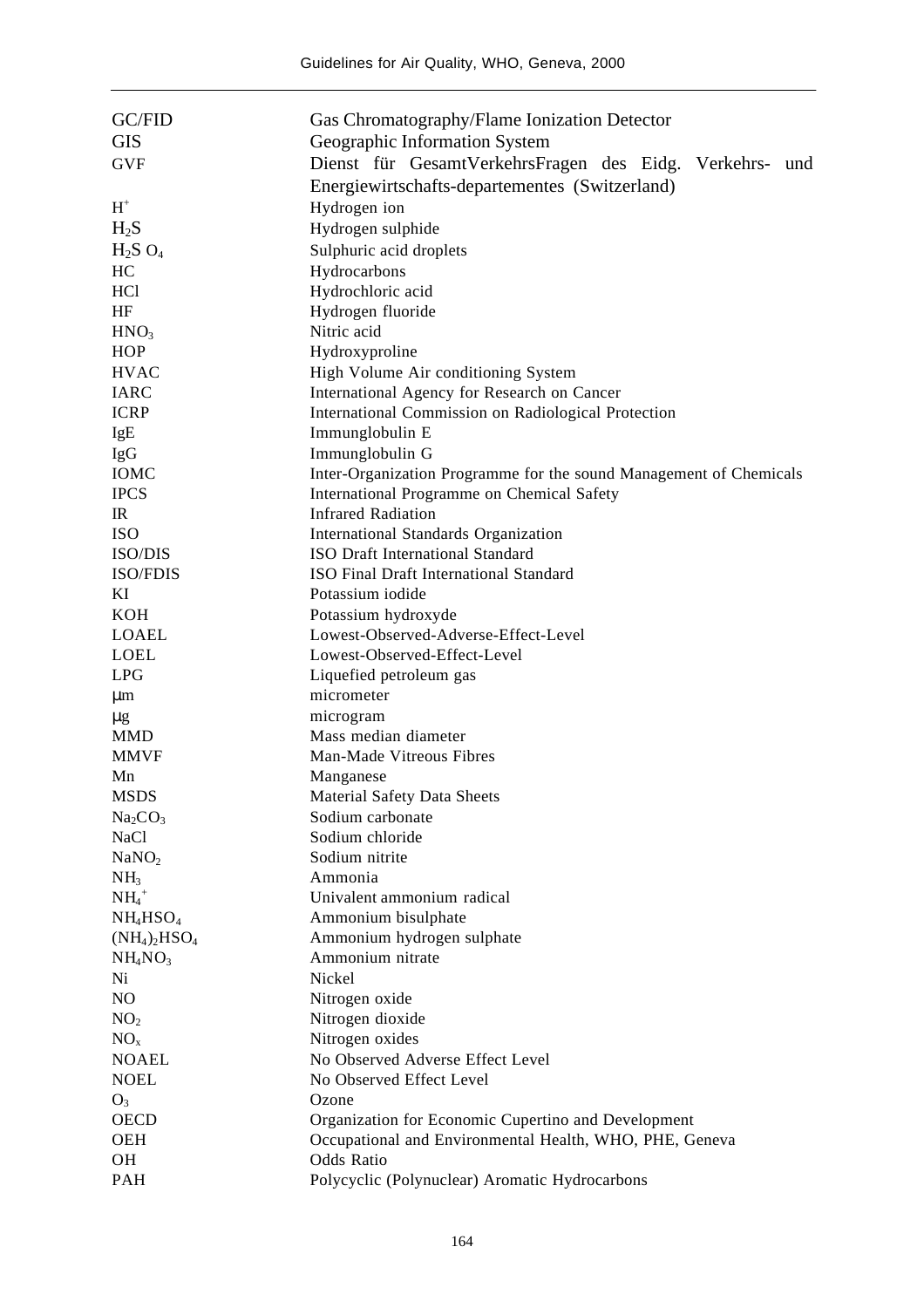| <b>PAHO</b>       | Pan American Health Organization                                            |
|-------------------|-----------------------------------------------------------------------------|
| <b>PAN</b>        | PeroxyAcetyl Nitrate                                                        |
| Pb                | Lead                                                                        |
| <b>PBPK</b>       | Physiologically Based Pharmaco-Kinetic model                                |
| <b>PCDDs</b>      | Polychlorinated dibenzodioxins                                              |
| <b>PCDFs</b>      | Polychlorinated dibenzofurans                                               |
| <b>PCBs</b>       | Polychlorinated biphenyls                                                   |
| PEF               | Peak Expiratory Flow                                                        |
| <b>PEFR</b>       | Peak Expiratory Flow Rate                                                   |
| <b>PHA</b>        | PhytoHemAgglutinin                                                          |
| PHE               | Department for Protection of the Human Environment, WHO, Geneva             |
| PM                | Particulate matter with no regard to size of particles                      |
| $PM_{10}$         | Concentration of particles with aerodynamic particle diameters of less than |
|                   | 10 micrometers.                                                             |
| PM <sub>2.5</sub> | Concentration of particles with aerodynamic particle diameters of less than |
| 2.5               | micrometers.                                                                |
| QA/QC             | Quality Assurance/Quality Control                                           |
| QAP               | <b>Quality Assurance Programme</b>                                          |
| $R-SH$            | Mercaptan                                                                   |
| <b>RSP</b>        | <b>Respirable Suspended Particles</b>                                       |
| <b>SBS</b>        | Sick Building Syndrome                                                      |
| <b>SERPLAC</b>    | Secretarias Regionales de Planificación y Coordinación                      |
| Si                | Silicium                                                                    |
| SO <sub>2</sub>   | Sulphur dioxide                                                             |
| $SO^{3-}$         | Sulphur trioxide ion                                                        |
| $SO4^{2-}$        | Sulphate ion                                                                |
| <b>SPM</b>        | Suspended particulate matter                                                |
| <b>STPD</b>       | Standard Temperature and Pressure Dry                                       |
| sRAW              | Specific AirWay Resistance                                                  |
| <b>TEA</b>        | Triethanolamine                                                             |
| TC                | Tolerable concentration                                                     |
| <b>TCDD</b>       | 2,3,7,8-tetrachlorodibenzo-p-dioxin                                         |
| <b>TCM</b>        | Tetrachloromercurate                                                        |
| TDI               | Tolerable daily intake                                                      |
| <b>TEOM</b>       | Tapered Element Oscillating Microbalance                                    |
| <b>TEQ</b>        | Toxicity EQuivalent concentration or uptake                                 |
| TI                | Tolerable intake                                                            |
| <b>TSP</b>        | <b>Total Suspended Particles</b>                                            |
| UK                | United Kingdom                                                              |
| <b>UN</b>         | <b>United Nations</b>                                                       |
| <b>UNEP</b>       | <b>United Nations Environment Programme</b>                                 |
| <b>UR</b>         | Unit Risk                                                                   |
| <b>USEPA</b>      | United States Environmental Protection Agency                               |
| <b>USA</b>        | United States of America                                                    |
| <b>UV</b>         | <b>Ultra-Violet Fluorescence</b>                                            |
| V                 | Vanadium                                                                    |
| <b>VOC</b>        | Volatile Organic Compounds                                                  |
| <b>WHO</b>        | World Health Organization                                                   |
| <b>WRAC</b>       | Wide Ranging Aerosol Classifier                                             |
| Zn                | Zinc                                                                        |
|                   |                                                                             |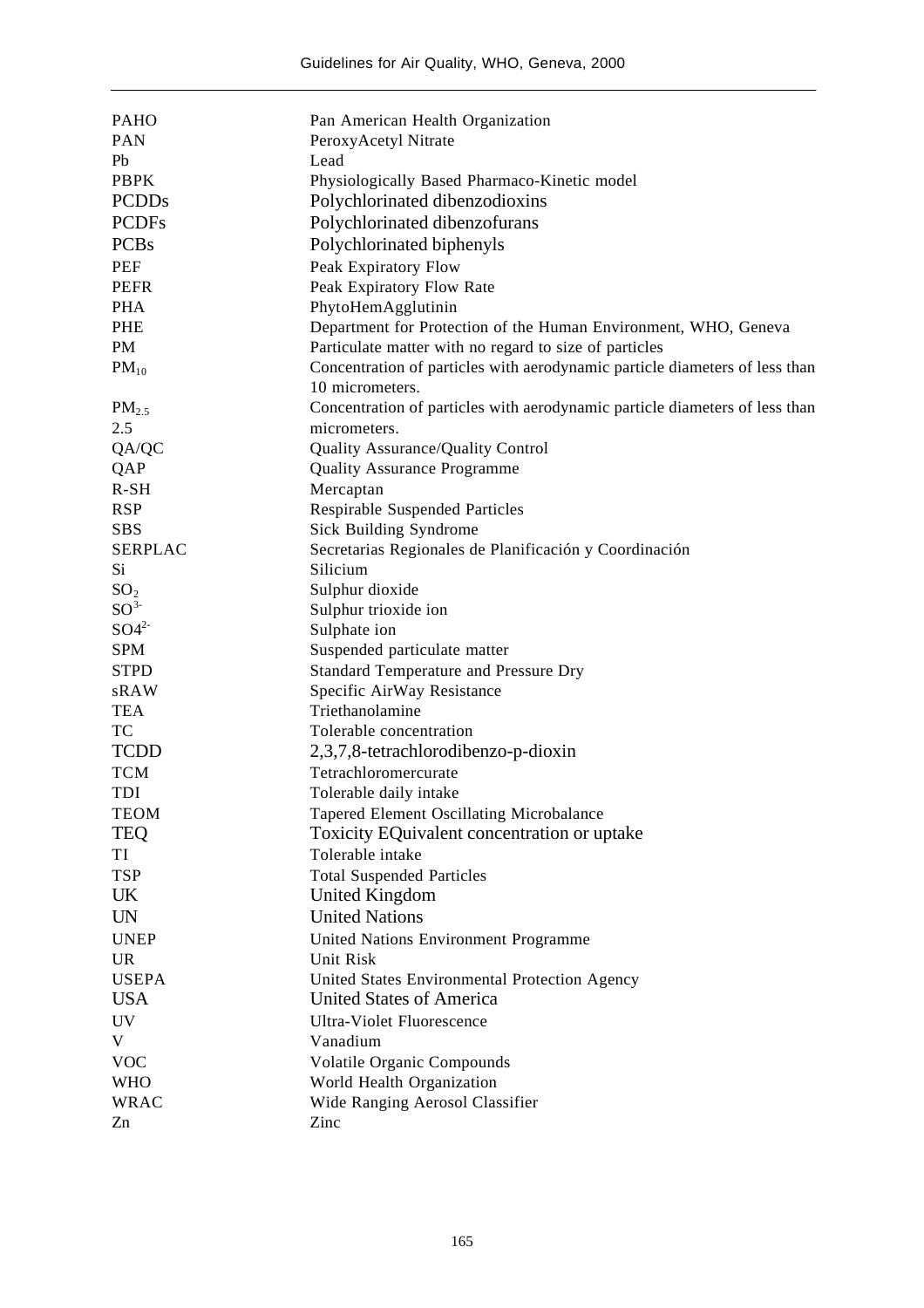| <b>Glossary</b>     |                                                                                                                                                                                                                                                                                                                                              |
|---------------------|----------------------------------------------------------------------------------------------------------------------------------------------------------------------------------------------------------------------------------------------------------------------------------------------------------------------------------------------|
| Acidity             | The quality of possessing hydrogen ions (CMD 1997).                                                                                                                                                                                                                                                                                          |
| Adverse effect      | Change in morphology, physiology, growth, development or life span of<br>an organism exposed to air pollution, which results in impairment of<br>functional capacity or impairment of capacity to compensate for<br>additional stress or increase in susceptibility to the harmful effects of<br>other environmental influences (WHO 1994a). |
| Aerosol             | A suspension in a gaseous medium of solid particles, liquid particles or<br>solid and liquid particles having a negligible falling velocity (ISO 1994).                                                                                                                                                                                      |
| Airway permeability | Capability of allowing the passage of air through the natural passageway<br>for air to and from the lungs (CMD 1997).                                                                                                                                                                                                                        |
| Allergen            | Any substance that causes manifestations of allergy. Among common<br>allergens are inhalants, foods, drugs, infectious agents, contactants, and<br>physical agents (CMD 1997).                                                                                                                                                               |
| Allergic            | Pertaining to, sensitive to, or caused by an allergen (CMD 1997).                                                                                                                                                                                                                                                                            |
| Anemia              | A reduction in the number of circulating red blood cells (CMD 1997).                                                                                                                                                                                                                                                                         |
| Asthma              | A disease caused by increased responsiveness of the tracheobronchial<br>tree to various stimuli, which results in paroxysmal constriction of the<br>bronchial airways (CMD 1997). Also see paroxysm.                                                                                                                                         |
| Atherogenic         | Pertaining to the formation of degenerated or thickened walls of the<br>larger arteries, marked by cholesterol-lipid-calcium deposits (CMD<br>1997).                                                                                                                                                                                         |
| Biomarker           | Any parameter that can be used to measure an interaction between a<br>biological system and an environment agent, which may be chemical,<br>physical or biological (WHO 1993).                                                                                                                                                               |
| <b>Biomass</b>      | Organic substance of biotic origin: either living organisms or dead<br>substances such as wood, crop residues, or animal dung.                                                                                                                                                                                                               |
| Biomass smoke       | Term used for convenience for the smoke generated by burning biomass.                                                                                                                                                                                                                                                                        |
| <b>Biotic</b>       | Of or relating to life (Webster 1994).                                                                                                                                                                                                                                                                                                       |
| <b>Bronchi</b>      | The two main branches leading from the trachea to the lungs, providing a<br>passageway for air (CMD 1997).                                                                                                                                                                                                                                   |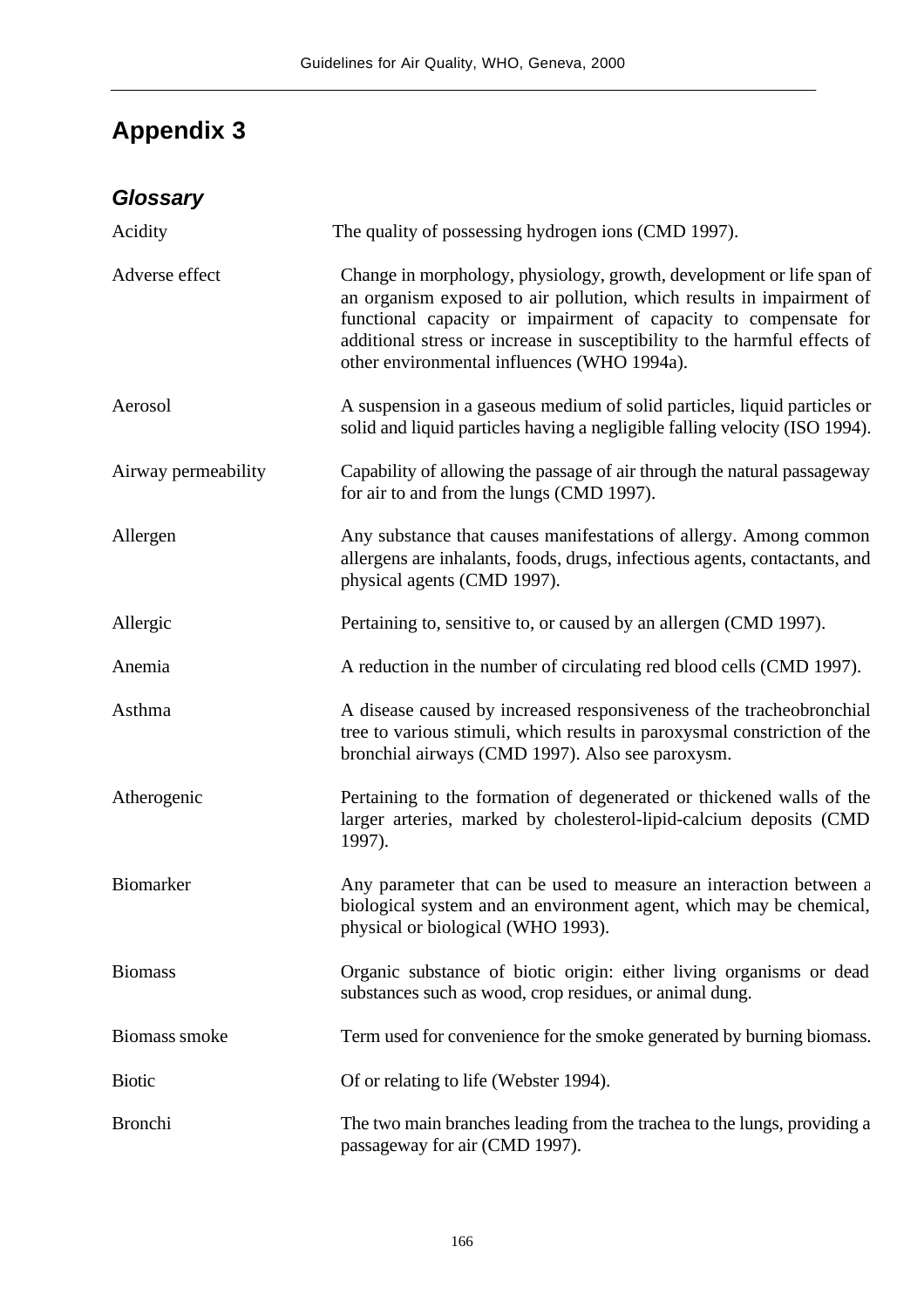| <b>Bronchiole</b>        | One of the smaller subdivisions of the bronchial tube (CMD 1997).                                                                                                                                                                                                                                                                                                                                                                                                                                                                                                                                                                                                                                                                                                                                                                     |
|--------------------------|---------------------------------------------------------------------------------------------------------------------------------------------------------------------------------------------------------------------------------------------------------------------------------------------------------------------------------------------------------------------------------------------------------------------------------------------------------------------------------------------------------------------------------------------------------------------------------------------------------------------------------------------------------------------------------------------------------------------------------------------------------------------------------------------------------------------------------------|
| <b>Bronchiolitis</b>     | Inflammation of the bronchioles (CMD 1997).                                                                                                                                                                                                                                                                                                                                                                                                                                                                                                                                                                                                                                                                                                                                                                                           |
| <b>Bronchitis</b>        | Inflammation of the mucous membrane of the bronchial airways (CMD)<br>1997).                                                                                                                                                                                                                                                                                                                                                                                                                                                                                                                                                                                                                                                                                                                                                          |
| Bronchoconstriction      | Constriction of the bronchial tubes (CMD 1997).                                                                                                                                                                                                                                                                                                                                                                                                                                                                                                                                                                                                                                                                                                                                                                                       |
| Bronchodilator           | A drug that expands the bronchial tubes by relaxing bronchial muscle<br>(CMD 1997).                                                                                                                                                                                                                                                                                                                                                                                                                                                                                                                                                                                                                                                                                                                                                   |
| Building related illness | Illness related to indoor exposures to biological agents (e.g. fungi,<br>bacteria), biological and chemical substances (e.g. endotoxins,<br>mycotoxins, radon, carbon monoxide, formaldehyde) which is<br>experienced by some people working or living in a particular building<br>and it does not disappear after leaving it.                                                                                                                                                                                                                                                                                                                                                                                                                                                                                                        |
| Carbon dioxide           | A colourless, odourless, non-combustible gas, formula $CO2$ . It is<br>approximately 50% heavier than air, of which it is a normal constituent. It<br>is formed by certain natural processes (see carbon cycle) and by the<br>combustion of fuels containing carbon, and it has been estimated that the<br>amount in the air is increasing by 0.27% annually. Only in the most<br>exceptional circumstances do local concentrations of carbon dioxide in air<br>rise to levels that are dangerous to health, but it plays a significant role in<br>the decay of building stones and in corrosion (WHO 1980).                                                                                                                                                                                                                          |
| Carbon monoxide          | A colourless, almost odourless, tasteless, flammable gas, formula CO. It is<br>produced, inter alia, by the incomplete combustion of organic materials<br>(e.g. in automobile engines) and normally occurs in trace amounts in the<br>atmosphere. At concentrations exceeding about 100 cm <sup>3</sup> /m <sup>3</sup> (0.01%) it is<br>highly toxic. Its affinity for hemoglobin (with which it forms<br>carboxyhemoglobin) is between 200 and 300 times that of oxygen, and it<br>has the effect of reducing the oxygen-transport capacity of hemoglobin and<br>leading to death by asphyxiation. Concentrations of carbon monoxide in<br>city streets (arising mainly from motor vehicle exhausts) can be sufficiently<br>high to cause concern, as can those resulting from tobacco smoking in<br>unventilated rooms (WHO 1980). |
| Carcinogenicity          | The production of cancer, equivalent to carcinogenesis (CMD 1997)                                                                                                                                                                                                                                                                                                                                                                                                                                                                                                                                                                                                                                                                                                                                                                     |
| Cardiovascular           | Pertaining to the heart and blood vessels (CMD 1997).                                                                                                                                                                                                                                                                                                                                                                                                                                                                                                                                                                                                                                                                                                                                                                                 |
| Centri-acinar            | Pertaining to the central terminal respiratory gas exchange unit of the lung,<br>composed of airways and alveoli distal to a terminal bronchiole (CMD<br>1997).                                                                                                                                                                                                                                                                                                                                                                                                                                                                                                                                                                                                                                                                       |
| Chemiluminiscence        | Cold light or light resulting from a chemical reaction and without heat                                                                                                                                                                                                                                                                                                                                                                                                                                                                                                                                                                                                                                                                                                                                                               |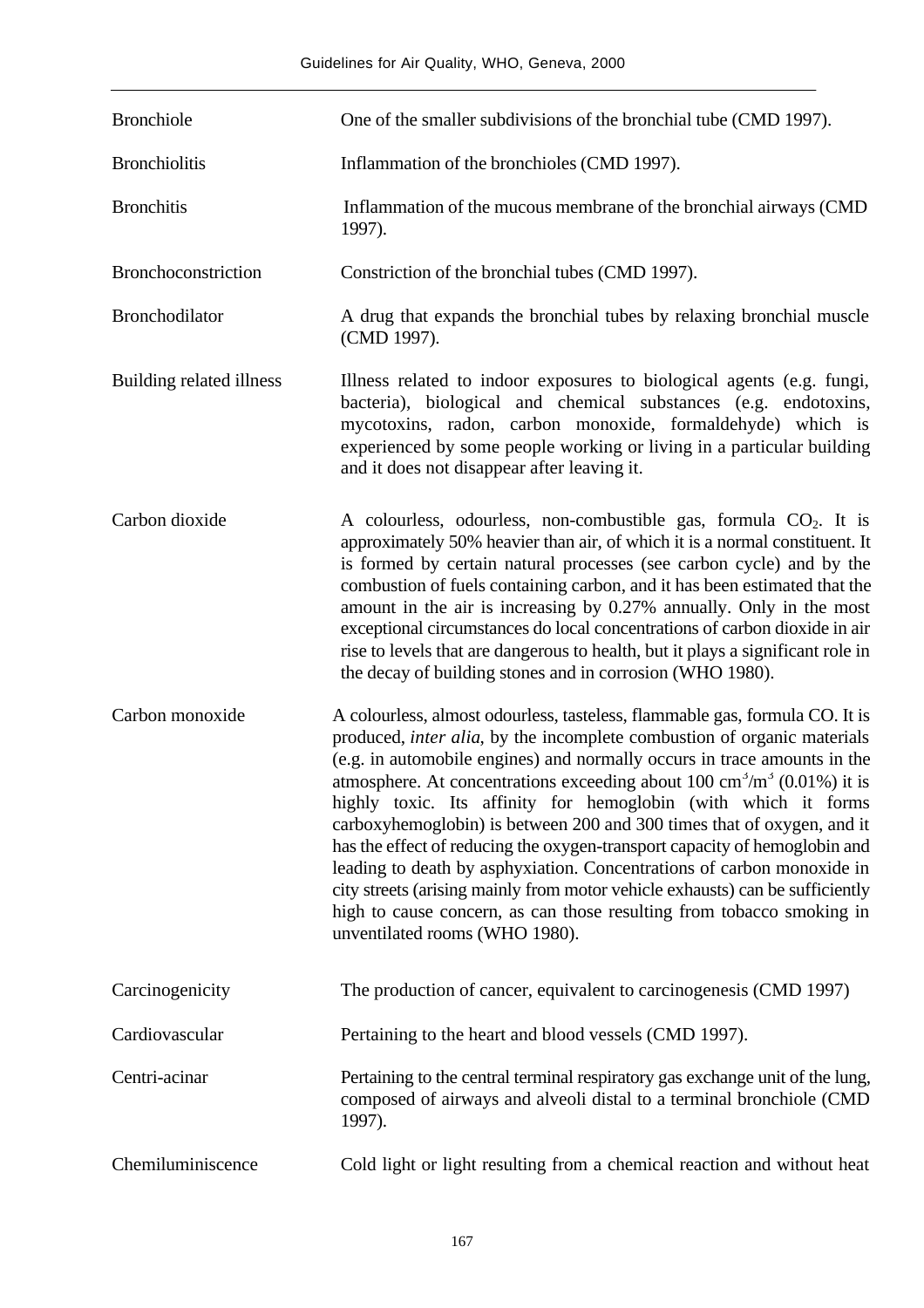|                                                 | production (CMD 1997).                                                                                                                                                                                                                                                                                                                                                                                                                                                                                                                                                                                                                               |
|-------------------------------------------------|------------------------------------------------------------------------------------------------------------------------------------------------------------------------------------------------------------------------------------------------------------------------------------------------------------------------------------------------------------------------------------------------------------------------------------------------------------------------------------------------------------------------------------------------------------------------------------------------------------------------------------------------------|
| Chromatography                                  | The separation of two or more chemical compounds in solution by their<br>removal from the solution at different rates (CMD 1997).                                                                                                                                                                                                                                                                                                                                                                                                                                                                                                                    |
| Chronic obstructive<br>Pulmonary disease (COPD) | A disease process that decreases the ability of the lungs to perform<br>ventilation. Diagnostic criteria include a history of persistentdyspnea n<br>exertion, with or without chronic cough, and less than half of normal<br>predicted maximum breathing capacity. Diseases that cause this condition<br>are chronic bronchitis, pulmonary emphysema, chronic asthma, and<br>chronic bronchiolitis (CMD 1997).                                                                                                                                                                                                                                      |
| Coagulation, blood                              | The process of clumping together of blood cells to form a clot (CMD)<br>1997).                                                                                                                                                                                                                                                                                                                                                                                                                                                                                                                                                                       |
| Cognitive                                       | Adjective to cognition, the awareness with perception, reasoning,<br>judgement, intuition and memory, the mental process by which knowledge<br>is acquired (CMD 1997).                                                                                                                                                                                                                                                                                                                                                                                                                                                                               |
| Collagen                                        | A strong, fibrous insoluble protein found in connective tissue (CMD 1997)                                                                                                                                                                                                                                                                                                                                                                                                                                                                                                                                                                            |
| Combustion                                      | A chemical reaction in which a material combines with oxygen with the<br>evolution of heat: "burning". The combustion of fuels containing carbon<br>and hydrogen is said to be complete when these two elements are all<br>oxidized to carbon dioxide and water. Incomplete combustion may lead to<br>$(1)$ appreciable amounts of carbon remaining in the ash; $(2)$ emission of<br>some of the carbon as carbon monoxide; and (3) reaction of the fuel<br>molecules to give a range of products of greater complexity than that of the<br>fuel molecules themselves (if these products escape combustion they are<br>emitted as smoke) (WHO 1980). |
| Contagion                                       | A disease that is easily transmitted from host to host by casual dermal<br>contact or respiratory droplets (CMD 1997).                                                                                                                                                                                                                                                                                                                                                                                                                                                                                                                               |
| Coproporyphyrin                                 | A porphyrin present in urine and feces (CMD 1997).                                                                                                                                                                                                                                                                                                                                                                                                                                                                                                                                                                                                   |
| Cor pulmonale                                   | Hypertrophy or failure of the cavity of the heart that receives blood from<br>the right atrium and pumps it into the lungs via the pulmonary artery<br>(CMD 1997).                                                                                                                                                                                                                                                                                                                                                                                                                                                                                   |
| Cough                                           | A forceful and sometimes violent expiratory effort preceded by a<br>preliminary inspiration (CMD 1997).                                                                                                                                                                                                                                                                                                                                                                                                                                                                                                                                              |
| Cytochrome                                      | An iron-containing protein found in the mitochondria (cell parts of rod<br>or oval shape that perform a distinctive function) of eukaryotic cells<br>(CMD 1997).                                                                                                                                                                                                                                                                                                                                                                                                                                                                                     |
| Cytochrome oxidase                              | An enzyme complex of two cytochromes and two copper atoms found in<br>the mitochondria of eukaryotic cells (CMD 1997).                                                                                                                                                                                                                                                                                                                                                                                                                                                                                                                               |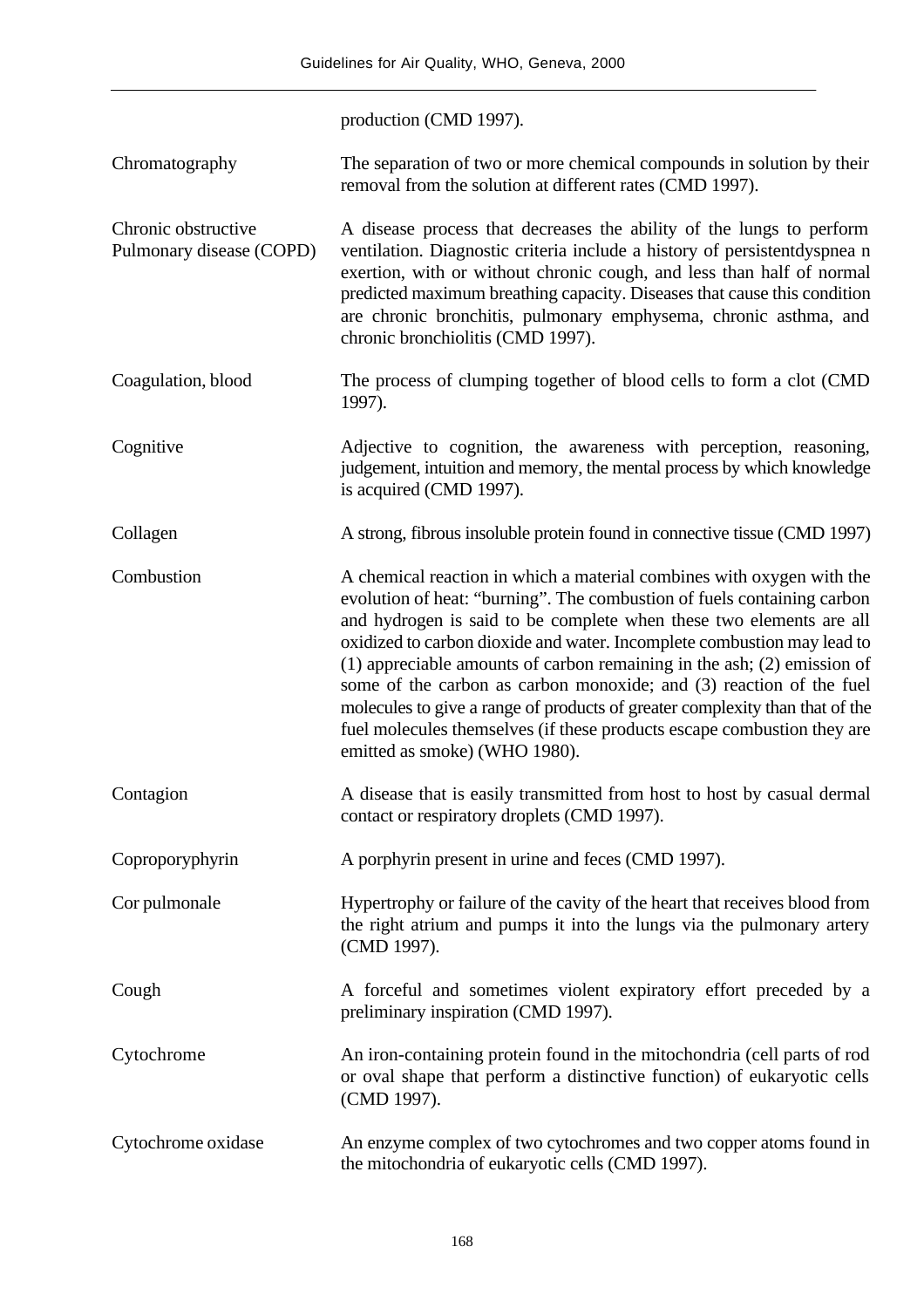| Cytochrome P-450            | A group of enzymes, called hemethiolate protein P450, present on every<br>type of cell in the body except red blood cells and skeletal muscle cells<br>(CMD 1997).                                                                                                                                                                                                                                                                                                                                                                                                                                                  |
|-----------------------------|---------------------------------------------------------------------------------------------------------------------------------------------------------------------------------------------------------------------------------------------------------------------------------------------------------------------------------------------------------------------------------------------------------------------------------------------------------------------------------------------------------------------------------------------------------------------------------------------------------------------|
| Diesel exhaust              | Diesel exhaust emissions contain hundreds of chemical compounds, which<br>are emitted partly in the gaseous phase and partly in the particulate phase<br>of the exhaust. The major gaseous products are carbon dioxide, oxygen,<br>nitrogen, and water vapour; carbon monoxide, sulphur dioxide, nitrogen<br>oxides, and hydrocarbons and their derivatives are also present. Benzene<br>and toluene are present in the lower range (percentage weight) in the<br>gaseous part of the hydrocarbon fraction. Other gaseous exhaust<br>compounds are low-relative-molecular-mass polycyclic aromatic<br>hydrocarbons. |
|                             | A main characteristic of diesel exhaust is the release of particles at a rate<br>about 20 times greater than that from gasoline-fuelled vehicles. The<br>particles are composed of elemental carbon, organic compounds adsorbed<br>from fuel and lubricating oil, sulphates from fuel-sulphur, and traces of<br>metallic components. Most of the total particulate matter appears to occur<br>in the submicrometre range, between 0.02 and 0.5 µm (WHO 1996b).                                                                                                                                                      |
| Disease                     | A pathological condition of the body that presents a group of clinical signs,<br>symptoms, and laboratory findings peculiar to it and setting the condition<br>apart as an abnormal entity differing from other normal or pathological<br>condition (CMD 1997).                                                                                                                                                                                                                                                                                                                                                     |
| Dry deposition              | Removal of contaminants of air onto a substrate without involvement of<br>rain, clouds or fog.                                                                                                                                                                                                                                                                                                                                                                                                                                                                                                                      |
| Dust                        | Small solid particles, conventionally taken as those particles below 75 µm<br>in diameter, which settle out under their own weight but which may<br>remain suspended for some time (ISO 1994). National standards may be<br>more specific and include particle diameters or a definition in terms of a<br>sieve of specified aperture. Dust occurs in the atmosphere both naturally<br>and as a result of the activities of man (Willeke 1993).                                                                                                                                                                     |
| Dyspnea                     | Air hunger resulting in laboured or difficult breathing, sometimes<br>accompanied by pain (CMD 1997).                                                                                                                                                                                                                                                                                                                                                                                                                                                                                                               |
| Effect                      | Change in morphology, physiology, growth, development of life span of<br>an organism exposed to air pollution. It might be either an adverse effect<br>or an alteration, which is not distinguishable from the range of a target<br>variable observed in not exposed organisms of the same species (WHO<br>1994c).                                                                                                                                                                                                                                                                                                  |
| <b>Emergency Department</b> | The portion of a hospital that treats patients experiencing an emergency<br>(CMD 1997).                                                                                                                                                                                                                                                                                                                                                                                                                                                                                                                             |
| Emphysema                   | A chronic pulmonary disease marked by an abnormal increase in the size<br>of air spaces distal (farthest from the centre) to the terminal bronchioles                                                                                                                                                                                                                                                                                                                                                                                                                                                               |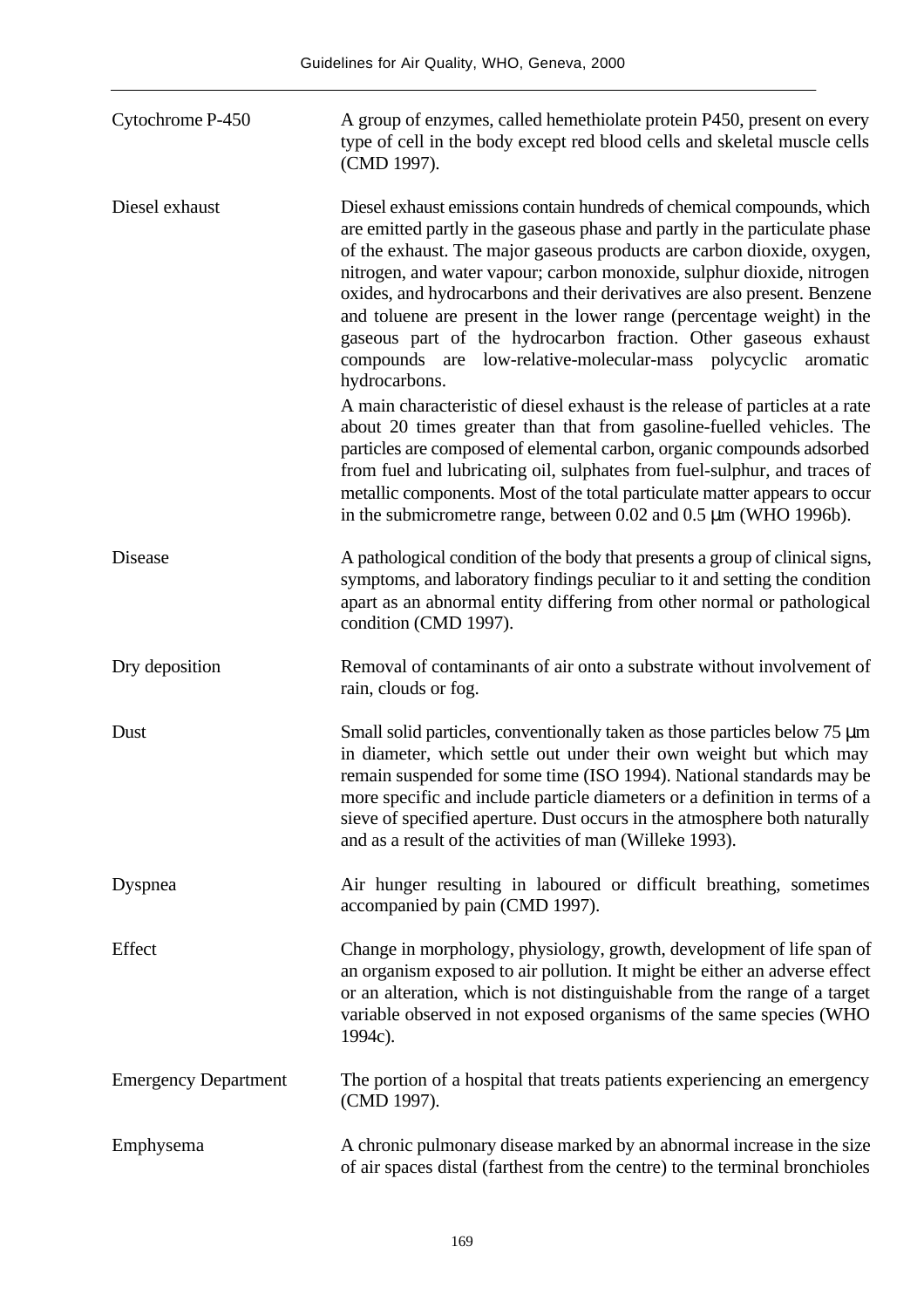|                                             | with destructive changes in their walls (CMD 1997)                                                                                                                                                                                                                                                                                                                                                                                                                                        |
|---------------------------------------------|-------------------------------------------------------------------------------------------------------------------------------------------------------------------------------------------------------------------------------------------------------------------------------------------------------------------------------------------------------------------------------------------------------------------------------------------------------------------------------------------|
| Encephalopathic                             | Pertaining to any dysfunction of the brain (CMD 1997).                                                                                                                                                                                                                                                                                                                                                                                                                                    |
| Endogenous                                  | Produced or originating from within a cell or organism (CMD 1997).                                                                                                                                                                                                                                                                                                                                                                                                                        |
| Endometriosis                               | The presence of functioning ectopic (in an abnormal position) endometrial<br>(pertaining to the lining of the uterus) glands and stroma (foundation-<br>supporting tissues of an organ) outside the uterine cavity (CMD 1997).                                                                                                                                                                                                                                                            |
| Endotoxin                                   | A lipopolysaccharide (linkage of molecules of lipds with polysaccharides)<br>that is part of the cell wall of gram-negative bacteria (CMD 1997).                                                                                                                                                                                                                                                                                                                                          |
| <b>Environmental Tobacco</b><br>Smoke (ETS) | ETS is generated by the combustion of tobacco products. ETS is a<br>complex mixture of over 4000 compounds. These include over 40 known<br>or suspected human carcinogen, such as 4-aminobiphenyls, 2-<br>naphthylamine, benzene, nickel, and a variety of PAH and N-nitrosamines.<br>A number of irritants, such as ammonia, nitrogen oxides, sulphur dioxide,<br>various aldehydes, and cardiovascular toxicants, such as carbon monoxide<br>and nicotine are also present (WHO 1999a). |
| Enzyme                                      | An organic catalyst produced by living cells but capable of acting outside<br>cells. Enzymes are proteins that change the rate of chemical reactions<br>without needing an external energy source of being changed themselves<br>(CMD 1997).                                                                                                                                                                                                                                              |
| Epithelioma                                 | A malignant tumour consisting primarily of epithelial cells (epidermis of<br>the skin or a mucous membrane) (CMD 1997).                                                                                                                                                                                                                                                                                                                                                                   |
| Epithelium                                  | The layer of cells forming the epidermis of the skin and the surface layer<br>of mucous and serous membranes (CMD 1997).                                                                                                                                                                                                                                                                                                                                                                  |
| Erythrocyte                                 | A mature red blood cell (CMD 1997).                                                                                                                                                                                                                                                                                                                                                                                                                                                       |
| Expiration                                  | Expulsion of air from the lungs in breathing. Normally the duration of<br>expiration is shorter than that of inspiration. In general, if expiration lasts<br>longer than inspiration, a pathological condition such as emphysema or<br>asthma is present (CMD 1997).                                                                                                                                                                                                                      |
| Exposure                                    | Exposure to a chemical is the contact of that chemical with the outer<br>boundary of the human body. The outer boundary of the human body is<br>the skin and the openings into the body such as the mouth, the nostrils, and<br>punctures and lesions in the skin (WHO 1999).                                                                                                                                                                                                             |
| Exposure assessment                         | Quantitative or qualitative evaluation of the contact of a chemical with the<br>outer boundary of the human body, which includes consideration of the<br>intensity, frequency and duration of contact, the route of exposure (e.g.<br>dermal, oral or respiratory), rates (chemical intake or uptake rates), the<br>resulting amount that actually crosses the boundary (a dose), and the                                                                                                 |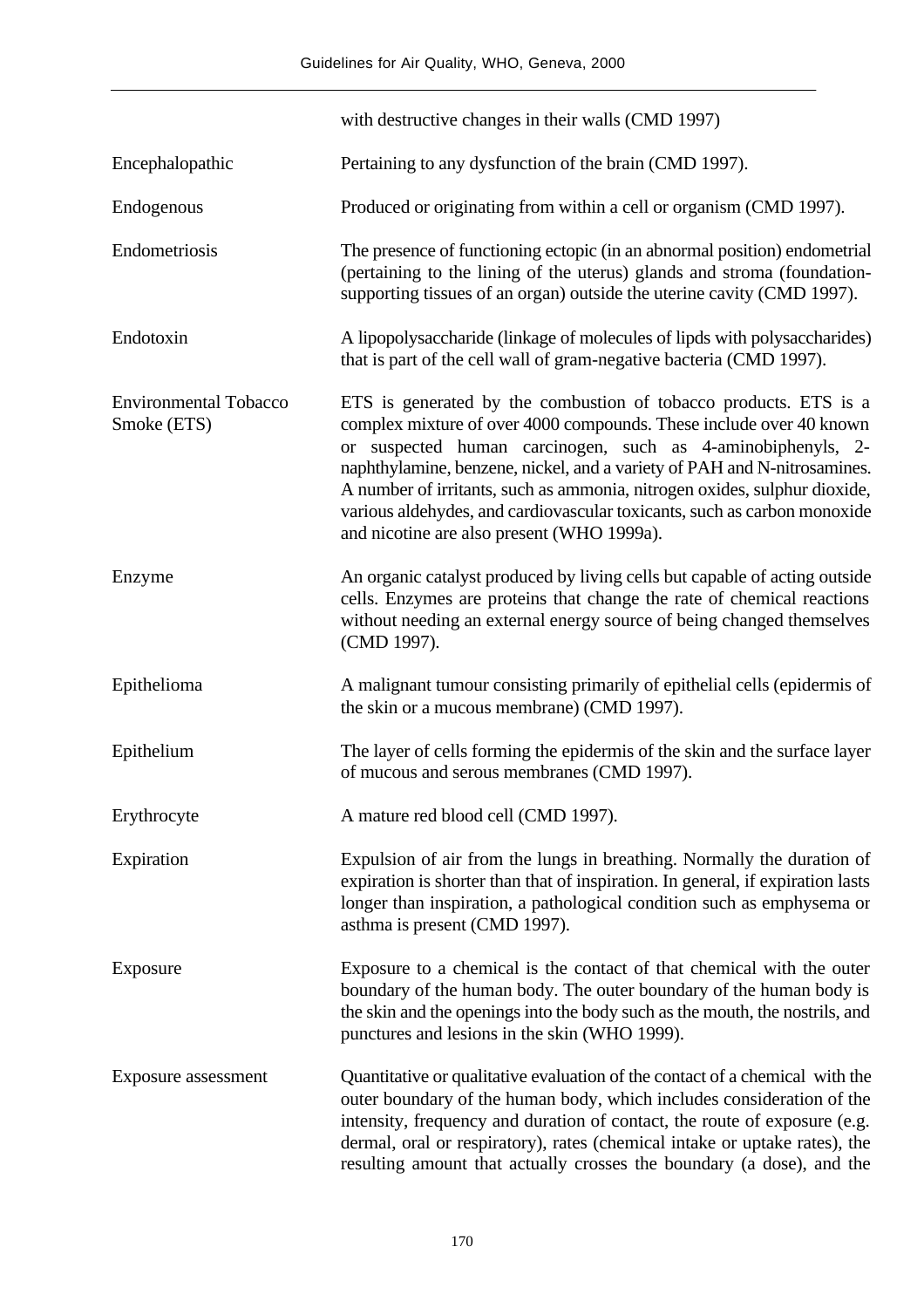|                                   | amount absorbed (internal dose) (WHO 1999).                                                                                                                                                                                                                                                                                                                                                                                                                                                                                                                          |
|-----------------------------------|----------------------------------------------------------------------------------------------------------------------------------------------------------------------------------------------------------------------------------------------------------------------------------------------------------------------------------------------------------------------------------------------------------------------------------------------------------------------------------------------------------------------------------------------------------------------|
| Fibrotic                          | Marked by or pertaining to abnormal formation of fibrous tissues (CMD)<br>1997).                                                                                                                                                                                                                                                                                                                                                                                                                                                                                     |
| Fine particles                    | Particles with aerodynamic diameters below 2.5 micrometer.                                                                                                                                                                                                                                                                                                                                                                                                                                                                                                           |
| Fog                               | As international standard fog is a general term applied to a suspension of<br>droplets in a gas. In meteorology, it refers to a suspension of water droplets<br>resulting in a visibility of less than 1 km (ISO 1994). WMO defines fog as<br>a suspension of very small, usually microscopic water droplets in the air,<br>generally reducing the horizontal visibility at the earth's surface too less<br>than 1 km (WMO 1992).                                                                                                                                    |
| Folliculi                         | Small secretory sacs or cavities (CMD 1997).                                                                                                                                                                                                                                                                                                                                                                                                                                                                                                                         |
| Forced expiratory<br>Volume (FEV) | The volume of air that can be expired after a full inspiration. The<br>expiration is done as quickly as possible and the volume measured<br>at precise times; at $\frac{1}{2}$ , 1, 2 and 3 seconds. This provides valuable<br>information concerning the ability to expel air from the lungs<br>(CMD 1997).                                                                                                                                                                                                                                                         |
| Fume                              | Aerosol of solid particles, usually from metallurgical processes,<br>generated by condensation from the gaseous state, generally after<br>volatilisation from melted substances and often accompanied by<br>chemical reactions such as oxidation (ISO 1994). By extension,<br>also the gases charged by particles resulting from a chemical<br>process or a metallurgical operation (WHO 1980). Often used in<br>the plural, <i>fumes</i> for visible clouds of gases, vapours, or aerosols<br>that have an unpleasant and malodorous smell (WHO 1980; ISO<br>1994). |
| Function                          | The act of carrying on or performing a special activity. Normal<br>function is the normal action of an organ. Abnormal activity or the<br>failure of an organ to perform its activity is the basis of disease or<br>disease processes (CMD 1997).                                                                                                                                                                                                                                                                                                                    |
| Genotoxic                         | Toxic to the genetic material in cells (CMD 1997).                                                                                                                                                                                                                                                                                                                                                                                                                                                                                                                   |
| Gestational                       | Pertaining to the length of time from conception to birth (CMD)<br>1997).                                                                                                                                                                                                                                                                                                                                                                                                                                                                                            |
| Gram-negative                     | Losing the crystal violet stain and taking the colour of the red<br>counterstain in Gram's method of staining bacteria (CMD 1997).                                                                                                                                                                                                                                                                                                                                                                                                                                   |
| Gram-positive                     | Retaining the colour of the crystal violet stain in Gram's method<br>of staining bacteria (CMD 1997).                                                                                                                                                                                                                                                                                                                                                                                                                                                                |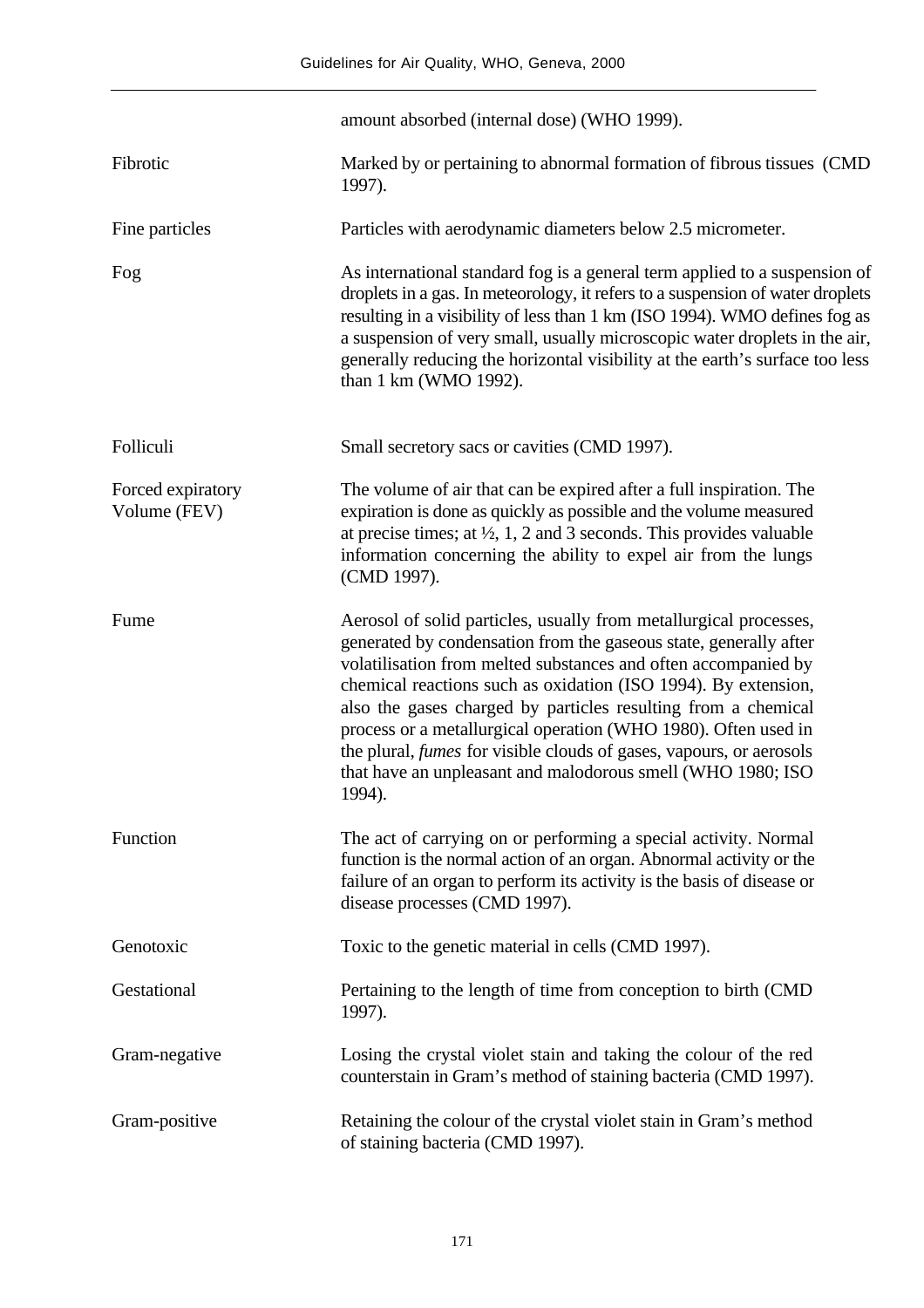| Guideline       | Any kind of recommendation or guidance on the protection of<br>human beings or receptors in the environment from the adverse<br>effects of air pollutants. As such, it is not restricted to a numerical<br>value but might also be expressed in a different way, for example<br>as exposure-response information or as a unit risk estimate (WHO<br>1998a).                                                                                                                                                                                                                                       |
|-----------------|---------------------------------------------------------------------------------------------------------------------------------------------------------------------------------------------------------------------------------------------------------------------------------------------------------------------------------------------------------------------------------------------------------------------------------------------------------------------------------------------------------------------------------------------------------------------------------------------------|
| Guideline value | A particular form of a guideline. It has a numerical value<br>expressed either as a concentration in ambient air, a tolerable<br>intake, or as a deposition level, which is linked to an averaging<br>time (WHO 1998a). In the case of human health, the guideline<br>value defines a concentration below which the risk for the<br>occurrence of adverse effects is negligibly low. It does, however,<br>not guarantee the absolute exclusion of effects at concentrations at<br>or below the guideline value. For odorous compounds the<br>guideline value represents an odour threshold.       |
| Haze            | A suspension in the atmosphere of extremely small (dry) particles,<br>individually invisible to the naked eye, but which are numerous<br>enough to give the atmosphere an appearance of opalescence<br>together with reduced visibility (ISO 1994, WMO 1992).                                                                                                                                                                                                                                                                                                                                     |
| Heat            | Means both thermal energy and thermal energy transfer.                                                                                                                                                                                                                                                                                                                                                                                                                                                                                                                                            |
| Hemangiosarkoma | A malignant neoplasm (new and abnormal formation of tissue)<br>originating from the blood vessels (CMD 1997).                                                                                                                                                                                                                                                                                                                                                                                                                                                                                     |
| Hematological   | Pertaining to the science concerned with blood and blood-forming<br>tissues (CMD 1997).                                                                                                                                                                                                                                                                                                                                                                                                                                                                                                           |
| Heme            | An iron-containing non-protein portion of the hemoglobin<br>molecule (CMD 1997).                                                                                                                                                                                                                                                                                                                                                                                                                                                                                                                  |
| Hemoglobin      | The iron-containing pigment of the red blood cells which carries<br>oxygen from the lungs to the tissues (CMD 1997).                                                                                                                                                                                                                                                                                                                                                                                                                                                                              |
| Hepatocellular  | Concerning the cells of the liver (CMD 1997).                                                                                                                                                                                                                                                                                                                                                                                                                                                                                                                                                     |
| Hepatoxic       | Toxic to the liver (CMD 1997).                                                                                                                                                                                                                                                                                                                                                                                                                                                                                                                                                                    |
| Hydrocarbon     | An organic compound containing only the elements carbon and<br>hydrogen. The carbon atoms may be arranged either in open-ended<br>chains, which may or may not be branched or in closed rings.<br>There are two types of ring hydrocarbons: alicyclic compounds,<br>consisting of three or more carbon atoms arranged in a closed ring<br>(and whose properties are similar to those of the open-chain<br>compounds of the same molecular mass), and aromatic<br>compounds. The molecular structure of aromatic compounds is<br>based on that of benzene, the simplest member of the class, which |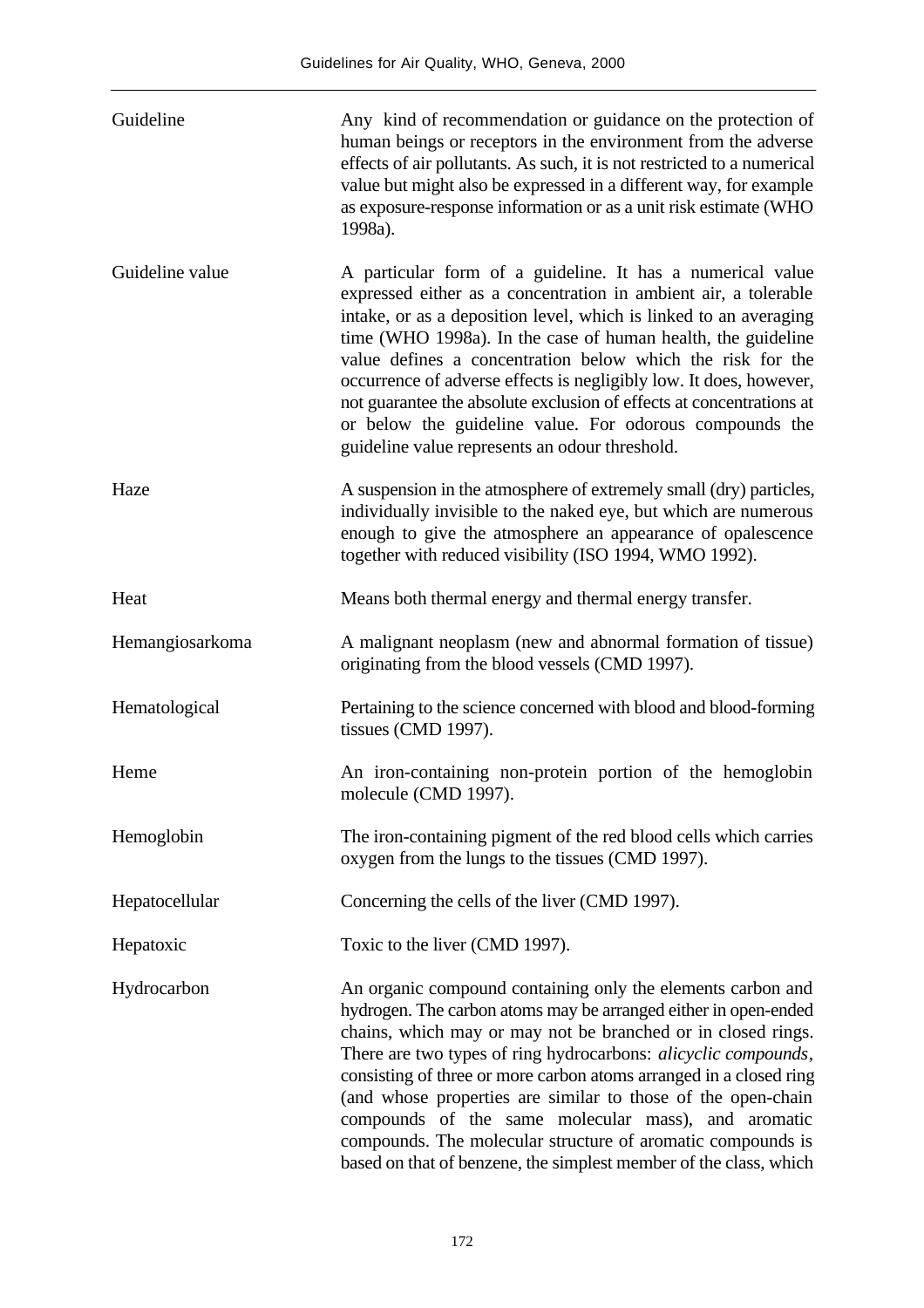|                  | contains six carbon atoms joined by three single and three double<br>carbon-carbon bonds. Such compounds are described as <i>polycyclic</i><br>if they contain two or more rings; the term "polynuclear" (as in<br>"polynuclear aromatic hydrocarbon", frequently abbreviated as<br>PAH) is also used. The major constituents of gasoline and other<br>petroleum fuels are hydrocarbons of the open-chain type. These<br>compounds are not considered to be a hazard to health even at the<br>concentrations at which they are encountered in city air. Many<br>aromatic hydrocarbons, on the other hand, are highly toxic (WHO<br>1980; WHO 1997). Well known examples of polycyclic aromatic<br>hydrocarbons are anthracene, naphthalene, and benzo[a]pyrene<br>(WHO 1980). |
|------------------|-------------------------------------------------------------------------------------------------------------------------------------------------------------------------------------------------------------------------------------------------------------------------------------------------------------------------------------------------------------------------------------------------------------------------------------------------------------------------------------------------------------------------------------------------------------------------------------------------------------------------------------------------------------------------------------------------------------------------------------------------------------------------------|
| Hydroxyproline   | An amino acid found in collagen (CMD 1997).                                                                                                                                                                                                                                                                                                                                                                                                                                                                                                                                                                                                                                                                                                                                   |
| Hyperplasia      | Excessive proliferation of normal cells in the normal tissue<br>arrangement of an organ (CMD 1997).                                                                                                                                                                                                                                                                                                                                                                                                                                                                                                                                                                                                                                                                           |
| Hypoimmunity     | Diminished immunity.                                                                                                                                                                                                                                                                                                                                                                                                                                                                                                                                                                                                                                                                                                                                                          |
| Hypoxia          | An oxygen deficiency (CMD 1997).                                                                                                                                                                                                                                                                                                                                                                                                                                                                                                                                                                                                                                                                                                                                              |
| Hypoxic          | Oxygen deficient (CMD 1997).                                                                                                                                                                                                                                                                                                                                                                                                                                                                                                                                                                                                                                                                                                                                                  |
| Illness          | The state of being sick (CMD 1997).                                                                                                                                                                                                                                                                                                                                                                                                                                                                                                                                                                                                                                                                                                                                           |
| Immune function  | Function of being protected from or resistant to a disease or<br>infection by a pathogenic organism as a result of the development<br>of antibodies or cell-mediated immunity (CMD 1997).                                                                                                                                                                                                                                                                                                                                                                                                                                                                                                                                                                                     |
| Immunoglobulin   | One of a family of closely related though not identical proteins<br>capable of acting as antibodies, abbreviation Ig (CMD 1997).                                                                                                                                                                                                                                                                                                                                                                                                                                                                                                                                                                                                                                              |
| Immunoglobulin A | The principal immunoglobulin in external gland secretions such as<br>respiratory and intestinal mucin (mucus glycoprotein), saliva, and<br>tears (CMD 1997).                                                                                                                                                                                                                                                                                                                                                                                                                                                                                                                                                                                                                  |
| Immunoglobulin E | An immunoglobulin that attaches to mast cells in the respiratory<br>and intestinal tracts and plays a major role in allergic reactions,<br>abbreviation IgE (CMD 1997).                                                                                                                                                                                                                                                                                                                                                                                                                                                                                                                                                                                                       |
| Immunoglobulin G | The principal immunoglobulin in human serum, important in<br>producing immunity in the infant before birth, abbreviation IgG<br>(CMD 1997).                                                                                                                                                                                                                                                                                                                                                                                                                                                                                                                                                                                                                                   |
| Inflammation     | The non-specific immune response that occurs in reaction to any<br>type of bodily injury (CMD 1997).                                                                                                                                                                                                                                                                                                                                                                                                                                                                                                                                                                                                                                                                          |
| Influenza        | An acute, contagious respiratory infection characterized by the                                                                                                                                                                                                                                                                                                                                                                                                                                                                                                                                                                                                                                                                                                               |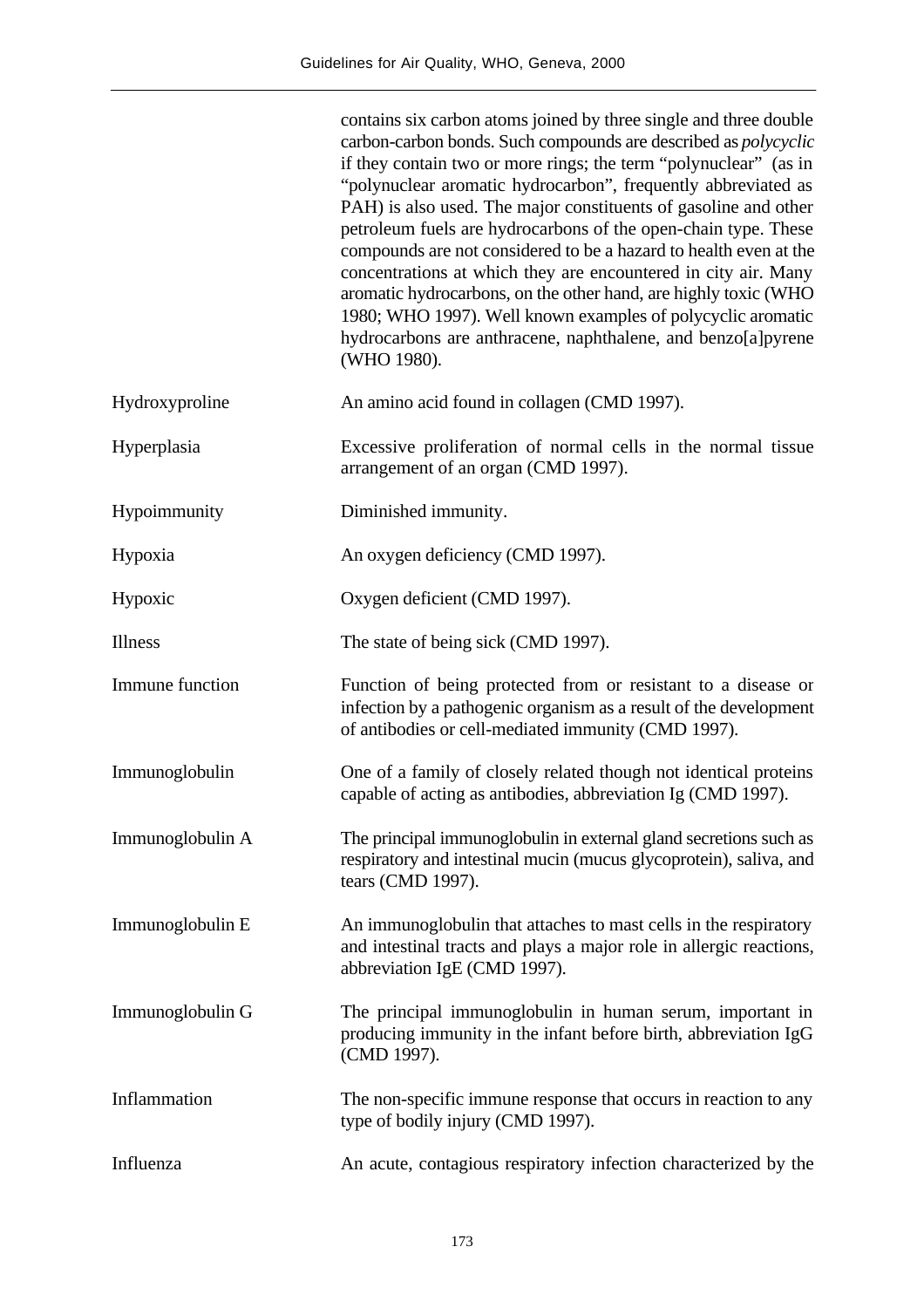|                                          | sudden onset of fever, chills, headache, tenderness or pain in the<br>muscles, and sometimes absolute exhaustion (CMD 1997).                                                                                                                                        |
|------------------------------------------|---------------------------------------------------------------------------------------------------------------------------------------------------------------------------------------------------------------------------------------------------------------------|
| Interstitium                             | The space or gap in a tissue or structure of an organ (CMD 1997).                                                                                                                                                                                                   |
| Ischemic                                 | Pertaining to a local and temporary deficiency of blood supply due<br>to obstruction of the circulation to a part (CMD 1997).                                                                                                                                       |
| Legionnaires' disease                    | A severe, often fatal disease characterized by pneumonia, dry<br>cough, tenderness or pain in the muscles, and sometimes gastro-<br>intestinal symptoms (CMD 1997).                                                                                                 |
| Leukemia                                 | A malignancy of the blood-forming cells in the bone marrow<br>(CMD 1997).                                                                                                                                                                                           |
| Life expectancy                          | The number of years that an average person of a given age may be<br>expected to live, according to mortality tables (CMD 1997).                                                                                                                                     |
| Low birth weight                         | Abnormally low weight of a new-born, usually below 2000 g<br>(CMD 1997).                                                                                                                                                                                            |
| Lower respiratory symptom                | Symptom in the lower respiratory tract (i.e. the respiratory tract<br>from trachea to bronchioles).                                                                                                                                                                 |
| Lowest-observed-adverse-<br>effect level | Lowest concentration or amount of a substance, found by<br>observation or experiment, which causes an adverse effect (WHO<br>1994c).                                                                                                                                |
| Lowest-observed-effect level             | Lowest concentration or amount of a substance, found by<br>observation or experiment, which causes an effect.                                                                                                                                                       |
| Lung cancer                              | Cancer that may appear in the trachea, air sacs and other lung<br>tubes. It may appear as an ulcer in the windpipe, as a nodule or<br>small flattened lump, or on the surface blocking air tubes. It may<br>extend into the lymphatic and blood vessels (CMD 1997). |
| Lysozyme                                 | An enzyme found in white blood cells and in body secretions that<br>destroys bacteria by breaking down their walls (CMD 1997).                                                                                                                                      |
| Malaise                                  | Discomfort, uneasiness, or indisposition, often indicative of<br>infection (CMD 1997).                                                                                                                                                                              |
| Metaplasia                               | Conversion of one kind of tissue into a form that is not normal for<br>that tissue (CMD 1997).                                                                                                                                                                      |
| Mist                                     | Loose term applied to a suspension of droplets in a gas. In<br>meteorology it relates to visibility of less than 2 km but greater<br>than 1 km (ISO 1994). See also fog.                                                                                            |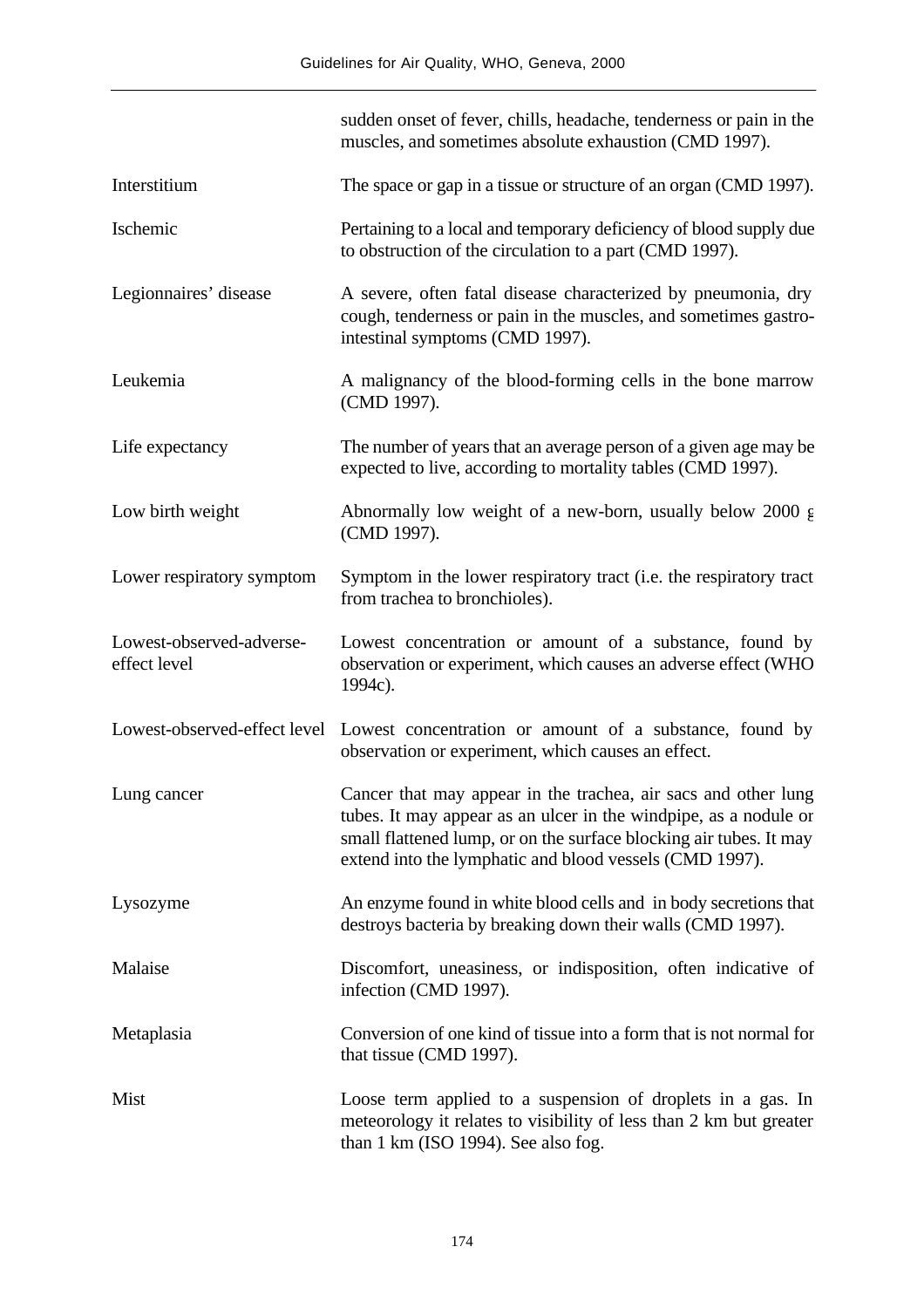| Morbidity                  | The number of sick persons or cases of disease in relationship to<br>a specific population (CMD 1997).                                                                                                                                                                                                                                                        |
|----------------------------|---------------------------------------------------------------------------------------------------------------------------------------------------------------------------------------------------------------------------------------------------------------------------------------------------------------------------------------------------------------|
| Morphological              | Pertaining to the science of structure and form of organisms<br>without regard of function (CMD 1997).                                                                                                                                                                                                                                                        |
| Mortality                  | The death rate; the ratio of the number of deaths to a given<br>population (CMD 1997).                                                                                                                                                                                                                                                                        |
| Mutagenic                  | Pertaining to an agent that causes genetic mutations (CMD 1997).                                                                                                                                                                                                                                                                                              |
| Myoglobin                  | The iron-containing protein found in muscle cells that stores<br>oxygen for use in cell respiration (CMD 1997).                                                                                                                                                                                                                                               |
| Mycotoxin                  | Substance produced by mould growing in food or animal feed and<br>causing illness or death when ingested by humans or animals<br>(CMD 1997).                                                                                                                                                                                                                  |
| Nausea                     | An unpleasant sensation usually preceding vomiting (CMD 1997).                                                                                                                                                                                                                                                                                                |
| Neurological               | Pertaining to the branch of medicine that deals with the nervous<br>system and its diseases (CMD 1997).                                                                                                                                                                                                                                                       |
| Neurotoxicity              | Having the capability of harming nerve tissue (CMD 1997).                                                                                                                                                                                                                                                                                                     |
| Neutrophil                 | A granular white blood cell (CMD 1997).                                                                                                                                                                                                                                                                                                                       |
| Nitrate                    | See nitric acid.                                                                                                                                                                                                                                                                                                                                              |
| Nitric acid                | A colourless or yellowish fuming liquid, formula HNO <sub>3</sub> . It is<br>highly corrosive and the vapour is very hazardous. Nitric acid and<br>nitrates (mainly ammonium nitrate) occur in the atmosphere in the<br>form of aerosols: the acid is formed from oxides of nitrogen and<br>then reacts with ammonia to form ammonium nitrate (WHO<br>1997c). |
| Nitric oxide               | See nitrogen oxides.                                                                                                                                                                                                                                                                                                                                          |
| Nitrogen                   | A gaseous element, atomic number 7, relative atomic mass<br>14.0067, symbol N. It is the principal constituent of air (78% by<br>volume).                                                                                                                                                                                                                     |
| Nitrogen dioxide           | See nitrogen oxides.                                                                                                                                                                                                                                                                                                                                          |
|                            |                                                                                                                                                                                                                                                                                                                                                               |
| No-observed-adverse-effect | Greatest concentration or amount of a substance, found by                                                                                                                                                                                                                                                                                                     |

Level

observation or experiment, which causes no detectable adverse effect (WHO 1994c). Effects may be detected at this level, which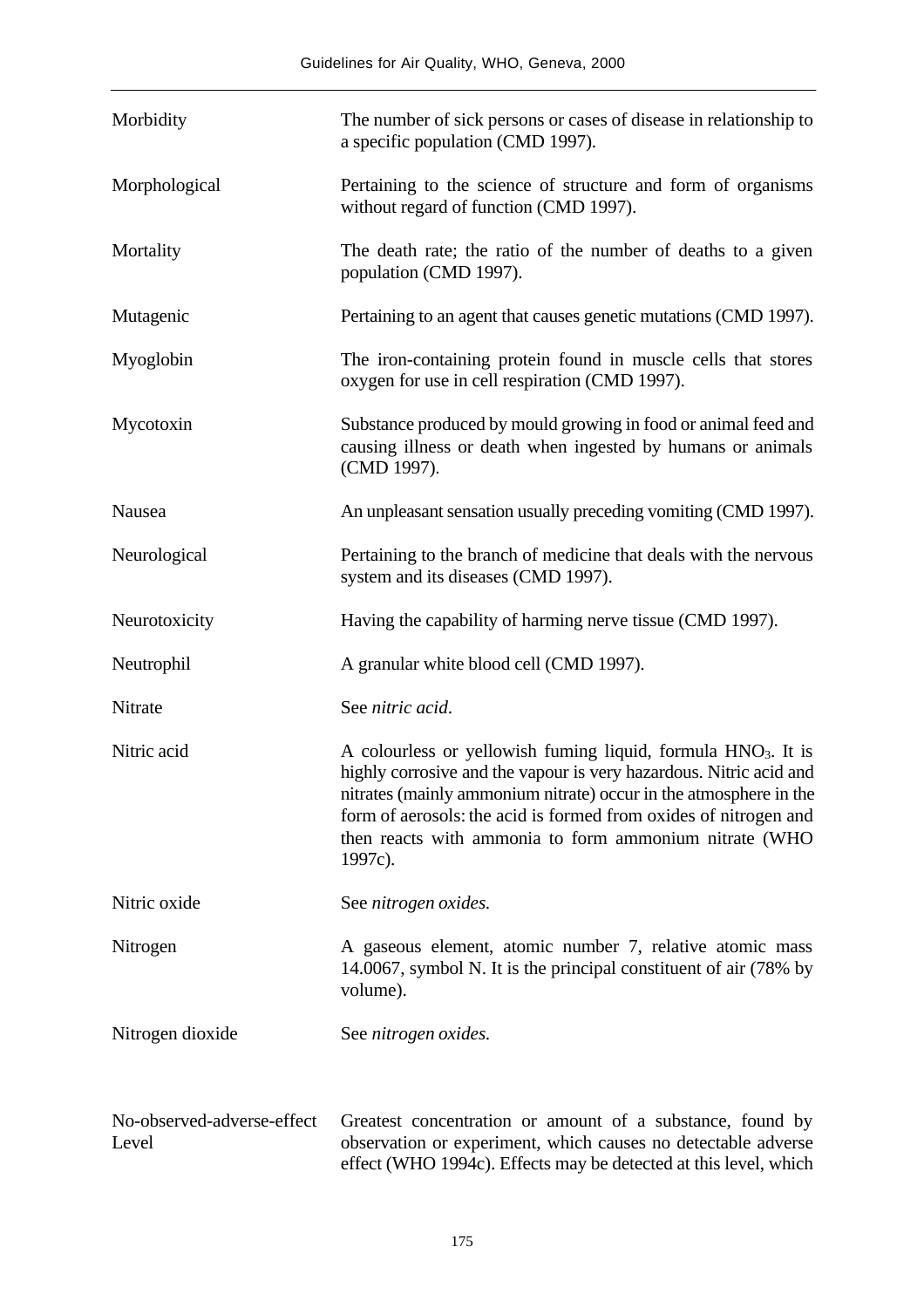|                                             | are not judged to be adverse.                                                                                                                                                                                                                                                                                                                                                                                                                                                                                                                                                                 |
|---------------------------------------------|-----------------------------------------------------------------------------------------------------------------------------------------------------------------------------------------------------------------------------------------------------------------------------------------------------------------------------------------------------------------------------------------------------------------------------------------------------------------------------------------------------------------------------------------------------------------------------------------------|
| No-observed-effect level                    | Greatest concentration or amount of a substance, found by<br>observation or experiment, which causes no detectable effect<br>(WHO 1994c).                                                                                                                                                                                                                                                                                                                                                                                                                                                     |
| Nucleation                                  | The process of forming a central point about which matter is<br>gathered (CMD 1997).                                                                                                                                                                                                                                                                                                                                                                                                                                                                                                          |
| Outpatient                                  | One who receives treatment at a hospital, clinic, or dispensary but<br>is not hospitalised (CMD 1997).                                                                                                                                                                                                                                                                                                                                                                                                                                                                                        |
| Oxidant<br>atmospheric<br>(in<br>chemistry) | A very qualitative term which includes any and all trace gases<br>which have a greater oxidation potential than oxygen (for example<br>O <sub>3</sub> , peroxyacetyl nitrate, hydrogen peroxide, organic peroxides,<br>$NO3$ , etc.). It is recommended that alternative, more definitive<br>terms be used which define the specific oxidant of interest<br>whenever possible (IUPAC 1997).                                                                                                                                                                                                   |
| Oxidant defense                             | Protective action against harm or injury from oxidants.                                                                                                                                                                                                                                                                                                                                                                                                                                                                                                                                       |
| Oxygen                                      | A gaseous element, atomic number 8, relative atomic mass<br>15.9994, symbol O. Oxygen is a colourless, odourless gas which<br>supports combustion in air. Molecular oxygen $(O_2)$ constitutes<br>20.95% by volume of dry air in the lower part of the atmosphere.<br>$O2$ is essential for the maintenance of almost all forms of life.<br>Above an altitude of 20 km atomic oxygen appears in significant<br>amounts and at 100 km it is in the predominant form. For the tri-<br>atomic form of oxygen, see ozone.                                                                         |
| Ozone                                       | The tri-atomic allotrope of oxygen; a pale blue gas with a<br>distinctive pungent odour, formula $O_3$ . It is a highly reactive<br>oxidising agent and is very poisonous, and is considered a serious<br>pollutant at concentrations much in excess of 125 ? $g/m3$ (WHO<br>1980). It is naturally occurring in the atmosphere. It occurs at large<br>concentrations in the upper atmosphere, where it is formed by the<br>action of solar ultraviolet radiation. In the troposphere, $O_3$ is<br>mostly formed by photochemical reactions<br>involving<br>hydrocarbons and nitrogen oxides. |
| Paroxysm                                    | A sudden, periodic attack or recurrence of symptoms of a disease;<br>an exacerbation of the symtoms of a disease (CMD 1997).                                                                                                                                                                                                                                                                                                                                                                                                                                                                  |
| Particle                                    | Small discrete mass of solid or liquid matter (ISO 1994).                                                                                                                                                                                                                                                                                                                                                                                                                                                                                                                                     |
| Particle<br>aerodynamic<br>diameter         | Diameter of a sphere of density 1 $g/cm3$ with the same terminal<br>velocity due to gravitational force in calm air as the particle, under<br>the prevailing conditions of temperature, pressure and relative<br>humidity (ISO 1995).                                                                                                                                                                                                                                                                                                                                                         |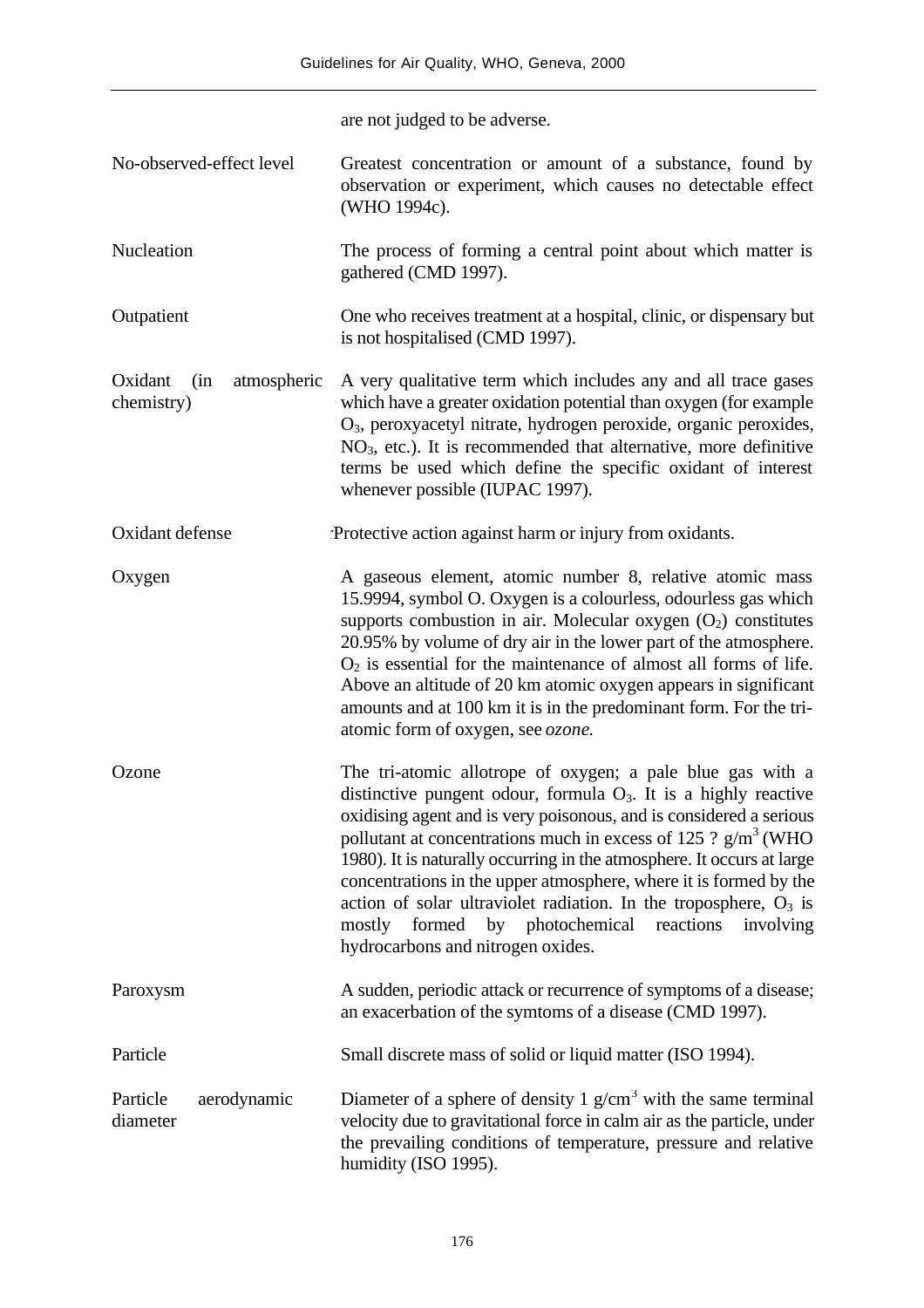| Particle size distribution             | The distribution of equivalent diameters of particles in a sample or<br>the proportion of particles for which the equivalent diameter lies<br>between defined limits (Willeke 1993).                                                                                                                                           |
|----------------------------------------|--------------------------------------------------------------------------------------------------------------------------------------------------------------------------------------------------------------------------------------------------------------------------------------------------------------------------------|
| Peak expiratory flow rate              | See rate.                                                                                                                                                                                                                                                                                                                      |
| Perinatal                              | Concerning the period beginning after the $28th$ week of pregnancy<br>and ending 28 days after birth (CMD 1997).                                                                                                                                                                                                               |
| Pharyngitis                            | Inflammation of the passageway for air from the nasal cavity to<br>the larynx (CMD 1997).                                                                                                                                                                                                                                      |
| Phytohemagglutinin                     | A protein substance derived from red kidney beans that<br>agglutinates red blood cells, used to study the proliferation of<br>lymphocytes, abbreviation PHA (CMD 1997).                                                                                                                                                        |
| Phlegm                                 | Thick mucus, especially that from the respiratory passages (CMD)<br>1997).                                                                                                                                                                                                                                                     |
| Photochemical smog                     | Result of reactions in the atmosphere between nitrogen oxides,<br>organic compounds and oxidants under the influence of sunlight,<br>leading to the formation of oxidising compounds or possibly<br>causing poor visibility, eye irritation or damage to material and<br>vegetation if sufficiently concentrated (ISO 1994).   |
| Pneumonia                              | An inflammation of the alveoli, interstitial tissue, and bronchioles<br>of the lungs due to infection by bacteria, viruses, or other<br>pathogenic organisms, or to irritation by chemicals or other<br>agents (CMD 1997).                                                                                                     |
| Pneumonitis                            | Inflammation of the lung, usually due to hypersensitivity (allergic)<br>reactions to organic dust, such as wheat or other grains, or<br>chemicals (CMD 1997).                                                                                                                                                                  |
| Polycyclic<br>aromatic<br>Hydrocarbon  | See hydrocarbon.                                                                                                                                                                                                                                                                                                               |
| Polynuclear<br>aromatic<br>hydrocarbon | See hydrocarbon.                                                                                                                                                                                                                                                                                                               |
| Protoporphyrin                         | A derivative of hemoglobin containing four pyrole nuclei (CMD<br>1997).                                                                                                                                                                                                                                                        |
| Rate                                   | The speed or frequency of occurrence of an event, usually<br>expressed with respect to time or some other known standard<br>(CMD 1997). Death rate or mortality rate is the number of deaths<br>in a specified population, usually expressed per 100 000<br>population, over a given period, usually 1 year. Morbidity rate is |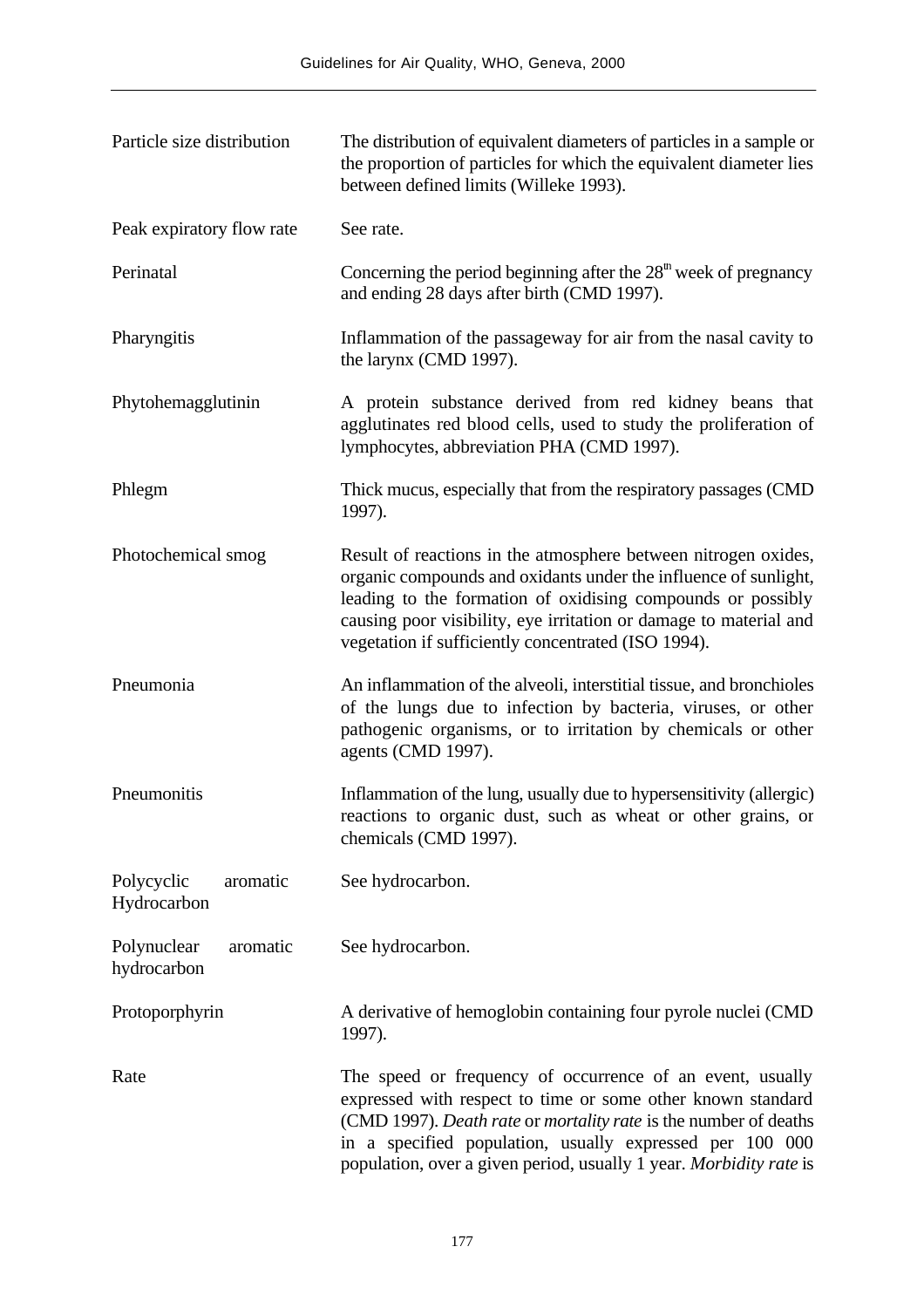|                             | the number of cases per year of certain diseases in relation to the<br>population in which they occur. Infant mortality rate is the number<br>of deaths per year of live-born infants less than 1 year of age<br>divided by the number of live births in the same year. Peak<br>expiratory flow rate is the maximum rate of exhalation during<br>forced expiration, measured in litres per second or litres per<br>minute.                                                                                                                           |
|-----------------------------|------------------------------------------------------------------------------------------------------------------------------------------------------------------------------------------------------------------------------------------------------------------------------------------------------------------------------------------------------------------------------------------------------------------------------------------------------------------------------------------------------------------------------------------------------|
| Renal                       | Pertaining to the kidney (CMD 1997).                                                                                                                                                                                                                                                                                                                                                                                                                                                                                                                 |
| Respiration                 | The act of breathing (i.e. inhaling and exhaling) during which the<br>lungs are provided with air through inhaling and carbon dioxide is<br>removed through exhaling (CMD 1997).                                                                                                                                                                                                                                                                                                                                                                     |
| Respiratory                 | Pertaining to respiration (CMD 1997).                                                                                                                                                                                                                                                                                                                                                                                                                                                                                                                |
| Retropharyngeal             | Behind the passageway for air from the nasal cavity to the larynx<br>(CMD 1997).                                                                                                                                                                                                                                                                                                                                                                                                                                                                     |
| <b>Rhinitis</b>             | Inflammation of the mucous membrane of the nose. Symptoms<br>include nasal congestion, thin watery discharge from the nose,<br>sneezing and itching of the nose (CMD 1997).                                                                                                                                                                                                                                                                                                                                                                          |
| Rhino-conjunctivitis        | Rhinitis and inflammation of the mucous membrane that lines the<br>eyelids and is reflected onto the eyeball.                                                                                                                                                                                                                                                                                                                                                                                                                                        |
| Sampling                    | The collection of a representative portion for analysis and testing<br>(WHO 1980). Continuous sampling is sampling, without<br>interruptions, throughout an operation or for a predetermined time.<br>Grab sampling or spot sampling is the taking of a sample in a very<br>short time (ISO 1994).                                                                                                                                                                                                                                                   |
| Scavenging by precipitation | The process of removing pollutants from the atmosphere by<br>precipitation (WMO 1992).                                                                                                                                                                                                                                                                                                                                                                                                                                                               |
| Sick building syndrome      | Specific symptoms with unspecified aetiology which are<br>experienced by a proportion of people working or living in a<br>particular building and disappear after leaving it.                                                                                                                                                                                                                                                                                                                                                                        |
| Spectrophotometry           | An estimation of colouring matter in a solution (CMD 1997).                                                                                                                                                                                                                                                                                                                                                                                                                                                                                          |
| Standard                    | A level of an air pollutant, e.g. a concentration or a deposition<br>value, which is adopted by a regulatory authority as enforceable.<br>Unlike a guideline value, a number of elements in addition to the<br>effect-based level and the averaging time must be specifies in the<br>formulation of a standard. These elements include the<br>measurement strategy, data handling procedures, statistics used to<br>derive, from measurements, the value to be compared with the<br>standard. The numerical value of a standard may also include the |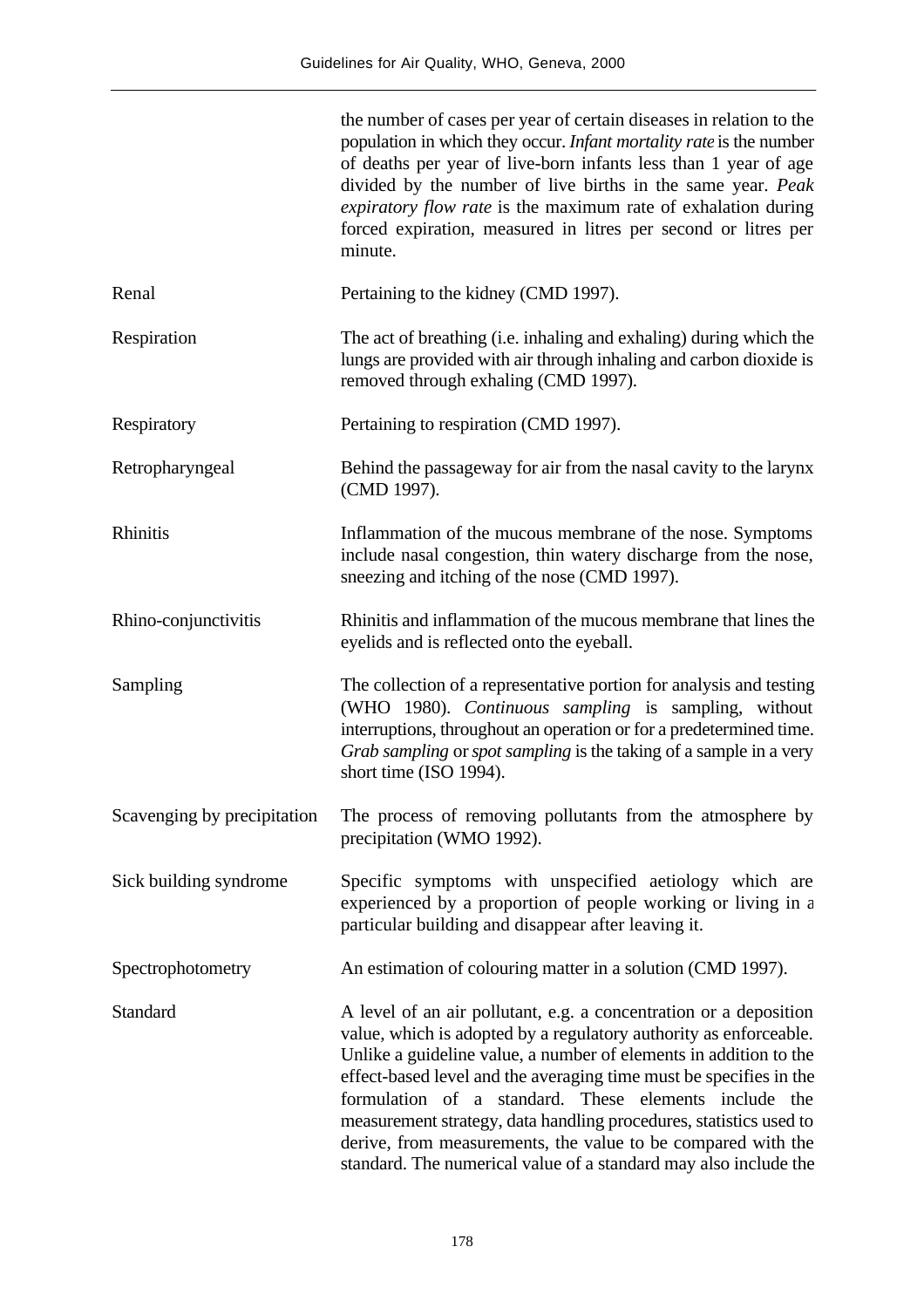|                      | permitted number of exceedings (WHO 1998a).                                                                                                                                                                                                                                                                                                                                                                                                                                                                                                                             |
|----------------------|-------------------------------------------------------------------------------------------------------------------------------------------------------------------------------------------------------------------------------------------------------------------------------------------------------------------------------------------------------------------------------------------------------------------------------------------------------------------------------------------------------------------------------------------------------------------------|
| Symptom              | Any perceptible change in the body or its functions that indicates<br>disease or the kind or phases of disease (CMD 1997).                                                                                                                                                                                                                                                                                                                                                                                                                                              |
| Teratogenicity       | Causation of abnormal development of the embryo (CMD 1997).                                                                                                                                                                                                                                                                                                                                                                                                                                                                                                             |
| Tolerable intake     | An estimate of the intake of a substance over a lifetime that is<br>considered to be without appreciable health risk (WHO 1994c).                                                                                                                                                                                                                                                                                                                                                                                                                                       |
| <b>Tonsillitis</b>   | Inflammation of a tonsil (CMD 1997).                                                                                                                                                                                                                                                                                                                                                                                                                                                                                                                                    |
| Trachea              | A cylindrical tube from the larynx to the primary bronchi (CMD<br>1997).                                                                                                                                                                                                                                                                                                                                                                                                                                                                                                |
| Tubular              | Relating to or having the form of a tube (CMD 1997).                                                                                                                                                                                                                                                                                                                                                                                                                                                                                                                    |
| Ultra-fine particles | Particles with aerodynamic diameters below 0.1 micrometer.                                                                                                                                                                                                                                                                                                                                                                                                                                                                                                              |
| Uncertainty factor   | A factor that allows for a variety of uncertainties, for example,<br>possible undetected effects on particularly sensitive members of<br>the population, synergistic effects of multiple exposures, the<br>adequacy of existing data, the extrapolation from animals to<br>humans and the extrapolation from a small group of individuals to<br>a large population. Uncertainty factors are based on scientific<br>judgements in a complex decision process, involving the<br>transformation of mainly non quantitative information into a single<br>number (WHO 1987). |
| Unit risk            | The additional lifetime cancer risk occurring in a hypothetical<br>population in which all individuals are exposed continuously from<br>birth throughout their lifetimes to a concentration of 1 $\mu$ g/m <sup>3</sup> of the<br>agent in the air they breathe (WHO 1987).                                                                                                                                                                                                                                                                                             |
| Viable organisms     | An organism that is able to live outside a host (CMD 1997).                                                                                                                                                                                                                                                                                                                                                                                                                                                                                                             |
| Vital capacity       | The volume of air that can be quickly and forcibly breathed out<br>(CMD 1997).                                                                                                                                                                                                                                                                                                                                                                                                                                                                                          |
| Vitamin D3           | One of several vitamins having anti-rachitic activity (CMD 1997).                                                                                                                                                                                                                                                                                                                                                                                                                                                                                                       |
| Wet deposition       | Removal of pollutants from the air through the processes of wash-<br>out, rain-out, fog, and dew                                                                                                                                                                                                                                                                                                                                                                                                                                                                        |
| Wheeze               | A continuous musical sound caused by narrowing of the space of<br>a respiratory passageway (CMD 1997).                                                                                                                                                                                                                                                                                                                                                                                                                                                                  |

For references see the bibliographical reference list in Appendix 1.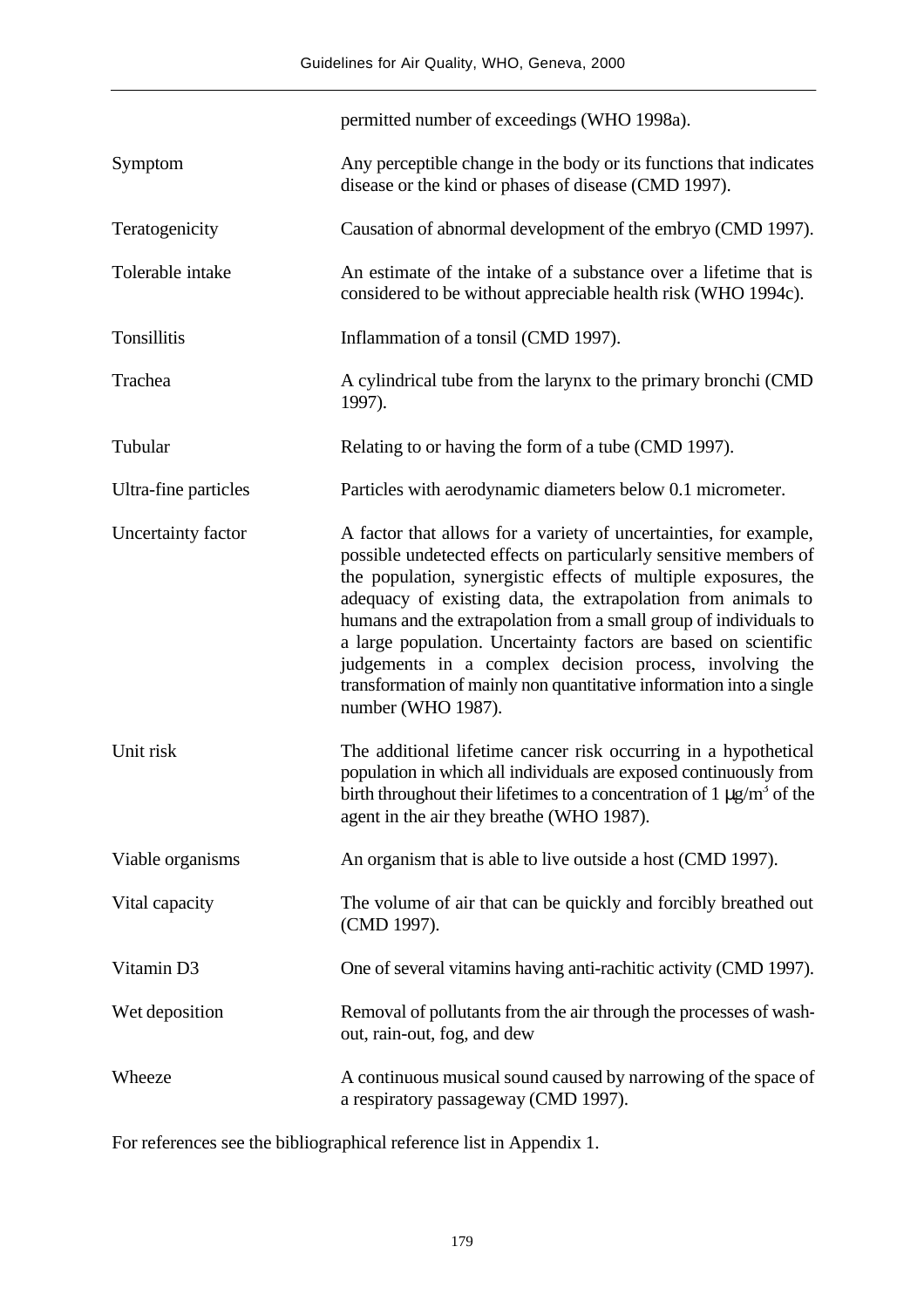### *Environmental Health Criteria documents*

| <b>Environmental Health Criteria</b>                                       | <b>Volume</b> | Year |
|----------------------------------------------------------------------------|---------------|------|
|                                                                            | number        |      |
| Acetaldehyde                                                               | 167           | 1995 |
| Acetone                                                                    | 207           | 1998 |
| Acetonitrile                                                               | 154           | 1993 |
| Acrolein                                                                   | 127           | 1991 |
| Acrylamide                                                                 | 49            | 1985 |
| Acrylic acid                                                               | 191           | 1997 |
| Acrylonitrile                                                              | 28            | 1983 |
| Aged population principles for evaluating the effects of chemicals in the  | 144           | 1992 |
| Aldicarb                                                                   | 121           | 1991 |
| Aldrin and dieldrin                                                        | 91            | 1989 |
| Alkylbenzene sulphonates, linear and related compounds                     | 169           | 1996 |
| Allethrins                                                                 | 87            | 1989 |
| Aluminium                                                                  | 194           | 1997 |
| Amitrole                                                                   | 158           | 1994 |
| Ammonia                                                                    | 54            | 1986 |
| Anticoagulant rodenticides                                                 | 175           | 1995 |
| Arsenic                                                                    | 18            | 1981 |
| Asbestos and other natural mineral fibres                                  | 53            | 1986 |
| <b>Barium</b>                                                              | 107           | 1990 |
| Benomyl                                                                    | 148           | 1993 |
| Benzene                                                                    | 150           | 1993 |
| Beryllium                                                                  | 106           | 1990 |
| Biomarkers and risk assessment: concepts and principles                    | 155           | 1993 |
| Biotoxins, aquatic (marine and freshwater)                                 | 37            | 1984 |
| Boron                                                                      | 204           | 1998 |
| Brominated diphenylethers                                                  | 162           | 1994 |
| Butanols - four isomers                                                    | 65            | 1987 |
| Cadmium                                                                    | 134           | 1992 |
|                                                                            | 135           | 1992 |
| Cadmium - environmental aspects<br>Camphechlor                             | 45            | 1984 |
|                                                                            | 64            | 1986 |
| Carbamate pesticides: a general introduction                               | 153           | 1994 |
| Carbaryl                                                                   |               |      |
| Carbendazim                                                                | 149           | 1993 |
| Carbon disulphide                                                          | 10            | 1979 |
| Carbon monoxide                                                            | 13            | 1979 |
| Carbon Tetrachloride                                                       | 208           | 1999 |
| Carcinogens, summary report on the evaluation of short-term in vitro tests | 47            | 1985 |
| Carcinogens, summary report on the evaluation of short-term in vivo tests  | 109           | 1990 |
| Chlordane                                                                  | 34            | 1984 |
| Chlordecone                                                                | 43            | 1984 |
| Chlordimeform                                                              | 199           | 1998 |
| Chlorendic acid and anhydride                                              | 185           | 1996 |
| Chlorinated paraffins                                                      | 181           | 1996 |
| Chlorine and hydrogen chloride                                             | 21            | 1982 |
| Chlorobenzene other than hexachlorobenzene                                 | 128           | 1991 |
| Chlorofluorocarbons, fully halogenated                                     | 113           | 1990 |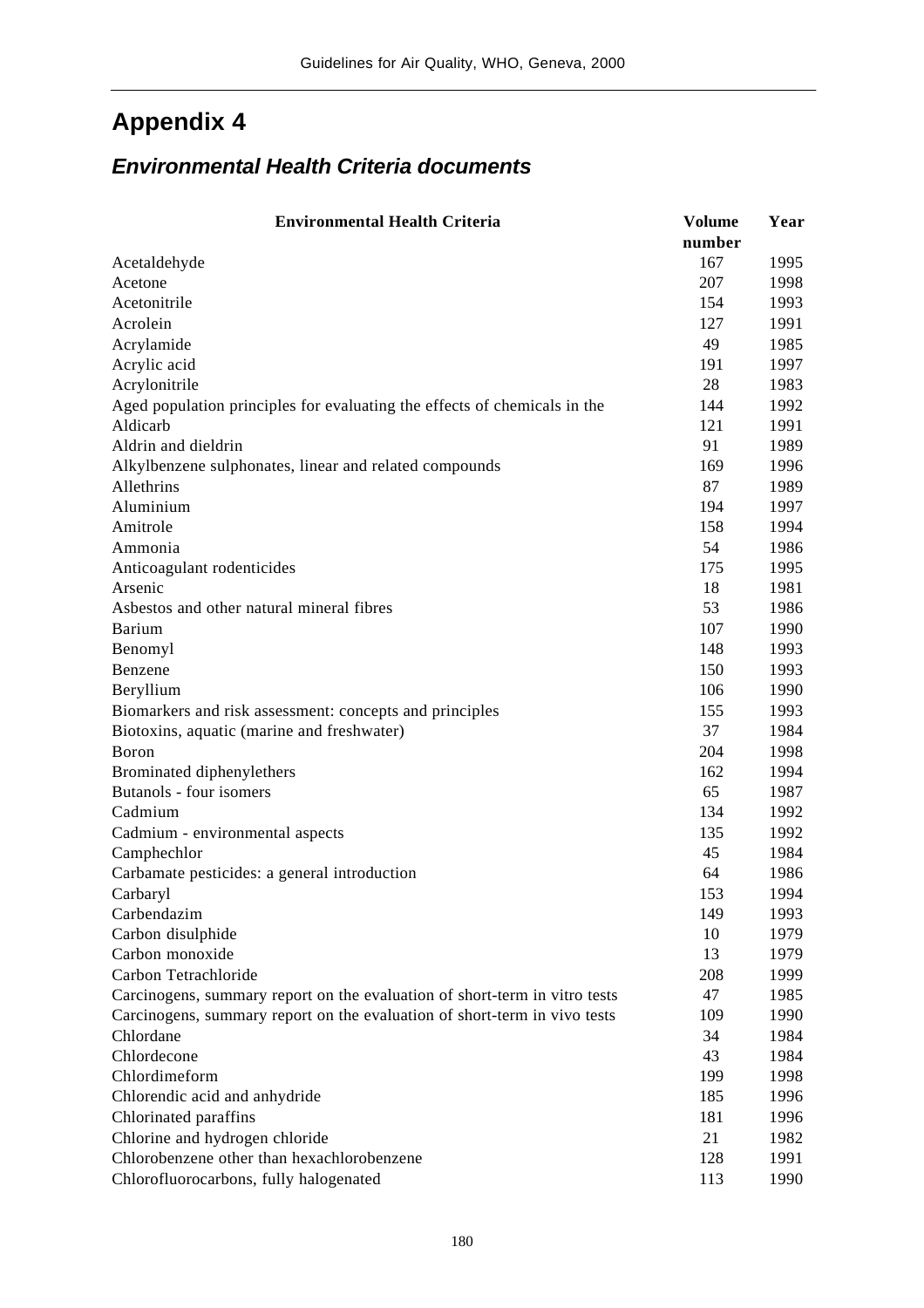| Chlorofluorocarbons, partially halogenated (ethane derivatives)                  | 139 | 1992 |
|----------------------------------------------------------------------------------|-----|------|
| Chlorofluorocarbons, partially halogenated (methane derivatives)                 | 126 | 1991 |
| Chloroform                                                                       | 163 | 1994 |
| Chlorothalonil                                                                   | 183 | 1996 |
| Chlorphenols                                                                     | 93  | 1989 |
| Chromium                                                                         | 61  | 1988 |
| Chrysotile Asbestos                                                              | 203 | 1998 |
|                                                                                  | 200 | 1998 |
| Copper<br>Cresols                                                                | 168 | 1995 |
|                                                                                  |     |      |
| Cyhalothrin                                                                      | 99  | 1990 |
| Cypermethrin                                                                     | 82  | 1989 |
| Cypermethrin, alpha                                                              | 142 | 1992 |
| DDT and its derivatives                                                          | 9   | 1979 |
| DDT and its derivatives - environmental aspects                                  | 83  | 1989 |
| Deltamethrin                                                                     | 97  | 1990 |
| Diaminotoluenes                                                                  | 74  | 1987 |
| Diazinon                                                                         | 198 | 1998 |
| Dibromoethane, 1,2-                                                              | 177 | 1996 |
| Dibromopropyl (2,3-) phosphate                                                   | 173 | 1995 |
| Dichloroethane, 1,2- (1st edition)                                               | 62  | 1987 |
| Dichloroethane, 1,2- (2nd edition)                                               | 176 | 1995 |
| Dichloropropene, 1,3-, 1,2-dichloropropane and mixtures                          | 146 | 1993 |
| Dichlororphenoxyacetic acid, 2,4-                                                | 29  | 1984 |
| Dichlororphenoxyacetic acid, 2,4-, - environemntal aspects                       | 84  | 1989 |
| Dichlorvos                                                                       | 79  | 1988 |
| Diesel fuel and exhaust emissions                                                | 171 | 1996 |
| Diethylhexyl phthalate                                                           | 131 | 1992 |
| Diflubenzuron                                                                    | 184 | 1996 |
| Dimethoate                                                                       | 90  | 1989 |
| Dimethyl sulfate                                                                 | 48  | 1985 |
| Dimethylformamide                                                                | 114 | 1991 |
| Dimeton-S-methyl                                                                 | 197 | 1997 |
| Di-n-butyl phthalate                                                             | 189 | 1997 |
| Diseases of suspected etiology and their prevention, principles of studies on    | 72  | 1987 |
| Dithiocarbamate pesticides, ethylenethiourea, and propylenethiourea: a general   | 78  | 1988 |
| introduction                                                                     |     |      |
| Electromagnetic fields                                                           | 137 | 1992 |
| Endosulfan                                                                       | 40  | 1984 |
| Endrin                                                                           | 130 | 1992 |
| Environmental epidemiology, guidelines on studies in                             | 27  | 1983 |
| Epichlorohydrin                                                                  | 33  | 1984 |
| Ethylbenzene                                                                     | 186 |      |
|                                                                                  |     | 1996 |
| Ethylene oxide                                                                   | 55  | 1985 |
| Extremely low frequency (ELF) fields                                             | 35  | 1984 |
| Fenitrothion                                                                     | 133 | 1992 |
| Fenvalerate                                                                      | 95  | 1990 |
| Flame retardants: a general introduction                                         | 192 | 1997 |
| Flame Retardants: Tris (chloropropyl) Phosphate and Tris 2-chloroethyl)          | 209 | 1998 |
| Phosphate                                                                        |     |      |
| Fluorine and fluorides                                                           | 36  | 1984 |
| Food additives and contaminants in food, principles for the safety assessment of | 70  | 1987 |
| Formaldehyde                                                                     | 89  | 1989 |
| Genetic effects in human populations, guidelines for the study of                | 46  | 1985 |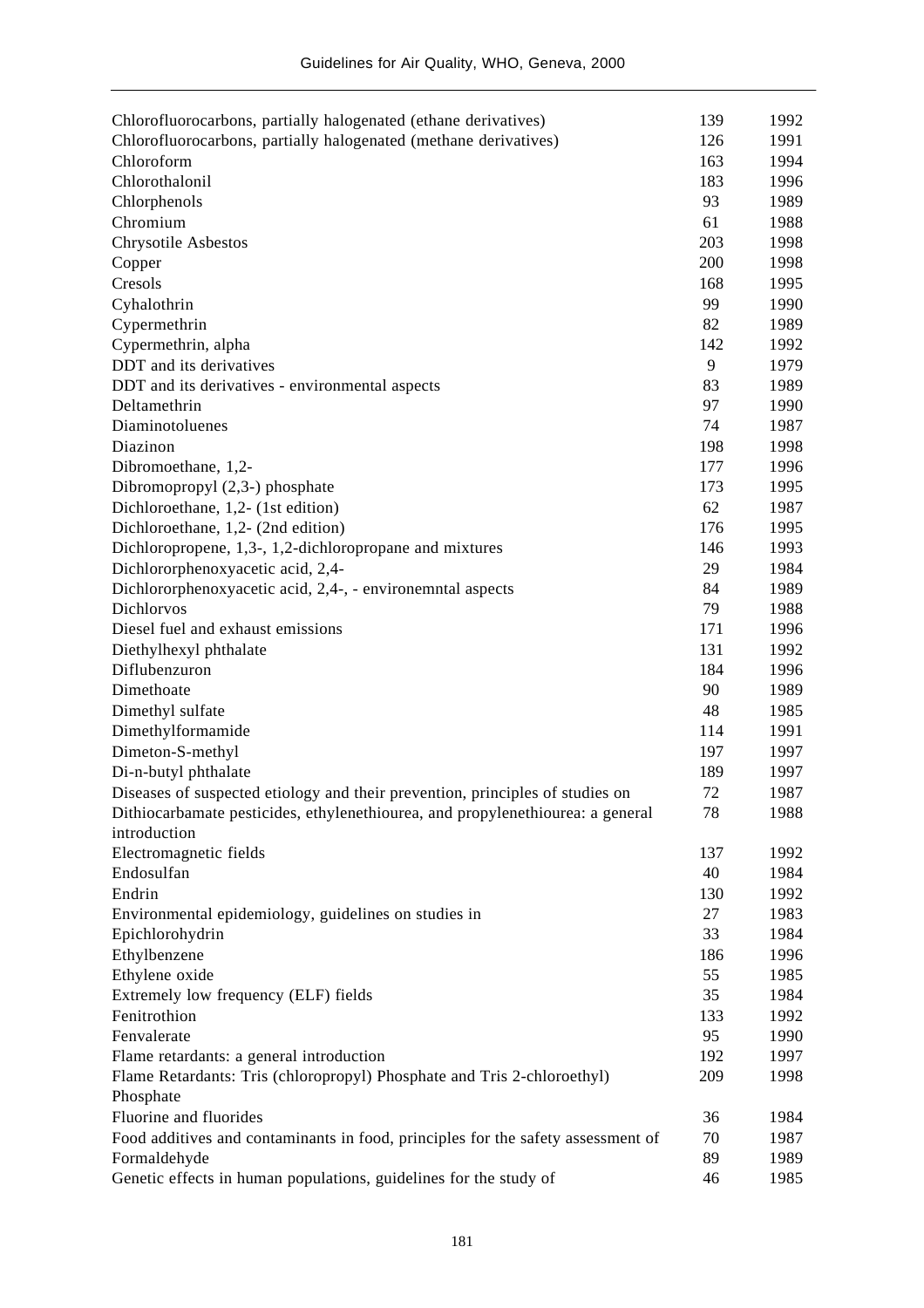| Glyphosate                                                                      | 159 | 1994 |
|---------------------------------------------------------------------------------|-----|------|
| Health Effects of Interactions between Tobacco Use and Exposure to other        | 211 | 1999 |
| Agents                                                                          |     |      |
| Heptachlor                                                                      | 38  | 1984 |
| Hexachlorobenzene                                                               | 195 | 1997 |
| Hexachlorobutadiene                                                             | 156 | 1994 |
| Hexachlorocyclohexanes, alpha- and beta-                                        | 123 | 1992 |
| Hexachlorocyclopentadiene                                                       | 120 | 1991 |
| Hexan, n-                                                                       | 122 | 1991 |
| Human exposure limits, guidance values                                          | 170 | 1994 |
| Hydrazine                                                                       | 68  | 1987 |
| Hydrogen sulfide                                                                | 19  | 1981 |
| Hydroquinone                                                                    | 157 | 1994 |
| Immunotoxicity associated with exposure to chemicals, principles and methods    | 180 | 1996 |
| for assessments                                                                 |     |      |
| Infancy and early childhood, principles for evaluating health risks from        | 59  | 1986 |
| chemicals during                                                                |     |      |
| Isobenzan                                                                       | 129 | 1991 |
| Isophorone                                                                      | 174 | 1995 |
| Kelevan                                                                         | 66  | 1986 |
| Lasers and optical radiation                                                    | 23  | 1982 |
| Lead                                                                            | 3   | 1977 |
| Lead, environmental aspects                                                     | 85  | 1989 |
| Lead, inorganic                                                                 | 165 | 1995 |
| Lindane                                                                         | 124 | 1991 |
| Magnetic fields                                                                 | 69  | 1987 |
| Manganese                                                                       | 17  | 1981 |
| Man-made mineral fibres                                                         | 77  | 1988 |
| Mercury                                                                         | 1   | 1976 |
| Mercury - environmental aspects                                                 | 86  | 1989 |
| Mercury, inorganic                                                              | 118 | 1991 |
| Methanol                                                                        | 196 | 1997 |
| Methomyl                                                                        | 178 | 1996 |
| Methoxyethanol, 2-, 2-ethoxyethanol, and their acetates                         | 115 | 1990 |
| Methyl bromide                                                                  | 166 | 1995 |
| Methyl ethyl ketone                                                             | 143 | 1992 |
| Methyl isobutyl ketone                                                          | 117 | 1990 |
| Methyl parathion                                                                | 145 | 1992 |
| Methyl tertiary-Butyl Ether                                                     | 206 | 1998 |
| Methylene chloride, 1st edition                                                 | 32  | 1984 |
| Methylene chloride, 2nd edition                                                 | 164 | 1996 |
| Methylmercury                                                                   | 101 | 1990 |
| Mirex                                                                           | 44  | 1984 |
| Morpholine                                                                      | 179 | 1996 |
| Mutagenic and carcinogenic chemicals, guide to short-term tests for detecting   | 51  | 1985 |
| Mycotoxins                                                                      | 11  | 1979 |
| Mycotoxins, selected: ochratoxins, trichothecenes, ergot                        | 105 | 1990 |
| Nephrotoxicity associated with exposure to chemicals, principles and methods    | 119 | 1991 |
| for the assessment of                                                           |     |      |
| Neurotoxicity associated with exposure to chemicals, principles and methods for | 60  | 1986 |
| the assessment of                                                               |     |      |
| Nickel                                                                          | 108 | 1991 |
| Nitrates, nitrites, and N-nitroso compounds                                     | 5   | 1978 |
|                                                                                 |     |      |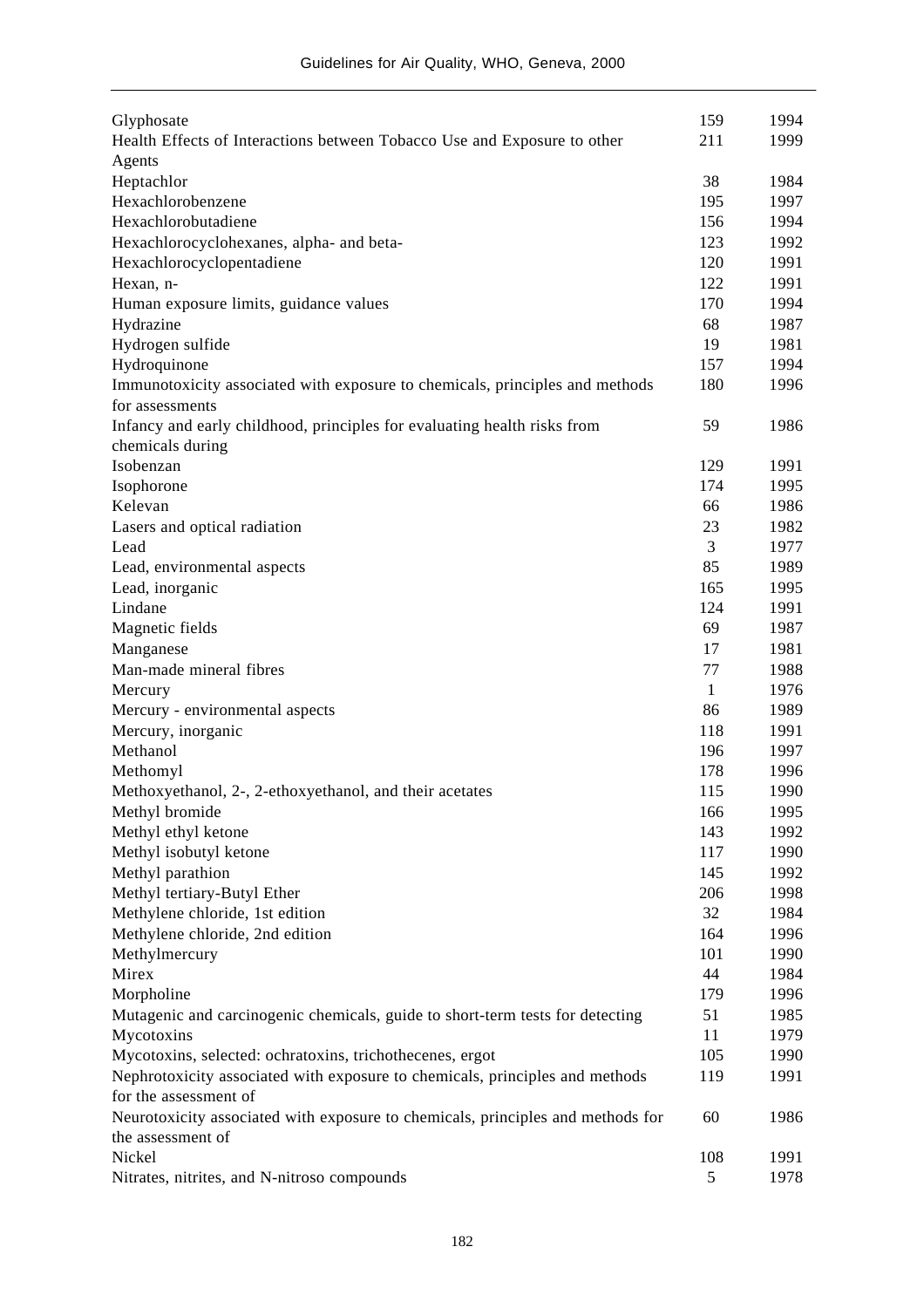| Nitrogen oxides, 1st edition                                                | $\overline{4}$ | 1977 |
|-----------------------------------------------------------------------------|----------------|------|
| Nitrogen oxides, 2nd edition                                                | 188            | 1997 |
| Nitropropane, 2-                                                            | 138            | 1992 |
| Noise                                                                       | 12             | 1980 |
| Organophosphorus insecticides: a general introduction                       | 63             | 1986 |
| Paraquat and diquat                                                         | 39             | 1984 |
| Pentachlorophenol                                                           | 71             | 1987 |
| Permethrin                                                                  | 94             | 1990 |
| Pesticide residues in food, principles for the assessment of                | 104            | 1990 |
| Petroleum products, selected                                                | 20             | 1982 |
| Phenol                                                                      | 161            | 1994 |
| Phenothrin, d-                                                              | 96             | 1990 |
| Phosgene                                                                    | 193            | 1997 |
| Phosphine and selected metal phosphides                                     | 73             | 1988 |
| Photochemical oxidants                                                      | 7              | 1978 |
| Platinum                                                                    | 125            | 1991 |
| Polybrominated biphenyls                                                    | 152            | 1994 |
| Polybrominated Dibenzo-p-dioxins and Dibenzofurans                          | 205            | 1998 |
| Polychlorinated biphenyls and terphenyls, 1st edition                       | $\overline{2}$ | 1976 |
| Polychlorinated biphenyls and terphenyls, 2nd edition                       | 140            | 1992 |
| Polychlorinated dibenzo-p-dioxins and dibenzofurans                         | 88             | 1989 |
| Principles of the Assessment of Risks to Human Health from Exposure to      | 210            | 1999 |
| chemicals                                                                   |                |      |
| Progeny, principles for evaluating health risks associated with exposure to | 30             | 1984 |
| chemicals during pregnancy                                                  |                |      |
| Propachlor                                                                  | 147            | 1993 |
| Propanol, 1-                                                                | 102            | 1990 |
| Propanol, 2-                                                                | 103            | 1990 |
| Propylene oxide                                                             | 56             | 1985 |
| Pyrrolizidine alkaloids                                                     | 80             | 1988 |
| Quality management for chemical safety testing                              | 141            | 1992 |
| Quintozene                                                                  | 41             | 1984 |
| Radiofrequency and microwaves                                               | 16             | 1981 |
| Radionuclides, selected                                                     | 25             | 1983 |
| Resmethrins                                                                 | 92             | 1989 |
| Selected Chloroalkyl Ethers                                                 | 201            | 1998 |
| Selected Non-heterocyclic Polycyclic Aromatic Hydrocarbons                  | 202            | 1998 |
| Selenium                                                                    | 58             | 1986 |
| Styrene                                                                     | 26             | 1983 |
| Sulfur oxides and suspended particulate matter                              | 8              | 1979 |
| Synthetic organic fibres, selected                                          | 151            | 1993 |
| Tecnazene                                                                   | 42             | 1984 |
| Tetrabromobisphenol A and derivatives                                       | 172            | 1995 |
| Tetrachloroethylene                                                         | 31             | 1984 |
| Tetradifon                                                                  | 67             | 1986 |
| Tetramethrin                                                                | 98             | 1990 |
| Thallium                                                                    | 182            | 1996 |
|                                                                             | 76             | 1988 |
| Thiocarbamate pesticides: a general introduction                            |                |      |
| Tin and organotin compounds                                                 | 15             | 1980 |
| Titanium                                                                    | 24             | 1982 |
| Toluene                                                                     | 52             | 1986 |
| Toluene diisocyanates                                                       | 75             | 1987 |
| Toxicity of chemicals (Part 1), principles and methods for evaluating the   | 6              | 1978 |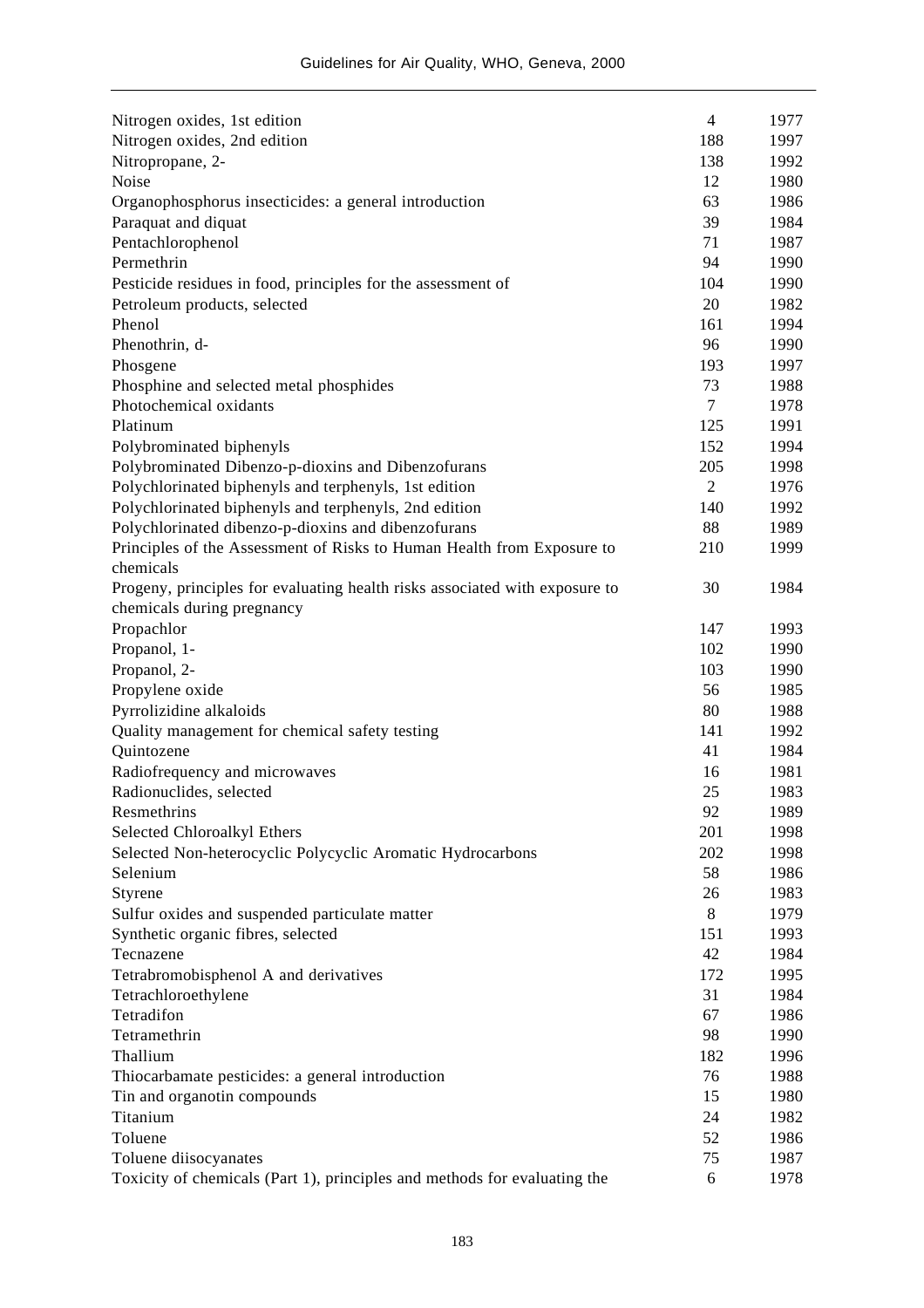| Toxicokinetic studies, principles of | 57  | 1986 |
|--------------------------------------|-----|------|
| Tributyl phosphate                   | 112 | 1991 |
| Tributyltin compounds                | 116 | 1990 |
| Trichlorfon                          | 132 | 1992 |
| Trichloroethane, 1,1,1-              | 136 | 1992 |
| Trichloroethylene                    | 50  | 1985 |
| Tricresyl phosphate                  | 110 | 1990 |
| Triphenyl phosphate                  | 111 | 1991 |
| <b>Ultrasound</b>                    | 22  | 1982 |
| Ultraviolet radiation, 1st edition   | 14  | 1979 |
| Ultraviolet radiation, 2nd edition   | 160 | 1994 |
| Vanadium                             | 81  | 1988 |
| Vinylidene chloride                  | 100 | 1990 |
| White spirit                         | 187 | 1996 |
| Xylenes                              | 190 | 1997 |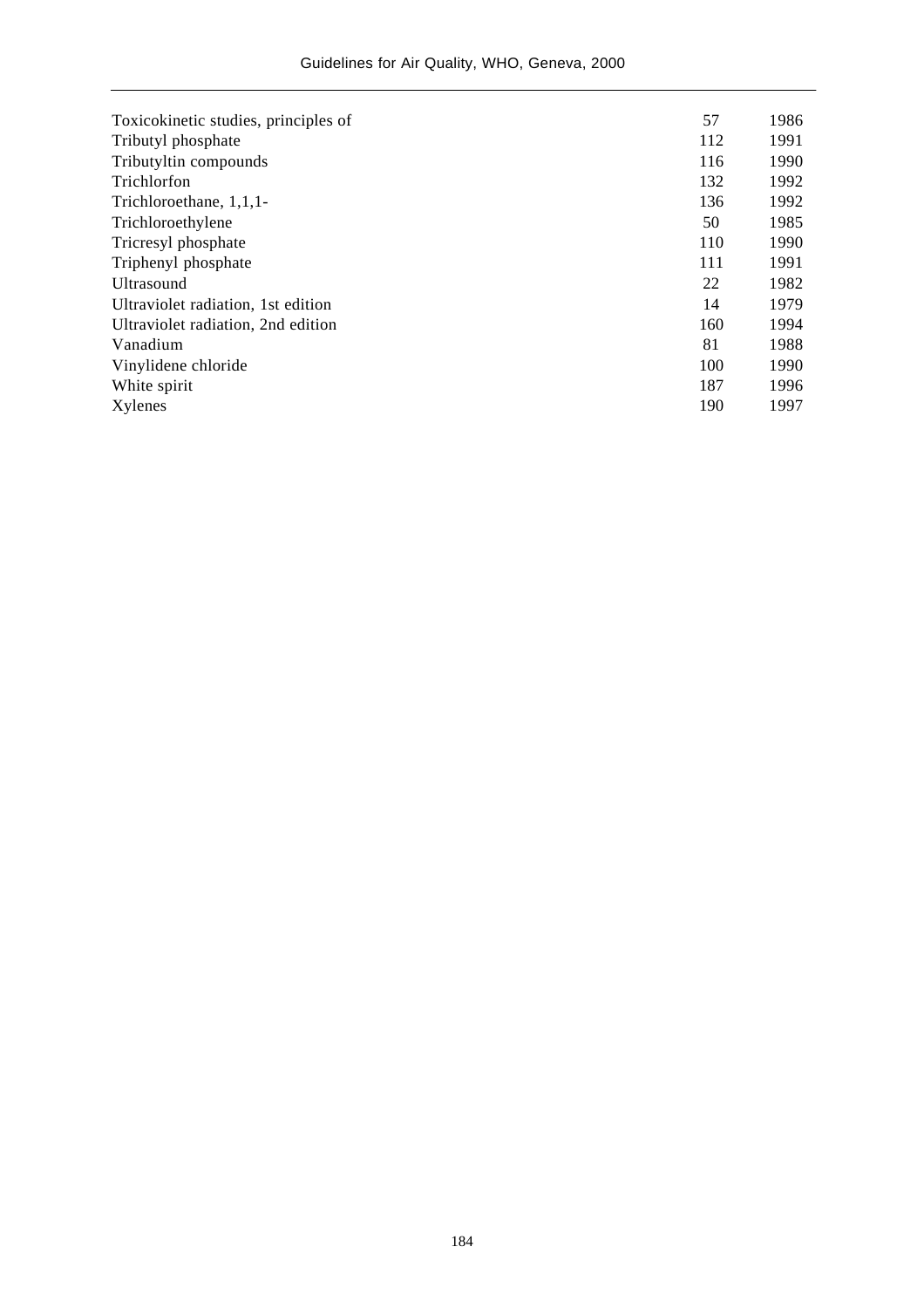### *Participants list*

#### **WHO GUIDELINES FOR AIR QUALITY**

**List of participants of Task Group Meeting WHO Headquarters, Geneva, 2-5 December 1997**

Dr Amrit Aggarwal Deputy Director & Head Air Pollution Control Division National Environmental Engineering Research Institute Nehru Marg Nagpur - 440 020 India Tel: (+91 712) 226 071 to 75 Fax: (+91 712) 230 673 or + (91 712) 222 725 E-mail: root%neeri@sirnetd.ernet.in

Mr Jonathan Bower Air Pollution Monitoring AEA Technology, E5 Culham GB - Abingdon, Oxfordshire OX14 3DB Tel: (+ 44 1235) 463 067 Fax: (+ 44 1235) 463 011 E-mail: jon.bower@aeat.co.uk

Dr Mostafa El-Desouky Technical Advisor Occupational & Environmental Health Department Ministry of Health P.O. Box 10098 Shuaiba 65451 Kuwait Tel & Fax (+965) 261 51 36/326 19 66 Fax: (+965) 32 62 045

Dr Hidekazu Fujimaki Section Chief National Institute for Environmental Studies 16-2, Onogawa, Tsukuba Ibaraki 305 Japon Tel: (+81 298) 50 2518 Fax: (+81 298) 50 2518 or 50 25 74 E-mail: fujimaki@nies.go.jp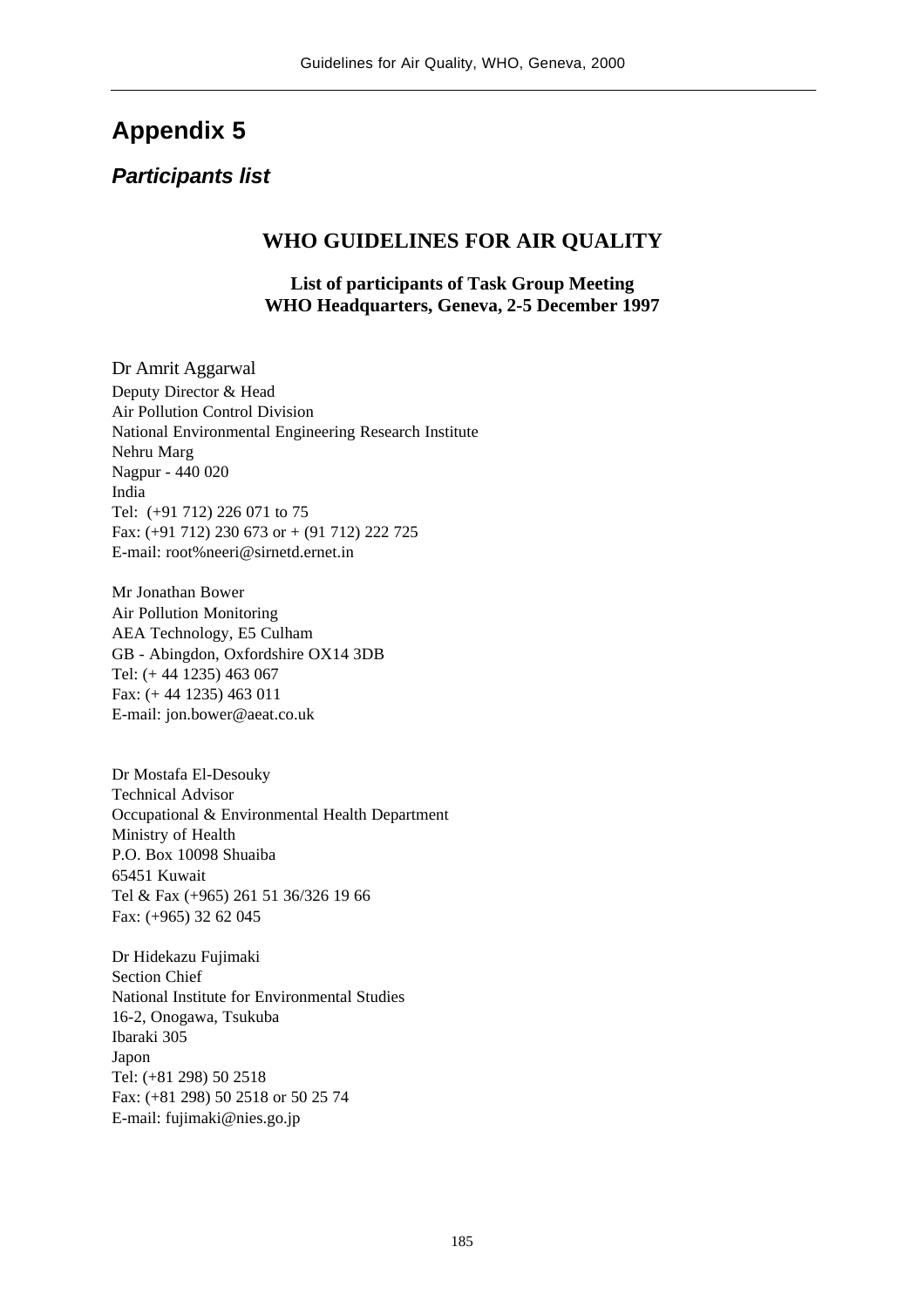Professor Morton Lippmann Department of Environmental Medicine New York University Medical Centre 57 Old Forge Road Tuxedo, New York 10987 USA Tel (+1 914) 351 2396 Fax (+1 914) 351 5472 E-mail: lippmann@charlotte.med.aryu.edu

Ms Angela Mathee Executive Officer Eastern Metropolitan Substructure (Johannesburg) Sandton Administration Building (Room 310) Corner of West and Rivonia Roads Sandton 2196 Afrique du Sud Tel: (+27 11) 881 6911 Fax (+27 11) 881 6071 E-mail: comam@emss.org.za

Dr Robert L. Maynard Head, Air Pollution Section Department of Health Skipton House, Room 658C 80 London Road, Elephant & Castle London SE1 6LW UK Tel (+ 44 171) 972 5118 or 972 2000 Fax (+ 44 171) 972 5156 E:mail: rmaynard@hefm.demon.co.uk

Professor Frank Murray Murdoch University Environmental Science Division Murdoch WA 6150 Australie Tel (+61 89) 360 2501/6000 Fax (+61 89) 310 4997 E-mail: murray@essun1.murdoch.edu.au

Professor Mahmood Nasralla Chairman Air Quality Improvement Unit National Research Centre Dokki, Cairo Egypte Tel (+20 2) 353 7299 Fax (+20 2) 337 0931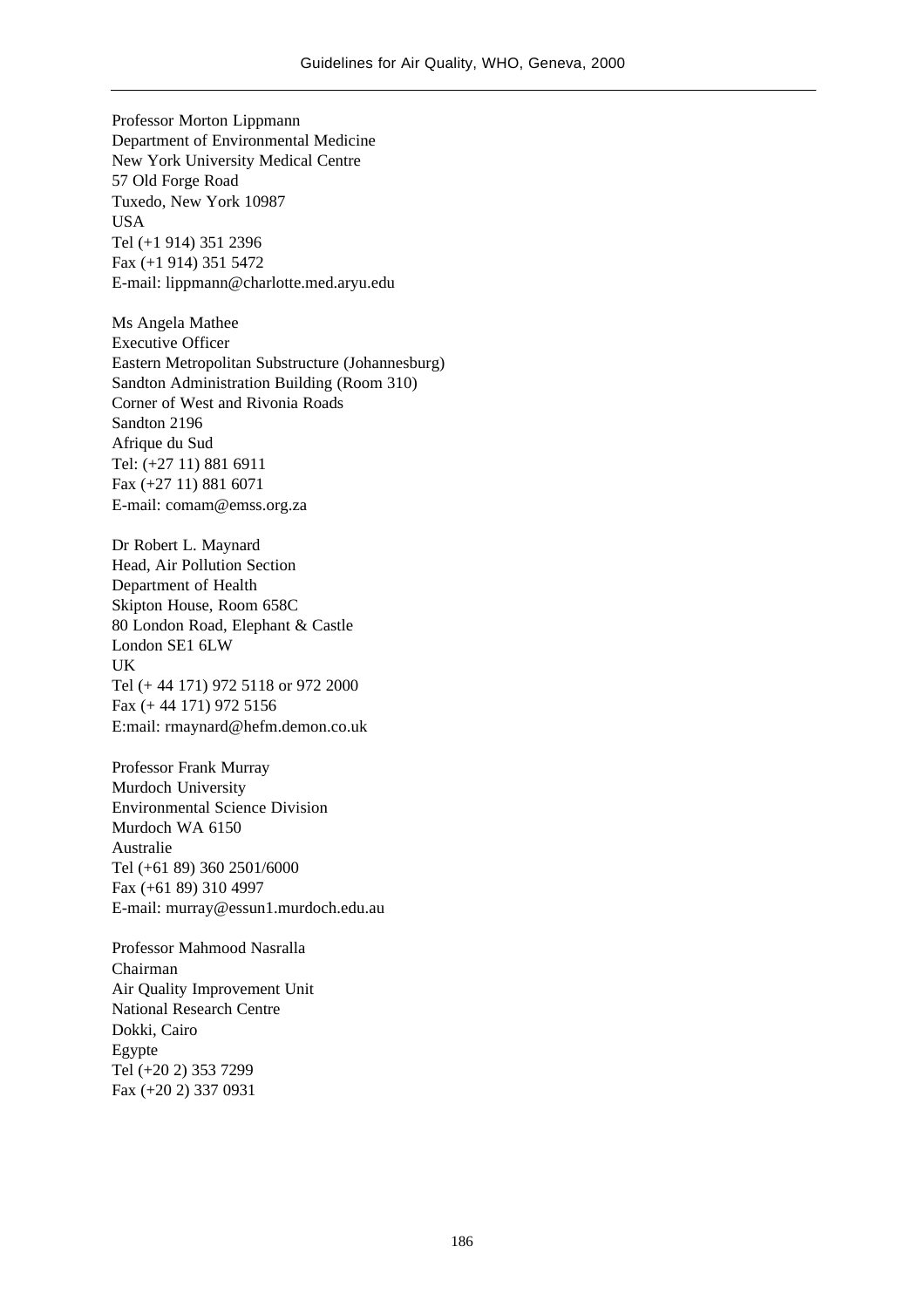Dr Isabelle Romieu Medical Epidemiologist 2595 Woodwardia Rd. Atlanta GA 30345 **USA** Tel (+1 770) 488 7649 Fax (+1 770) 488 7335 E-mail: iar9@cdc.gov

Professor Bernd Seifert **Director** Department of Air Hygiene Institute for Water, Soil & Air Hygiene Federal Environmental Agency Corrensplatz 1 14195 Berlin Allemagne Tel (+49 30) 8903 1320 Fax (+49 30) 8903 1830 E-mail: Bernd.Seifert@uba.de

Dr Bimala Shrestha c/o WHO Representative's Office or GPO Box 5627, Kathmandu, Nepal P.O. Box 108 Kathmandu **Nepal** Tel (+ 977 1) 52 16 62 (private) Fax (+ 977 1) 52 77 56 speets@whonep.mos.com.np

Professor Kirk Smith Associate Director for International Programmes Centre for Occupational and Environmental Health University of California Warren Hall, MC-7360 Berkeley, CA 94720-7360 USA Tel (+ 1 510) 643 0793 Fax (+ 1 510) 642 5815 E-mail: KRKSmith@UCLink4.Berkeley.edu

Professor Gerhard Winneke Auf'm Hennekamp 50 40225 Düsseldorf Allemagne Tel (+49 211) 33 89 291 Fax (+49 211) 33 89 331 E-mail: Gerhard.winneke@uni-duesseldorf.de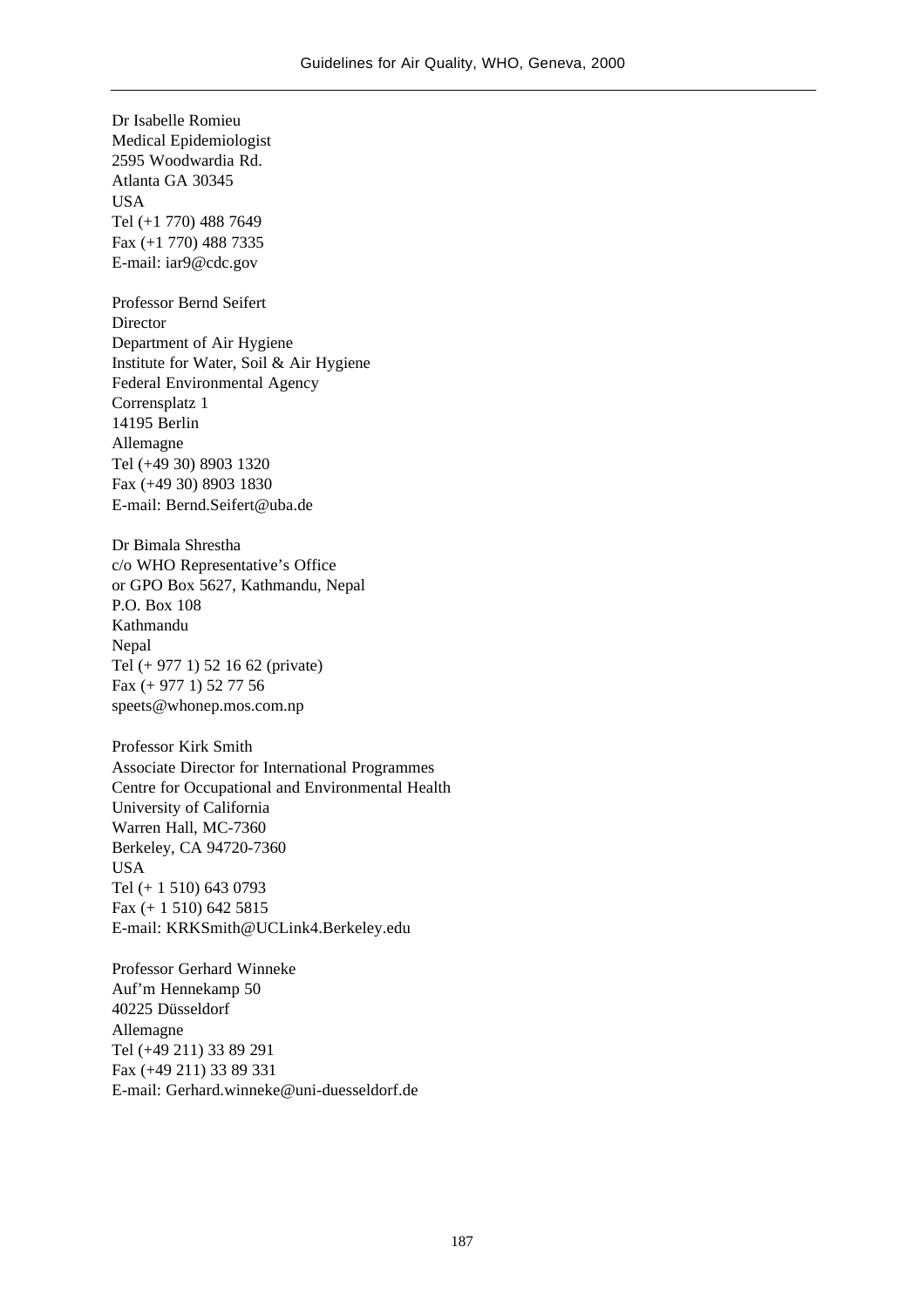Dr Ruqiu Ye Deputy Administrator National Environmental Protection Agency N°. 115 Xizhimennei Nanxiaojie Beijing 100035 République populaire du Chine Tel (+ 86 10) 66 15 17 54 (direct); (home) 6491 5281 Fax (+86 10) 66 15 17 62/68 E-mail: yerq@hotmail.com OR yeruqiu@cenpok.net

#### **Observers**

Prof. Dr Ursula Ackermann-Liebrich Head of Institute of Social & Preventive Medicine University of Basel Steinengraben 59 4051 Basel Tel: (061) 267 6066 Fax: (061) 267 61 90 E:mail: ackermann@ubaclu.unibas.ch

Mr Gerhard Leutert Head Air Pollution Control Division Federal Office of Environment, Forests and Landscape 3003 Berne Tel: (031) 322 93 33 Fax (031) 324 01 37

Dr Ruth Etzel National Centre for Environmental Health Centres for Disease Control and Prevention 4770 Buford Highway Atlanta, Georgia 30341-3724 USA Tel: (+1 770) 488 7321 Fax: (+1 770) 488 7829 E-mail: RAE1@CDC.GOV

#### **WHO Secretariat**

Dr Bingheng Chen International Programme on Chemical Safety World Health Organization Avenue Appia 1211 Geneva 27 Tel: (+41 22) 791 3571 Fax: (+41 22) 791 4848 E:mail: chenbh@who.ch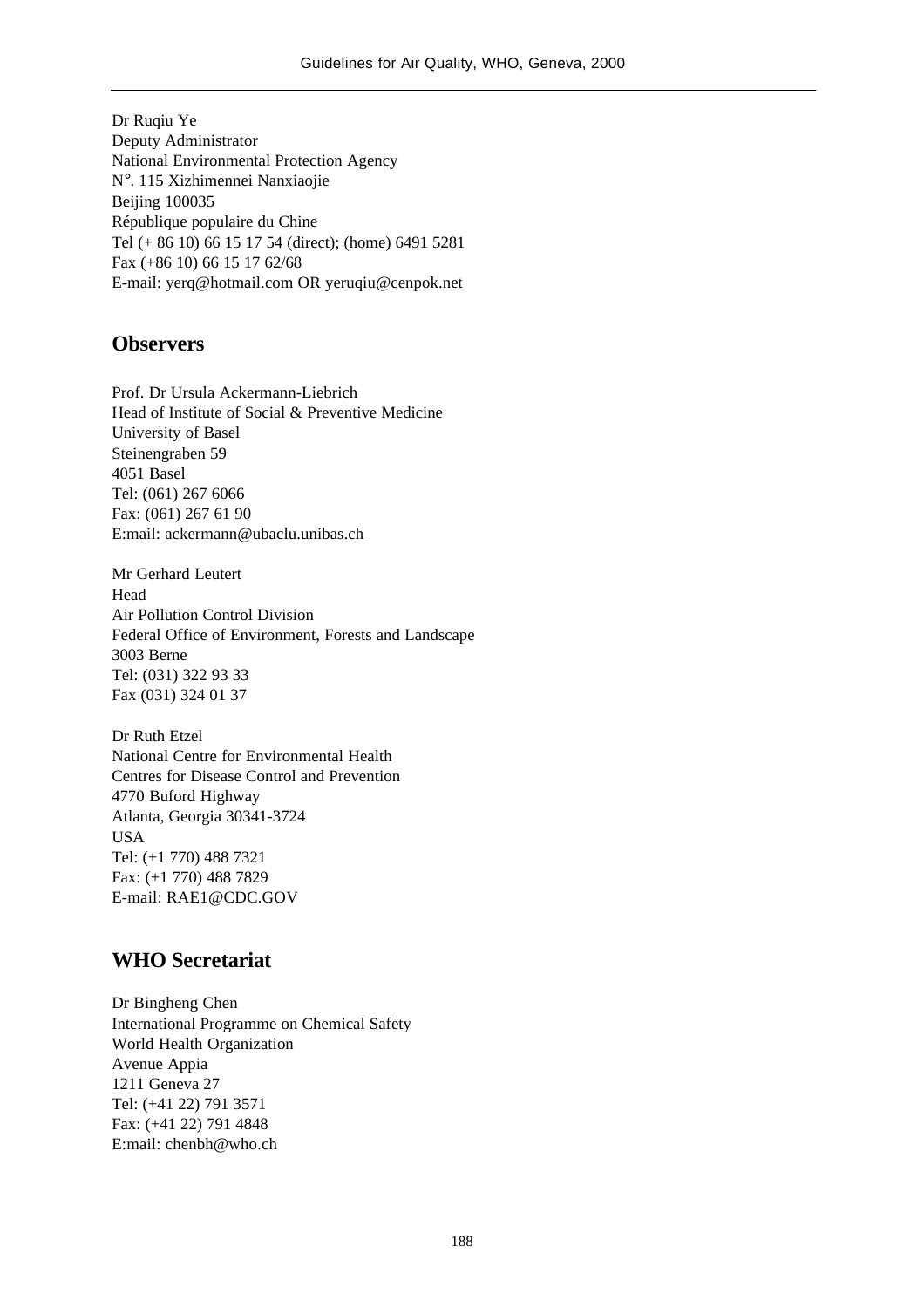Dr Richard Helmer Chief, Urban Environmental Health World Health Organization Avenue Appia 1211 Geneva 27 Tel: (+41 22) 791 3761 Fax: (+41 22) 791 4127 E:mail: helmerr@who.ch

Dr Michal Krzyzanowski Environmental Epidemiologist WHO European Centre for Environment & Health (ECEH) P.O. Box 10 NL - 3730 AA De Bilt Tel: (+31 30) 229 5323 Fax: (+31 30) 229 4120 E:mail: mkr@who.nl

Dr Rolaf van Leeuwen Manager, Chemical Safety WHO European Centre for Environment & Health (ECEH) P.O. Box 10 NL - 3730 AA De Bilt Tel: (+31 30) 229 5307 Fax: (+31 30) 229 4252 E:mail: rle@who.nl

Dr Roberto Romano Regional Adviser Environmental Quality Programmes Division of Health & Environment PAHO/AMRO 525, 23rd Street, N.W. Washington, DC 20037-2895, USA Tel (+1 202) 974 3865 Fax (+1 202) 974 3988 E:mail: romanoro@paho.org

Dr Yasmin von Schirnding Scientist Office of Global & Integrated Environmental Health (EHG) World Health Organization Avenue Appia 1211 Geneva 27 Tel: (+ 41 22) 791 35 33 Fax: (+41 22) 791 41 23 E:mail: vonschirndingy@who.ch